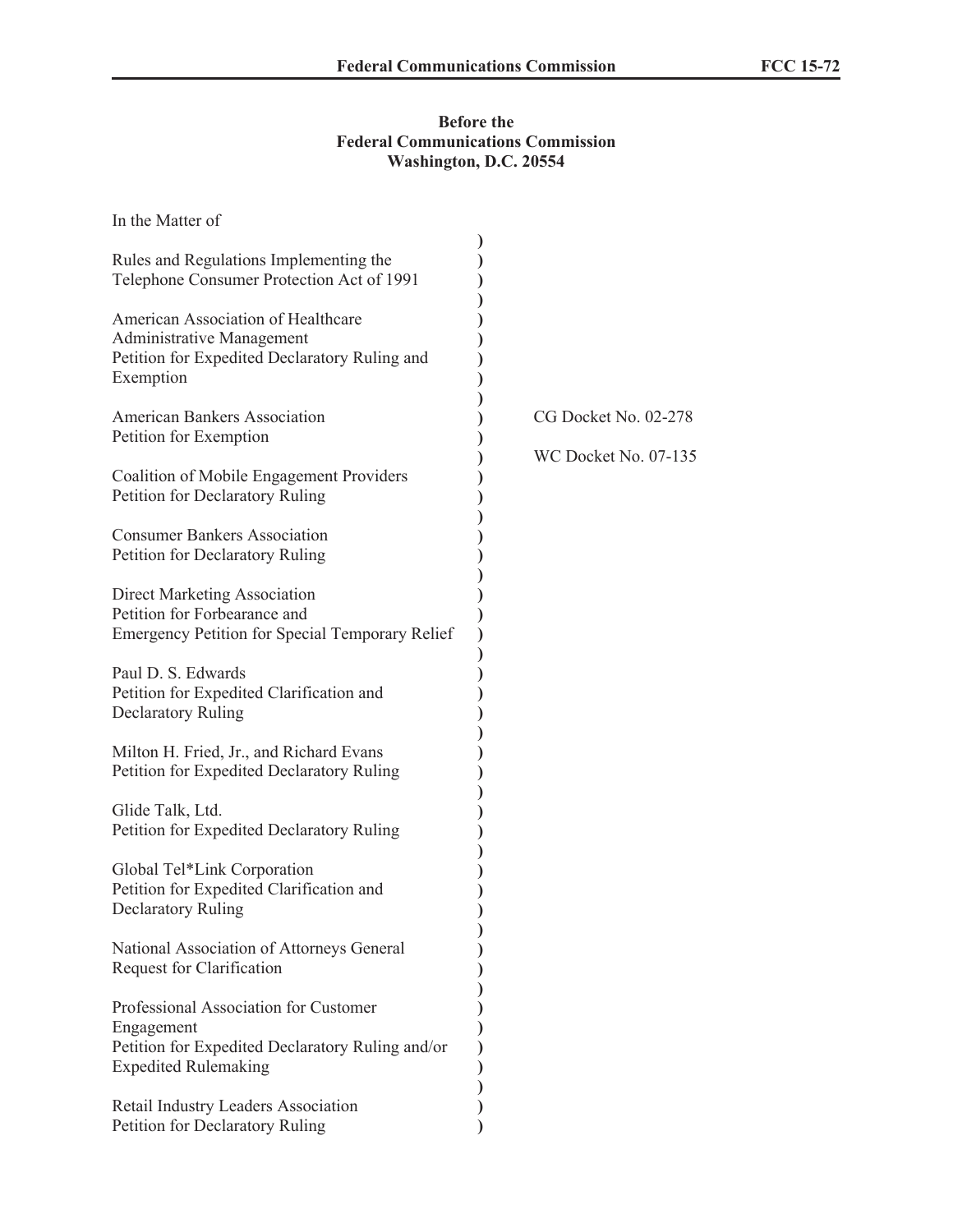| <b>Revolution Messaging</b><br>Petition for Expedited Clarification and<br><b>Declaratory Ruling</b> |  |
|------------------------------------------------------------------------------------------------------|--|
| Rubio's Restaurant, Inc.<br>Petition for Expedited Declaratory Ruling                                |  |
| Santander Consumer USA, Inc.<br>Petition for Expedited Declaratory Ruling                            |  |
| Stage Stores, Inc.<br>Petition for Expedited Declaratory Ruling                                      |  |
| TextMe, Inc.<br>Petition for Expedited Declaratory Ruling and<br>Clarification                       |  |
| United Healthcare Services, Inc.<br>Petition for Expedited Declaratory Ruling                        |  |
| YouMail, Inc.<br>Petition for Expedited Declaratory Ruling                                           |  |
| 3G Collect, Inc., and 3G Collect LLC<br>Petition for Expedited Declaratory Ruling                    |  |
| <b>ACA</b> International<br>Petition for Rulemaking                                                  |  |

### **DECLARATORY RULING AND ORDER**

### **Adopted: June 18, 2015 Released: July 10, 2015**

By the Commission: Chairman Wheeler and Commissioner Clyburn issuing separate statements; Commissioners Rosenworcel and O'Rielly approving in part, dissenting in part, and issuing separate statements; and Commissioner Pai dissenting and issuing a statement.

### **TABLE OF CONTENTS**

# Paragraph #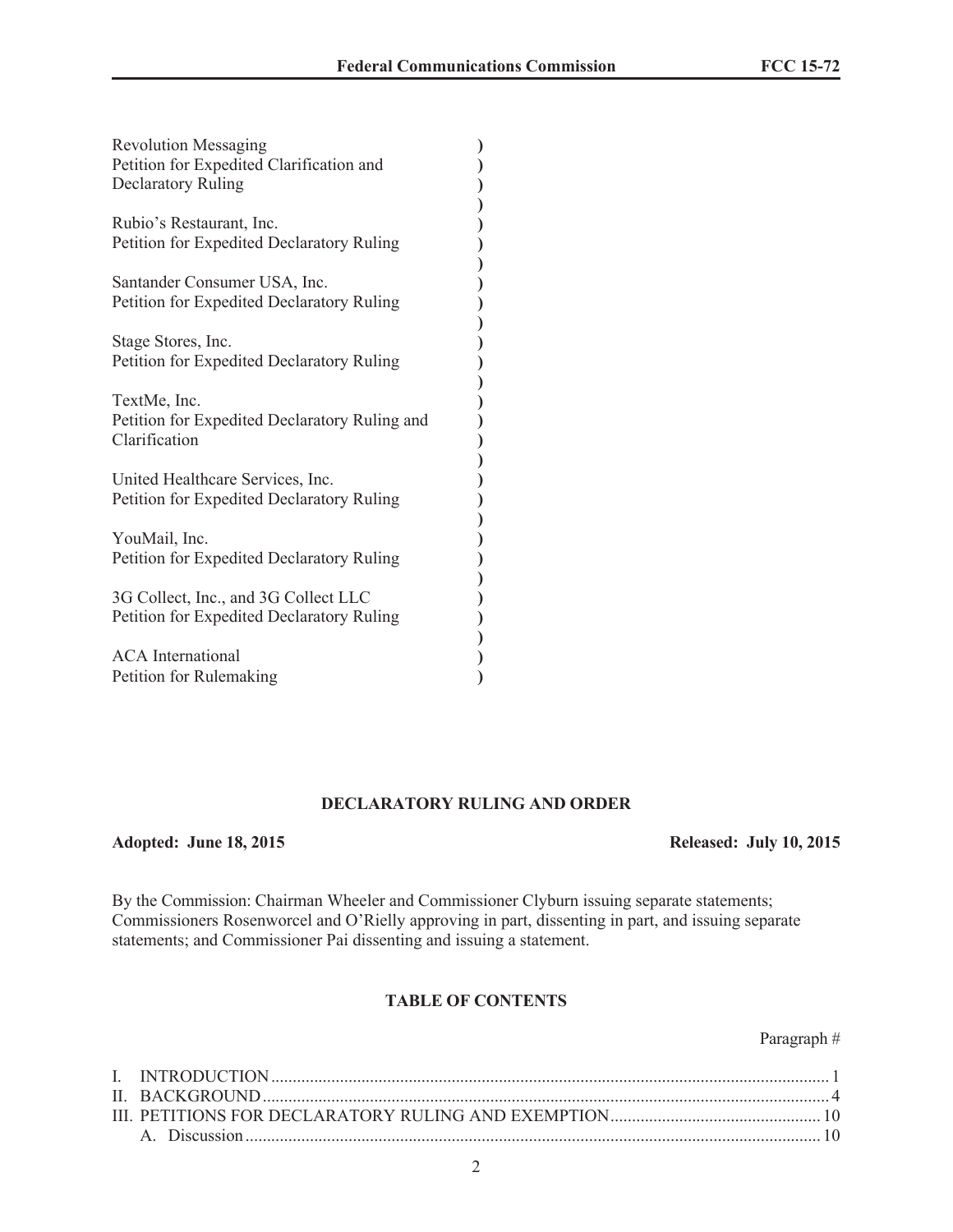| 2. |                                                                                                                                                                                                                                                                                                                                                                                                                                                                                                                                                                                                                                                                                                                                                                                                                                                                                                                                                                                                                                                                                                                                                                                                                                                                         |  |
|----|-------------------------------------------------------------------------------------------------------------------------------------------------------------------------------------------------------------------------------------------------------------------------------------------------------------------------------------------------------------------------------------------------------------------------------------------------------------------------------------------------------------------------------------------------------------------------------------------------------------------------------------------------------------------------------------------------------------------------------------------------------------------------------------------------------------------------------------------------------------------------------------------------------------------------------------------------------------------------------------------------------------------------------------------------------------------------------------------------------------------------------------------------------------------------------------------------------------------------------------------------------------------------|--|
|    | a.                                                                                                                                                                                                                                                                                                                                                                                                                                                                                                                                                                                                                                                                                                                                                                                                                                                                                                                                                                                                                                                                                                                                                                                                                                                                      |  |
|    |                                                                                                                                                                                                                                                                                                                                                                                                                                                                                                                                                                                                                                                                                                                                                                                                                                                                                                                                                                                                                                                                                                                                                                                                                                                                         |  |
| 3. |                                                                                                                                                                                                                                                                                                                                                                                                                                                                                                                                                                                                                                                                                                                                                                                                                                                                                                                                                                                                                                                                                                                                                                                                                                                                         |  |
|    |                                                                                                                                                                                                                                                                                                                                                                                                                                                                                                                                                                                                                                                                                                                                                                                                                                                                                                                                                                                                                                                                                                                                                                                                                                                                         |  |
|    |                                                                                                                                                                                                                                                                                                                                                                                                                                                                                                                                                                                                                                                                                                                                                                                                                                                                                                                                                                                                                                                                                                                                                                                                                                                                         |  |
|    |                                                                                                                                                                                                                                                                                                                                                                                                                                                                                                                                                                                                                                                                                                                                                                                                                                                                                                                                                                                                                                                                                                                                                                                                                                                                         |  |
|    |                                                                                                                                                                                                                                                                                                                                                                                                                                                                                                                                                                                                                                                                                                                                                                                                                                                                                                                                                                                                                                                                                                                                                                                                                                                                         |  |
|    |                                                                                                                                                                                                                                                                                                                                                                                                                                                                                                                                                                                                                                                                                                                                                                                                                                                                                                                                                                                                                                                                                                                                                                                                                                                                         |  |
|    |                                                                                                                                                                                                                                                                                                                                                                                                                                                                                                                                                                                                                                                                                                                                                                                                                                                                                                                                                                                                                                                                                                                                                                                                                                                                         |  |
|    |                                                                                                                                                                                                                                                                                                                                                                                                                                                                                                                                                                                                                                                                                                                                                                                                                                                                                                                                                                                                                                                                                                                                                                                                                                                                         |  |
|    |                                                                                                                                                                                                                                                                                                                                                                                                                                                                                                                                                                                                                                                                                                                                                                                                                                                                                                                                                                                                                                                                                                                                                                                                                                                                         |  |
| 5. |                                                                                                                                                                                                                                                                                                                                                                                                                                                                                                                                                                                                                                                                                                                                                                                                                                                                                                                                                                                                                                                                                                                                                                                                                                                                         |  |
| 6. |                                                                                                                                                                                                                                                                                                                                                                                                                                                                                                                                                                                                                                                                                                                                                                                                                                                                                                                                                                                                                                                                                                                                                                                                                                                                         |  |
|    |                                                                                                                                                                                                                                                                                                                                                                                                                                                                                                                                                                                                                                                                                                                                                                                                                                                                                                                                                                                                                                                                                                                                                                                                                                                                         |  |
| 8. |                                                                                                                                                                                                                                                                                                                                                                                                                                                                                                                                                                                                                                                                                                                                                                                                                                                                                                                                                                                                                                                                                                                                                                                                                                                                         |  |
|    |                                                                                                                                                                                                                                                                                                                                                                                                                                                                                                                                                                                                                                                                                                                                                                                                                                                                                                                                                                                                                                                                                                                                                                                                                                                                         |  |
|    |                                                                                                                                                                                                                                                                                                                                                                                                                                                                                                                                                                                                                                                                                                                                                                                                                                                                                                                                                                                                                                                                                                                                                                                                                                                                         |  |
|    |                                                                                                                                                                                                                                                                                                                                                                                                                                                                                                                                                                                                                                                                                                                                                                                                                                                                                                                                                                                                                                                                                                                                                                                                                                                                         |  |
|    | <b>APPENDIX B – List of Commenters on American Bankers Association Petition</b><br>APPENDIX C - List of Commenters on Coalition of Mobile Engagement Providers Petition<br><b>APPENDIX D – List of Commenters on Consumer Bankers Association Petition</b><br>APPENDIX E – List of Commenters on Direct Marketing Association Petition<br>APPENDIX F – List of Commenters on Paul D. S. Edwards Petition<br>APPENDIX G – List of Commenters on Milton H. Fried, Jr., and Richard Evans Petition<br>APPENDIX H - List of Commenters on Glide Talk, Ltd. Petition<br>APPENDIX I - List of Commenters on Global Tel*Link Corporation Petition<br>APPENDIX J – List of Commenters on National Association of Attorneys General<br>APPENDIX K – List of Commenters on Professional Association for Customer Engagement Petition<br>APPENDIX L - List of Commenters on Retail Industry Leaders Association Petition<br>APPENDIX M – List of Commenters on Revolution Messaging Petition<br>APPENDIX N – List of Commenters on Rubio's Restaurant, Inc., Petition<br>APPENDIX O - List of Commenters on Santander Consumer USA, Inc., Petition<br>APPENDIX P - List of Commenters on Stage Stores, Inc., Petition<br>APPENDIX Q – List of Commenters on TextMe, Inc., Petition |  |
|    | APPENDIX R - List of Commenters on United Healthcare Services, Inc., Petition<br>APPENDIX S - List of Commenters on YouMail, Inc., Petition                                                                                                                                                                                                                                                                                                                                                                                                                                                                                                                                                                                                                                                                                                                                                                                                                                                                                                                                                                                                                                                                                                                             |  |
|    | APPENDIX T – List of Commenters on 3G Collect Petition                                                                                                                                                                                                                                                                                                                                                                                                                                                                                                                                                                                                                                                                                                                                                                                                                                                                                                                                                                                                                                                                                                                                                                                                                  |  |
|    | APPENDIX U – List of Commenters on ACA International Petition                                                                                                                                                                                                                                                                                                                                                                                                                                                                                                                                                                                                                                                                                                                                                                                                                                                                                                                                                                                                                                                                                                                                                                                                           |  |
|    | ADDENIDIV V List of Commentars on Communication Innovators Detition                                                                                                                                                                                                                                                                                                                                                                                                                                                                                                                                                                                                                                                                                                                                                                                                                                                                                                                                                                                                                                                                                                                                                                                                     |  |

APPENDIX V – List of Commenters on Communication Innovators Petition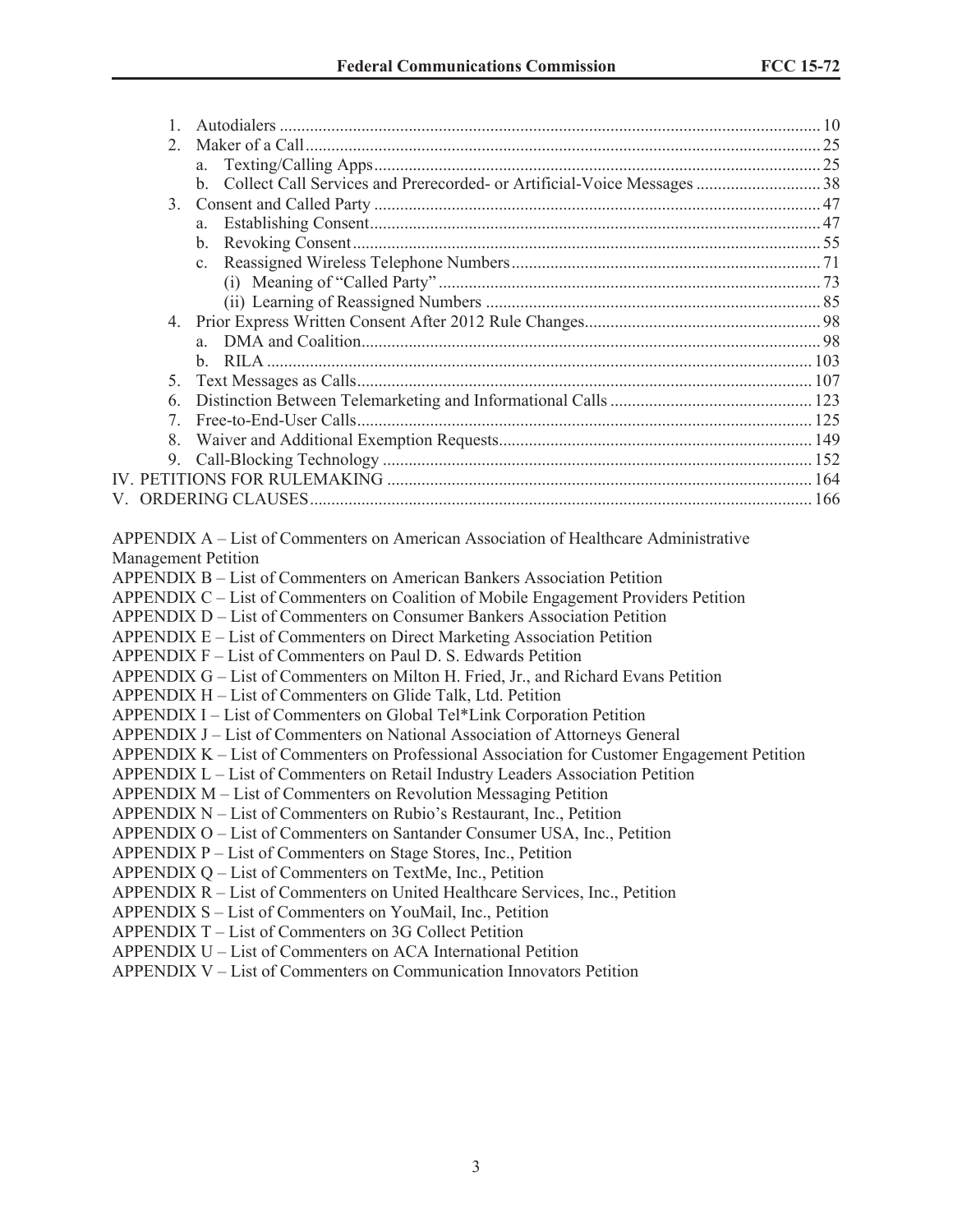# **I. INTRODUCTION**

1. Month after month, unwanted robocalls and texts,<sup>1</sup> both telemarketing and informational, top the list of consumer complaints received by the Commission. The Telephone Consumer Protection Act  $(TCPA)^2$  and our rules empower consumers to decide which robocalls and text messages<sup>3</sup> they receive, with heightened protection to wireless consumers, for whom robocalls can be costly and particularly intrusive. Beyond protecting consumers, federal law and our rules protect Public Safety Answering Points  $(PSAPs)^4$  from robocalls that can tie up critical first responder resources.<sup>5</sup> With this Declaratory Ruling and Order, we act to preserve consumers' rights to stop unwanted robocalls, including both voice calls and texts, and thus respond to the many who have let us, other federal agencies, and states know about their frustration with robocalls.

2. In enacting the TCPA, Congress made clear that "[i]ndividuals' privacy rights, public safety interests, and commercial freedoms of speech and trade must be balanced in a way that protects the privacy of individuals and permits legitimate telemarketing practices."<sup>6</sup> Since the TCPA's enactment, calling technology has changed, and businesses have grown more vocal that modern dialing equipment should not be covered by the TCPA and its consumer protections. At the same time, consumers have also made it clear that despite such technological changes, they still want to avoid most robocalls they have not agreed to receive. With this order—which resolves 21 separate requests for clarification or other action regarding the TCPA or the Commission's rules and orders—we affirm the vital consumer protections of the TCPA while at the same time encouraging pro-consumer uses of modern calling technology. Further, the clarity we provide in this Declaratory Ruling and Order will benefit consumers and good-faith callers alike by clarifying whether conduct violates the TCPA and by detailing simple guidance intended to assist callers in avoiding violations and consequent litigation. Among other actions, we:

5 *See* 47 U.S.C. §§ 1403(a), 1473(b).

<sup>&</sup>lt;sup>1</sup> In this Declaratory Ruling and Order, we refer to calls that require consumer consent under the TCPA as "robocalls," "covered calls and texts," or "voice calls and texts." *See*, *e.g.*, *Rules and Regulations Implementing the Telephone Consumer Protection Act of 1991*, CG Docket No. 02-278, Report and Order, 27 FCC Rcd 1830, 1831, para. 1 (2012) (*2012 TCPA Order*). Unless otherwise indicated, the term "robocalls" includes calls made either with an automatic telephone dialing system ("autodialer") or with a prerecorded or artificial voice. *Id.* We may also refer to prerecorded-voice and artificial-voice calls collectively as "prerecorded calls."

<sup>2</sup> The TCPA is codified at section 227 of the Communications Act of 1934, as amended. *See* 47 U.S.C. § 227. The TCPA defines "automatic telephone dialing system" as "equipment which has the capacity--(A) to store or produce telephone numbers to be called, using a random or sequential number generator; and (B) to dial such numbers." *Id.*  $§$  227(a)(1).

<sup>3</sup> Except where context requires otherwise, our use of the term "call" includes text messages. *Rules and Regulations Implementing the Telephone Consumer Protection Act of 1991*, CG Docket No. 02-278, Report and Order, 18 FCC Rcd 14014, 14115, para. 165 (2003) (*2003 TCPA Order*).

<sup>&</sup>lt;sup>4</sup> A PSAP is a "facility that has been designated to receive emergency calls and route them to emergency service personnel." 47 U.S.C. § 222(h)(4); *see also* 47 C.F.R. § 64.3000(c).

 $6$  Pub L. No. 102-243,  $\S$  2(9) (1991). As its very name makes clear, the Telephone Consumer Protection Act is a broad "consumer protection" statute that addresses the telemarketing practices not just of bad actors attempting to perpetrate frauds, but also of "legitimate businesses" employing calling practices that consumers find objectionable. *See*, *e.g.*, Commissioner Pai Dissent at 2. The TCPA makes it unlawful for any business—"legitimate" or not—to make robocalls that do not comply with the provisions of the statute. While the Commission has traditionally sought to "reasonably accommodate[] individuals' rights to privacy as well as the legitimate business interests of telemarketers," *Rules and Regulations Implementing the Telephone Consumer Protection Act of 1991*, CG Docket No. 92-90, Report and Order, 7 FCC Rcd 8752, 8754, para. 3 (1992) (*1992 TCPA Order*), we have not viewed "legitimate" businesses as somehow exempt from the statute, nor do we do so today.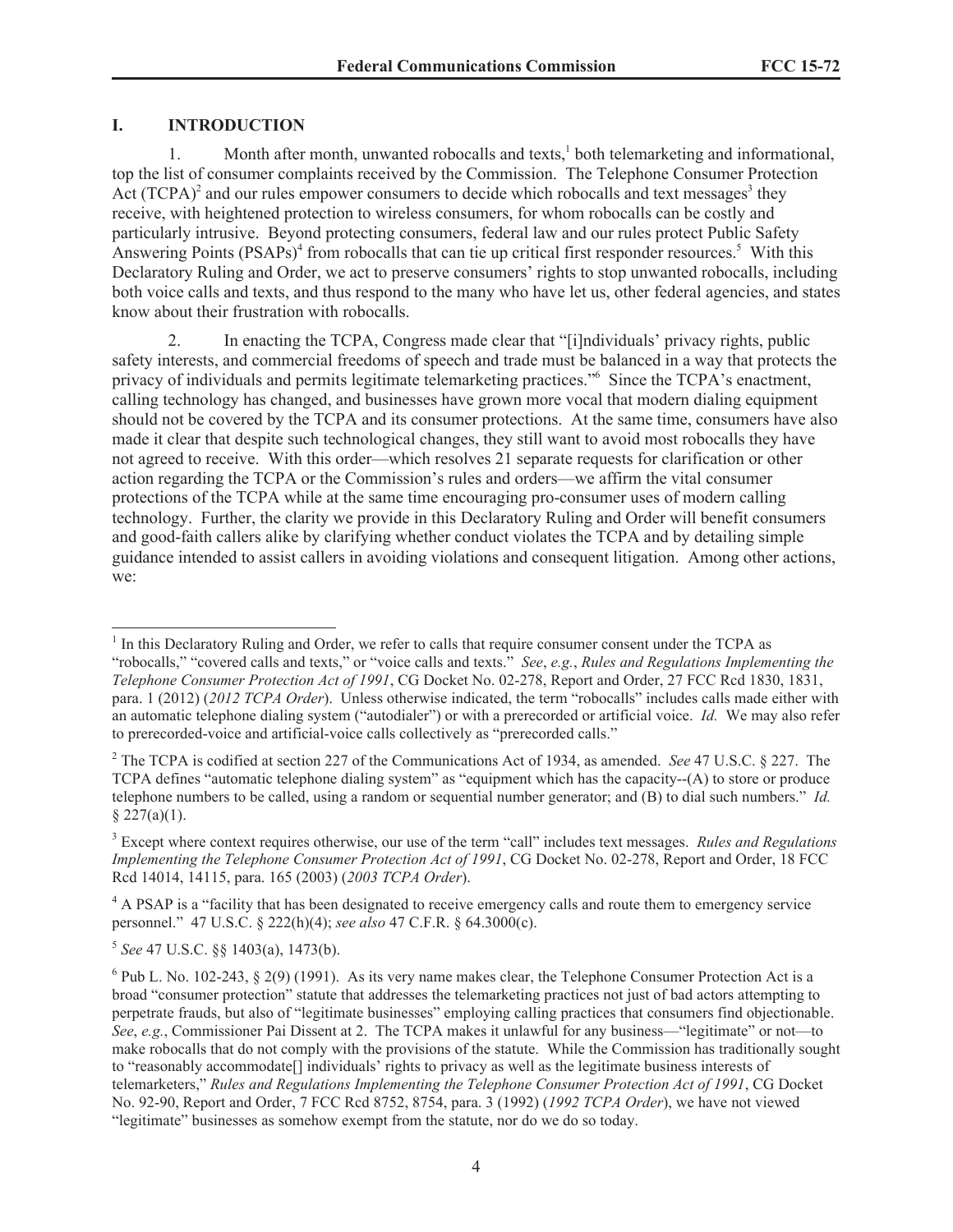- Strengthen the core protections of the TCPA by confirming that:
	- o Callers cannot avoid obtaining consumer consent for a robocall simply because they are not "currently" or "presently" dialing random or sequential phone numbers;
	- o Simply being on an acquaintance's phone contact list does not amount to consent to receive robocalls from third-party applications downloaded by the acquaintance;
	- o Callers are liable for robocalls to reassigned wireless numbers when the current subscriber to or customary user of the number has not consented, subject to a limited, one-call exception for cases in which the caller does not have actual or constructive knowledge of the reassignment;
	- o Internet-to-phone text messages require consumer consent; and
	- o Text messages are "calls" subject to the TCPA, as previously determined by the Commission.
- · Empower consumers to stop unwanted calls by confirming that:
	- o Consumers may revoke consent at any time and through any reasonable means; and
	- o Nothing in the Communications Act or our implementing rules prohibits carriers or Voice over Internet Protocol (VoIP) providers from implementing consumer-initiated call-blocking technology that can help consumers stop unwanted robocalls.
- Recognize the legitimate interests of callers by:
	- o Clarifying that application providers that play a minimal role in sending text messages are not *per se* liable for unwanted robocalls;
	- o Clarifying that when collect-call services provide consumers with valuable call set-up information, those providers are not liable for making unwanted robocalls;
	- o Clarifying that "on demand" text messages sent in response to a consumer request are not subject to TCPA liability;
	- o Waiving our 2012 "prior express written consent" rule for certain parties for a limited period of time to allow them to obtain updated consent; and
	- o Exempting certain free, pro-consumer financial- and healthcare-related messages from the consumer-consent requirement, subject to strict conditions and limitations to protect consumer privacy.
	- o Providing and reiterating guidance regarding the TCPA and our rules, empowering callers to mitigate litigation through compliance and dispose of litigation quickly where they have complied.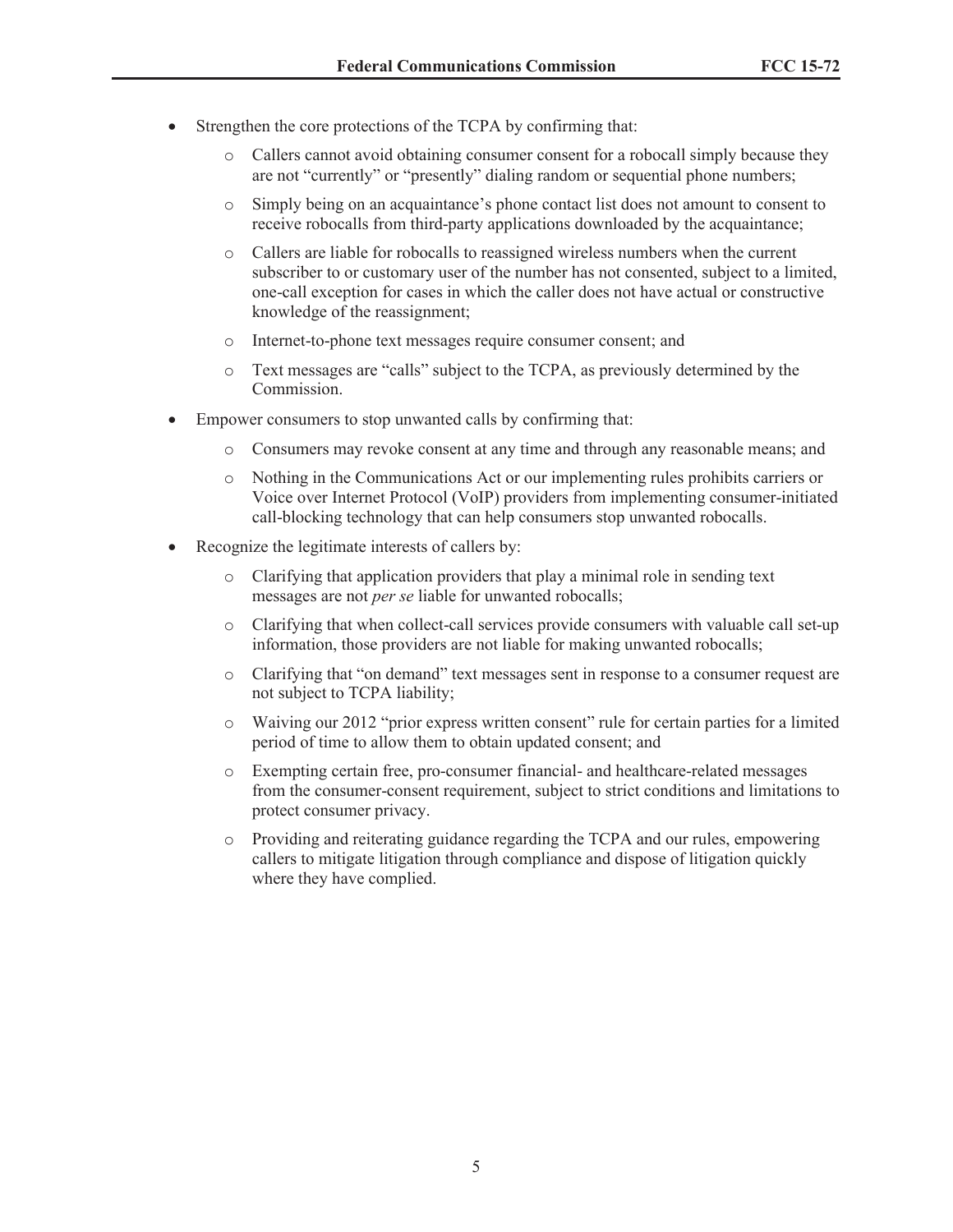3. With this Declaratory Ruling and Order, we address 19 petitions<sup>7</sup> filed by American Association of Healthcare Administrative Management (AAHAM), American Bankers Association (ABA), Coalition of Mobile Engagement Providers (Coalition), Consumer Bankers Association (CBA), Direct Marketing Association (DMA), Paul D. S. Edwards (Edwards), Milton H. Fried, Jr., and Richard Evans (Fried and Evans), Glide Talk, Ltd. (Glide), Global Tel\*Link Corporation (GTL), Professional Association for Customer Engagement (PACE), Retail Industry Leaders Association (RILA), Revolution Messaging (Revolution Messaging), Rubio's Restaurant, Inc. (Rubio's), Santander Consumer USA, Inc. (Santander), Stage Stores, Inc. (Stage), TextMe, Inc. (TextMe), United Healthcare Services, Inc. (United), YouMail, Inc. (YouMail), and 3G Collect, Inc., and 3G Collect LLC (3G Collect). We also address a letter from the National Association of Attorneys General (NAAG), requesting clarification.<sup>8</sup> Finally, we decline to grant a petition for rulemaking filed by ACA International  $(ACA)$ <sup>9</sup> Because of the significant similarity of issues between some of the petitions, we address them together by issue rather than individually.<sup>10</sup>

<sup>8</sup> Letter from Indiana Attorney General Greg Zoeller *et al.* to Tom Wheeler, Chairman, Federal Communications Commission (Sept. 9, 2014) (additional signatories include Attorneys General from Alaska, Arizona, Arkansas, Colorado, Connecticut, District of Columbia, Florida, Guam, Hawaii, Idaho, Illinois, Iowa, Kentucky, Maine, Maryland, Michigan, Minnesota, Mississippi, Missouri, Montana, Nevada, New Hampshire, New Mexico, North Carolina, North Dakota, Ohio, Oregon, Pennsylvania, Puerto Rico, Rhode Island, South Dakota, Tennessee, Utah, Vermont, Virginia, Washington, West Virginia, and Wyoming) (NAAG Letter).

<sup>9</sup> ACA International, Petition for Rulemaking, RM No. 11712 (filed Feb.11, 2014) (ACA Petition). The ACA Petition specifically asks the Commission to "initiate a rulemaking to address significant issues related to the application of the [TCPA]." *Id.* at 1; *see also id.* at 18. The Commission issued a Public Notice regarding the ACA Petition for Rulemaking. *See Consumer and Governmental Affairs Bureau Reference Information Center Petition for Rulemaking Filed*, Report No. 2999, RM No. 11712 (Feb. 21, 2014). *See* Appendix U for a list of all commenters on the ACA Petition.

<sup>10</sup> The Petitions and Letter filed by AAHAM, ABA, Coalition, CBA, DMA, Edwards, Fried and Evans, Glide, GTL, NAAG, PACE, RILA, Revolution Messaging, Rubio's, Santander, Stage, TextMe, United, YouMail, and 3G Collect (continued....)

<sup>7</sup> *American Association of Healthcare Administrative Management,* Petition for Expedited Declaratory Ruling and Exemption, CG Docket No. 02-278, filed Oct. 21, 2014 (AAHAM Petition); *American Bankers Association,* Petition for Exemption, CG Docket No. 02-278, filed Oct. 14, 2014 (ABA Petition); *Coalition of Mobile Engagement Providers,* Petition for Declaratory Ruling, CG Docket No. 02-278, filed Oct. 17, 2013 (Coalition Petition); *Consumer Bankers Association,* Petition for Declaratory Ruling, CG Docket No. 02-27, filed Sept. 19, 2013 (CBA Petition); *Direct Marketing Association,* Petition for Forbearance, CG Docket No. 02-278, filed Oct. 17, 2013; *Direct Marketing Association,* Emergency Petition for Special Temporary Relief, CG Docket No. 02-278, filed Oct. 17, 2013 (together DMA Petition); *Paul D. S. Edwards,* Petition for Expedited Clarification and Declaratory Ruling, CG Docket No. 02-278, filed Jan. 12, 2009 (Edwards Petition); *Milton H. Fried, Jr., and Richard Evans,* Petition for Expedited Declaratory Ruling, CG Docket No. 02-278, filed May 27, 2014 (Fried Petition); *Glide Talk, Ltd.,* Petition for Expedited Declaratory Ruling, CG Docket No. 02-278, filed Oct. 28, 2013 (Glide Petition); *Global Tel\*Link,* Petition for Expedited Clarification and Declaratory Ruling, CG Docket No. 02-278, filed March 4, 2010 (GTL Petition); *Professional Association for Customer Engagement,* Petition for Expedited Declaratory Ruling and/or Expedited Rulemaking, CG Docket No. 02-278, filed Oct. 18, 2013 (PACE Petition); *Retail Industry Leaders Association,* Petition for Declaratory Ruling, CG Docket No. 02-278, filed Dec. 30, 2013 (RILA Petition); *Revolution Messaging,* Petition for Expedited Clarification and Declaratory Ruling, CG Docket No. 02-278, filed Jan. 19, 2012 (Revolution Petition); *Rubio's Restaurant, Inc.,* Petition for Expedited Declaratory Ruling, CG Docket No. 02-278, filed Aug. 15, 2014 (Rubio's Petition); *Santander Consumer USA, Inc.,* Petition for Expedited Declaratory Ruling, CG Docket No. 02-278, filed July 10, 2014 (Santander Petition); *Stage Stores, Inc.,* Petition for Expedited Declaratory Ruling, CG Docket No. 02-278, filed June 4, 2014 (Stage Petition); *TextMe, Inc.,* Petition for Expedited Declaratory Ruling and Clarification, CG Docket No. 02-278, filed Mar. 18, 2014 (TextMe Petition); *United Healthcare Services, Inc.,* Petition for Expedited Declaratory Ruling, CG Docket No. 02-278, filed Jan. 16, 2014 (United Petition); *YouMail, Inc.,* Petition for Expedited Declaratory Ruling, CG Docket No. 02-278, filed April 19, 2013 (YouMail Petition); *3G Collect Inc., and 3G Collect LLC, ,* Petition for Expedited Declaratory Ruling, CG Docket No. 02-278, filed Oct. 28, 2011 (3G Collect Petition).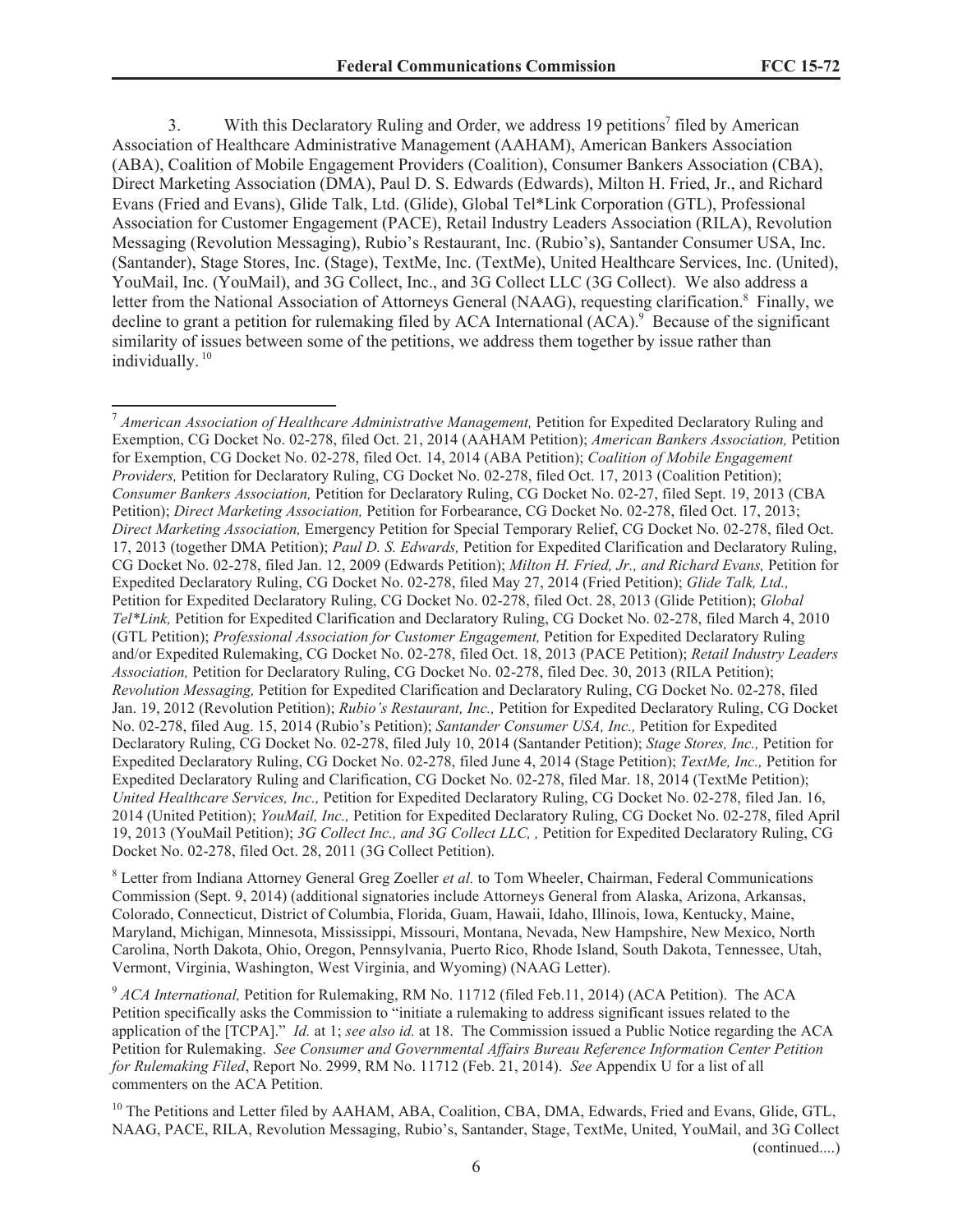### **II. BACKGROUND**

4. Congress enacted the TCPA in 1991 to address certain practices thought to be an invasion of consumer privacy and a risk to public safety.<sup>11</sup> The TCPA and the Commission's implementing rules prohibit: (1) making telemarketing calls using an artificial or prerecorded voice to *residential* telephones without prior express consent; $^{12}$  and (2) making any non-emergency call using an automatic telephone dialing system ("autodialer") or an artificial or prerecorded voice to a *wireless* telephone number without

were filed individually, and the Commission sought comment on each Petition and Letter individually. *See Consumer and Governmental Affairs Bureau Seeks Comment on Petition for Expedited Declaratory Ruling and Exemption From American Association of Healthcare Administrative Management*, CG Docket No. 02-278, Public Notice, 29 FCC Rcd 15267 (2014); *Consumer and Governmental Affairs Bureau Seeks Comment on Petition for Exemption Filed by American Bankers Association*, CG Docket No. 02-278, Public Notice, 29 FCC Rcd 13673 (2014); *Consumer and Governmental Affairs Bureau Seeks Comment on Petition for Declaratory Ruling from a Coalition of Mobile Engagement Providers*, CG Docket No. 02-278, Public Notice, 28 FCC Rcd 15100 (2013); *Consumer and Governmental Affairs Bureau Seeks Comment on Petition for Declaratory Ruling From Consumer Bankers Association*, CG Docket No. 02-278, Public Notice, 29 FCC Rcd 12683 (2014); *Consumer and Governmental Affairs Bureau Seeks Comment on Petition for Forbearance from the Direct Marketing Association*, CG Docket No. 02-278, Public Notice, 28 FCC Rcd 15103 (2013); *Consumer and Governmental Affairs Bureau Seeks Comment on Paul D. S. Edwards's Petition for an Expedited Clarification and Declaratory Ruling*, CG Docket No. 02-278, Public Notice, 24 FCC Rcd 2907 (2009); *Consumer and Governmental Affairs Bureau Seeks Comment on Petition for Expedited Declaratory Ruling on Autodialer Issue From Milton H. Fried, Jr. and Richard Evans*, CG Docket No. 02-278, Public Notice, 29 FCC Rcd 8229 (2014);*Consumer and Governmental Affairs Bureau Seeks Comment on Petition for Expedited Declaratory Ruling Filed by Glide Talk, Ltd.*, CG Docket No. 02- 278, Public Notice, 28 FCC Rcd 16336 (2013); *Consumer and Governmental Affairs Bureau Seeks Comment on Global Tel\*Link Corporation's Petition for Expedited Clarification and Declaratory Ruling*, CG Docket No. 02- 278, Public Notice, 25 FCC Rcd 7084 (2010); *Consumer and Governmental Affairs Bureau Seeks Comment on Robocalls and Call-blocking Issues Raised by the National Association of Attorneys General on Behalf of Thirty-Nine Attorneys General*, CG Docket No. 02-278, WC Docket No. 07-135, Public Notice, 29 FCC Rcd 14329 (2014); *Rules and Regulations Implementing the Telephone Consumer Protection Act of 1991; Establishing Just and Reasonable Rates for Local Exchange Carriers*, CG Docket No. 02-278, WC Docket No. 07-135, Order, 29 FCC Rcd 15273 (2014) (extending comment and reply comment deadlines); *Consumer and Governmental Affairs Bureau Seeks Comment on Petition for Expedited Declaratory Ruling and/or Expedited Rulemaking from The Professional Association for Customer Engagement*, CG Docket No. 02-278, Public Notice, 28 FCC Rcd 15869 (2013); *Consumer and Governmental Affairs Bureau Seeks Comment on Petition for Declaratory Ruling Filed by Retail Industry Leaders Association*, CG Docket No. 02-278, Public Notice, 29 FCC Rcd 459 (2014);*Consumer and Governmental Affair Bureau Seeks Comment on Petition for Expedited Clarification and Declaratory Ruling from Revolution Messaging, LLC*, CG Docket No. 02-278, Public Notice, 27 FCC Rcd 13265 (2012); *Consumer and Governmental Affairs Bureau Seeks Comment on Petition for Expedited Declaratory Ruling Filed by Rubio's Restaurant, Inc.*, CG Docket No. 02-278, Public Notice, 29 FCC Rcd 10106 (2014); *Consumer and Governmental Affairs Bureau Seeks Comment on Petition for Expedited Declaratory Ruling Filed by Santander Consumer USA, Inc.*, CG Docket No. 02-278, Public Notice, 29 FCC Rcd 9433 (2014);*Consumer and Governmental Affairs Bureau Seeks Comment on Petition for Expedited Declaratory Ruling Filed by Stage Stores, Inc.*, CG Docket No. 02-278, Public Notice, 29 FCC Rcd 8220 (2014); *Consumer and Governmental Affairs Bureau Seeks Comment on Petition for Expedited Declaratory Ruling filed by TextMe, Inc.*, CG Docket No. 02-278, Public Notice, 29 FCC Rcd 3709 (2014); *Consumer and Governmental Affairs Bureau Seeks Comment on Petition for Expedited Declaratory Ruling from United Healthcare Services, Inc.*, CG Docket No. 02-278, Public Notice, 29 FCC Rcd 1160 (2014); *Consumer and Governmental Affairs Bureau Seeks Comment on Petition for Expedited Declaratory Ruling from YouMail, Inc.*, CG Docket No. 02-278, Public Notice, 28 FCC Rcd 9013 (2013); *Consumer and Governmental Affairs Bureau Seeks Comment on Petition for Expedited Declaratory Ruling From 3G Collect*, CG Docket No. 02-278, Public Notice, 27 FCC Rcd 13317 (2012).

<sup>11</sup> *See* 47 U.S.C. § 227; *1992 TCPA Order,* 7 FCC Rcd at 8753, para. 2.

<sup>12</sup> 47 U.S.C § 227(b)(1)(B); 47 C.F.R. § 64.1200(a)(3). Certain calls, such as those by or on behalf of a tax-exempt nonprofit organization or calls subject to the Health Insurance Portability and Accountability Act of 1996 (HIPAA), may be made without the prior express written consent of the called party. 47 C.F.R. § 64.1200(a)(3).

<sup>(...</sup>continued from previous page)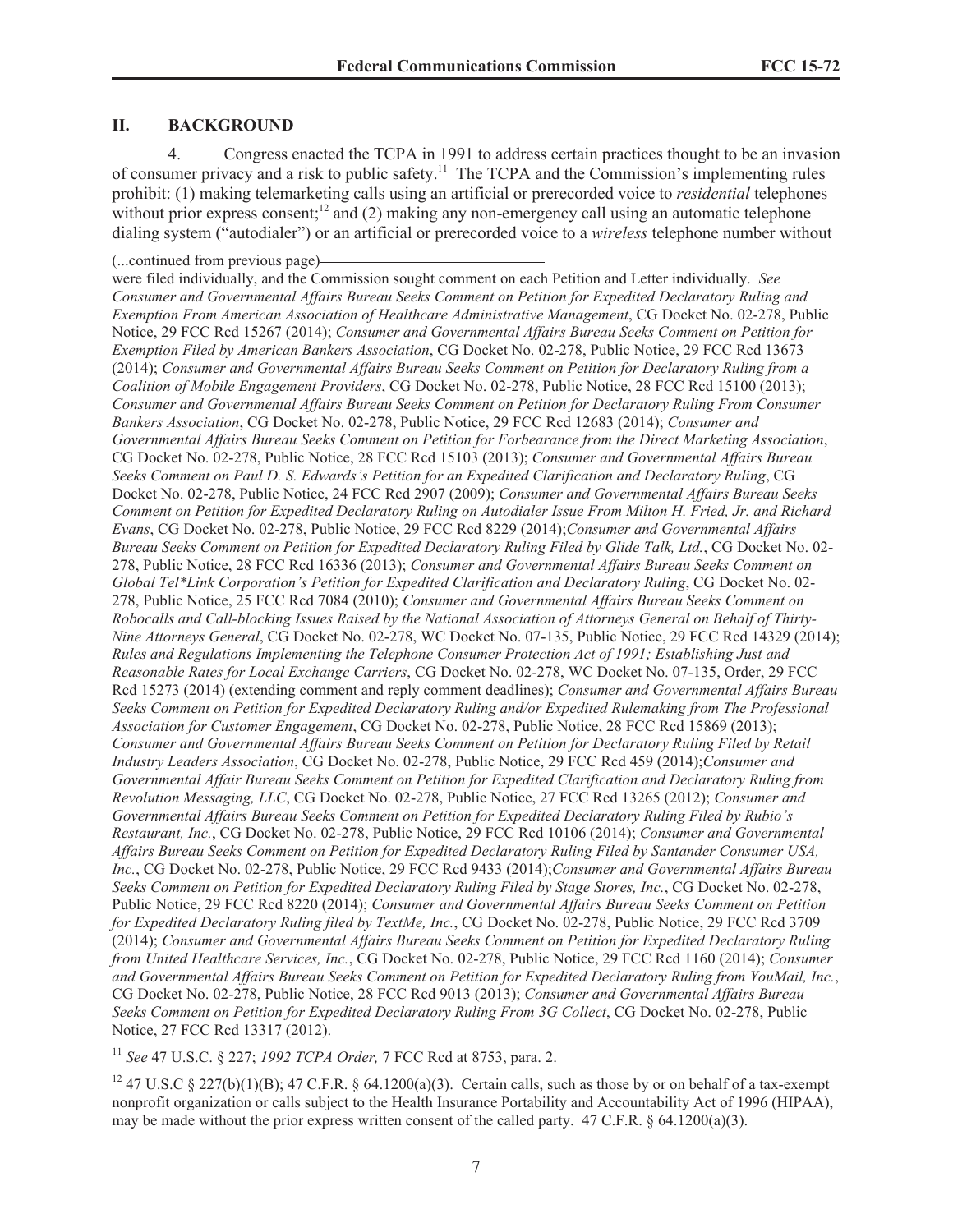prior express consent.<sup>13</sup> If the call includes or introduces an advertisement or constitutes telemarketing, consent must be in writing. If an autodialed or prerecorded call to a wireless number is not for such purposes, the consent may be oral or written.<sup>14</sup> Since the TCPA's passage in 1991, the Commission has taken multiple actions implementing and interpreting the TCPA,<sup>15</sup> and has issued numerous Declaratory Rulings clarifying specific aspects of the TCPA.<sup>16</sup> In implementing the TCPA,<sup>17</sup> the Commission sought

 $14$  47 C.F.R. § 64.1200(a).

<sup>15</sup> *See 1992 TCPA Order,* 7 FCC Rcd 8752 (establishing safeguards for avoiding unwanted telephone solicitations to residences, and to restrict the use of automatic telephone dialing systems, prerecorded- or artificial-voice messages, and telephone facsimile machines); *Rules and Regulations Implementing the Telephone Consumer Protection Act of 1991*, CG Docket No.92-90, Memorandum Opinion and Order, 10 FCC Rcd 12391 (1995) (*1995 TCPA Order*) (clarifying rules with respect to debt collection calls, established business relationship, and facsimile service providers); *Rules and Regulations Implementing the Telephone Consumer Protection Act of 1991,* CG Docket No. 92-90, Order on Further Reconsideration, 12 FCC Rcd 4609 (1997) (stating that a message sent by a facsimile broadcast service provider must contain the identification and telephone number of the entity on whose behalf the message was sent); *2003 TCPA Order*, 18 FCC Rcd 14014 (establishing the National Do-Not-Call Registry, setting abandoned call rates for predictive dialers, and determining that predictive dialers fall within the definition of automatic telephone dialing system); *Rules and Regulations Implementing the Telephone Consumer Protection Act of 1991,* CG Docket No. 02-278, Order, 19 FCC Rcd 19215 (2004) (*2004 TCPA Order*) (creating a limited safe harbor period from the prohibition on autodialed or prerecorded message calls to wireless numbers recently ported from wireline service); *Rules and Regulations Implementing the Telephone Consumer Protection Act of 1991,* CG Docket No. 02-278, Second Order On Reconsideration, 20 FCC Rcd 3788 (2005) (clarifying the application of the established business relationship exemption and the rules on maintaining company-specific do-not-call lists); *Rules and Regulations Implementing the Telephone Consumer Protection Act of 1991, Junk Fax Prevention Act of 2005,* CG Docket Nos. 02-278, 05-338, Report and Order and Third Order on Reconsideration, 21 FCC Rcd 3787 (2006) (addressing the established business relationship in terms of facsimile advertisements, detailing the required notice and contact information for facsimile recipients to opt out of future transmissions from the sender, and specifying when a request to opt out complies with the Junk Fax Prevention Act); *Rules and Regulations Implementing the Telephone Consumer Protection Act of 1991,* CG Docket No. 02-278, Report and Order, 23 FCC Rcd 9779 (2008) (extending the National Do-Not-Call Registry so that registrations remain indefinitely); *Rules and Regulations Implementing the Telephone Consumer Protection Act of 1991, Junk Fax Prevention Act of 2005,* CG Docket Nos. 02-278, 05-338, Order on Reconsideration, 23 FCC Rcd 15059 (2008) (discussing when facsimile numbers will be presumed to have been made voluntarily available for public distribution, and requiring the sender's opt-out mechanism be placed on the first webpage to which recipients are directed in the opt-out notice); *2012 TCPA Order* (specifying the type of consent needed for autodialed and prerecorded-voice calls to wireless and wireline numbers, requiring in-call opt-out mechanisms for prerecorded telemarketing calls, and exempting from TCPA requirements prerecorded calls to residential lines made by health care-related entities governed by HIPAA).

<sup>16</sup> *See, e.g., Rules and Regulations Implementing the Telephone Consumer Protection Act of 1991, Request of ACA International for Clarification and Declaratory Ruling*, CG Docket No. 02-278, FCC Docket No. 07-232, 23 FCC Rcd 559 (2008) (*ACA Declaratory Ruling*); *Rules and Regulations Implementing the Telephone Consumer Protection Act of 1991, SoundBite Communications, Inc., Petition for Expedited Declaratory Ruling*, CG Docket No. 02-278, Declaratory Ruling, 27 FCC Rcd 15391 (2012) (*SoundBite Declaratory Ruling*); *Joint Petition filed by DISH Network, LLC, The United States of America, and the States of California, Illinois, North Carolina, and Ohio for Declaratory Ruling Concerning the Telephone Consumer Protection Act (TCPA) Rules, et. al.*, CG Docket No. 11-50, Declaratory Ruling, 28 FCC Rcd 6574, 6574, para. 1 (2013) (*DISH Declaratory Ruling*).

<sup>17</sup> Unless context or the text indicates otherwise, the term "TCPA" is used herein to refer collectively to the statute as interpreted and implemented in our rules and orders.

<sup>&</sup>lt;sup>13</sup> 47 U.S.C § 227(b)(1)(A); 47 C.F.R. § 64.1200(a)(1). This restriction also applies to such calls directed to emergency numbers and other specified locations. For autodialed or prerecorded-voice telemarketing calls to wireless numbers, prior express consent must be written. *2012 TCPA Order,* 27 FCC Rcd at 1838, para. 20. We do not disturb the Commission's earlier decision that the TCPA's restrictions do not cover calls from wireless carriers to their customers. *See 1992 TCPA Order*, 7 FCC Rcd at 8775, paras. 43, 45; *2012 TCPA Order*, 27 FCC Rcd at 1834, 1840, paras. 10, 27; *Ex Parte* Letter from Krista Witanowski, CTIA – The Wireless Association, to Marlene H. Dortch, Secretary, FCC in CG Docket No. 02-278 (filed June 5, 2015).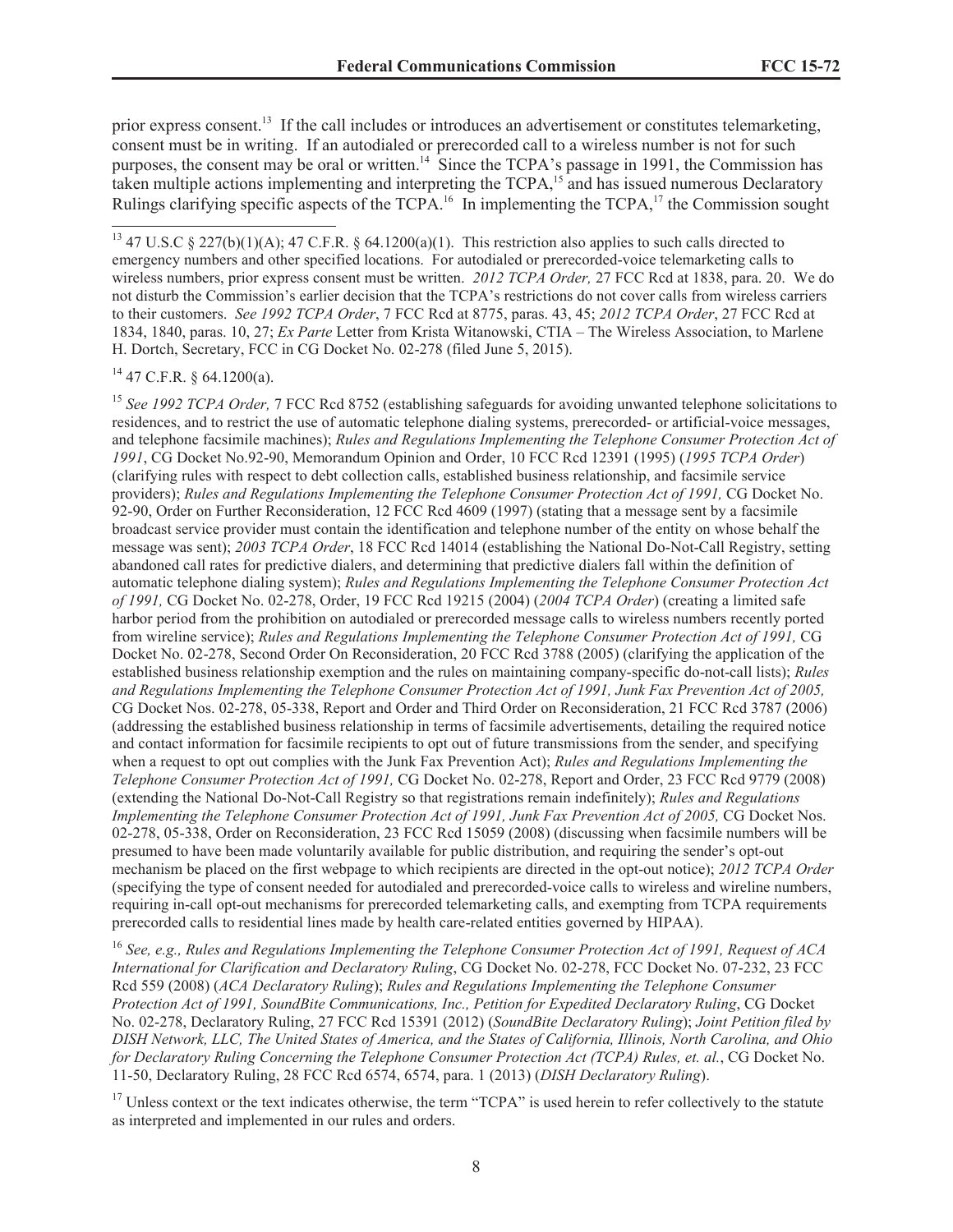to "reasonably accommodate[] individuals' rights to privacy as well as the legitimate business interests of telemarketers"<sup>18</sup> and other callers.<sup>19</sup> Apart from the Commission's enforcement, the law grants consumers a private right of action, with provision for \$500 or the actual monetary loss in damages for each violation, whichever is greater, and treble damages for each willful or knowing violation.<sup>20</sup>

5. Despite the Commission's efforts to protect consumers without inhibiting legitimate business communications, TCPA complaints as a whole are the largest category of informal complaints we receive.<sup>21</sup> Between 2010 and 2012, consumer complaints about calls to wireless phones doubled, to an average of over 10,000 complaints per month in 2012.<sup>22</sup> In 2013 and 2014, the Commission received roughly 5,000 or 6,000 such complaints per month, lower than in 2011 and 2012, but still a substantial monthly total that is persistently one of the top consumer concerns.<sup>23</sup> The Federal Trade Commission (FTC) reports that it received "approximately 63,000 complaints about illegal robocalls each month" during the fourth quarter of 2009, but that "[b]y the fourth quarter of 2012, robocall complaints had peaked at more than 200,000 per month."<sup>24</sup> Other sources corroborate the trend; for example, Consumer Federation of America recently ranked do-not-call and telemarketing abuse issues as number eight on its list of complaints, the fastest-growing complaint subject in 2013.<sup>25</sup>

6. It appears that the number of TCPA private right of action lawsuits is increasing as well.<sup>26</sup> Petitioners and commenters have reported an increase in the number of TCPA-related individual and

 $20$  47 U.S.C § 227(b)(3).

<sup>21</sup> *See* Federal Communications Commission Encyclopedia, Quarterly Reports-Consumer Inquiries and Complaints, Top Complaint Subjects, *available at* http://www.fcc.gov/encyclopedia/quarterly-reports-consumer-inquiries-andcomplaints (last visited May 18, 2015).

<sup>22</sup> *See* Federal Communications Commission Encyclopedia, Quarterly Reports-Consumer Inquiries and Complaints, *available at* http://www.fcc.gov/encyclopedia/quarterly-reports-consumer-inquiries-and-complaints (last visited May 18, 2015).

<sup>23</sup> See *id.* The average number of monthly complaints about TCPA violations associated with wireless phones was 4,373 in 2010; 7,661 in 2011; 10,144 in 2012; 6,032 in 2013; and 5,339 for the first three quarters of 2014. *Id.*

<sup>24</sup> Federal Trade Commission Staff's Comments on Public Notice DA 14-1700 Regarding Call Blocking, CG Docket No. 02-278, WC Docket No. 07-135, at 2 n.5 (Jan. 23, 2015). The FTC also reports that, "[f]rom October 2013 to September 2014, [it] received an average of 261,757 do-not-call complaints per month, of which approximately 55% (144,550 per month) were complaints about robocalls." *Id.* at 2 n.4.

<sup>25</sup> Consumer Federation of America North American Consumer Protection Investigators 2013 Consumer Complaint Survey Report (July 30, 2014), *available at* http://www.consumerfed.org/pdfs/2013-consumer-survey-report.pdf (last visited May 18, 2015).

<sup>26</sup> See AFSA Comments on Glide Petition at 3 (TCPA lawsuits up 116 percent between Sept. 2012 and Sept. 2013); United Reply Comments on United Petition at 17 (in Jan. 2014, 208 TCPA cases were filed, an increase of 30 percent from previous year). These widely varying estimates regarding increases in TCPA litigation are difficult to compare or confirm. The Commission usually does not participate in such litigation, although it sometimes files *amicus* briefs.

<sup>18</sup> *1992 TCPA Order*, 7 FCC Rcd at 8754, para. 3.

<sup>19</sup> *See Rules and Regulations Implementing the Telephone Consumer Protection Act of 1991, Cargo Airline Association Petition for Expedited Declaratory Ruling,* CG Docket No. 02-278, 29 FCC Rcd 3432 at \*6, para. 19 (2014) (*Cargo Airline Order*)*.* The TCPA and Commission rules establish other consumer protections not directly relevant to this order including: restrict the use of facsimile (fax) machines for unsolicited advertisements (§ 64.1200(a)(4)); specify identifying information and opt-out mechanisms that must be included in an artificial- or prerecorded-voice call (§ 64.1200(b)); set time-of-day restrictions for placing solicitation telephone calls (§  $64.1200(c)(1)$ ; and outline procedures for compliance with the National Do-Not-Call Registry (§ 64.1200(c)(2)).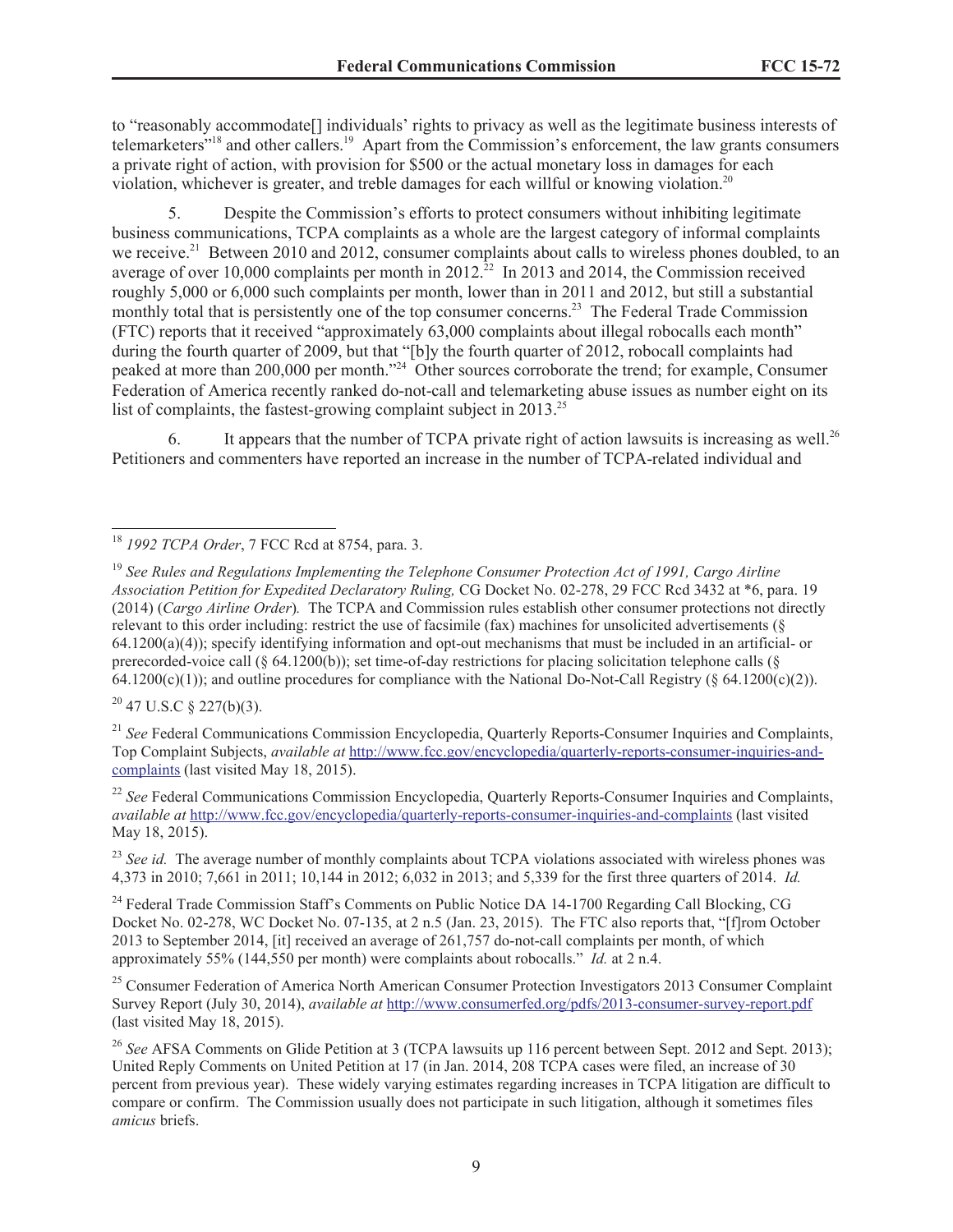class-action lawsuits.<sup>27</sup> Commenter American Financial Services Association reports that "TCPA lawsuits were up 116 percent in September 2013 compared to September 2012. Echoing that trend, yearto-date TCPA lawsuits have increased 70 percent in 2013."<sup>28</sup>

7. Parties who want to reach consumers using automated dialing technologies have sought clarification on an array of TCPA issues. Dialing options can now be cloud-based,<sup>29</sup> and available via smartphone apps. Calling and texting consumers *en masse* has never been easier or less expensive.<sup>30</sup> With that backdrop, the Commission received 27 petitions for declaratory ruling or rulemaking that raised TCPA questions about autodialed calls from the beginning of 2012 through the end of  $2014$ .<sup>31</sup> The rise in complaints, litigation, and petitions may also be attributable to the skyrocketing growth of mobile phones, rising from approximately 140 million wireless subscriber connections in 2002 to approximately 326 million in 2012.<sup>32</sup> Additionally, 39 percent of adults were wireless-only in the second half of 2013, compared to fewer than three percent of adults at the beginning of 2003.<sup>33</sup>

8. These changes have placed increased attention on the TCPA's heightened protections for

<sup>30</sup> *See, e.g., Ex Parte* Letter from Mark W. Brennan, Counsel to Communication Innovators, to Marlene H. Dortch, Secretary, FCC in CG Docket No. 02-278, at Attachment A (filed May 10, 2013) (providing additional technical details about predictive dialers); Revolution Petition at 5-6, 9.

<sup>31</sup> *See* the Commission's Electronic Comment Filing System, *available at* http://apps.fcc.gov/ecfs/ (last visited May 18, 2015).

<sup>32</sup> Wireless Quick Facts, CTIA: The Wireless Association, *available at* http://www.ctia.org/your-wireless-life/howwireless-works/wireless-quick-facts (last visited May 18, 2015). "Wireless subscriber connections" include smartphones, feature phones, tablets, etc. *Id.* The Organisation for Economic Co-operation and Development (OECD) reports that, in June 2013, the United States had 299,447,000 wireless broadband subscriptions. *See* OECD Broadband Statistics, *available at* http://www.oecd.org/internet/broadband/oecdbroadbandportal.htm (last visited May 18, 2015).

<sup>33</sup> Stephen J. Blumberg and Julian V. Luke, *Wireless Substitution: Early Release of Estimates From the National Health Interview Survey, July–December 2013*, Division of Health Interview Statistics, National Center for Health Statistics, July 2014, at 2; Stephen J. Blumberg and Julian V. Luke, *Wireless Substitution: Early Release of Estimates From the National Health Interview Survey, January–June 2013*, Division of Health Interview Statistics, National Center for Health Statistics, Dec. 2013, at 1; Stephen J. Blumberg and Julian V. Luke, NCHS Health E-Stat, *Wireless Substitution: Preliminary Data from the 2005 National Health Interview Survey*, at chart, *available at* http://www.cdc.gov/nchs/data/hestat/wireless2005/wireless2005.htm (last visited May 18, 2015). The Commission's analysis of wireless data demonstrates that the number of adults who rely exclusively on mobile wireless for voice service has increased significantly in recent years to approximately 32.3 percent in the second half of 2011, compared to 27.8 percent of all adults in the second half of 2010 and 22.9 percent in the second half 2009. *See Implementation of Section 6002(b) of the Omnibus Budget Reconciliation Act of 1993 Annual Report and Analysis of Competitive Market Conditions With Respect to Mobile Wireless, Including Commercial Mobile Services*, WT Docket 11-186, 28 FCC Rcd 3700, 3725 (2013).

<sup>27</sup> *See*, *e.g.*, ABA Petition at 7-8; CBA Petition at 10-11; Coalition Petition at 12; Communication Innovators (CI) Petition at 15; Glide Petition at 9; PACE Petition at 6; RILA Petition at 9-10. *See* n. 42, *infra*, for information on CI's withdrawal of its Petition.

<sup>&</sup>lt;sup>28</sup> AFSA Comments on Glide Petition at 3.

<sup>&</sup>lt;sup>29</sup> The National Institute of Standards and Technology defines "cloud computing" as "a model for enabling ubiquitous, convenient, on-demand network access to a shared pool of configurable computing resources (*e.g.*, networks, servers, storage, applications, and services) that can be rapidly provisioned and released with minimal management effort or service provider interaction." Peter Mell & Timothy Grance, *The NIST Definition of Cloud Computing: Recommendations of the National Institute of Standards and Technology* 2 (Sept. 2011), *available at* http://csrc.nist.gov/publications/nistpubs/800-145/SP800-145.pdf (last visited May 18, 2015).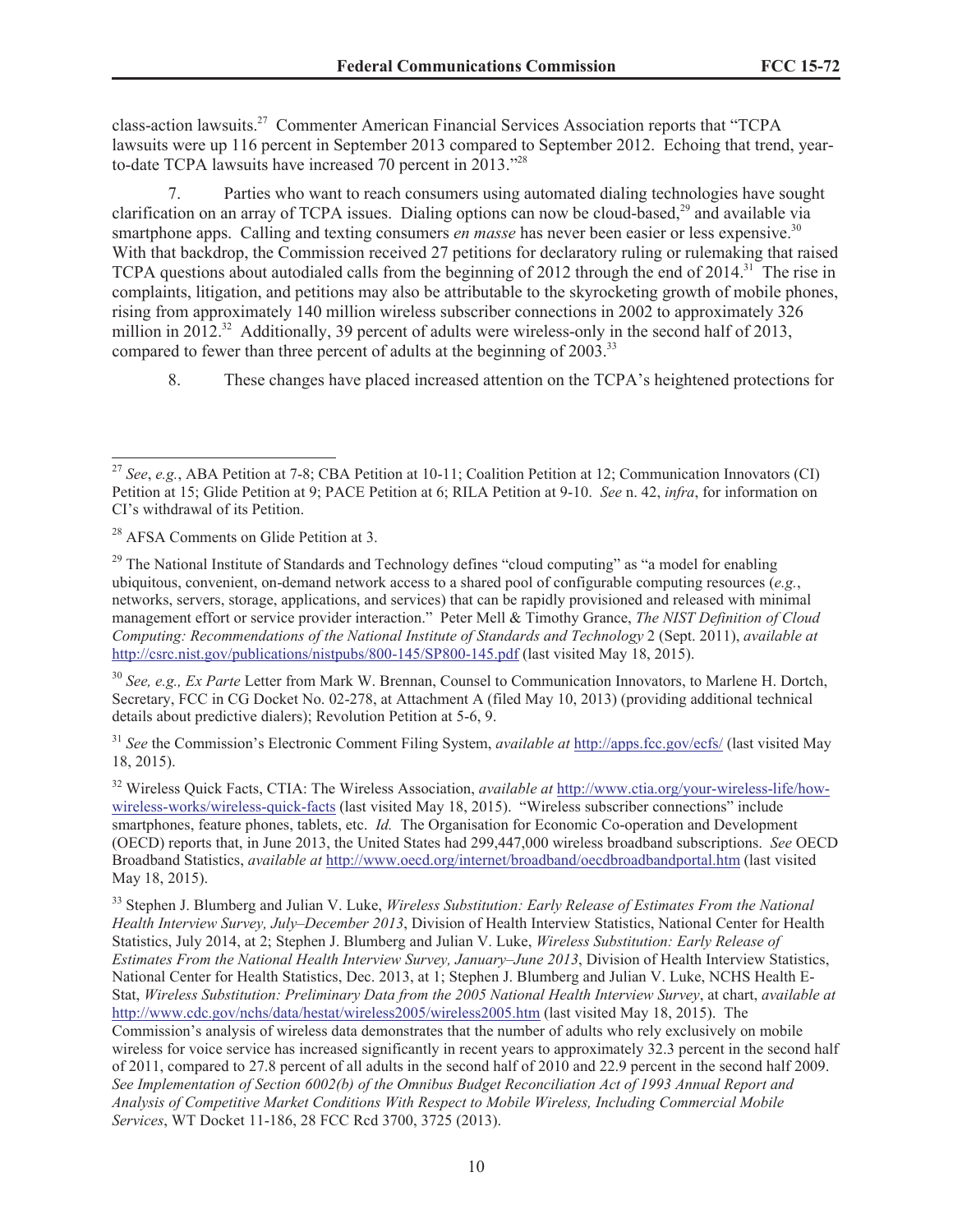wireless consumers.<sup>34</sup> While the Commission's past interpretations have addressed nuanced aspects of the TCPA rules, changes in how consumers use their phones, how technology can access consumers, and the way consumers and businesses wish to make calls mean that we are presented with new issues regarding application and interpretation of the TCPA. Through their complaints and comments, consumers have expressed their frustration with unwanted voice calls and texts and have asked the Commission to preserve their privacy rights under the TCPA.<sup>35</sup> Members of Congress, likewise, have expressed their interest in the consumer protections of the TCPA and the TCPA petitions filed with the Commission.<sup>36</sup> Through those petitions, businesses and business groups have sought clarity about the TCPA's consumer-privacy protections so they can offer potentially useful, innovative services in a costeffective, lawful manner. $37$  We address both concerns here.

9. To reiterate and simplify the relevant portions of the TCPA, and as a guide to the issues we address below: if a caller uses an autodialer or prerecorded message to make a non-emergency call to a wireless phone, the caller must have obtained the consumer's prior express consent or face liability for violating the TCPA.<sup>38</sup> Prior express consent for these calls must be in writing if the message is telemarketing, but can be either oral or written if the call is informational.

### **III. PETITIONS FOR DECLARATORY RULING AND EXEMPTION**

#### **A. Discussion**

#### **1. Autodialers**

10. We reaffirm our previous statements that dialing equipment generally has the capacity to

<sup>35</sup> *See, e.g., Ex Parte* Letter from Tim Marvin, Consumers Union, to Marlene H. Dortch, Secretary, FCC in CG Docket No. 02-278, (filed March 25, 2015) (attaching 130,000 consumer names in support of maintaining restrictions on unsolicited, non-emergency robocalls to cell phones); Coffman Comments on Glide Petition at 7 ("Expanding the growth of the mobile app industry may be desirable, but not at the expense of the privacy rights the TCPA is designed to protect."); *see also* Letter from Sens. Edward J. Markey, Charles E. Schumer, Ron Wyden, Claire McCaskill, Elizabeth Warren, Richard Blumenthal, Amy Klobuchar, Tammy Baldwin, Jeff Merkley, and Al Franken, U.S. Senate, to Tom Wheeler, Chairman, FCC, at 1 (May 14, 2015).

<sup>36</sup> Letter from Rep. Brian Bilbray, U.S. Congress, to Julius Genachowski, Chairman, FCC (Aug. 21, 2012); Letter from Rep. Bob Filner, U.S. Congress, to Julius Genachowski, Chairman, FCC (Sept. 26, 2012); Letter from Reps. Duncan Hunter, Scott Peters, and Juan Vargas, U.S. Congress, to Mignon L. Clyburn, Acting Chairwoman, FCC (June 19, 2013); Letter from Rep. David B. McKinley, U.S. Congress, to Tom Wheeler, Chairman, FCC (Jan. 27, 2014); Letter from Reps. Marsha Blackburn, Blaine Luetkemeyer, John Kline, Pete Olson, Mike Pompeo, Andy Barr, Michael Burgess, David McKinley, Diane Black, Jackie Walorski, Robert Hurt, Steve Stivers, Brad Wenstrup, Phil Gingrey, and Tim Walberg, U.S. Congress, to Tom Wheeler, Chairman, FCC (Aug. 1, 2014); Letter from Reps. David Price, G.K. Butterfield, and Renee Ellmers, U.S. Congress, to Tom Wheeler, Chairman, FCC (Jan. 8, 2015) (letter is misdated as Jan. 8, 2014); Letter from Sens. Edward J. Markey, Charles E. Schumer, Ron Wyden, Claire McCaskill, Tammy Baldwin, Barbara Boxer, Richard Blumenthal, Elizabeth Warren, Bernard Sanders, Kristen Gillibrand, Jeff Merkley, Amy Klobuchar, Sheldon Whitehouse, and Al Franken, U.S. Senate, to Tom Wheeler, Chairman, FCC (Jan. 28, 2015); Letter from Rep. Tim Huelskamp, U.S. Congress, to Tom Wheeler, Chairman, FCC (Feb. 6, 2015); Letter from Rep. Scott R. Tipton, U.S. Congress, to Tom Wheeler, Chairman, FCC (April 2, 2015); Letter from Sens. Edward J. Markey, Charles E. Schumer, Ron Wyden, Claire McCaskill, Elizabeth Warren, Richard Blumenthal, Amy Klobuchar, Tammy Baldwin, Jeff Merkley, and Al Franken, U.S. Senate, to Tom Wheeler, Chairman, FCC (May 14, 2015); Letter from Reps. Gus Bilirakis, Jerry McNerney, Leonard Lance, and Tony Cardenas, U.S. Congress, to Tom Wheeler, Chairman, FCC (June 11, 2015).

<sup>37</sup> *See, e.g.,* Glide Petition at 1-2; YouMail Petition at 14-15; United Petition at 2-3; *see also* Glide Reply Comments on Glide Petition at 8; Twilio Comments on Glide Petition at 6.

<sup>38</sup> *See 2012 TCPA Order*, 27 FCC Rcd at 1838-44, paras. 20-33.

<sup>&</sup>lt;sup>34</sup> See Letter from 35 Trade Associations and Business Groups to Tom Wheeler, Chairman, and Commissioners Clyburn, Rosenworcel, Pai, and O'Rielly, Federal Communications Commission, CG Docket No. 02-278 (Feb. 2, 2015).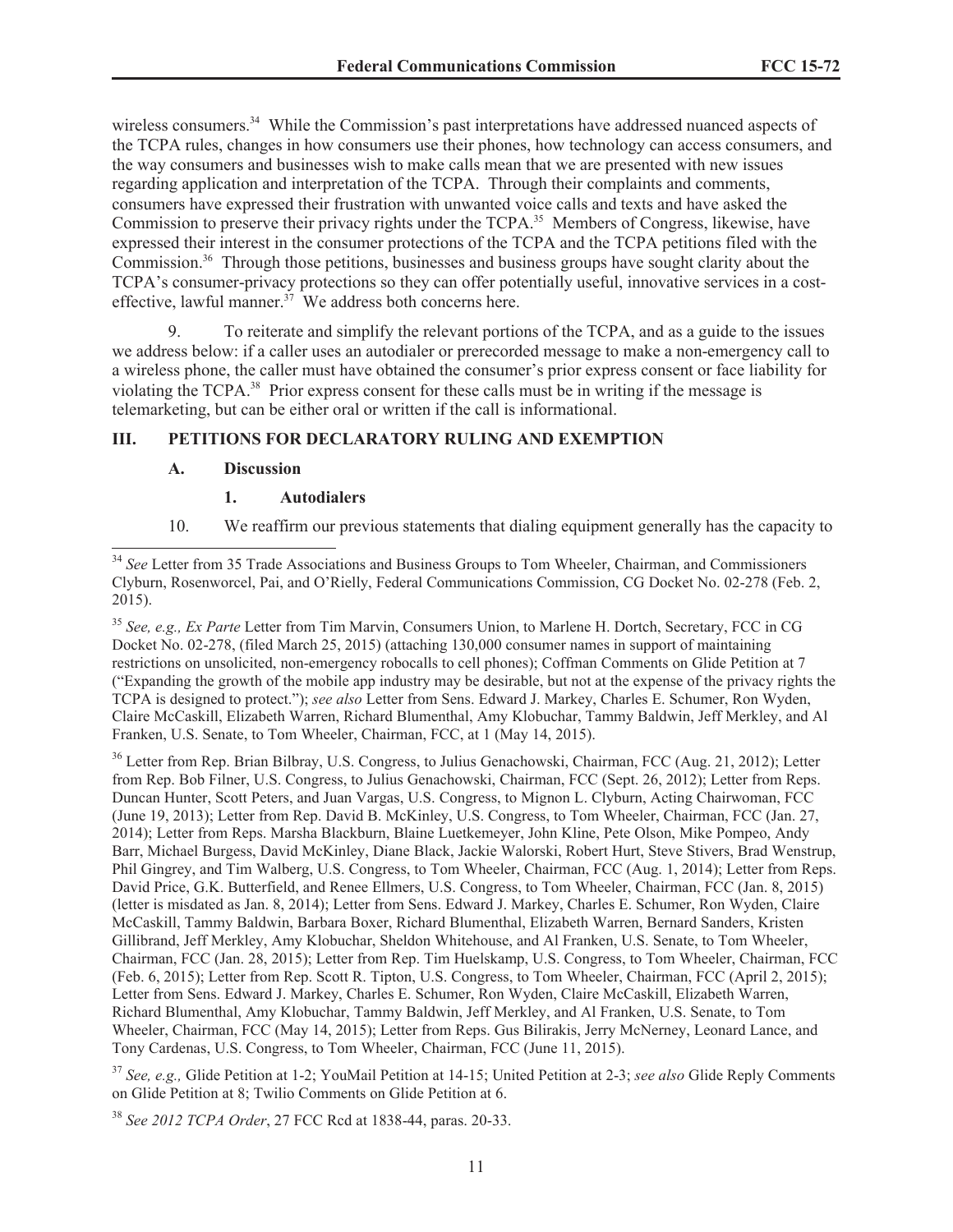store or produce, and dial random or sequential numbers (and thus meets the TCPA's definition of "autodialer") even if it is not presently used for that purpose, including when the caller is calling a set list of consumers. We also reiterate that predictive dialers, as previously described by the Commission,<sup>39</sup> satisfy the TCPA's definition of "autodialer" for the same reason.<sup>40</sup> We also find that callers cannot avoid obtaining consent by dividing ownership of pieces of dialing equipment that work in concert among multiple entities.<sup>41</sup>

11. Glide, PACE, and  $TextMe^{42}$  ask whether dialing equipment is an autodialer under the TCPA when it does not have the "current capacity" or "present ability" to generate or store random or sequential numbers or to dial sequentially or randomly at the time the call is made. Glide asks the Commission to clarify that "equipment used to make a call is an autodialer subject to the TCPA only if it is capable of storing or generating sequential or randomized numbers at the time of the call."<sup>43</sup> PACE seeks clarification that a dialing system's "capacity" is "limited to what it is capable of doing, without further modification, at the time the call is placed."<sup>44</sup> TextMe asks the Commission to clarify that "capacity" "encompasses only equipment that, at the time of use, could in fact perform the functions described in the TCPA without human intervention and without first being technologically altered."<sup>45</sup>

12. The TCPA defines "automatic telephone dialing system" as "equipment which has the capacity—(A) to store or produce telephone numbers to be called, using a random or sequential number

<sup>40</sup> *See* paras. 16-20, *infra*; *see also ACA Declaratory Ruling*, 23 FCC Rcd at 566, para. 13.

<sup>41</sup> *See* para. 23, *infra.*

<sup>&</sup>lt;sup>39</sup> In its 2003 Declaratory Ruling, the Commission mentioned certain characteristics that, it was argued, removed equipment having those characteristics from the scope of the statutory autodialer definition. The Commission described a predictive dialer as "equipment that dials numbers and, when certain computer software is attached, also assists telemarketers in predicting when a sales agent will be available to take calls. The hardware, when paired with certain software, has the capacity to store or produce numbers and dial those numbers at random, in sequential order, or from a database of numbers." *2003 TCPA Order*, 18 FCC Rcd at 14091, para. 131. The Commission also noted that the "principal feature of predictive dialing software is a timing function, not number storage or generation." *Id.* After discussing the TCPA's definition of "autodialer" and Congress' intent in creating the TCPA, the Commission found that "a predictive dialer falls within the meaning and statutory definition of 'automatic telephone dialing equipment' and the intent of Congress." *Id.* at 14091-92, paras. 132-33. The Commission's finding that predictive dialers fall within the statutory autodialer definition thus focuses on whether equipment has the requisite "capacity," and therefore is not limited to any specific piece of equipment and is without regard to the name given the equipment for marketing purposes.

<sup>42</sup> YouMail also raised this question in its Petition. *See* YouMail Petition at 11. It later requested that the Commission "set aside consideration of the ATDS argument originally raised in its Petition." *Ex Parte* Letter from Lauren Lynch Flick, Counsel to YouMail, to Marlene H. Dortch, Secretary, FCC in CG Docket No. 02-278, at 5 (filed April 14, 2014). CI also raised this issue in a Petition for Declaratory Ruling. *Communication Innovators,* Petition for Declaratory Ruling, CG Docket No. 02-278, filed June 7, 2012 (CI Petition). CI withdrew its Petition after the Commission sought comment on the issues raised in the Petition. *Consumer and Governmental Affairs Bureau Seeks Comment on Petition for Declaratory Ruling from Communication Innovators*, CG Docket No. 02- 278, Public Notice, 27 FCC Rcd 13031 (2012); *Communication Innovators,* Withdrawal of Petition, CG Docket No. 02-278, filed July 14, 2014. Comments submitted in response to that Public Notice remain part of the record in this docket, and reveal continued questions about this issue beyond the CI Petition itself. *See* Appendix V for a list of all commenters on the CI Petition.

<sup>43</sup> Glide Petition at 10.

<sup>&</sup>lt;sup>44</sup> PACE Petition at 4 (emphasis omitted).

<sup>&</sup>lt;sup>45</sup> TextMe Petition at 3.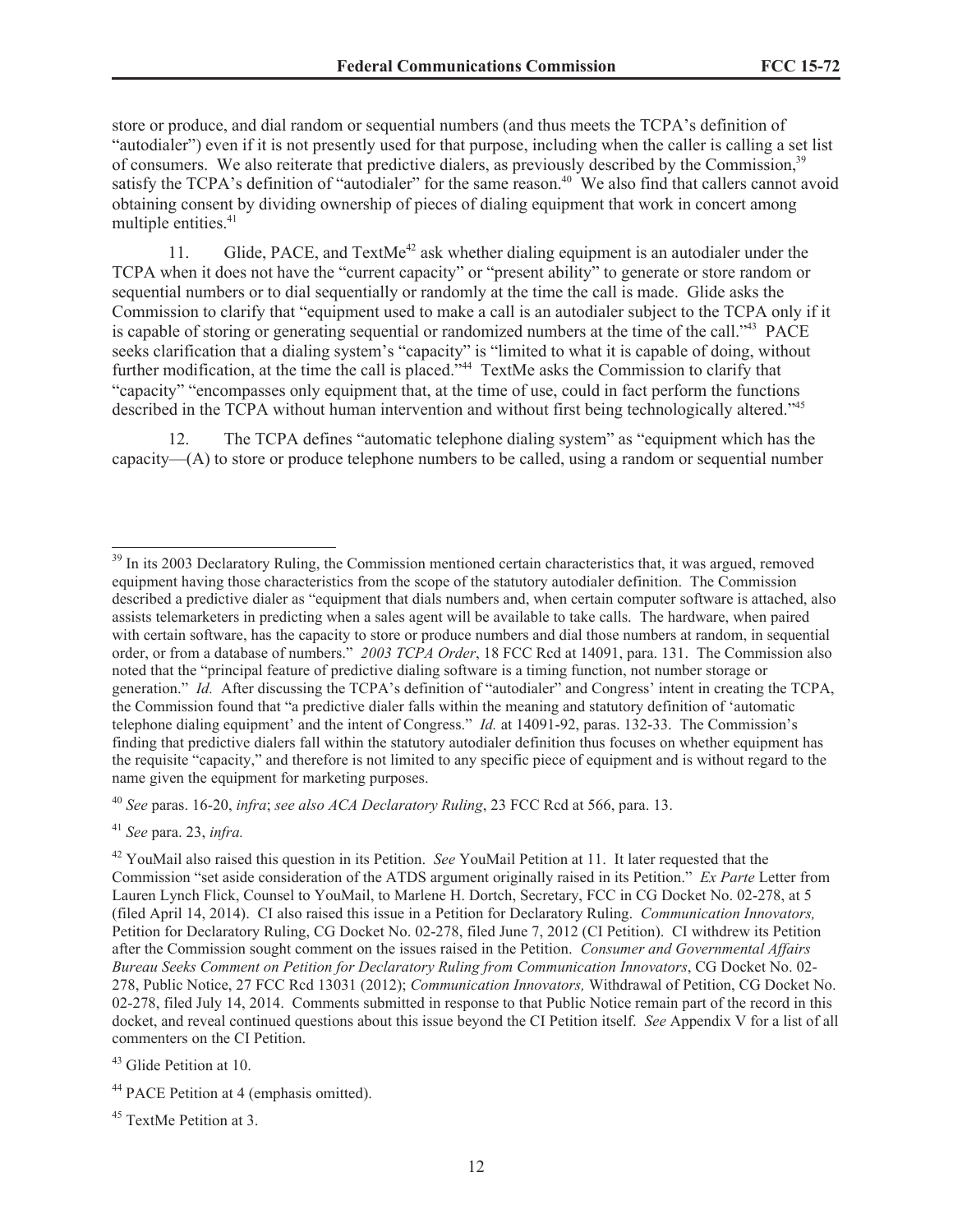generator; and (B) to dial such numbers."<sup>46</sup> In the *2003 TCPA Order*, the Commission found that, in order to be considered an "automatic telephone dialing system," the "equipment need only have the '*capacity* to store or produce telephone numbers.'"<sup>47</sup> The Commission stated that, even when dialing a fixed set of numbers, equipment may nevertheless meet the autodialer definition.

13. In the *2003 TCPA Order*, the Commission described a predictive dialer as "equipment that dials numbers and, when certain computer software is attached, also assists telemarketers in predicting when a sales agent will be available to take calls. The hardware, when paired with certain software, has the capacity to store or produce numbers and dial those numbers at random, in sequential order, or from a database of numbers."<sup>49</sup> In the 2008 *ACA Declaratory Ruling*, the Commission "affirm[ed] that a predictive dialer constitutes an automatic telephone dialing system and is subject to the TCPA's restrictions on the use of autodialers."<sup>50</sup> The Commission considered ACA's argument that a predictive dialer is an autodialer "only when it randomly or sequentially generates telephone numbers, not when it dials numbers from customer telephone lists,"<sup>51</sup> and stated that ACA raised "no new information" about predictive dialers that warrant [ed] reconsideration of these findings" regarding the prohibited uses of autodialers—and therefore predictive dialers—under the TCPA.<sup>52</sup>

14. The Commission declined to distinguish between calls to wireless telephone numbers made by dialing equipment "paired with predictive dialing software and a database of numbers" and calls made "when the equipment operates independently of such lists and software packages."<sup>53</sup> Recognizing the developments in calling technology, the Commission found that "[t]he basic function of such equipment, however, has not changed—the *capacity* to dial numbers without human intervention."<sup>54</sup> The Commission found it troubling that predictive dialers, like dialers that utilize random or sequential numbers instead of a list of numbers, retain the capacity to dial thousands of numbers in a short period of time and that construing the autodialer definition to exclude predictive dialers could harm public safety by allowing such equipment to be used to place potentially large numbers of non-emergency calls to emergency numbers, a result the TCPA was intended to prevent. The Commission concluded that the TCPA's unqualified use of the term "capacity" was intended to prevent circumvention of the restriction on making autodialed calls to wireless phones and emergency numbers and found that "a predictive dialer falls within the meaning and statutory definition of 'automatic telephone dialing equipment' and the intent of Congress."<sup>55</sup>

<sup>51</sup> *Id.*

<sup>52</sup> *Id*. at 23 FCC Rcd at 566-67, para. 14.

<sup>54</sup> *Id.* at para. 132.

(continued....)

<sup>46</sup> 47 U.S.C. § 227(a)(1); *see also* 47 C.F.R. § 64.1200(f)(2) ("The terms *automatic telephone dialing system* and *autodialer* mean equipment which has the capacity to store or produce telephone numbers to be called using a random or sequential number generator and to dial such numbers.").

<sup>47</sup> *2003 TCPA Order*, 18 FCC Rcd at 14092, para. 132 (emphasis in original).

<sup>48</sup> *Id.* at para. 133.

<sup>49</sup> *2003 TCPA Order*, 18 FCC Rcd at 14091, para. 131.

<sup>50</sup> *ACA Declaratory Ruling*, 23 FCC Rcd at 566, para. 12.

<sup>53</sup> *2003 TCPA Order,* 18 FCC Rcd at 10492, para. 133.

<sup>55</sup> *Id.* at 18 FCC Rcd at 14091-93, paras. 132-33. *See supra* n. 39 for details of the Commission's description of predictive dialers. We reiterate that the Commission's finding that predictive dialers fall within the statutory autodialer definition focuses on whether equipment has the requisite "capacity," and therefore is not limited to any specific piece of equipment and is without regard to the name given the equipment for marketing purposes. *See also Ex Parte* Letter from Ellen Taverna and Margot Saunders, Counsel to National Association of Consumer Advocates and National Consumer Law Center, to Marlene H. Dortch, Secretary, FCC in CG Docket No. 02-278 (filed Feb. 19, 2015) (The ex parte filing on behalf of eight organizations includes a list of 58,000 individuals who support the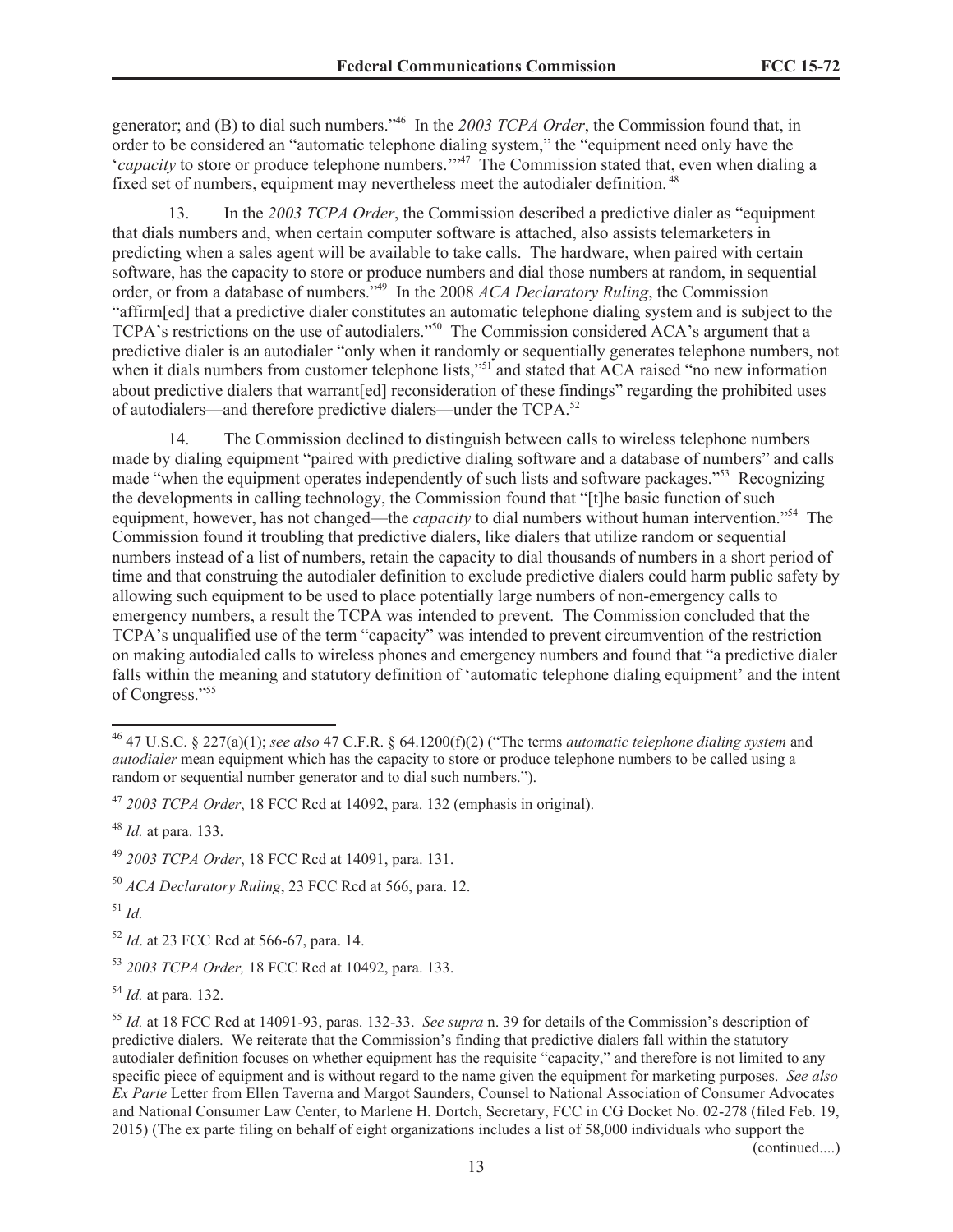15. We agree with commenters who argue that the TCPA's use of "capacity" does not exempt equipment that lacks the "present ability" to dial randomly or sequentially. We agree that Congress intended a broad definition of autodialer,<sup>56</sup> and that the Commission has already twice addressed the issue in 2003 and 2008,<sup>57</sup> stating that autodialers need only have the "capacity" to dial random and sequential numbers, rather than the "present ability" to do so.<sup>58</sup> Hence, any equipment that has the requisite "capacity"<sup>59</sup> is an autodialer and is therefore subject to the TCPA.<sup>60</sup>

16. In the *1992 TCPA Order*, the Commission stated that it was rejecting definitions that fit "only a narrow set of circumstances" in favor of "broad definitions which best reflect[ed] legislative intent by accommodating the full range of telephone services and telemarketing practices."<sup>61</sup> The Commission rejected the narrower interpretation of "capacity" (as "current ability") when it held that predictive dialer equipment meets the autodialer definition. In the *2003 TCPA Order*, the Commission held that predictive dialers met the definition of an autodialer because that "hardware, when paired with certain software, has the capacity to store or produce numbers and dial those numbers at random, in sequential order, or from a database of numbers.<sup>762</sup> By finding that, even when the equipment presently lacked the necessary software, it nevertheless had the requisite capacity to be an autodialer, the Commission implicitly rejected any "present use" or "current capacity" test. In other words, the capacity of an autodialer is not limited to its current configuration but also includes its potential functionalities.<sup>63</sup> One dissent argues that our reading of "capacity" is flawed in the same way that saying an 80,000 seat stadium has the capacity to hold  $104,000$ .  $64$  But that is an inapt analogy—modern dialing equipment can often be modified remotely without the effort and cost of adding physical space to an existing structure. Indeed, adding space to accommodate 25 percent more people to a building is the type of mere "theoretical" modification that is insufficient to sweep it into our interpretation of "capacity."<sup>65</sup>

17. Given the scope of the Petitioners' requests, we do not at this time address the exact (...continued from previous page)

statement: "Tell the FCC: No robocalls to cell phones without our consent." The list includes a de minimis number of signatures for which an address in Canada is given.).

<sup>56</sup> *See, e.g.*, Kirby Comments on CI Petition at 1; Roylance Comments on CI Petition at 2; Shields Comments on Glide Petition at 5; *see also* Shields Reply Comments on YouMail Petition at 3. *See* Appendix S for a list of all commenters on the YouMail Petition.

<sup>57</sup> *See, e.g.*, Shields Comments on CI Petition at 1; Worsham Comments on CI Petition at 1; *see also* Roylance Comments on YouMail Petition at 2; Shields Comments on YouMail Petition at 1.

<sup>58</sup> *See* paras. 12-14, *supra.* In response to an argument raised in a dissenting statement, *see* Commissioner Pai Dissent at 3-4, we reiterate that the Commission's 2003 and 2008 statements referenced here focused not on equipment's present ability to dial randomly or sequentially, but instead on its capacity and the generally automated nature of the calling. *See 2003 TCPA Order*, 18 FCC Rcd at 14092-93, para. 133 (purpose of capacity requirement is to avoid circumvention of autodialing restrictions). The Commission specifically focused on the capacity to dial automatically, not on the kinds of numbers the equipment was presently configured to dial. *Id*. at 14092, para. 132 ("The basic function of such equipment, however, has not changed—the *capacity* to dial numbers without human intervention.").

<sup>59</sup> *ACA Declaratory Ruling*, 23 FCC Rcd at 566, para. 13.

<sup>60</sup> *See* paras. 18-20, *infra*; *see also ACA Declaratory Ruling*, 23 FCC Rcd at 566, para. 12.

<sup>61</sup> *1992 TCPA Order*, 7 FCC Rcd at 8755, para. 6.

<sup>62</sup> *2003 TCPA Order*, 18 FCC Rcd at 14091, para. 131.

 $63$  The functional capacity of software-controlled equipment is designed to be flexible, both in terms of features that can be activated or de-activated and in terms of features that can be added to the equipment's overall functionality through software changes or updates.

<sup>64</sup> *See* Commissioner Pai Dissent at 4.

<sup>65</sup> *See* para. 18, *infra.*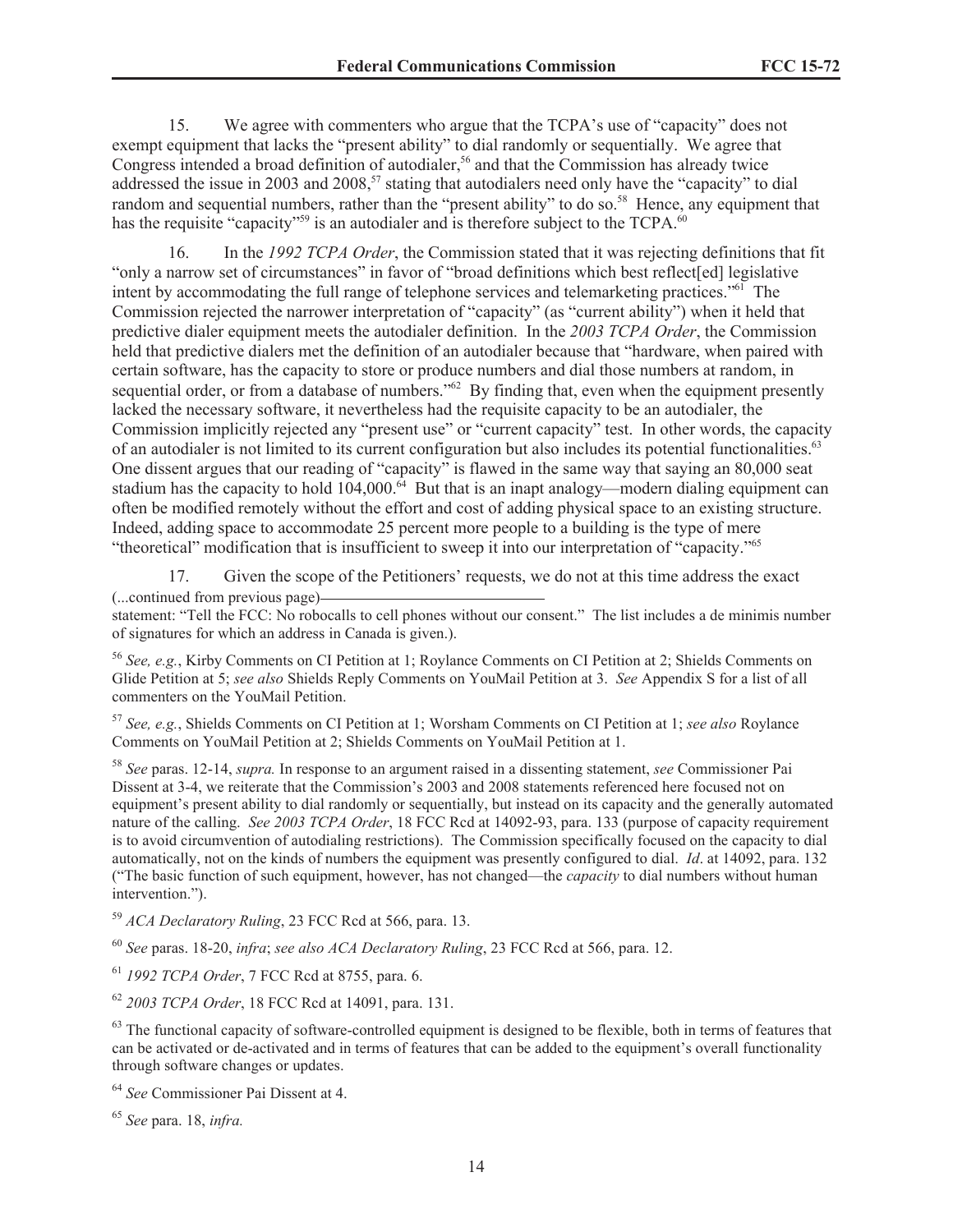contours of the "autodialer" definition or seek to determine comprehensively each type of equipment that falls within that definition that would be administrable industry-wide. Rather, we reiterate what the Commission has previously stated regarding the parameters of the definition of "autodialer." First, the Commission found in its original TCPA proceeding that the "prohibitions of [section] 227(b)(1) clearly do not apply to functions like 'speed dialing."<sup>566</sup> Second, the Commission has also long held that the basic functions of an autodialer are to "dial numbers without human intervention" and to "dial thousands of numbers in a short period of time." <sup>67</sup> How the human intervention element applies to a particular piece of equipment is specific to each individual piece of equipment, based on how the equipment functions and depends on human intervention, and is therefore a case-by-case determination.

18. We do, however, acknowledge that there are outer limits to the capacity of equipment to be an autodialer. As is demonstrated by these precedents, the outer contours of the definition of "autodialer" do not extend to every piece of malleable and modifiable dialing equipment that conceivably could be considered to have some capacity, however small, to store and dial telephone numbers otherwise, a handset with the mere addition of a speed dial button would be an autodialer.<sup>68</sup> Further, although the Commission has found that a piece of equipment can possess the requisite "capacity" to satisfy the statutory definition of "autodialer" even if, for example, it requires the addition of software to actually perform the functions described in the definition,<sup>69</sup> there must be more than a theoretical potential that the equipment could be modified to satisfy the "autodialer" definition. Thus, for example, it might be theoretically possible to modify a rotary-dial phone to such an extreme that it would satisfy the definition of "autodialer," but such a possibility is too attenuated for us to find that a rotary-dial phone has the requisite "capacity" and therefore is an autodialer.

19. This broad interpretation of "capacity" to include "potential ability" is consistent with formal definitions of "capacity," one of which defines "capacity" as "the potential or suitability for holding, storing, or accommodating."<sup>70</sup> Furthermore, interpreting "capacity" as limited to "current capacity" or "present ability," for which Petitioners and some commenters here argue,<sup>71</sup> could create

<sup>68</sup> *See*, *e.g.*, para. 21, *infra*.

<sup>69</sup> *See 2003 TCPA Order*, 18 FCC Rcd at 14091-93, paras. 131-133.

<sup>70</sup> Merriam-Webster Dictionary, *available at* http://www.merriam-webster.com/dictionary/capacity (last visited May 18, 2015); *see* Webster's Third New International Dictionary (2002) (defining "capacity" as "potentiality for production or use"); *see also Johnson v. United States*, 559 U.S. 133, 134 (2010) (when a statute does not define a term, "give the phrase its ordinary meaning"). The fact that Congress could have "add[ed] tenses and moods" to its definition of autodialer—and thereby defined autodialer as "equipment which has, has had, or could have the capacity"—does not undermine our interpretation of the term. Commissioner Pai Dissent at 4. Congress chose to use a noun—"capacity"—that itself can reasonably be read to include a sense of futurity or unrealized potentiality. The use of this noun in conjunction with a verb ("has") that is in the present tense does not somehow mean that the term "capacity" must be read not to convey a sense of futurity or potentiality. Similarly, the fact that the TCPA bars callers from using autodialers to "make any call" does not mean that the equipment must be configured such that every functionality contained in the statutory definition of "autodialer" is installed and active at the time calls are made and that the caller must actually be using those functionalities to place calls in order for the TCPA's consent requirements to be triggered. Commissioner O'Rielly Partial Dissent at 5-6. Instead, when a caller places a call using equipment that has the requisite "capacity" (as we construe the term here), the equipment is an autodialer and a caller using it "makes" a call "using an automatic telephone dialing system" under section 227(b)(1)(A).

<sup>71</sup> Glide Petition at 9-13; PACE Petition at 10-12; TextMe Petition at 10-12; ABA/CBA Comments on CI Petition at 7; ACA Comments on PACE Petition at 4-7; CenturyLink Comments on CI Petition at 3; Chamber Comments on CI Petition at 8-11; Chamber Comments on PACE Petition at 5; CI Comments on Glide Petition at 3-4; CI Comments on PACE Petition at 3-5; CI Reply Comments on TextMe Petition at 4-5; CI Comments on YouMail Petition at 4; Covington Comments on PACE Petition at 4-5; DIRECTV Comments on CI Petition at 8-11; DIRECTV Comments (continued....)

<sup>66</sup> *1992 TCPA Order*, 7 FCC Rcd at 8776, para. 47.

<sup>67</sup> *2003 TCPA Order*, 18 FCC Rcd at 14092, para. 132-33; *see also ACA Declaratory Ruling*, 23 FCC Rcd at 566, para. 13; *SoundBite Declaratory Ruling*, 27 FCC Rcd at 15392, para. 2 n.5.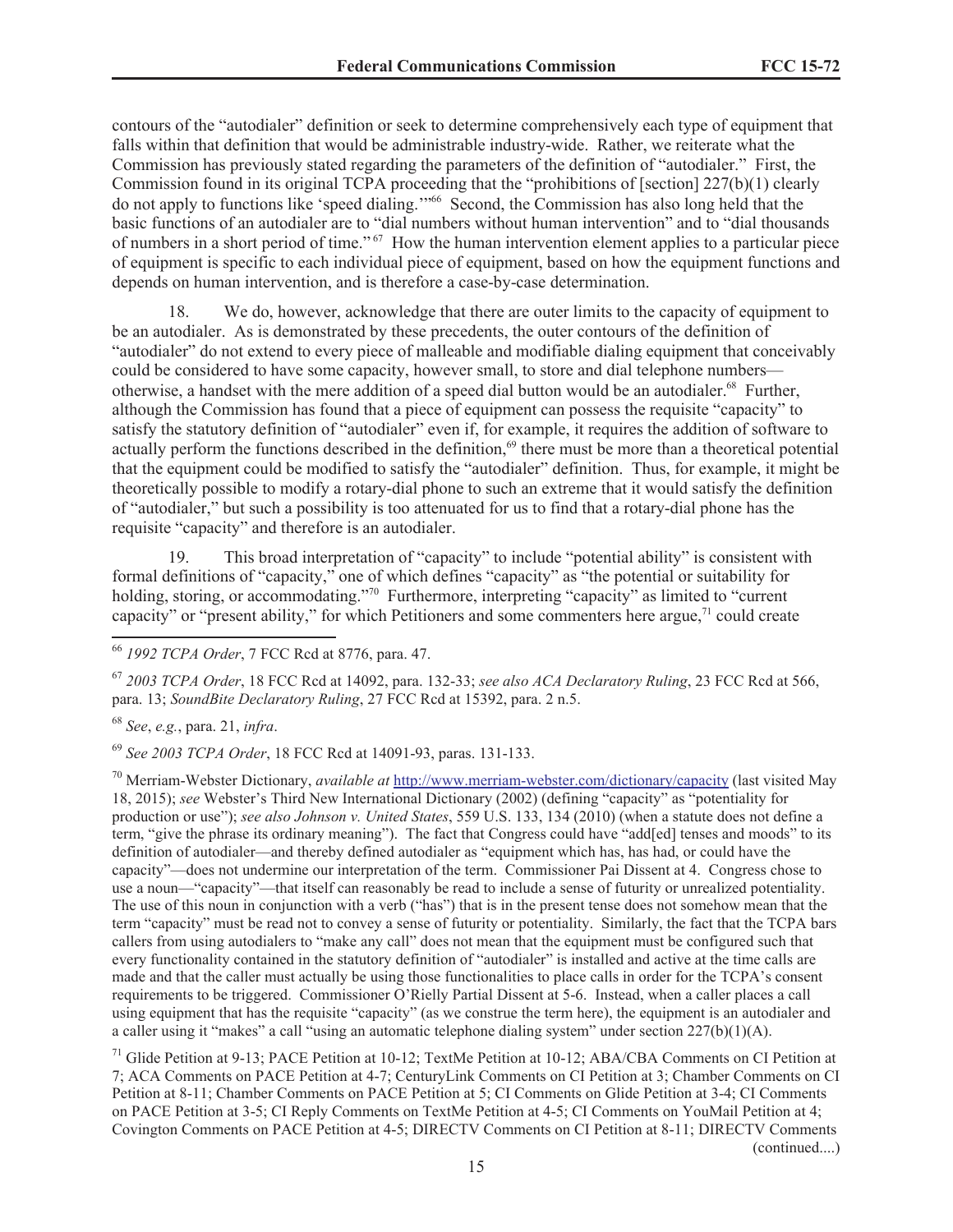problems for enforcing the TCPA's privacy protections with regard to proving how a system with multiple functions was actually used for multiple calls. As the Commission has previously recognized, "the purpose of the requirement that equipment have the 'capacity to store or produce telephone numbers to be called' is to ensure that the restriction on autodialed calls not be circumvented."<sup>72</sup>

20. In light of our precedent and determination that Congress intended a broad definition of autodialer, we reject arguments<sup>73</sup> that: the TCPA's language on its face does not support the claim that the TCPA was meant to apply to devices that need to be configured to store numbers or call sequentially;<sup>74</sup> a narrow reading of the TCPA is necessary to eliminate a lack of clarity regarding what constitutes an autodialer;<sup>75</sup> and the term "capacity" implies present ability rather than future possibility.<sup>76</sup> We reiterate that a present use or present capacity test could render the TCPA's protections largely meaningless by ensuring that little or no modern dialing equipment would fit the statutory definition of an autodialer. We also reject PACE's argument that the Commission should adopt a "human intervention" test by clarifying that a dialer is not an autodialer unless it has the capacity to dial numbers without human intervention. Because the Commission has previously rejected a restrictive interpretation of autodialer in favor of one based on a piece of equipment's potential ability, we find that PACE's argument amounts to a simple variation on the "present ability" arguments we reject above.

21. PACE, TextMe, and others argue that a broad interpretation of "capacity" could potentially sweep in smartphones because they may have the capacity to store telephone numbers to be called and to dial such numbers through the use of an app or other software.<sup>77</sup> Even though the (...continued from previous page)

on PACE Petition at 2-3; Fowler Comments on PACE Petition at 1; Glide Reply Comments on PACE Petition at 6; Global Connect Comments on CI Petition at 2; Global Comments on PACE Petition at 2; Internet Comments on TextMe Petition at 2-3; MRA Comments on CI Petition at 4-7; NCHER Reply Comments on PACE Petition at 2; Nicor Comments on CI Petition at Attachment at 8; Nicor Comments on PACE Petition at 7; Noble Comments on Glide Petition at 4; Noble Comments on PACE Petition at 5; Noble Comments on TextMe Petition at 1; NSC Comments on CI Petition at 9; Path Comments on Glide Petition at 22; Twilio Comments on Glide Petition at 13; YouMail Reply Comments on PACE Petition at 4.

<sup>72</sup> *2003 TCPA Order,* 18 FCC Rcd at 14092-93, para. 133. As GroupMe observes, for example, autodialer functionality might be added to equipment not merely by creating new software, but even by "unlock[ing] a dormant ATDS function." *GroupMe, Inc.,* Petition for Expedited Declaratory Ruling and Clarification, CG Docket No. 02- 278, filed Mar. 1, 2012, at 10.

<sup>73</sup> See Appendix H for a list of all commenters on the Glide Petition, Appendix K for a list of all commenters on the PACE Petition, and Appendix Q for a list of all commenters on the TextMe Petition.

<sup>74</sup> Glide Reply Comments on Glide Petition at 5; GroupMe Comments on Glide Petition at 6-7; Twilio Comments on Glide Petition at 13.

<sup>75</sup> AFSA Comments on Glide Petition at 2; CI Reply Comments on TextMe Petition at 6; Internet Comments on TextMe Petition at 3.

<sup>76</sup> ACA Comments on PACE Petition at 4-7; Chamber Comments on PACE Petition at 5; CI Comments on Glide Petition at 3-4; CI Comments on PACE Petition at 3-5; CI Reply Comments on TextMe Petition at 4-5; Covington Comments on PACE Petition at 4-5; DIRECTV Comments on PACE Petition at 2-3; Fowler Comments on PACE Petition at 1; Glide Reply Comments on PACE Petition at 6; Global Comments on PACE Petition at 2; Internet Comments on TextMe Petition at 2-3; NCHER Reply Comments on PACE Petition at 2; Nicor Comments on PACE Petition at 7; Noble Systems Comments on Glide Petition at 4; Noble Comments on PACE Petition at 5; Noble Comments on TextMe Petition at 1; Path Comments on Glide Petition at 22; Twilio Comments on Glide Petition at 13; YouMail Reply Comments on PACE Petition at 4.

<sup>77</sup> PACE Reply Comments on PACE Petition at 5; TextMe Petition at 8, 12; TextMe Reply Comments on TextMe Petition at 7-8; ACA Comments on PACE Petition at 4; ACA Reply Comments on PACE Petition at 4-5; AFSA Comments on PACE Petition at 2; Chamber Comments on PACE Petition at 4; CI Reply Comments on TextMe Petition at 6; Covington Comments on PACE Petition at 5; Internet Comments on TextMe Petition at 3; iPacesetters Comments on PACE Petition at 3; Nicor Comments on PACE Petition at 7; YouMail Reply Comments on PACE Petition at 2.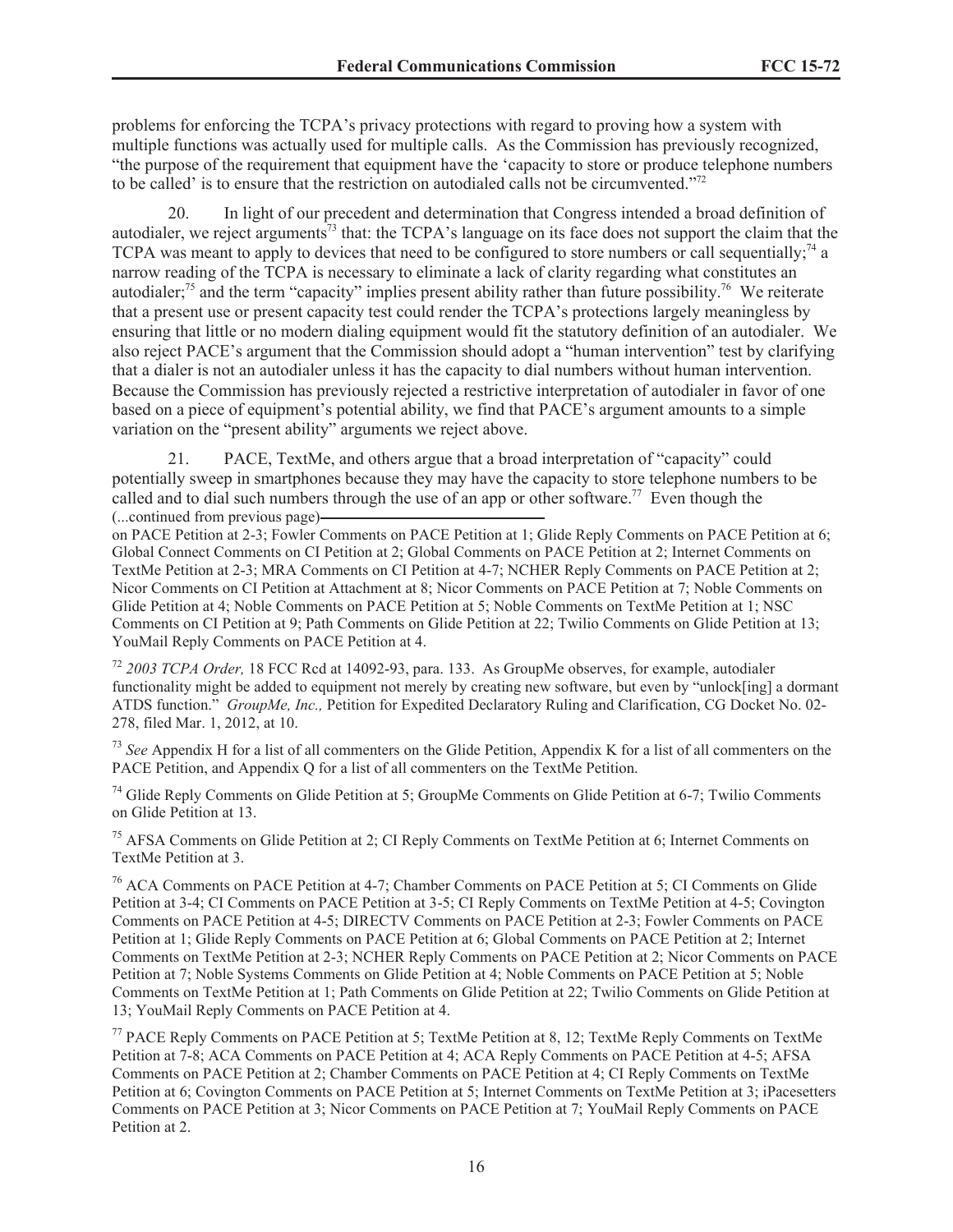Commission has interpreted "capacity" broadly since well before consumers' widespread use of smartphones, there is no evidence in the record that individual consumers have been sued based on typical use of smartphone technology. Nor have these commenters offered any scenarios under which unwanted calls are likely to result from consumers' typical use of smartphones. We have no evidence that friends, relatives, and companies with which consumers do business find those calls unwanted and take legal action against the calling consumer. We will continue to monitor our consumer complaints and other feedback, as well as private litigation, regarding atypical uses of smartphones, and provide additional clarification if necessary.

22. Because our decision is based on the TCPA's terms and past Commission interpretation, we need not reach the policy arguments from Glide and other commenters,<sup>78</sup> such as claims related to class-action lawsuits,<sup>79</sup> that could be viewed as being offered to support reversing the Commission's prior decisions; in a declaratory ruling we only clarify existing law or resolve controversy regarding the interpretation or application of existing law, rules, and precedents.

23. We also find that parties cannot circumvent the TCPA by dividing ownership of dialing equipment. In their Petition, Fried and Evans seek a ruling that a combination of equipment used by separate entities to send text messages constitutes an autodialer under the TCPA.<sup>80</sup> The Petitioners in this case received text messages from a beauty salon that had contracted with another party, Textmunications, Inc. (Textmunications), to transmit advertisements in the form of text messages to their current and former customers.<sup>81</sup> Textmunications, in turn, contracted with Air2Web, a mobile messaging aggregator, to transmit the messages.<sup>82</sup> As described in the Fried Petition and the Referral Order, the beauty salon provided customer data to Textmunications, who stored this information on its own equipment and

<sup>79</sup> Glide Petition at 1, 8-9; AFSA Comments on Glide Petition at 1, 3-4; Path Comments on Glide Petition at 4, 7-12; CI Petition at 14-16.

<sup>82</sup> *Id.* at 3.

 $78$  Commenters assert that clarification is warranted because of changed circumstances, including (1) an increase in the number of households that utilize only wireless telephone service and (2) mutual benefits to businesses and customers. *See, e.g.*, ABA/CBA Comments on CI Petition at 7-8; Chamber Comments on CI Petition at 5-7; Nicor Comments on CI Petition at Attachment at 3; NSC Comments on CI Petition at 5-7; *see also, e.g.*, Chamber Comments on CI Petition at 3-4; DIRECTV Comments on CI Petition at 3-5; NACUBO Comments on CI Petition at 1-2; NCHER Comments on CI Petition at 2; PRA Comments on CI Petition at 2; Varolii Comments on CI Petition at 4. This argument appears to be a request to adopt an entirely new legal interpretation of the relevant statutory terms rather than a request for declaratory ruling to terminate controversy or remove uncertainty under existing law. 47 C.F.R. § 1.2. In this regard, the Commission has noted that it expects automated dialing technology to continue to develop and that Congress clearly anticipated that the Commission might need to consider any changes in technology. *ACA Declaratory Ruling*, 23 FCC Rcd at 566, para. 13 (citing *2003 TCPA Order*, 18 FCC Rcd at 14091-92, para. 132 (citing 137 CONG. REC. S18784 (daily ed. Nov. 27, 1991) (statement of Sen. Ernest Hollings) ("The FCC is given the flexibility to consider what rules should apply to future technologies as well as existing technologies."))). The Commission already has considered the question twice and found predictive dialers to be autodialers. The Commission in the *2003 TCPA Order* also noted that, regardless of changes in technology, "[t]he basic function of such equipment [] has not changed—the *capacity* to dial numbers without human intervention." *2003 TCPA Order,* 18 FCC Rcd at 14092, para. 132. This argument presents nothing to suggest that there is any uncertainty or controversy about how to apply our rules and the *2003 TCPA Order*, or that changes in technology compel a different result.

<sup>&</sup>lt;sup>80</sup> Fried Petition at 1. This petition was filed pursuant to a primary jurisdiction referral to the Commission from the U.S. District Court for the Southern District of Texas, Civil Action No. 4:13-cv-00312 (Nov. 27, 2013) (Referral Order). In this Declaratory Ruling and Order, we clarify the broad issue regarding voluntarily separate ownership of equipment that, when used together, constitutes and autodialer; we do not rule on the facts, as alleged, of the civil case that raises this issue.

<sup>81</sup> *See* Referral Order at 2.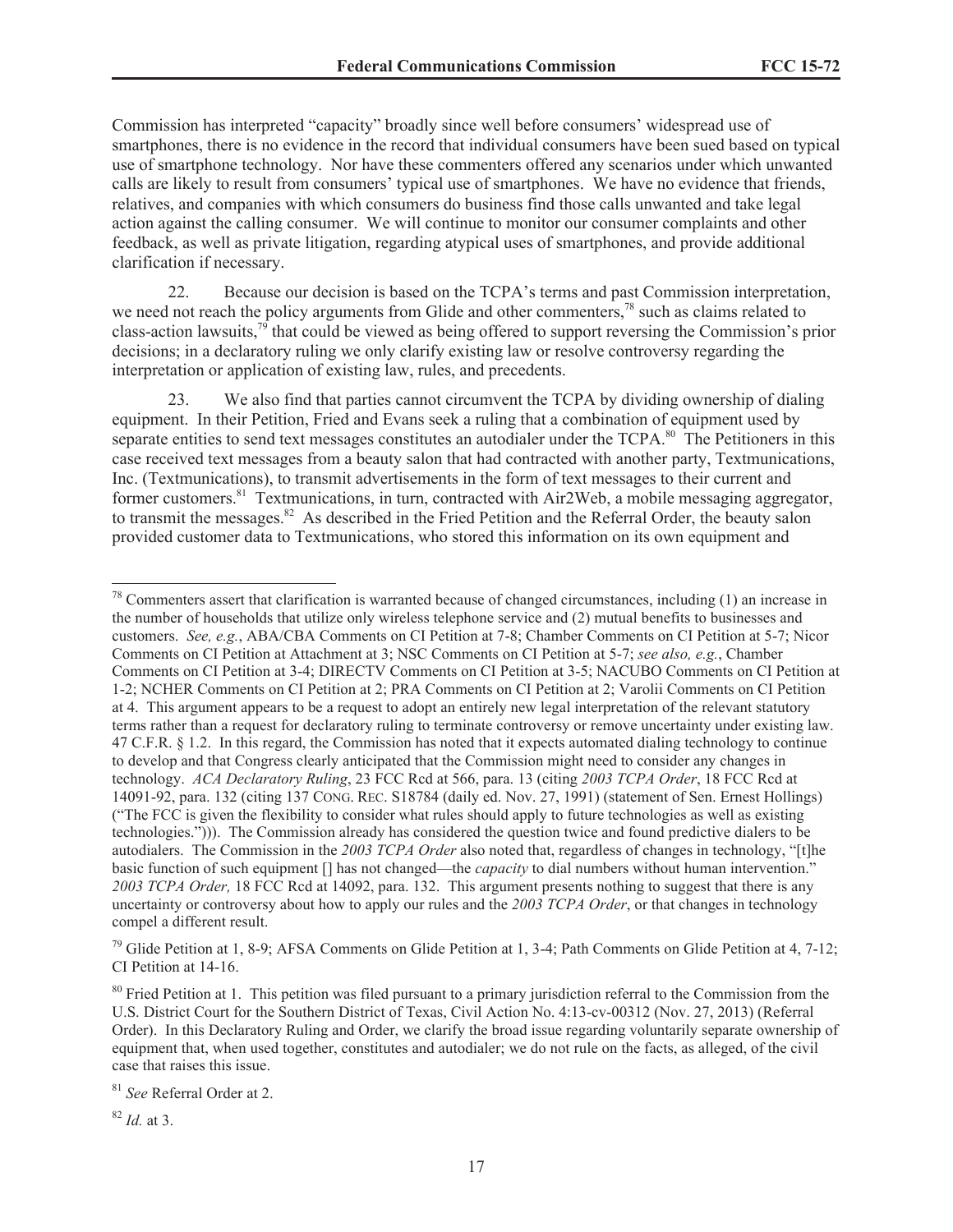databases.<sup>83</sup> Textmunications then entered into an agreement with Air2Web to use its equipment to transmit the text messages to the recipients.<sup>84</sup> In effect, the separate equipment divided the storage and calling functions between these two companies. As a result, Air2Web and Textmunications allege that their equipment should not be considered an autodialer because neither system, acting independently, has the capacity both to store or produce numbers, and dial those numbers as required by the TCPA.<sup>85</sup>

24. We conclude that such equipment can be deemed an autodialer if the net result of such voluntary combination enables the equipment to have the capacity to store or produce telephone numbers to be called, using a random or sequential number generator, and to dial such numbers. The fact that two separate entities have voluntarily entered into an agreement to provide such functionality does not alter this analysis. As one commenter notes, this conclusion is consistent with the statutory language and prior Commission interpretations of the TCPA.<sup>86</sup> The TCPA uses the word "system" to describe the automated dialing equipment that is defined in section  $227(a)(1)$  of the Act.<sup>87</sup> The Commission noted, in concluding that a predictive dialer meets the definition of an autodialer, that "[t]he hardware, *when paired* with certain software, has the capacity to store or produce numbers and dial those numbers."<sup>88</sup> As a result, the Commission has recognized that various pieces of different equipment and software can be combined to form an autodialer, as contemplated by the TCPA. The fact that these individual pieces of equipment and software might be separately owned does not change this analysis.

### **2. Maker of a Call**

### **a. Texting/Calling Apps**

25. Next, we clarify who makes a call under the TCPA and is thus liable for any TCPA violations. We grant, to the extent described herein, YouMail's Petition and clarify that it does not make or initiate a text when an individual merely uses its service to set up auto-replies to incoming voicemails.<sup>89</sup> By contrast, we deny Glide's Petition and find that, in at least one scenario, it is the maker or initiator of text messages inviting consumers appearing in its app user's contacts lists to use the Glide app.<sup>90</sup> We grant TextMe's Petition, and clarify that TextMe does not make or initiate a call when one of the app users sends an invitational message using its app. $91$ 

26. With regard to collect call services, we clarify that, where a caller provides the called party's phone number to a collect call service provider and controls the content of the call, he is the maker of the call rather than the collect-call service provider who connects the call and provides information to the called party that is useful in determining whether he or she wishes to continue the call.<sup>92</sup>

27. The TCPA's consent requirement applies to short message service text messages ("SMS"

<sup>89</sup> *See* paras. 31-33, *infra.*

<sup>83</sup> *See* Fried Petition at 4-5.

<sup>84</sup> *Id.* at 5.

<sup>85</sup> *Id.* at 6.

<sup>86</sup> *See* Roylance Comments on Fried Petition at 1. *See* Appendix G for a list of all commenters on the Fried Petition.

<sup>87</sup> *See* 47 U.S.C. § 227(a)(1).

<sup>88</sup> *See 2003 TCPA Order*, 18 FCC Rcd at 14091-93, paras. 131-133 (emphasis added).

<sup>90</sup> *See* paras. 34-35, *infra*; *see also DISH Declaratory Ruling,* 28 FCC Rcd at 6583, para. 27.

<sup>91</sup> *See* paras. 36-37, *infra.*

<sup>92</sup> *See* para. 40, *infra.*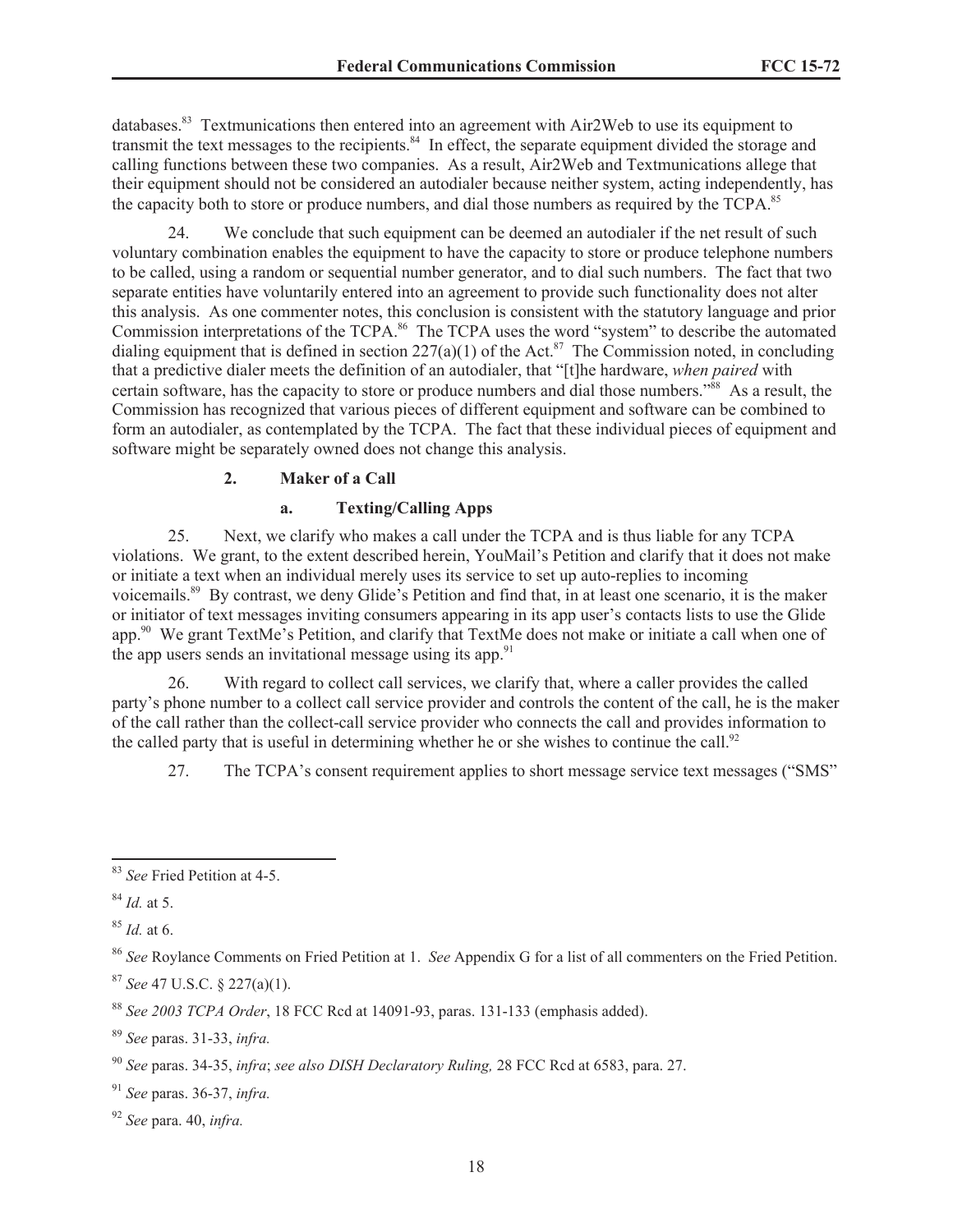or "text message") in addition to voice calls.<sup>93</sup> The Commission's implementing rule states that no person or entity may "*initiate* any telephone call" to the specified recipients.<sup>94</sup> The Commission, in the 2013 DISH Declaratory Ruling,<sup>95</sup> noted that neither the statute nor our rules define "initiate," and determined that "a person or entity 'initiates' a telephone call when it takes the steps necessary to physically place a telephone call, and generally does not include persons or entities, such as third-party retailers, that might merely have some role, however minor, in the causal chain that results in the making of a telephone call."<sup>96</sup>

28. Commenters supporting the Petitioners argue that merely providing software or a platform that facilitates calling, or hosting a calling service, is not a  $TCPA$  violation;<sup>97</sup> that user choice and involvement in sending text messages is the element that causes the app provider to cease to be the maker of the call;<sup>98</sup> and that operators of platforms do not initiate calls, but rather users of the apps do.<sup>99</sup> Opposing commenters argue that where the transmission service provider is highly involved with the calling, it should be held liable as the maker of the call;<sup>100</sup> and the app developer does not merely facilitate the call but rather makes the call when it creates and sends pre-written text messages without the app user's authorization, knowledge, or interaction.<sup>101</sup>

29. The intent of Congress, when it established the TCPA in 1991, was to protect consumers from the nuisance, invasion of privacy, cost, and inconvenience that autodialed and prerecorded calls

<sup>97</sup> CallFire Comments on YouMail Petition at 6; Glide Reply Comments on Glide Petition at 7-8; *Ex Parte* Letter from Lauren Lynch Flick, Counsel to YouMail, Inc., to Marlene H. Dortch, Secretary, FCC in CG Docket No. 02- 278, at 2 (filed Dec. 19, 2013).

<sup>93</sup> *2003 TCPA Order,* 18 FCC Rcd at 14115, para. 165; *see also Satterfield v. Simon & Schuster, Inc.*, 569 F.3d 946, 954 (9th Cir. 2009) (noting that text messaging is a form of communication used primarily between telephones and is therefore consistent with the definition of a "call").

 $94$  47 C.F.R. § 64.1200(a)(1) (emphasis added).

<sup>&</sup>lt;sup>95</sup> While *DISH Declaratory Ruling* interpreted and applied section 227(b)(1)(B), the Commission has recently stated that the same logic that applies to the "initiation" of calls under section  $227(b)(1)(b)$  applies to the "making" of calls under section 227(b)(1)(A). *See DISH Declaratory Ruling,* 28 FCC Rcd at 6575, 6583, paras. 3, 26; 47 U.S.C. §  $227(b)(1)$ .

<sup>96</sup> *DISH Declaratory Ruling,* 28 FCC Rcd at 6583, para. 26. The Commission went on to clarify that, while sellers do not generally initiate calls made through a third-party telemarketer within the meaning of the TCPA, the seller "nonetheless may be held vicariously liable under federal common law principles of agency for violations of [] section 227(b) [] that are committed by third-party telemarketers." *Id.* at 6574, para. 1. None of the petitions addressed in this Declaratory Ruling raise the issue of vicarious liability and we do not address it.

<sup>98</sup> AFSA Comments on YouMail Petition at 4; Biggerstaff Comments on YouMail Petition at 4-5; CallFire Comments on YouMail Petition at 5; CTIA Reply Comments on YouMail Petition at 9; Dialing Services Comments on Glide Petition at 3; Glide Reply Comments on Glide Petition at 7; Glide Reply Comments on YouMail Petition at 9-10; Twilio Comments on Glide Petition at 4, 15; YouMail Reply Comments on YouMail Petition at 12; *Ex Parte* Letter from Lauren Lynch Flick, Counsel to YouMail, Inc., to Marlene H. Dortch, Secretary, FCC in CG Docket No. 02-278, at 2 (filed June 21, 2013); *Ex Parte* Letter from Lauren Lynch Flick, Counsel to YouMail, Inc., to Marlene H. Dortch, Secretary, FCC in CG Docket No. 02-278, at 2 (filed Mar. 4, 2014).

<sup>99</sup> Biggerstaff Reply Comments on YouMail Petition at 4; CallFire Comments on YouMail Petition at 4; *Ex Parte* Letter from Mitchell N. Roth, Counsel to Dialing Services, to Marlene H. Dortch, Secretary, FCC in CG Docket No. 02-278, at 1 (filed Dec. 5, 2013).

<sup>&</sup>lt;sup>100</sup> Biggerstaff Reply Comments on YouMail Petition at 2-3; Dialing Services Reply Comments on Glide Petition at 3; Twilio Comments on Glide Petition at 3.

<sup>&</sup>lt;sup>101</sup> Coffman Comments on Glide Petition at 2, 15-17; Gold Comments on YouMail Petition at 14-15; Roylance Reply Comments on YouMail Petition at 12.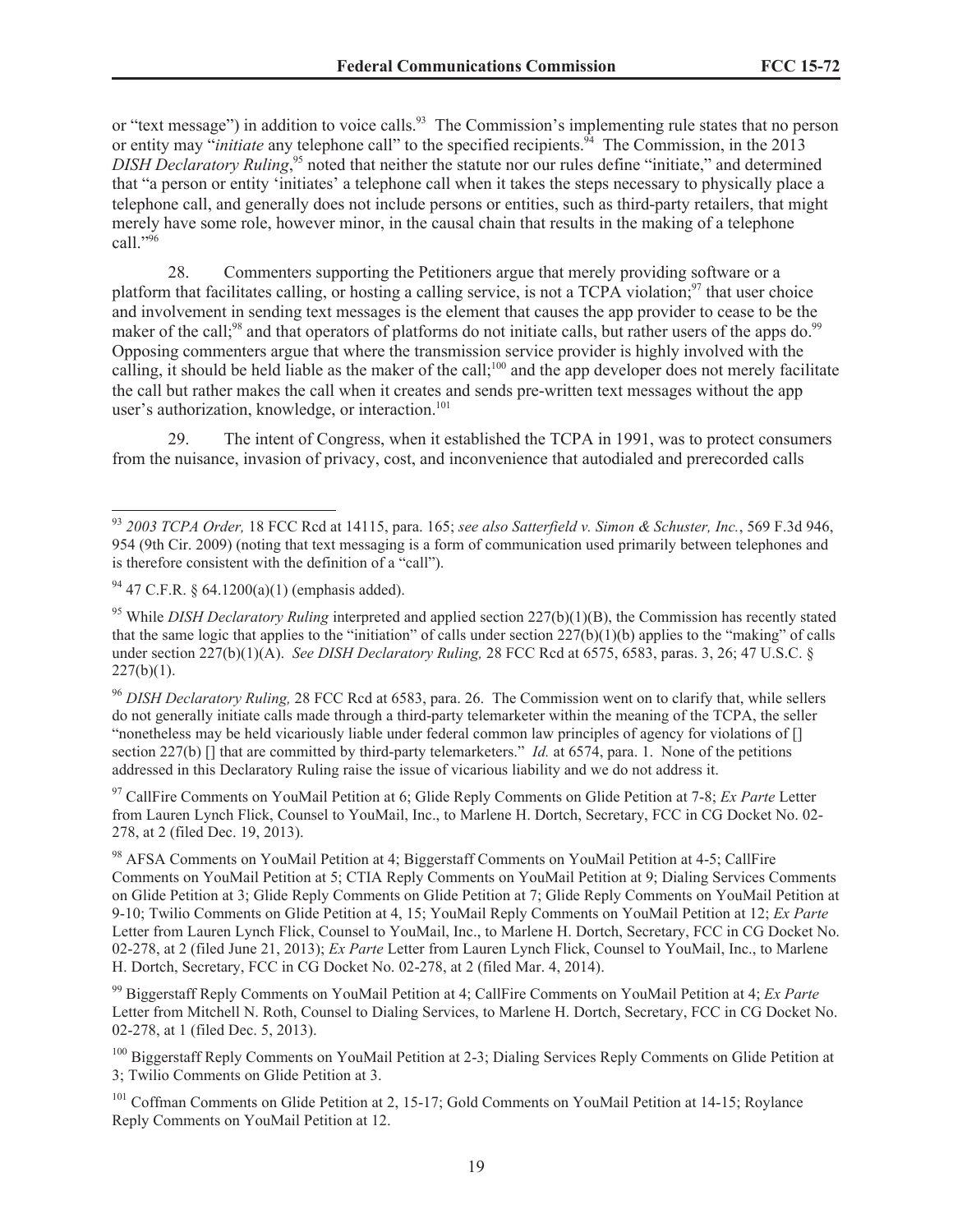generate.<sup>102</sup> Congress found that consumers consider these kinds of calls, "regardless of the content or the initiator of the message, to be a nuisance and an invasion of privacy"; that businesses also complain that these kinds of calls "are a nuisance, are an invasion of privacy, and interfere with interstate commerce"; and that banning such calls, except when made for an emergency purpose or when the called party consents to receiving the call, "is the only effective means of protecting telephone consumers from this nuisance and privacy invasion."<sup>103</sup> Congress therefore put the responsibility for compliance with the law directly on the party that "makes" or "initiates" automated and prerecorded message calls. As the Commission recognized in the *DISH Declaratory Ruling*, neither the TCPA nor the Commission's rules define "make" or "initiate," nor do they establish specific factors to be considered in determining who makes or initiates a call,<sup>104</sup> but noted that "initiate" suggests some "direct connection between a person or entity and the making of a call."<sup>105</sup> In issuing the guidance that we provide today, we account for changes in calling technology that inure to the benefit of consumers while fulfilling the intent of Congress to prohibit nuisance calls that cause frustration and harm.

30. Specifically, a "direct connection between a person or entity and the making of a call" can include "tak[ing] the steps necessary to physically place a telephone call."<sup>106</sup> It also can include being "so involved in the placing of a specific telephone call" as to be deemed to have initiated it.<sup>107</sup> Thus, we look to the totality of the facts and circumstances surrounding the placing of a particular call to determine: 1) who took the steps necessary to physically place the call; and 2) whether another person or entity was so involved in placing the call as to be deemed to have initiated it, considering the goals and purposes of the TCPA.<sup>108</sup> In discussing below how these standards apply in the context of factual circumstances presented in petitions before us, we identify factors that are relevant to the *DISH Declaratory Ruling* analysis. Depending upon the facts of each situation, these and other factors, such as the extent to which a person willfully enables fraudulent spoofing of telephone numbers or assists telemarketers in blocking Caller ID, by offering either functionality to clients, can be relevant in determining liability for TCPA violations.<sup>109</sup> Similarly, whether a person who offers a calling platform service for the use of others has knowingly allowed its client(s) to use that platform for unlawful purposes may also be a factor in determining whether the platform provider is so involved in placing the calls as to be deemed to have

<sup>107</sup> *Id.* at paras. 26-27 (providing the example of a seller "giving the third party specific and comprehensive instructions as to timing and the manner of the call").

<sup>102</sup> *See* S.REP. NO. 102-178, 1st Sess., 102nd Cong., (1991) at 2, 4–5.

 $103$  Telephone Consumer Protection Act. Pub L. No. 102-243,  $82(1991)$ .

<sup>104</sup> *DISH Declaratory Ruling,* 28 FCC Rcd at 6583, paras. 26-27.

<sup>105</sup> *Id.* at para. 26.

<sup>106</sup> *Id.*

<sup>108</sup> *Id.* at 28 FCC Rcd at 6584, para. 28.

<sup>109</sup> *See* 47 U.S.C. § 227(e) ("It shall be unlawful for any person within the United States . . . to cause any caller identification service to knowingly transmit misleading or inaccurate caller identification information with the intent to defraud, cause harm, or wrongfully obtain anything of value . . . ."); 47 C.F.R. § 64.1604 (mirroring the language of 47 U.S.C. § 227(e)); 47 C.F.R. § 64.1601(e) ("Any person or entity that engages is telemarketing . . . must transmit caller identification information . . . (2) Any person or entity that engages in telemarketing is prohibited from blocking the transmission of caller identification information."). *See* "Senators pile on the robocall criticism," The Hill, June 11, 2015, *available at* http://www.mccaskill.senate.gov/media-center/latest-headlines/senators-pileon-the-robocall-criticism (quoting Senator Susan Collins: "If we are going to win the fight against scammers targeting our seniors, we need to get ahead of the technology that they use to generate robocalls to spoof caller IDs.") (last visited June 17, 2015); "Ringing Off the Hook: Examining the Proliferation of Unwanted Calls": Hearing before the United States Senate Special Committee on Aging (June 10, 2015), *available at* http://www.aging.senate.gov/hearings/ringing-off-the-hook\_examining-the-proliferation-of-unwanted-calls (last visited June 17, 2015).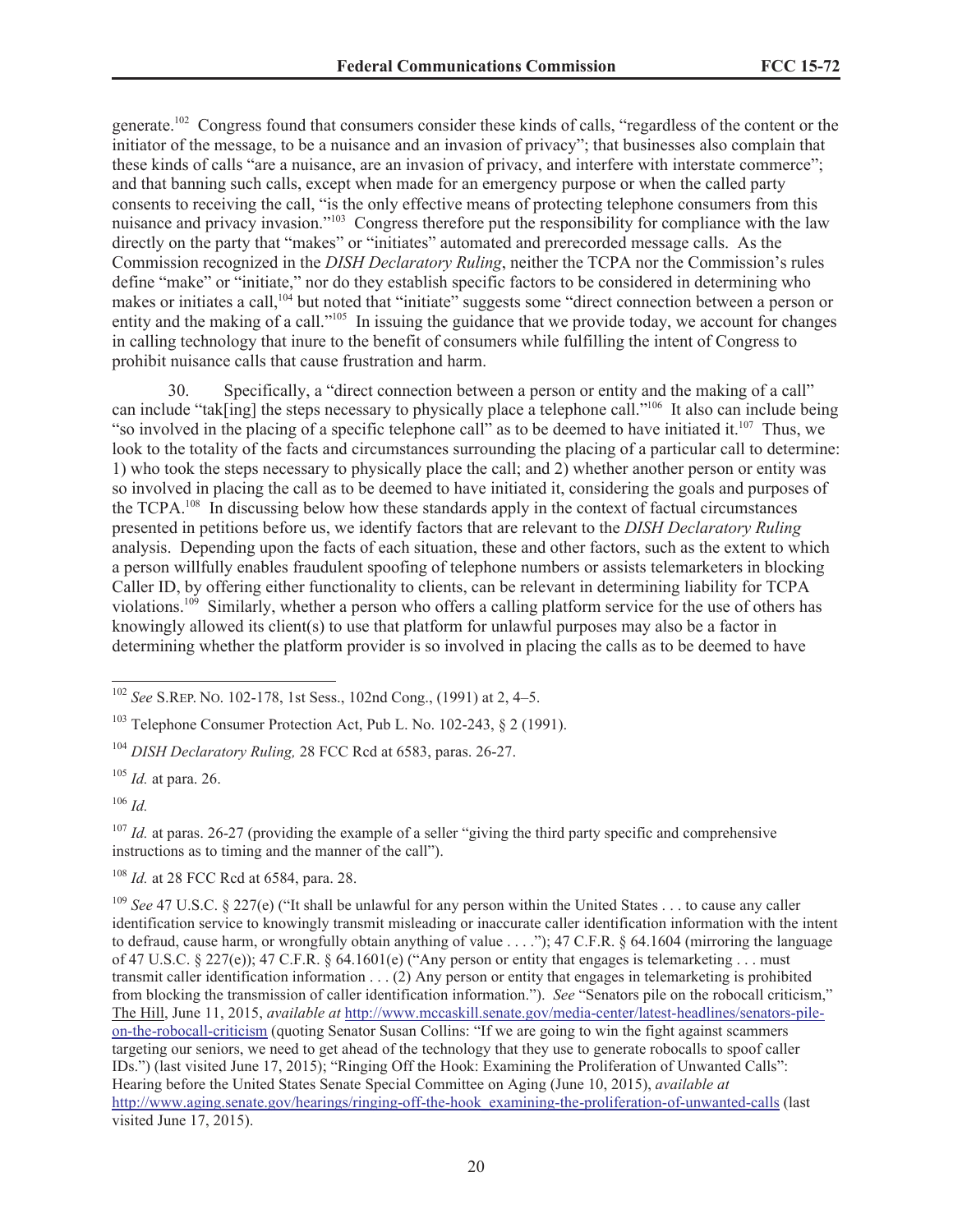initiated them.<sup>110</sup>

31. We grant to the extent described herein YouMail's Petition and clarify that YouMail does not make or initiate a call when one of its app users uses its service to send an automatic text in response to a voicemail left by someone who called the YouMail app user. YouMail's app is reactive in nature; in relevant part, it allows its users to send a reply text message, which YouMail identifies as an "auto-reply," "in response to a voicemail message that has been left for the app [user] by the calling party."<sup>111</sup> The YouMail app user determines whether to send the auto-reply text messages, which categories of callers should receive auto-replies, how the user's name should appear in the auto-reply, and whether to include a message with the auto-reply (such as when the called party will be available to return the call).<sup>112</sup> YouMail states that an auto-reply is sent only if four criteria are met: (1) the YouMail user has set the app's options to send an auto-reply to some group of callers; (2) the calling party falls into that group; (3) the calling party has not previously opted out of receiving auto-replies from YouMail; and (4) "sufficient 'caller id' information is available to send the text."<sup>113</sup> YouMail states that it has "no influence over the content of the message selected by the [app user]."<sup>114</sup> YouMail asserts, based on these criteria, that it is "merely the service by which execution of the [app user's] call is arranged."<sup>115</sup>

32. We agree with YouMail and with commenters who note that the app users choose whether to send text messages and that their involvement in the process of creating and sending the messages in response to received calls are key factors in determining whether the app provider or the app user is the initiator of the call for TCPA purposes,<sup>116</sup> either by taking the steps physically necessary to place the call or by being so involved in placing the call as to be deemed to have initiated it. Based on the record before us, YouMail appears to do neither. YouMail is a reactive and tailored service; in response to a call made to the app user, YouMail simply sends a text message to that caller, and only to that caller. This kind of service differs from the non-consensual calling campaigns over which the TCPA was designed to give consumers some degree of control. YouMail exercises no discernible involvement in deciding whether, when, or to whom an auto-reply is sent, or what such an auto reply says, nor does it perform related functions, such as pre-setting options in the app, that physically cause auto-replies to be

<sup>113</sup> *Id.* at 4.

<sup>114</sup> *Id.* at 12.

<sup>115</sup> *Id.* at 12.

<sup>110</sup> *See DISH Declaratory Ruling,* 28 FCC Rcd at 6584, para. 28. *Cf.* 47 C.F.R § 64.1200(a)(4)(vii) (facsimile broadcaster is liable for violations of unsolicited fax advertising prohibition if it demonstrates a high degree of involvement in, or actual notice of, the unlawful activity and fails to take steps to prevent such transmissions). For example, if the Commission staff notifies a platform provider that its service is being used unlawfully by its clients and the platform provider then allows such usage to continue after this warning, we will consider the fact that the platform provider allowed such usage to continue after having actual notice of the unlawful activity to be a possible indicator that the platform provider is actively participating in the making or initiating of the calls at issue. Of course, we will consider all facts and circumstances surrounding any possible violation(s) before determining how liability, if any, should be applied.

<sup>&</sup>lt;sup>111</sup> YouMail Petition at 3. YouMail states that its "data shows users and their calling partners overwhelming[ly] like this feature." YouMail Reply Comments on YouMail Petition at 8.

<sup>112</sup> YouMail Petition at 3.

<sup>116</sup> AFSA Comments on YouMail Petition at 4; Biggerstaff Comments on YouMail Petition at 4-5; CallFire Comments on YouMail Petition at 5; CTIA Reply Comments on YouMail Petition at 9; Dialing Services Comments on Glide Petition at 3; Glide Reply Comments on Glide Petition at 7; Glide Reply Comments on YouMail Petition at 9-10; Twilio Comments on Glide Petition at 4, 15; YouMail Reply Comments on YouMail Petition at 12; *Ex Parte* Letter from Lauren Lynch Flick, Counsel to YouMail, Inc., to Marlene H. Dortch, Secretary, FCC in CG Docket No. 02-278, at 2 (filed June 21, 2013); *Ex Parte* Letter from Lauren Lynch Flick, Counsel to YouMail, Inc., to Marlene H. Dortch, Secretary, FCC in CG Docket No. 02-278, at 2 (filed Mar. 4, 2014).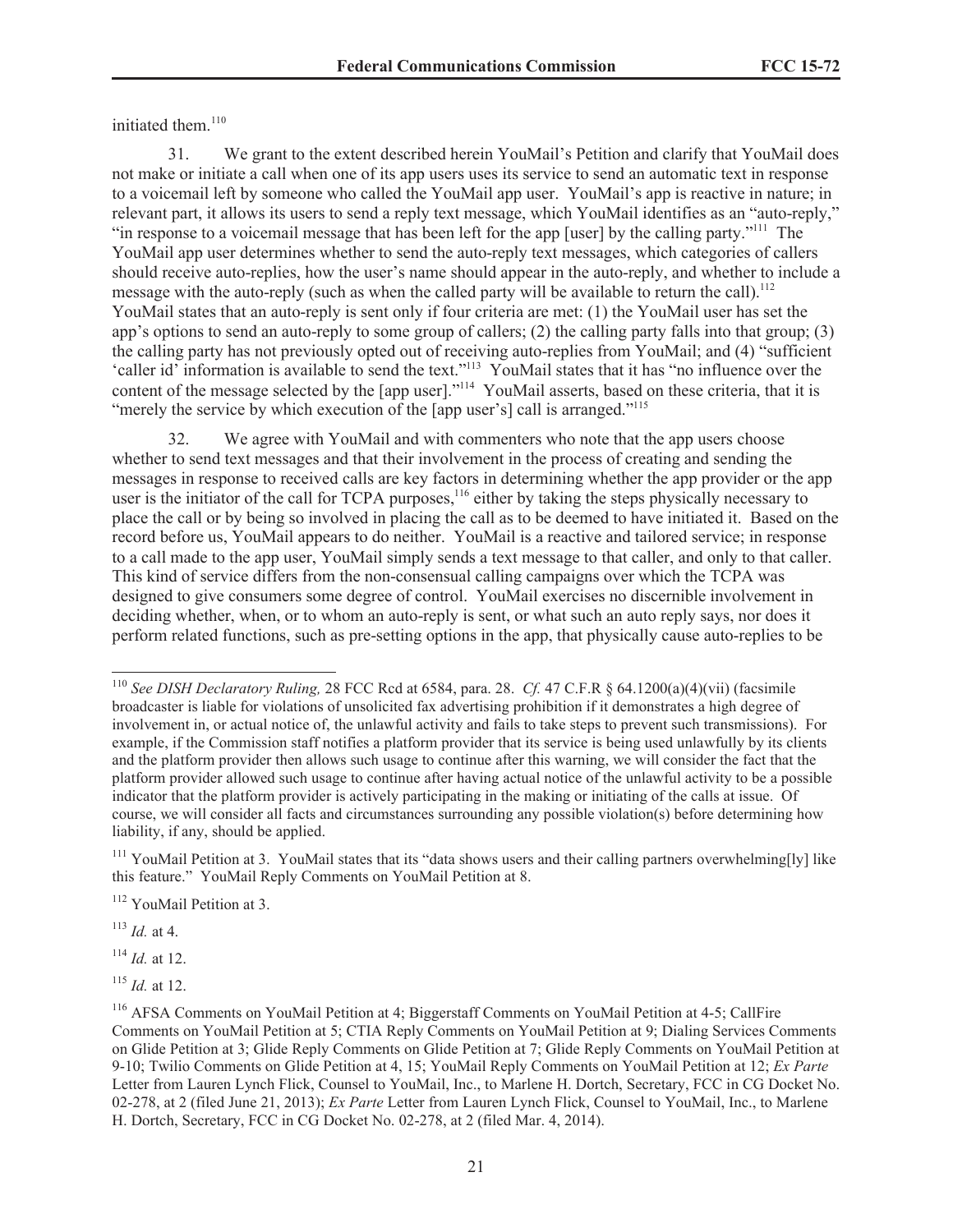sent.

33. In a supplemental filing, YouMail indicates that its auto-reply text messages include a link to the YouMail website, where the recipient of the text can access identifying information and instructions for how to opt out of receiving future auto-reply text messages from YouMail users.<sup>117</sup> Controlling this small portion of the content of the auto-reply text message, however, is insufficient to change our determination that the app user, and not YouMail, is the maker of the call. What is relevant is the reactive and tailored nature of YouMail's service, and that an app user controls the bulk of the message—along with the matters of whether the auto-reply messages are sent and to whom they are sent. Thus, YouMail is not the maker or initiator of the text because it does not control the recipients, timing, or content, but instead "merely ha[s] some role, however minor, in the causal chain that results in the making of a telephone call."<sup>118</sup>

34. Glide's app and service function differently from YouMail's and warrant separate consideration. While Glide does not make clear in its Petition or comments all the ways consumers can use its app, we find that, in at least one scenario, Glide is the maker or initiator of the text and thus liable for TCPA violations.<sup>119</sup> The Glide app enables "real-time communication through video messaging."<sup>120</sup> Glide streams video that users can watch live or later, like a text message.<sup>121</sup> Only users of the Glide app may exchange video messages over the app. Glide's dialer "facilitates" the sending of "invitational text messages,"<sup>122</sup> but Glide does not include in its comments a sample of the message. Commenter Coffman does provide an example, however, saying that he received a text message "stating that '[a Glide user] has something to show you on Glide' and which included a link to Glide's website where consumers are encouraged to download Glide's app."<sup>123</sup> Coffman asserts that "prior to late July 2013, Glide automatically sent the text message solicitations to all of a user's contacts [in the address book of the user's device] unless the user affirmatively opted out."<sup>124</sup> Coffman continues: "[E]ven if Glide now requires some sort of user opt-in before Glide [sends invitational texts to] the user's contacts, again there is no indication as to how such an opt-in procedure works or how clear Glide makes it to users that Glide is sending text message advertisements [for its app] to the users' contacts."<sup>125</sup> Glide asserts that app users decide whether to send the invitational texts, to whom to send the invitational texts, and when to send the invitational texts.<sup>126</sup> Glide states that it "provides users with suggested language" and users "can choose

<sup>119</sup> The record is unclear regarding Glide's current practice of sending invitational text messages to its users' contacts and the ease with which app users can opt out of the messages. Complaints about this practice by Glide are prevalent on the Internet. *See*, *e.g.,* Sarah Perez, *Video Texting App Glide Is Going 'Viral,' Now Ranked Just Ahead of Instagram In App Store*, TechCrunch, July 24, 2013, *available at* http://techcrunch.com/2013/07/24/videotexting-app-glide-is-going-viral-now-ranked-just-ahead-of-instagram-in-app-store/ (last visited May 18, 2015).

<sup>120</sup> Glide Petition at 2-3.

<sup>121</sup> *Id.* at 3.

<sup>122</sup> *Id.* at 3-5, 15; *see also* Shields Reply Comments on Glide Petition at 1.

<sup>123</sup> Coffman Comments on Glide Petition at 4. The Comments include the name of the person who purportedly sent the text message to Mr. Coffman. *Id.* The Commission assumes that the name included is that of a Glide user. Coffman filed suit against Glide for alleged TCPA violations; the suit was filed in U.S. District Court for the Northern District of Illinois on July 19, 2013. Glide Petition at 4 n.7.

<sup>124</sup> Coffman Comments on Glide Petition at 5.

<sup>125</sup> *Id.*

<sup>&</sup>lt;sup>117</sup> See Ex Parte Letter from Lauren Lynch Flick, Counsel to YouMail, to Marlene H. Dortch, Secretary, FCC in CG Docket No. 02-278, at 4-5 (filed April 14, 2014).

<sup>118</sup> *DISH Declaratory Ruling,* 28 FCC Rcd at 6583, para. 26.

<sup>&</sup>lt;sup>126</sup> Glide Petition at 15. Based on Glide's assertions, the invitational text messages Glide's app sends are not reactive, while the auto-reply texts the YouMail app user sends through the YouMail app are reactive.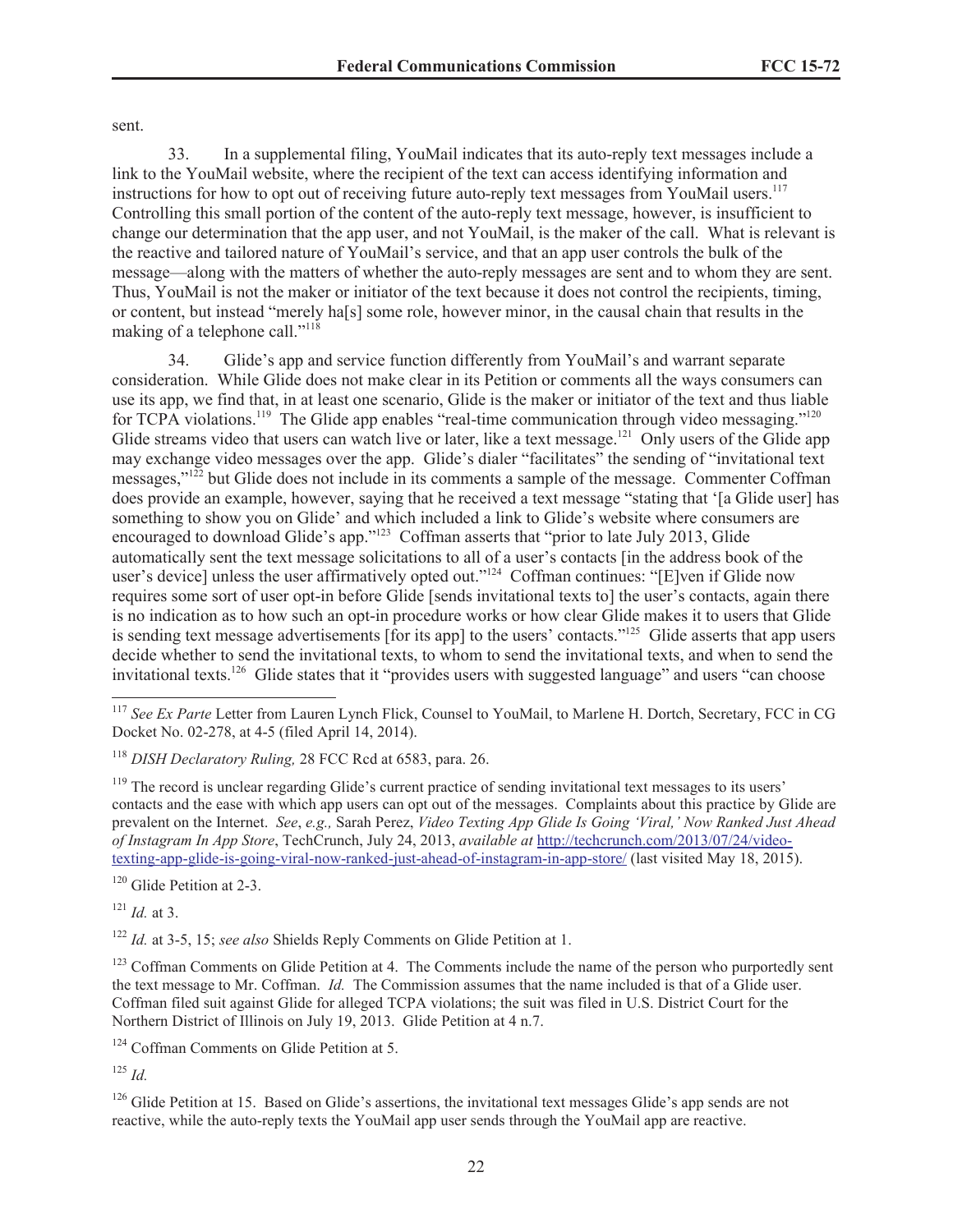to—or choose not to—send this suggested language to selected recipients."<sup>127</sup> It also states that "the Glide App now provides users with the ability to edit the suggested language as they wish, providing users with even further control."<sup>128</sup> Unlike the standard language in YouMail's text messages, there is no indication that Glide's standard language is limited to opt-out information.

35. The record detailed above sets forth two factual scenarios in which we consider whether Glide may be deemed the maker or initiator of the invitational text messages. Under the first scenario, Glide automatically sends invitational texts of its own choosing to every contact in the app user's contact list with little or no obvious control by the user.<sup>129</sup> In this scenario, the app user plays no discernible role in deciding whether to send the invitational text messages, to whom to send them, or what to say in them. This scenario is different from the YouMail app, where the app user determines whether auto-reply messages are sent in response to a caller leaving a message for the app user, and the content of those messages. Applying the *DISH Declaratory Ruling* and the factors we considered in the YouMail analysis, above, we conclude that, in this factual scenario, Glide makes or initiates the invitational text messages by taking the steps physically necessary to send each invitational text message or, at a minimum, is so involved in doing so as to be deemed to have made or initiated them.

36. Finally, we grant to the extent described herein TextMe's Petition and clarify that TextMe does not make or initiate a call when one of its app users sends an invitational text message using the steps outlined below.<sup>130</sup> The TextMe app and service provides access to text message and voice call services.<sup>131</sup> The app allows users to send and receive text messages within the United States free of charge if both parties are app users.<sup>132</sup> App users may also receive calls from any telephone number and place calls within the United States without charge.<sup>133</sup> In order for an app user to make voice calls or send text messages to international phone numbers, the app user must "earn calling credits" by completing actions such as "watching videos or completing promotional videos," or by purchasing "TextMe credits."<sup>134</sup> Because of the nature of its service, "the appeal of the TextMe App to users is related to its number of users and its functionality."<sup>135</sup> In order to increase the number of users, the TextMe app, much like the Glide app, enables users to send invitational text messages to contacts in their phone's address book.<sup>136</sup> TextMe states that app users invite friends to use TextMe "via text message by engaging in a multi-step process in which users ha[ve] to make a number of affirmative choices throughout the invite process." $^{137}$  An app user must: (1) tap a button that reads "invite your friends"; (2) choose whether to "invite all their friends or [] individually select contacts"; and (3) choose to send the invitational text

<sup>132</sup> *Id*. at 4.

<sup>133</sup> *Id.* at 4.

<sup>134</sup> *Id.*

<sup>137</sup> *Id.* at 5.

<sup>&</sup>lt;sup>127</sup> Glide Reply Comments on Glide Petition at 8 n.27.

<sup>128</sup> *Id*.

<sup>&</sup>lt;sup>129</sup> *See* Glide Reply Comments on Glide Petition at 7-8; Coffman Comments on Glide Petition at 1, 5.

 $130$  In its Petition, TextMe requested clarification that "third party consent obtained through an intermediary satisfies the TCPA's 'prior express consent' requirement for non-commercial, informational calls or text messages to wireless numbers." TextMe Petition at i. TextMe later withdrew this request for clarification. TextMe Reply Comments on TextMe Petition at i, 2.

<sup>&</sup>lt;sup>131</sup> TextMe Petition at 5.

<sup>135</sup> *Id.* at 5.

<sup>&</sup>lt;sup>136</sup> TextMe has disabled the ability to send invitational text messages, pending resolution of its petition. TextMe Petition at 5 n.6. App users may still invite friends to use the app through email or social network services. *Id.*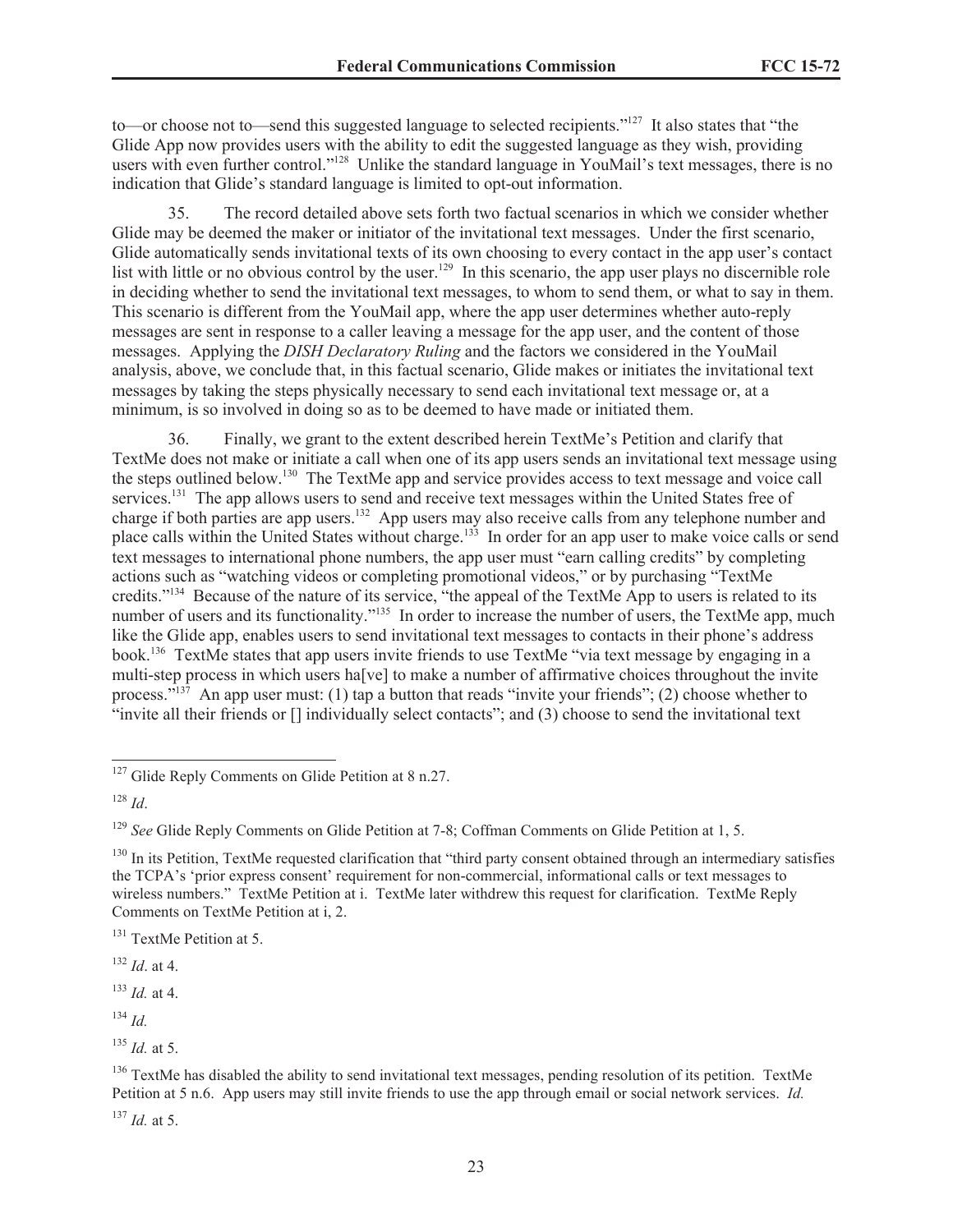message by selecting another button.<sup>138</sup> TextMe then sends the invitational text message, which "include[s] [the] user['s] TextMe handle and invite[s] the recipient to install the App so the user and the contact invited by the user [can] call and text for free."<sup>139</sup>

37. Turning again to the *DISH Declaratory Ruling* factors, we look first to the extent to which TextMe controls the content of the invitational messages.<sup>140</sup> TextMe acknowledges that the language of the invitational texts has varied over time, but is clear that it, and not the app user, controls the content of the invitational text message.<sup>141</sup> Relying on the *DISH Declaratory Ruling* factors we discussed in the Glide analysis, above, to the extent that TextMe controls the content of the message and the content of the message is telemarketing or a commercial advertisement for the TextMe app, TextMe may be liable for the calls. We also consider the extent to which the app user decides whether to initiate the invitational message, which is instructive in determining whether TextMe is so involved in placing the invitational text messages as to be deemed to have made or initiated them, considering the goals and purposes of the TCPA.<sup>142</sup> Here, TextMe outlines the steps the app user takes and the choices he or she makes in determining whether to send an invitational message, to whom to send an invitational message, and when that invitational message is sent.<sup>143</sup> These affirmative choices by the app user lead us to conclude that the app user and not TextMe is the maker of the invitational text message. While we agree with commenters that TextMe's control of the content of the invitational text message is a reason for concern,<sup>144</sup> and take into account the goals and purposes of the TCPA, we conclude that the app user's actions and choices effectively program the cloud-based dialer to such an extent that he or she is so involved in the making of the call as to be deemed the initiator of the call. Like YouMail, TextMe is not the maker or initiator of the invitational text messages because it is not programming its cloud-based dialer to dial any call, but "merely ha[s] some role, however minor, in the causal chain that results in the making of a telephone call."<sup>145</sup>

### **b. Collect Call Services and Prerecorded- or Artificial-Voice Messages**

38. The GTL and 3G Collect Petitions raise additional issues regarding the maker of a call. Both GTL and 3G Collect seek clarification that a collect calling service provider does not make a separate call to which the TCPA applies when it uses a prerecorded message as part of the process of setting up and connecting a collect call.<sup>146</sup> GTL and 3G Collect each provide collect calling services to consumers. 3G Collect's calling service is directed toward consumers seeking to call wireless telephone numbers of their choosing and have the charges for the calls billed to the call recipients.<sup>147</sup> GTL provides an inmate calling service ("ICS") that enables inmates to place collect calls to both wireless and

<sup>138</sup> *Id.*

 $139$  *Id.* at 6. TextMe notes that the language of the invitational texts varied over time, but that the content was always the same: "the texts identified the user and provided a link to download the App." TextMe Reply Comments on TextMe Petition at 5.

<sup>140</sup> *See, e.g., DISH Declaratory Ruling,* 28 FCC Rcd at 6592, para. 46 ("It may also be persuasive that the seller approved, wrote or reviewed the outside entity's telemarketing scripts.").

<sup>&</sup>lt;sup>141</sup> TextMe Petition at 6; TextMe Reply Comments on TextMe Petition at 5.

<sup>142</sup> *See DISH Declaratory Ruling,* 28 FCC Rcd at 6583, para. 27.

<sup>143</sup> TextMe Petition at 5; *supra* para. 36.

<sup>&</sup>lt;sup>144</sup> Biggerstaff Reply Comments on TextMe Petition at 2; Roylance Comments on TextMe Petition at 2.

<sup>145</sup> *DISH Declaratory Ruling,* 28 FCC Rcd at 6583, para. 26.

<sup>146</sup> We use the term "collect call service providers" to mean an entity that has the capability of establishing an *ad hoc* billing relationship with a call recipient for the purpose of connecting a telephone call from a calling party to him or her and, once that billing relationship is established, connects the telephone call.

<sup>&</sup>lt;sup>147</sup> 3G Collect Petition at 1.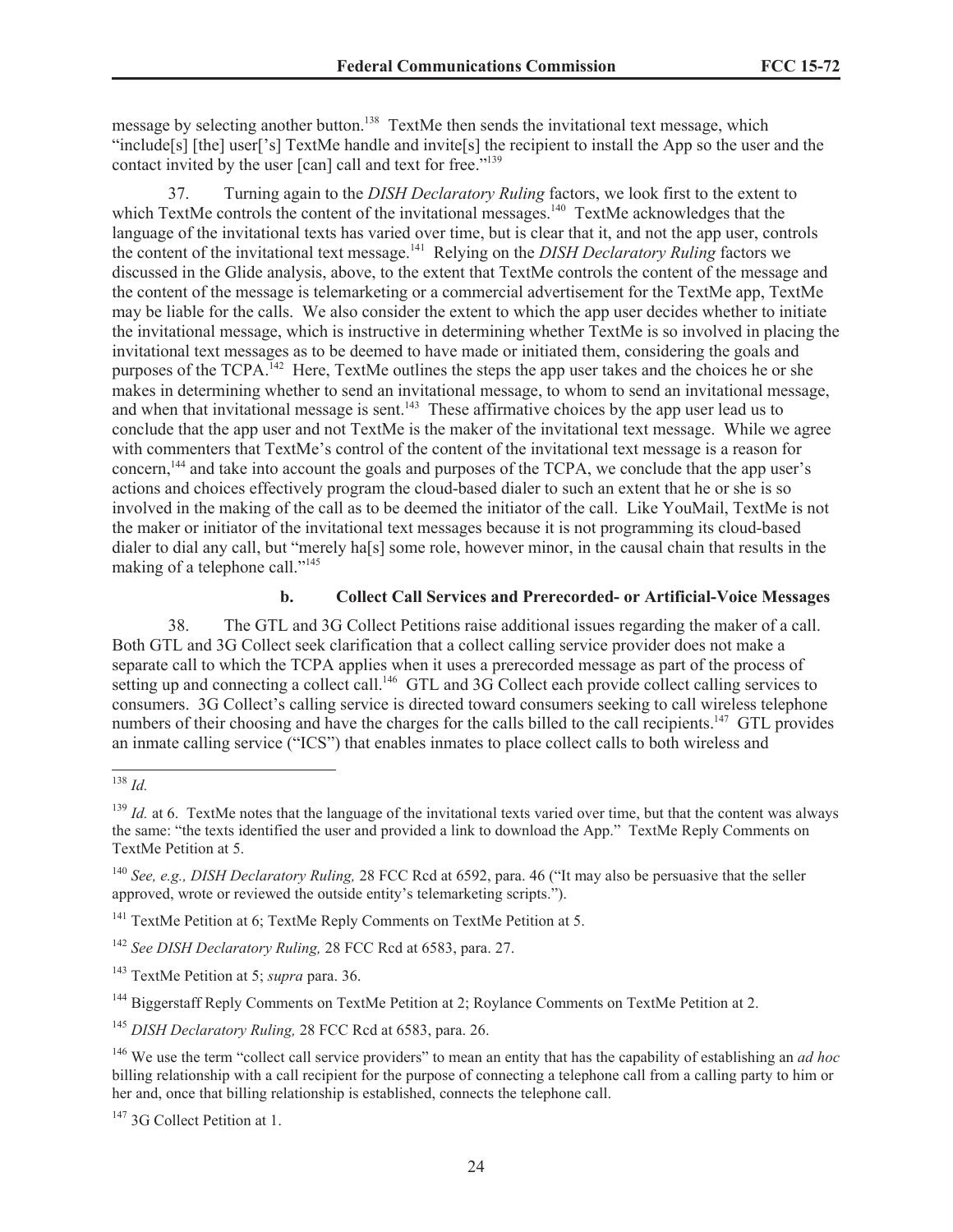residential numbers, using an automated interactive voice response ("IVR") notification system.<sup>148</sup> Before connecting a user of their services to the called party, 3G Collect and GTL each play a prerecorded message that advises the called party that a collect call has been placed to the called party and, in GTL's case, that the call is from a person incarcerated in a penal institution.<sup>149</sup> 3G Collect asserts that it does not control whether a call is made, the timing of the call, the call recipient, or the content of the call once connected.<sup>150</sup> Moreover, 3G Collect argues that were it not for the lack of a payment mechanism, the call would be carried out directly between two individuals; 3G Collect simply facilitates the completion of the call.<sup>151</sup> GTL argues that the automated messages it sends to the numbers initially dialed by inmates are not the types of robocalls the TCPA seeks to prevent, but are instead steps required in GTL's contractual obligation to attempt to complete every inmate call.<sup>152</sup>

39. The TCPA and the Commission's implementing rules require prior express consent for prerecorded telemarketing calls to residential telephones<sup>153</sup> and any robocall to a wireless telephone number.<sup>154</sup> 3G Collect and GTL assert that the user of their services, *i.e.*, the inmate or other person who uses their services to place a collect call, rather than 3G Collect or GTL, is the initiator of the call for purposes of the TCPA.<sup>155</sup> Both 3G and GTL maintain that the prerecorded messages they use in connecting a collect call provide information to the called party to facilitate call completion and do not constitute separate calls.<sup>156</sup> 3G Collect further asks the Commission to declare that the TCPA and the Commission's associated rules are not applicable to the use of prerecorded messages by operator service providers<sup>157</sup> in the course of connecting collect callers to wireless numbers.<sup>158</sup> GTL asks the Commission

 $153$  47 U.S.C § 227(b)(1)(A); 47 C.F.R. § 64.1200(a)(3).

<sup>154</sup> 47 U.S.C § 227(b)(1)(A); 47 C.F.R. § 64.1200(a)(1). For autodialed and prerecorded telemarketing calls to wireless numbers, prior express consent must be written. *See 2012 TCPA Order,* 27 FCC Rcd at 1838, para. 20.

<sup>155</sup> 3G Collect Petition at 5; GTL Reply Comments on 3G Collect Petition at 7, 15. *See* Appendix T for a list of all commenters on the 3G Collect Petition.

<sup>156</sup> GTL explains that each message identifies GTL and that the call was originated by an inmate at a specific facility. The name of the inmate is not transmitted until the called party acknowledges that he or she wants to accept the call(s) and sets up an account. GTL points out that if the called party does not know the identity of the inmate from hearing the name of the facility, a call to GTL's toll-free number can provide assistance. GTL Petition at 10.

<sup>157</sup> 3G Collect characterizes itself as an "operator service provider." The Act and our rules define "operator services" call as "any interstate telecommunications service initiated from an aggregator location that includes, as a component, any automatic or live assistance to a consumer to arrange for billing or completion, or both, of an interstate telephone call through a method other than: (1) Automatic completion with billing to the telephone from which the call originated; or (2) Completion through an access code used by the consumer, with billing to an account previously established with the carrier by the consumer"; "aggregator" is defined as "any person that, in the ordinary course of its operations, makes telephones available to the public or to transient users of its premises, for interstate telephone calls using a provider of operator services." *See* 47 U.S.C. § 226(a)(2), (7), 47 C.F.R. § 64.708(b), (i). Despite its self-description, 3G Collect has not provided any information to establish that it meets the statutory definition of "operator services" because, among other things, it does not show that its service is always provided to calls from aggregator locations.

<sup>158</sup> 3G Collect Petition at 8.

 $148$  GTL Petition at 3-6.

<sup>149</sup> *Id.* at 3-5; 3G Collect Petition at 1-2.

<sup>150</sup> *See* 3G Collect Petition at 5.

<sup>151</sup> *See id*. at 6; *see also* 3G Collect Reply Comments at 2.

<sup>&</sup>lt;sup>152</sup> GTL Petition at 8-11.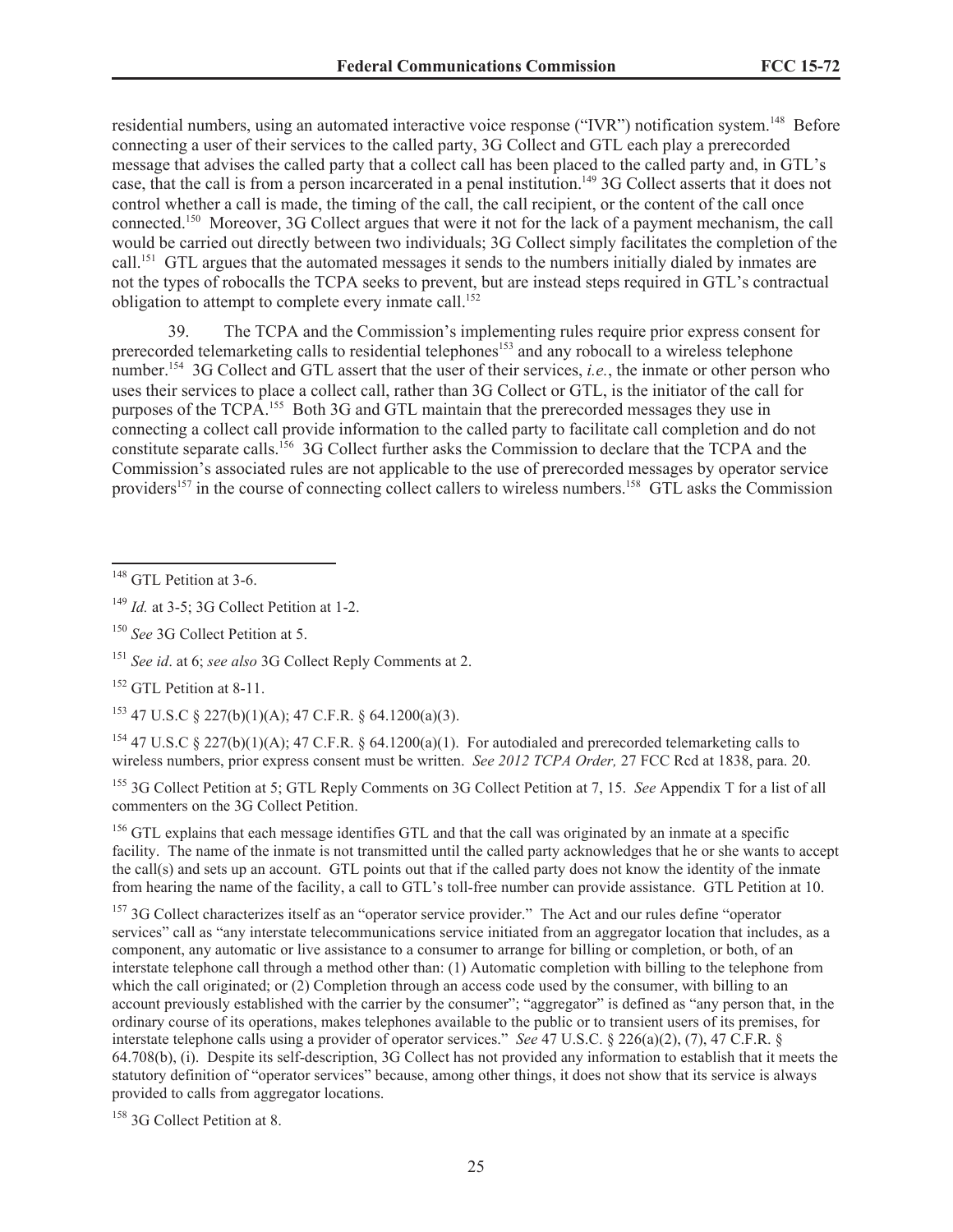to declare the same for its use of IVR notifications before completing inmate calls to the general public.<sup>159</sup> Commenters filed both in support of<sup>160</sup> and in opposition to<sup>161</sup> 3G Collect and GTL's Petitions.

40. Based on the record and our precedent, we clarify that collect calling service providers that use prerecorded messages, on a single call-by-call basis, to provide call set-up information when attempting to connect a collect call to a residential or wireless telephone number may do so under the TCPA without first obtaining prior express consent from the called party.<sup>162</sup> We find persuasive the logic in our *DISH Declaratory Ruling* analysis that "a person or entity 'initiates' a telephone call when it takes the steps necessary to physically place a telephone call, and generally does not include persons or entities, such as third-party retailers, that might merely have some role, however minor, in the causal chain that results in the making of a telephone call."<sup>163</sup> We find that a person who dials the number of the called party or the number of a collect calling service provider in order to reach the called party, rather than the collect calling service provider who simply connects the call, "makes" the call for purposes of the TCPA. It is the user of such services that "takes the steps necessary to physically place a telephone call" by providing the called party's number to 3G Collect or GTL when he or she wishes to communicate with a person and by controlling the content of the call if the called party accepts the call. We agree with 3G Collect and GTL that the types of calls at issue here<sup>164</sup> constitute a single end-to-end communication during which the collect calling service provider uses a prerecorded message to provide information that the called party uses to determine whether to accept the call.<sup>165</sup>

41. GTL separately seeks clarification regarding collect calls to numbers for which it has no billing relationship. Specifically, when an inmate attempts to call a number and GTL has no means to bill it to the called party, GTL advises the inmate that it cannot complete the call, terminates the call, and

<sup>160</sup> *See*, *e.g.*, ATT Comments on 3G Collect Petition; GTL Comments on 3G Collect Petition and GTL Petition; PayTel Comments on 3G Collect Petition; Securus Comments on 3G Collect and GTL Petition; Cargo Comments on GTL Petition; UPS Comments on GTL Petition. *See* Appendix I for a list of all commenters on the GTL Petition.

<sup>161</sup> *See*, *e.g.*, Biggerstaff Comments on 3G Collect Petition and GTL Petition; Braver Comments on 3G Collect Petition and GTL Petition; Roylance Comments on 3G Collect Petition and GTL Petition; Abramson Comments on 3G Collect Petition; Shields Comments on 3G Collect; Charvat Reply Comments on 3G Collect Petition; Worshman Comments on GTL Petition; Pechnik Comments on GTL Petition.

<sup>162</sup> Several commenters filing in support of 3G Collect's Petition liken 3G Collect's services to those of ICS and request that the Commission declare that ICS providers are similarly permitted to use automated or prerecorded messages when attempting to establish billing relationships and complete telephone calls to call recipients. *See* GTL Comments on 3G Collect Petition; PayTel Comments on 3G Collect Petition; Securus Comments on 3G Collect Petition. To avoid any doubt, we note that this clarification applies to ICS providers, as well.

<sup>163</sup> *DISH Declaratory Ruling,* 28 FCC Rcd at 6583, para. 26.

<sup>164</sup> We do not address the prerecorded calls or text messages that collect calling service providers may make to bill for these calls. According to 3G's website, *see* http://3gcollect.com/ (last visited May 18, 2015), "[y]ou are here because you received a text message invoice on your cell phone. You recently accepted a collect call and our automated system will send a text message until payment for that call is received." If a collect calling service provider sends covered texts to bill for calls, such texts are not part of the collect call itself and require separate consent from the recipient. In addition, GTL recently filed a supplement to its petition concerning the application of the TCPA to voice calls or texts involving a low account balance. *Global Tel\*Link*, Supplement to Petition for Expedited Clarification and Declaratory Ruling, CG Docket No. 02-278 (filed April 3, 2015). Because the supplemental filing raises an issue distinct from other issues in this proceeding, it will be addressed separately.

<sup>165</sup> *Cf. Teleconnect Co. v. Bell Tel. Co. of Pa.*, 10 FCC Rcd 1626, 1632, para. 12 (1995) ("[B]oth court and Commission decisions have considered the end-to-end nature of the communications more significant than the facilities used to complete such communications. According to these precedents, we regulate an interstate wire communication under the Communications Act from its inception to its completion. Such an interstate communication does not end at an intermediate switch.").

<sup>&</sup>lt;sup>159</sup> GTL Petition at 3.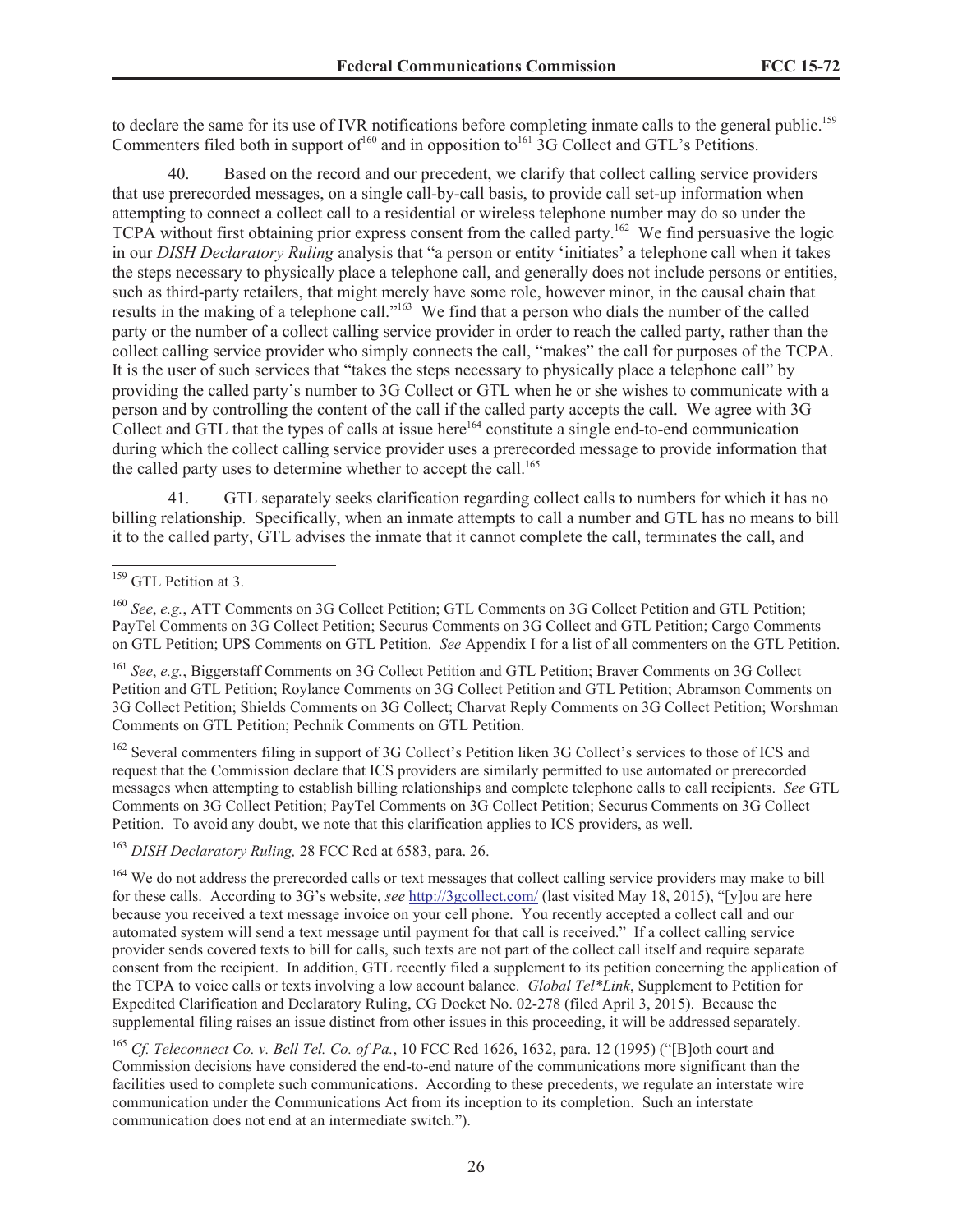then, over the course of three days, places up to three subsequent calls to the number in an effort to establish a prepaid account with the called party.<sup>166</sup> GTL uses its IVR to place these prerecorded calls to residential and wireless telephone numbers.

We clarify that GTL's prerecorded follow-up calls to set up a billing relationship with a called party can be made to residential lines without being restricted by our TCPA rules. Section  $64.1200(a)(3)(iii)$  of our rules excepts from the restriction on making prerecorded calls to residential numbers without prior express consent those calls that are "made for a commercial purpose but [do] not include or introduce an advertisement or constitute telemarketing."<sup>167</sup> The purpose of the calls at issue here is commercial, in that GTL seeks to set up a billing arrangement for a collect call. But we do not find them to include or introduce an advertisement under the unique factual and legal circumstances here. These calls are not intended to be the kind of generalized communication of the "commercial availability or quality of property, goods, or services" contemplated by the definition of "advertisement" in our rules.<sup>168</sup> Rather, as explained more fully below, these calls are made to arrange for the billing of a specific collect call that an inmate caller has already attempted to initiate. Similarly, in this unique context we do not interpret these calls as intended to "encourage[e] the purchase or rental of, or investment in, property, goods, or services," as our rule defines "telemarketing,"<sup>169</sup> but instead are intended to complete a very specific transaction—the billing of a collect call—that the caller has already initiated. We note that this clarification helps to facilitate compliance with the 2013 *Inmate Calling Order*. <sup>170</sup> There, in recognition of the particular challenges and legal constraints of the ICS marketplace, the Commission found that an ICS provider's failure to complete the kind of inmate calls at issue here would be an unjust and unreasonable practice in violation of section 201(b) of the Communications  $Act^{171}$  unless the ICS provider offered an option to avoid billing-related call blocking,<sup>172</sup> such as the pre-paid option GTL discusses in its Petition. We believe that the subsequent calls made by GTL to residential numbers to arrange for billing are beneficial in providing a meaningful pre-paid option and thus can be viewed as part of its effort to comply with the *Inmate Calling Order* and with its obligations under section 201(b). Accordingly, we caution that our findings here apply only to the collect-call billing attempts to residential numbers at issue here.

43. When GTL uses these prerecorded calls to contact wireless numbers, however, our regulations require prior express consent. The TCPA requires prior express consent for robocalls to wireless numbers without regard to the content of the call.<sup>173</sup> Moreover, in giving the Commission authority to exempt certain calls from this restriction, Congress did not provide that the content of the call should be a consideration, as it could be with the possible exemption of prerecorded calls to residential

 $169$  47 C.F.R. § 64.1200(f)(12).

<sup>&</sup>lt;sup>166</sup> When incarcerated persons attempt to make a call to an individual for the first time, and that individual is not served by a local exchange carrier with which GTL has a billing arrangement, or the inmate has dialed a called party's wireless phone, the call cannot be completed unless and until a billing arrangement with the called party is established. Once the inmate dials the desired number, GTL captures the number and initiates an automated interactive voice response notification to inform the called party that an incarcerated person is attempting to contact him or her and that the called party must establish an account in order to receive the call. GTL Petition at 4-5. GTL maintains that it permanently abandons the notification attempts after three attempts. *Id.* at 15.

<sup>167</sup> *See* 47 C.F.R. § 64.1200(a)(3)(iii).

 $168$  47 C.F.R. § 64.1200(f)(1).

<sup>170</sup> *See In the Matter of Rates for Inmate Calling Services,* Report and Order and Further Notice of Proposed Rulemaking, WC Docket No. 12-375, 28 FCC Rcd 14107 (2013) (*Inmate Calling Order*).

 $171$  47 U.S.C. § 201(b).

<sup>172</sup> *Inmate Calling Order,* 28 FCC Rcd at 14168, paras. 113-14.

 $173$  47 U.S.C. § 227 (b)(1); 47 C.F.R. § 64.1200(a)(1).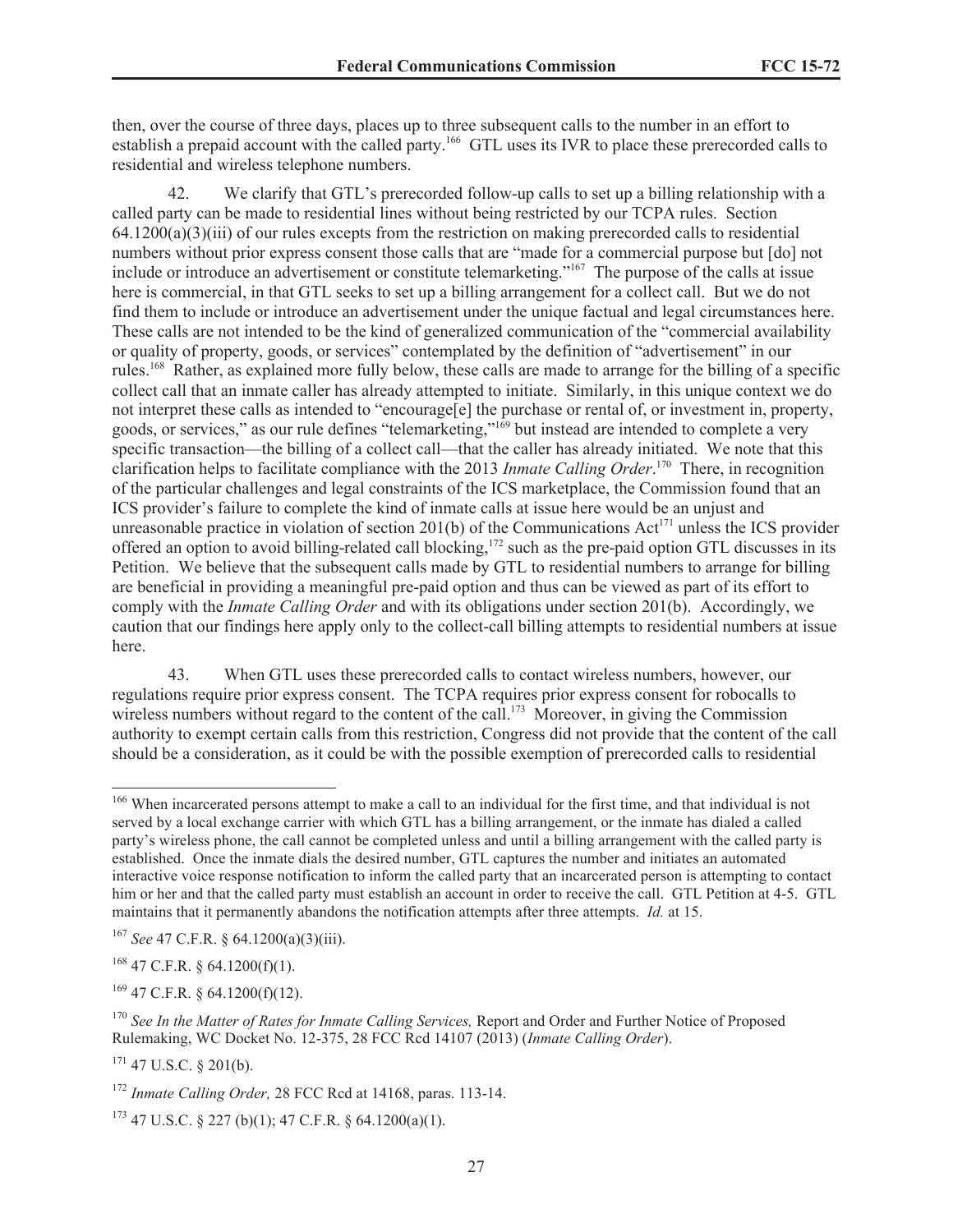lines.<sup>174</sup> Rather, the statute provided that the Commission can consider exemptions only for calls that are "not charged to the called party." The GTL Petition asks the Commission to use its authority under section  $227(b)(2)(C)$  to exempt from its prior-express-consent requirement<sup>175</sup> calls to a number assigned to a cellular telephone service that are not charged to the consumer, subject to conditions contemplated by the statutory exemption provision.<sup>176</sup> GTL asserts that its IVR notification to wireless phone numbers is informational and serves no commercial purpose. We agree.

44. As noted above, we believe that GTL's follow-up calls to residential numbers seeking to make billing arrangements for a specific collect call serve to implement the Commission's policy of promoting a pre-paid calling option for ICS as set out in the *Inmate Calling Order*. <sup>177</sup> We find that this rationale applies to GTL's follow-up calls to wireless telephone numbers assigned to a cellular service where GTL seeks to make billing arrangements for collect calls. Moreover, the calls that GTL would make to arrange billing for a particular collect call would allow for completion of a collect call that has already been attempted. We therefore conclude that exempting such calls to cellular telephone numbers from the prior express consent requirement will ensure that inmate calls can be completed in a timely manner. $1^{78}$ 

 $175$  47 U.S.C. § 227(b)(2)(C).

<sup>176</sup> GTL Petition at 13-14.

<sup>177</sup> *Inmate Calling Order,* 28 FCC Rcd at 14168, paras. 113-14.

(continued....)

<sup>&</sup>lt;sup>174</sup> *Compare* 47 U.S.C. § 227(b)(2)(B) (authorizing the Commission to exempt calls to residential lines that are not made for a commercial purpose, and calls that are made for a commercial purpose if they will not adversely affect privacy rights and do not include unsolicited advertisement) *with* 47 U.S.C. § 227(b)(2)(C) (authorizing the Commission to exempt calls to numbers assigned to a cellular telephone service if the call is not charged to the called party and subject to conditions as necessary in the interest of the privacy rights the TCPA was intended to protect). The TCPA applies the consent requirement to calls to "cellular telephone service." 47 U.S.C. §  $227(b)(1)(A)(iii)$ . In this Declaratory Ruling and Order we sometimes refer to that service as "wireless service" and use it to describe the nature of the service used by consumers rather than referring to only those services provided using the spectrum block licensed by the Commission under the name "Cellular Service." We note in this regard that consumers use competing, functionally equivalent (from the consumer perspective) services using spectrum licensed under other names—such as "Personal Communication Service," "700 megahertz service," and "Advanced Wireless Service"—that did not exist at the time the TCPA was enacted. If we were to interpret the TCPA to restrict the Commission's exemption authority to only services offered using the "Cellular Service" spectrum block, neither consumers using functionally equivalent services in other spectrum blocks nor persons who call them would enjoy the benefits of any exemption the Commission grants. This would create the anomalous result of an exemption applying based on spectrum block names rather than on the nature of the service used by consumers. It also would place a heavy burden on callers who wish to rely upon the exemption, before making any call, to identify the spectrum block used to serve the consumers they wish to call. Thus, for purposes of our exemption authority under the TCPA, we focus on the consumer-facing nature of the service being used rather than on which spectrum block is used to provide the service.

 $178$  Contrary to the suggestion of a dissenting statement, the narrow exemption we here adopt is limited to the factual and legal context that is unique to inmate calls, and our reasoning and interpretation does not extend to other situations in which a caller might seek to establish a billing relationship in allegedly similar circumstances. *See* Commissioner Pai Dissent at 11. Moreover, our decision here does not create a loophole for telemarketers, but authorizes an exemption for a specific type of call and sets clear conditions on calls made pursuant to that exemption. In addition to the condition that the exempted calls "must not include any telemarketing, solicitation, debt collection, or advertising content," para. 45, *infra*, the exemption specifically and clearly applies only in the context of calls made by an inmate who has attempted to initiate a call to a specific phone number. The exemption permits the inmate calling services provider to make follow-up calls to only that number, limits the number of follow-up calls, and limits the timeframe within which the calls may be made—all for the purpose of facilitating the call attempted by the inmate and considering the unique circumstances that exist with regard to inmate calls. In other words, the exempted calls are allowed only to facilitate the completion of a specific call that has been attempted by an inmate. In no way can inmate calling services providers make generalized telemarketing calls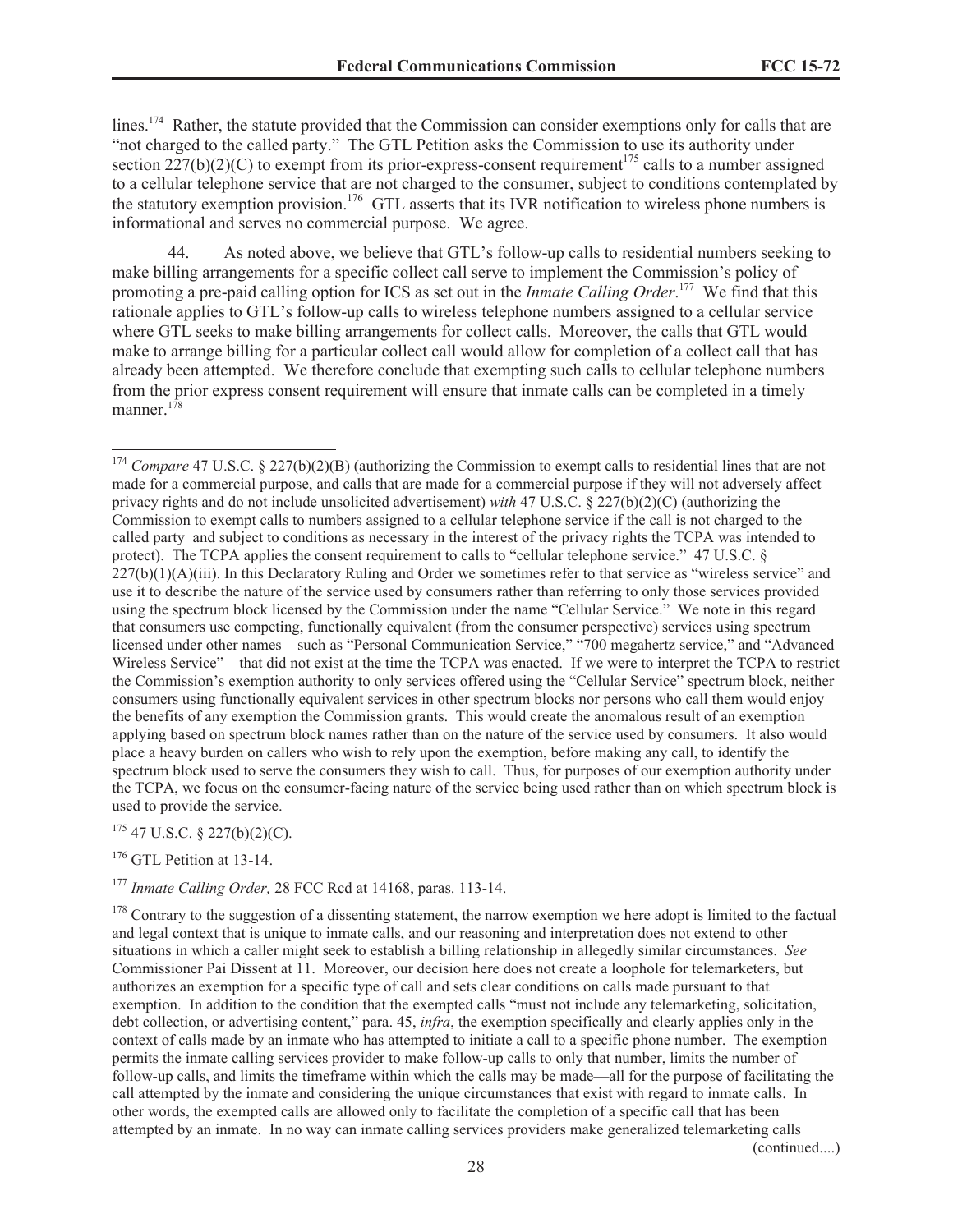45. As such, we adopt the following conditions for each collect call attempt notification to a cellular telephone number utilizing the exemption we grant today:

1) pursuant to section  $227(b)(2)(C)$ ,<sup>179</sup> collect call attempt notifications to cellular telephone numbers shall not be charged to the called party;<sup>180</sup>

2) notifications must identify the name of the collect call service provider and include contact information;

3) notifications must not include any telemarketing, solicitation, debt collection, or advertising content;

4) notifications must be clear and concise, generally one minute or less;

5) collect call service providers shall send no more than three notifications for each inmate call, and shall not retain the called party's number upon call completion or, in the alternative, not beyond the third notification attempt; and

6) each notification call must include information on how to opt out of future calls; voice calls that could be answered by a live person must include an automated, interactive voice- and/or key press-activated opt-out mechanism that enables the called person to make an opt-out request prior to terminating the call; voice calls that could be answered by an answering machine or voice mail service must include a toll-free number that the consumer can call to opt out of future notification calls; and

7) the collect call service provider must honor opt-out requests immediately.

46. Our grant of an exemption, to the extent indicated herein, of GTL's Petition is limited to calls that the record indicates are exclusively focused on obtaining billing information for collect calls that an inmate has sought to initiate, and that we determine protect consumers' privacy interests. The exemption applies to prerecorded calls to wireless phone numbers assigned to a cellular service and only applies so long as those calls are not charged to the consumer recipient, including not being counted against the consumer's plan limits, and the caller complies with the enumerated conditions we adopt today. The conditions we adopt protect consumers' privacy interests and allow collect call service providers to complete inmate calls in a timely manner while providing the recipients of the follow-up calls with the opportunity to opt out of future calls, which is critical to our exercise of our statutory authority to grant an exemption under section  $227(b)(2)(C)^{181}$ .

# **3. Consent and Called Party**

# **a. Establishing Consent**

47. We clarify that the fact that a consumer's wireless number is in the contact list on another person's wireless phone, standing alone, does not demonstrate consent to autodialed or prerecorded calls, including texts.<sup>182</sup> Additionally, we clarify that a called party may revoke consent at any time and through

 $181$  47 U.S.C. § 227(b)(2)(C).

<sup>(...</sup>continued from previous page)

seeking to solicit customers for their service to a number an inmate has not already attempted to call. Likewise, no one other than inmate calling services providers who abide by these conditions may make calls under this exemption.

 $179$  47 U.S.C. § 227(b)(2)(C).

<sup>180</sup> *See Cargo Airline Order,* 29 FCC Rcd 3432 at \*3, para. 12 (stating that the Commission interprets the "no charge" requirement to "preclude exempting notifications that count against the recipient's plan minutes or texts"). The exemption applies to robocalls to wireless numbers only if they are not charged to the recipient.

<sup>182</sup> *See* paras. 51-52, *infra.*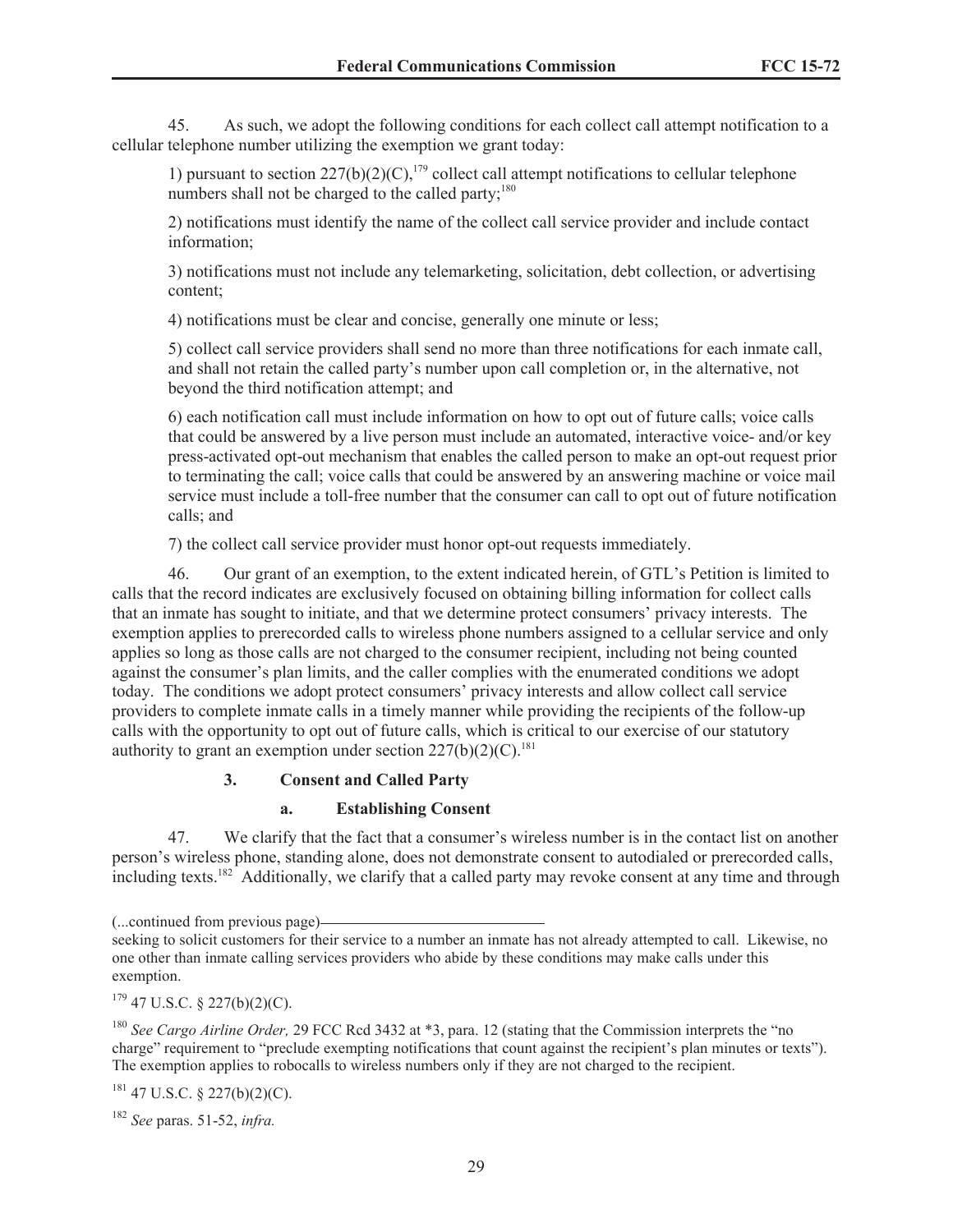any reasonable means. A caller may not limit the manner in which revocation may occur.<sup>183</sup> Moreover, we emphasize that regardless of the means by which a caller obtains consent, under longstanding Commission precedent, if any question arises as to whether prior express consent was provided by a call recipient, the burden is on the caller to prove that it obtained the necessary prior express consent.<sup>184</sup>

48. YouMail and Glide raise two distinct consent issues. YouMail asks the Commission to consider that, when a caller leaves a voicemail message for a YouMail app user, "the leaving of a message almost universally signifies that the caller wishes to receive a return communication."<sup>185</sup> The first question pertaining to consent, therefore, is whether a caller who leaves a voicemail message necessarily consents to receive an automated text message via an app in response. Glide asks the Commission to clarify that an app provider can reasonably rely on "any consent to make social communications that the [third party] call recipient has provided to the app user."<sup>186</sup> Glide asserts that app users have prior relationships with the "contacts listed in their devices' address books" and so the third party call recipient "expects to receive social calls and messages from the [app] user, and thus the [app] user should be presumed to have prior express consent to 'make' a call or message [through the app] to such a contact.<sup>5187</sup> Based on this argument, the second question pertaining to consent is whether an app provider can be found to have obtained prior express consent to place non-telemarketing calls to contacts in an app user's address book based on the fact that the numbers called are in that address book.

49. Although prior express consent is required for autodialed or prerecorded nontelemarketing voice calls and texts, neither the Commission's rules nor its orders require any specific method by which a caller must obtain such prior express consent.<sup>188</sup> The Commission recently held that the TCPA does not prohibit a caller from obtaining a consumer's prior express consent through an intermediary.<sup>189</sup> In reaching this conclusion, the Commission relied, in part, on the *1992 TCPA Order*, which states: "[P]ersons who knowingly release their phone numbers have in effect given their invitation or permission to be called at the number which they have given, absent instructions to the contrary."<sup>190</sup> The Commission reiterated in the *GroupMe Declaratory Ruling* that, while the scope of consent must be determined upon the facts of each situation, it was reasonable to interpret the TCPA to permit a texter such as GroupMe to send texts based on the consent obtained by and conveyed through an intermediary (the group organizer), with the caveat that if consent was not actually obtained, GroupMe remained liable for initiating or making autodialed text messages to wireless numbers.<sup>191</sup> Importantly, the Commission emphasized that an intermediary can only convey consent that has actually been obtained, and cannot

<sup>185</sup> YouMail Petition at 13.

<sup>186</sup> Glide Petition at 16; *see also id.* at 5 (stating the argument slightly differently).

<sup>187</sup> *Id.* at 16.

<sup>183</sup> *See* paras. 55-70, *infra.*

<sup>184</sup> *See ACA Declaratory Ruling*, 23 FCC Rcd at 565, para. 10 (concluding that "[s]hould a question arise as to whether express consent was provided, the burden will be on [the caller] to show it obtained the necessary prior express consent").

<sup>&</sup>lt;sup>188</sup> As stated in 2012, the TCPA and our rules require "some form of prior express consent for autodialed or prerecorded non-telemarketing calls to wireless numbers" and "leave[] it to the caller to determine, when making an autodialed or prerecorded non-telemarketing call to a wireless number, whether to rely upon oral or written consent in complying with the statutory consent requirement." *2012 TCPA Order,* 27 FCC Rcd at 1842, para. 29.

<sup>189</sup> *Rules and Regulations Implementing the Telephone Consumer Protection Act of 1991, GroupMe, Inc./Skype Communications S.A.R.L. Petition for Expedited Declaratory Ruling,* CG Docket No. 02-278, 29 FCC Rcd 3442 at \*2, paras. 7-8 (2014) (*GroupMe Declaratory Ruling*).

<sup>190</sup> *1992 TCPA Order,* 7 FCC Rcd at 8769, para. 31.

<sup>191</sup> *GroupMe Declaratory Ruling*, 29 FCC Rcd 3442 at \*4, para. 11.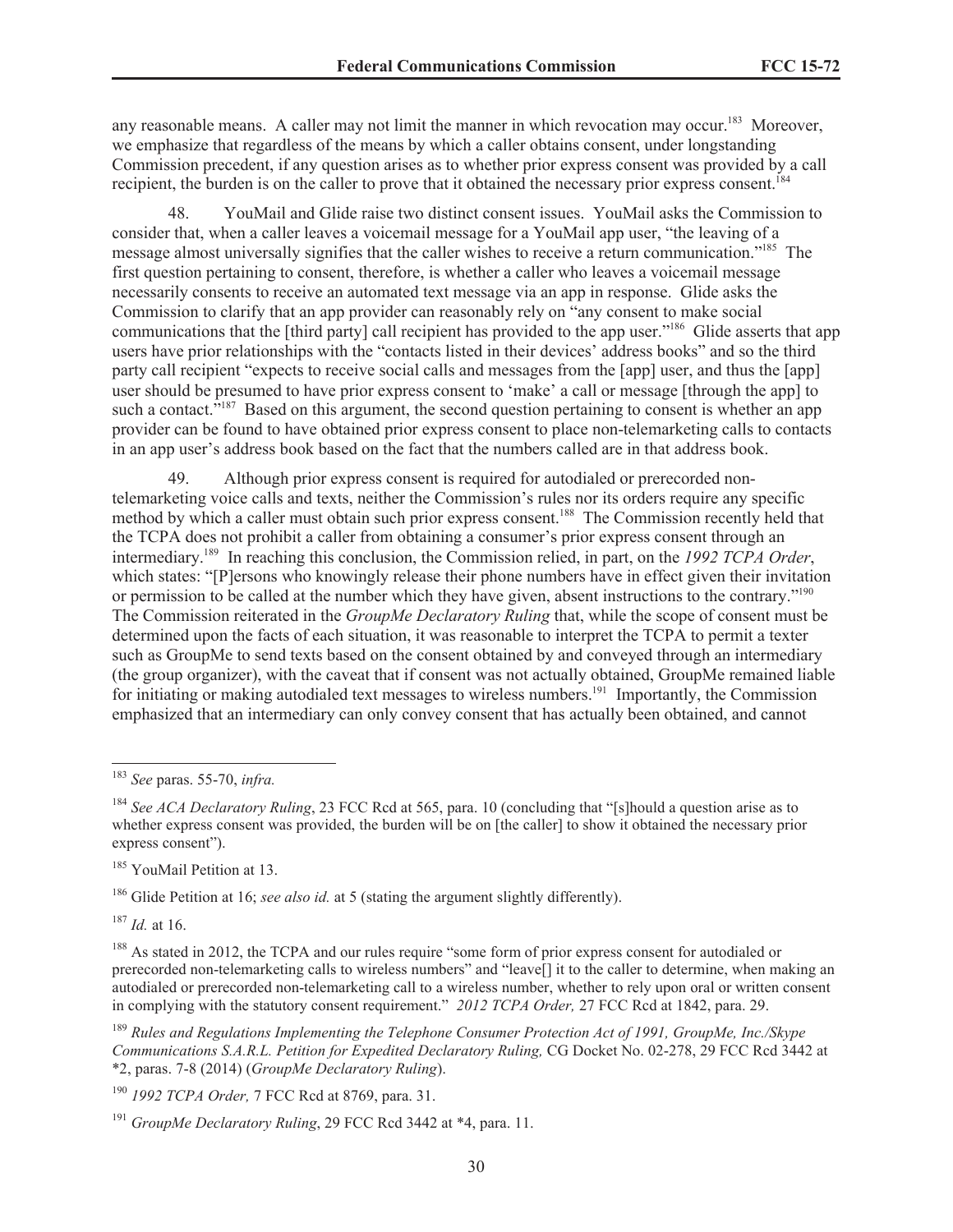provide consent on behalf of another party.<sup>192</sup>

50. Turning first to YouMail's question regarding consent,<sup>193</sup> because we find above that it does not initiate or make the text at issue, it need not acquire the recipient consumer's consent, making its request on this point moot. By contrast, we have found Glide to be the maker or initiator of its messages, and thus address its question on consent. Glide asserts that it should be able to rely on "social conventions" to determine its "users' and consumers' expectations."<sup>194</sup> Glide notes that, through the Glide app, invitational messages can only be sent to "recipients with whom the user has a prior relationship, as demonstrated by the fact that the recipient is in the senders' device's contact list."<sup>195</sup> This "pre-existing relationship," Glide argues, "demonstrates that the recipient expected and intended to receive messages from the sender."<sup>196</sup> Consequently, Glide asserts, it can reasonably rely on any consent to make "social communications" that the call recipient has provided to the Glide user, and "the user should be presumed to have prior express consent to 'make' a call or message to such a contact."<sup>197</sup>

51. We agree with commenters who opposes Glide's argument and remark that a contact's presence in a contact list or address book does not establish consent to receive a message from the app platform.<sup>198</sup> Commenters also argue that recipients of the invitational messages did not convey consent to Glide, nor did Glide obtain consent from the recipients of the invitational messages.<sup>199</sup>

52. We clarify that the fact that a particular wireless telephone number is in the contact list on a wireless phone, standing alone, does not demonstrate that the person whose number is so listed has granted prior express consent as required by the TCPA.<sup>200</sup> We disagree with Glide that consent can be "presumed."<sup>201</sup> The TCPA and the Commission's rules plainly require *express* consent, not implied or "presumed" consent.<sup>202</sup> For non-telemarketing and non-advertising calls, express consent can be demonstrated by the called party giving prior express oral or written consent<sup>203</sup> or, in the absence of instructions to the contrary, by giving his or her wireless number to the person initiating the autodialed or

<sup>194</sup> Glide Petition at 16.

<sup>195</sup> *Id.* at 15.

<sup>196</sup> *Id.* at 15-16.

<sup>197</sup> *Id.* at 16.

<sup>198</sup> Coffman Comments on Glide Petition at 2, 19; Intergovernmental Advisory Committee to the Federal Communications Commission, Advisory Recommendation No: 2015-6 at para. 9 (May 15, 2015).

<sup>199</sup> Coffman Comments on Glide Petition at 18; Dialing Services Comments on Glide Petition at 4; Shields Comments on Glide Petition at 7; *see also* Gold Comments on YouMail Petition at 13.

<sup>200</sup> This is especially true as to Glide. Glide does not assert that it has a relationship with the consumers listed in the app user's contact list to support a claim that it has obtained consent for it to send text messages to them, nor can we discern any relationship between them and Glide.

 $201$  Glide Petition at 16.

<sup>203</sup> *Id.* at 1841, para. 28.

<sup>192</sup> *Id.* at 29 FCC Rcd 3442 at \*5, para. 14.

<sup>&</sup>lt;sup>193</sup> In its Petition, YouMail does not directly ask a question regarding this issue. Rather, it states that "the confirmatory text messages that its [app users] can choose to send via the service . . . constitute the same type of common sense, consumer-friendly messages that the Commission deemed consumers to consent to in the Soundbite decision." YouMail Petition at 2 (referencing *SoundBite Declaratory Ruling*); *see also id.* at 13 ("YouMail's experience (as common sense suggests) shows that the leaving of a message almost universally signifies that the caller wishes to receive a return communication"), 16 ("YouMail's experience, and common sense, dictate that consumers consent to receiving auto-replies from the service").

<sup>202</sup> *2012 TCPA Order,* 27 FCC Rcd at 1838, 1841, paras. 20, 28.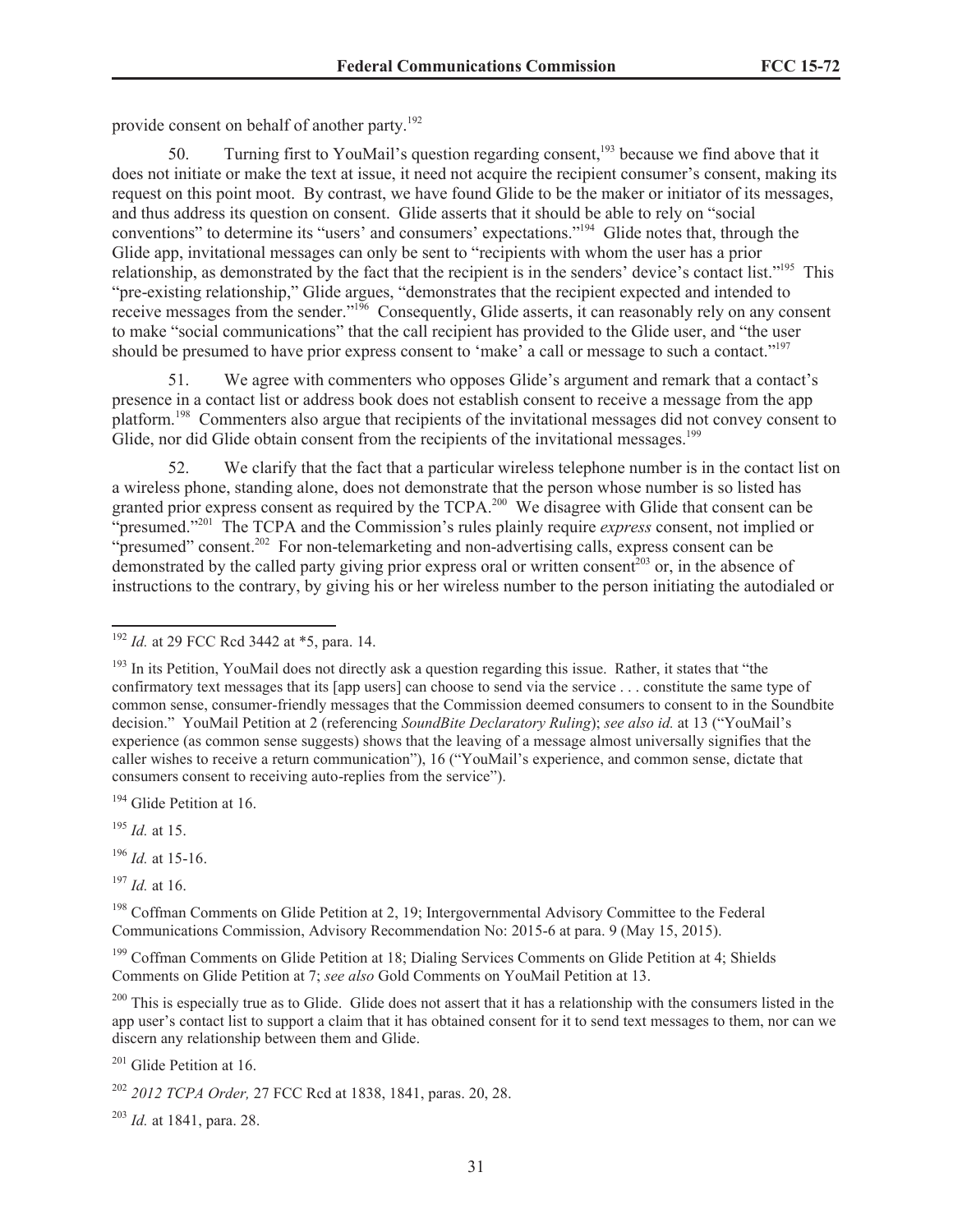prerecorded call.<sup>204</sup> By itself, the fact that a phone number is in a contact list fails to provide any evidence that the subscriber to that number even gave the number to the owner of the contact list. To the contrary, the owner of the contact list could have obtained the number by any variety of means other than the subscriber providing it, such as receiving the phone number from a third party, capturing the phone number from the Caller ID of a prior call, or being forwarded an electronic contact card by a third party.<sup>205</sup> Standing alone, the fact that a particular telephone number is present in a contact list is not sufficient to prove that the subscriber to that number gave oral or written prior express consent to be called by the owner of the wireless telephone or by Glide.

53. Petitioner Edwards asks the Commission to clarify whether a creditor may make autodialed or prerecorded message calls to a wireless number initially provided to the creditor as associated with wireline service.<sup>206</sup> Edwards asserts that, where a consumer initially provides a wireline number to a creditor and thereby grants consent to be called at that number regarding the debt, but later ports<sup>207</sup> the wireline number to wireless service, the consent to be called regarding the debt does not apply to the wireless number.<sup>208</sup>

54. We clarify that porting a telephone number from wireline service to wireless service does not revoke prior express consent.<sup>209</sup> Stated another way, if a caller obtains prior express consent to make a certain type of call to a residential number and that consent satisfies all of the requirements for prior express consent for the same type of call to a wireless number, the caller can continue to rely on that consent after the number is ported to wireless. We agree with commenters<sup>210</sup> who note that, if the consumer who gave consent to be called and later ported his wireline number to wireless no longer wishes to be called because he may incur charges on his wireless number, it is the consumer's prerogative and responsibility to revoke the consent.<sup>211</sup> Until such revocation occurs, the caller may reasonably rely on the valid consent previously given and take the consumer at his word that he wishes for the caller to contact him at the number he provided when the caller obtained the consent.<sup>212</sup> We stress that this clarification in no way relieves a caller of the obligation to comply with the prior express consent requirements applicable to calls to wireless numbers. Thus, for example, if a caller did not obtain prior express consent for a type of call to the number when it was residential because no prior express consent

<sup>206</sup> *See* Edwards Petition at 3.

<sup>210</sup> *See* Appendix F for a list of all commenters on the Edwards Petition.

<sup>204</sup> *1992 TCPA Order,* 7 FCC Rcd at 8769, para. 31; *ACA Declaratory Ruling,* 23 FCC Rcd at 564, para. 9 ("the provision of a cell phone number to a creditor, *e.g.,* as part of a credit application, reasonably evidences prior express consent by the cell phone subscriber to be contacted at that number regarding the debt.").

<sup>205</sup> *See, e.g.*, *1992 TCPA Order,* 7 FCC Rcd at 8769, para. 31 ("[I]f a caller's number is 'captured' by a Caller ID or an ANI device without notice to the residential telephone subscriber, the caller cannot be considered to have given an invitation or permission to receive autodialer or prerecorded voice message calls.").

 $207$  "Porting" a telephone number, as used here, refers to assigning or transferring the telephone number between modes of service (wireline to wireless, or vice versa), or from one carrier to another within a single service mode; the subscriber to the telephone number does not change. *See* AFSA Comments on Edwards Petition at 2; CBA Comments on Edwards Petition at 2; USTelecom Comments on Edwards Petition at 4. We do not address changes in the subscriber to a number in this context.

<sup>208</sup> Edwards Petition at 2-3.

<sup>&</sup>lt;sup>209</sup> This would also be true for porting a number from wireless service to wireline service. Because of the higher level of protection afforded wireless numbers, however, it is unlikely that a consumer porting a number to wireline service would face the same concerns as a consumer porting a number to wireless service.

<sup>211</sup> *See, e.g.*, DMA Comments on Edwards Petition at 3; InfoCision Comments on Edwards Petition at 2; USTelecom at 3-4. *See also* paras. 55-70, *infra*, discussing revocation of consent.

<sup>&</sup>lt;sup>212</sup> DMA Comments on Edwards Petition at 2; USTelecom Comments on Edwards Petition at 4.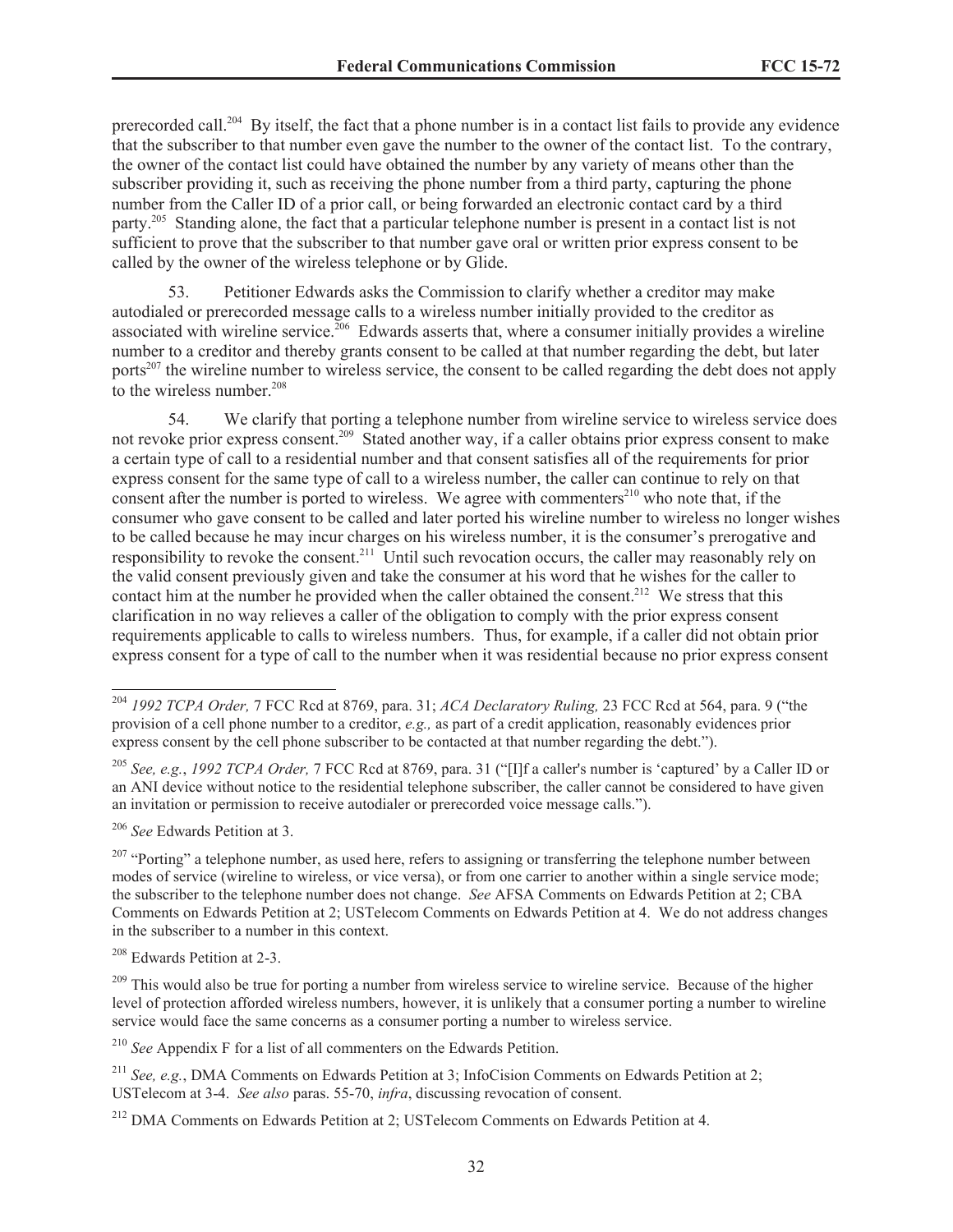was required, but prior express consent is required for that type of call to a wireless number, the caller would have to obtain the consumer's prior express consent to make such calls after the number is ported to wireless. These determinations and the Commission's previous statements regarding provision of consent are consistent with text of the TCPA, which states that it "shall be unlawful" to make a call to either a "telephone number assigned to ... cellular telephone service" or "any residential telephone line" without the "prior express consent of the called party."<sup>213</sup> While the TCPA states that a caller must have the prior express consent of the called party in order to make or initiate a call to a number assigned to cellular service or a residential line, it does not state that the prior express consent must be specific to the type of service being called (either wireless or wireline). A caller will, of course want to know whether a number is assigned to wireless or wireline service so that he may ensure he has the necessary consent to place the call;<sup>214</sup> that is a separate question from whether he has valid consent to place any call at all using an autodialer, prerecorded voice, or artificial voice. We, therefore, deny Edwards' Petition and clarify that consent provided for a number assigned to wireline service remains valid after the consumer ports the number to wireless service, absent indication from the consumer that he wishes to revoke consent.<sup>215</sup>

### **b. Revoking Consent**

55. Next we clarify that consumers may revoke consent through any reasonable means. Santander asks whether a party can revoke previously-given consent. Specifically, Santander asks the Commission to "clarify and confirm that 'prior express consent' to receive non-telemarketing [voice] calls and text messages to cellular telephones sent using an [autodialer] and/or an artificial or prerecorded voice message cannot be revoked."<sup>216</sup> In the alternative, Santander requests that the Commission clarify that the caller may designate the exclusive method or methods consumers must use to revoke "prior express consent" previously granted to the caller. Santander offers the following possible revocation methods it could accept: (1) in writing at the mailing address designated by the caller; (2) by email to the email address designated by the caller; (3) by text message sent to the telephone number designated by the caller; (4) by facsimile to the telephone number designated by the caller; and/or (5) as prescribed by the Commission hereafter as needed to address emerging technology.<sup>217</sup>

56. We turn first to the threshold issue of whether a consumer has the right to revoke previously-given prior express consent. Because the TCPA does not speak directly to the issue of revocation, the Commission can provide a reasonable construction of its terms.<sup>218</sup> We agree with the Third Circuit that, "in light of the TCPA's purpose, any silence in the statute as to the right of revocation should be construed in favor of consumers.<sup>5,219</sup> We therefore find the most reasonable interpretation of

<sup>216</sup> Santander Petition at 1. Santander poses this question in the context of situations where a consumer voluntarily has provided a wireless telephone number to a caller, such as by giving the number to the caller without instructing the caller of any limits that the consumer is placing on his consent to receive robocalls at that number or by including the number on a credit application. *Id.* at 2.

<sup>&</sup>lt;sup>213</sup> 47 U.S.C. § 227(b)(1)(A),(B).

<sup>214</sup> *See* 47 C.F.R. § 64.1200(a)(1)-(3); *see also* 47 C.F.R. § 64.1200(a)(1)(iv).

 $^{215}$  In a November 3, 2014, filing, Edwards raised another issue. Edwards Comment in Docket 02-278, Nov. 3, 2014. He asks the Commission to clarify that "prior express consent cannot be obtained or required as a condition for calling an entity to inquire about its good[s] and/or service[s]." *Id.* at 2 (alteration in original). Because Edwards did not include this issue in his Petition and the Commission did not seek comment on it, the record is inadequate for us to issue a decision.

<sup>&</sup>lt;sup>217</sup> Santander Petition at 1, 9-14. Elsewhere in its Petition, Santander states its request differently by asking the Commission to establish a requirement that consumers use one or more of these methods to revoke prior express consent. *Id.* at 4.

<sup>218</sup> *See*, *e.g.*, *Chevron U.S.A., Inc. v. Natural Resources Defense Council, Inc.*, 467 U.S. 837 (1984).

<sup>219</sup> *Gager v. Dell Financial Services, LLC*, 727 F.3d 265, 270 (3rd Cir. 2013) (*Gager*).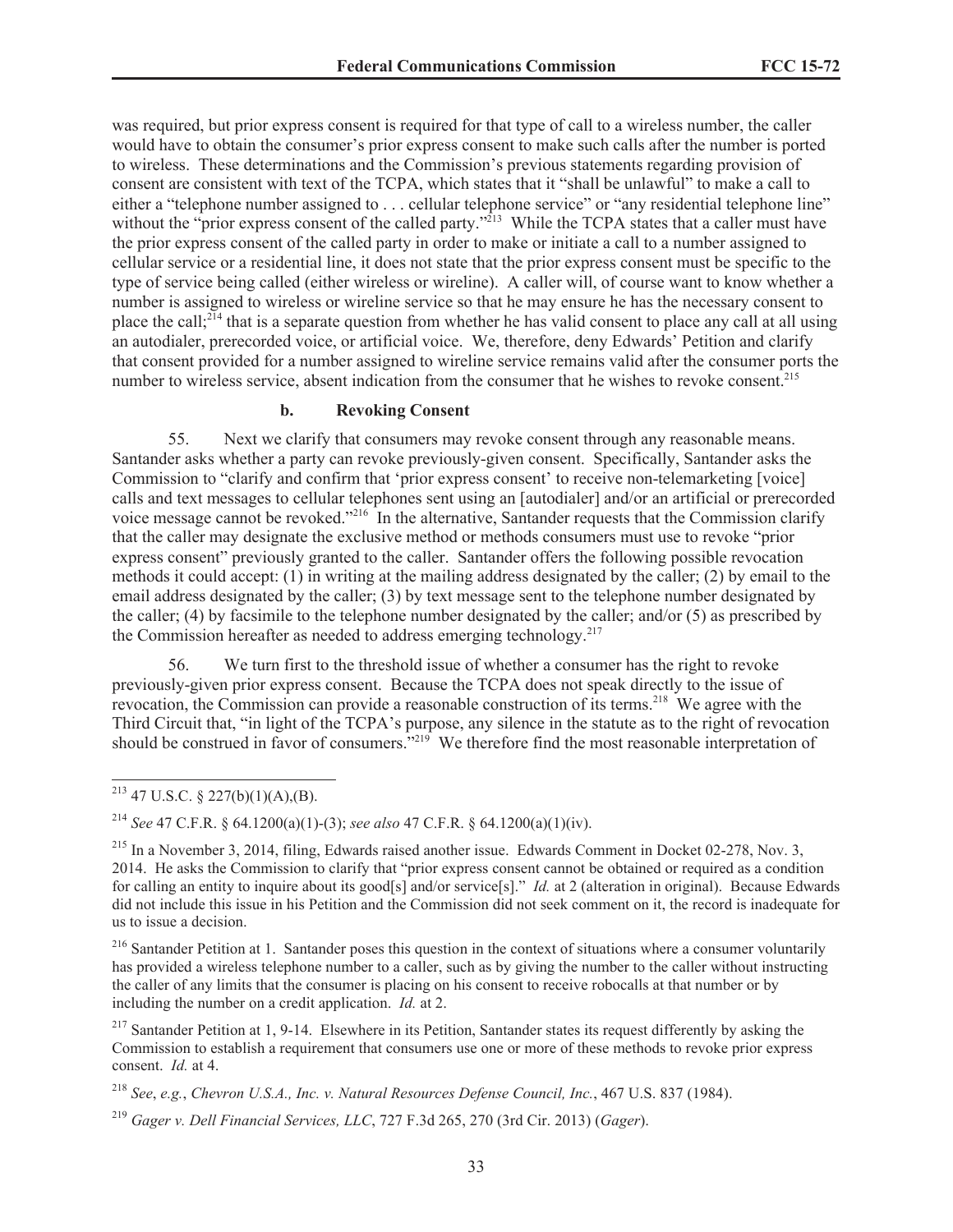consent is to allow consumers to revoke consent if they decide they no longer wish to receive voice calls or texts. This gives consent its most appropriate meaning within the consumer-protection goals of the TCPA. By contrast, an interpretation that would lock consumers into receiving unlimited, unwanted texts and voice calls is counter to the consumer-protection purposes of the TCPA and to common-law notions of consent.

57. Our finding here is consistent with two recent Commission decisions. In the *SoundBite Declaratory Ruling*, the Commission concluded that a one-time text confirming a consumer's request to opt out of future calls did not violate the TCPA and thus emphasized the value to consumers of the right to revoke, stating that "consumer consent to receive [confirmation text] messages is not unlimited,"<sup>220</sup> and that "the consumer's consent to receive text messages would be fully revoked in that situation [where the consumer expressly opted out of confirmation messages] upon the sending of an opt-out request and the prior express consent would not extend to a confirmation message."<sup>221</sup> In the *Anda Order*, the Commission stated that a "means to revoke such prior express permission is [] important to determine whether prior express permission remains in place," noting that without a method of revoking consent, consumers would effectively be locked in "at a point where they no longer wish to receive such [communication]."222

58. Our decision also finds support in the well-established common law right to revoke prior consent.<sup>223</sup> We agree with commenter Shields who argues that "Congress' omission of a limited form of revocation means that Congress intended for broad common law concepts of consent and revocation of consent to apply."<sup>224</sup> Nothing in the language of the TCPA or its legislative history supports the notion that Congress intended to override a consumer's common law right to revoke consent. We emphasize that, regardless of the means by which a caller obtains consent, under longstanding Commission precedent, the burden is on the caller to prove it obtained the necessary prior express consent if any question of consent is in dispute.<sup>225</sup>

59. We also reject Santander's First Amendment arguments. It urges that common law principles of revocation do not apply because any revocation right would be statutory rather than common law and, because speech is involved, "Congress does not legislate against a background of general

<sup>222</sup> *Rules and Regulations Implementing the Telephone Consumer Protection Act of 1991; Junk Fax Prevention Act of 2005; Application for Review filed by Anda, Inc.; Petitions for Declaratory Ruling, Waiver, and/or Rulemaking Regarding the Commission's Opt-Out Requirement for Faxes Sent with the Recipient's Prior Express Permission,* CG Docket Nos. 02-278, 05-338, Order, 29 FCC Rcd 13998 at\*6, para. 20 (2014) (*Anda Order*).

<sup>223</sup> *See* Restatement (Second) of Torts § 892A, cmt. i. (1979) ("[C]onsent is terminated when the actor knows or has reason to know that the other is no longer willing for him to continue the particular conduct.").

<sup>224</sup> See Shields Comments on Santander Petition at 11 ("An oral revocation during a telephone call is immediate. It is also easy to comply with. An automated button press can easily accomplish that goal . . . . On the other hand, a written revocation requirement will cause a delay in the revocation taking effect. It takes time for a letter to be mailed and delivered. Then it must be opened and read by someone who must then process the revocation. Any written revocation requirement will be fraught with possible errors in addressing, delivery and processing.") *Cf.* CCIA Comments on Santander Petition at 4 (arguing that callers should be given a 15-day period to act on a written revocation request). *See* Appendix O for a list of all commenters on the Santander Petition.

<sup>220</sup> *SoundBite Declaratory Ruling*, 27 FCC Rcd at 15397, para. 11.

<sup>221</sup> *Id.* at 15397, para. 11 n.47; *see also 1992 TCPA Order,* 7 FCC Rcd at 8769, para. 31 (autodialed calls lawful under the TCPA so long as the called party has granted "permission to be called at the number which they have given, absent instructions to the contrary"). We note further that at least one appellate court has upheld a TCPA right-to-revoke under both Commission precedent and common law. *See*, *generally*, *Gager*.

<sup>225</sup> *See ACA Declaratory Ruling*, 23 FCC Rcd at 565, para. 10 (concluding that "[s]hould a question arise as to whether express consent was provided, the burden will be on [the caller] to show it obtained the necessary prior express consent").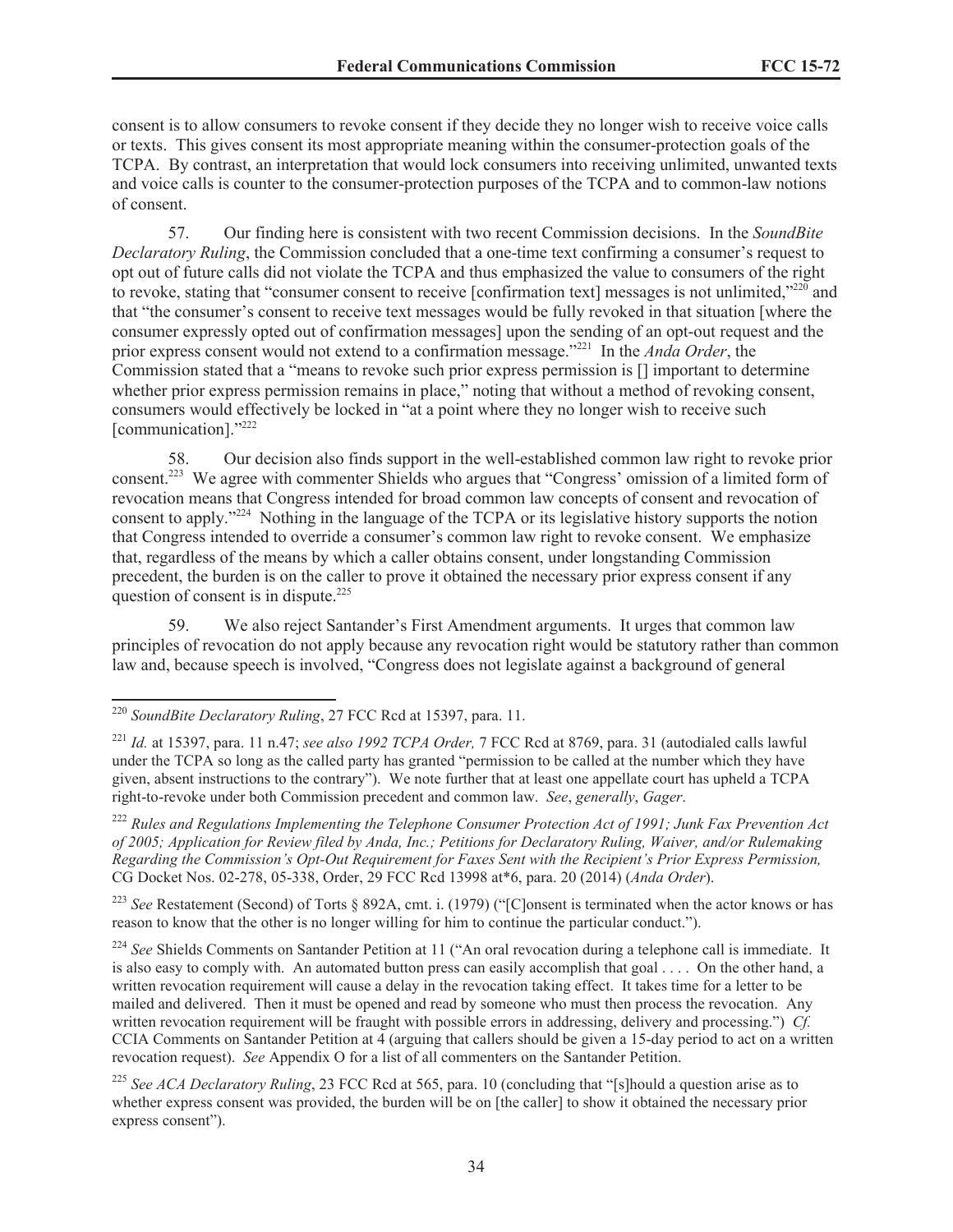common law principles, but against a background of First Amendment principles . . . .<sup>"226</sup> But, as we describe above, we do not rely on common law to interpret the TCPA to include a right of revocation. We simply note our conclusion is consistent with the common law right of revocation and do not attempt to substitute common law for statutory law.

60. Santander next argues that any restriction of its First Amendment right to communicate with its customers should be construed narrowly.<sup>227</sup> Santander states that, because Congress did not "clearly provide for consumers to revoke consent, the statute must be construed so as to provide for no right of revocation."<sup>228</sup> At the outset, we note that TCPA restrictions have been challenged in several instances on First Amendment grounds and upheld by the courts.<sup>229</sup> Our interpretation that consumers may revoke previous consent—an interpretation already made by federal courts—establishes no new law or prohibition on speech. Further, the Supreme Court has "repeatedly held that individuals are not required to welcome unwanted speech into their homes and that the government may protect this freedom."<sup>230</sup> In particular, the government has an interest in upholding a person's right to affirmatively give notice that they no longer wish to receive communications from businesses.

61. To take one example, in *Rowan v. United States Post Office*, the Supreme Court upheld a statute that permitted a person to require that a mailer remove his name from its mailing lists and stop all future mailings to the resident:

> The Court has traditionally respected the right of a householder to bar, by order or notice, solicitors, hawkers, and peddlers from his property. In this case the mailer's right to communicate is circumscribed only by an affirmative act of the addressee giving notice that he wishes no further mailings from that mailer. . . . In effect, Congress has erected a wall—or more accurately permits a citizen to erect a wall—that no advertiser may penetrate without his acquiescence. $231$

*Rowan* supports our finding that the government may protect a consumer's right to revoke consent and

<sup>227</sup> *Santander August 28 Ex Parte* at 3.

<sup>228</sup> *Id.*

<sup>&</sup>lt;sup>226</sup> *Ex Parte* Letter from William H. Hurd, Counsel to Santander, to Marlene H. Dortch, Secretary, FCC in CG Docket No. 02-278, at 2 (filed Aug. 28, 2014) (*Santander August 28 Ex Parte*). In making this argument, Santander cites two District Court cases (citing *Chavez v. Advantage Group*, 959 F. Supp. 2d 1279 (D. Colo. 2013) and *Saunders v. NCO Financial Systems, Inc.*, 910 F. Supp. 2d 464 (E.D.N.Y. 2012)). These decisions merely state that the TCPA does not include a provision that allows withdrawal of consent. Because the cases do not advance Santander's argument we do not address them in our analysis.

<sup>229</sup> *See, e.g., Kathryn Moser v. Federal Communications Commission*, 46 F.3d 970 (9th Cir. 1995), *cert. denied*, 515 U.S. 1161 (1995) (upholding TCPA's restrictions on prerecorded telephone calls from First Amendment challenge); *see also Osorio v. State Farm Bank*, 746 F.3d 1242 (2014); *Joffe v. Acacia Mortgage Corp*., 121 P.3d at 841-43 (concluding that application of the TCPA's restrictions on autodialed calls to wireless numbers contacted via Internet-to-phone messaging did not violate any First Amendment rights); *Maryland v. Universal Elections, Inc*., 729 F.3d 370, 377 (4th Cir. 2013) (holding that TCPA's disclosure requirements in Section 227(d) are constitutional).

<sup>230</sup> *Frisby v. Schultz*, 487 U.S. 474, 485*; see also Federal Communications Commission v. Pacifica Foundation,* 438 U.S. 726, 748 (1978) ("[I]n the privacy of the home, . . . the individual's right to be left alone plainly outweighs the First Amendment rights of an intruder.").

<sup>231</sup> *Rowan v. United States Post Office*, 397 U.S. 728 at 737-738 (1970); *see also Martin v. City of Struthers*, 319 U.S. 141 (1943), in which the Court struck down a ban on door-to-door solicitation because it "substituted the judgment of the community for the judgment of the individual householder," *id.* at 144, but noted in *dicta* that a regulation "which would make it an offense for any person to ring a bell of a householder who has appropriately indicated that he is unwilling to be disturbed" would be constitutional. *Id.* at 148.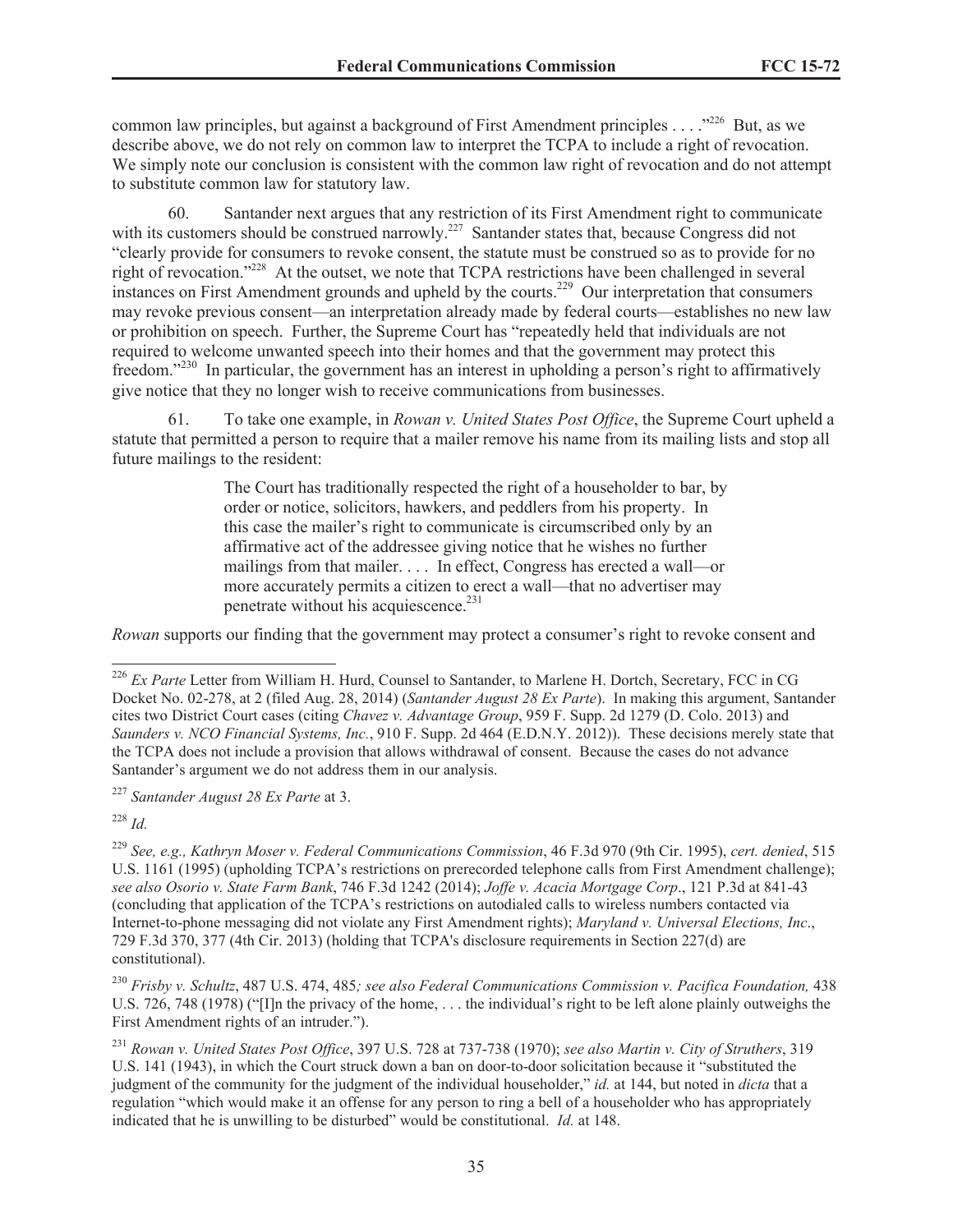stop future communications from businesses.<sup>232</sup> Indeed, some consumers may find unwanted intrusions by phone more offensive than home mailings because they can cost them money and because, for many, their phone is with them at almost all times.

62. We thus find no First Amendment concerns in allowing consumers to protect their privacy from unwanted autodialed, prerecorded-voice, and artificial-voice calls. The right of revocation does not implicate the business' right to communicate with its customers; callers may manually dial calls and thereby not invoke the TCPA's restrictions on autodialed, prerecorded-voice, and artificial-voice calls. The TCPA does not prohibit a business from communicating with its customer through robocalling, but rather merely requires businesses to obtain prior express consent from the consumer to receive such calls. Where the consumer gives prior express consent, the consumer may also revoke that consent. Consequently, the speech with which Santander is concerned is not protected speech, but speech that is made only with permission of the consenting consumer.

63. We next turn to whether a caller can designate the exclusive means by which consumers must revoke consent. We deny Santander's request on this point, finding that callers may not control consumers' ability to revoke consent. As an initial matter, we note the Commission's statement in the *SoundBite Declaratory Ruling* that "neither the text of the TCPA nor its legislative history directly addresses the circumstances under which prior express consent is deemed revoked." We thus may provide a reasonable construction of the TCPA's terms, and clarify that consumers may revoke consent in any manner that clearly expresses a desire not to receive further messages, and that callers may not infringe on that ability by designating an exclusive means to revoke.

64. Consumers have a right to revoke consent, using any reasonable method including orally or in writing. Consumers generally may revoke, for example, by way of a consumer-initiated call, directly in response to a call initiated or made by a caller, or at an in-store bill payment location, among other possibilities. We find that in these situations, callers typically will not find it overly burdensome to implement mechanisms to record and effectuate a consumer's request to revoke his or her consent.<sup>233</sup> We conclude that callers may not abridge a consumer's right to revoke consent using any reasonable method. The Commission has concluded as much for certain telemarketing calls, as our rules require that telemarketing calls using a prerecorded or artificial voice "provide an automated, interactive voice- and/or key press-activated opt-out mechanism for the called person to make a do-not-call request" and leave a "toll free number that enables the called person to call back at a later time" if the call is answered by voicemail.<sup>234</sup> And when the Commission granted an exemption from the TCPA in the *Cargo Airline Order*, it required that callers give consumers a direct opt-out mechanism such as a key-activated opt-out mechanism for live calls, a toll-free number for voicemails, and a reply of "STOP" for text messages.<sup>235</sup> The common thread linking these cases is that consumers must be able to respond to an unwanted call using either a reasonable oral method or a reasonable method in writing—to prevent future calls.

65. Santander argues that the Consumer Financial Protection Bureau's mortgage servicing

<sup>234</sup> 47 C.F.R. § 64.1200(b)(3); *see also* 47 C.F.R. § 64.1200(a)(7)(i)(B).

<sup>&</sup>lt;sup>232</sup> While *Rowan* protects the right of a householder to bar unwanted communications from his property, we apply the same principle here to a consumer's right to bar unwanted communications to his or her cell phone. Consumers can use cell phones anywhere, and they increasingly use them inside their homes as their only phone. *Rowan*, therefore, is applicable to wireless phones despite its narrow focus on the rights of homeowners.

<sup>&</sup>lt;sup>233</sup> When assessing whether any particular means of revocation used by a consumer was reasonable, we will look to the totality of the facts and circumstances surrounding that specific situation, including, for example, whether the consumer had a reasonable expectation that he or she could effectively communicate his or her request for revocation to the caller in that circumstance, and whether the caller could have implemented mechanisms to effectuate a requested revocation without incurring undue burdens. We caution that callers may not deliberately design systems or operations in ways that make it difficult or impossible to effectuate revocations.

<sup>235</sup> *See Cargo Airline Order*, 29 FCC Rcd at 3438 at \*5, para. 18.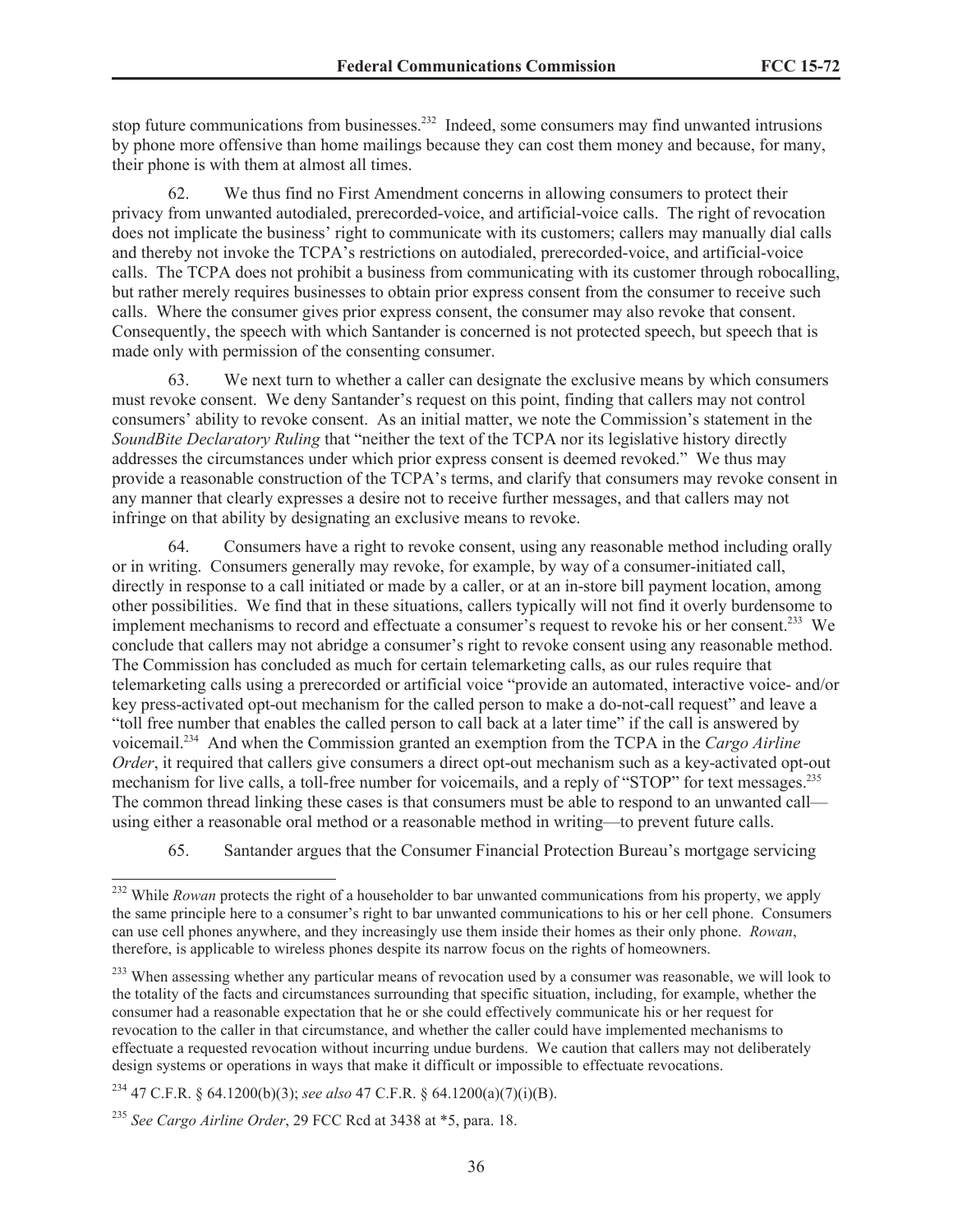rule allows the mortgage servicer to designate an exclusive means by which consumers may "submit 'qualified written requests' regarding servicing of their mortgage loans"<sup>236</sup> and that the Fair Credit Reporting Act "allows a furnisher of consumer information to designate an address to which the consumer must submit a dispute in writing regarding the accuracy of information furnished to consumer reporting agencies."<sup>237</sup> Santander adds that, "[a]s evidenced by these various consumer protection statutes, allowing callers to designate a specific method for revoking 'prior express consent' strikes the appropriate balance between protecting the privacy of consumers and allowing legitimate communications between businesses and their own customers who have provided their "prior express consent" to be called."<sup>238</sup> We do not find Santander's arguments regarding the mortgage servicing rule and the Fair Credit Reporting Act persuasive. As the Fair Credit Reporting Act demonstrates, where Congress intends to specify the means of opting out, it does so. The TCPA does not contain equivalent language to either the mortgage servicing rule or the Fair Credit Reporting Act and we agree with the court in *Osorio* that there is "no reason to assume that Congress intended to impose a similar in-writing requirement on the revocation of consent under the TCPA.<sup>"239</sup>

66. As we have found above, the most reasonable interpretation of "prior express consent" in light of the TCPA's consumer protection goals is to permit a right of revocation. To then interpret the same term to allow callers to designate the exclusive means of revocation would, at least in some circumstances, materially impair that right. For example, if a caller receives a consumer's valid oral consent for certain messages but requires the consumer to fax his or her revocation to the caller, perhaps with additional conditions as to the content of such a revocation, such conditions materially diminish the consumer's ability to revoke by imposing additional burdens—especially if disclosure of such conditions is not clear and conspicuous, and not repeated to the consumer with each message.

67. Such a requirement would place a significant burden on the called party who no longer wishes to receive such calls, which is inconsistent with the TCPA. Rather, the TCPA requires only that the called party clearly express his or her desire not to receive further calls. This common-sense understanding of revocation is consistent with the Commission's requiring easy means of revocation<sup>240</sup> and the notion that "any silence in the statute as to the right of revocation should be construed in favor of consumers,"<sup>241</sup> while acknowledging that where Congress has intended that the means of revocation be limited, it has said so clearly.<sup>242</sup> By contrast, granting Santander's request arguably would mean that a caller—even one with actual knowledge that a consumer has revoked previously-given consent—would be free to robocall a consumer without facing TCPA liability, despite the consumer's repeated reasonable attempts to revoke consent.

68. Santander advances three primary arguments in support of its position: 1) that

<sup>236</sup> Santander Petition at 12 (*citing* 12 C.F.R. § 1024.35(c); 12 C.F.R. § 1024.36(b); 12 U.S.C. § 2605(e)).

<sup>237</sup> Santander Petition at 14 (emphasis omitted) (*citing* 15 U.S.C. § 1681s-2(a)(D).

<sup>238</sup> Santander Petition at 14-15.

<sup>239</sup> *Osorio v. State Farm Bank*, 746 F.3d 1242, 1255 (2014) (*Osorio*) (Because the TCPA "lacks equivalent language [to the Fair Debt Collection Practices Act's requirement that requests to not be called be in writing], we have no reason to assume that Congress intended to impose a similar in-writing requirement on the revocation of consent under the TCPA.").

<sup>240</sup> *2012 TCPA Order*, 27 FCC Rcd at 1849 (requiring that consumers have an automated, interactive means of revoking consent on each call in part because such a mechanism is more effective for consumers than requiring a separate call to revoke).

<sup>241</sup> *Gager*, 727 F.3d 265 at 270.

<sup>242</sup> *Osorio*, 746 F.3d at 1255 (Because the TCPA "lacks equivalent language [to the Fair Debt Collection Practices Act's requirement that requests to not be called be in writing], we have no reason to assume that Congress intended to impose a similar in-writing requirement on the revocation of consent under the TCPA.").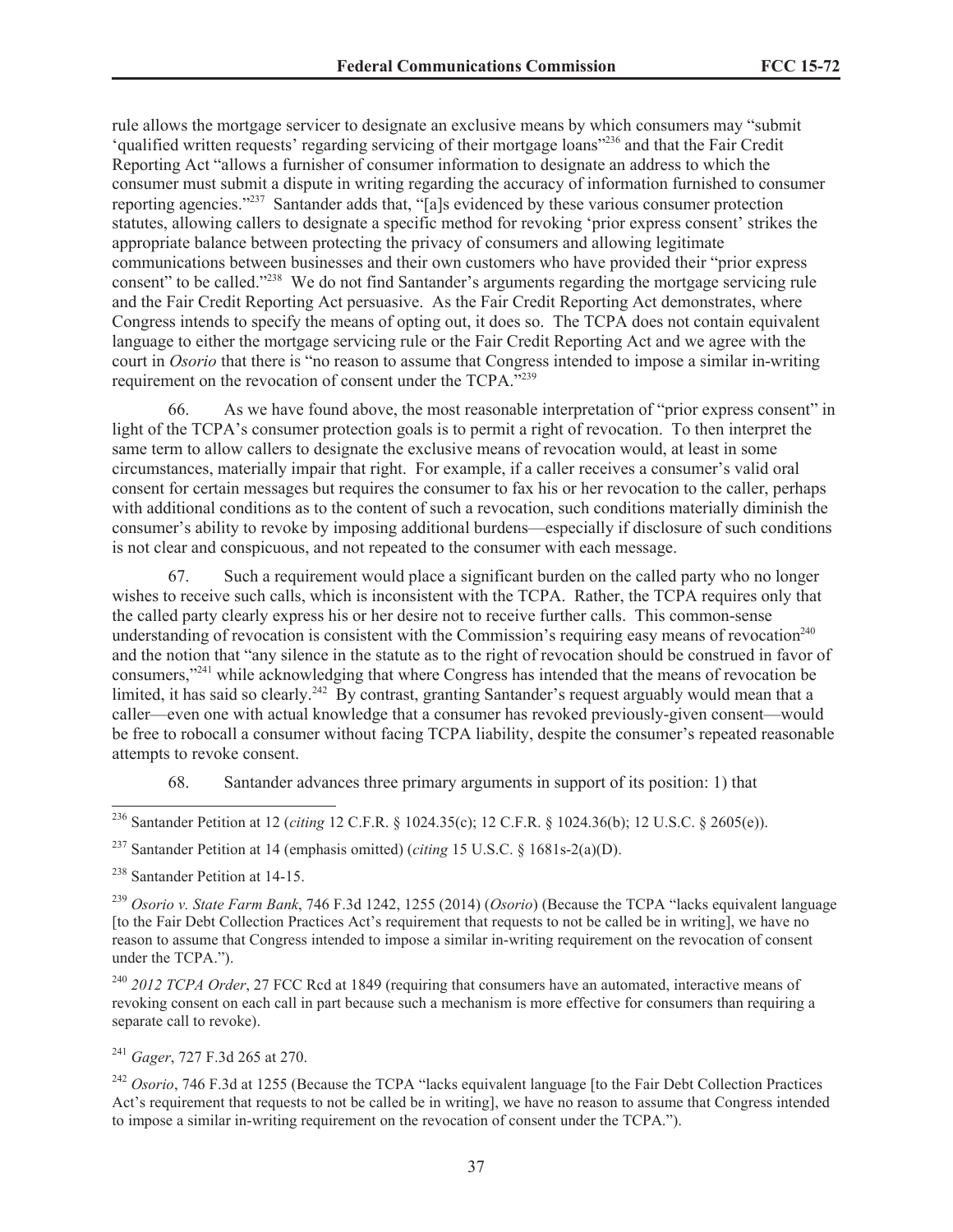informational calls should be treated differently from telemarketing calls in determining whether or how consumers may revoke consent, because "the TCPA was not intended to restrict business from placing informational and other non-telemarketing calls to their customers";<sup>243</sup> 2) that the Junk Fax Prevention Act (JFPA) revocation requirements show that Congress intended not to allow oral revocation under the TCPA; <sup>244</sup> and 3) that allowing for oral revocation puts defendant callers at a disadvantage in TCPA court proceedings.<sup>245</sup> We address each of these arguments in turn.

69. Contrary to Santander's argument, the Commission's policy, consistent with the plain language of the TCPA, is to treat informational and telemarketing calls to wireless phones the same.<sup>246</sup> We do so again today, and find no reason here to differentiate the two. We also find misplaced its reliance on the revocation provisions of the JFPA. The JFPA's revocation provisions override the common law standard for revocation through statutory language.<sup>247</sup> Had Congress intended to do the same for calls subject to the TCPA, it could explicitly have done so as it did in the fax context. The fact that Congress did not establish specific revocation procedures for revoking consent to receive autodialed or prerecorded calls suggests that Congress intended for the consumer's right to revoke consent in such cases to be broader.<sup>248</sup> We therefore disagree with arguments that "the absence of a revocation provision" for non-telemarketing calls should signal to the FCC that Congress intended no such right."<sup>249</sup>

70. Finally, Santander argues that allowing oral revocation puts defendant callers at a disadvantage in "he said, she said" situations regarding revocation.<sup>250</sup> We disagree. The well-established evidentiary value of business records means that callers have reasonable ways to carry their burden of proving consent.<sup>251</sup> We expect that responsible callers, cognizant of their duty to ensure that they have prior express consent under the TCPA and their burden to prove that they have such consent, will maintain proper business records tracking consent. Thus, we see no reason to shift the TCPA compliance burden onto consumers and affirm that they do not bear the burden of proving that a caller did not have prior express consent for a particular call. We, therefore, find that the consumer may revoke his or her

<sup>245</sup> *See also* AFSA Comments on Santander Petition at 2; CCIA Comments on Santander Petition at 5.

<sup>246</sup> *See* para. 123, *infra*, determining that the TCPA's restrictions on autodialed calls to wireless numbers apply equally to telemarketing and informational calls.

<sup>247</sup> *Compare* Restatement (Second) of Torts § 892A, cmt. i. (1979) ("[C]onsent is terminated when the actor knows or has reason to know that the other is no longer willing for him to continue the particular conduct.") *with* 47 U.S.C. § 227(b)(2)(E) (codification of JFPA) (requiring FCC to adopt regulation that a request not to send future unsolicited fax ads must comply with specific statutory requirements, including: identifying the phone numbers to which the request relates; making the request to the opt-out number identified on the fax; and the person making the request has not, subsequent to the request, given permission to send such advertisements to such person at such fax machine).

<sup>248</sup> *See Neder v. United States*, 527 U.S. 1 (1999); *see also Osorio*, 746 F.3d at 1252 ("[W]here Congress uses terms that have accumulated settled meaning under . . . the common law, a court must infer, unless the statute otherwise dictates, that Congress means to incorporate the established meaning of those terms."). *See also Gager*, 727 F.3d 265, 270 ("in light of the TCPA's purpose, any silence in the statute as to the right of revocation should be construed in favor of consumers").

<sup>249</sup> Commissioner O'Rielly Partial Dissent at 12.

<sup>250</sup> *See* Santander Petition at 8.

<sup>251</sup> *2012 TCPA Order,* 27 FCC Rcd at 1844, para. 33; Fed. R. Evid. 803(6)(B); *see also 2012 TCPA Order,* 27 FCC Rcd at 1844, para. 33 ("should any question about the consent arise, the seller will bear the burden of demonstrating that a clear and conspicuous disclosure was provided and that unambiguous consent was obtained"); Fed. R. Evid. 803(6)(B).

<sup>243</sup> Santander Petition at 5.

<sup>&</sup>lt;sup>244</sup> See Ex Parte Letter from William H. Hurd, Counsel to Santander, to Marlene H. Dortch, Secretary, FCC in CG Docket No. 02-278, at 3 (filed Aug. 28, 2014).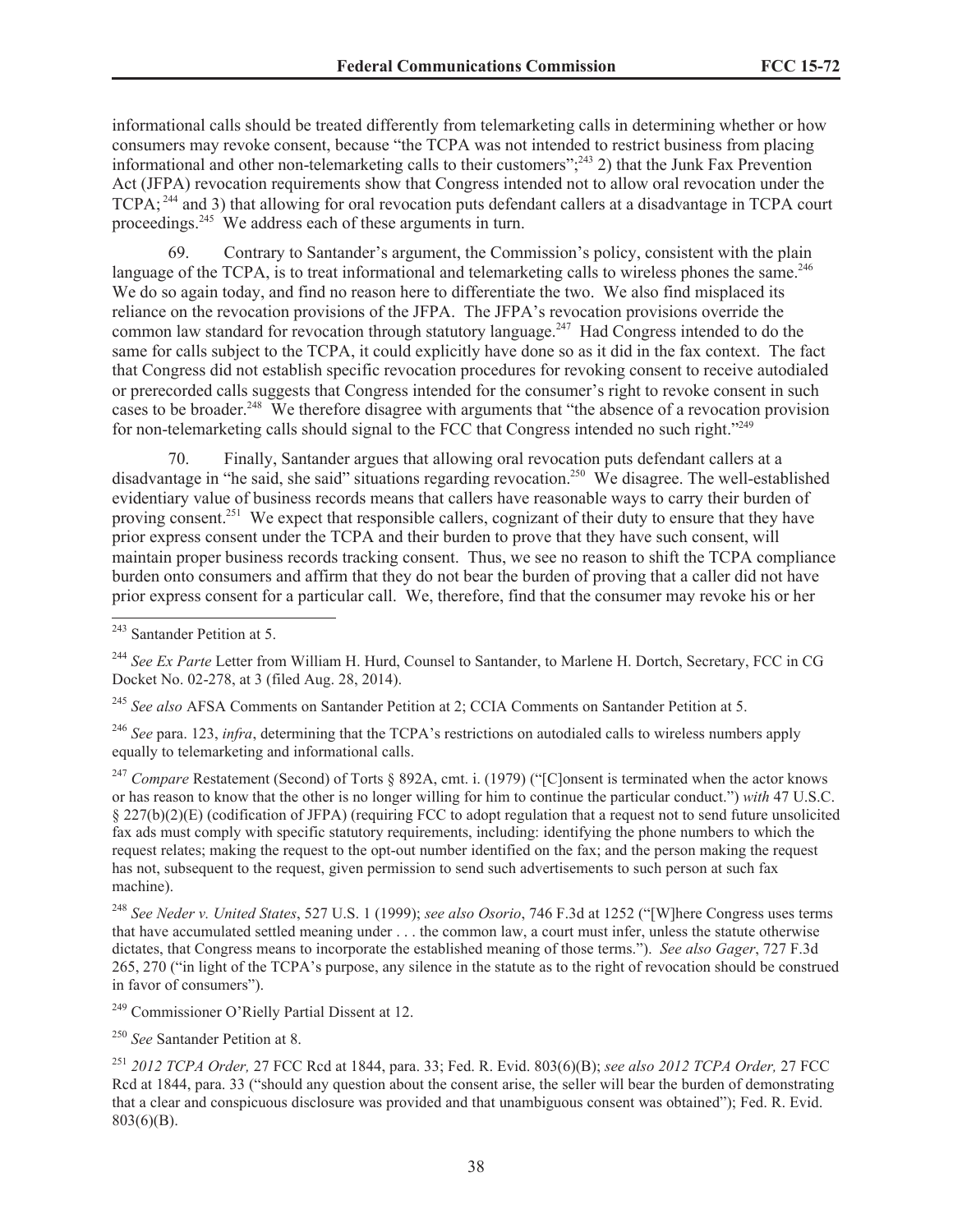consent in any reasonable manner that clearly expresses his or her desire not to receive further calls, and that the consumer is not limited to using only a revocation method that the caller has established as one that it will accept.

#### **c. Reassigned Wireless Telephone Numbers**

71. CBA, Rubio's, Stage, and United request clarification pertaining to reassigned wireless telephone numbers. Specifically, they ask whether a caller making a call subject to the TCPA to a number reassigned from the consumer who gave consent for the call to a new consumer is liable for violating the TCPA.<sup>252</sup> This occurs, United asserts, because "[t]here is no public wireless telephone number directory and individuals may change their phone numbers without notifying callers beforehand," and because "good faith errors" such as incorrect entry of phone numbers into computer databases may occur.<sup>253</sup> United argues that this inevitably results in calls to "reassigned [wireless] telephone numbers despite efforts to contact only the specific individuals who provided 'prior express consent' for those wireless telephone numbers.<sup>"254</sup> While CBA, Rubio's, and United are concerned with informational calls—and United is concerned with healthcare-related informational calls in particular—Stage requests clarification for marketing calls but asserts as its own the arguments made by United and comments by Comcast and others in support of United's Petition.<sup>255</sup>

72. We clarify that the TCPA requires the consent not of the intended recipient of a call,  $^{256}$ but of the current subscriber (or non-subscriber customary user of the phone) and that caller best practices

Comcast styled its comment on the United Petition as a "Comment or, in the Alternative, Petition for Declaratory Ruling." Comcast Comments on United Petition at 1. Comcast requests that the Commission provide relief broader than that requested by United, to include any informational and telemarketing calls. *Id.* at 1-2. We treat Comcast's filing as a comment on United's Petition, arguing that we should grant broader relief than requested by United, rather than a Petition for Declaratory Ruling. Although Comcast is not clear under what circumstances it wishes the Commission to treat its filing as a Petition for Declaratory Ruling, we believe it intended its filing to be a Petition for Declaratory ruling if we did not choose to address calls outside the scope of United's request (*i.e*., calls regarding subjects other than healthcare information). Because we do address such other calls in our decision, we treat Comcast's filing as a comment.

<sup>256</sup> While the Parties raise this issue in the context of calls to reassigned wireless numbers, we include in the discussion of the definition of "called party" robocalls to "wrong numbers," by which we mean numbers that are misdialed or entered incorrectly into a dialing system, or that for any other reasons result in the caller making a call to a number where the called party is different from the party the caller intended to reach or the party who gave consent to be called. Consumers strongly support this broad interpretation. On January 20, 2015, in response to news stories regarding this issue, 69 individuals filed comments in this docket expressing their concern that the Commission not weaken the TCPA's restrictions for "wrong number" calls to wireless numbers. *See*, *e.g*., comments filed on Jan. 20, 2015, by Scott Chapman, Nora Cross, Adam Fischer, Kevin Kretz, Julie Newton, David Scheir, and Michael Worsham; *see also* Letter from 25 National Advocacy Organizations and 55 State and Community Organizations to Tom Wheeler, Chairman, and Commissioners Clyburn, O'Rielly, Pai, and Rosenworcel, Federal Communications Commission, CG Docket No. 02-278 (Jan. 15, 2015); *but see* n. 262, *infra.*

<sup>252</sup> CBA Petition at 9; Rubio's Petition at 3-6; Stage Petition at 1-5; United Petition at 2-5; *see also* 47 U.S.C. § 227(b)(1)(A); 47 C.F.R. § 64.1200(a)(1).

<sup>253</sup> United Petition at 3; *see* Stage Petition at 3.

<sup>254</sup> United Petition at 3; *see* Stage Petition at 3-4.

<sup>&</sup>lt;sup>255</sup> CBA Petition at 15; Rubio's Petition at 3; Stage Petition at 1; United Petition at 3. Commenters in support of United argue that the Commission should grant broader relief than United requests, applying any exception or safe harbor for calls to reassigned numbers to telemarketing as well as informational calls. Comcast Comments on United Petition at 7; Dominion Comments on United Petition at 5; TWC Comments on United Petition at 3-4; *see also* Chamber Reply Comments on United Petition at 3; *Ex Parte* Letter from Stephanie L. Podey, Counsel to National Cable & Telecommunications Association, to Marlene H. Dortch, Secretary, FCC in CG Docket No. 02- 278, at 2 (filed April 25, 2014).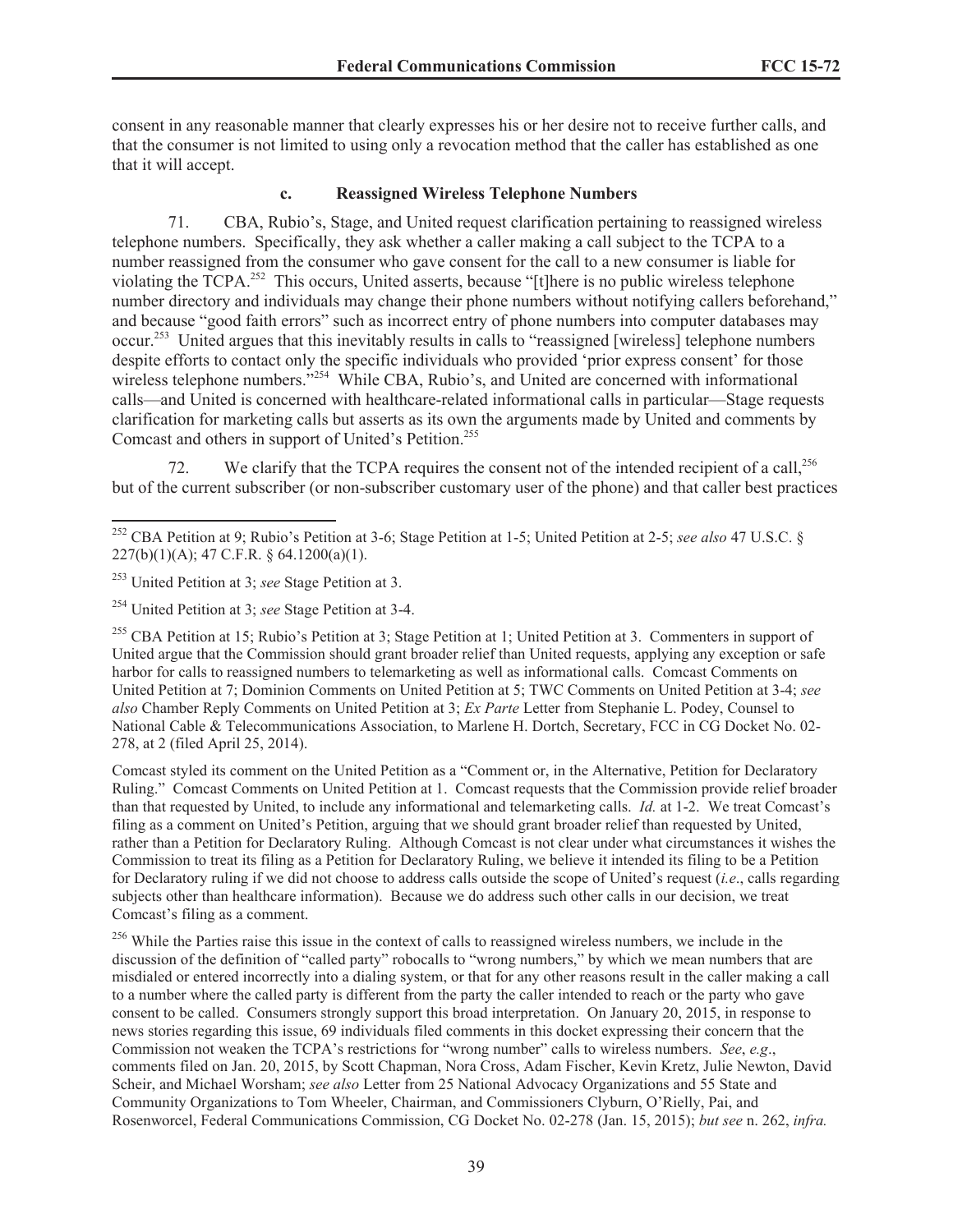can facilitate detection of reassignments before calls. We generally agree<sup>257</sup> with commenters who oppose granting these requests that there are solutions in the marketplace to better inform callers of reassigned wireless numbers;<sup>258</sup> that businesses should institute new or better safeguards to avoid calling reassigned wireless numbers and facing TCPA liability;<sup>259</sup> and that the TCPA requires consent from the actual party who receives a call.<sup>260</sup> We clarify, however, that callers<sup>261</sup> who make calls without knowledge of reassignment and with a reasonable basis to believe that they have valid consent to make the call should be able to initiate one call after reassignment as an additional opportunity to gain actual or constructive knowledge of the reassignment and cease future calls to the new subscriber.<sup>262</sup> If this one additional call does not yield actual knowledge of reassignment, we deem the caller to have constructive knowledge of such.

### **(i) Meaning of "Called Party"**

73. The TCPA states that it "shall be unlawful" to "make any call" using an autodialer or an artificial or prerecorded voice, absent certain exceptions, without "the prior express consent of the called party."<sup>263</sup> We find that the "called party" is the subscriber, *i.e.*, the consumer assigned the telephone

<sup>259</sup> Barry Comments on United Petition at 1; Lucas Comments on United Petition at 2; NCLC Comments on United Petition at 2; Roylance Comments on United Petition at 2; Sutton Comments on United Petition at 1.

<sup>260</sup> Biggerstaff Reply Comments on CBA Petition at 4; NCLC *et al* Comments on CBA Petition at 10; Lucas Comments on CBA Petition at 1; Shields Comments on Rubio's Petition at 5; Shields Comments on Stage Petition at 2; Shields Reply Comments to Twitter's Comments on Stage Petition at 2; Roylance Reply Comments on United Petition at 1; Shields Comments on United Petition at 4; *see also Ex Parte* Letter from Ellen Taverna and Margot Saunders, Counsel to National Association of Consumer Advocates and National Consumer Law Center, to Marlene H. Dortch, Secretary, FCC in CG Docket No. 02-278 (filed Feb. 19, 2015) (The ex parte filing on behalf of eight organizations includes a list of 58,000 individuals who support the statement: "Tell the FCC: No robocalls to cell phones without our consent." The list includes a de minimis number of signatures for which an address in Canada is given.).

<sup>261</sup> For purposes of this discussion and the one-additional-call opportunity for obtaining actual or constructive knowledge of the reassignment of a wireless number, a single caller includes any company affiliates, including subsidiaries. Such a single caller shall be allowed to make a total of one additional call to a wireless phone number for which it reasonably believes it has valid consent. In other words, two affiliated entities may not make one call each, but rather one call in total.

<sup>262</sup> While we include in the discussion of the meaning of "called party" calls to numbers that are misdialed, entered incorrectly into a dialing system, etc., the discussion of calls to reassigned wireless numbers is limited to calls for which the caller would have had the valid prior express consent of the subscriber or customary user but for the reassignment, and where the caller is unaware of the reassignment at the time the call is made. Consequently, misdialed calls, calls where the number is entered incorrectly into a dialing system, etc., are not eligible for the opportunity to make one additional call to discover whether the number has been reassigned; the caller never had valid prior express consent from the subscriber or customary user to make any call to that misdialed or incorrectlyentered phone number.

 $263$  47 U.S.C. § 227(b)(1).

<sup>257</sup> These issues are discussed further in paras. 86-93, *infra.* As discussed in those paragraphs, marketplace solutions for identifying reassigned numbers are not perfect; we interpret the TCPA to permit one additional call to a reassigned number, over an unlimited period of time, in order to obtain actual or constructive knowledge of the reassignment. We permit this where the caller does not have actual knowledge of the reassignment and can show that he had consent to make the call to the previous subscriber or customary user of the number.

<sup>&</sup>lt;sup>258</sup> Biggerstaff Comments on United Petition at 2-4; Lucas Comments on United Petition at 2; Mey Comments on United Petition at 1; NCLC Comments on Rubio's Petition at 2; NCLC Comments on United Petition at 2; Roylance Comments on United Petition at 2; Roylance Reply Comments on United Petition at 3, 5; Shields Comments on Rubio's Petition at 4; Shields Comments on United Petition at 2; Shields Comments on Reply Comments of United to United Petition (March 2014); Shields Reply Comments on United Petition at 2-3; Sutton Comments on United Petition at 1.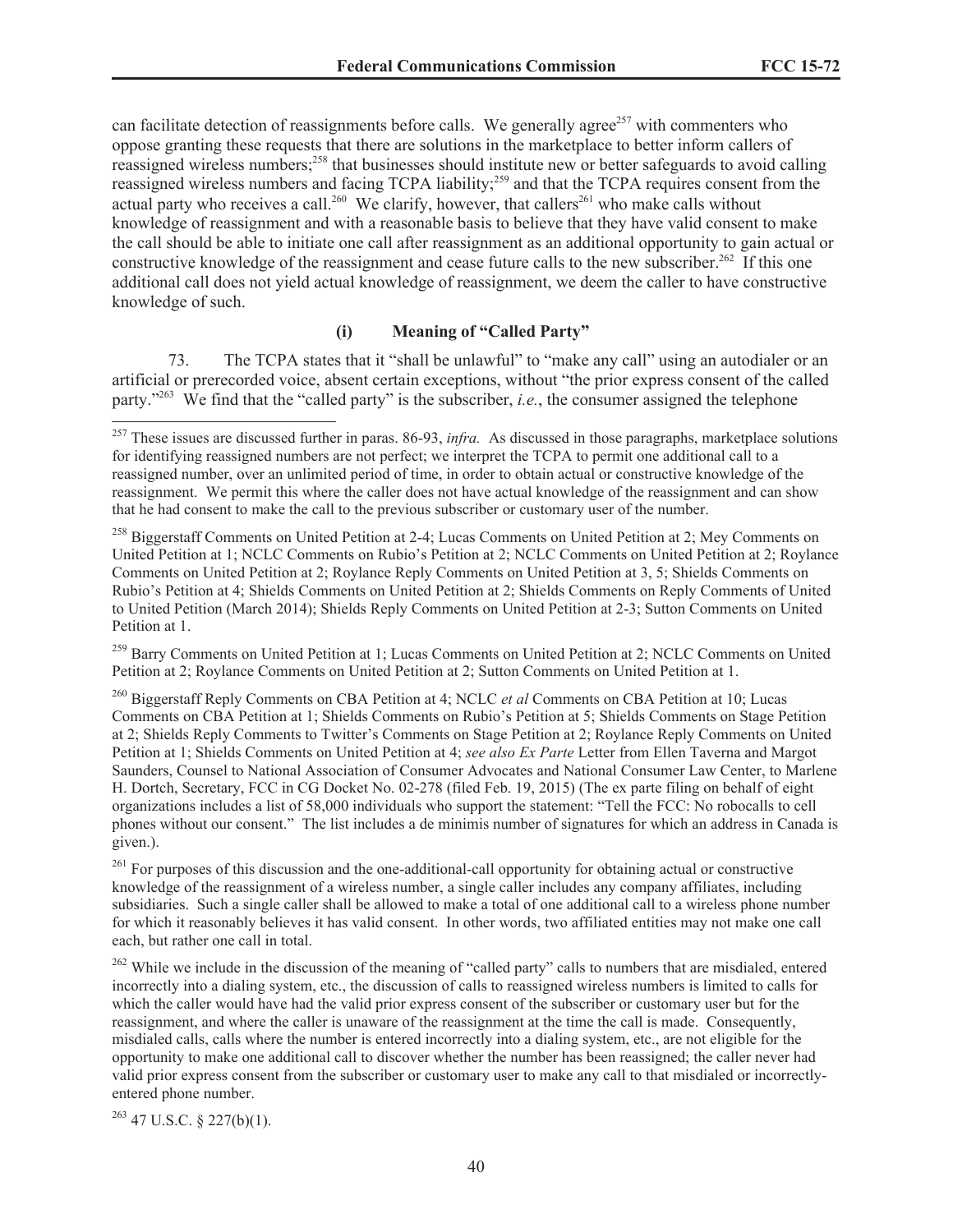number dialed and billed for the call, or the non-subscriber customary user of a telephone number included in a family or business calling plan. Both such individuals can give prior express consent to be called at that number.<sup>264</sup> Thus, with the limited exception discussed below,<sup>265</sup> calls to reassigned wireless numbers violate the TCPA when a previous subscriber, not the current subscriber or customary user, provided the prior express consent on which the call is based.

74. As a threshold matter, we find the term "called party" to be ambiguous for TCPA purposes. The statute does not define "called party," nor does it include modifiers such as "intended" that would clarify its meaning in the way that Petitioners urge.<sup>266</sup> We find support in the structure of the TCPA, however, for interpreting "called party" as the subscriber and customary users. Specifically, the TCPA's restriction on autodialed, artificial-voice, or prerecorded-voice calls to wireless numbers applies, *inter alia*, to "any service for which the called party is charged for the call."<sup>267</sup> In a separate provision, the TCPA allows the Commission to exempt calls from the consent requirement if the called party is not charged, subject to conditions to protect consumer privacy.<sup>268</sup> Thus, "called party" is best understood to mean the subscriber to whom the dialed wireless number is assigned because the subscriber is "charged for the call" and, along with a non-subscriber customary user, is the person whose privacy is interrupted by unwanted calls. The TCPA's legislative history buttresses this interpretation, stating that it is the "receiving party"—not the intended party—that consents to the call.<sup>269</sup>

75. We find it reasonable to include in our interpretation of "called party" individuals who might not be the subscriber, but who, due to their relationship to the subscriber, are the number's customary user and can provide prior express consent for the call.<sup>270</sup> In construing the term "prior express" consent" in section  $227(b)(1)(A)$ , we consider the caller's reasonableness in relying on consent. The record indicates that it is reasonable for callers to rely on customary users, such as a close relative on a subscriber's family calling plan or an employee on a company's business calling plan, because the subscriber will generally have allowed such customary users to control the calling to and from a particular number under the plan, including granting consent to receive robocalls.<sup>271</sup> The caller in this situation

<sup>265</sup> We interpret the TCPA to permit the caller to make or initiate one additional call to a reassigned number, over an unlimited period of time, where the caller does not have actual knowledge of the reassignment and can show that he had consent to make the call to the previous subscriber or customary user of the number. *See* paras. 85-93, *infra.*

<sup>266</sup> 47 U.S.C. § 227(b)(1)(A); *see also* Shields Comments on Stage Petition at 2; Shields Reply Comments to Twitter's Comments on Stage Petition at 2; Shields Comments on United Petition at 4.

 $267$  47 U.S.C. § 227(b)(1)(A)(iii).

 $^{268}$  *Id.* § 227(b)(2)(C).

<sup>269</sup> Pub. L. No. 102-243, § 2(12) (1991); NCLC *et al* Comments on CBA Petition at 6-7.

<sup>270</sup> *See*, *e.g.*, *Soulliere v. Central Florida Investments*, 2015 WL 1311046, \*4 (M.D. Fla. 2015) ("Generally, the subscriber is the person who is obligated to pay for the telephone or needs the line in order to receive other calls and has the authority to consent to receive calls that would otherwise be prohibited by the statute. However, in some cases the subscriber transfers primary use of the telephone to another, as Plaintiff's employer did here. In such a case, the primary user may be the subscriber's agent, thereby permitting the primary user to consent to being called.") (internal citations omitted).

<sup>&</sup>lt;sup>264</sup> Contrary to an argument raised in a dissenting statement, our clarification of the definition of "called party" is entirely consistent with the *ACA Declaratory Ruling. See* Commissioner Pai Dissent at 7; *ACA Declaratory Ruling*, 23 FCC Rcd at 564, para. 9. In the *ACA Declaratory Ruling*, the Commission addressed calls made to the person (the debtor) who actually consented by providing the phone number being called. Commissioner Pai argues that the Commission interpreted "called party" to mean "intended recipient," and yet the same paragraph of the *ACA Declaratory Ruling* he cites for that proposition directly supports our finding here, with the Commission stating that "[w]e conclude that the provision of a cell phone number by a creditor . . . reasonably evidences prior express consent *by the cell phone subscriber* regarding the debt." *Id.* (emphasis added).

<sup>271</sup> *See*, *e.g.*, Chamber Reply Comments on CBA Petition at 3; Wells Fargo Comments on CBA Petition at 3; Wells Fargo Reply Comments on CBA Petition at 4.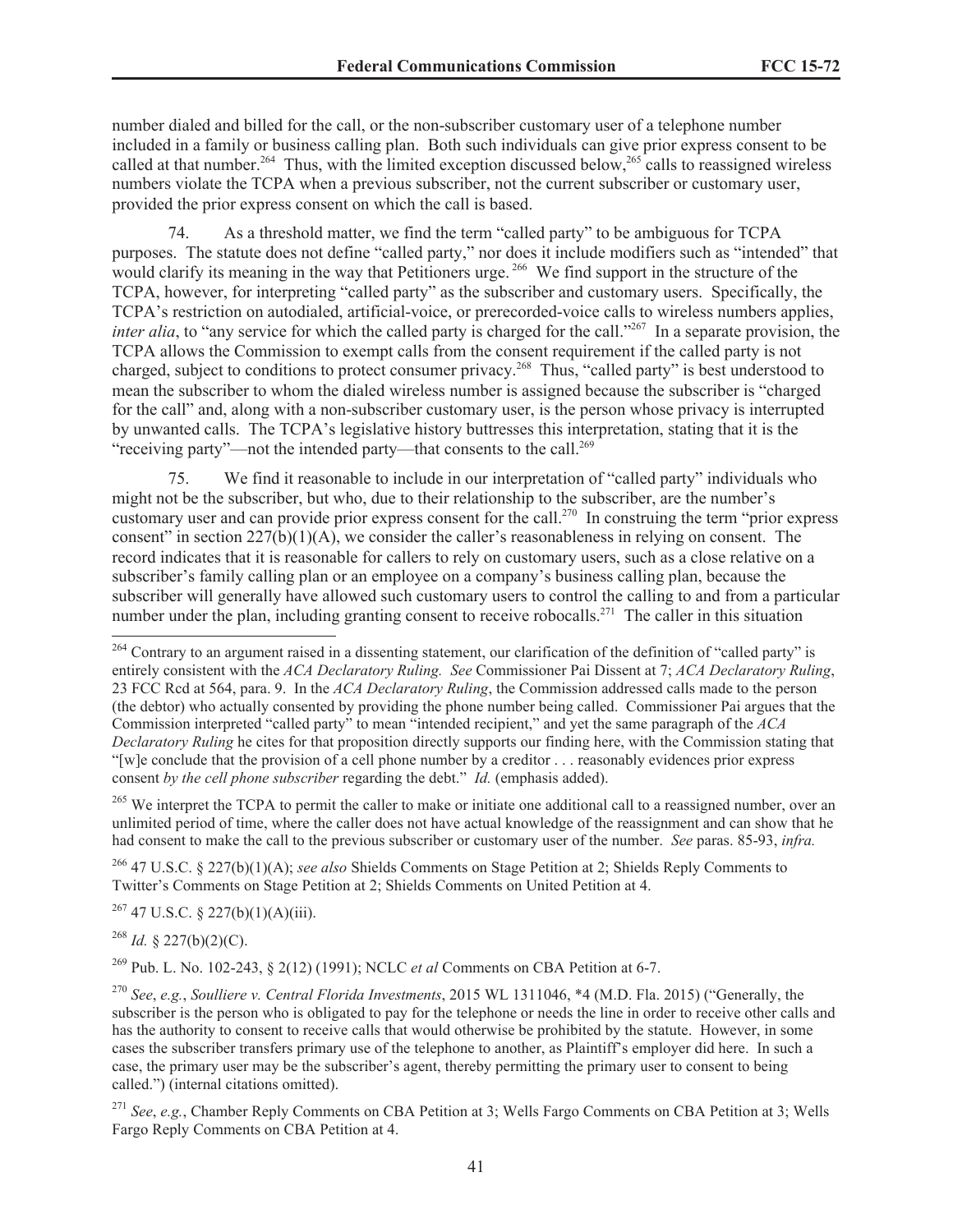cannot reasonably be expected to divine that the consenting person is not the subscriber or to then contact the subscriber to receive additional consent. To require callers to ignore consent received from customary users in this context would undermine the full benefits of these calling plans for such users and place additional unwanted burdens on the actual subscribers.

76. Our finding fulfills Congress's intent that the TCPA not prohibit normal business communications<sup> $272$ </sup> and is consistent with the Commission's finding that providing one's phone number evidences prior express consent to be called at that number, absent instructions to the contrary.<sup>273</sup> Similarly, when an individual who is not the subscriber or other customary user answers the phone due to his or her proximity to those individuals, for example a passenger in the subscriber's car or the customary user's houseguest, there is no TCPA violation when the current subscriber or customary user has given the necessary prior express consent for the call. Nothing in the TCPA suggests that Congress intended to outlaw such calls, whereas imposing liability could unduly stifle such communications and interfere with normal business communications that are "expected or desired . . . between businesses and their customers," contrary to the intent of Congress in enacting the TCPA.<sup>274</sup>

77. In arriving at our decision, we reject one commenter's argument that we lack authority to clarify the meaning of "called party."<sup>275</sup> NCLC argues that a clarification of "called party" as urged by the Petitioners amounts to granting an exemption from the TCPA for calls to the actual called party, and that such exemptions can only be granted pursuant to section 227(b)(2)(C) of the Act and thus must be for calls that are free to the consumer.<sup>276</sup> We disagree with NCLC and find that we may simply interpret "called party" in light of its ambiguity, as detailed above, independent of the exemption provision in the Act. Thus, whether the calls are free or not is irrelevant to our interpretation.

78. We also reject CBA's Petition and some commenters' proposals that we interpret "called party" to be the "intended recipient" or "intended called party."<sup>277</sup> We agree with the Seventh and Eleventh circuits<sup>278</sup> that the TCPA nowhere indicates that caller intent is relevant to the definition of

<sup>275</sup> NCLC *et al* Comments on CBA Petition at 5.

<sup>276</sup> *See id*.; 47 U.S.C. § 227(b)(2)(C).

<sup>277</sup> CBA Petition at 3; AFSA Comments on CBA Petition at 2; Nonprofits Comments on Rubio's Petition at 4, 6; NRECA Comments on CBA Petition at 5; Twitter Comments on Stage Petition at 9-11; Wells Fargo Comments on Rubio's Petition at 4-8; Wells Fargo Comments on Stage Petition at 11-17.

<sup>272</sup> *SoundBite Declaratory Ruling*, 27 FCC Rcd at 15395, para. 8 (quoting H.R. REP. NO. 102-317, 1st Sess., 102nd Cong. (1991) at 17). For example, a normal business communication could involve an employee providing his or her employer-provided wireless phone number to a customer, client, or other business associate for the purpose of transacting business within the scope of his or her employment.

<sup>273</sup> *1992 TCPA Order,* 7 FCC Rcd at 8769, para. 31.

<sup>274</sup> *SoundBite Declaratory Ruling*, 27 FCC Rcd at 15395, para. 8 (quoting H.R. REP. NO. 102-317, 1st Sess., 102nd Cong. (1991) at 17).

<sup>278</sup> *Soppet v. Enhanced Recovery Co., LLC*, 679 F.3d 637, 639-40 (7th Cir. 2012) (noting that the phrase "intended recipient" does not appear in the TCPA, and concluding that "called party" "means the person subscribing to the called number at the time the call is made"); *Osorio v. State Farm Bank, F.S.B.*, 746 F.3d 1242, 1251-52 (11th Cir. 2014) (rejecting the argument that the "intended recipient" is the "called party" in 47 U.S.C. § 227 and stating that only the subscriber can give consent to be called). In *Soppet*, two plaintiffs who had subscribed to wireless numbers at least three years prior received 18 and 29 calls from debt collectors, intended for the previous subscribers to the numbers; the subscriber to the wireless number in *Osorio* received 327 calls from a debt collector over a six-month period. *Soppet*, 679 F.3d at 639; *Osorio*, 746 F.3d at 1246; *see also Ex Parte* Letter from Margot Saunders, National Consumer Law Center, to Marlene H. Dortch, Secretary, FCC in CG Docket No. 02-278, at 4 (filed May 12, 2014) (discussing the rate of autodialed calls by debt collectors, noting that collectors "use automated dialing systems that will place a million calls per day" and that one loan agency "admitted that 10-20 calls per day, and 1,000 calls over several months, were not unusual or unreasonable").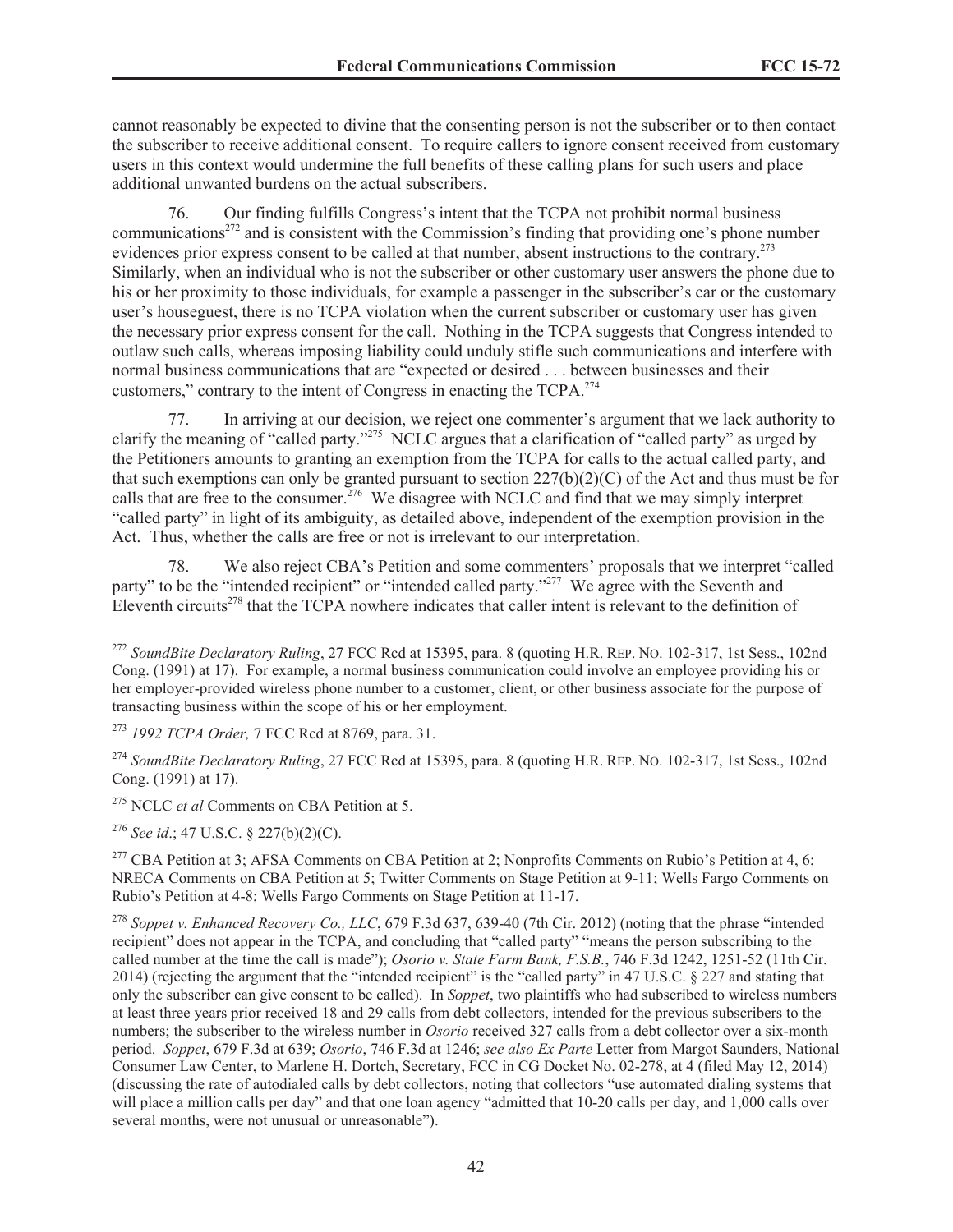"called party." As described above, an "intended called party" standard does nothing to protect the new subscriber to a reassigned number. Second, "intended" is a subjective standard that would render enforcement difficult, if not impossible, because evidence of intent may not be objective or available (*e.g*., documents showing who the caller intended to call) and lies within the exclusive control of the caller. Moreover, interpreting "called party" to mean "intended party" is inconsistent with recent Commission decisions that the consent of one party cannot be binding on another; $279$  we recognize, however, that the consent of a customary user of a telephone number may bind the subscriber. We disagree with the commenter who argues that interpreting "called party" to mean anything other than "intended recipient" would render meaningless the statutory defense of prior express consent.<sup>280</sup> Callers may use prior express consent to defend against liability when they obtain such consent from the "called party," as we have interpreted that term, and, for the limited purpose described below, when they obtained consent from the previous subscriber.

79. Our conclusion protects consumers from often voluminous, sometimes harassing calls.<sup>281</sup> Robocalls can take many forms, but the record here highlights two specific types—reminder calls that may be welcome by intended recipients and debt collection calls that often are not. Our interpretation of "called party" would nevertheless apply to all types of robocalls because the TCPA does not distinguish "called party" by content. Were we to adopt "intended called party" as our standard, unwitting recipients of reassigned numbers might face a barrage of telemarketing voice calls and texts along with debt collection calls. On the latter, there is clear, unrebutted evidence that these calls pose a unique concern for consumers. Record evidence shows that when consumers complain about debt collection calls, a third of the time they complain that there is no debt to be collected, including that they never owed the debt.<sup>282</sup> More than one of every five complaints is about communications tactics, including frequent or repeated calls; obscene, profane or other abusive language; and calls made after written requests to stop.<sup>283</sup> And the record contains evidence, also unrebutted by Petitioners, that such calls sometimes lack a means for consumers to ask that they stop, and can even instruct the consumer to hang up if they are not the debtor, or that callers may have a policy to not speak to anyone other than the debtor.<sup>284</sup>

80. By clarifying that the caller's intent does not bear on liability, we make clear that such calls are exactly the types that the TCPA is designed to stop. We agree with commenters who argue that Petitioners' position, on the other hand, would turn the TCPA's consumer protection on its head.<sup>285</sup> The

<sup>281</sup> *See*, *e.g.*, Intergovernmental Advisory Committee to the Federal Communications Commission, Advisory Recommendation No: 2015-6 at para. 4 (May 15, 2015).

<sup>282</sup> *Ex Parte* Letter from Margot Saunders, Counsel to National Consumer Law Center, to Marlene Dortch, Secretary, FCC in CG Docket No. 02-278, at 9 (filed June 6, 2014) ("[t]he Consumer Financial Protection Bureau's Annual Report for 2013 shows that 33% of debt collection complaints involved continued attempts to collect debts not owed, which include complaints that the debt does not belong to the person called" (citation omitted)). Another CFPB report suggests that in about two-thirds of these complaints the consumer says they did not owe the debt. Consumer Financial Protection Bureau's Fair Debt Collection Practices Act, Annual Report for 2014, at 12, *available at* http://files.consumerfinance.gov/f/201403\_cfpb\_fair-debt-collection-practices-act.pdf (last visited May 18, 2015).

<sup>283</sup> Consumer Financial Protect Bureau, Consumer Response Annual Report (January 1, 2013, through December 31, 2013), at 17, *available at* http://files.consumerfinance.gov/f/201403\_cfpb\_consumer-response-annual-reportcomplaints.pdf (last visited May 18, 2015).

<sup>284</sup> *See* NCLC *et al* Comments on CBA Petition at 4; NCLC *et al* Reply Comments on CBA Petition at 2.

<sup>285</sup> Shields Comments on CBA Petition at 9-10; Shields Reply Comments to Santander Comments on CBA Petition at 3; Shields Comments on Rubio's Petition at 10; Shields Comments on Stage Petition at 4; Shields Reply Comments to Twitter's Comments on Stage Petition at 3.

<sup>279</sup> *GroupMe Declaratory Ruling*, 29 FCC Rcd 3442 at \*5, para. 14.

<sup>&</sup>lt;sup>280</sup> *Ex Parte* Letter from Monica S. Desai, Counsel to Wells Fargo, to Marlene H. Dortch, Secretary, FCC in CG Docket No. 02-278, at 4 (filed July 21, 2014).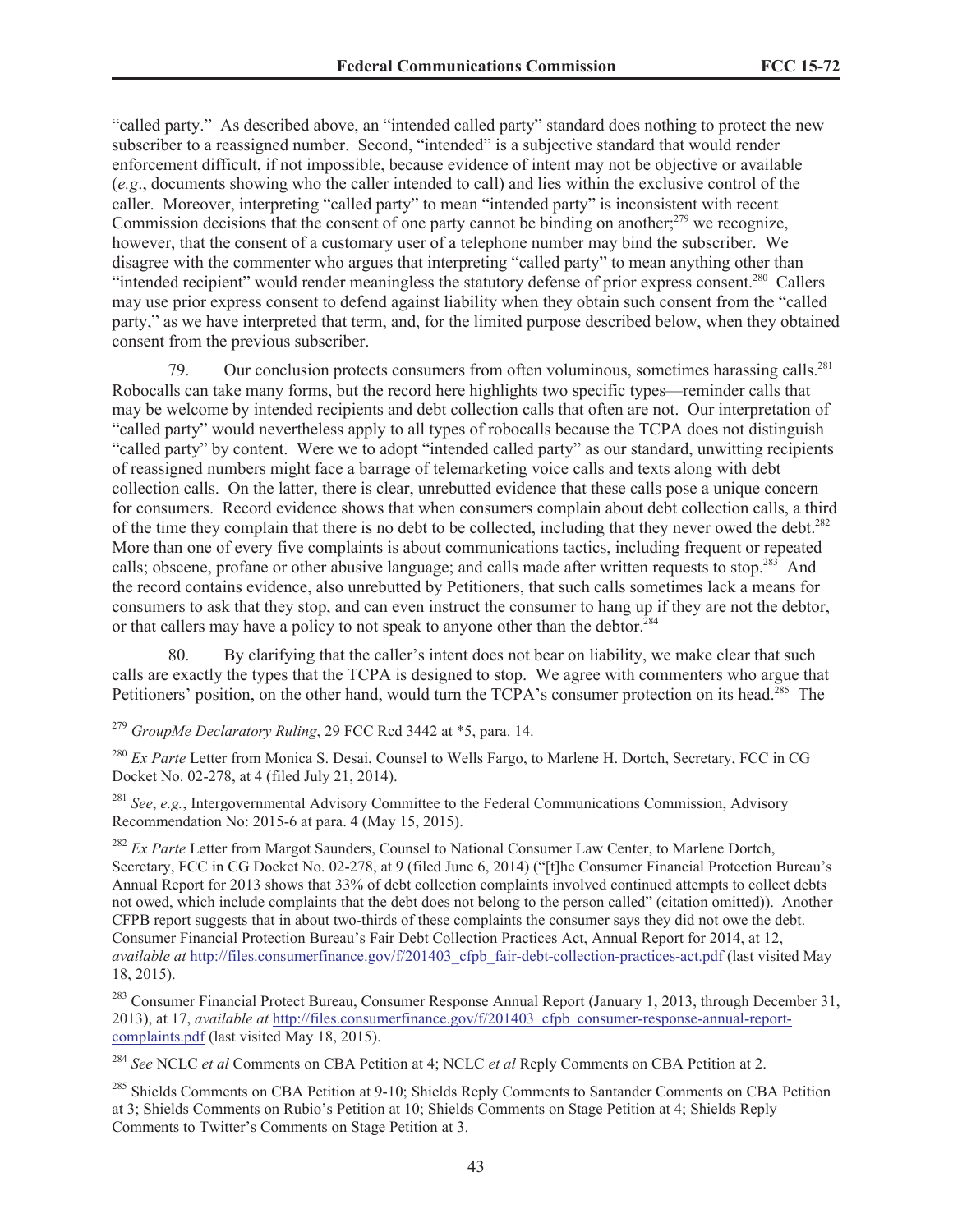only step Petitioners offer that might stop repeated, unwelcome, and potentially costly calls to unsuspecting consumers' reassigned wireless numbers is that the caller obtain actual knowledge of reassignment.<sup>286</sup> Petitioners would place the burden on new subscribers to inform the caller they are the wrong party and that they do not consent to such calls.<sup>287</sup> In other words, Petitioners ask us to effectively require consumers to opt out of such calls when the TCPA clearly requires the opposite—that consumers opt in before they can be contacted.

81. Such a burden would be especially problematic for Public Safety Answering Points—a category of called party that the TCPA specifically protects from unwelcome robocalls because of the obvious public safety concerns of PSAP lines being clogged by unwanted calls.<sup>288</sup> To relieve callers of liability when they robocall PSAPs would undermine the goal of that provision—to give robocallers every incentive to call the correct number and to make sure there is liability when they do tie up a PSAP line. We reiterate that the TCPA places no affirmative obligation on a called party to opt out of calls to which he or she never consented; the TCPA places responsibility on the caller alone to ensure that he or she has valid consent for each call made using an autodialer, artificial voice, or prerecorded voice.<sup>289</sup> A caller may rely on the valid consent of a consenting party until that consenting party revokes the consent and opts out of calls, but the subscriber to or customary user of a reassigned number has never consented and therefore has nothing from which to opt out.

82. Petitioners offer no ideas on how consumers pursuing a TCPA action might prove callers had knowledge of reassignment.<sup>290</sup> This is particularly problematic given evidence that callers sometimes will not honor requests of new subscribers for a caller to cease calls to the newly acquired number.<sup>291</sup> For

<sup>287</sup> We also note that there are good reasons that consumers may be reluctant to call back, or even speak to, callers with unfamiliar numbers. Such calls can be pretextual for fraud schemes, including cramming. *See, e.g.,* the Federal Trade Commission's Advice for Consumers on Robocalls, *available at*

<sup>289</sup> *See* 47 U.S.C. § 227(b)(1).

<sup>&</sup>lt;sup>286</sup> For example, Wells Fargo argues that "called party" should be "interpreted and clarified to mean 'intended recipient' of the call, exempting any call made in good faith to the number last provided by the intended call recipient, until such time when the . . . new party notifies the company that the number has been reassigned." *Ex Parte* Letter from Monica S. Desai, Counsel to Wells Fargo, to Marlene H. Dortch, Secretary, FCC in CG Docket No. 02-278, at 7 (filed July 21, 2014). Wells Fargo offers this proposed interpretation after arguing that interpreting "called party" other than "intended recipient" "would be incompatible with the TCPA." *Id.* at 6. We reiterate that the text of the TCPA places no affirmative obligation on new subscribers to a reassigned wireless number to answer calls to which the previous subscriber may have consented, or to place calls in response to voicemail messages left for a previous subscriber in an effort to inform callers that the wireless number has been reassigned. These actions could result in charges to the new subscriber to the reassigned wireless number; we thus find that a contrary view also would be at odds with the TCPA's stated goal of protecting consumers' privacy, and its unique and heightened protections for wireless consumers. *See 1992 TCPA Order,* 7 FCC Rcd at 8753-54, paras. 2-3; *2003 TCPA Order,* 18 FCC Rcd at 14092, para. 133; *2012 TCPA Order,* 27 FCC Rcd at 1839-40, para. 25.

http://www.consumer.ftc.gov/articles/0259-robocalls#What\_Should (advising consumers who receive a robocall to "[h]ang up the phone. Don't press 1 to speak to a live operator and don't press any other number to get your number off the list. If you respond by pressing any number, it will probably just lead to more robocalls.") (last visited May 18, 2015).

<sup>288</sup> *See*, *e.g.*, Intergovernmental Advisory Committee to the Federal Communications Commission, Advisory Recommendation No: 2015-6 at para. 2 (May 15, 2015).

<sup>&</sup>lt;sup>290</sup> We discuss actual knowledge and constructive knowledge in more detail in the following paragraphs. Our understanding of both is grounded in our reasonable interpretation that the term "prior express consent" requires that the caller have either in the case of revocation of prior express consent.

<sup>291</sup> NCLC *et al* Comments on CBA Petition at 3; NCLC *et al* Reply Comments on CBA Petition at 2. We reiterate that the TCPA places no affirmative obligation on a called party to opt out of calls to which he or she never consented.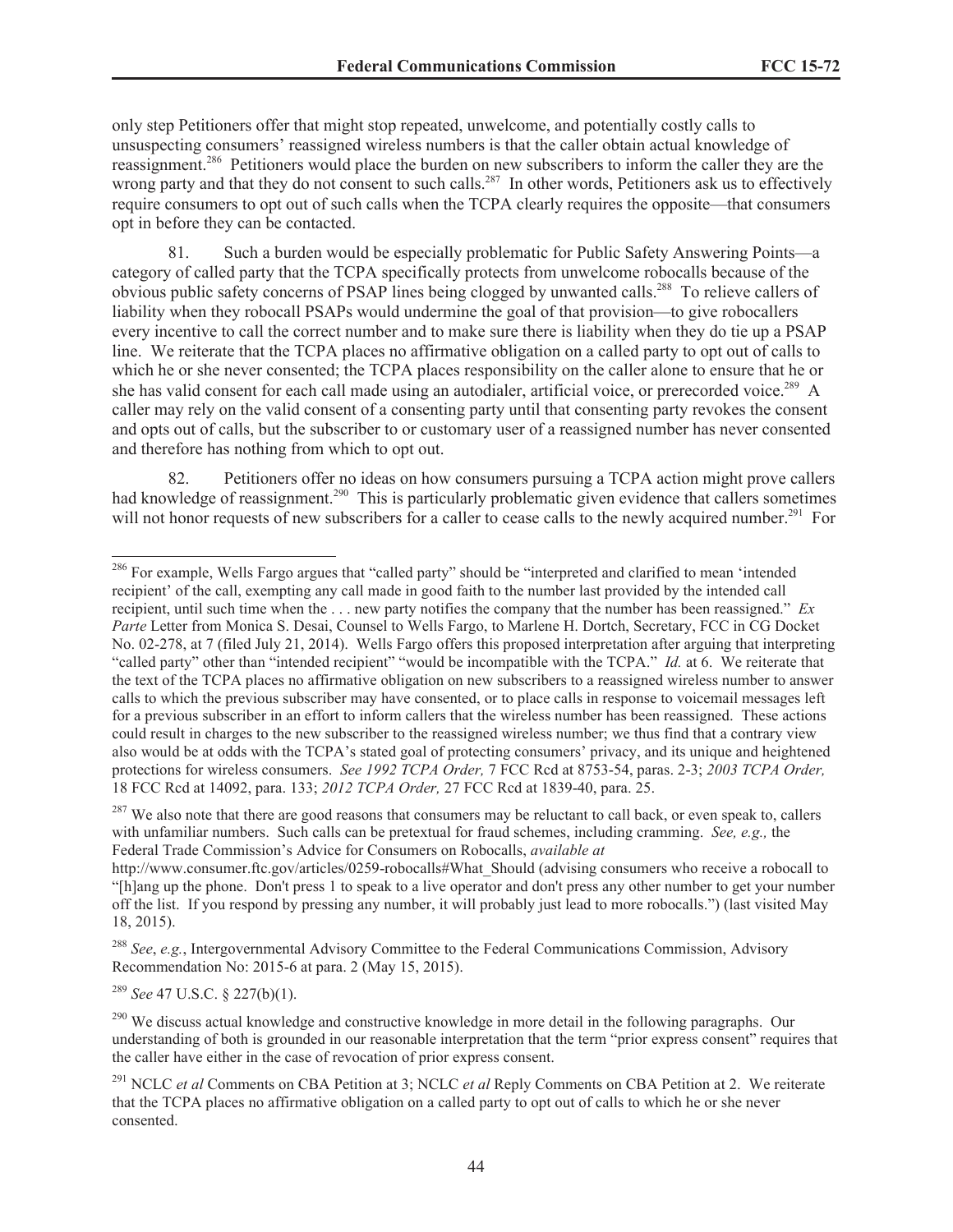example, would the consumer have to keep a written record of such requests and, if so, how would such a requirement be consistent with the TCPA's requirements that the caller obtain a consumer's opt-in consent for such calls, rather than adopting an opt-out approach?<sup>292</sup> We also reject several other Petitioner arguments. First, Petitioners and supporting commenters state that making calls to reassigned numbers subject to TCPA liability would chill such expected and desired communications. But what is clear from the record is that the consumer who inherits the wireless number neither expects nor desires these calls. To the extent that some desirable calls might be chilled, below we find that where certain conditions are met, the first call to a wireless number after reassignment should not be subject to liability (absent actual knowledge of reassignment), but rather may act as an opportunity for the caller to obtain constructive or actual knowledge of reassignment.<sup>293</sup> Additionally, the reasonable steps we have identified for callers to significantly reduce, if not eliminate, their TCPA liability for robocalls to reassigned wireless numbers makes it more likely that callers will identify reassigned wireless numbers in a timely manner and, therefore, make it more likely that callers will refrain from making such calls.

83. We disagree with commenters who support the Petitions<sup>294</sup> by arguing that despite their good faith efforts, callers that need to reach consumers will inevitably call reassigned wireless numbers because there is no public directory of wireless numbers or because consumers do not contact the organizations when they change their wireless numbers;<sup>295</sup> and imposing liability for something callers

<sup>&</sup>lt;sup>292</sup> As noted above in the discussion on revoking consent, records made in the regular course of business are considered to be sufficiently reliable to be admissible as evidence. Fed. R. Evid. 803(6)(B); *see also 2012 TCPA Order,* 27 FCC Rcd at 1844, para. 33 ("should any question about the consent arise, the seller will bear the burden of demonstrating that a clear and conspicuous disclosure was provided and that unambiguous consent was obtained"). Responsible callers, cognizant of their duty to ensure that they have sufficient consent under the TCPA, will likely maintain proper business records tracking consent. The veracity of such business records is a matter for triers of fact to decide.

 $293$  A caller might obtain actual knowledge of reassignment in a number of ways, such as by the called party informing the caller that he or she is a new subscriber to the number or that the caller has reached a wrong phone number, by accessing a paid database that reports the number as having a high probability of reassignment, by a caller's customer reporting a new phone number prior to receiving a call, or by receiving information from a wireless carrier that the number is no longer in service or has been reassigned. A caller receives constructive knowledge of reassignment by making or initiating a call to the reassigned number, which often can provide a reasonable opportunity for the caller to learn of the reassignment in a number of ways, including by hearing a tone indicating the number is no longer in service or hearing a name on a voicemail greeting that is different from the name of the party the caller intended to call.

<sup>&</sup>lt;sup>294</sup> See Appendix D for a list of all commenters on the CBA Petition, Appendix N for a list of all commenters on the Rubio's Petition, Appendix P for a list of all commenters on the Stage Petition, and Appendix R for a list of all commenters on the United Petition.

<sup>295</sup> ABA Comments on United Petition at 3; AFSA Comments on Stage Petition at 1-2; ACA Comments on CBA Petition at 2; AFSA Comments on United Petition at 2; AHIP Comments on United Petition at 8; Angula Comments on United Petition at 1; Baird Comments on United Petition at 1; Besso Comments on United Petition at 1; CBA Reply Comments on CBA Petition at 5; CCIA Comments on CBA Petition at 4; CCIA Comments on Stage Petition at 4-5; CCIA Reply Comments on Stage Petition at 2; Cennate Comments on United Petition at 3-4; Chamber Comments on United Petition at 2; COHEAO Comments on United Petition at 2; Comcast Comments on United Petition at 3-4; CTIA Comments on United Petition at 4; DIRECTV Comments on United Petition at i; Dominion Comments on United Petition at 3; Genesys Reply Comments on CBA Petition at 2; Jacola Comments on United Petition at 1; Martinez Comments on United Petition at 1; Moore Comments on United Petition at 1; Noble Comments on United Petition at 2; NRECA Comments on CBA Petition at 5-6; Richardson Comments on United Petition at 1; Ridenour Comments on United Petition at 1; SLSA Comments on United Petition at 5; Stage Reply Comments on Stage Petition at 3, 6-7; Twitter Comments on CBA Petition at 1; Twitter Comments on Stage Petition at 7; United Comments on Rubio's Petition at 2; United Reply Comments on Stage Petition at 2-4; Wells Fargo Comments on Rubio's Petition at 3-4; Wells Fargo Comments on Stage Petition at 9.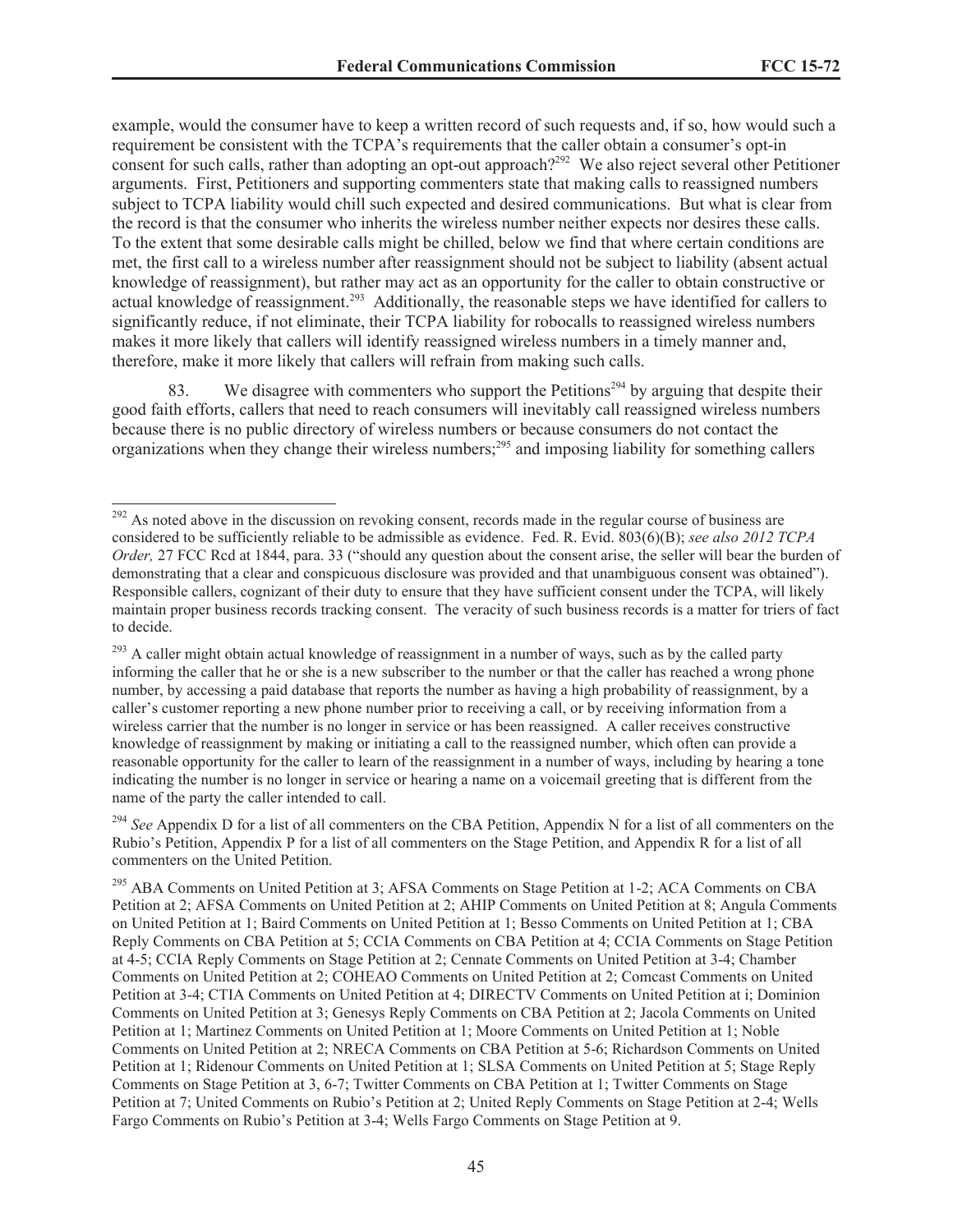cannot control is neither consistent with the purpose of the TCPA nor beneficial to customers.<sup>296</sup> As described below, the existence of database tools combined with other best practices, along with one additional post-reassignment call, together make compliance feasible.

We emphasize that the TCPA does not prohibit calls to reassigned wireless numbers, or any wrong number call for that matter. Rather, it prescribes the method by which callers must protect consumers *if they choose* to make calls using an autodialer, a prerecorded voice, or an artificial voice. In other words, nothing in the TCPA prevents callers from manually dialing. Callers could remove doubt by making a single call to the consumer to confirm identity. Even if the consumer does not answer, his or her voicemail greeting might identify him or her. Callers can also email consumers to confirm telephone numbers. Consumers who receive the types of messages Petitioners describe, such as bank and healthrelated alerts to which they have consented, can reasonably be expected to respond to such email requests to inform callers about number reassignments. In other words, callers have options other than the use of autodialers to discover reassignments. If callers choose to use autodialers, however, they risk TCPA liability. Consumers switched numbers at the time Congress passed the TCPA and callers undoubtedly called wrong numbers, yet we see nothing in the law or legislative history suggesting that Congress intended lesser—or no—protection for the unfortunate consumer who inherited a new number or happened to be one digit off the intended number.

## **(ii) Learning of Reassigned Numbers**

85. While we decline to interpret "called party" to mean "intended party," we agree with commenters who argue that callers lack guaranteed methods to discover all reassignments immediately after they occur.<sup>297</sup> The record indicates that tools help callers determine whether a number has been reassigned,<sup>298</sup> but that they will not in every case identify numbers that have been reassigned.<sup>299</sup> Even

<sup>296</sup> ABA Comments on United Petition at 4; AFSA Comments on United Petition at 2; Carrington Comments on United Petition at 1; Comcast Comments on United Petition at 6; CTIA Comments on United Petition at 6-7; COPS Comments on United Petition at 1-2; DIRECTV Comments on United Petition at ii; Mey Reply Comments on United Petition at 9; NAIB Comments on United Petition at 6-7; Noble Comments on CBA Petition at 4-5; Noble Comment on Stage Petition at 3; SLSA Comments on United Petition at 5; Twitter Comments on Stage Petition at 9.

<sup>297</sup> *See, e.g.*, Stage Petition at 4; Rubio's Petition at 7; United Petition at 4, 10; AFSA Comments on Stage Petition at 1; Noble Comments on Stage Petition at 5; Roylance Comments on Stage Petition at 5; United Reply Comments on Stage Petition at 3-4; Wells Fargo Comments on Stage Petition at 17-19; *see also Ex Parte* Letter from Richard L. Fruchterman, Associate General Counsel to Neustar, to Marlene H. Dortch, Secretary, FCC in CG Docket No. 02- 278, at 1 (filed Feb. 5, 2015) (stating that Neustar is "not aware of any telecommunications industry databases that track all disconnected or reassigned telephone numbers" and that it is "not aware of any authoritative telecommunications database that links all consumer names with their telephone numbers").

<sup>298</sup> *See* Biggerstaff Comments on United Petition at 2-4; Lucas Comments on United Petition at 2; Mey Comments on United Petition at 1; NCLC Comments on United Petition at 2; Roylance Comments on United Petition at 2; Roylance Reply Comments on United Petition at 3, 5; Shields Comments on United Petition at 2; Shields Comments on Reply Comments of United on United Petition (March 2014); Shields Reply Comments on United Petition at 2-3; Sutton Comments on United Petition at 1; *see also* ABA Comments on United Petition at 3; AFSA Comments on Stage Petition at 1-2; AFSA Comments on United Petition at 2; CCIA Comments on Stage Petition at 4-5; CCIA Reply Comments on Stage Petition at 2; Cennate Comments on United Petition at 3-4; Chamber Comments on United Petition at 2; COHEAO Comments on United Petition at 2; Comcast Comments on United Petition at 3-4; Noble Comments on United Petition at 2; SLSA Comments on United Petition at 5; Twitter Comments on Stage Petition at 7; United Reply Comments on Stage Petition at 2-4; Wells Fargo Comments on Stage Petition at 9; *see also Ex Parte* Letter from Richard L. Fruchterman, Associate General Counsel to Neustar, to Marlene H. Dortch, Secretary, FCC in CG Docket No. 02-278, at 2-3 (filed Feb. 5, 2015) (explaining Neustar's Verification for TCPA product, which assists customers in "understanding the strength of correlation between a name and a telephone number," and an additional recently added "capability to evaluate the likelihood of whether a telephone number has experienced a disconnect event since the date when consent was initially obtained").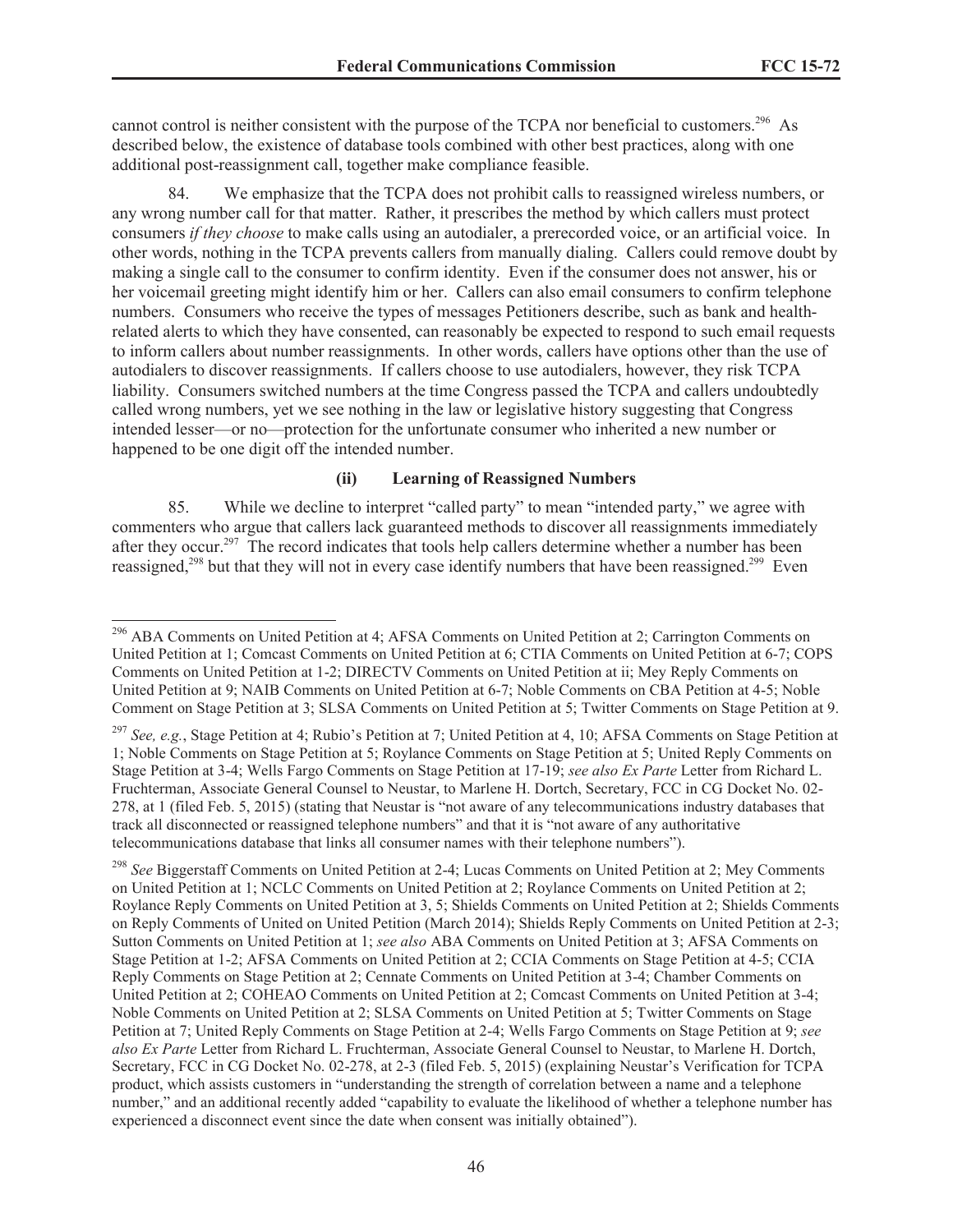where the caller is taking ongoing steps reasonably designed to discover reassignments and to cease calls, we recognize that these steps may not solve the problem in its entirety. In balancing the caller's interest in having an opportunity to learn of reassignment against the privacy interests of consumers to whom the number is reassigned, we find that, where a caller believes he has consent to make a call and does not discover that a wireless number had been reassigned prior to making or initiating a call<sup>300</sup> to that number for the first time after reassignment, liability should not attach for that first call, but the caller is liable for any calls thereafter. The caller, and not the called party, bears the burden of demonstrating: (1) that he had a reasonable to basis to believe he had consent to make the call, and (2) that he did not have actual or constructive knowledge of reassignment prior to or at the time of this one-additional-call window we recognize as an opportunity for callers to discover reassignment.

86. Callers have a number of options available that, over time, may permit them to learn of reassigned numbers. For example, at least one database can help determine whether a number has been reassigned, and consumer groups have expressed strong support for full participation from carriers to make this type of option more effective.<sup>301</sup> Further, callers may ask consumers to notify them when they switch from a number for which they have given prior express consent. Nothing in the TCPA or our rules prevents parties from creating, through a contract or other private agreement, an obligation for the person

<sup>300</sup> *See DISH Declaratory Ruling,* 28 FCC Rcd at 6583, para. 26 ("a person or entity 'initiates' a telephone call when it takes the steps necessary to physically place a telephone call"). We reject the argument that this one call must connect to a person, answering machine, or voicemail, or must otherwise provide the caller with actual knowledge of reassignment. *See*, *e.g.*, *Ex Parte* Letter from Monica Desai, Counsel to Wells Fargo, to Marlene H. Dortch, Secretary, FCC in CG Docket No. 02-278, at 2-6 (filed June 5, 2015); *Ex Parte* Letter from Monica Desai, Counsel to ACA International, to Marlene H. Dortch, Secretary, FCC in CG Docket No. 02-278, at 6-7 (filed June 11, 2015); *Ex Parte* Letter from Harold Kim, Executive Vice President of U.S. Chamber Institute for Legal Reform, to Marlene H. Dortch, Secretary, FCC in CG Docket No. 02-278, at 3 (filed June 11, 2015); *Ex Parte* Letter from Mark W. Brennan, Counsel to United Healthcare Services, Inc., to Marlene H. Dortch, Secretary, FCC in CG Docket No. 02- 278, at 3 (filed June 9, 2015); *Ex Parte* Letter from Robert Biggerstaff, to Tom Wheeler, Chairman, FCC in CG Docket No. 02-278, at 3 (filed June 4, 2015). Our rejection of this argument is not "inconsistent with the statute." Commissioner O'Rielly Partial Dissent at 8. We interpret the statutory term "prior express consent" to *permit* callers to make or attempt one call before liability may attach.

<sup>301</sup> *See* Neustar Resources and Tools, *available at* http://www.neustar.biz/resources/product-literature/lead-buyerstcpa#.U4288CjaIWF (claiming to include 80 percent of wireless and hard-to-find phone numbers, and to update information every 15 minutes in order to assist callers concerned with TCPA compliance as they seek to "confidently verify that the phone number still belongs to the individual who gave consent") (last visited May 18, 2015); *see also Ex Parte* Letter from Richard L. Fruchterman, Associate General Counsel to Neustar, to Marlene H. Dortch, Secretary, FCC in CG Docket No. 02-278, at 2-3 (filed Feb. 5, 2015).

<sup>(...</sup>continued from previous page)

<sup>&</sup>lt;sup>299</sup> ABA Comments on United Petition at 3; AFSA Comments on Stage Petition at 1-2; AFSA Comments on United Petition at 2; AHIP Comments on United Petition at 8; Angula Comments on United Petition at 1; Baird Comments on United Petition at 1; Besso Comments on United Petition at 1; CCIA Comments on Stage Petition at 2-5; CCIA Reply Comments on Stage Petition at 2; Cennate Comments on United Petition at 3-4; Chamber Comments on United Petition at 2; COHEAO Comments on United Petition at 2; Comcast Comments on United Petition at 3-4; CTIA Comments on United Petition at 4; DIRECTV Comments on United Petition at i; Dominion Comments on United Petition at 3; Jacola Comments on United Petition at 1; Martinez Comments on United Petition at 1; Moore Comments on United Petition at 1; Noble Comments on United Petition at 2; Richardson Comments on United Petition at 1; Ridenour Comments on United Petition at 1; SLSA Comments on United Petition at 5; Stage Reply Comments on Stage Petition at 3, 6-7; Twitter Comments on Stage Petition at 7, 12-13; United Reply Comments on Stage Petition at 2-4; Wells Fargo Comments on Stage Petition at 9; *see also Ex Parte* Letter from Richard L. Fruchterman, Associate General Counsel to Neustar, to Marlene H. Dortch, Secretary, FCC in CG Docket No. 02- 278, at 3 (filed Feb. 5, 2015) (stating that Neustar's "TCPA Mitigation service is not a silver bullet for TCPA compliance but is a tool that companies can use, in conjunction with other service, to reduce their TCPA exposure").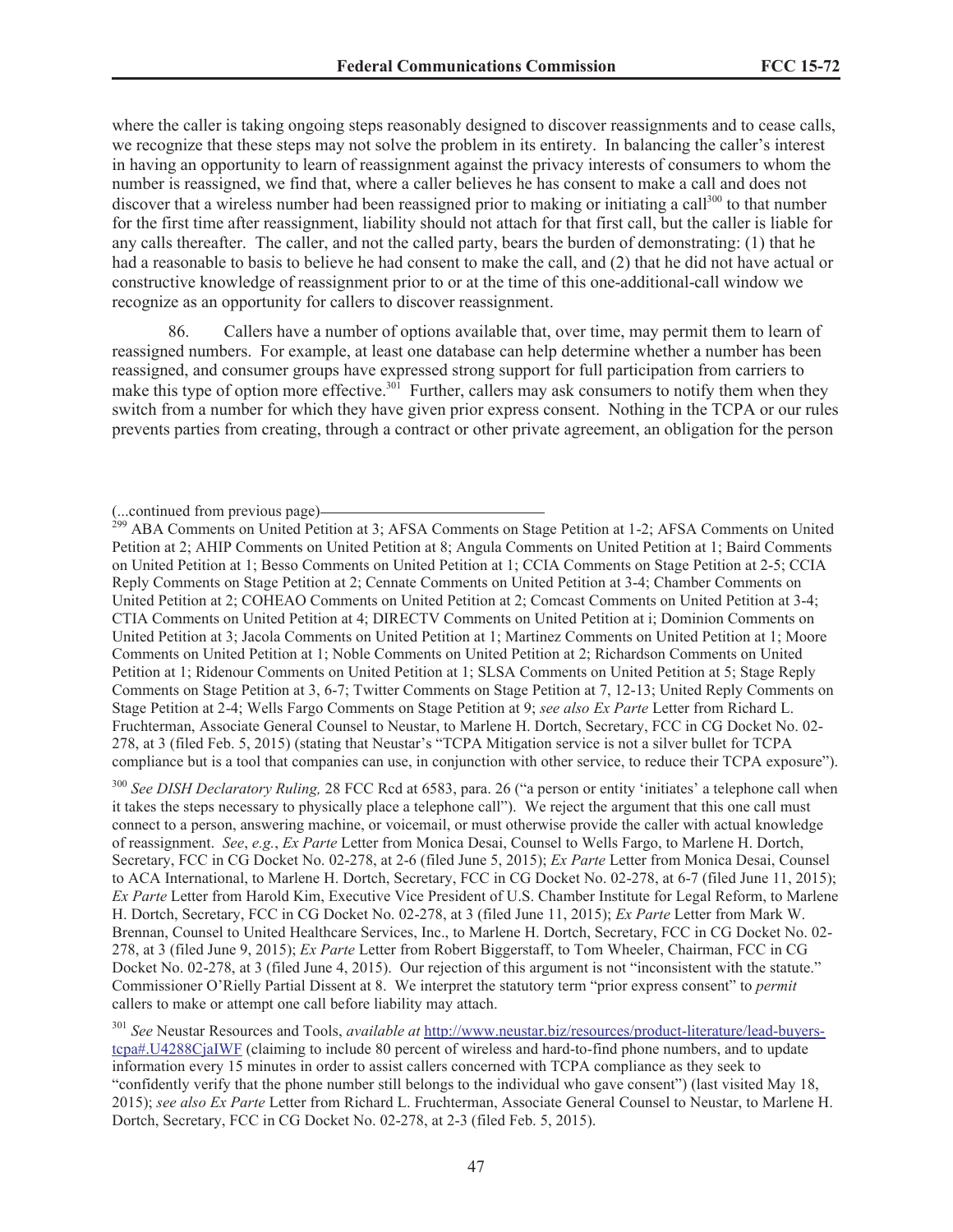giving consent to notify the caller when the number has been relinquished.<sup>302</sup> The record indicates that callers seeking to discover reassignments may: (1) include an interactive opt-out mechanism in all artificial- or prerecorded-voice calls so that recipients may easily report a reassigned or wrong number; (2) implement procedures for recording wrong number reports received by customer service representatives placing outbound calls; (3) implement processes for allowing customer service agents to record new phone numbers when receiving calls from customers; (4) periodically send an email or mail request to the consumer to update his or her contact information; (5) utilize an autodialer's and/or a live caller's ability to recognize "triple-tones" that identify and record disconnected numbers;<sup>303</sup> (6) establish policies for determining whether a number has been reassigned if there has been no response to a "twoway" call after a period of attempting to contact a consumer; and (7) enable customers to update contact information by responding to any text message they receive, which may increase a customer's likelihood of reporting phone number changes and reduce the likelihood of a caller dialing a reassigned number.<sup>304</sup>

87. We find that these options, when used as a normal practice of business, make it possible in most circumstances to comply with the TCPA, given our interpretation of "called party," and to determine whether the current subscriber or customary user of a wireless number has given prior express consent. We also note that this list of best practices and available tools for discovering reassigned wireless numbers is not exhaustive, nor are we suggesting that a reasonable caller would have implemented any particular number of items on this list; we recognize that callers are unique and that a particular tool may not be particularly effective or practical in each and every circumstance.<sup>305</sup>

<sup>304</sup> Carrington Comments on United Petition at 1; DIRECTV Comments on United Petition at i, 7-8; NCLC Comments on United Petition at 2; United Reply Comments on Stage Petition at 4-5; United Reply Comments on United Petition at 12-13; Wells Fargo Comments on Stage Petition at 18-19; *Ex Parte* Letter from Mark W. Brennan, Counsel to United Healthcare Services, Inc., to Marlene H. Dortch, Secretary, FCC in CG Docket No. 02- 278, at 4-6 (filed July 28, 2014); *Ex Parte* Letter from Mark W. Brennan, Counsel to United Healthcare Services, Inc., to Marlene H. Dortch, Secretary, FCC in CG Docket No. 02-278, at 2-3 (filed Sept. 30, 2014); *Ex Parte* Letter from Monica S. Desai, Counsel to Wells Fargo, to Marlene H. Dortch, Secretary, FCC in CG Docket No. 02-278, at 8-9 (filed July 31, 2014); *Ex Parte* Letter from Margot Saunders, National Consumer Law Center, to Marlene H. Dortch, Secretary, FCC in CG Docket No. 02-278, 11 (filed June 6, 2014); *see 2012 TCPA Order*, 18 FCC Rcd at 1848-50, paras. 44-49; Intergovernmental Advisory Committee to the Federal Communications Commission, Advisory Recommendation No: 2015-6 at para. 8 (May 15, 2015); *see also* Shields Comments on Stage Petition at 5 (stating that wireless numbers are not reassigned immediately, but stay in a pool of unassigned numbers 30 to 90 days); Shields Reply Comments to CCIA Comments on Stage Petition at 1 (stating that, during the time wireless numbers are reassigned, "robocalls will get a disconnect notice and a text message will get an undeliverable notice"); Stage Reply Comments on Stage Petition at 7 ("numbers do not stay in an unassigned pool for any particular or mandatory length of time").

<sup>305</sup> *See* United Reply Comments on CBA Petition at 6; United Comments on Rubio's Petition at 2; Wells Fargo Comments on Stage Petition at 18; *Ex Parte* Letter from Mark W. Brennan, Counsel to United Healthcare Services, Inc., to Marlene H. Dortch, Secretary, FCC in CG Docket No. 02-278, at 3 (filed May 7, 2014); *Ex Parte* Letter from Mark W. Brennan, Counsel to United Healthcare Services, Inc., to Marlene H. Dortch, Secretary, FCC in CG

<sup>&</sup>lt;sup>302</sup> The failure of the original consenting party to satisfy a contractual obligation to notify a caller about such a change does not preserve the previously existing consent to call that number, but instead creates a situation in which the caller may wish to seek legal remedies for violation of the agreement.

 $303$  Commission rules require that numbers be recycled within 90 days for a residential number, and within 365 days for a business number.  $47 \text{ C.F.R.}$  §  $52.15 \text{ (f)}$  (ii). While the Commission's rules do not set an inner time limit, most providers do not recycle numbers for at least 30 days. *See Numbering Resource Optimization*, CC Docket No. 99- 200, Report and Order and Further Notice of Proposed Rule Making, 15 FCC Rcd 7574, 7590, para. 29 (2000). For calls within this time period, autodialers are equipped to record "triple-tone" signals that identify that the number has been disconnected. A manual dialer will, likewise, hear and identify a triple-tone. *See* Joint Consumer Group Nov. 17 Comments at 10. By recognizing such a disconnected number, callers may obtain constructive knowledge that a number for which they have received consent is no longer in service, and thus, likely to be reassigned.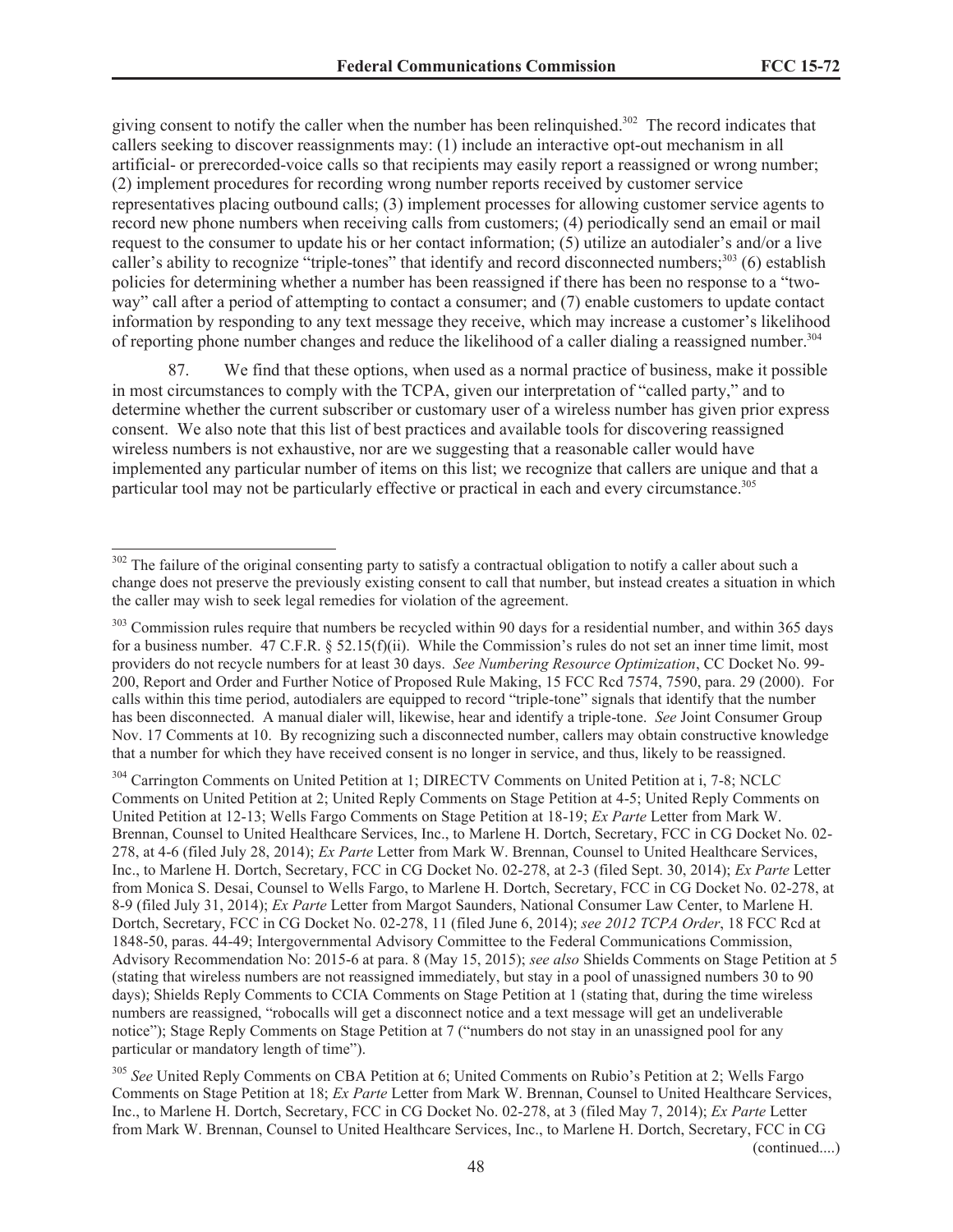88. We acknowledge that callers using the tools discussed above may nevertheless not learn of reassignment before placing a call to a new subscriber. The record provides little guidance regarding the length of time following the first call to a reassigned number that would reasonably enable a caller to discover the reassignment, and the record similarly offers little on how to balance the interests of called parties who might receive unwanted calls during this time. Most commenters support an all-or-nothing approach where the caller is only liable after receiving actual knowledge of reassignment, or the caller is liable for every call made after reassignment.<sup>306</sup> We find both positions unworkable. The record shows that many calls can be made before there is actual knowledge of reassignment<sup>307</sup> and that, once there is actual knowledge, callers may not honor do-not-call requests.<sup>308</sup> On the other hand, making every call after reassignment subject to liability fails to acknowledge that no one perfect solution exists to inform callers of reassignment.

89. We therefore agree with United that we should find a middle ground where the caller would have an opportunity to take reasonable steps to discover reassignments and cease such calling before liability attaches.<sup>309</sup> We disagree, however, that callers should be permitted up to a year to discover reassignments before facing liability.<sup>310</sup> We conclude that giving callers an opportunity to avoid liability for the first call to a wireless number following reassignment strikes the appropriate balance.

90. This additional opportunity to discover a reassignment acknowledges the possibility that in some cases callers may not learn of reassignment via available tools or from the new or previous subscriber. We find that the one-call window provides a reasonable opportunity for the caller to learn of the reassignment, which is in effect a revocation of consent to be called at that number, in a number of ways.<sup>311</sup> One call represents an appropriate balance between a caller's opportunity to learn of the reassignment and the privacy interests of the new subscriber to avoid a potentially large number of calls to which he or she never consented.<sup>312</sup>

(...continued from previous page)

<sup>306</sup> *See*, *e.g.*, *Ex Parte* Letter from Monica S. Desai, Counsel to Abercrombie & Fitch Co., and Hollister Co., to Marlene H. Dortch, Secretary, FCC in CG Docket No. 02-278, at 2-3 (filed May 13, 2015); Letter from Sens. Edward J. Markey, Charles E. Schumer, Ron Wyden, Claire McCaskill, Elizabeth Warren, Richard Blumenthal, Amy Klobuchar, Tammy Baldwin, Jeff Merkley, and Al Franken, U.S. Senate, to Tom Wheeler, Chairman, FCC (May 14, 2015).

<sup>307</sup> *See, e.g., Ex Parte* Letter from Margot Saunders, Counsel to National Consumer Law Center, to Marlene Dortch, Secretary, FCC in CG Docket No. 02-278 at 8 (filed Dec. 18, 2014) (citing a company that called consumers 10 to 20 times per day).

<sup>308</sup> *See supra* para. 79 and n. 283.

<sup>309</sup> *See Ex Parte* Letter from Mark W. Brennan, Counsel to United Healthcare Services, Inc., to Marlene H. Dortch, Secretary, FCC in CG Docket No. 02-278 (filed Sept. 30, 2014).

<sup>310</sup> United Reply Comments on CBA Petition at 6-7.

<sup>311</sup> *See* n. 293, *supra*.

<sup>312</sup> In striking this balance, we do not presume that a single call to a reassigned number will always be sufficient for callers to gain actual knowledge of the reassignment, nor do we somehow "expect callers to divine from [the called consumer's] mere silence the current status of a telephone number." Commissioner O'Rielly Partial Dissent at 8. Instead, we are simply determining which party—the caller or the called party—bears the risk in situations where robocalls are placed to reassigned wireless numbers and the called party has not given his or her prior express consent. In addressing this issue, the Commission could have interpreted the TCPA to impose a traditional strict liability standard on the caller: *i.e.*, a "zero call" approach under which no allowance would have been given for the robocaller to learn of the reassignment. For the reasons set forth in this item, however, we believe we can reasonably interpret the TCPA not to require a result that severe. Specifically, the TCPA anticipates the caller's ability to rely on "prior express consent,"  $47 \text{ U.S.C. } 227(b)(1)$ , and we interpret that to mean reasonable reliance,

Docket No. 02-278, at 5 (filed July 28, 2014); *Ex Parte* Letter from Monica S. Desai, Counsel to Wells Fargo, to Marlene H. Dortch, Secretary, FCC in CG Docket No. 02-278, at 9 (filed July 31, 2014).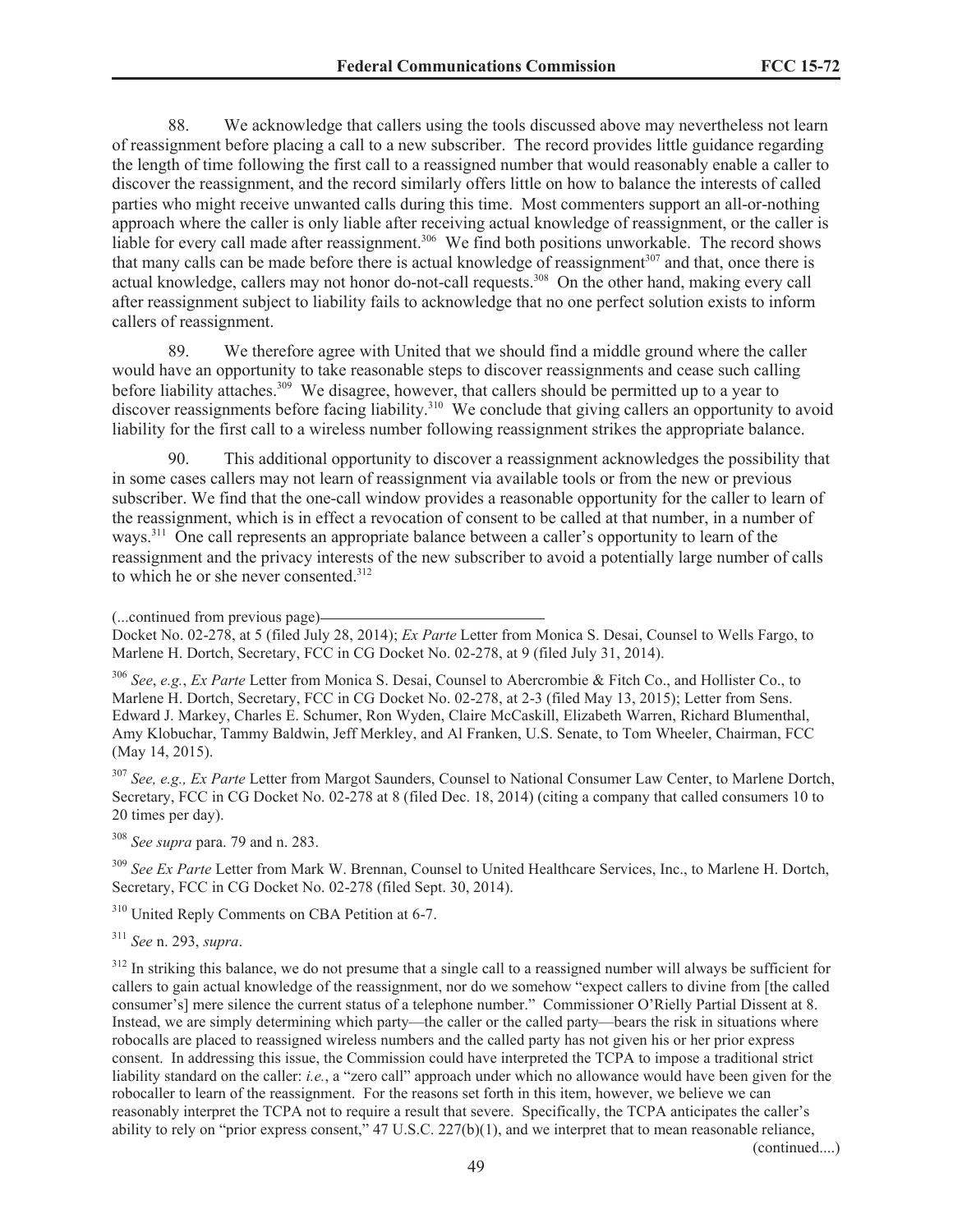91. Our approach acknowledges that the caller must have a reasonable opportunity to discover the effective revocation, and is consistent with the common law principle that revocation of consent must be communicated to the other party in a reasonable manner.<sup>313</sup> When the new subscriber to a reassigned number has not consented to the calls to that number, the caller may reasonably be considered to have constructive knowledge—if not actual knowledge—of the revocation of consent provided by the original subscriber to the number when the caller makes the first call without reaching that original subscriber.

92. Our approach not only reflects a reasonable interpretation of the key statutory term "called party," but also balances our duty to make compliance feasible with the TCPA's goals of protecting consumers from unwanted and potentially costly calls.<sup>314</sup> In this case, the opportunity for callers engaging in best practices to avoid liability for the first call following reassignment acknowledges callers' need for a reasonable opportunity to discover a reassignment using available tools, while ensuring that those callers who have not taken the steps available to avoid making calls to reassigned numbers do not have, effectively, the ability to make unlimited calls in a manner that contravenes the consumer protection goals of the TCPA.

93. Considering the foregoing, we deny CBA's Petition, Rubio's Petition, Stage's Petition, and United's Petition requesting that we exempt from liability autodialed, artificial-voice, and prerecorded-voice calls made to wireless numbers reassigned from a consumer who previously gave consent.<sup>315</sup> Calls to wireless numbers, where the caller does not have the consent of the called party—

<sup>313</sup> *See* Williston on Contracts § 5:9 (4th ed.) ("ordinarily it is necessary for the offeror to communicate the revocation of an offer to the offeree").

<sup>314</sup> *See 1992 TCPA Order*, 7 FCC Rcd at 8754, para. 3.

<sup>315</sup> In reaching this conclusion, we necessarily reject two of the options United presents in its Petition: (1) that the "Commission [] find that when a caller has obtained valid 'prior express consent of the called party' to call that party's telephone number, such 'prior express consent' encompasses non-telemarketing, informational calls to the telephone number provided until the caller learns that the telephone number has been reassigned" and (2) that the Commission confirm that the term "called party" "encompass[] both the consenting party and the new subscriber to a reassigned number, until the caller learns that the two parties are not the same." United Petition at 10. We also reject United's request that the Commission "confirm that a good faith exception from TCPA liability exists for informational, non-telemarketing calls to telephone numbers that have been reassigned from a prior express consenting party (until the caller learns of the reassignment)." United Petition at 10; *see also Ex Parte* Letter from Monica S. Desai, Counsel to Wells Fargo, to Marlene H. Dortch, Secretary, FCC in CG Docket No. 02-278, at 6

<sup>(...</sup>continued from previous page)

and the balancing we adopt herein reflects our construal of reasonable reliance. We find no basis in the statute or the record before us to conclude that callers can reasonably rely on prior express consent beyond one call to reassigned numbers. Subject to this one-call threshold, we find that when a caller chooses to make robocalls to a wireless number that may have been reassigned, it is the caller—and not the wireless recipient of the call—who bears the risk that the call was made without the prior express consent required under the statute. For these and other reasons, this interpretation of the statute also is not undercut by prior Commission precedent in other contexts implementing the TCPA so as not to "demand[] the impossible." *See* Commissioner Pai Dissent at 7; *2004 TCPA Order*, 19 FCC Rcd at 19218-19, para. 9 (interpreting and implementing the TCPA so that "the statute would [not] 'demand the impossible.'") (citations omitted). In addition to the forgoing, the scenario at issue in the *2004 TCPA Order* dealt with calls to numbers ported from wireline to wireless service, which had the effect of altering the governing legal regime. *See 2004 TCPA Order*, 19 FCC Rcd at 19216, para. 3; 47 U.S.C. § 227(b)(1)(A), (B). Here, by contrast, where numbers are reassigned from one wireless subscriber to another, the governing legal regime remains the same, better enabling callers to gauge and account for the risk in this scenario. Further, our interpretation of the statute based on the record here does not prejudge what rules the Commission might adopt to implement the TCPA based on some future record. *See 2004 TCPA Order*, 19 FCC Rcd at 19216-20, paras. 3-13 (discussing the Commission's 2003 interpretation and implementation of the TCPA, which did not include any 'safe harbor' for numbers ported from wireline to wireless service; its subsequent FNPRM seeking comment on the possible need for such a safe harbor; and the record evidence persuading the Commission of the merits of the safe harbor rule adopted there).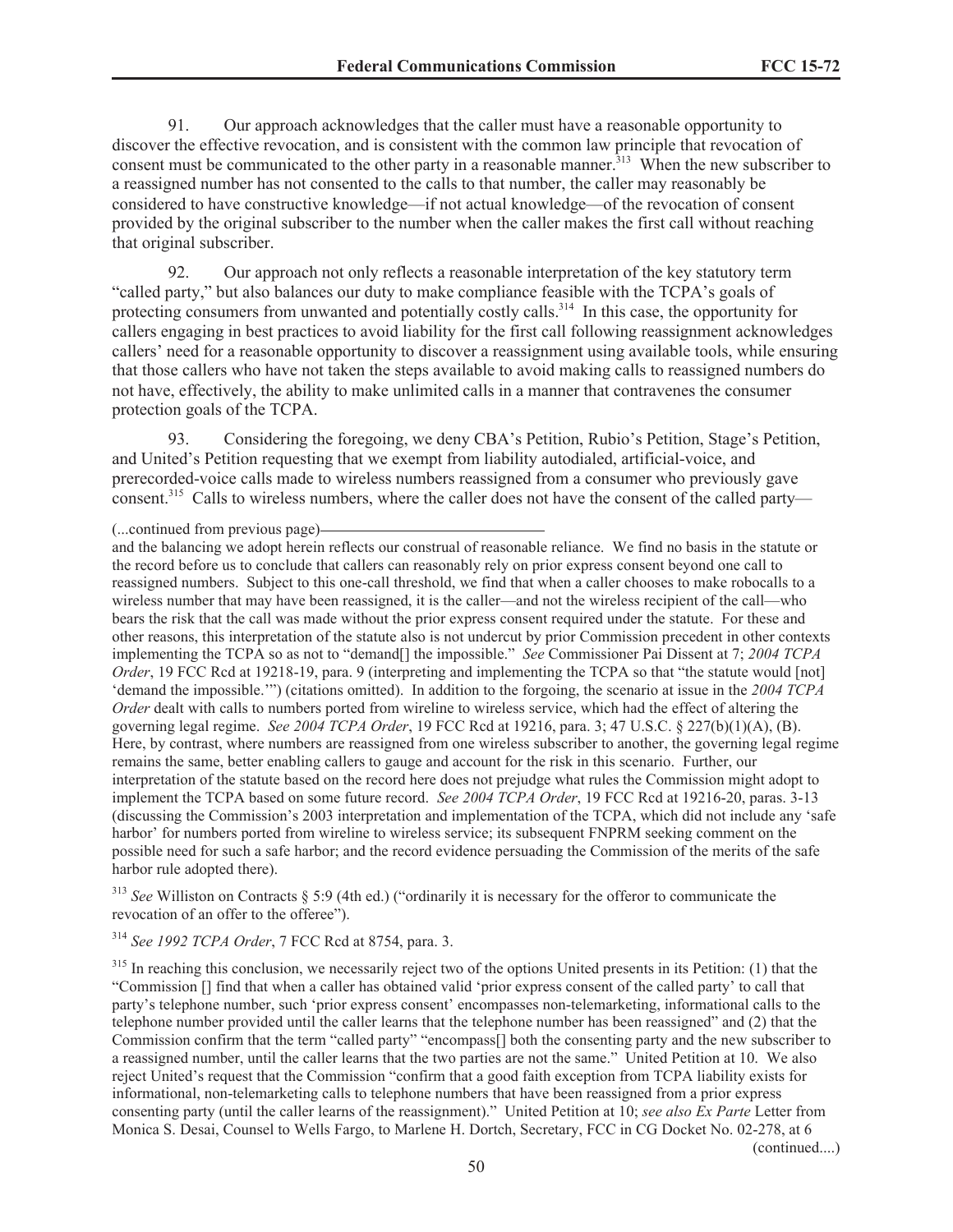meaning the current subscriber or customary user, as defined above—violate the TCPA, absent some exception.<sup>316</sup>

94. Although we have already addressed certain issues raised by Rubio's, it includes two additional arguments in its Petition. Rubio's states that it obtains prior express consent from its employees to use a remote messaging system to send "Quality Assistance" alerts<sup>317</sup> to its employees' own wireless phone numbers.<sup>318</sup> These alerts inform employees when a food safety concern affecting a particular restaurant has been reported in a confidential electronic system so that the employees can log in to the system to obtain the report.<sup>319</sup> When an employee's wireless phone number is reassigned to a new subscriber and that employee does not alert Rubio's that he or she no longer subscribes to that wireless number, the remote messaging system continues to send alerts to the reassigned number.<sup>320</sup> Rubio's asserts that when one of its employees lost his wireless phone, the number was reassigned, and "hundreds of Remote Messaging alerts were received by the wireless subscriber with the reassigned number" by the time Rubio's "was aware of the problem."<sup>321</sup> Rubio's asserts that the new subscriber to the number "advised Rubio's that he had solved the problem by blocking calls from the originating number used by the Remote Messaging system—and, therefore, no corrective action was needed."<sup>322</sup> Rubio's "reasonably relied upon this assurance that no corrective action was needed,"<sup>323</sup> and appears to have continued sending alerts until the new subscriber to the number filed suit  $324$ 

95. Rubio's first argues that that the Commission should add "an affirmative, bad-faith defense that vitiates liability upon a showing that the called party purposefully and unreasonably waited to notify the calling [ ]party of the reassignment in order [to] accrue statutory penalties."<sup>325</sup> We decline to do so. Neither the TCPA nor our related rules place any affirmative obligation on the user of a wireless number to inform all potential callers when that number is relinquished or reassigned; uninvolved new users of reassigned numbers are not obligated under the TCPA or our rules to answer every call, nor are they required to contact each caller to opt out in order to stop further calls.<sup>326</sup> Furthermore, once the new

(filed July 31, 2014). We do not create a good faith exception, but rather recognize an opportunity for callers to avoid liability for the first call following reassignment in order to give effect to our reasonable interpretation of "prior express consent" in section  $227(b)(1)(A)$ , balancing the commercial interest of callers in having a reasonable opportunity to learn of reassignments against the privacy interest of the consumer to whom the number is reassigned in not receiving unwanted calls for which they provided no prior express consent. *See* 47 U.S.C. § 227(b)(1)(A). We also necessarily reject Stage's request for "an exception to liability under the TCPA for autodialed marketing calls, including text messages, made to reassigned wireless numbers where the caller had obtained prior express consent to make such marketing calls, but the wireless number has been reassigned without notice to the caller . . . ." Stage Petition at 4.

<sup>316</sup> *See* 47 U.S.C. § 227(b)(1)(A) (listing exceptions as "a call made for emergency purposes or made with the prior express consent of the called party).

<sup>317</sup> In its petition, Rubio's does not indicate whether the "alerts" are voice calls or text message calls.

<sup>318</sup> *See* Rubio's Petition at 1-2.

<sup>319</sup> *Id.* at 2.

<sup>320</sup> *Id*. at 2-3.

<sup>321</sup> *Id.* at 3.

 $322$  *Id.* 

<sup>323</sup> *Id.* at 7.

<sup>324</sup> Rubio's states that the subscriber to the new number had "received approximately 876 alerts" when he filed suit against Rubio's. *Id.*at 3.

<sup>325</sup> *Id.*at 7.

<sup>(...</sup>continued from previous page)

<sup>326</sup> *See* para. 81, *supra.*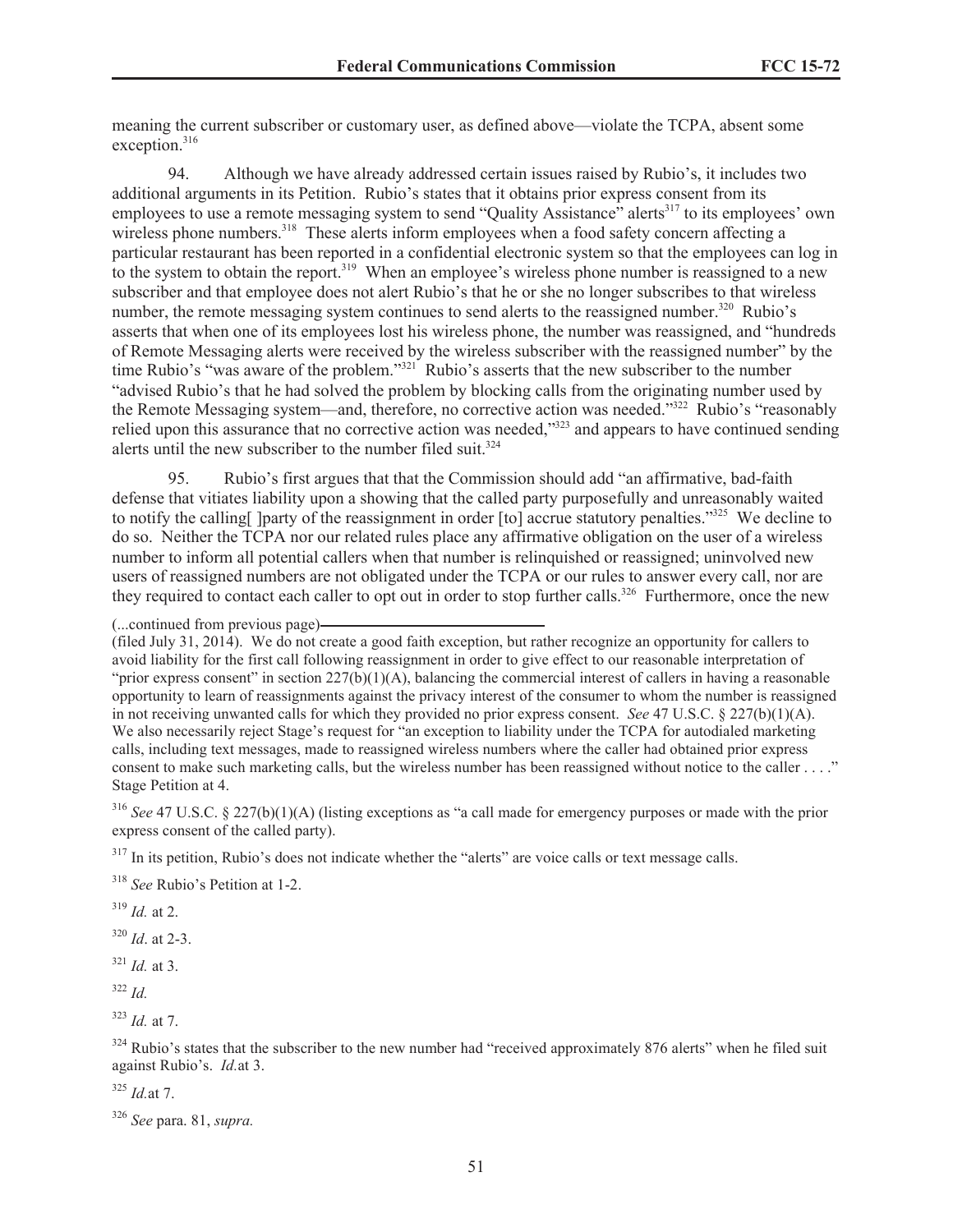subscriber to the wireless number informed Rubio's that the number had been reassigned, Rubio's had actual knowledge that the prior express consent of its employee was no longer valid. At that point, it was incumbent upon Rubio's to take action to update its remote messaging system and remove the number. The new subscriber's statement that he had "solved the problem"<sup>327</sup> was immaterial if Rubio's knew that the prior express consent of its employee was no longer valid and it took no action to update its system to cease calling that wireless number.<sup>328</sup> We, therefore, deny Rubio's Petition based on this argument.

96. Rubio's second argument is that "the TCPA does not apply to intra-company messaging systems which are not aimed at consumers and [are] never intended to reach the public."<sup>329</sup> As discussed above, the TCPA is not concerned with the intended audience of the call, but rather with the called party, *i.e.* the subscriber to or customary user of a wireless number at the time the call is made. If such wireless calls are made without prior express consent, the statute broadly applies to "*any* call . . . to *any* telephone number."<sup>330</sup> In any event, although Rubio's states that its messaging system sends the remote alerts to its employees' wireless phone numbers, it also admits that calls to reassigned numbers do reach members of the public. As such, while Rubio's may not intend to reach members of the public, it nonetheless does, and consequently impacts the privacy of those called parties. We, therefore, deny Rubio's Petition based on this argument.

97. Finally, we cannot grant United's request for clarification that pertains specifically to healthcare-related calls, as distinguished from all other calls.<sup>331</sup> As we stated in the *ACA Declaratory Ruling*, the restriction set forth in section 227(b)(1)(A)(iii) applies "regardless of the content of the call."<sup>332</sup>

## **4. Prior Express Written Consent After 2012 Rule Changes**

#### **a. DMA and Coalition**

98. Three petitioners seek relief from or clarification of the prior-express-written-consent rule that became effective October 16, 2013. That rule requires prior express written consent for telemarketing calls; to get such consent, telemarketers must tell consumers the telemarketing will be done

<sup>331</sup> United Petition at 3.

Having declined in this Declaratory Ruling to grant United's request for a clarification that calls to reassigned numbers are exempt from TCPA liability, we also decline its request, made without elaboration, that the Commission "exercise its ancillary authority under Title I of the Communications Act [of 1934]" to grant its request, because that request is "reasonably ancillary to the effective performance of the Commission's statutorily mandated responsibilities under the TCPA." *Id.* at 11 (internal quotation marks omitted); *see also* 47 U.S.C. § 154(i) ("The Commission may perform any and all acts, make such rules and regulations, and issue such orders, not inconsistent with this chapter, as may be necessary in the execution of its functions."). The Commission's ancillary jurisdiction is limited to circumstances where: (1) the Commission's general jurisdictional grant under Title I covers the subject of the regulations and (2) the regulations are reasonably ancillary to the Commission's effective performance of its statutorily mandated responsibilities. *See American Library Ass'n v. FCC,* 406 F.3d 689, 700 (D.C. Cir. 2005). As we have discussed here in considerable detail, the statute in this case prohibits autodialed or prerecorded nonemergency calls to wireless numbers without the prior express consent of the called party. As such, granting United's request that we recognize an exception for such calls from the statutory requirement would not be reasonably ancillary to the Commission's effective performance of its statutorily mandated responsibility to implement that requirement, but would instead undermine the statute.

<sup>332</sup> *ACA Declaratory Ruling,* 23 FCC Rcd at 565, para. 11; *see* 47 U.S.C. § 227 (b)(1)(A)(iii).

<sup>327</sup> Rubio's Petition at 7.

<sup>328</sup> *See* para. 85, *supra*.

<sup>329</sup> Rubio's Petition at 4, 7-8.

 $330$  47 U.S.C. § 227(b)(1)(A).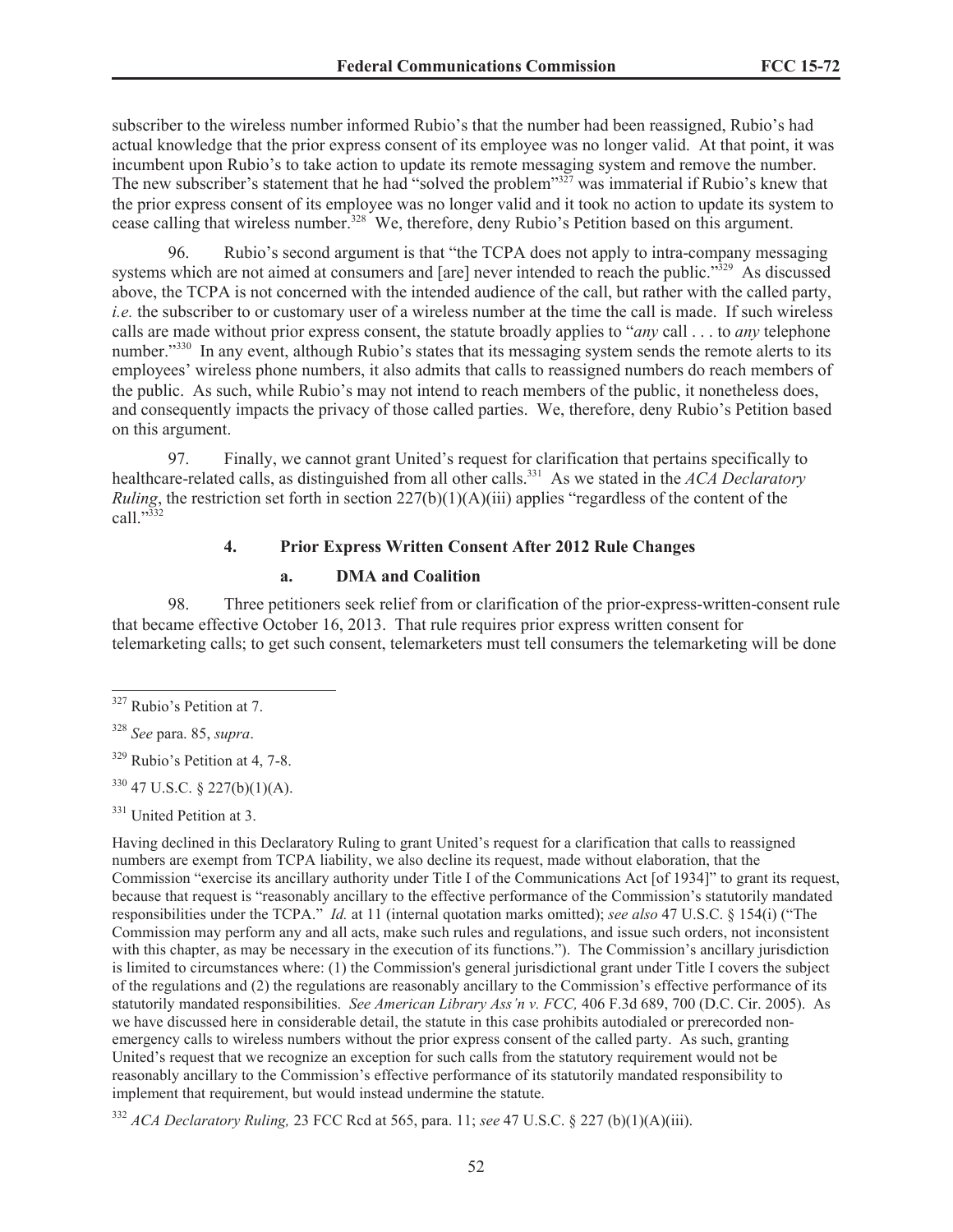with autodialer equipment and that consent is not a condition of purchase.<sup>333</sup> Coalition<sup>334</sup> seeks clarification that the revised TCPA rule that became effective October 16, 2013,<sup>335</sup> does not "nullify those written express consents already provided by consumers before that date<sup>3336</sup> and therefore mobile marketers need not take additional steps to obtain the revised forms of written consent from existing customers who have already provided express written consent (under the previous rule) that does not meet the standards of the revised rule.<sup>337</sup> In its request for forbearance, DMA states that "[the new rule] require[s] disclosure, informing consumers, that sales are not conditioned on consent and that the seller is using an [autodialer], in connection with marketers<sup>[']</sup> existing written consent agreements."<sup>338</sup> In its Petition, DMA argues that, while the Commission "stated that its primary goal in revising [the TCPA rule] was to make [its rule] consistent with those of the Federal Trade Commission (FTC),"<sup>339</sup> this new rule departs from the FTC's formulation.<sup>340</sup> DMA maintains that the Commission's rule "requires that a marketer affirmatively **disclose** to its customer that it is not acting to condition sale on the written agreement."<sup>341</sup> In support of its Petition, DMA also notes that the cost of obtaining new express written consent with the required disclosures would be exorbitant and would cause confusion among its customers.<sup>342</sup>

99. Several commenters support both Coalition's<sup>343</sup> and DMA's<sup>344</sup> arguments that the 2012

<sup>335</sup> *2012 TCPA Order*, 27 FCC Rcd 1830.

<sup>336</sup> Coalition Petition at 1.

<sup>337</sup> Coalition Petition at 1-2*.*

 $338$  DMA Petition at 1. Although this filing is captioned as a "Petition for Forbearance." it does not cite or refer to the Commission's "Section 10" regulatory forbearance authority, *see* 47 U.S.C. § 160, which specifically concerns forbearance from applying provisions of the Communications Act or the Commission's rules to telecommunications carriers or services. Further, the petition fails to provide the required support and justification to support the requisite showing necessary for forbearance from the Commission's rules. Because the DMA Petition appears to seek a more general form of relief to resolve the alleged uncertainty which it describes, we do not treat this request as a "section 10" forbearance request but rather, on our own motion, elect to treat this request as a Petition for Declaratory Relief and resolve it herein. *See* 47 C.F.R § 1.2. DMA Petition at 1.

DMA also filed an Emergency Petition for Special Temporary Relief requesting the Commission to stay amended 47 C.F.R. Sections 64.1200(f)(8)(i)(A) and (B) until it clarifies the application of its amended rules. *See Direct Marketing Association*, Emergency Petition for Special Temporary Relief, CG Docket No. 02-278 (filed Oct. 17, 2013) (DMA Emergency Petition). There were no comments received on this petition. As discussed *infra,* because we provide the Petitioner with some alternate relief, we deny DMA the relief it seeks in its Emergency Petition. *See infra* at paras. 100-102.

<sup>339</sup> DMA Petition at 2.

 $340$  *Id.* at 5.

<sup>341</sup> *Id.* at 4 (emphasis in original).

<sup>342</sup> *Id*. at 5.

<sup>343</sup> AFSA Comments on Coalition Petition at 1; BAA Comments on Coalition Petition at 1; Brachtenbach Comments on Coalition Petition at 1; Coalition Comments on Coalition Petition at 1-2; Connor Comments on Coalition Petition at 1; CTIA Comments on Coalition Petition at 1-2; Phunware Comments on Coalition Petition at 1; MMA Comments on Coalition Petition at 1; mBlox Comments on Coalition Petition at 1,4; MobileStorm Comments on Coalition Petition at 1; MAE Comments on Coalition Petition at 1; MAW Comments on Coalition Petition at 1-2; NAB Comments on Coalition Petition at 1; NRF Comments on Coalition Petition at 1; Raney

 $33347$  C.F.R. § 64.1200(a)(2), (f)(8)(i).

<sup>&</sup>lt;sup>334</sup> The Coalition "consists of communications infrastructure, technology, and professional services companies that work with brands, retailers, banks, online services, and companies of all types to engage with and interact with their customers using mobile messaging and other channels for communication with consumers via mobile phones." Coalition Petition at 2.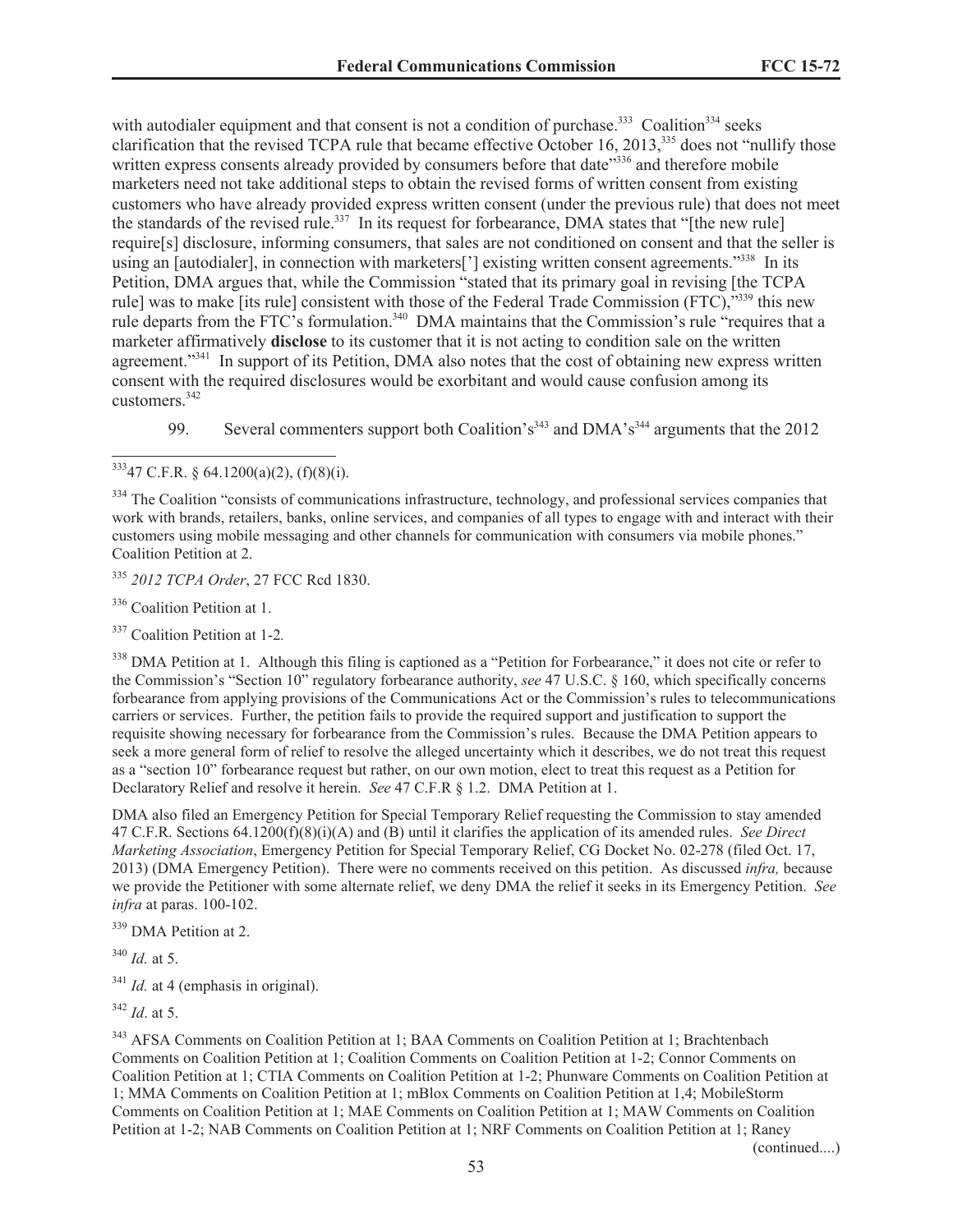rule was not designed to require mobile marketers to get new consent from customers who previously gave consent for these calls. The commenters opposing Coalition's Petition, however, state that no further relief is warranted, as Petitioners had an ample period of time to transition—in fact, an extended implementation period of over 16 months that the Commission allowed for compliance with its new priorexpress-written-consent requirements.<sup>345</sup>

100. We grant the Coalition and DMA Petitions to the extent described herein and clarify the rule. Specifically, we clarify that our prior-express-written-consent requirements apply for each call made to a wireless number, rather than to a series of calls to wireless numbers made as part of, for example, a marketing or advertising campaign as a whole. Based on the record, we recognize that some uncertainty in this regard may have existed prior to the rule's effective date and therefore take this opportunity to provide Petitioners with relief, and also clarify our prior-express-written-consent requirements. It follows that the rule applies *per call* and that telemarketers should not rely on a consumer's written consent obtained before the current rule took effect if that consent does satisfy the current rule. Indeed, our rules implementing the TCPA expressly provide that no person or entity may "initiate any *telephone call*" to any of the telephone numbers described in section 64.1200(a)(1)(i) through (iii), which includes "any telephone number assigned to a . . . cellular telephone service . . . or any service for which the called party is charged for the call."<sup>346</sup>

101. We nevertheless acknowledge evidence of confusion on the part of Petitioners, and believe it is reasonable to recognize a limited period within which they could be expected to obtain the prior express written consent required by our recently effective rule. Specifically, the Commission stated in the *2012 TCPA Order* that "[o]nce our written consent rules become effective . . . an entity will no longer be able to rely on non-written forms of express consent to make autodialed or prerecorded voice telemarketing calls, and thus could be liable for making such calls *absent prior written consent*."<sup>347</sup> We agree with Coalition that the italicized language could have reasonably been interpreted to mean that written consent obtained prior to the current rule's effective date would remain valid even if it does not satisfy the current rule.<sup>348</sup>

102. The National Association of Broadcasters (NAB) states that the relief under waiver should also grant limited prospective relief and continue for some reasonable period of time (*e.g.*, 90 days) going forward to enable parties to obtain new consents under the new rule without running the risk of being subjected to pointless and expensive class action litigation."<sup>349</sup> We agree. Thus, for good cause shown and the reasons discussed above, we grant Petitioners (including their members as of the release date of this Declaratory Ruling) a retroactive waiver from October 16, 2013, to release of this Declaratory Ruling, and then a waiver from the release of the Declaratory Ruling through a period of 89 days

(...continued from previous page)

Comments on Coalition Petition at 1; RILA Comments on Coalition Petition at 1-2; RIBA Comments on Coalition Petition at 1; Weeden Comments on Coalition Petition at 1; *see also* VAB Reply Comments on Coalition Petition at 1-2; Neustar Reply Comments on Coalition Petition at 2. *See* Appendix C for a list of all commenters on the Coalition Petition.

<sup>344</sup> AFSA Comments on DMA Petition at 1; BAA Comments on DMA Petition at 1; Brachtenbach Comments on DMA Petition at 1; MAE Comments on DMA Petition at 1; MAW Comments on DMA Petition at 1-2; NAB Comments on DMA Petition at 1; Phunware Comments on DMA Petition at 1; RIBA Comments on DMA Petition at 1; Weeden Comments on DMA Petition at 1; *see also* VAB Reply Comments on DMA Petition at 1-2. *See*  Appendix E for a list of all commenters on the DMA Petition.

<sup>345</sup> *See* Biggerstaff Comments on Coalition Petition at 1-2; Roylance Comments on Coalition Petition at 2.

<sup>346</sup> 47 C.F.R. § 64.1200(a)(2) (emphasis added); *see also* 47 C.F.R. § 64.1200(a)(1)(iii).

<sup>347</sup> *2012 TCPA Order,* 27 FCC Rcd at 1857, para. 68 (emphasis added).

<sup>348</sup> Coalition Petition at 6-7.

<sup>349</sup> NAB Comments on Coalition Petition at 7-8; NAB Comments on DMA Petition at 7-8.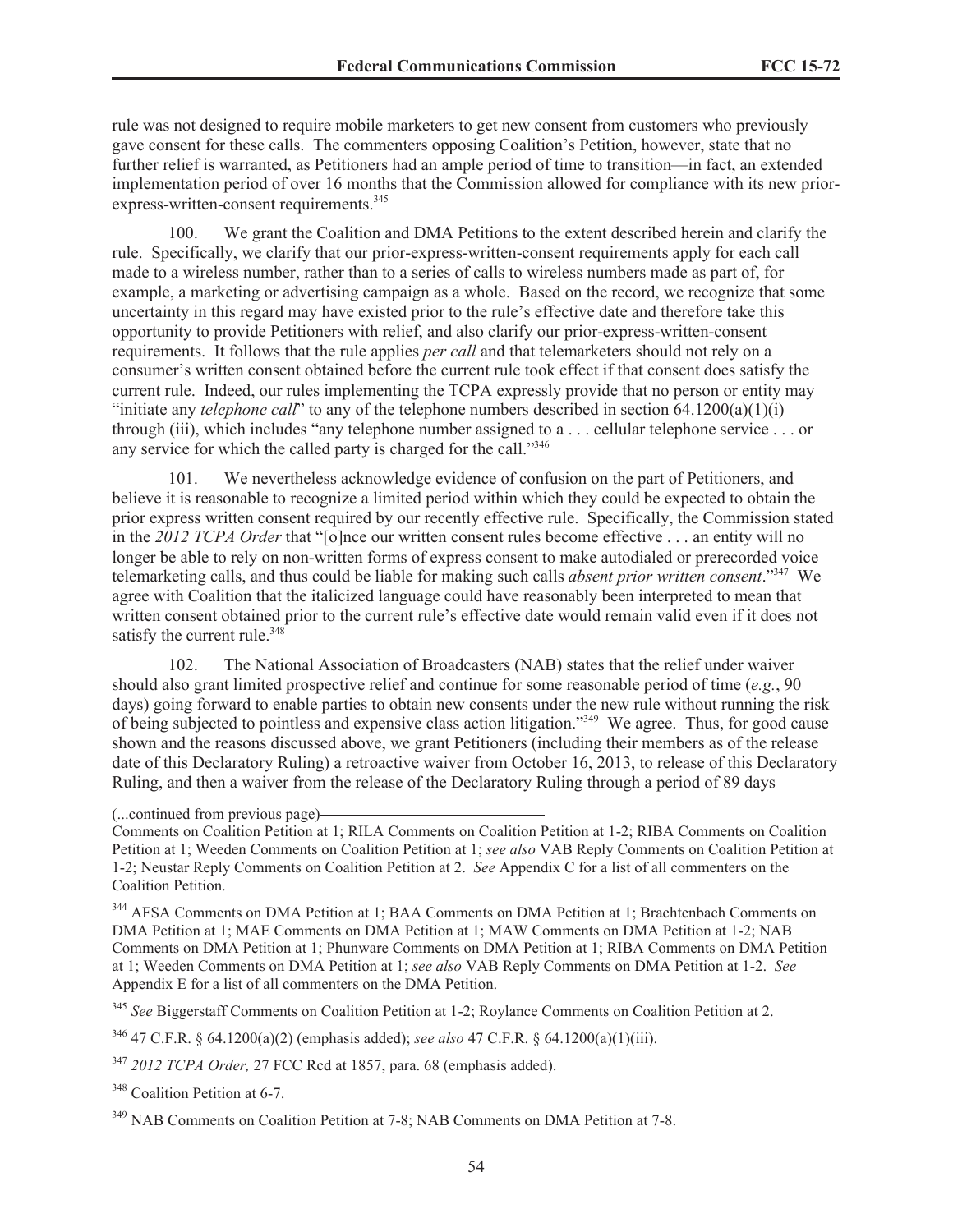following release of this Declaratory Ruling to allow Petitioners to rely on the "old" prior express written consents already provided by their consumers before October 16, 2013 (the effective date of new requirement). The "old" written express consents provided by consumers before October 16, 2013, remain effective for a period of 89 days following release of this Declaratory Ruling. Petitioners must come into full compliance within 90 days after release of this Declaratory Ruling for each subject call, which we believe is a reasonable amount of time for Petitioners to obtain the prior express written consent required by the current rule.

#### **b. RILA**

103. We find that a one-time text message sent immediately after a consumer's request for the text does not violate the TCPA and our rules. RILA asks the Commission to clarify the prior-expresswritten-consent rule that became effective October 16, 2013, requiring that callers get prior express *written* consent for telemarketing after disclosing that the marketing will be done with autodialers and that consent is not conditioned on any purchase. RILA's members are retail companies that utilize "ondemand text services" to facilitate consumer purchases.<sup>350</sup> RILA describes "on demand text offers" that are provided through an on-demand text service as immediate, one-time replies sent to consumers via text message in response to a consumer-initiated text request.<sup>351</sup> For example, a consumer might see an advertisement or another form of call-to-action display and respond by texting "discount" to the retailer, who replies by texting a coupon to the consumer.<sup>352</sup> RILA notes that the reply text sent to the consumer does not include marketing material unrelated to the information specifically requested by the consumer or additional offers.<sup>353</sup> RILA argues that sending a one-time, on-demand text offer in response to a consumer's specific request does not constitute "initiating a call" for TCPA purposes,<sup>354</sup> and that a onetime, on-demand text sent in response to a consumer's request is not telemarketing for TCPA purposes.<sup>355</sup>

104. We agree with commenters supporting RILA's Petition who believe that consumers welcome such text messages,<sup>356</sup> and grant RILA's request, albeit on somewhat different grounds than those proposed in the Petition. Specifically, we find that the on-demand text sent by retailers under the facts described by RILA is not telemarketing, but instead fulfillment of the consumer's request to receive the text. As RILA describes it, the consumer requests the communication by sending an initial text request in response to a call-to-action marketing display.<sup>357</sup> Immediately after receipt of the initial consumer request, the business sends an autodialed reply in the form of a one-time text message.<sup>358</sup> When a consumer makes his or her initial request, the consumer requests and expects to receive the on-demand text message promptly in response, and expects the message to contain only the coupon requested.<sup>359</sup>

- <sup>352</sup> *Id.* at 3.
- <sup>353</sup> *Id.*
- <sup>354</sup> *Id.* at 3.

<sup>355</sup> *Id.* at 4-6.

<sup>356</sup> AFSA Comments on RILA Petition at 1-2; Brandtone Comments RILA Petition at 1-2; CTIA Comments on RILA Petition at 2; Moore Comments on RILA Petition at 1; NAB Comments on RILA Petition at 3; NACDS Comments on RILA Petition at 1-2; NFIB Comments on RILA Petition at 2; RILA Comments on RILA Petition at 1; Vibes Comments on RILA Petition at 1; *see also* ABA Reply Comments on RILA Petition at 2-3. *See* Appendix L for a list of all commenters on the RILA Petition.

<sup>357</sup> *See* RILA Petition at 3.

<sup>358</sup> *Id.*

<sup>359</sup> *See*, *e.g.*, AFSA Comments on RILA Petition at 1; Brandtone Comments on RILA Petition t 1-2; CTIA Comments on RILA Petition at 2.

<sup>&</sup>lt;sup>350</sup> RILA Petition at 2-3.

<sup>351</sup> *Id.* at 3.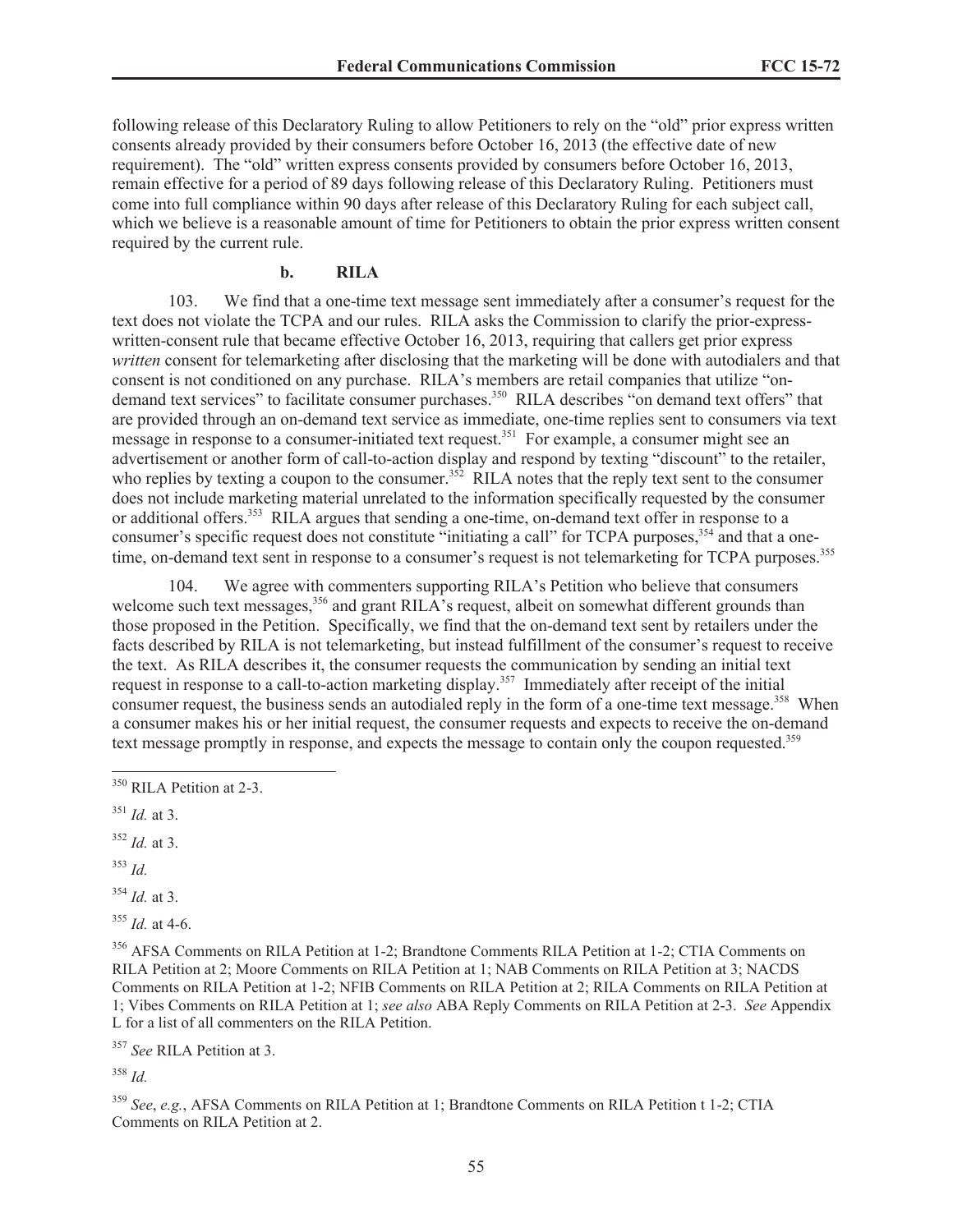Upon viewing the call-to-action, a consumer may choose to act on it by sending a text message to the business. The reply text merely contains the discount coupon in fulfillment of the consumer's request and thus does not constitute a telemarketing communication. RILA members therefore need not make the two required disclosures to consumers to obtain consent, and the consumer's initiating text clearly constitutes consent to an informational reply in fulfillment of the consumer request.

105. Our conclusion is consistent with TCPA legislative history that indicates the law is not intended to disrupt communications that are "expected or desired . . . between businesses and their customers," including messages that "advise a customer (at the telephone number provided by the customer) that an ordered product had arrived, a service was scheduled or performed, or a bill had not been paid."<sup>360</sup> We find our reasoning is consistent with and analogous to our *SoundBite Declaratory Ruling.* In the *SoundBite Declaratory Ruling,* the Commission clarified that "allow[ing] organizations that send text messages to consumers from whom they have obtained prior express consent to continue the practice of sending a final, one-time text to confirm receipt of a consumer's opt out request" does not violate the TCPA or the Commission's rules so long as the confirmation text has the specific characteristics described in the SoundBite Petition.<sup>361</sup> In that decision, the Commission required, among other things, that the confirmation text be sent within five minutes of receipt of an opt-out request in order to be presumed to fall within the consumer's prior express consent and noted that if it took longer to send the confirmation text, the sender would have to make a showing that such delay was reasonable.<sup>362</sup>

106. Similarly, we find that a one-time text sent in response to a consumer's request for information does not violate the TCPA or the Commission's rules so long as it: (1) is requested by the consumer; (2) is a one-time only message sent *immediately* in response to a specific consumer request; and (3) contains only the information requested by the consumer with no other marketing or advertising information.<sup>363</sup> We emphasize that this ruling applies only when the on-demand text message has been expressly requested by the consumer in the first instance. The TCPA was enacted to protect consumers from unwanted calls; in this instance, however, because the consumer requests the information in the first instance, the potential for consumer harm, which the prior-express-written-consent requirement is designed to minimize, is substantially mitigated.

## **5. Text Messages as Calls**

107. Glide raises the issue of whether SMS text messages are subject to the same consumer protections under the TCPA as voice calls. We reiterate that they are. Glide asserts that the Commission's "affirmation that text messages are the same as voice calls may make sense for many purposes under the TCPA, but perhaps does not hold in all cases. Text messages are more akin to instant messages or emails than voice calls.<sup>3364</sup> Based on this assertion, Glide argues that "some limitations and concerns under the TCPA that are appropriate for voice calls may need to be approached differently for

<sup>364</sup> Glide Petition at 6 n.11.

<sup>360</sup> H.R. REP. NO. 102-317, 1st Sess., 102nd Cong. (1991) at 17.

<sup>361</sup> *SoundBite Declaratory Ruling,* 27 FCC Rcd at 15391, para. 1.

<sup>362</sup> *Id.* at 15397, para. 11.

<sup>&</sup>lt;sup>363</sup> We note that some businesses include, in their call-to-action displays for on-demand texting programs, the small amount of wording necessary to make the disclosures required by the Commission's rules concerning prior express written consent for autodialed or prerecorded telemarketing calls. *See*, *e.g.*, http://www1.macys.com/shop/couponsdeals (visited Feb. 10, 2015) (disclosures under "get texts details": "By texting COUPON from my mobile number, I agree to receive marketing text messages generated by an automated dialer from Macy's to this number. I understand that consent is not required to make a purchase."). Our ruling today allows businesses to voluntarily provide these simple disclosures to consumers in a call-to-action before sending a single on-demand text in response to a consumer's request. If the business sends more than a single text as a response to the consumer, however, our rules require prior express written consent with the specified disclosures.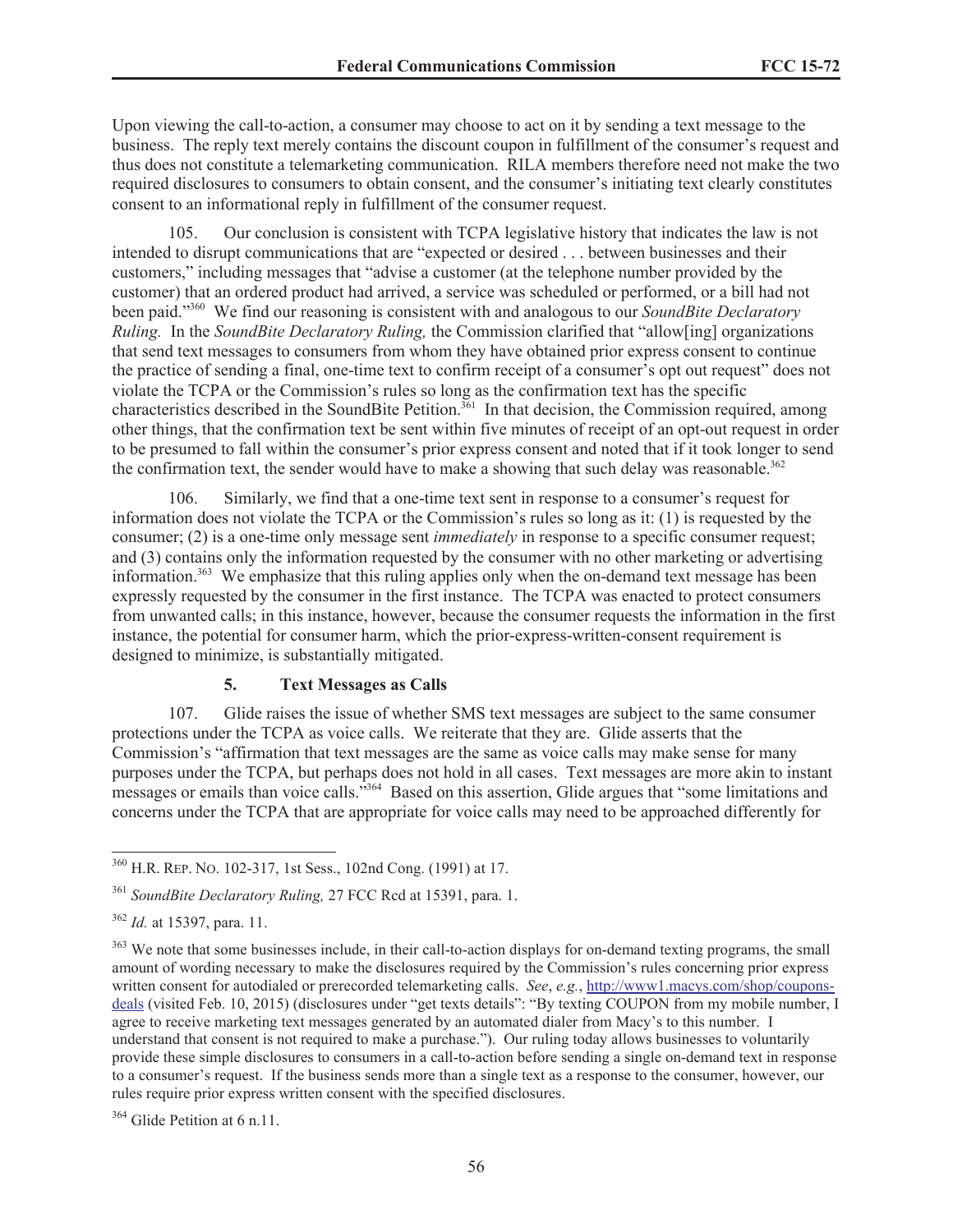text messages."<sup>365</sup> Glide, therefore, "urges the Commission to examine and clarify these distinctions."<sup>366</sup> As the commenter opposing Glide's argument indicates, the Commission in 2003 determined that the TCPA applies to SMS texts.<sup>367</sup> Thus, we find no uncertainty on this issue, and view Glide's request as seeking reversal of the Commission's prior ruling regarding text messages as calls rather than seeking clarification, and therefore inappropriate for declaratory ruling.

108. Second, we clarify that the equipment used to send Internet-to-phone text messages as described by Revolution Messaging is an autodialer under the TCPA.<sup>368</sup> Revolution Messaging asks the Commission to clarify that Internet-to-phone text messaging technology is a type of autodialer under the TCPA, and therefore consumer consent is required for Internet-to-phone texts.<sup>369</sup> We find that Internet-tophone text messages, including those sent using an interconnected text provider, require consumer consent.<sup>370</sup>

109. Revolution Messaging contends that: (1) Internet-to-phone text messaging technology involves the collection and storage of cellular telephone numbers that are then associated with domain names assigned by each wireless carrier for their mobile service messages; $371$  (2) users of such technology can create millions of addresses and send an unlimited number of unsolicited text messages, resulting in charges to the recipient;<sup>372</sup> and (3) Internet-to-phone messaging has become an increasingly popular means to contact wireless consumers that can be sent at minimal cost to the sender.<sup>373</sup>

110. In the *2003 TCPA Order*, the Commission concluded that the consent must be obtained for SMS calls (or "text messages") $^{374}$  to wireless numbers. $^{375}$  Revolution Messaging contends that

<sup>366</sup> *Id.*

<sup>369</sup> *See* Revolution Petition at 4. As described in the Petition and discussed herein, Internet-to-phone text messaging technology enables the sending of messages from a computer to a wireless phone. The messages originate as electronic mail (e-mail) sent to a combination of the recipient's unique telephone number and wireless provider's domain name. They are automatically converted by the wireless provider into a text message format that is delivered to the consumer's wireless phone over the wireless provider's network. Alternatively, the message enters the wireless provider's network via the carrier's web portal and is then converted to a text-message format and delivered to the consumer's wireless phone over the wireless provider's network. *Id.* at 2 n.1, 4-5.

<sup>370</sup> Interconnected text messaging services are services that enable consumers to send text messages to and receive text messages from all or substantially all text-capable U.S. telephone numbers, including through the use of applications downloaded or otherwise installed on mobile phones. 47 C.F.R. § 20.18(n)(1).

<sup>371</sup> Revolution Petition at 4-5.

<sup>372</sup> *Id.* at 5.

<sup>365</sup> *Id.*

<sup>367</sup> *2003 TCPA Order,* 18 FCC Rcd at 14115, para. 165; *see also* 47 U.S.C § 227(b)(1)(A)(iii); 47 C.F.R. § 64.1200(a)(1)(iii); *Satterfield v. Simon & Schuster, Inc.*, 569 F.3d 946 (9th Cir. 2009) (noting that text messaging is a form of communication used primarily between telephones and is therefore consistent with the definition of a "call").

<sup>368</sup> *See* paras. 109-122, *infra.* Although Revolution Messaging and commenters refer to "Internet-to-phone text messaging technology," the TCPA addresses the capacity of the "equipment" used to make a call. 47 U.S.C. §  $227(a)(1)$ . Our analysis therefore addresses whether the equipment used to send Internet-to-phone text messages has the requisite capacity.

<sup>373</sup> *Id.* at 6-9; CDT Comments on Revolution Petition at 2-3. *See* Appendix M for a list of all commenters on the Revolution Petition.

<sup>&</sup>lt;sup>374</sup> SMS is commonly known as text messaging. The Commission used "Internet-to-phone SMS" to refer to all messages that are converted to SMS messages from messages sent or directed to an address with an Internet domain reference, including both those sent as "e-mail" and those entered at a provider's website interface. *See Rules and Regulations Implementing the Controlling the Assault of Non-Solicited Pornography and Marketing Act of 2003*,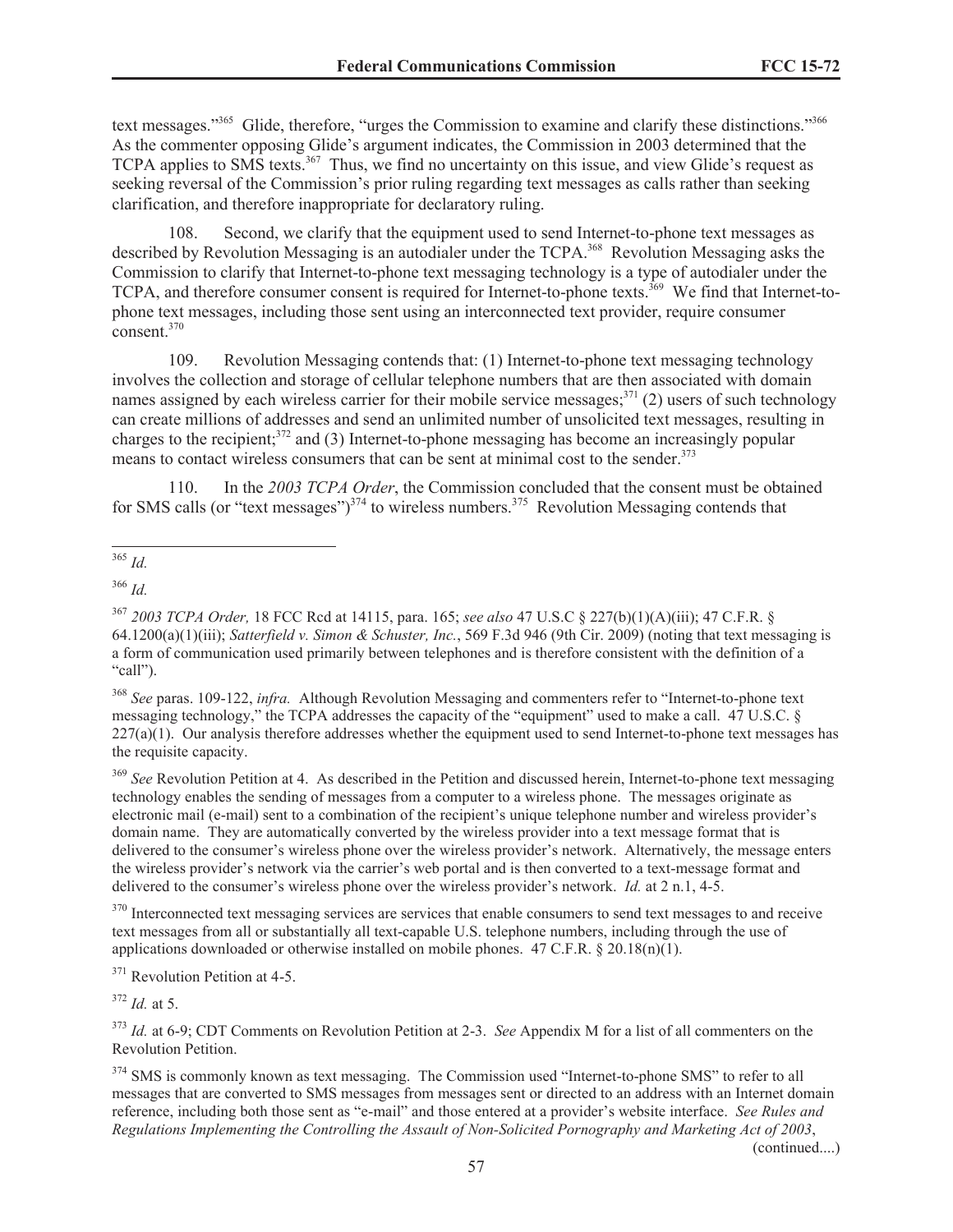Internet-to-phone texts require consumer consent because they use an autodialer. This is so, Revolution Messaging argues, because the technology necessarily and inherently requires the collection and storage of telephone numbers and has the capacity to dial such numbers by initiating calls to specified cellular phone numbers associated with a domain name.<sup>376</sup> Revolution Messaging argues that Congress intended the Commission to have authority to apply TCPA protections to future technologies, including Internetto-phone texts.<sup>377</sup> Lastly, Revolution Messaging notes that the CAN-SPAM Act, which generally requires consent for email sent for commercial purposes without addressing non-commercial email, states expressly that it does not override the TCPA.<sup>378</sup>

111. We grant Revolution Messaging's request to the extent described below. We conclude that the equipment used to originate Internet-to-phone text messages to wireless numbers via email or via a wireless carrier's web portal is an "automatic telephone dialing system" as defined in the TCPA, and therefore calls made using the equipment require consent.<sup>379</sup> We agree with commenters who argue that such equipment meets the first element of the autodialer definition because it has the capacity to store *or* produce telephone numbers to be called, using a random or sequential number generator.<sup>380</sup> Wireless phone numbers are a necessary and unique identifier in each Internet-to-phone text message sent to a wireless recipient. The record confirms that Internet-to-phone text messaging campaigns have purportedly sent tens of thousands of such messages to wireless consumers.<sup>381</sup> The equipment used to send these messages thus must necessarily store, or at least have the capacity to store, large volumes of numbers to be called, and nothing in the record suggests otherwise.<sup>382</sup> CTIA states that "the equipment" 'stores' and 'produces' the wireless telephone numbers to be called, and it does so using random or sequential number generators to populate potential domain name addresses (e.g.,

(...continued from previous page)

*Rules and Regulations Implementing the Telephone Consumer Protection Act of 1991*, CG Docket Nos. 04-53, 02- 278, Order, 19 FCC Rcd 15927, 15933, para. 14 n.48 (2004) (*CAN-SPAM Order*).

<sup>375</sup> *See 2003 TCPA Order*, 18 FCC Rcd at 14115, para. 165; *see also Satterfield v. Simon & Schuster, Inc.*, 569 F.3d 946 (9th Cir. 2009) (noting that text messaging is a form of communication used primarily between telephones and is therefore consistent with the definition of a "call").

<sup>376</sup> Revolution Petition at 11-12 (noting that Congress provides no definition of "to dial" in the TCPA).

<sup>377</sup> *Id.* at 12 (citing Sen. Hollings: "[t]he FCC is not limited to considering existing technologies. The FCC is given flexibility to consider what rules should apply to future technologies as well as existing technologies," *see* 137 CONG. REC. S18784 (daily ed. Nov. 27, 1991)).

<sup>378</sup> *Id.* at 16 (citing the *CAN-SPAM Order*).

<sup>379</sup> See 47 U.S.C. § 227(a)(1). As noted, the Commission previously has concluded that the TCPA's restriction on using autodialers to "call" wireless telephone numbers encompasses text messages. As a result, the issue of whether a text message constitutes a "call" is not at issue here. So long as the initiating device has the requisite capacity to meet the statutory definition of an autodialer and sends a text message, which the Commission has deemed a call, the fact that the message is initiated from a phone versus some other device is not relevant. *See 2003 TCPA Order*, 18 FCC Rcd at 14115, para. 165; *see also Joffe v. Acacia Mortgage Corporation*, 121 P.3d 831 at 836-37 (Az. Ct. App. 2006), *cert. denied*, 549 U.S. 1111 (2006); Intergovernmental Advisory Committee to the Federal Communications Commission, Advisory Recommendation No: 2015-6 at para. 10 (May 15, 2015).

<sup>380</sup> *See, e.g.*, Revolution Petition at 11; CDT Comments on Revolution Petition at 3; CTIA Comments on Revolution Petition at 5; Shields Comment on Revolution Petition at 1-5.

<sup>381</sup> *See, e.g.*, Revolution Petition at 7 (citing examples of various texting campaigns including press reports of an entity claiming to have contact information for 120 million people, such as www.americanindependent.com/153498/nc-text-messages-from-americans-in-contact-pac-flood-shuler-kisselldistricts); *see also* Shields Comments on Revolution Petition at 2 (noting that ccAdvertising has sent millions of political text messages to cell phones).

<sup>382</sup> *See*, *e.g.*, CDT Comments on Revolution Petition at 5; CTIA Comments on Revolution Petition at 5.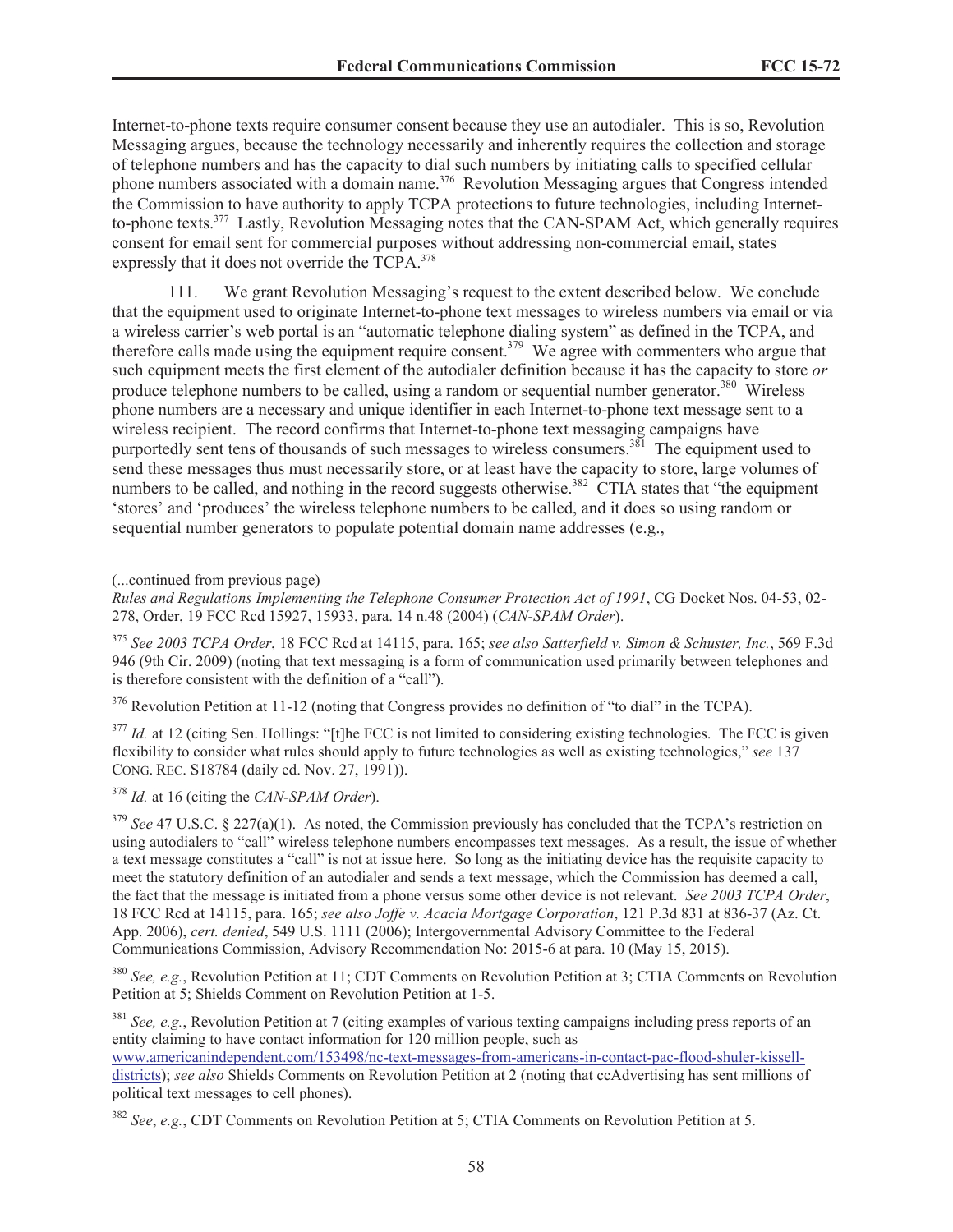5551212@randomcarrierdomain.com)."<sup>383</sup> Even assuming that the equipment does not actually use a random or sequential number generator, the capacity to do so would make it subject to the TCPA.<sup>384</sup> One commenter who opposes the Petition and addresses the autodialer definition does not contest that Internetto-phone messaging technology has at least the capacity to store or produce numbers using a random or sequential number generator.<sup>385</sup> Instead, the commenter argues that the second part of the test—dialing is not met here.<sup>386</sup>

112. We also agree with commenters that such equipment has the capacity to dial numbers and thus meets the second element of the TCPA's autodialer definition.<sup>387</sup> At the outset, we note that neither the TCPA nor the Commission's rules define "dial." Where a statute's plain terms do not directly address the precise question at issue and the statute is ambiguous on the point, the Commission can provide a reasonable construction of those terms.<sup>388</sup> We find it reasonable to interpret "dial" to include the act of addressing and sending an Internet-to-phone text message to a consumer's wireless number. We note that a typical definition of "dial" is to "make a telephone call *or connection*." <sup>389</sup>

113. There is no dispute that Internet-to-phone text messaging technology is used to initiate calls that ultimately are carried over wireless carriers' networks to wireless consumers via their respective unique telephone numbers. Rather than using a wireless phone to initiate the call, the sender has chosen to initiate text messages using equipment that nevertheless "dials" numbers in a fashion required by and compatible with the technical characteristics, features, and functionalities of the wireless carrier's network.<sup>390</sup> The TCPA's text and legislative history reveal Congress's intent to give the Commission broad authority to enforce the protections from unwanted robocalls as new technologies emerge.<sup>391</sup> We therefore believe Congress intended the word "dial" to mean initiating a communication with consumers through use of their telephone number by an automated means that does not require direct human intervention, recognizing that the specific actions necessary to do so will depend on technical requirements of the carrier's network. The carrier's domain name performs the same function as routing data existing within the telephone network and used in a "traditional" voice or text call to identify the called party's carrier so that the call can be routed to the correct carrier for completion to the called party's wireless telephone number. The fact that a component of the call that is invisible to the called party involves using a domain name to identify the wireless carrier does not change this analysis.

<sup>387</sup> *See, e.g.*, CDT Comments on Revolution Petition at 3-4; Shields Comments on Revolution Petition; AFL Reply Comments on Revolution Petition at 2.

<sup>388</sup> *See, e.g., Chevron U.S.A., Inc. v. Natural Resources Defense Council, Inc.*, 467 U.S. 837, 842-46 (1984).

<sup>389</sup> *See* http://www.merriam-webster.com/dictionary/dial (emphasis added).

<sup>390</sup> This analysis is consistent with our clarifications regarding the end-to-end nature of communications involving 3G and GTL, *see* paras. 39-40, *supra*, and the Commission's long-standing approach of viewing communications on an end-to-end basis, without regard to intermediate steps. *See*, *e.g.*, *Teleconnect Co. v. Bell Tel. Co. of Pa.*, 10 FCC Rcd 1626, 1632, para. 12 (1995) ("[B]oth court and Commission decisions have considered the end-to-end nature of the communications more significant than the [intermediate] facilities used to complete such communications.").

<sup>391</sup> *See 2003 TCPA Order*, 18 FCC Rcd at 14091-92, paras. 131-133; *see also* H.R. REP. NO. 633, 2nd Sess., 101st Cong. (1990) ("It should be noted that the bill's definition of 'automatic telephone dialing system' is *broad*, not only including equipment which is designed or intended to be used to deliver automatically-dialed prerecorded messages, but also including equipment which has the 'capability' to be used in such manner.") (emphasis added); *see also* CTIA Comments on Revolution Petition at 6.

<sup>383</sup> CTIA Comments on Revolution Petition at 5.

<sup>384</sup> *See* paras. 10-20, *supra.* 

<sup>&</sup>lt;sup>385</sup> See ccAdvertising comments on Revolution Petition at 11 (disputing only whether the information that is stored constitutes telephone numbers).

<sup>386</sup> *See id.*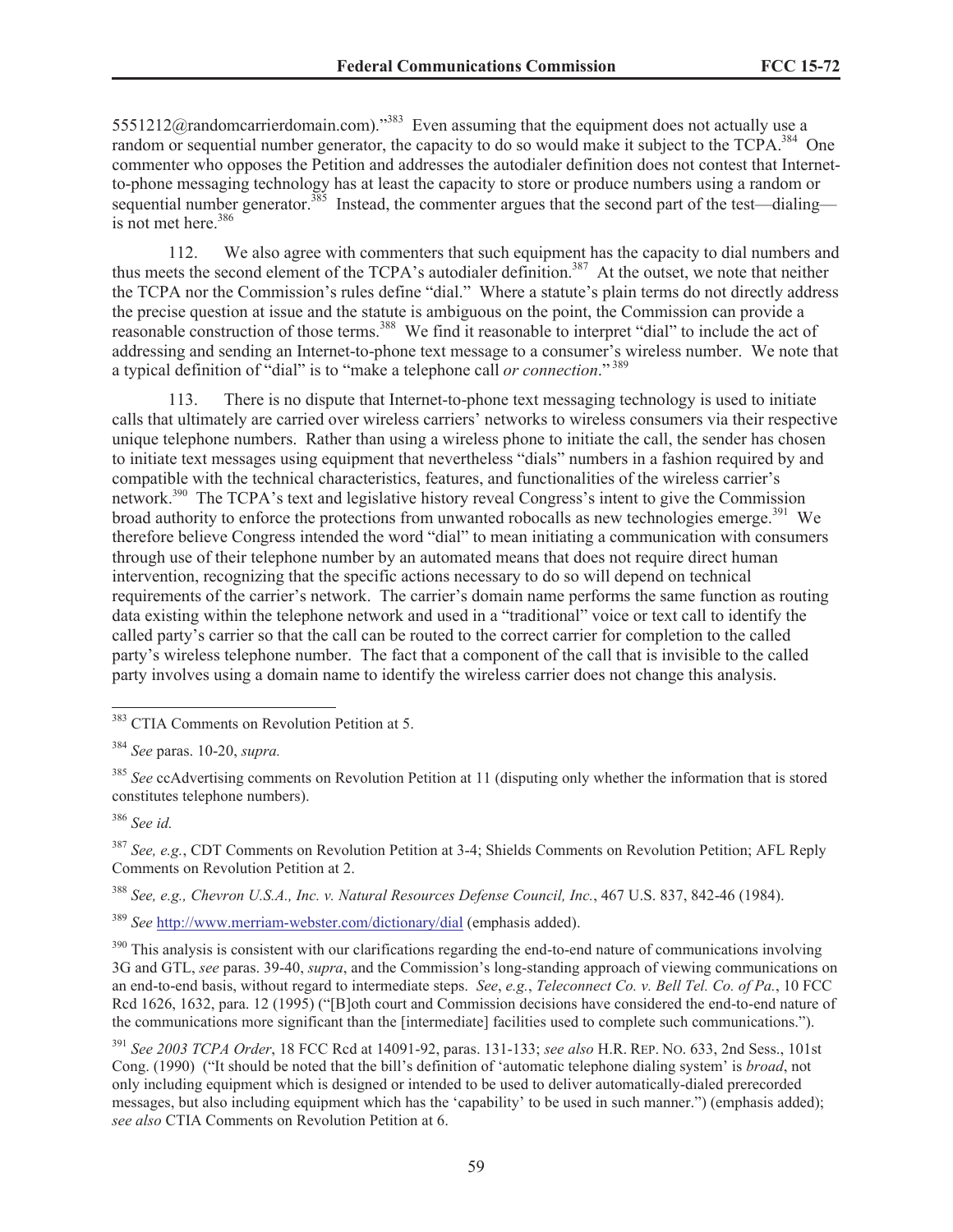114. We conclude that by addressing a message using the consumer's wireless telephone number (*e.g*., 5555551111@sprint.messaging.net or entering a message on a web portal to be sent to a consumer's wireless telephone number) and sending a text message to the consumer's wireless telephone number, the equipment dials a telephone number and the user of such technology thereby makes a telephone call to a number assigned to a wireless service as contemplated in section  $227(b)(1)$  of the Act.<sup>392</sup> We disagree, therefore, with the commenter who suggests that equipment used to originate Internet-to-phone text messages does not meet the second element of the TCPA's autodialer definition because that technology does not use a "traditional" dialing technique.<sup>393</sup>

From the recipient's perspective, Internet-to-phone text messaging is functionally equivalent to phone-to-phone text messaging, which the Commission has already confirmed falls within the TCPA's protection.<sup>394</sup> And the potential harm is identical to consumers; unwanted text messages pose the same cost and annoyance to consumers, regardless of whether they originate from a phone or the Internet. Finding otherwise—that merely adding a domain to the telephone number means the number has not been "dialed"—when the effect on the recipient is identical, would elevate form over substance, thwart Congressional intent that evolving technologies not deprive mobile consumers of the TCPA's protections, and potentially open a floodgate of unwanted text messages to wireless consumers.

116. Consistent with this analysis, we clarify that other types of text messages that pose the same consumer harms are subject to TCPA consumer protections.<sup>395</sup> Specifically, consumer consent is required for text messages sent from text messaging apps that enable entities to send text messages to all or substantially all text-capable U.S. telephone numbers, including through the use of autodialer applications downloaded or otherwise installed on mobile phones.<sup>396</sup> Consumers face the same privacy impact and may incur data costs from such texts. To free these texts from the TCPA's protection would leave a glaring gap in the statute's coverage.

117. Our finding is consistent with the First Amendment. The TCPA's protections have been in place for over two decades and have withstood multiple First Amendment challenges.<sup>397</sup> We see no new constitutional issue posed by the application of this restriction on Internet-to-phone text messaging technology and note that the TCPA's restriction on the use of autodialers to contact wireless numbers creates a content-neutral time, place, and manner restriction on speech. Such a restriction survives a First Amendment challenge if it "furthers an important governmental interest that is unrelated to the suppression of free expression, and the incidental restriction on alleged First Amendment freedom is no

 $396$  47 C.F.R. § 20.18(n)(1).

 $392$  47 U.S.C. § 227(b)(1).

<sup>393</sup> *See* ccAdvertising Comments on Revolution Petition at 10.

<sup>394</sup> *See 2003 TCPA Order*, 18 FCC Rcd at 14115, para. 165.

<sup>395</sup> *See id.* ("This encompasses both voice calls and *text calls to wireless numbers including, for example*, short message service (SMS) calls, provided the call is made to a telephone number assigned to such service.") (emphasis added).

<sup>397</sup> *See, e.g., Joffe*, 121 P.3d at 841-43 (concluding that application of the TCPA's restrictions on autodialed calls to wireless numbers contacted via Internet-to-phone messaging did not violate any First Amendment rights); *Wreyford v. Citizens for Transp. Mobility, Inc*., 1:12-CV-2524-RLV, 2013 WL 3965244 (N.D. Ga. Aug. 1, 2013); *In re Jiffy Lube Intern., Inc., Text Spam Litigation*, 847 F. Supp. 2d 1253, 1262 (S.D. Cal. 2012); *Kramer v. Autobytel, Inc*., 759 F. Supp. 2d 1165, 1169-70 (N.D. Cal. 2010); *Lozano v. Twentieth Century Fox Film Corp*., 702 F. Supp. 2d 999, 1010-12 (N.D. Ill. 2010*); Abbas v. Selling Source, LLC*, 2009 WL 4884471, at \*7-8 (N.D. Ill. Dec. 14, 2009); *Strickler v. Bijora, Inc*., 2012 WL 5386089, at \*5 (N.D. Ill. Oct. 30, 2012); *Maryland v. Universal Elections, Inc*., 729 F.3d 370, 377 (4th Cir. 2013) (holding that TCPA's disclosure requirements in Section 227(d) are constitutional).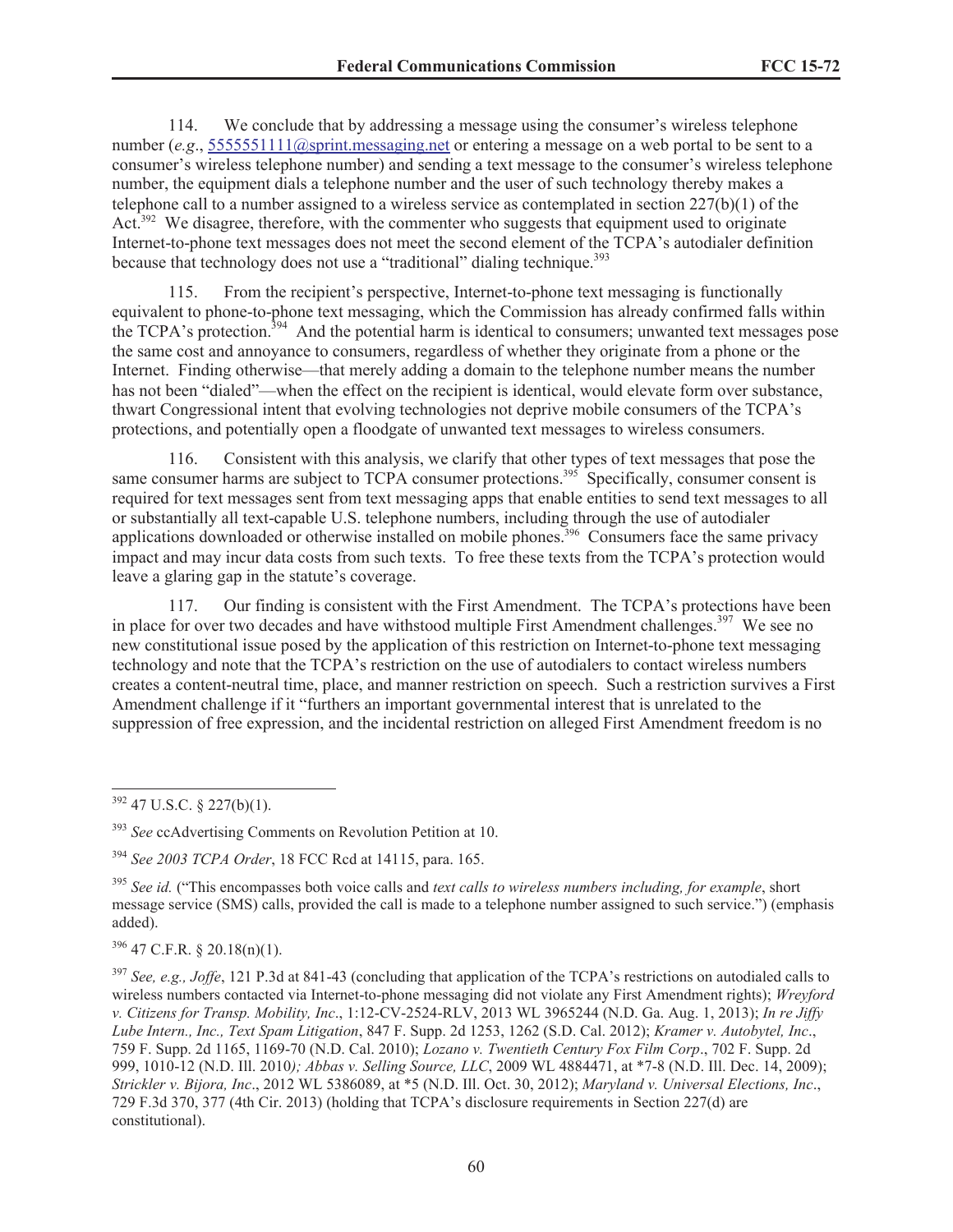greater than is essential to the furtherance of that interest."<sup>398</sup>

118. The benefits to wireless consumers of protection from unwanted robocalls and texts are significant. By enacting the TCPA and its specific prohibition on autodialed, artificial-voice, and prerecorded-voice calls to wireless numbers, Congress has expressed a significant governmental interest in protecting wireless consumers from the use of autodialers, which can generate a substantial number of calls that can impose costs, public safety risks, and privacy intrusions on the unwilling recipients of such calls.<sup>399</sup> In addition to the invasion of consumer privacy for all wireless consumers, the record confirms that some are charged for incoming calls and messages.<sup>400</sup> These costs can be substantial when they result from the large numbers of voice calls and texts autodialers can generate. The massive growth in the use of wireless devices by consumers since the TCPA was enacted serves only to increase the number of wireless consumers potentially impacted by the use of autodialers and, thus, the governmental interest in protecting wireless consumers from the costs and privacy intrusions of unwanted voice calls and text messages.<sup>401</sup>

119. The TCPA does not ban the use of autodialing technologies to dial telephone numbers. Through the TCPA's restrictions, Congress narrowly tailored its restriction on autodialers to those consumers most vulnerable to harm while expressly exempting calls for an emergency purpose and leaving open alternative modes of communicating with these consumers, *e.g.*, obtaining consumer consent or manual dialing. Autodialers can quickly dial thousands of numbers, a function that costs large numbers of wireless consumers money and aggravation. And while we are encouraged by carrier efforts to implement protections against unwanted text messages, the record indicates these measures have not stemmed the tide of unwanted messages to wireless phones.<sup>402</sup>

120. We disagree with commenters who suggest that, by enacting the CAN-SPAM Act after the TCPA, Congress intended only the CAN-SPAM Act, and not the TCPA, to apply to Internet-to-phone text messages sent to wireless phone numbers.<sup>403</sup> The CAN-SPAM Act protects consumers from unwanted commercial e-mail, including unwanted messages to wireless devices.<sup>404</sup> The CAN-SPAM Act directed the Commission to issue rules protecting wireless consumers from "unwanted mobile service commercial messages."<sup>405</sup> Neither the law's text nor legislative history, however, supports the contention

<sup>400</sup> *See, e.g.*, AFL Reply Comments on Revolution Petition at 2; IBT Reply Comments on Revolution Petition; RM Reply Comments on Revolution Petition at 13; VPC Comments on Revolution Petition at 1.

 $401$  Data from the Commission's annual report on mobile services indicate that, from 1992 to 2011, the number of wireless subscribers/connections grew from approximately 11 million to over 300 million. *See Implementation of Section 6002(B) of the Omnibus Budget Reconciliation Act of 1993 Annual Report and Analysis of Competitive Market Conditions with Respect to Commercial Mobile Services*, First Report, 10 FCC Rcd 8844 (1995); *Annual Report and Analysis of Competitive Market Conditions in Respect to Mobile Wireless, Including Commercial Mobile Service*, WT No. 11-186, Sixteenth Report, 28 FCC Rcd. 3700 (2013).

<sup>402</sup> *See* CTIA Comments on Revolution Petition at 12.

<sup>405</sup> *See* 15 U.S.C. § 7712(a).

<sup>398</sup> *See*, *e.g.*, *Turner Broadcasting v. FCC*, 512 U.S. 622 (1994).

<sup>399</sup> *See, e.g., Moser*, 46 F.3d at 974 (citing *Walters v. National Ass'n of Radiation Survivors*, 473 U.S. 305, 331: "[w]hen Congress makes findings on essentially factual issues . . . those finding are of course entitled to a great deal of deference, inasmuch as Congress is an institution better equipped to amass and evaluate the vast amount of data bearing on such an issue"); *see also* CTIA Comments on Revolution Petition at 7-8 ("[C]onfirming that parties must have prior express consent before sending political campaign text messages would enhance the goals of the TCPA and CAN-SPAM Act. For example, it would support the TCPA's goals of protecting individual privacy by preventing thousands (if not millions) of unwanted autodialed text messages sent directly to mobile devices.").

<sup>403</sup> *See* ccAdvertising Comments on Revolution Petition at 12-13.

<sup>404</sup> *See* CAN-SPAM Act, section 14(b), codified at 15 U.S.C. § 7712(b).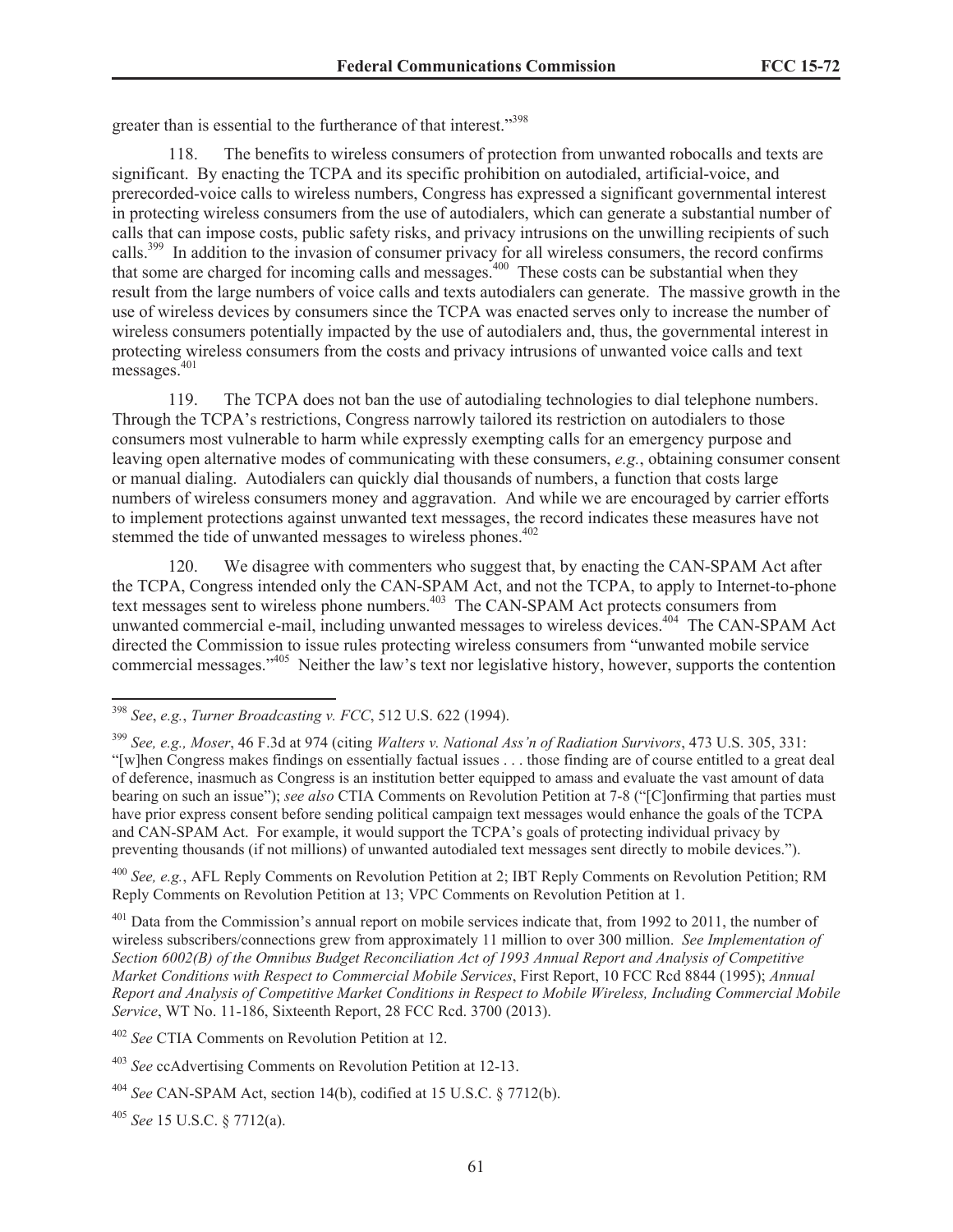that Congress intended the CAN-SPAM Act to be the only regulation to apply to all unsolicited text messages.<sup>406</sup> To the contrary, Congress stated that "[n]othing in this Act shall be interpreted to preclude or override the applicability of [the TCPA]."<sup>407</sup>

121. We also note that the CAN-SPAM Act's coverage is different from the TCPA's. CAN-SPAM applies only to commercial messages, and to such messages even if they are not sent with an autodialer, the latter of which is beyond the TCPA's reach in some contexts.<sup>408</sup> As a result, application of the TCPA to Internet-to-phone texts does not render the CAN-SPAM Act's regulations superfluous, as suggested by ccAdvertising, even as applied to mobile service commercial messages.<sup>409</sup> While ccAdvertising argues that, "if . . . all messages sent using [I]nternet-to-text were already prohibited [under the TCPA], then there would be no need to include [the CAN-SPAM provision against mobile service commercial messages],"<sup>410</sup> we note that neither the TCPA nor our rules prohibit "all messages sent using [I]nternet-to-text." Rather, the TCPA prohibits only those Internet-to-text messages that are sent without prior express consent using an autodialer, other than calls made for an emergency purpose.<sup>411</sup>

122. We also find no support for the contention that the TCPA is not broad enough to encompass Internet-to-phone text messaging.<sup>412</sup> Although the Commission has concluded that Internetto-phone messages directed to an Internet domain name are subject to the CAN-SPAM Act, notably absent in the Commission's Order implementing the CAN-SPAM rules is any statement or suggestion that the language of the TCPA is not sufficiently broad to apply to Internet-to-phone text messages.<sup>413</sup> In other words, nothing in the *CAN-SPAM Order* indicates that the TCPA is inapplicable to this situation. We conclude, therefore, that nothing in the statutory language, the legislative history, or the Commission's implementation of the CAN-SPAM Act demonstrates that Congress intended only for the CAN-SPAM Act to apply to text messaging calls to wireless devices.

# **6. Distinction Between Telemarketing and Informational Calls**

123. We reject arguments that the TCPA's protections are limited to telemarketing calls to wireless numbers and should not require consent for non-telemarketing robocalls made with a predictive dialer.<sup>414</sup> The TCPA's restrictions on autodialed, artificial-voice, and prerecorded-voice calls to wireless

<sup>407</sup> *See* 15 U.S.C. § 7712(a).

<sup>408</sup> We note that, while the CAN-SPAM Act and the TCPA may overlap in certain areas (such as in the case of mobile service commercial messages sent with an autodialer), they do not overlap for autodialed messages that are non-commercial. We also note the general rule of statutory construction that two overlapping statutes may both be given effect so long as there is no "positive repugnance" between them. *Connecticut National Bank v. Germain*, 503 U.S. 249, 254 (1992) ("Redundancies across statutes are not unusual events in drafting, and where . . . there is no positive repugnancy between two laws, a court must give effect to both.").

<sup>409</sup> *See* ccAdvertising Comments on Revolution Petition at 13.

<sup>410</sup> *Id*.

<sup>411</sup> *See* 47 C.F.R. § 64.1200(a)(1).

<sup>412</sup> *See* ccAdvertising Comments on Revolution Petition at 13.

<sup>413</sup> *See, e.g.*, *CAN-SPAM Order*, 19 FCC Rcd at 15932, para. 17 (clarifying that the TCPA's restriction "applies to all autodialed calls made to wireless numbers, including audio and visual services, *regardless of the format* of the message") (emphasis added)).

<sup>414</sup> This issue was first raised in the CI Petition. *See* n. 42, *supra.* CI later withdrew its Petition. *Communication Innovators,* Withdrawal of Petition, CG Docket No. 02-278, filed July 14, 2014. In the interest of removing uncertainty on this issue, the Commission raises the issue on its own motion. *See* 47 C.F.R. § 1.2(a) ("The Commission may, in accordance with section 5(d) of the Administrative Procedure Act, on motion or on its own motion issue a declaratory ruling terminating a controversy or removing uncertainty.").

<sup>406</sup> *See also* CDT Comments on Revolution Petition at 4; Shields Comments on Revolution Petition at 6-7; RM Reply Comments on Revolution Petition at 10-11.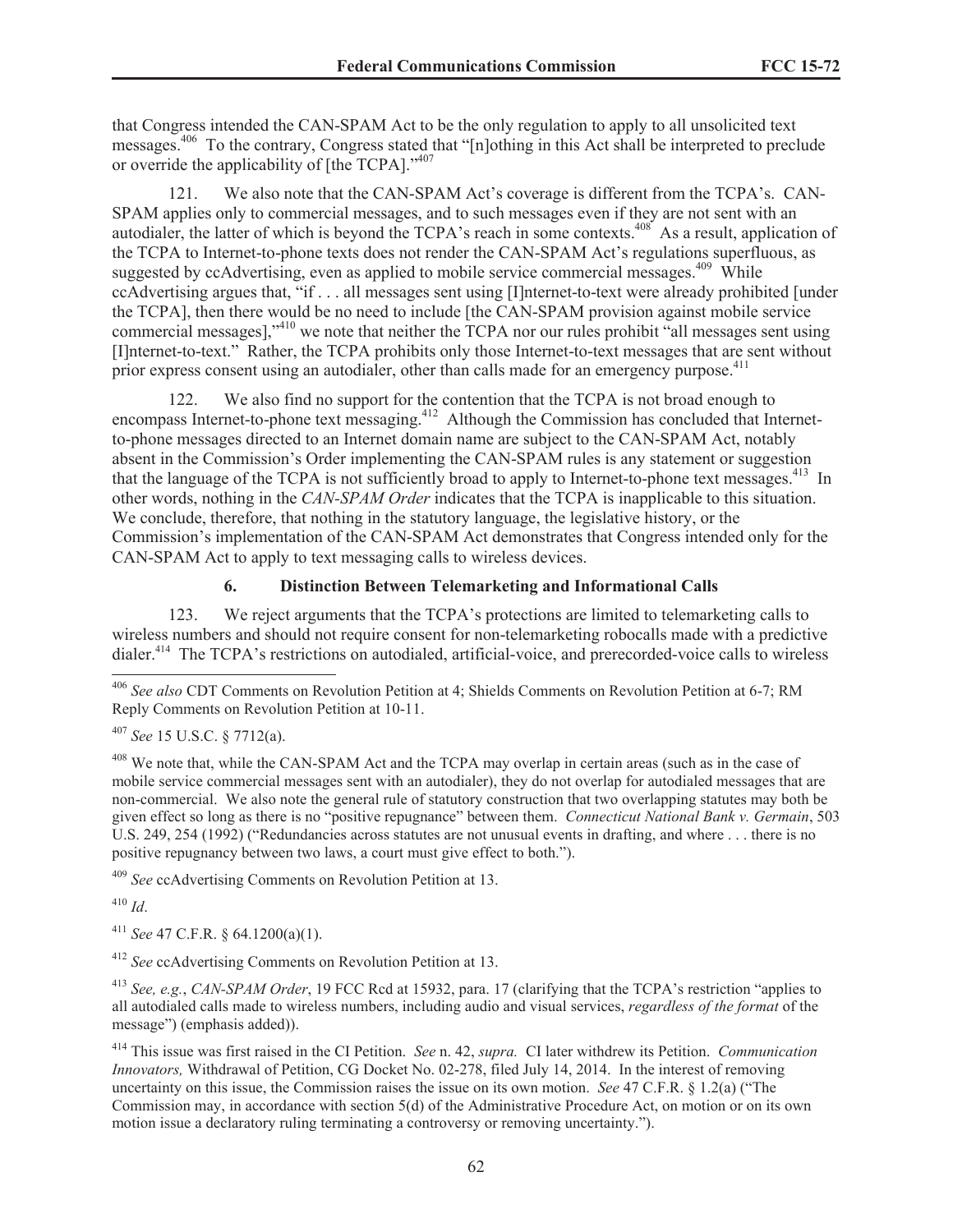numbers apply equally to telemarketing and informational calls.<sup>415</sup> With the exception of calls made for emergency purposes or with the prior express consent of the called party, the TCPA broadly prohibits calls made using "any automatic telephone dialing system" to "any telephone number assigned to a ... cellular telephone service" without limiting that restriction to telemarketing calls.<sup>416</sup>

124. We agree with the commenter who disputes arguments favoring such a distinction, stating: "[s]imply because the calls are not telemarketing calls does not lessen the cost to the recipients or lessen the invasion of privacy caused by the automated calls."<sup>417</sup> We recognize that the TCPA did not establish this same level of protection from robocalls for residential line consumers. As the Commission has previously observed, the TCPA contains "unique protections" for wireless consumers because autodialed and prerecorded calls are "increasingly intrusive in the wireless context, especially where the consumer pays for the incoming call."<sup>418</sup> Moreover, the intrusion on the consumer's privacy from unwanted calls may actually be greater with wireless than wireline calls, where the calls are received on a phone that the consumer may carry at all times.

# **7. Free-to-End-User Calls**

125. We exempt from the TCPA's consumer consent requirements, with conditions, certain pro-consumer messages about time-sensitive financial<sup>419</sup> and healthcare issues.<sup>420</sup> With respect to healthcare calls, we also provide clarification, as requested by AAHAM, on the issue of whether provision of a phone number to a healthcare provider constitutes prior express consent for healthcare calls, and on the issue of whether a third party may consent to receive calls on behalf of an incapacitated patient.<sup>421</sup>

126. Section 227(b)(2)(C) of the TCPA authorizes the Commission to exempt from its consent requirement<sup>422</sup> calls to a number assigned to a cellular telephone service that are not charged to the consumer, subject to conditions the Commission may prescribe "as necessary in the interest of" consumer privacy rights.<sup>423</sup>

127. *ABA.* ABA, on behalf of its member banks and other financial institutions.<sup>424</sup> asks the Commission to exempt calls concerning: (1) "transactions and events that suggest a risk of fraud or identity theft; (2) possible breaches of the security of customers' personal information; (3) steps consumers can take to prevent or remedy harm caused by data security breaches; and (4) actions needed to arrange for receipt of pending money transfers.<sup>"425</sup> ABA asserts that these calls serve consumers'

 $416$  47 U.S.C. § 227(b)(1).

<sup>417</sup> Shields Comments on CI Petition at 2.

<sup>418</sup> *2012 TCPA Order*, 27 FCC Rcd at 1839-40, para. 25.

<sup>419</sup> *See* paras. 127-139, *infra.*

<sup>420</sup> *See* paras. 143-148, *infra; see also* Intergovernmental Advisory Committee to the Federal Communications Commission, Advisory Recommendation No: 2015-6 at para. 13 (May 15, 2015)*.*

<sup>421</sup> *See* paras. 140-142, *infra.*

<sup>422</sup> *See* 47 U.S.C. § 227(b)(1)(A)(iii); 47 C.F.R. § 64.1200(a)(1)(iii).

 $423$  47 U.S.C. § 227(b)(2)(C).

 $424$  For purposes of this exemption, we accept ABA's proposed definition of "financial institution" as "any institution the business of which is engaging in financial activities as described in section 4(k) of the Bank Holding Company Act of 1956." *See* 15 U.S.C. § 6809(3)(A); *see also Ex Parte* Letter from Charles H. Kennedy, Counsel to ABA, to Marlene H. Dortch, Secretary, FCC in CG Docket No. 02-278, at 3 (filed Feb. 5, 2015).

 $425$  ABA Petition at 3.

<sup>415</sup> *See* 47 U.S.C. § 227(b)(1); 47 C.F.R. § 64.1200(a); *2012 TCPA Order,* 27 FCC Rcd at 1838-1844, paras. 20-34; *ACA Declaratory Ruling,* 23 FCC Rcd at 565, para. 11.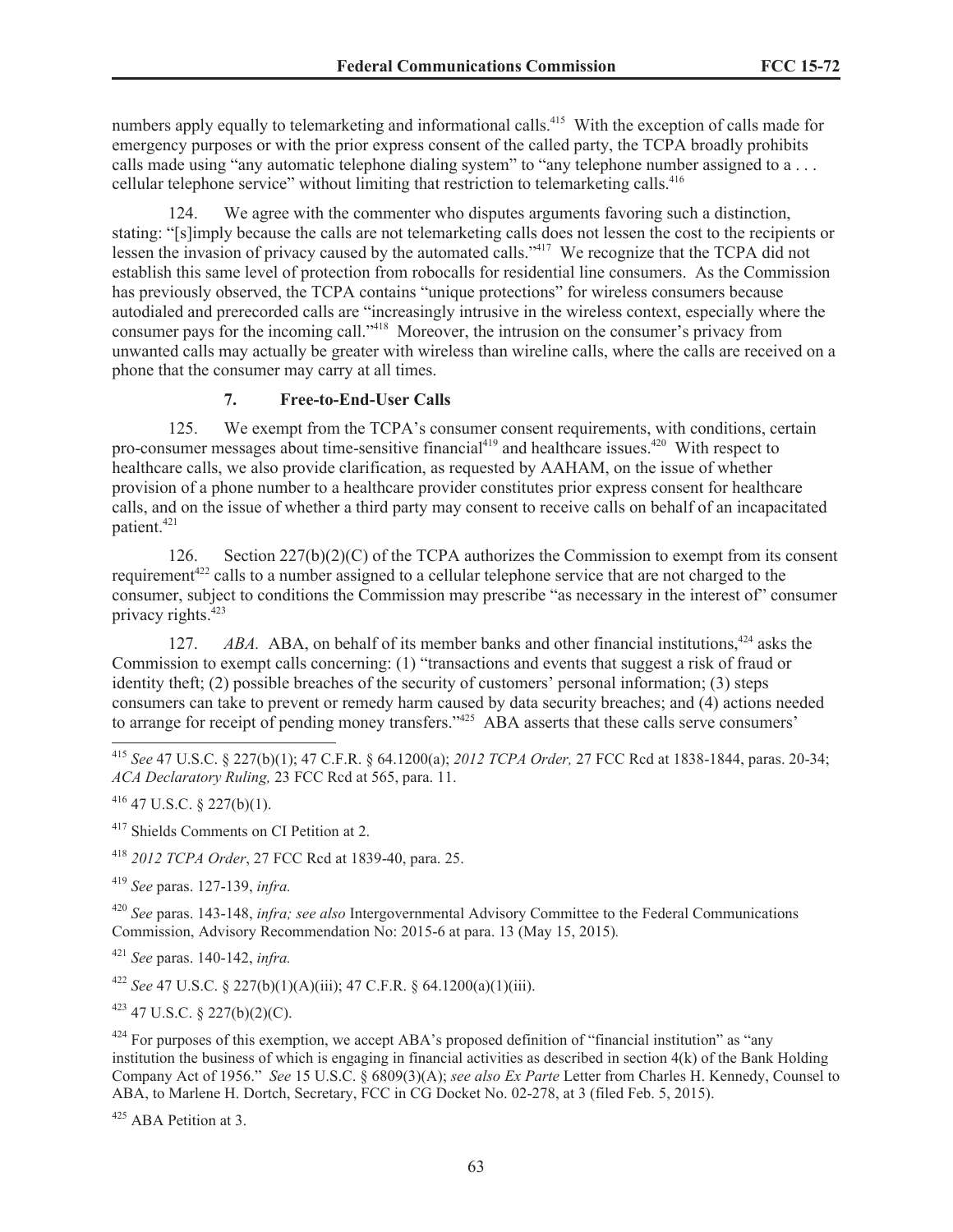interests and "can be conveyed most efficiently and reliably by automated calls to consumers' telephones, which increasingly are wireless devices,"<sup>426</sup> and would be made by financial institutions free to the end user without the recipient's prior express consent. The calls would be made "subject to such conditions as the Commission may prescribe as necessary in the interest of the privacy rights the [TCPA] is intended to protect."<sup>427</sup> ABA states that "financial institutions will work with wireless carriers and third-party service providers to ensure that recipients of notices under the requested exemption are not charged for those messages,"<sup>428</sup> and thus satisfies the TCPA's "no charge" requirement, which includes ensuring that "notifications [do not] count against the recipient's plan minutes or texts."<sup>429</sup>

128. We look to whether the messages in question can be exempted from the TCPA's priorexpress-consent requirement while still protecting consumers' privacy interests. ABA cites research indicating that 98 percent of text messages are opened within three minutes of delivery, and that this can "enabl[e] consumers and financial institutions to react promptly to time-critical information and contain any potential damage that might be caused by a fraudulent transaction, data security breach, or other event."<sup>430</sup> According to the ABA, when financial institutions communicate with customers, they can prevent identity thieves from exploiting stolen data, and thereby reduce identity theft.<sup>431</sup> Supporting commenters affirm that sending messages to consumers' cellular telephone numbers is the best and most efficient method of reaching them in a timely manner—which is important because "[e]ffective fraud and identity theft prevention requires the earliest possible contact with the customer."<sup>432</sup> Opposing commenters counter that banks can provide consumers with information on the benefits of these messages and, if consumers find the messages desirable, they may provide consent.<sup>433</sup>

129. For the reasons set forth below, we exempt these calls. For calls intended to prevent fraudulent transactions or identify theft, ABA indicates that financial institutions use "experience-based algorithms to identity [] events that present an increased risk," such as purchases that are unusual for the customer, purchases of goods that can readily be converted to cash, or changes of address closely followed by a request for new payment cards.<sup>434</sup> Upon identifying one of these suspicious activities, a financial institution seeks to contact the customer as quickly as possible "with the goal of verifying identity and immediately accommodating the customer's request" for services such as the establishment of a new credit plan or an extension of credit where a fraud alert has been placed on the customer's file.<sup>435</sup> The majority of commenters agree that "[s]econds count in these situations and immediate notifications can help contain any potential damage that might result from a fraudulent transaction."<sup>436</sup> While one commenter argues that the messages are not truly time-sensitive, but are merely marketing, we note that

<sup>427</sup> *Id.*

<sup>428</sup> *Id*. at 17.

<sup>429</sup> *Cargo Airline Order,* 29 FCC Rcd 3432 at \*3, para. 12.

<sup>430</sup> ABA Petition at 5.

<sup>431</sup> *Ex Parte* Letter from Charles H. Kennedy, Counsel to ABA, to Marlene H. Dortch, Secretary, FCC in CG Docket No. 02-278, at 4 (filed Jan. 26, 2015).

<sup>432</sup> Visa Comments on ABA Petition at 2; ABA Reply Comments on ABA Petition at 12; Chamber Comments on ABA Petition at 3; CUNA Comments on ABA Petition at 2-3; MasterCard Comments on ABA Petition at 5; ICUL Comments on ABA Petition at 1; Identity Comments on ABA Petition at 1; Leagues Comments on ABA Petition at 1; OTA Comments on ABA Petition at 2. *See* Appendix B for a list of all commenters on the ABA Petition.

<sup>433</sup> NCLC *et al* Comments on ABA Petition at 2, 4; Roylance Comments on ABA Petition at 1.

<sup>434</sup> ABA Petition at 10-11.

<sup>435</sup> *Id.* at 10.

<sup>426</sup> *Id.*

<sup>436</sup> CUNA Comments on ABA Petition at 3.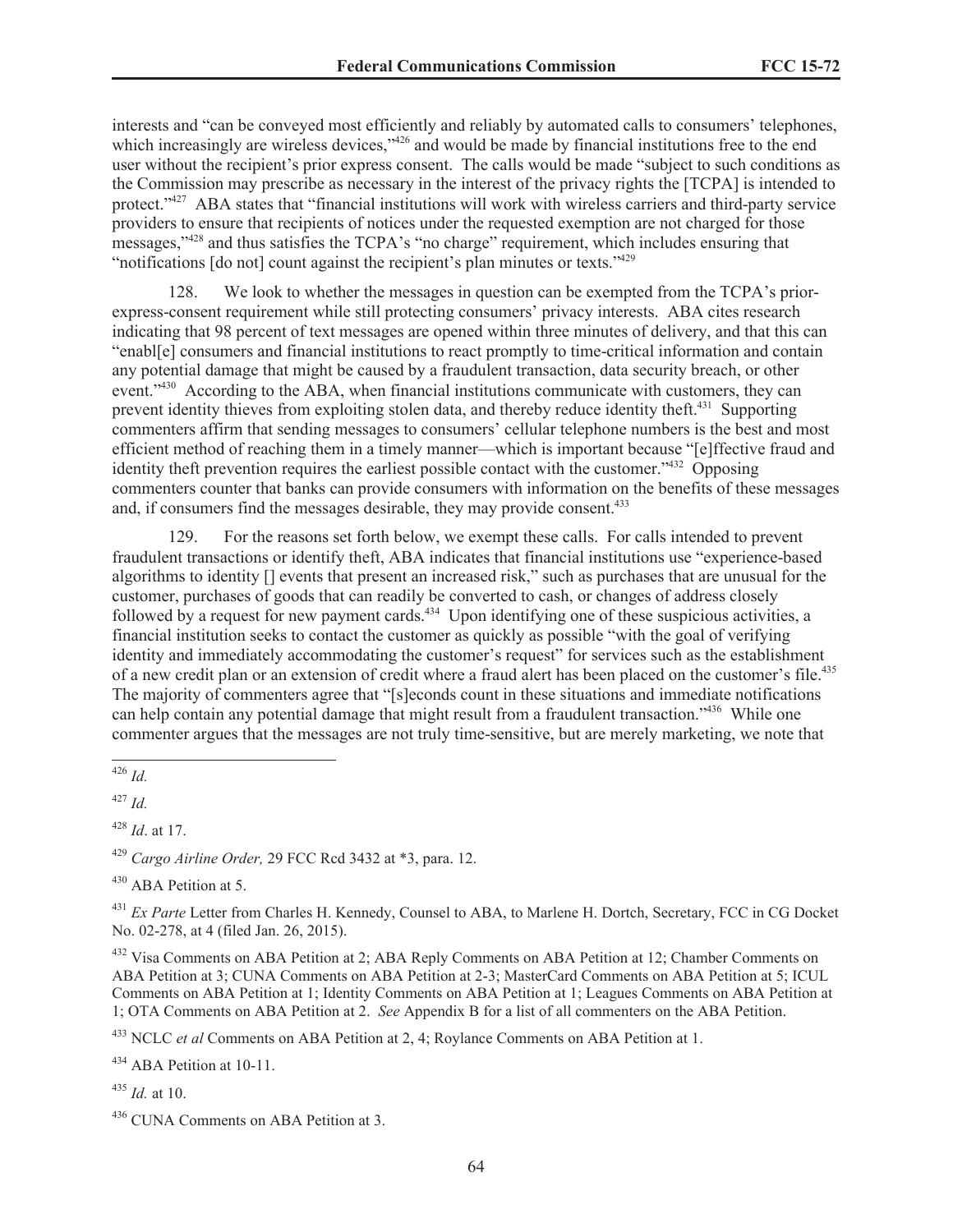the restrictions imposed on the exemption requires that the messages include no marketing or advertising, and that each message include information regarding how to opt out of future messages. $437$ 

130. The second category involves data security breaches. These calls are intended to alert consumers to data breaches at retailers and other businesses, which pose a security threat to the customer's financial account information.<sup>438</sup> A breach may occur when a merchant or other organization identifies that the personal information it maintains about its customers has been accessed without authorization.<sup>439</sup> The calls for which ABA seeks exemption would notify customers "of the breach and any remedial action to be taken."<sup>440</sup>

131. Third are calls conveying measures consumers may take to prevent identity theft following a data breach,<sup>441</sup> including: placing fraud alerts on a credit report, subscribing to credit monitoring services, notice of receipt of new payment cards, information on activation of new payment cards, and "how to take other steps that will ensure the availability of secure card transactions."<sup>442</sup> Because of the increase in data breaches, these types of calls are intended to "help mitigate the[] effects" of such breaches and "better enable consumers to protect their private information."<sup>443</sup> We caution, however, that these calls may not contain telemarketing, cross-marketing, solicitation, debt collection, or advertising content of any kind. Informing a consumer of an instance of identity theft or even measures he or she may take to address that instance of identity theft is distinct from marketing products a consumer may use to prevent or rectify identify theft.<sup>444</sup> The exempted calls may not be used for marketing purposes.

132. These three types of calls are all intended to address exigent circumstances in which a quick, timely communication with a consumer could prevent considerable consumer harms from occurring or, in the case of the remediation calls, could help quickly mitigate the extent of harm that will occur. Under such circumstances, we find that the requirement to obtain prior express consent could make it impossible for effective communications of this sort to take place. We disagree with opposing commenters who argue that banks could solve this problem by providing consumers with information on the benefits of these messages and allowing consumers to opt in to receiving these messages through providing prior express consent.<sup>445</sup> Instead, we consider the urgency associated with these calls, the unpredictable timing of the underlying problems, the financial repercussions associated with those problems, and the risk that consumers may not have fully understood information provided to them regarding consenting to these calls. As such, we conclude that these calls should be exempted from the prior-express-consent requirement, with consumer privacy interests being protected instead by the conditions contemplated by the statutory exemption provision that we specify below.

133. Fourth, ABA requests exemption for calls regarding money transfers. These messages include notification to the recipient of steps to be taken in order to receive the transferred funds.<sup>446</sup> They

<sup>439</sup> *Id.*

<sup>440</sup> *Id.*

<sup>441</sup> ABA Petition at 14.

<sup>442</sup> ABA Petition at 14-15.

<sup>443</sup> FPF Comments on ABA Petition at 5.

<sup>444</sup> *See Ex Parte* Letter from Margot Saunders, Counsel to National Consumer Law Center, to Marlene H. Dortch, Secretary, FCC in CG Docket No. 02-278, at 3-4 (filed April 28, 2015).

<sup>445</sup> NCLC *et al* Comments on ABA Petition at 2, 4; Roylance Comments on ABA Petition at 1.

<sup>446</sup> ABA Petition at 15.

<sup>&</sup>lt;sup>437</sup> Shields Comments on ABA Petition at 1.

<sup>&</sup>lt;sup>438</sup> ABA Petition at 13.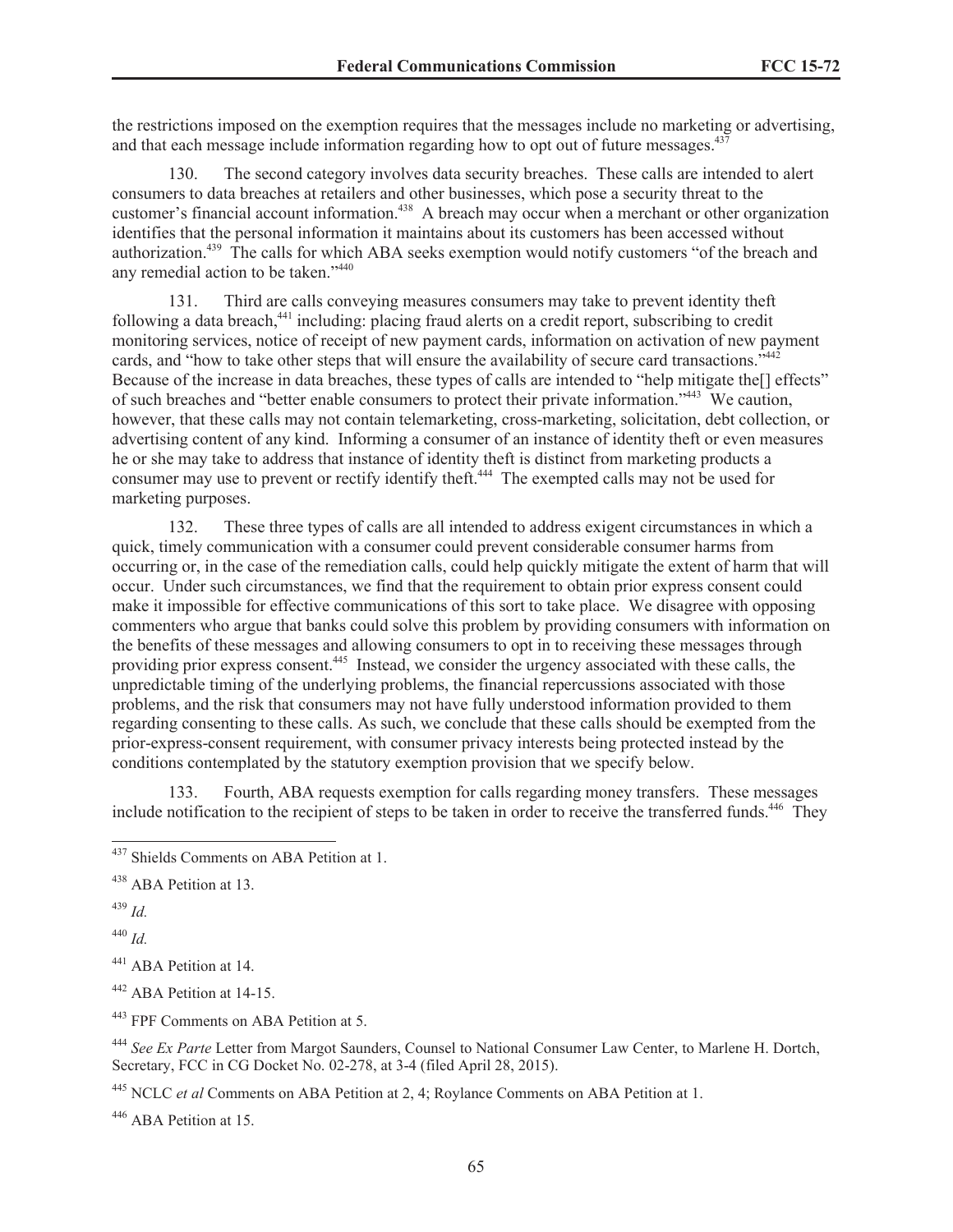may also include a receipt for the money transfer to the transferring party.<sup>447</sup> According to the Petition, money transfers "often must be delivered to persons who do not have an ongoing relationship with the sending institution and therefore have not consented to receive automated calls from that institution."<sup>448</sup> We also find exigency in these calls. Both the transferring party and the recipient of the transferred money undoubtedly are interested in the details of the money transfer. Money transfers can be especially time-sensitive in emergency situations where consumers may need immediate notification that they have received money from another party.

134. *Conditions on ABA's request.* We next consider what conditions are appropriate for the exempted calls. ABA argues that these calls are different from the exempted calls in the *Cargo Airline Order* and the categories are different from each other, and that they therefore warrant different conditions.<sup>449</sup> In that Order, we specified that a caller must limit the frequency of the exempted calls to either one or three notifications.<sup>450</sup> ABA argues that a single message is not always sufficient to convey the necessary information.<sup>451</sup> It notes that financial institutions have no incentive to send "an excessive number of these messages," and that the Commission will "protect consumers if it does not [] impose arbitrary limitations on the number of automated fraud-related calls or texts that may be sent.<sup>7452</sup> By way of example, ABA indicates that a financial institution may send up to three alerts a day for three days when it is attempting to reach a non-responsive consumer regarding identity theft or breach notifications.<sup>453</sup> It also notes that some automated messages require a response from the consumer—such as for the consumer to press "1" or "2"—and that the consumer's response indicates whether additional messages are necessary.<sup>454</sup> And in messages concerning remediation measures, where the financial institution may want to communicate multiple pieces of information to the consumer, ABA asks that financial institutions be permitted "to send as many messages as are needed to complete the process of breach notification and remediation and to respond to consumer messages that are part of that process."455

135. We decline to grant the exemption without limitations on frequency, as ABA requests.<sup>456</sup> To do so would be to diminish consumers' privacy rights, which we are required by statute to consider.<sup>457</sup> We limit the exempted calls to not more than three calls over a three-day period from a single financial institution to the owner of an affected account.<sup>458</sup> These limits apply per event necessitating the exempted

<sup>454</sup> *Id.* at 19-20.

<sup>455</sup> *Id.* at 20.

<sup>457</sup> *See* 47 U.S.C. § 227(b)(2)(C).

 $458$  If a customer is the owner of more than one affected account at a given financial institution, the total number of exempted calls is limited to three calls per event per affected account per three-day period, not three calls total per

<sup>447</sup> *Id.*

<sup>448</sup> *Id.*

<sup>449</sup> *See Cargo Airline Order,* 29 FCC Rcd 3432 at \*5, para. 18; ABA Petition at 17-21.

<sup>450</sup> *See Cargo Airline Order,* 29 FCC Rcd 3432 at \*4, para. 15.

<sup>&</sup>lt;sup>451</sup> ABA Petition at 18.

<sup>452</sup> *Id.* (emphasis omitted).

<sup>453</sup> *Id.* at 19.

<sup>456</sup> ABA argues that the "Commission will *protect* consumers if it does not impose arbitrary limitations on the number of automated fraud-related calls or texts that may be sent." ABA Petition at 18. It also asks that the exemption for breach and fraud-related communications "should permit three such messages to be sent for a maximum of three days, if the consumer fails to respond" and that financial institutions be permitted "to send as many messages as are needed to complete the process of breach notification and remediation and to respond to consumer messages that are part of that process." *Id.* at 19-20.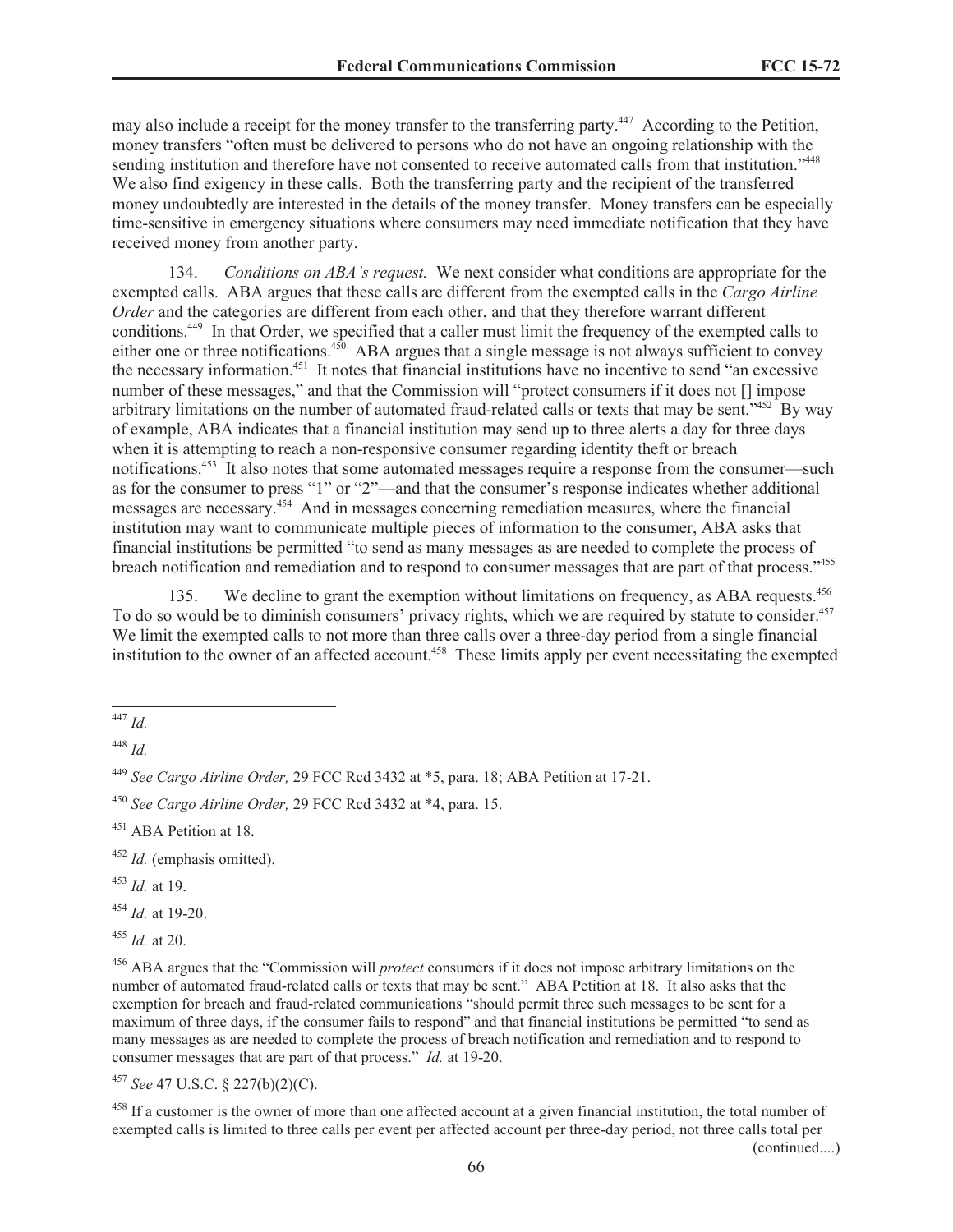calls, whether that be a fraud or identity theft event, data security breach event, or event giving rise to the need for remediation measures. We anticipate that the content of these three messages over a three-day period will be different, based on ABA's statement that a financial institution needs these multiple messages to "complete the process of breach notification and remediation" or to "respond to a customer message or otherwise complete the fraud-prevention process."<sup>459</sup> A financial institution may, of course, choose whether to use voice calls or text messages for these communications. Any message beyond this limited number of three calls per event, over a three-day period, is not exempt and requires the consent of the called party.<sup>460</sup>

136. ABA proffered no opt-out condition in its Petition.<sup>461</sup> Subsequently, ABA stated that it would "accept and implement a requirement that the relief requested . . . be conditioned upon offering and honoring recipients' requests not to receive future automated messages."<sup>462</sup> ABA requests, however, that "a consumer's opt-out request apply only to the account and to the category of message in response to which the request was made.<sup>2463</sup> It states, by way of example, that a consumer's request to opt out of future security breach notifications should not foreclose a financial institution from sending future exempted messages concerning out-of-pattern activity alerts on the same account.<sup>464</sup>

137. Consistent with ABA's opt-out proposal and our precedent, we require financial institutions to include in their messages a mechanism for recipients to easily opt out of future calls. We agree with ABA that a consumer's opt-out request should not be construed so broadly that opting out of one category of financial calls effectively opts that consumer out of all financial calls for that account. Consequently, financial institutions may tailor the opt-out notice so that a consumer is aware that a choice to opt out of future calls is specific to one of the four categories of financial calls we address.

138. In light of these considerations, we adopt the following conditions for each exempted call (voice call or text message) made by a financial institution:

1) voice calls and text messages must be sent, if at all, only to the wireless telephone number provided by the customer of the financial institution;

2) voice calls and text messages must state the name and contact information of the financial institution (for voice calls, these disclosures must be made at the beginning of the call);

3) voice calls and text messages are strictly limited to purposes discussed in paras. 129-137 above and must not include any telemarketing, cross-marketing, solicitation, debt collection, or advertising content;

4) voice calls and text messages must be concise, generally one minute or less in length for voice calls (unless more time is needed to obtain customer responses or answer customer questions) and 160 characters or less in length for text messages;

5) a financial institution may initiate no more than three messages (whether by voice call or text

<sup>459</sup> ABA Petition at 19-20; *Ex Parte* Letter from Charles H. Kennedy, Counsel to ABA, to Marlene H. Dortch, Secretary, FCC in CG Docket No. 02-278, at 2 (filed June 8, 2015).

<sup>460</sup> *See* 47 C.F.R. § 64.1200(a)(1).

<sup>461</sup> ABA Petition at 21.

<sup>462</sup> *Ex Parte* Letter from Charles H. Kennedy, Counsel to ABA, to Marlene H. Dortch, Secretary, FCC in CG Docket No. 02-278, at 3 (filed Feb. 5, 2015).

<sup>463</sup> *Id.*

<sup>464</sup> *Id.*

<sup>(...</sup>continued from previous page)

three-day period. If an account is not affected by a data security breach or identity theft alert, then no exempted calls are needed and that account may not be the basis for additional calls in a three-day period.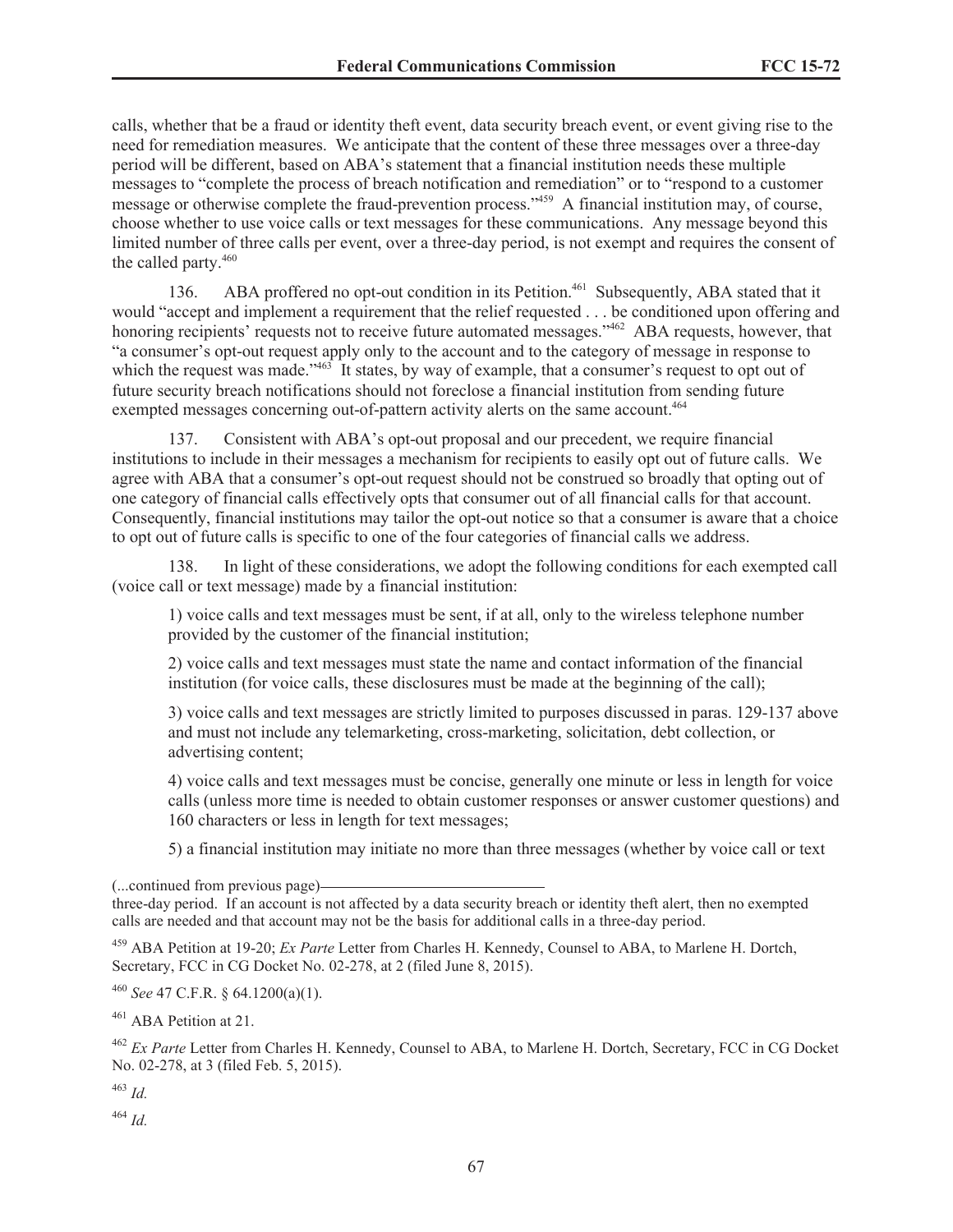message) per event over a three-day period for an affected account;

6) a financial institution must offer recipients within each message an easy means to opt out of future such messages, voice calls that could be answered by a live person must include an automated, interactive voice- and/or key press-activated opt-out mechanism that enables the call recipient to make an opt-out request prior to terminating the call, voice calls that could be answered by an answering machine or voice mail service must include a toll-free number that the consumer can call to opt out of future calls, text messages must inform recipients of the ability to opt out by replying "STOP," which will be the exclusive means by which consumers may opt out of such messages; and,

7) a financial institution must honor opt-out requests immediately.

139. We emphasize that the exemption is limited to messages with the purposes discussed in paras. 129-137 above. The exemption applies to robocalls and texts to wireless numbers only if they are not charged to the recipient, including not being counted against any plan limits that apply to the recipient (*e.g*., number of voice minutes, number of text messages) and the financial institution complies with the enumerated conditions we adopt today.

140. *AAHAM*. AAHAM first asks the Commission to clarify and confirm that "the provision" of a telephone number by an individual to a healthcare provider constitutes 'prior express consent' for non-telemarketing, healthcare calls to that telephone number by or on behalf of the healthcare provider."<sup>465</sup> AAHAM also asks that the Commission confirm that, for healthcare calls subject to HIPAA protections, provision of a telephone number to a healthcare provider establishes prior express consent under the TCPA not only for the healthcare provider, but also for calls "by or on behalf of the 'covered entity' as well as its 'business associates.'"<sup>466</sup>

141. The Commission has stated that "persons who knowingly release their phone numbers have in effect given their invitation or permission to be called at the number which they have given, absent instructions to the contrary."<sup>467</sup> In the *ACA Declaratory Ruling*, the Commission clarified that a party who provides his wireless number to a creditor as part of a credit application "reasonably evidences prior express consent by the cell phone subscriber to be contacted at the number regarding the debt."<sup>468</sup> That consent is valid not only for calls made by the original creditor, but also for those made by a third party collector acting on behalf of that creditor.<sup>469</sup> More recently, in the *GroupMe Declaratory Ruling*, the Commission stated that "the scope of consent must be determined upon the facts of each situation."<sup>470</sup> Nothing in these previous statements regarding consent prohibits us from granting the clarification AAHAM and supporting commenters request.<sup>471</sup> We note, however, that "covered entity" and "business"

<sup>465</sup> AAHAM Petition at 1-2. AAHAM defines "healthcare provider" to include "hospitals, emergency care centers, medical physician or service offices, poison control centers, and other healthcare professionals." *Id.* at 1 n.4.

<sup>466</sup> AAHAM Petition at 5.

<sup>467</sup> *1992 TCPA Order,* 7 FCC Rcd at 8769, para. 31.

<sup>468</sup> *ACA Declaratory Ruling,* 23 FCC Rcd at 564, para. 9.

<sup>469</sup> *See id.* at 565, para. 10.

<sup>470</sup> *GroupMe Declaratory Ruling,* 29 FCC Rcd 3442 at \*4, para. 11.

<sup>&</sup>lt;sup>471</sup> NACDS Comments on AAHAM Petition at 4; PCMA Comments on AAHAM Petition at 2-3; Rite Aid Comments on AAHAM Petition at 3-4; *see also* Letter from Rep. Scott R. Tipton, U.S. Congress, to Tom Wheeler, Chairman, FCC, at 1-2 (April 2, 2015). *See* Appendix A for a list of all commenters on the AAHAM Petition.

In its comments, Rite Aid asks the Commission to address certain additional issues. Rite Aid Comments on AAHAM Petition at 1. It asks the Commission to "resolve [] confusion by declaring that the exemption for HIPAArelated calls to wireless numbers is the same as that for residential lines, i.e., that no prior consent is required." *Id.* at 7. It also asks the Commission to grant a retroactive waiver to it "and other similarly situated parties who have been (continued....)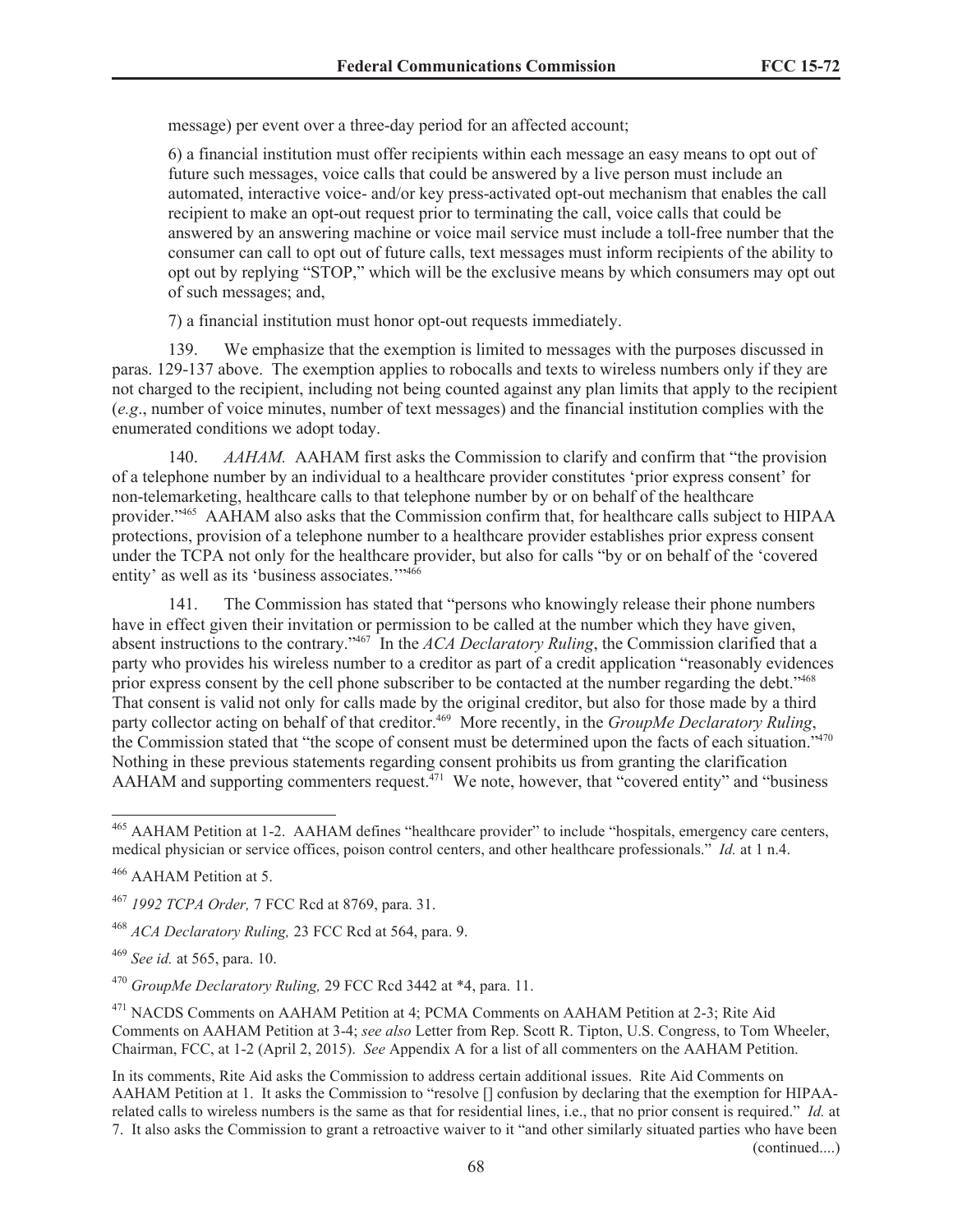associates" are defined terms in the HIPAA privacy rules.<sup>472</sup> The clarification we grant extends only to those terms within the scope of HIPAA, which is not necessarily as broad as the scope AAHAM requests. We clarify, therefore, that provision of a phone number to a healthcare provider constitutes prior express consent for healthcare calls subject to HIPAA<sup>473</sup> by a HIPAA-covered entity and business associates acting on its behalf, as defined by HIPAA, if the covered entities and business associates are making calls within the scope of the consent given, and absent instructions to the contrary.<sup>474</sup>

142. AAHAM also asks the Commission to clarify consent with regard to incapacitated patients. AAHAM asserts that in situations such as where a patient may be incapacitated and unable to provide a telephone number directly to a healthcare provider, but a third party intermediary provides the number, the provision of the phone number by the third party should constitute prior express consent "for healthcare calls to that number unless and until the patient requests otherwise."<sup>475</sup> The Commission has stated that "an intermediary may only convey consent that has actually been provided by the consumer; the intermediary cannot provide consent on behalf of the consumer."<sup>476</sup> We recognize that in certain healthcare situations, however, it may be impossible for a caller to obtain prior express consent. We clarify, therefore, that where a party is unable to consent because of medical incapacity,<sup>477</sup> prior express consent to make healthcare calls subject to HIPAA may be obtained from a third party—much as a third party may consent to medical treatment on an incapacitated party's behalf. A caller may make healthcare calls subject to HIPAA during that period of incapacity, based on the third party's prior express consent. Likewise, just as a third party's ability to consent to medical treatment on behalf of another ends at the time the patient is capable of consenting on his own behalf, the prior express consent provided by the third party is no longer valid once the period of incapacity ends. A caller seeking to make healthcare calls

(...continued from previous page)

subject to TCPA-related litigation involving any alleged prior express consent requirement for HIPAA-related calls to wireless numbers to the extent necessary." *Id.* at 7-8. We decline to fully address this request for clarification and retroactive waiver raised in a comment to a pending Petition. Rather, we point to footnote 7 of the Public Notice for the AAHAM Petition, and suggest a comparison between 47 C.F.R. § 64.1200(a)(1), § 64.1200(a)(2), and § 64.1200(a)(3)(v). *See Consumer and Governmental Affairs Bureau Seeks Comment on Petition for Expedited Declaratory Ruling and Exemption From American Association of Healthcare Administrative Management*, CG Docket No. 02-278, Public Notice, 29 FCC Rcd 15267 at \*1 n.7 (2014).

<sup>472</sup> *See* 45 C.F.R. § 160.103; *see also* 47 C.F.R. § 64.1200(a)(2).

<sup>473</sup> *See* 45 C.F.R. § 160.103 (definition of "health care"). While AAHAM indicates that HIPAA's privacy rules define "health care messages," we find no such definition in the rules. *See* AAHAM Petition at 3 n.7. The definition AAHAM provides in its Petition is the definition of "health care." We note, additionally, that insurancecoverage calls, which are included in AAHAM's list of "healthcare calls," are not necessarily among the topics in HIPAA's definition of "health care." AAHAM Petition at 3; *see also* Shields Comments on AAHAM Petition at 2. Our clarification extends only to calls that are subject to HIPAA.

 $474$  By "within the scope of consent given, and absent instructions to the contrary," we mean that the call must be closely related to the purpose for which the telephone number was originally provided. For example, if a patient provided his phone number upon admission to a hospital for scheduled surgery, then calls pertaining to that surgery or follow-up procedures for that surgery would be closely related to the purpose for which the telephone number was originally provided.

# <sup>475</sup> AAHAM Petition at 7.

<sup>476</sup> *GroupMe Declaratory Ruling,* 29 FCC Rcd 3442 at \*5, para. 14. In stating this previous determination, we note that Commenter NACDS asks that we clarify that a telephone number provided to a pharmacy by a doctor's office in lieu of a patient who is too ill to do so, is prior express consent. NACDS Comments on AAHAM Petition at 7. We reiterate that, according to the Commission's clarification in *GroupMe*, an intermediary may only convey consent that was provided by the consumer. *See GroupMe Declaratory Ruling,* 29 FCC Rcd 3442 at \*5, para. 14.

 $477$  When we refer to "incapacity," we use the term in its legal sense under the applicable statutes, common law, or judicial decisions. We do not speak of "incapacity" in some loose colloquial sense. Thus, the relevant contours of "capacity"—including the duration of any "incapacity"—are to be assessed with reference to those legal indicia.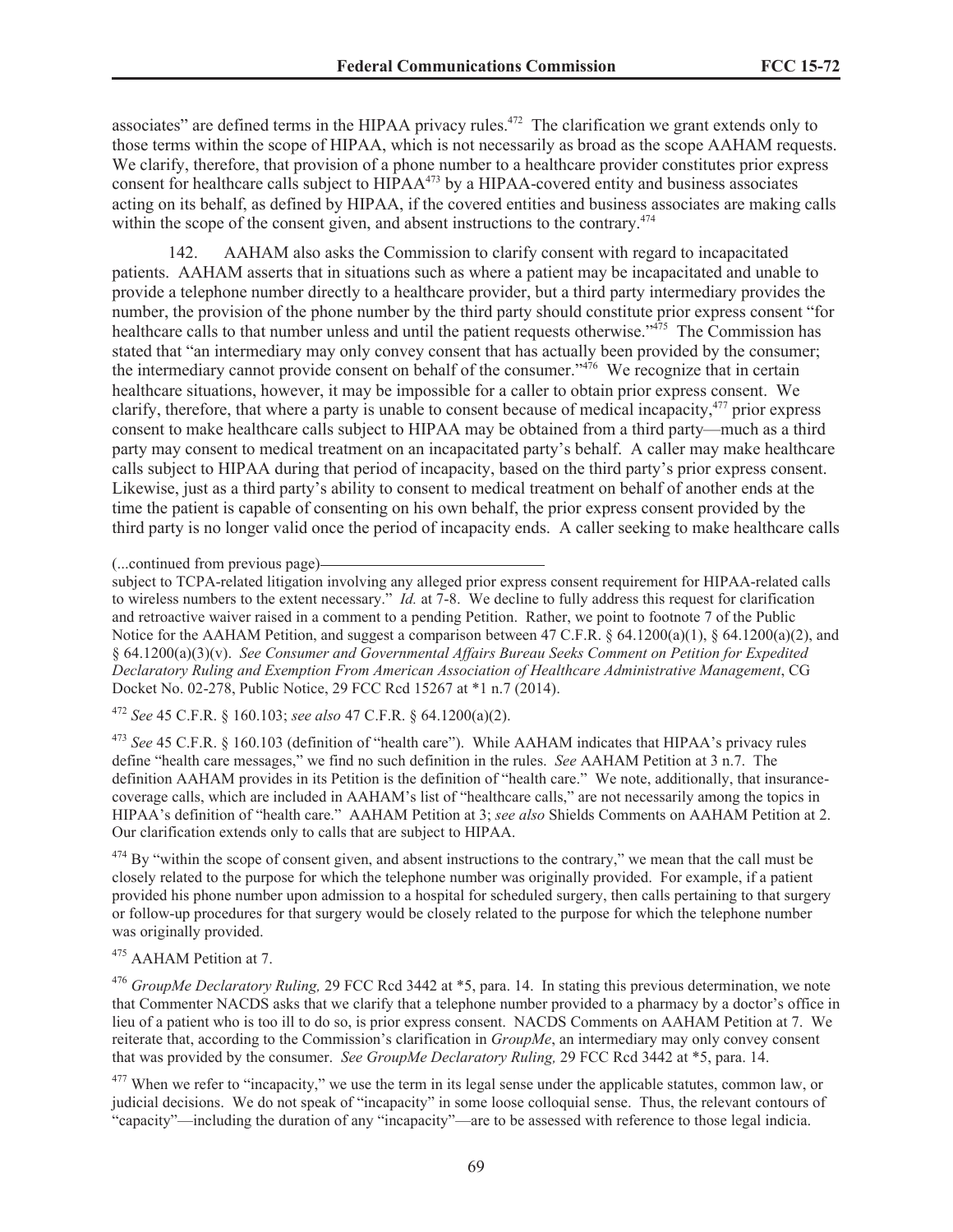subject to HIPAA to a patient who is no longer incapacitated must obtain the prior express consent of the called party.

143. Finally, AAHAM asks the Commission to exempt from the TCPA's prior-expressconsent requirement certain non-telemarketing, healthcare calls that are not charged to the called party.<sup>478</sup> AAHAM notes that the calls provide vital, time-sensitive information patients welcome, expect, and often rely on to make informed decisions<sup> $479$ </sup> including: appointment and exam confirmations and reminders, wellness checkups, hospital pre-registration instructions, pre-operative instructions, lab results, postdischarge follow-up intended to prevent readmission, prescription notifications, home healthcare instructions, available payment options, insurance coverage payment outreach and eligibility, account communications and payment notifications, Social Security disability eligibility, and "health care messages" as defined by HIPAA.<sup>480</sup> AAHAM points out that non-telemarketing healthcare calls and healthcare calls subject to HIPAA are already exempt from the TCPA's restrictions on prerecorded voice message calls to residential numbers, which is an indication of the public interest in receiving these calls by means of a limited exemption.<sup>481</sup> AAHAM also references the conditions the Commission set forth in the *Cargo Airline Order* for each free-to-end-user voice call or text message call, and agrees to conditions consistent therewith.<sup>482</sup>

144. Following the analysis the Commission established in the *Cargo Airline Order*, we consider whether AAHAM's members are capable of satisfying the first part of our section 227(b)(2)(C) inquiry—that is, proposed healthcare message notifications will "not [be] charged to the called party."<sup>483</sup> AAHAM states that its members are capable of providing these calls by, among other options, "using third-party solutions identified by [Cargo Airline Association] that can be deployed for subscribers of the four nationwide wireless carriers."<sup>484</sup> As the Commission did in the *Cargo Airline Order*, we interpret the TCPA's "no charge" requirement to "preclude exempting notifications that count against the recipient's plan minutes or texts."<sup>485</sup>

145. Next, we consider whether AAHAM's proposal will allow us to grant the requested exemption while protecting consumers' privacy interests through conditions, as the statutory exemption provision contemplates.<sup>486</sup> First, we consider the content of the messages. AAHAM notes that the calls provide vital, time-sensitive information patients welcome, expect, and often rely on to make informed decisions.<sup>487</sup> A supporting commenter states that the "uncharged, informational healthcare messages it and other healthcare providers may send are [] the kind of communications that consumers desire, expect,

<sup>480</sup> *Id.* at 2-3. Regarding "health care messages," *see* n. 473, *supra*.

<sup>482</sup> AAHAM Petition at 11.

 $483$  47 U.S.C. § 227(b)(2)(C).

<sup>484</sup> AAHAM Petition at 11.

<sup>487</sup> AAHAM Petition at 10.

<sup>478</sup> AAHAM Petition at 2.

<sup>479</sup> *Id.* at 10.

<sup>481</sup> *Id.* at 9-10. In the *2012 TCPA Order*, the Commission exempted from its consent, identification, time-of-day, opt-out, and abandoned call requirements "all prerecorded health care-related calls to residential lines that are subject to HIPAA." *2012 TCPA Order,* 27 FCC Rcd at 1852, para. 57; *see* 47 C.F.R. § 64.1200(a)(2), (a)(3)(v). Subsequent to that *Order*, HIPAA-covered autodialed, prerecorded voice, and artificial voice calls to a wireless number are exempt from the TCPA's written consent requirement but are still covered by the general consent requirement. *Compare* 47 C.F.R. § 64.1200(a)(2) *with* 47 C.F.R. § 64.1200(a)(1).

<sup>485</sup> *Cargo Airline Order,* 29 FCC Rcd 3432 at \*3, para. 12.

<sup>486</sup> 47 U.S.C. § 227(b)(2)(C); *Cargo Airline Order,* 29 FCC Rcd 3432 at \*4, para. 13.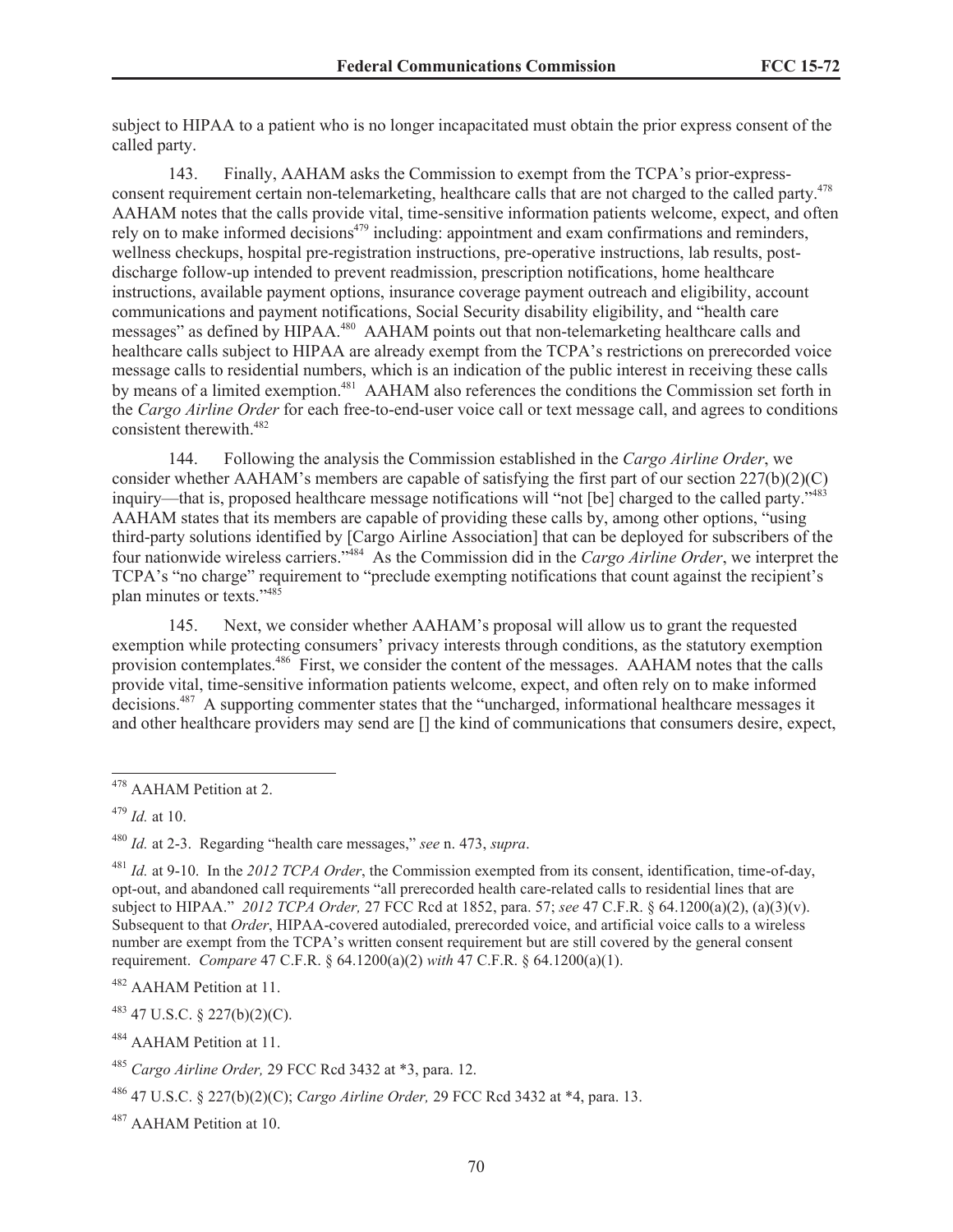and benefit from."<sup>488</sup>

146. While these statements regarding the public's interest in and need for timely receipt of these calls are likely true regarding the majority of the types of calls AAHAM lists in its Petition, we are concerned that these policy arguments are not true for all types of calls AAHAM wishes to make under the TCPA's exemption provision. For example, while we recognize the exigency and public interest in calls regarding post-discharge follow-up intended to prevent readmission, or prescription notifications, we fail to see the same exigency and public interest in calls regarding account communications and payment notifications, or Social Security disability eligibility.<sup>489</sup> While this second group of calls regarding billing and accounts may convey information, we cannot find that they warrant the same treatment as calls for healthcare treatment purposes. Timely delivery of these types of messages is not critical to a called party's healthcare, and they therefore do not justify setting aside a consumer's privacy interests in favor of an exemption for them. We grant the exemption, with the conditions below, but restrict it to calls for which there is exigency and that have a healthcare treatment purpose, specifically: appointment and exam confirmations and reminders, wellness checkups, hospital pre-registration instructions, pre-operative instructions, lab results, post-discharge follow-up intended to prevent readmission, prescription notifications, and home healthcare instructions.<sup>490</sup> We also clarify that HIPAA privacy rules shall control the content of the informational message where applicable, such as where the message attempts to relate information of a sensitive or personal nature; as one commenter cautions: "the information provided in these exempted voice calls and texts must not be of such a personal nature that it would violate the privacy" of the patient if, for example, another person received the message.<sup>491</sup> We therefore grant the exemption for calls subject to HIPAA, but limit this exemption by excluding any calls contained therein that include telemarketing, solicitation, or advertising content, or which include accounting, billing, debtcollection, or other financial content.<sup>492</sup>

147. *Conditions on AAHAM's Request.* We adopt the following conditions for each exempted call (voice call or text message) made by or on behalf of a healthcare provider:

1) voice calls and text messages must be sent, if at all, only to the wireless telephone number provided by the patient;

<sup>488</sup> Rite Aid Comments on AAHAM Petition at 9-10 (internal quotation marks omitted).

<sup>&</sup>lt;sup>489</sup> AAHAM Petition at 3. While calls regarding Social Security disability eligibility may, in fact, raise issues regarding the timely provision of medical treatment, these issues are not readily apparent. Nothing in the record indicates what the content of these calls may be—whether they relate to eligibility for treatment, eligibility for nonhealthcare services, or eligibility for other services. Without additional information, we are not able to determine whether the calls contain exigent information for a true healthcare treatment purpose, as opposed to information regarding billing and accounts information that is not of a true healthcare treatment purpose.

<sup>490</sup> *See id*. at 2-3. For example, from the list AAHAM includes in its Petition, the following types of calls would likely be exempt because of exigency and a true healthcare purpose: appointment and exam confirmations and reminders, wellness checkups, hospital pre-registration instructions, pre-operative instructions, lab results, postdischarge follow-up intended to prevent readmission, prescription notifications, and home healthcare instructions. *See* AAHAM Petition at 2-3.

<sup>491</sup> *See Ex Parte* Letter from Margot Saunders, Counsel to National Consumer Law Center, to Marlene H. Dortch, Secretary, FCC in CG Docket No. 02-278, at 3-4 (filed April 28, 2015) (expressing concern that "if the call is health related—a test result necessitating a doctor's appointment, the need to fill a prescription—it would be a serious breach of privacy for one person to hear about these issues when they apply to another); *Ex Parte* Letter from Victoria Di Tomasco, AAHAM President, to Marlene H. Dortch, Secretary, FCC in CG Docket No. 02-278, at 2 (filed June 11, 2015).

<sup>492</sup> *See Ex Parte* Letter from Margot Saunders, Counsel to National Consumer Law Center, to Marlene H. Dortch, Secretary, FCC in CG Docket No. 02-278, at 5 (filed Feb. 23, 2015) (objecting to granting AAHAM protection for "non-telemarketing calls that healthcare providers ordinarily make, including debt collection calls").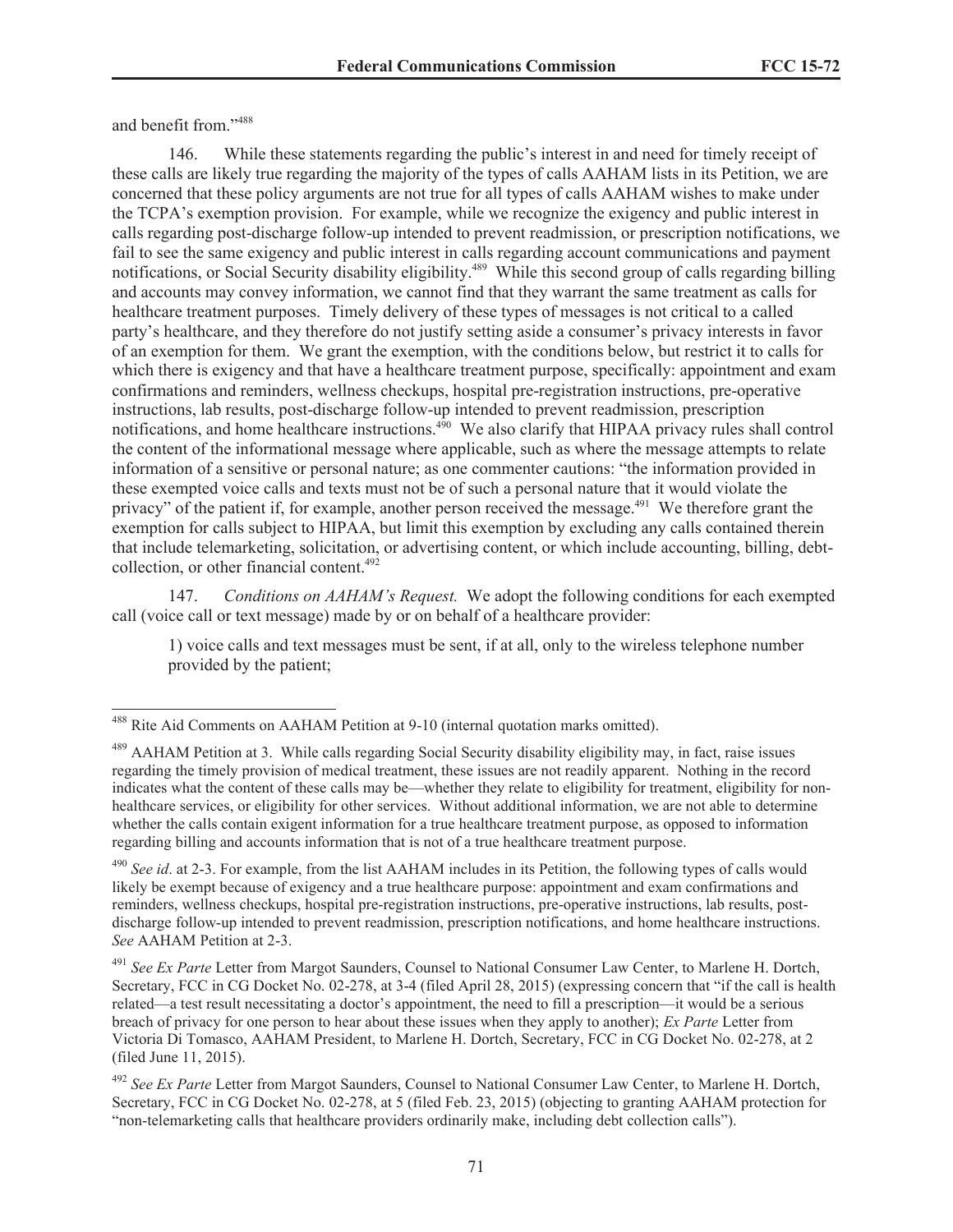2) voice calls and text messages must state the name and contact information of the healthcare provider (for voice calls, these disclosures would need to be made at the beginning of the call);

3) voice calls and text messages are strictly limited to the purposes permitted in para. 146 above; must not include any telemarketing, solicitation, or advertising; may not include accounting, billing, debt-collection, or other financial content; and must comply with HIPAA privacy rules ;

4) voice calls and text messages must be concise, generally one minute or less in length for voice calls and 160 characters or less in length for text messages;

5) a healthcare provider may initiate only one message (whether by voice call or text message) per day, up to a maximum of three voice calls or text messages combined per week from a specific healthcare provider;

6) a healthcare provider must offer recipients within each message an easy means to opt out of future such messages, voice calls that could be answered by a live person must include an automated, interactive voice- and/or key press-activated opt-out mechanism that enables the call recipient to make an opt-out request prior to terminating the call, voice calls that could be answered by an answering machine or voice mail service must include a toll-free number that the consumer can call to opt out of future healthcare calls, text messages must inform recipients of the ability to opt out by replying "STOP," which will be the exclusive means by which consumers may opt out of such messages; and,

7) a healthcare provider must honor the opt-out requests immediately.

148. We emphasize that the exemption is limited to messages with the purposes discussed in para. 146 above. The exemption applies to robocalls and texts to wireless numbers only if they are not charged to the recipient, including not being counted against any plan limits that apply to the recipient (*e.g*., number of voice minutes, number of text messages) and the healthcare providers complies with the enumerated conditions we adopt today.

#### **8. Waiver and Additional Exemption Requests**

149. In a footnote to its Petition, Glide states: "If the Commission declines to issue the requested declaratory ruling, it should grant [Glide] a retroactive waiver for the [a]pp's invitation mechanism."<sup>493</sup> As support for this waiver request, Glide cites to Section 1.3 of the Commission's rules, which provides that "[t]he provisions of this chapter may be . . . waived for good cause shown, in whole or in part, at any time by the Commission."<sup>494</sup> In this Declaratory Ruling and Order, we decline to issue the clarification Glide has requested. We also decline to grant a retroactive waiver for the Glide app's invitational message function.

150. The Commission may waive any of its rules for good cause shown.<sup>495</sup> A waiver may be granted if: (1) special circumstances warrant a deviation from the general rule and (2) the waiver would better serve the public interest than would application of the rule.<sup> $49\overline{6}$ </sup> Glide has not pled—much less pled with particularity—facts and circumstances that warrant a waiver.<sup>497</sup> Its entire argument for waiver

<sup>493</sup> Glide Petition at 5 n.9.

 $^{494}$  47 C.F.R.  $8$  1.3.

<sup>495</sup> *Id.* § 1.3; *WAIT Radio v. FCC,* 418 F.2d 1153, 1157 (D.C. Cir. 1969), *appeal after remand*, 459 F.2d 1203 (D.C. Cir. 1972), *cert. denied*, 409 U.S. 1027 (1972) (citing *Rio Grande Family Radio Fellowship, Inc. v. FCC,* 406 F.2d 664 (D.C. Cir. 1968)); *Northeast Cellular Tel. Co. v. FCC*, 897 F.2d 1164 (D.C. Cir. 1990).

<sup>496</sup> *Northeast Cellular Tel. Co.*, 897 F. 2d at 1166.

<sup>497</sup> *See* Glide Petition at 5 n.9; *WAIT Radio,* 418 F.2d at 1157 (stating that an applicant seeking a waiver faces a "high hurdle" and "must plead with particularity the facts and circumstances which warrant such action") (citation and internal quotation marks omitted).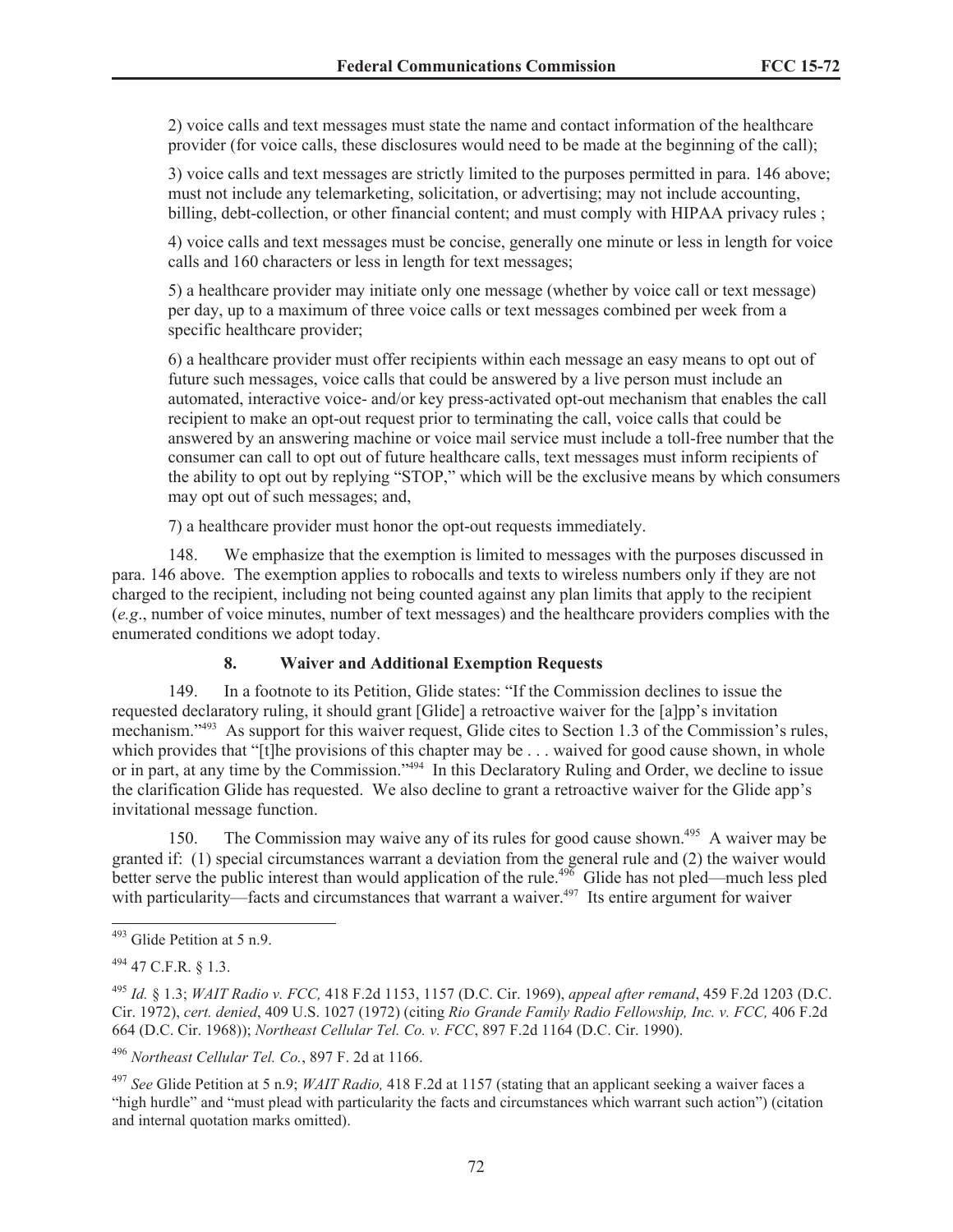consists of the single sentence quoted above, which merely asks that the Commission grant the waiver.<sup>498</sup> Glide has not attempted to establish that special circumstances warrant a deviation from the general rule, or that such deviation will serve the public interest. Because Glide's request for waiver fails to demonstrate the required information, we deny its request for retroactive waiver of the TCPA's consent requirement for robocalls and texts to wireless numbers.

151. Alongside its request for retroactive waiver, Glide asks that the Commission "exempt from the TCPA rules" the invitational message function of its app. The TCPA includes a provision allowing the Commission to exempt certain calls from the restrictions on calls made by autodialers or using an artificial or prerecorded voice to, among others, cellular telephone numbers.<sup>499</sup> In its request for waiver, Glide cites to the provision of the Act that permits exemption of "calls to a telephone number assigned to a cellular telephone service that are not charged to the called party."<sup>500</sup> Glide has not alleged or established, however, that the persons who receive its invitational messages are never charged for the texts.<sup>501</sup> We, therefore, decline to grant an exemption under section  $227(b)(2)(C)$  of the Act.<sup>502</sup>

### **9. Call-Blocking Technology**

152. In this section, we affirm that nothing in the Communications Act or our rules or orders prohibits carriers or VoIP providers from implementing call-blocking technology that can help consumers<sup>503</sup> who choose to use such technology to stop unwanted robocalls. Consumers currently have the choice to use call-blocking technology to block individual numbers or categories of numbers, and may continue to do so.<sup>504</sup> Additionally, in the interests of public safety, we strongly encourage carriers, VoIP providers, and independent call-blocking service providers to avoid blocking autodialed or prerecorded calls from public safety entities, including PSAPs, emergency operations centers, or law enforcement agencies; blocking these calls may compromise the effectiveness of local and state emergency alerting and communications programs.<sup>505</sup> We expect that, with this clarification, consumers will benefit from improved call-blocking options that complement our decisions in this Declaratory Ruling and Order by deterring unwanted calls.

153. Thirty-nine Attorneys General, including states, the District of Columbia, and Guam,

<sup>500</sup> *Id.*

 $501$  The most Glide asserts is that, when users send invitational messages through its app rather than as text messages outside the app, "the administrative burden on users" is reduced and it "enabl[es] them to avoid potential fees that may be charged by their carriers for sending text messages." Glide Petition at 15 n.37. The TCPA is not concerned, however, with reducing expenses of persons placing calls, but with "inappropriately shift[ing] marketing costs from sellers to consumers." *2003 TCPA Order,* 18 FCC Rcd at 14092, para. 133.

 $502$  47 U.S.C. § 227(b)(2)(C).

<sup>503</sup> Our use of "consumers" in this context encompasses both residential or individual customers as well as business customers of the service providers.

<sup>504</sup> Consumer choice has been important to the Commission in previous decisions, and continues to be important. *See Protecting and Promoting the Open Internet*, GN Docket No. 14-28, FCC 15-24, Report and Order on Remand, Declaratory Ruling, and Order, 2015 WL 1120110 at \*63, para. 220 (2015) ("broadband providers may also implement network management practices that are primarily used for, and tailored to, addressing traffic that is unwanted by end users").

<sup>505</sup> *See*, *e.g.*, Call Control Comments on NAAG Letter at 5 ("Call Control, for example, identifies incoming emergency calls and is programmed to always allow these calls. Furthermore, in Call Control when a user dials 911, Call Control is placed in Emergency Mode whereby all call blocking is temporarily disabled to ensure return calls from emergency officials are not blocked inadvertently.").

<sup>498</sup> *See* Glide Petition at 5 n.9.

 $^{499}$  47 U.S.C. § 227(b)(2)(C).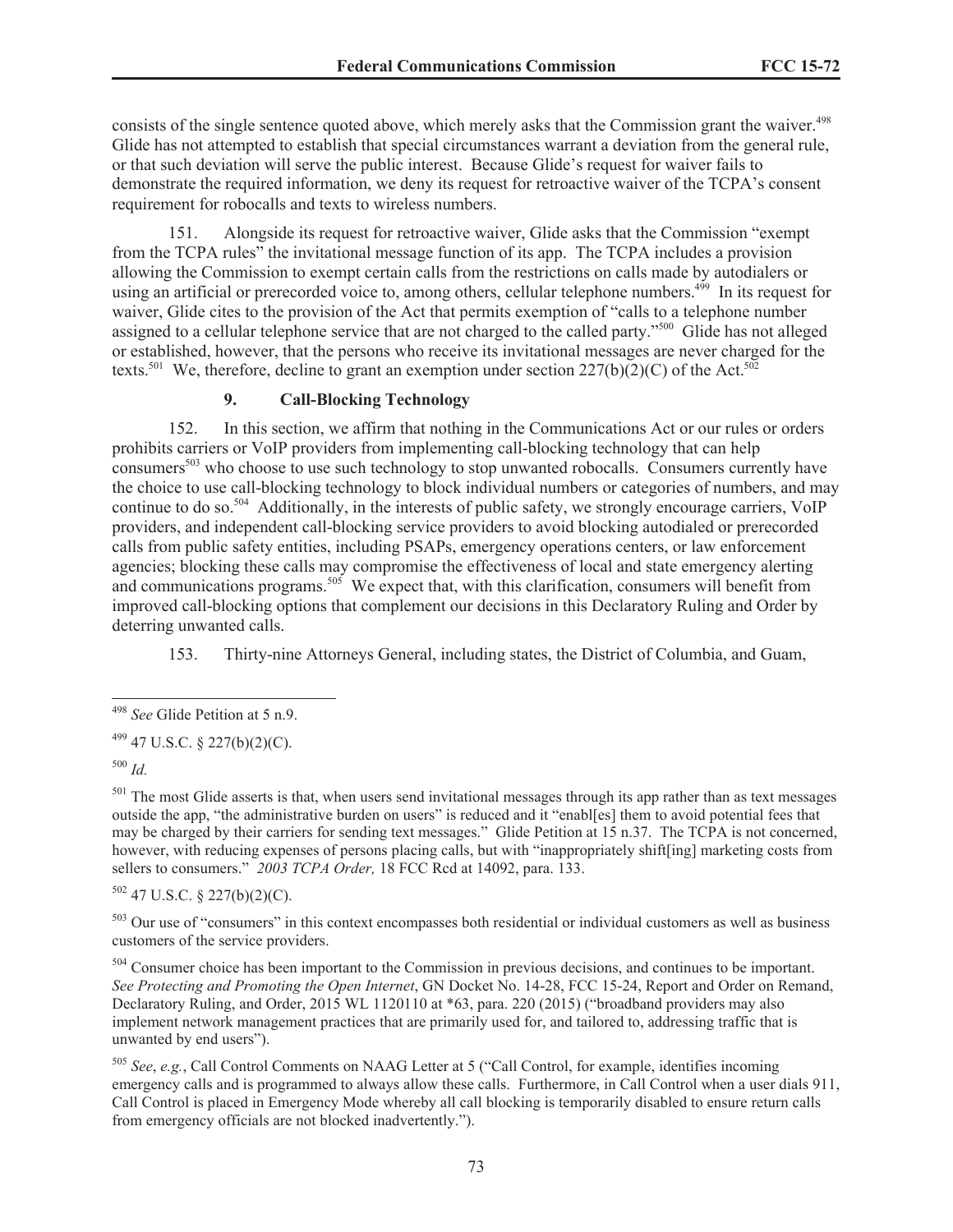seek clarification through a letter from NAAG.<sup>506</sup> They ask what legal or regulatory prohibitions, if any, prevent telephone carriers<sup>507</sup> from implementing call-blocking technology and the relevance, if any, of customers affirmatively "opting in" to use it.<sup>508</sup> They also ask whether telephone carriers may legally block certain types of calls—such as telemarketing calls—at a customer's request if "technology is able to identify incoming calls as originating or probably originating from a telemarketer."<sup>509</sup> Finally, they ask whether USTelecom's description of the Commission position as "strict oversight in ensuring the unimpeded delivery of telecommunications traffic<sup> $\frac{510}{15}$ </sup> is accurate and, if so, upon what basis the Commission claims that telephone carriers may not "block, choke, reduce, or restrict telecommunications traffic in any way[.]"<sup>511</sup> As the Attorneys General note, a USTelecom representative stated in Congressional testimony that "[t]he current legal framework simply does not allow [phone companies] to decide for the consumer which calls should be allowed to go through and which should be blocked."<sup>512</sup>

154. We grant the Attorney Generals' request for clarification and clarify that there is no legal barrier to stop carriers and providers of interconnected and one-way VoIP services from implementing call-blocking technology and offering consumers the choice, through an informed opt-in process, to use such technology to block individual calls or categories of incoming calls that may be part of a mass unsolicited calling event. As such, we find that telephone carriers<sup> $513$ </sup> may legally block calls or categories of calls at a consumer's request if available technology identifies incoming calls as originating from a source that the technology, which the consumer has selected to provide this service, has identified.<sup>514</sup>

<sup>508</sup> NAAG Letter at 2. The Attorneys General, in their letter, list three particular call-blocking technologies— Nomorobo, Call Control, and Telemarketing Guard—as examples of the kinds of call-blocking technologies about which they inquire. *Id.* at 2. These three services offer consumers the ability to block calls that the respective service providers identify as being robocalls. We consider such call-blocking technologies generally and do not make any rulings or findings with respect to particular services or the specific technologies they use, nor do we decide whether any specific service or technology is lawful under our ruling today.

<sup>509</sup> NAAG Letter at 2-3.

<sup>510</sup> *Id.* (quoting Letter from USTelecom to Senator Claire McCaskill, Chairwoman, U.S. Senate Subcommittee on Consumer Protection, Product Safety, and Insurance, at 5 (Oct. 15, 2013)).

<sup>511</sup> NAAG Letter at 3 (largely quoting *Establishing Just and Reasonable Rates for Local Exchange Carriers; Call Blocking by Carriers*, WC Docket No. 07-135, Declaratory Ruling and Order, 22 FCC Rcd 11629, 11631, para. 6 (WCB 2007) (*2007 Declaratory Ruling*) (stating: "Specifically, Commission precedent provides that no carriers, including interexchange carriers, may block, choke, reduce or restrict traffic in any way.").

<sup>512</sup> NAAG Letter at 1; FTC Staff Comments on NAAG Letter at 5; *see also Stopping Fraudulent Robocall Scams: Can More Be Done? Hearing Before the Subcomm. on Consumer Protection, Product Safety, and Insurance of the Comm. on Commerce, Science, and Transportation*, 113th Congress, at 36 (July 10, 2013). *See* Appendix J for a list of all commenters on the NAAG Letter.

<sup>513</sup> References in this section to "carriers" include VoIP providers, unless otherwise indicated.

<sup>514</sup> We do not distinguish between technology that blocks individual numbers or categories of numbers, or that relies on carrier-provided lists of numbers versus crowd-sourced black lists of numbers. For purposes of this statement of (continued....)

<sup>506</sup> *See* n. 8, *supra*.

<sup>&</sup>lt;sup>507</sup> While the Attorneys General ask about "telephone carriers" obligations, the Commission's call completion obligations extend to interconnected and one-way VoIP service providers. *See Rural Call Completion*, WC Docket No. 13-39, 28 FCC Rcd 16154, para. 18 (2013) (*citing Connect America Fund*, WC Docket Nos. 10-90, 07-135, 05- 337, 03-109, Report and Order and Further Notice of Proposed Rulemaking, 26 FCC Rcd 17663, 18028-29, para. 973-74 (2011) (*2011 Report and Order*) (stating that interconnected and one-way VoIP service providers are subject to the call blocking limitations)), *modified on reconsideration, Rural Call Completion*, WC Docket No. 13-39, 29 FCC Rcd 14026, para. 38 (2014) (rejecting Sprint's assertion that the Commission has not adequately identified prohibited practices and restating that the Commission addressed the prohibition on call blocking and, *inter alia*, made clear that the prohibition applies to VoIP-to-PSTN traffic and providers of interconnected VoIP and "oneway" VoIP services).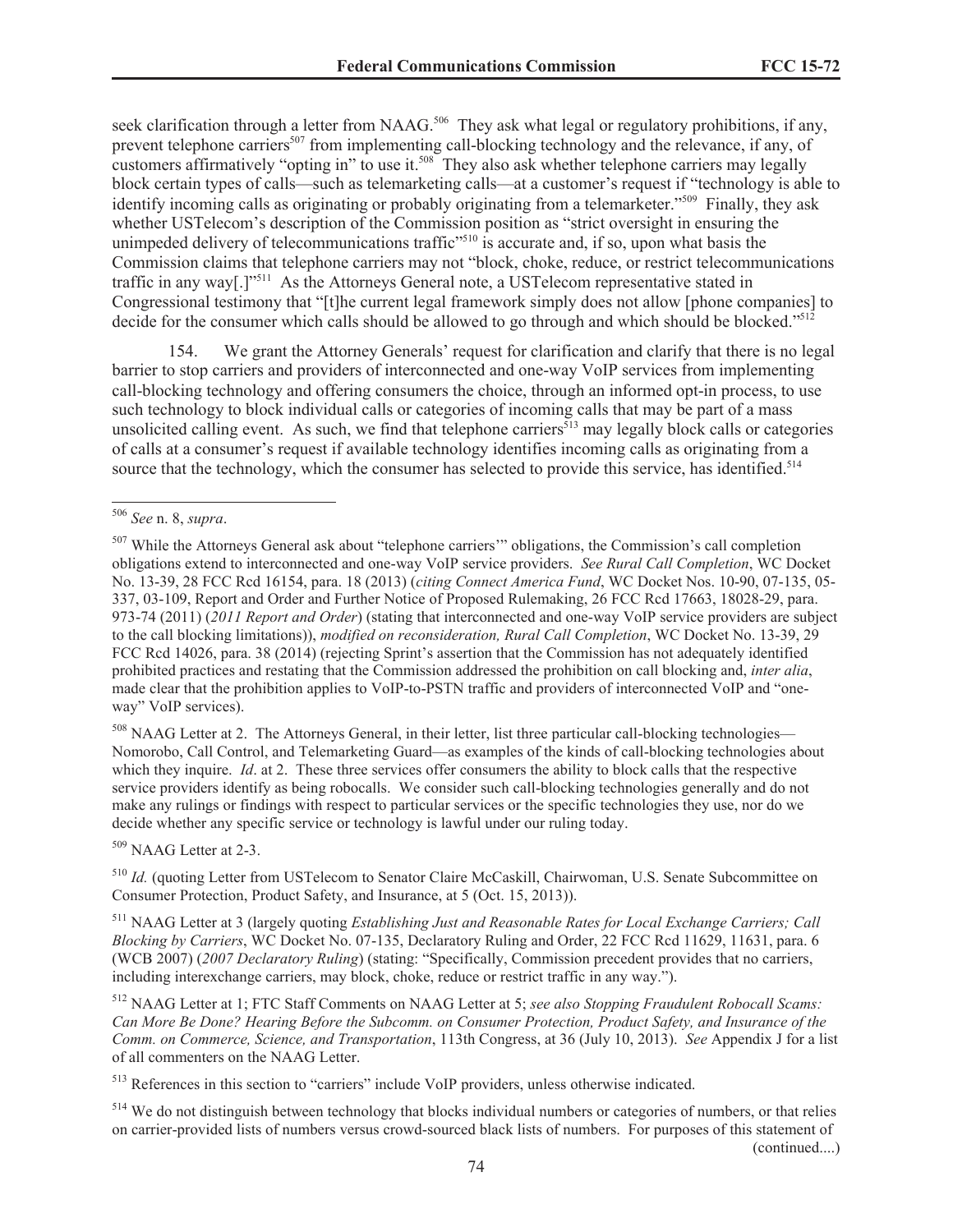155. We agree with the large number of consumer commenters and the Federal Trade Commission that consumers need new and better tools to stop robocalls to their homes and wireless numbers.<sup>515</sup> Consumers Union, for example, submitted electronic signatures of 50,077 consumers who agree with the statement: "Please authorize the phone companies to block unwanted robocalls before they come to me."<sup>516</sup> Likewise, Telephone Science Corporation includes in its comment a list of 425,000 consumers who ask for its call-blocking service, which currently works only on VoIP services, to be implemented on "traditional copper landlines and wireless phones" as well.<sup>517</sup> Commenters describe the cost of unwanted robocalls, including per-minute charges that can especially hurt low-income consumers.<sup>518</sup> Other commenters emphasize that unwanted robocalls disturb their productivity or privacy,  $519$  or can threaten their physical safety.<sup>520</sup>

156. FTC staff states that it sees "no legal barriers or policy considerations [that] prevent common carriers from offering technology that allows their customers to block unwanted calls."<sup>521</sup> The FTC notes that a determination from this Commission that common carriers can offer call-blocking services will allow common carriers to be more responsive to their consumers, and that "[u]ltimately, widespread availability and use of call-blocking technology will substantially reduce the number of unwanted and illegal telemarketing calls received by consumers."<sup>522</sup> Even carriers, notwithstanding industry testimony quoted above, agree that consumers have a right to block calls that is not inconsistent with their call completion obligations under section 201(b) of the Act.<sup>523</sup> Commenters who addressed section 214(a) of the Act likewise found no barrier if consumers acknowledge and accept the risk of inadvertent blocking.<sup>524</sup> Indeed, there appears to be no legal dispute in the record that the Communications Act or Commission rules do not limit consumers' right to block calls, as long as the

clarification, if the consumer is informed of the risk that the technology may inadvertently block desired calls (including both the existence of the risk and the approximate magnitude of the risk, where ascertainable), then nothing in our rules prohibits a carrier from offering a consumer the choice to use the technology.

<sup>515</sup> *See*, *e.g*., Hull Comments on NAAG Letter at 1; Hearshen Comments on NAAG Letter at 1; Schrank Comments on NAAG Letter at 1; Delton Comments on NAAG Letter at 1; Borkan Comments on NAAG Letter at 1; Lipton Comments on NAAG Letter at 1; Wilson Comments on NAAG Letter at 1; Arnold Comments on NAAG Letter at 1; Wuzburg Comments on NAAG Letter at 1; Vinson Comments on NAAG Letter at 1; Strother Comments on NAAG Letter at 1; Adams Comments on NAAG Letter at 1.

<sup>516</sup> Consumers Union Comments on NAAG Letter at 1.

<sup>517</sup> TSC Comments on NAAG Letter at 3. TSC's call-blocking service is Nomorobo, which uses "simultaneous ring technology" to route incoming calls to both the consumer's home phone and the Nomorobo server; "[i]f Nomorobo determines that [the caller] is a robocaller, Nomorobo answers the call on behalf of the user" and the "subscriber only hears a single ring in their home." *Id.* at 1.

<sup>518</sup> *See*, *e.g*., Weiss Comments on NAAG Letter at 1; Friedman Comments on NAAG Letter at 1; Black Comments on NAAG Letter at 1; Turner Comments on NAAG Letter at 1; *see also* TracFone Reply Comments on NAAG Letter at 2 (explaining how unwanted robocalls deplete the monthly minute allocations of federal Lifeline program participants).

<sup>519</sup> *See*, *e.g*., Ruddy Comments on NAAG Letter at 1; Foxworthe Comments on NAAG Letter at 1; Bratton Comments on NAAG Letter at 1; Petit Comments on NAAG Letter at 1; Scanlan Comments on NAAG Letter at 1; Maslea Comments on NAAG Letter at 1; McQuaid Comments on NAAG Letter at 1.

<sup>520</sup> *See*, *e.g*., Knott Comments on NAAG Letter at 1; Briggs Comments on NAAG Letter at 1; Riter Comments on NAAG Letter at 1.

<sup>521</sup> FTC Staff Comments on NAAG Letter at 1.

<sup>522</sup> *Id*.

<sup>523</sup> AT&T Comments on NAAG Letter at 9; Verizon Comments on NAAG Letter at 9.

<sup>524</sup> AT&T Comments on NAAG Letter at 9-13; Call Control Comments on NAAG Letter at 4.

<sup>(...</sup>continued from previous page)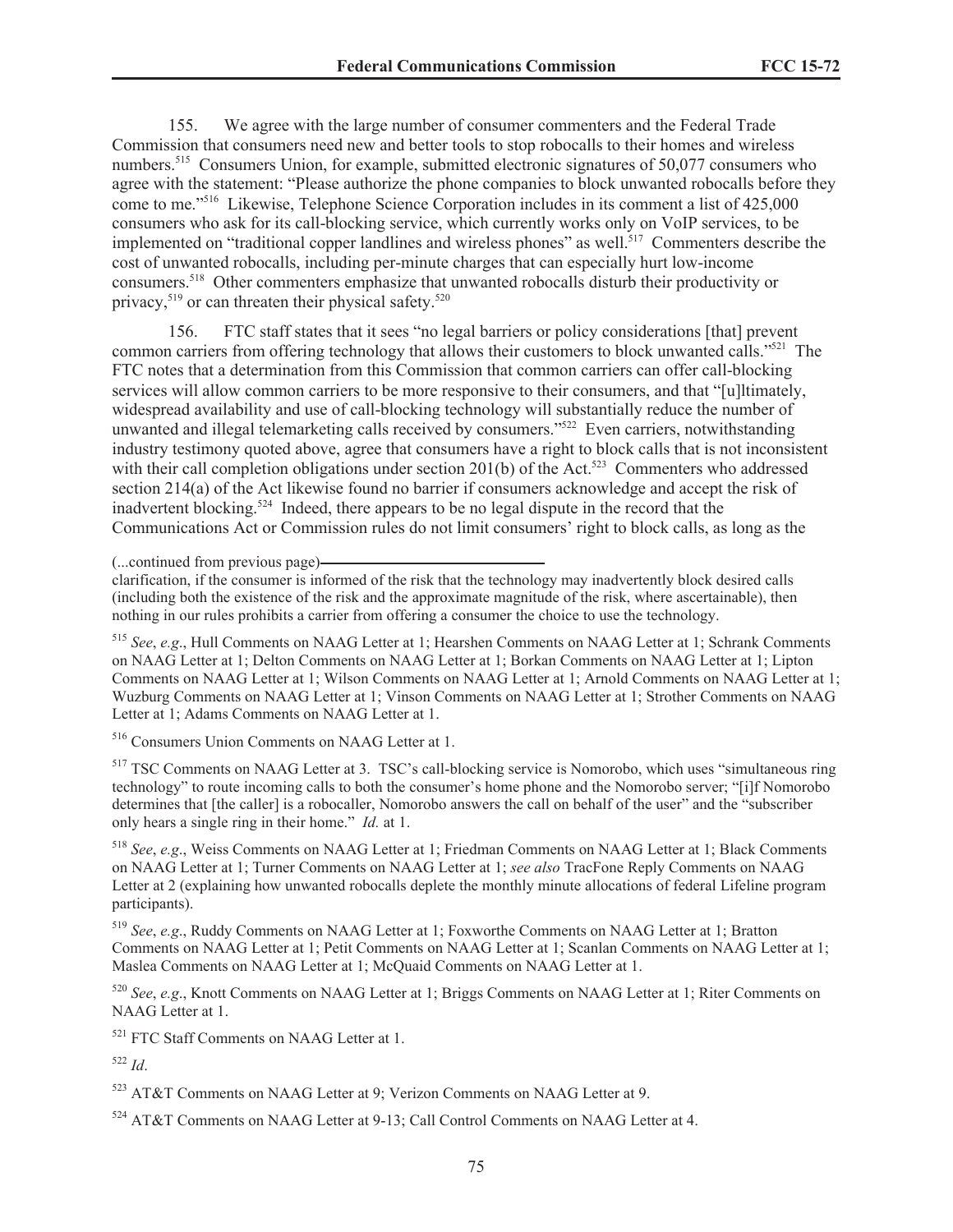consumer makes the choice to do so.

157. We clarify that services that allow consumers to designate categories of incoming calls (not just individual telephone numbers) to be blocked, such as a "telemarketer" category, also constitute consumer choice within their right to block calls. Limiting that right to individual numbers would leave consumers without the ability to block most unwanted calls. While individual number blocking is useful—*e.g.*, to avoid harassing calls from known individuals—it cannot help consumers avoid mass unsolicited calling, such as by telemarketers or scammers, known to cause consumers problems. Carriers and VoIP providers already offer blocking services that go beyond individual numbers, including services that block calls without Caller ID, block all calls except those from numbers specified by the consumer, and block all calls.<sup>525</sup> Regardless of how a blocking technology obtains the individual phone numbers within these categories, a consumer may choose to subscribe to a blocking service as long as the carrier offering the service or coordinating with the technology provider adequately discloses to the consumer the risks of inadvertent blocking. We strongly encourage carriers, VoIP providers, and independent callblocking service providers to avoid blocking autodialed or prerecorded calls from public safety entities, including PSAPs, emergency operations centers, or law enforcement agencies. Blocking such calls may compromise the effectiveness of local and state emergency alerting and communications programs.

158. The actions of carriers and VoIP providers in offering these services are consistent with the Commission's precedent in this area. The Commission has established that *consumers* have a right to block calls. In 1991, the Commission stated that local exchange carriers (LECs) could offer blocking and screening services to assist in the prevention of toll fraud, to which aggregators such as payphone owners could subscribe, but declined to require all LECs to provide such services.<sup>526</sup> In 2004, the Commission stated that telecommunications relay services (TRS) providers "are capable of providing anonymous call rejection . . . as long as the TRS consumer seeking to use [this] feature[], whether the calling party or the called party, subscribes to the service."<sup>527</sup> And in 2007 the Wireline Competition Bureau stated that, while "no carriers . . . may block, choke, reduce or restrict traffic in any way,"<sup>528</sup> that had "no effect on the right of individual end users to choose to block incoming calls from unwanted callers."<sup>529</sup> In 2011 and 2012, the Commission reiterated that previous call-blocking concerns had arisen as carriers attempted "self-help" methods for avoiding certain access charges, intercarrier compensation charges,<sup>530</sup> or termination charges through the discriminatory blocking of calls to rural rate-of-return local exchange carriers.<sup>531</sup> In other words, these call-blocking concerns related to carriers or their underlying providers blocking calls at their own discretion without providing consumers any choice or, indeed, even awareness of the practice. We therefore agree with the NTCA, which represents many rural local exchange carriers

<sup>527</sup> *Telecommunications Relay Services and Speech-to-Speech Services for Individuals with Hearing and Speech Disabilities*, CG Docket Nos. 90-571, 98-67, 03-123, Report and Order, Order on Reconsideration, and Further Notice of Proposed Rulemaking, 19 FCC Rcd 12475, 12508, para. 74 (2004).

<sup>528</sup> *2007 Declaratory Ruling,* 22 FCC Rcd at 11631, para. 6.

<sup>529</sup> *Id.* at 11632, para. 7 n.21.

<sup>525</sup> *See e.g.,* AT&T Comments on NAAG Letter at Appendix A at 2; FTC Staff Comments on NAAG Letter at 6.

<sup>526</sup> *Policies and Rules Concerning Operator Service Access and Pay Telephone Compensation*, CG Docket No. 91- 35, Report and Order and Further Notice of Proposed Rule Making, 6 FCC Rcd 4736, 4741, para. 15 (1991); *see also Policies and Rules Concerning Operator Service Access and Pay Telephone Compensation*, CG Docket No. 91- 35, Third Report and Order, 11 FCC Rcd 17021, 17031, para. 16 (1996) (declining to require LECs to provide international blocking to residential customers).

<sup>530</sup> *2011 Report and Order,* 26 FCC Rcd at 18029, para. 973 n.2038 (citing *2007 Declaratory Ruling,* 22 FCC Rcd at 11632, para. 7).

<sup>531</sup> *Developing an Unified Intercarrier Compensation Regime,* CC Docket No. 01-92, *Establishing Just and Reasonable Rates for Local Exchange Carriers*, WC Docket No. 07-135, Declaratory Ruling, 27 FCC Rcd 1351, 1354, para. 9 (WCB 2012).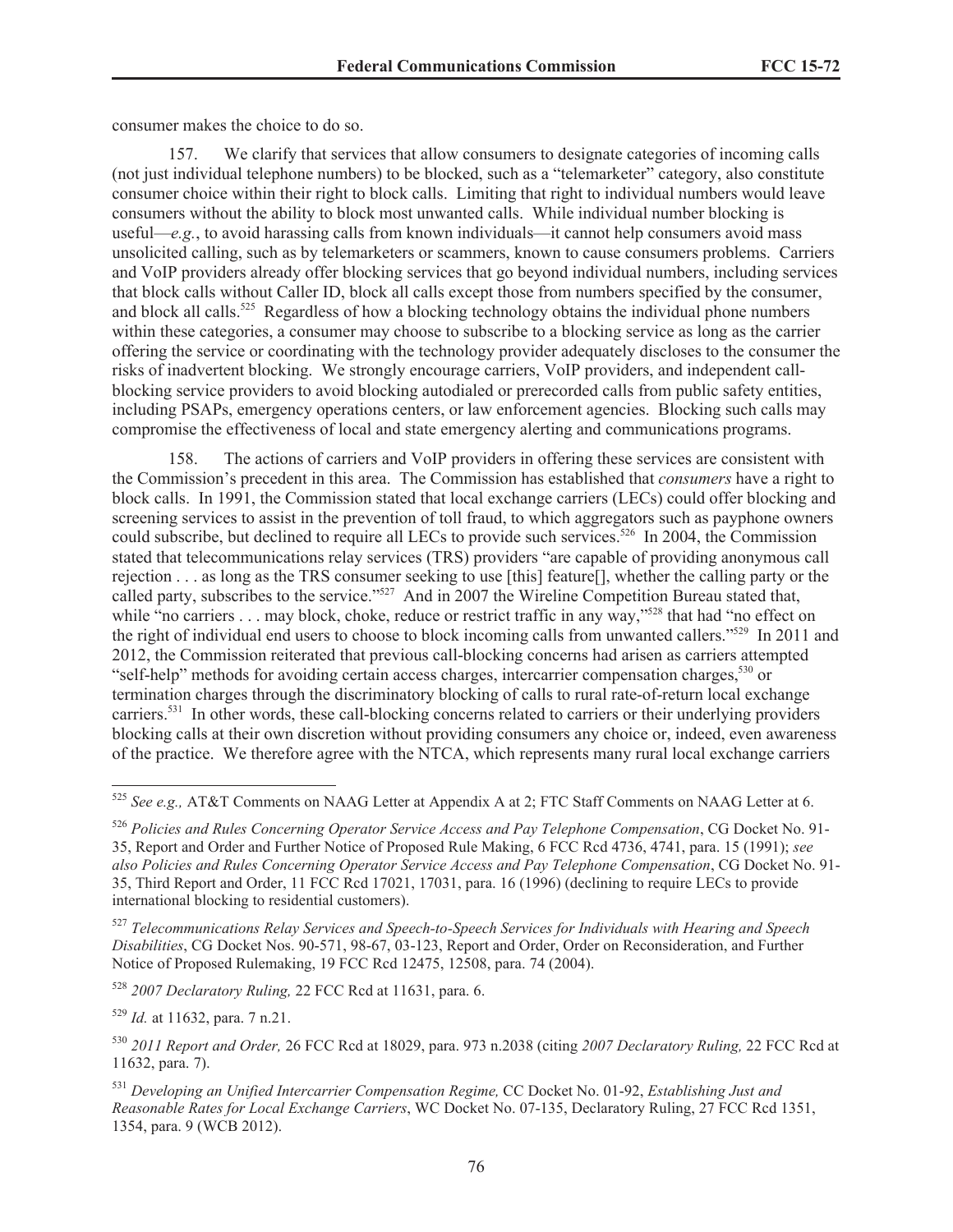affected by such call blocking, that "the policy implications raised in this proceeding are separate and distinct from the requirement of carriers to complete calls and refrain from engaging in abusive and anticompetitive practices."<sup>532</sup> We also note that in its *2011 Report and Order*, the Commission cited the Wireline Competition Bureau's 2007 statement that a previous call-blocking decision had "'no effect on the right of individual end users to choose to block incoming calls from unwanted callers.'"<sup>533</sup> The Commission's most recent statements on call completion, as they relate to inmate calling services, again address provider-initiated blocking, rather than a consumer's choice to block.<sup>534</sup>

159. Thus, the sole issue appears to be the efficacy of current call-blocking technology. USTelecom, for example, states that, while "the Commission's precedent establishes an affirmative right for 'individual end users' to choose to 'block incoming calls from unwanted callers,'"<sup>535</sup> phone companies grapple with relying on call mitigation technologies that may be overly-inclusive or -exclusive and attempt to ensure that they do not "inadvertently block, choke, reduce or restrict legitimate traffic in the network."<sup>536</sup> CTIA likewise is concerned about privacy and the blocking of non-robocallers by the blocking technologies currently available.<sup>537</sup> AT&T also expresses concerns regarding the inadvertent blocking of non-robocallers,<sup>538</sup> and asks that the Commission not require carriers to implement consumerdirected or consumer-managed call blocking services.<sup>539</sup> Verizon describes steps it takes to stop "illegal" robocalls at their source" and states that it offers its "wireline and wireless customers various tools they can use to stop receiving" such calls.<sup>540</sup> Verizon specifically states that the "Commission's existing policies are not impeding the work Verizon and others are already doing to take millions of robocalls off the [public switched telephone network (PSTN)] by shutting down illegal robocall operations, nor are they constraining consumers' ability to use existing robocall mitigation products to directly protect themselves from unwanted robocalls."<sup>541</sup>

160. We agree with the FTC that, "[t]he fact that current call-blocking technology is not perfect [] does not prevent telephone carriers from being able to offer [it] to their customers. . . . So long as providers of call-blocking services provide accurate disclosures to consumers when they sign up for these services that certain calls they want to receive may be blocked, consumers can decide for themselves whether to risk the disruption of those calls."<sup>542</sup> As long as the carrier offering its own product or coordinating with another product provider offers adequate disclosures, such as that the technology may inadvertently block wanted calls, consumers have the right to choose the technology—

<sup>534</sup> Specifically, the Commission found that "billing-related call blocking by interstate ICS providers that do not offer an alternative to collect calling to be an unjust and unreasonable practice under section 201(b)" of the Act of 1934, as amended. *Inmate Calling Order,* 28 FCC Rcd at 14168, para. 113; 47 U.S.C. § 201(b).

<sup>536</sup> *Id.* at 8-9.

<sup>537</sup> CTIA Comments on NAAG Letter at iii, 14-15 (explaining that privacy concerns arise where screening technology "would require the carrier to allow the solution administrator to screen subscribers' incoming calls to determine whether they are from an unwanted robocaller, a permitted robocaller, or a live individual," which could raise questions concerning "a carrier's traditional responsibility to avoid intercepting or divulging the content of communications").

<sup>538</sup> AT&T Comments on NAAG Letter at 4.

<sup>539</sup> *Id.* at 16.

<sup>541</sup> *Id.* at 9.

<sup>532</sup> NTCA comments on NAAG Letter at 3.

<sup>533</sup> *2011 Report and Order,* 26 FCC Rcd at 18029, paras. 973-74.

<sup>535</sup> USTelecom Comments on NAAG Letter at 8.

<sup>540</sup> Verizon Comments on NAAG Letter at 3-5.

<sup>542</sup> FTC Staff Comments on NAAG Letter at 7.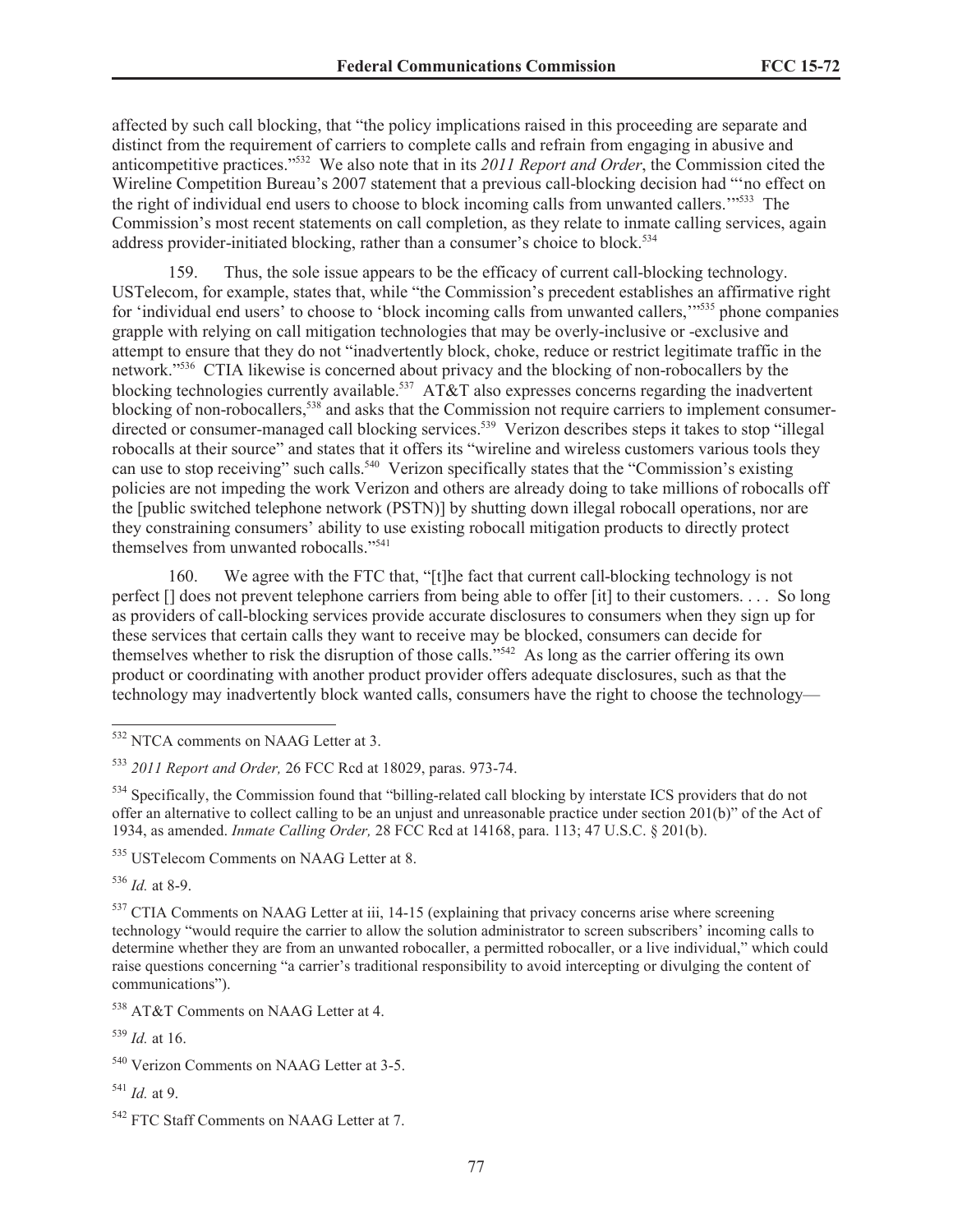whether it is offered by a carrier, VoIP provider, or third party as part of a carrier service.<sup>543</sup> The carriers' current blocking options and third-party options alike are subject to problems caused by Caller ID spoofing, yet those services appear popular with consumers. Moreover, consumers can easily drop those services or choose services that send a call directly to voicemail, giving them options to decide the level of error they are willing to accept. The disclosures we require are of "factual and uncontroversial information,"<sup>544</sup> which "do[] not offend the core First Amendment values of promoting efficient exchange of information or protecting individual liberty interests."<sup>545</sup> Consequently, these required disclosures satisfy the *Zauderer* standard, which the Supreme Court has held applies to the required disclosure of purely factual, non-controversial information that does not suppress speech.<sup>546</sup>

161. In order to aid customers in making such informed choices, we encourage technologies designed for blocking incoming calls that are part of mass unsolicited calling events to provide features that will allow customers to ensure that calls that are solicited, such as municipal and school alerts, are not blocked, and that will allow customers to check what calls have been blocked and easily report and correct blocking errors. Additionally, in the interests of public safety, we strongly encourage carriers and VoIP providers, as well as independent call-blocking service providers, to develop protocols and technology so that PSAP calls and other emergency calls are not blocked.

162. We therefore disagree with commenters who suggest that the Commission should avoid clarifying carrier obligations until all voice service is Internet Protocol.<sup>547</sup> While we recognize that the IP transition presents the possibility of improved call blocking that results from improved Caller ID,<sup>548</sup> robocalls present a current and significant problem for consumers. We take action today to encourage increased use of call-blocking technology to help consumers, and see no need for delay. To be clear, we do not require that carriers or other providers offer call blocking to consumers. While carriers and VoIP providers are not required to offer call-blocking technology, our rules and policy do not prevent them from offering or allowing the use of such technology.

163. We do, however, strongly encourage carriers and VoIP providers, as well as independent call-blocking service providers, to develop protocols and technology so that PSAP calls and other emergency calls are not blocked. We also do not offer a view on any specific call-blocking technology or product. But the considerable interest in call blocking as a consumer self-help tool complements our TCPA decisions that can only stop unwanted calls from those who are deterred by TCPA liability. Callblocking technology offers the possibility of stopping calls from those who seek to defraud consumers, oftentimes specifically targeting vulnerable consumers. Our decision here gives consumers the right to help protect themselves and seeks to thereby create a regulatory environment where such solutions can grow and improve. While we do not at this time require carriers to offer consumers call-blocking tools, we will continue to watch the development of such tools. We will also watch closely the steps carriers and VoIP providers take to protect their customers from unwanted calls.

<sup>543</sup> We recognize the concern of MRA that consumers who use blocking technology will not only block unlawful robocalls but "will potentially block all manner of non-telemarketing telephone calls, including calls for survey, opinion and marketing research purposes." MRA Comments on NAAG Letter at 3.

<sup>544</sup> *Zauderer v. Office of Disciplinary Counsel*, 471 U.S. 626, 650 (1985) (*Zauderer*).

<sup>545</sup> *Nat'l Elec. Mfrs. Ass'n v. Sorrell*, 272 F.3d 104, 113 (2d Cir. 2001); *New York State Restaurant Ass'n. v. New York City Bd. Of Health*, 556 F.3d 114, 132 (2d Cir. 2009).

<sup>546</sup> *Milavetz Gallop & Milavetz v. United States*, 130 S. Ct. 1324, 1339 (2010).

<sup>547</sup> AT&T Comments on NAAG Letter at 7-8; USTelecom Comments on NAAG Letter at 13; *see also* MRA Comments on NAAG Letter at 3.

<sup>548</sup> *See, e.g.,* AT&T Comments at 8 (describing industry efforts to address caller ID spoofing for VoIP, stating, for example that "The IETF STIR Working Group has identified ways for attaching a secure identity to VoIP phone calls, and it has developed requirements putting this security feature into place.").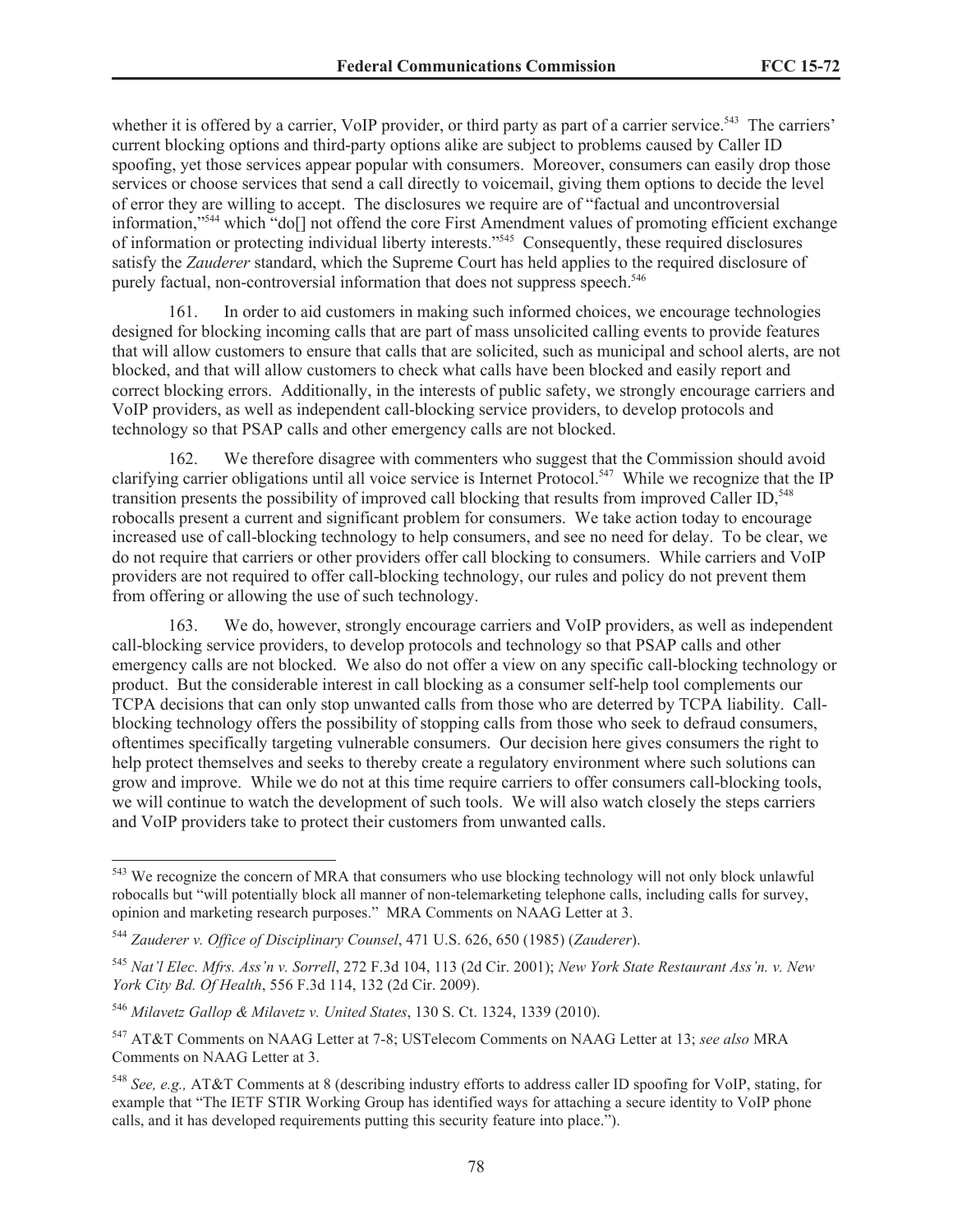### **IV. PETITIONS FOR RULEMAKING**

164. PACE filed its Petition as a Petition for Expedited Declaratory Ruling and/or Expedited Rulemaking.<sup>549</sup> Because we have addressed Pace's Petition on its merits as a Petition for Declaratory Ruling, we need not consider it in its alternative as a Petition for Expedited Rulemaking.

165. ACA filed its Petition as a Petition for Rulemaking.<sup>550</sup> In it, ACA asks the Commission to "initiate a rulemaking" to address four issues: "(1) confirm that not all predictive dialers are categorically [autodialers]; (2) confirm that 'capacity' under the TCPA means present ability; (3) clarify that prior express consent attaches to the person incurring a debt, and not the specific telephone number provided by the debtor at the time a debt was incurred; and (4) establish a safe harbor for autodialed 'wrong number' non-telemarketing calls to wireless numbers."<sup>551</sup> In this Declaratory Ruling and Order, we have addressed these four issues and have provided clarification on each.<sup>552</sup> We, therefore, do not see a need to grant ACA's Petition for Rulemaking at this time. ACA's Petition, accordingly, is denied.

#### **V. ORDERING CLAUSES**

166. For the reasons stated above, IT IS ORDERED, pursuant to sections 1-4 and 227 of the Communications Act of 1934, as amended, 47 U.S.C. §§ 151-154, 227, and sections 1.2 and 64.1200 of the Commission's rules, 47 C.F.R. §§ 1.2, 64.1200, that the Petition for Expedited Declaratory Ruling and Exemption filed by American Association of Healthcare Administrative Management in CG Docket No. 02-278 on October 21, 2014, IS GRANTED IN PART and OTHERWISE DENIED to the extent indicated herein.

167. IT IS FURTHER ORDERED, pursuant to sections 1-4 and 227 of the Communications Act of 1934, as amended, 47 U.S.C. §§ 151-154, 227, and sections 1.2 and 64.1200 of the Commission's rules, 47 C.F.R. §§ 1.2, 64.1200, that the Petition for Exemption filed by American Bankers Association in CG Docket No. 02-278 on October 14, 2014, IS GRANTED to the extent indicated herein and OTHERWISE DENIED.

168. IT IS FURTHER ORDERED, pursuant to sections 1-4 and 227 of the Communications Act of 1934, as AMENDED, 47 U.S.C. §§ 151-154, 227, and sections 1.2 and 64.1200 of the Commission's rules, 47 C.F.R. §§ 1.2, 64.1200, that the Petition for Declaratory Ruling filed by the Coalition of Mobile Engagement Providers CG Docket No. 02-278 on October 17, 2013 IS GRANTED IN PART and OTHERWISE DENIED to the extent indicated herein.

169. IT IS FURTHER ORDERED, pursuant to sections 1-4 and 227 of the Communications Act of 1934, as amended, 47 U.S.C. §§ 151-154, 227, and sections 1.2 and 64.1200 of the Commission's rules, 47 C.F.R. §§ 1.2, 64.1200, that the Petition for Declaratory Ruling filed by Consumer Bankers Association in CG Docket No. 02-278 on September 19, 2014, IS DENIED.

170. IT IS FURTHER ORDERED, pursuant to sections 1-4 and 227 of the Communications Act of 1934, as AMENDED, 47 U.S.C. §§ 151-154, 227, and sections 1.2 and 64.1200 of the Commission's rules, 47 C.F.R. §§ 1.2, 64.1200, the Emergency Petition for Special Temporary Relief filed by the Direct Marketing Association in CG Docket No. 02-278 on October 17, 2013, IS DENIED.

171. IT IS FURTHER ORDERED, pursuant to sections 1-4 and 227 of the Communications Act of 1934, as AMENDED, 47 U.S.C. §§ 151-154, 227, and sections 1.2 and 64.1200 of the

<sup>549</sup> *See* note 7, *supra.*

<sup>550</sup> *See* note 9, *supra.*

<sup>&</sup>lt;sup>551</sup> ACA Petition at 1-2.

<sup>552</sup> *See supra* paras. 10-24 (providing clarification on the definition of "autodialer"), 12-20 (providing clarification on the meaning of "capacity"), 73-97 (providing clarification on the meaning of "prior express consent"), and 73-97 (discussing autodialed calls to reassigned wireless numbers and other "wrong number" calls to wireless numbers).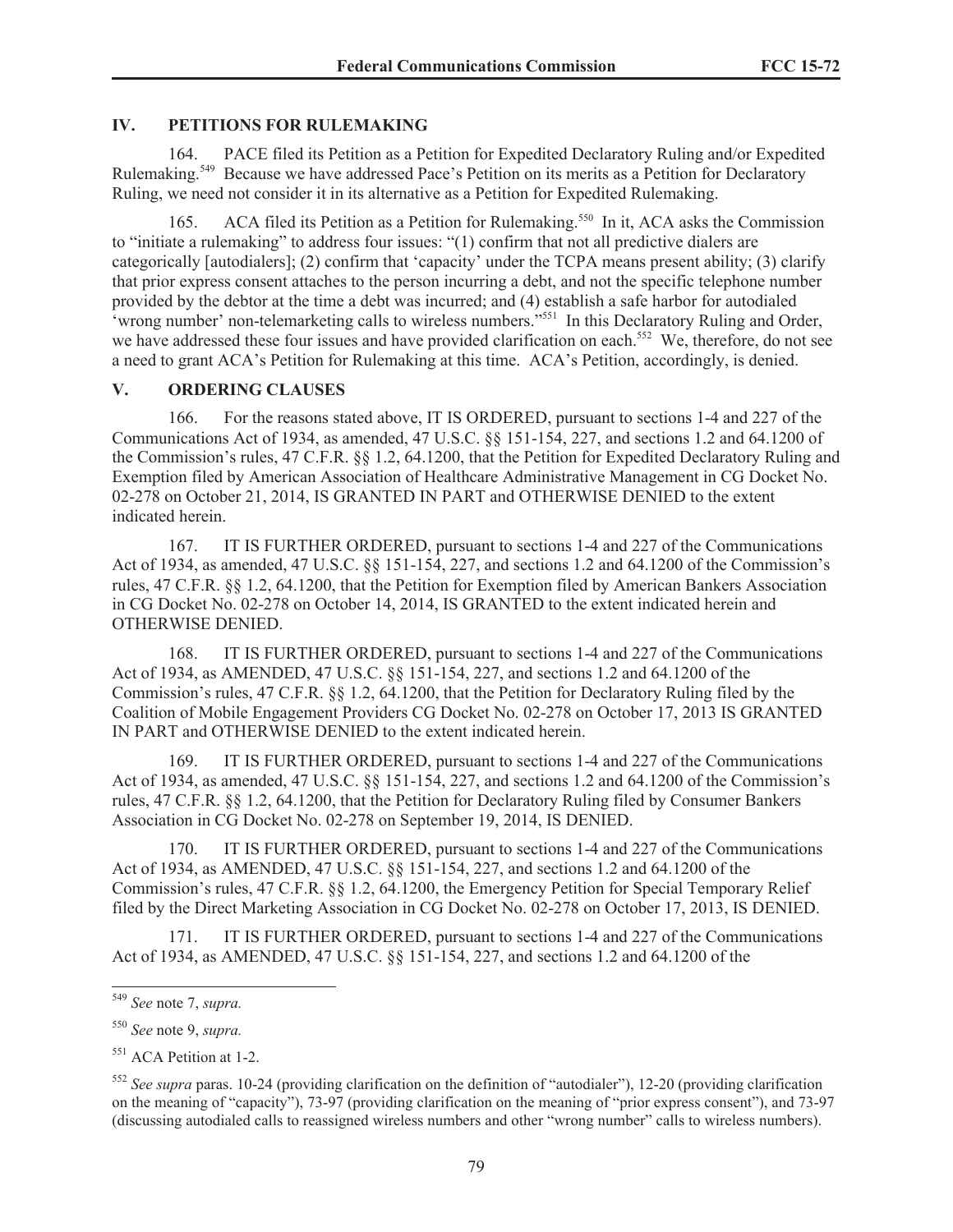Commission's rules, 47 C.F.R. §§ 1.2, 64.1200, the Petition for Forbearance filed by the Direct Marketing Association in CG Docket No. 02-278 on October 17, 2013, IS GRANTED IN PART and OTHERWISE DENIED to the extent indicated herein.

172. IT IS FURTHER ORDERED, pursuant to sections 1-4 and 227 of the Communications Act of 1934, as amended, 47 U.S.C. §§ 151-154, 227, and sections 1.2 and 64.1200 of the Commission's rules, 47 C.F.R. §§ 1.2, 64.1200, that the Petition for Expedited Clarification and Declaratory Ruling filed by Paul D. S. Edwards in CG Docket No. 02-278 on January 12, 2009, IS DENIED.

173. IT IS FURTHER ORDERED, pursuant to sections 1-4 and 227 of the Communications Act of 1934, as amended, 47 U.S.C. §§ 151-154, 227, and sections 1.2 and 64.1200 of the Commission's rules, 47 C.F.R. §§ 1.2, 64.1200, that the Petition for Expedited Declaratory Ruling filed by Milton H. Fried, Jr., and Richard Evans in CG Docket No. 02-278 on May 27, 2014 IS GRANTED to the extent indicated herein and OTHERWISE DENIED.

174. IT IS FURTHER ORDERED, pursuant to sections 1-4 and 227 of the Communications Act of 1934, as amended, 47 U.S.C. §§ 151-154, 227, and sections 1.2 and 64.1200 of the Commission's rules, 47 C.F.R. §§ 1.2, 64.1200, that the Petition for Expedited Declaratory Ruling filed by Glide Talk, Ltd., in CG Docket No. 02-278 on October 28, 2013, IS DENIED.

175. IT IS FURTHER ORDERED, pursuant to sections 1-4 and 227 of the Communications Act of 1934, as amended, 47 U.S.C. §§ 151-154, 227, and sections 1.2 and 64.1200 of the Commission's rules, 47 C.F.R. §§ 1.2, 64.1200, that the Petition for Expedited Declaratory Ruling and Exemption filed by Global Tel\*Link Corporation in CG Docket No. 02-278 on March 4, 2010, IS GRANTED IN PART and OTHERWISE DENIED or DISMISSED to the extent indicated herein.

176. IT IS FURTHER ORDERED, pursuant to sections 1-4 and 227 of the Communications Act of 1934, as amended, 47 U.S.C. §§ 151-154, 227, and sections 1.2 and 64.1200 of the Commission's rules, 47 C.F.R. §§ 1.2, 64.1200, that the request for clarification filed by National Association of Attorneys General in CG Docket No. 02-278 on September 9, 2014, IS GRANTED to the extent indicated herein and OTHERWISE DENIED.

177. IT IS FURTHER ORDERED, pursuant to sections 1-4 and 227 of the Communications Act of 1934, as amended, 47 U.S.C. §§ 151-154, 227, and sections 1.2 and 64.1200 of the Commission's rules, 47 C.F.R. §§ 1.2, 64.1200, that the Petition for Expedited Declaratory Ruling and/or Expedited Rulemaking filed by Professional Association for Customer Engagement in CG Docket No. 02-278 on October 18, 2013, IS DENIED IN PART and OTHERWISE DISMISSED to the extent indicated herein.

178. IT IS FURTHER ORDERED, pursuant to sections 1-4 and 227 of the Communications Act of 1934, as AMENDED, 47 U.S.C. §§ 151-154, 227, and sections 1.2 and 64.1200 of the Commission's rules, 47 C.F.R. §§ 1.2, 64.1200, that the Petition for Declaratory Ruling filed by Retail Industry Leaders Association in CG Docket No. 02-278 on December 30, 2013, IS GRANTED IN PART and OTHERWISE DISMISSED to the extent indicated herein.

179. IT IS FURTHER ORDERED, pursuant to sections 1-4 and 227 of the Communications Act of 1934, as amended, 47 U.S.C. §§ 151-154, 227, and sections 1.2 and 64.1200 of the Commission's rules, 47 C.F.R. §§ 1.2, 64.1200, that the Petition for Expedited Clarification and Declaratory Ruling filed by Revolution Messaging in CG Docket No. 02-278 on January 19, 2012, IS GRANTED to the extent indicated herein and OTHERWISE DENIED.

180. IT IS FURTHER ORDERED, pursuant to sections 1-4 and 227 of the Communications Act of 1934, as amended, 47 U.S.C. §§ 151-154, 227, and sections 1.2 and 64.1200 of the Commission's rules, 47 C.F.R. §§ 1.2, 64.1200, that the Petition for Expedited Declaratory Ruling filed by Rubio's Restaurant, Inc., in CG Docket No. 02-278 on August 15, 2014, IS DENIED.

181. IT IS FURTHER ORDERED, pursuant to sections 1-4 and 227 of the Communications Act of 1934, as amended, 47 U.S.C. §§ 151-154, 227, and sections 1.2 and 64.1200 of the Commission's rules, 47 C.F.R. §§ 1.2, 64.1200, that the Petition for Expedited Declaratory Ruling filed by Santander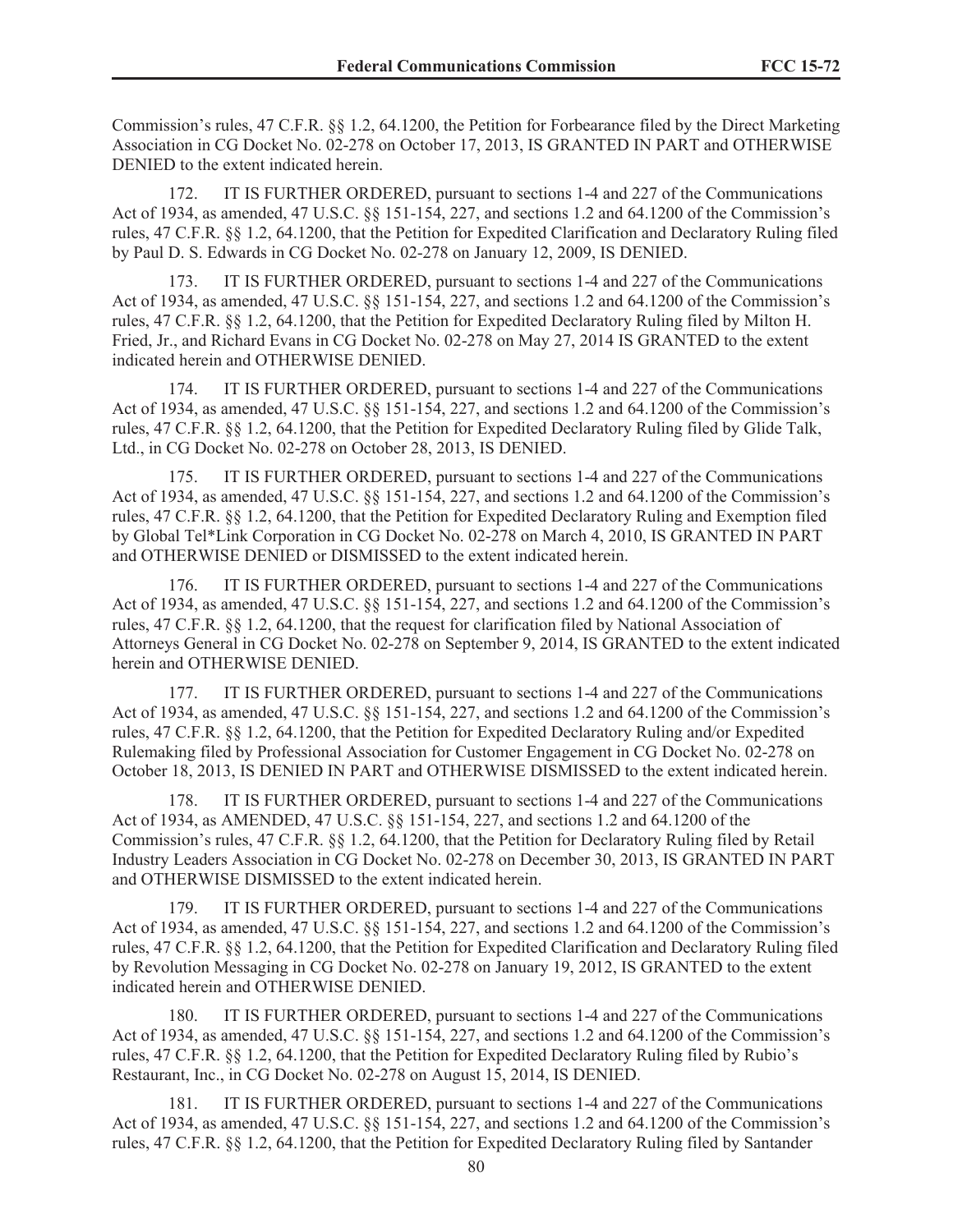Consumer USA, Inc., in CG Docket No. 02-278 on July 10, 2014, IS DENIED.

182. IT IS FURTHER ORDERED, pursuant to sections 1-4 and 227 of the Communications Act of 1934, as amended, 47 U.S.C. §§ 151-154, 227, and sections 1.2 and 64.1200 of the Commission's rules, 47 C.F.R. §§ 1.2, 64.1200, that the Petition for Expedited Declaratory Ruling filed by Stage Stores, Inc., in CG Docket No. 02-278 on June 4, 2014, IS DENIED.

183. IT IS FURTHER ORDERED, pursuant to sections 1-4 and 227 of the Communications Act of 1934, as amended, 47 U.S.C. §§ 151-154, 227, and sections 1.2 and 64.1200 of the Commission's rules, 47 C.F.R. §§ 1.2, 64.1200, that the Petition for Expedited Declaratory Ruling and Clarification filed by TextMe, Inc., in CG Docket No. 02-278 on March 18, 2014, IS GRANTED IN PART and OTHERWISE DENIED to the extent indicated herein.

184. IT IS FURTHER ORDERED, pursuant to sections 1-4 and 227 of the Communications Act of 1934, as amended, 47 U.S.C. §§ 151-154, 227, and sections 1.2 and 64.1200 of the Commission's rules, 47 C.F.R. §§ 1.2, 64.1200, that the Petition for Expedited Declaratory Ruling filed by United Healthcare Services, Inc., in CG Docket No. 02-278 on January 16, 2014, IS DENIED.

185. IT IS FURTHER ORDERED, pursuant to sections 1-4 and 227 of the Communications Act of 1934, as amended, 47 U.S.C. §§ 151-154, 227, and sections 1.2 and 64.1200 of the Commission's rules, 47 C.F.R. §§ 1.2, 64.1200, that the Petition for Expedited Declaratory Ruling filed by YouMail, Inc., in CG Docket No. 02-278 on April 19, 2013, IS GRANTED IN PART and OTHERWISE DISMISSED to the extent indicated herein.

186. IT IS FURTHER ORDERED, pursuant to sections 1-4 and 227 of the Communications Act of 1934, as amended, 47 U.S.C. §§ 151-154, 227, and sections 1.2 and 64.1200 of the Commission's rules, 47 C.F.R. §§ 1.2, 64.1200, that the Petition for Expedited Declaratory Ruling filed by 3G Collect, Inc., and 3G Collect LLC, in CG Docket No. 02-278 on October 28, 2011, IS GRANTED IN PART and OTHERWISE DISMISSED to the extent indicated herein.

187. IT IS FURTHER ORDERED, pursuant to sections 1-4, 201, 227, and 403 of the Communications Act of 1934, as amended, 47 U.S.C. §§ 151-154, 201, 227, and 403,and sections 1.2 and 64.1200 of the Commission's rules, 47 C.F.R. §§ 1.2, 64.1200, that the Petition for Rulemaking filed by ACA International in CG Docket No. 02-278 on February 11, 2014, IS DENIED.

188. IT IS FURTHER ORDERED that this Declaratory Ruling and Order shall be effective upon release.

#### FEDERAL COMMUNICATIONS COMMISSION

Marlene H. Dortch Secretary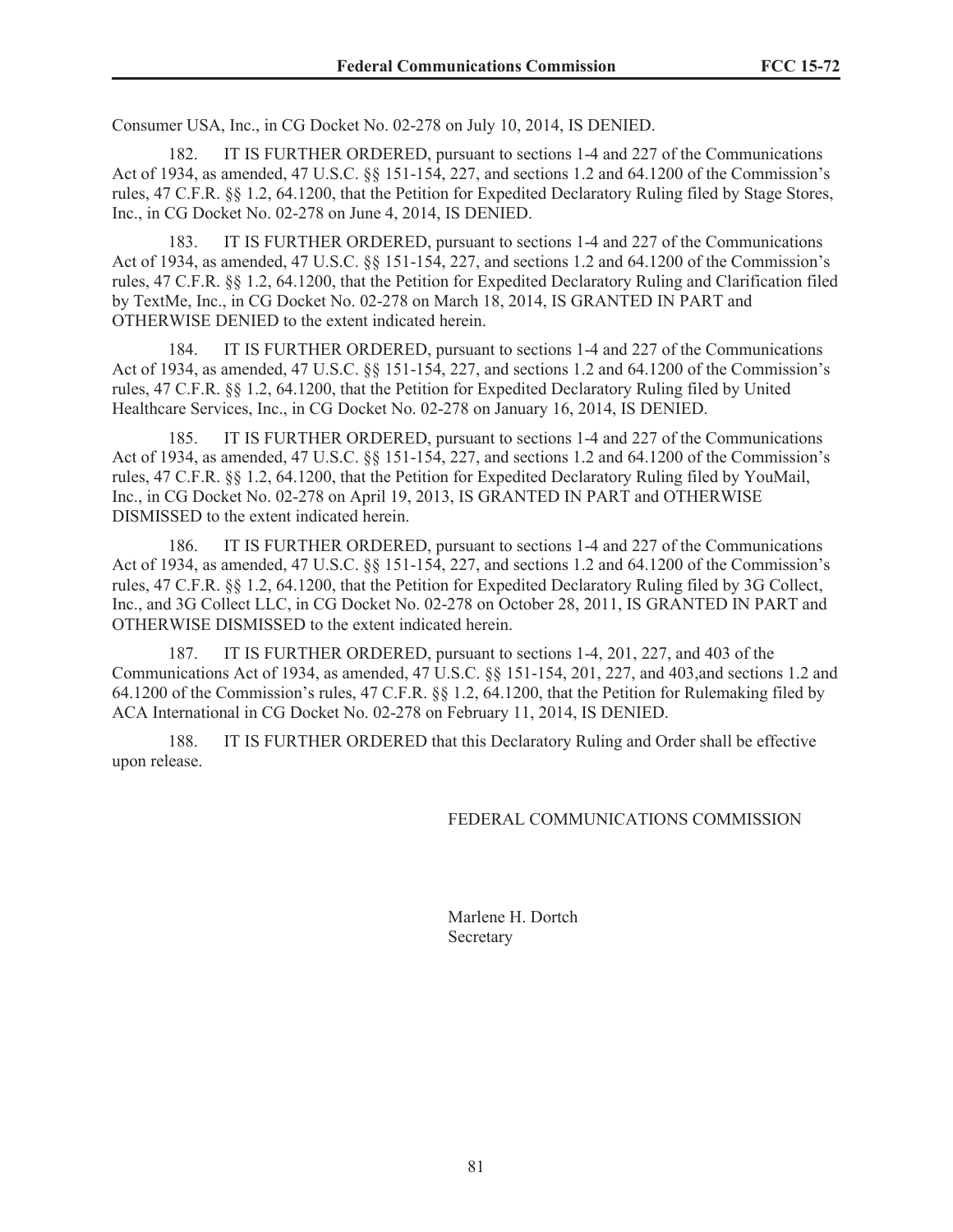## **APPENDIX A**

### **List of Commenters on American Association of Healthcare Administrative Management Petition**

The following parties filed comments in response to the December 17, 2014, Public Notice (CG Docket 02-278):

| <b>American Association of Healthcare Administration Management</b><br>National Association of Chain Drug Stores<br><b>NACDS</b> | <b>AAHAM</b> |
|----------------------------------------------------------------------------------------------------------------------------------|--------------|
|                                                                                                                                  |              |
|                                                                                                                                  |              |
| <b>Nebraska Hospital Association</b><br><b>NHA</b>                                                                               |              |
| Peter Panagakis                                                                                                                  | Panagakis    |
| <b>Pharmaceutical Care Management Association</b><br><b>PCMA</b>                                                                 |              |
| Rite Aid<br>Rite Aid                                                                                                             |              |
| Joe Shields<br>Shields                                                                                                           |              |
| <b>Silver Users Association</b><br><b>SUA</b>                                                                                    |              |
| Virginia<br>Virginia Chapter of AAHAM                                                                                            |              |
| Waverly Health Center<br>Waverly                                                                                                 |              |

One hundred ninety-one individuals also filed comments regarding this petition, generally in the nature of one of three form letters.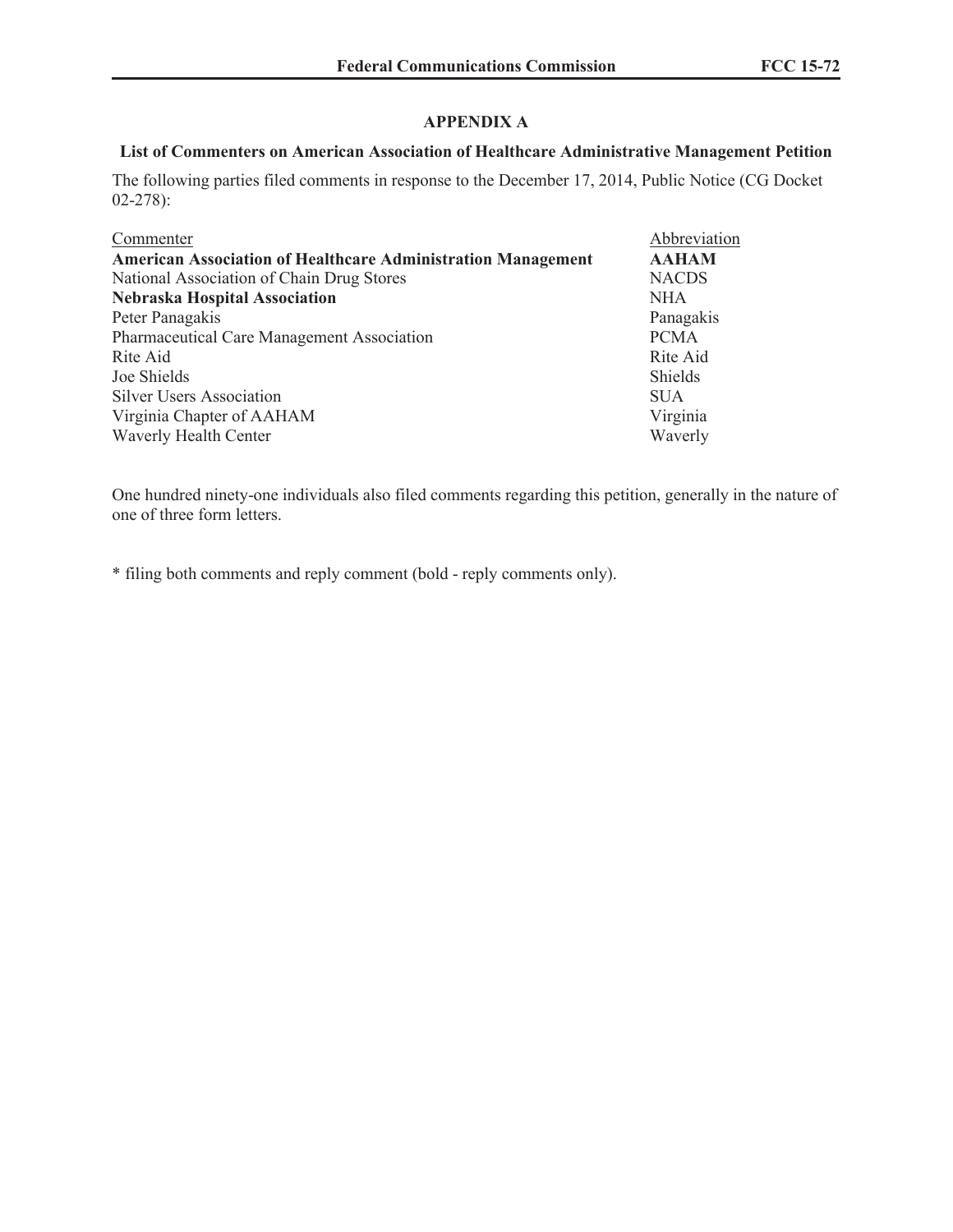## **APPENDIX B**

### **List of Commenters on American Bankers Association Petition**

The following parties filed comments in response to the November 6, 2014, Public Notice (CG Docket 02-278):

| Commenter                                             | Abbreviation       |
|-------------------------------------------------------|--------------------|
| <b>American Bankers Association</b>                   | $\bf{ABA}$         |
| American Financial Services Association               | <b>AFSA</b>        |
| <b>Robert Biggerstaff</b>                             | <b>Biggerstaff</b> |
| California and Nevada Credit Union Leagues            | Leagues            |
| <b>Consumer Bankers Association</b>                   | <b>CBA</b>         |
| <b>Credit Union National Association</b>              | <b>CUNA</b>        |
| <b>Financial Services Roundtable</b>                  | <b>FSR</b>         |
| <b>First Bank</b>                                     | <b>First Bank</b>  |
| <b>First Tennessee Bank National Association</b>      | Tennessee          |
| Future of Privacy Forum                               | <b>FPF</b>         |
| <b>Identity Theft Council</b>                         | Identity           |
| <b>Independent Bankers Association of Texas</b>       | <b>IBAT</b>        |
| <b>International Bancshares Corporation</b>           | <b>IBC</b>         |
| Iowa Credit Union League                              | <b>ICUL</b>        |
| Michelle Lathrop                                      | Lathrop            |
| MasterCard Incorporated                               | MasterCard         |
| National Consumer Law Center, National Association of | NCLC et al         |
| Consumer Advocates, Americans for Financial Reform,   |                    |
| Consumer Action, Consumers Union, Public Citizen,     |                    |
| U.S. Public Interest Research Group*                  |                    |
| Noble Systems Corporation                             | Noble              |
| <b>Online Trust Alliance</b>                          | <b>OTA</b>         |
| <b>Scott D. Owens</b>                                 | Owens              |
| <b>PSCU</b>                                           | <b>PSCU</b>        |
| Gerald Roylance                                       | Roylance           |
| <b>SAFE Credit Union</b>                              | <b>SAFE</b>        |
| Joe Shields*                                          | Shields            |
| The Internet Association                              | Internet           |
| <b>U.S. Chamber of Commerce</b>                       | <b>Chamber</b>     |
| Visa, Inc.                                            | Visa               |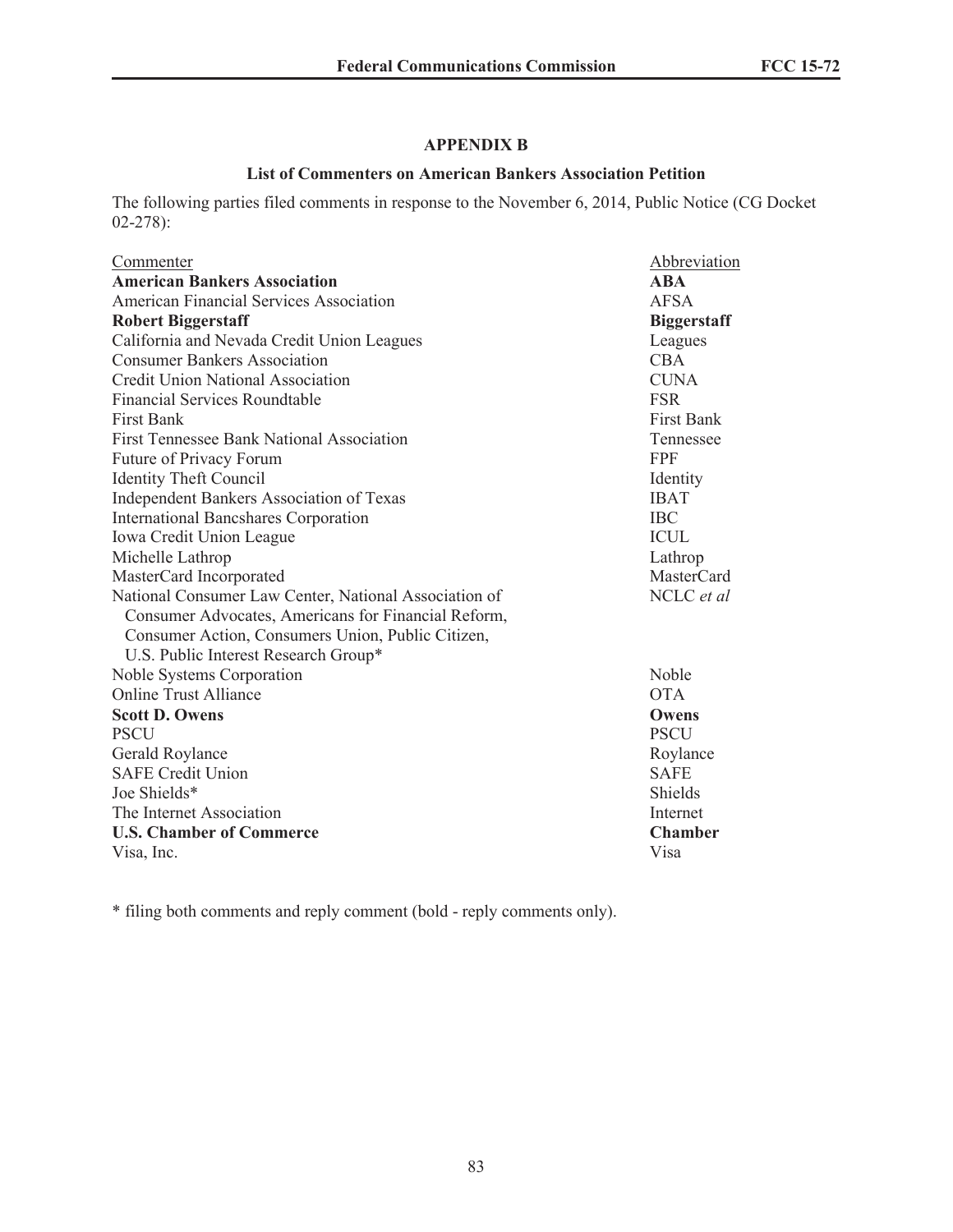# **APPENDIX C**

## **List of Commenters on Coalition of Mobile Engagement Providers Petition**

The following parties filed comments in response to the November 1, 2013, Public Notice (CG Docket 02-278):

| Commenter                                                       | Abbreviation        |
|-----------------------------------------------------------------|---------------------|
| American Financial Services Association                         | AFSA                |
| Robert Biggerstaff*                                             | Biggerstaff         |
| Steven Brachtenbach                                             | <b>Brachtenbach</b> |
| Brand Activation Association, Inc.                              | <b>BAA</b>          |
| Coalition of Mobile Engagement Providers *                      | Coalition           |
| Jay Connor                                                      | Connor              |
| <b>CTIA-The Wireless Association</b>                            | <b>CTIA</b>         |
| Marketing Arm's Wireless                                        | <b>MAW</b>          |
| mBlox Incorporated                                              | mBlox               |
| Mr. Alan's Elite                                                | <b>MAE</b>          |
| Mobile Marketing Association                                    | <b>MMA</b>          |
| MobileStorm, Inc.                                               | MobileStorm         |
| National Association of Broadcasters                            | <b>NAB</b>          |
| National Retail Federation                                      | <b>NRF</b>          |
| Neustar, Inc.                                                   | <b>Neustar</b>      |
| Phunware                                                        | Phunware            |
| William Raney                                                   | Raney               |
| Retail Industry Leaders Association                             | <b>RILA</b>         |
| Rhode Island Broadcasters Association                           | <b>RIBA</b>         |
| Gerald Roylance                                                 | Roylance            |
| Virginia Association of Broadcasters, Ohio Association of       | VBA                 |
| <b>Broadcasters, North Carolina Association of Broadcasters</b> |                     |
| Kristi Weeden                                                   | Weeden              |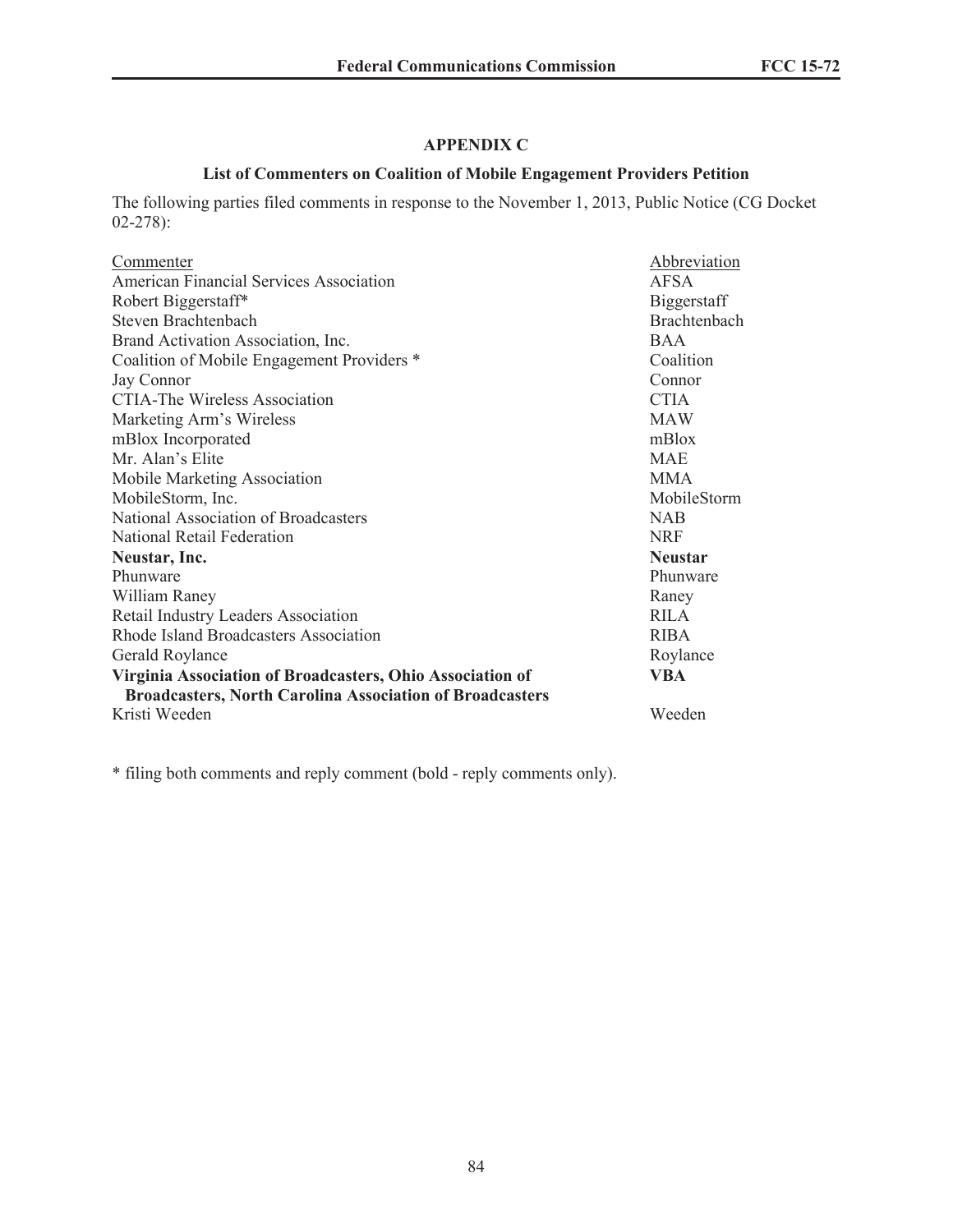## **APPENDIX D**

### **List of Commenters on Consumer Bankers Association Petition**

The following parties filed comments in response to the October 17, 2014, Public Notice (CG Docket 02- 278):

| Commenter                                             | Abbreviation       |
|-------------------------------------------------------|--------------------|
| ACA International*                                    | <b>ACA</b>         |
| <b>American Bankers Association</b>                   | <b>ABA</b>         |
| American Financial Services Association               | <b>AFSA</b>        |
| <b>Robert Biggerstaff</b>                             | <b>Biggerstaff</b> |
| Computer & Communications Industry Association        | <b>CCIA</b>        |
| Consumer Bankers Association*                         | <b>CBA</b>         |
| <b>Financial Services Roundtable</b>                  | <b>FSR</b>         |
| Genesys Communications Laboratories, Inc.*            | Genesys            |
| <b>Vincent Lucas</b>                                  | Lucas              |
| National Consumer Law Center, National Association of | NCLC et al         |
| Consumer Advocates, Americans for Financial Reform,   |                    |
| Consumer Action, Consumers Union, Public Citizen,     |                    |
| U.S. Public Interest Research Group*                  |                    |
| National Rural Electric Cooperative Association       | <b>NRECA</b>       |
| Noble Systems Corporation                             | <b>Noble</b>       |
| Santander Consumer USA, Inc.                          | Santander          |
| Joe Shields*                                          | <b>Shields</b>     |
| Stage Stores, Inc.                                    | <b>Stage</b>       |
| <b>United Healthcare Services, Inc.</b>               | <b>United</b>      |
| U.S. Chamber of Commerce                              | Chamber            |
| Wells Fargo*                                          | Wells Fargo        |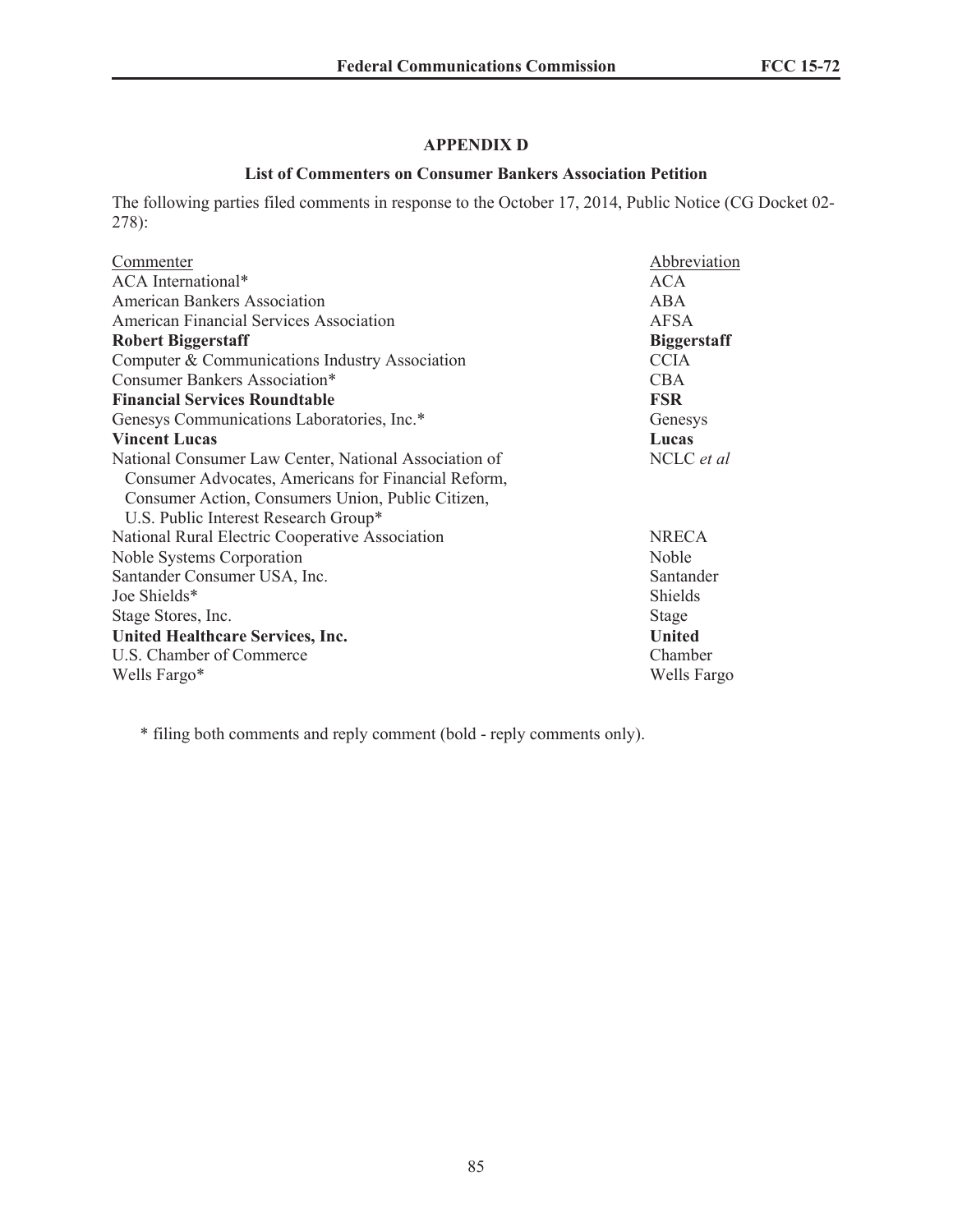# **APPENDIX E**

## **List of Commenters on Direct Marketing Association Petition**

The following parties filed comments in response to the November 1, 2013, Public Notice (CG Docket 02-278):

| Commenter                                                       | Abbreviation |
|-----------------------------------------------------------------|--------------|
| American Financial Services Association                         | AFSA         |
| Steven Brachtenbach                                             | Brachtenbach |
| Brand Activation Association, Inc.                              | <b>BAA</b>   |
| Marketing Arm's Wireless                                        | <b>MAW</b>   |
| Mr. Alan's Elite                                                | <b>MAE</b>   |
| National Association of Broadcasters                            | <b>NAB</b>   |
| Phunware                                                        | Phunware     |
| Rhode Island Broadcasters Association                           | <b>RIBA</b>  |
| Gerald Roylance                                                 | Roylance     |
| Virginia Association of Broadcasters, Ohio Association of       | VBA          |
| <b>Broadcasters, North Carolina Association of Broadcasters</b> |              |
| Kristi Weeden                                                   | Weeden       |
| Michael Worsham                                                 | Worsham      |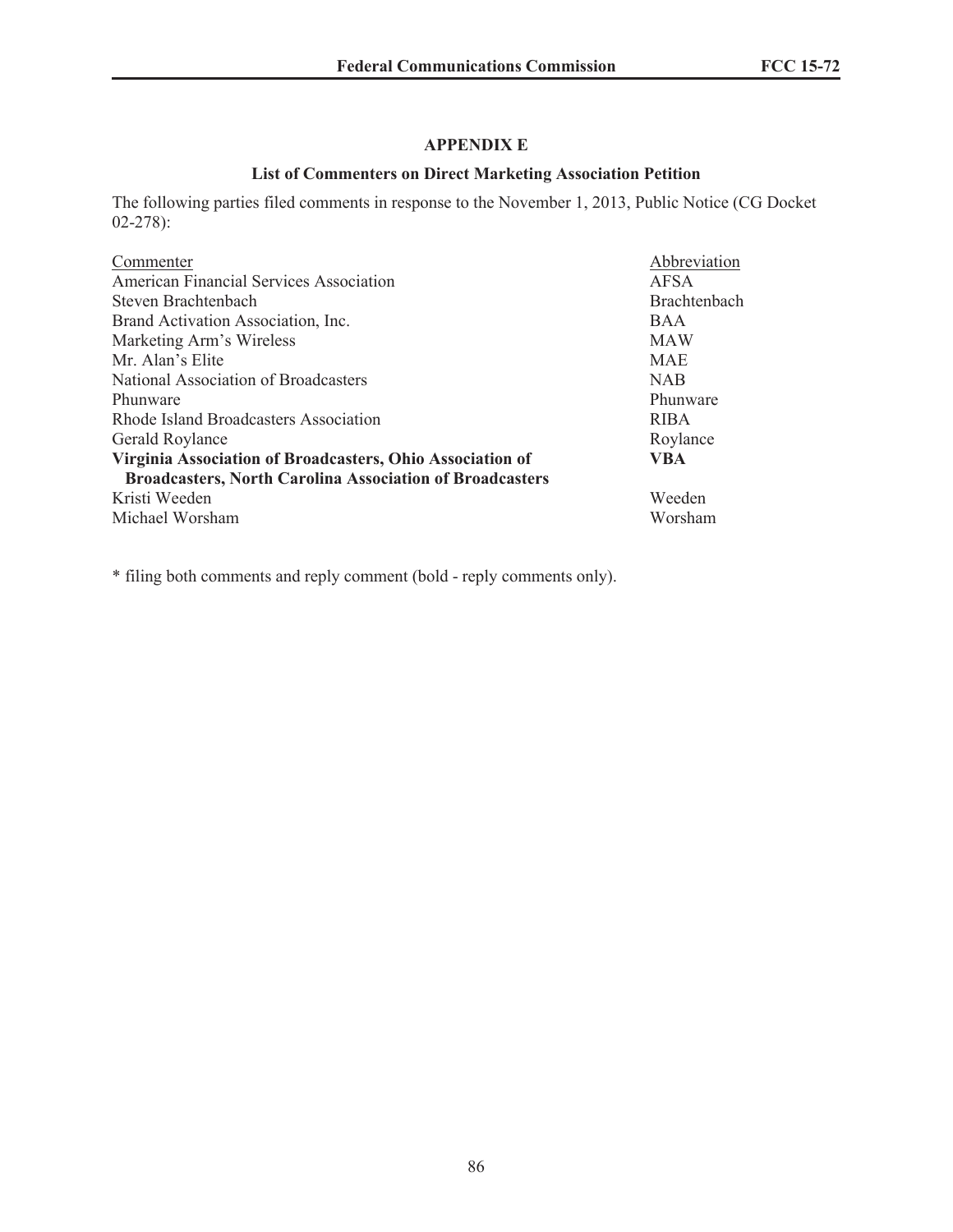# **APPENDIX F**

## **List of Commenters on Paul D. S. Edwards Petition**

The following parties filed comments in response to the March 3, 2009, Public Notice (CG Docket 02- 278):

| Commenter                                          | Abbreviation   |
|----------------------------------------------------|----------------|
| <b>ACA</b> International*                          | ACA            |
| Allied Global Holdings, Inc.                       | Allied         |
| <b>American Bankers Association</b>                | ABA            |
| <b>American Financial Services Association</b>     | <b>AFSA</b>    |
| American Revenue Management                        | <b>ARM</b>     |
| Robert Biggerstaff*                                | Biggerstaff    |
| Amina Brandt                                       | <b>Brandt</b>  |
| William Brush                                      | <b>Brush</b>   |
| Robert Bulmash                                     | <b>Bulmash</b> |
| Catherine Bushman                                  | <b>Bushman</b> |
| Chris Carrington                                   | Carrington     |
| <b>Consumer Bankers Association</b>                | <b>CBA</b>     |
| Jonnie Crivello                                    | Crivello       |
| DCS Financial, Inc.                                | <b>DCSF</b>    |
| Jeff Delaney                                       | Delaney        |
| Nick Dey                                           | Dey            |
| <b>Direct Marketing Association</b>                | <b>DMA</b>     |
| FMA Alliance, Ltd.                                 | <b>FMA</b>     |
| Fresno Credit Bureau                               | Fresno         |
| Ramona Fryer                                       | Fryer          |
| Levi Gillespie                                     | Gillespie      |
| Kenlyn T. Gretz                                    | Gretz          |
| Arvid Grinbergs                                    | Grinbergs      |
| Jim Happe                                          | Happe          |
| David Harvey                                       | Harvey         |
| Matt Heller                                        | Heller         |
| Randal Hisatomi                                    | Hisatomi       |
| <b>Brian House</b>                                 | House          |
| InfoCision Management Corporation                  | InfoCision     |
| Jae Kim                                            | Kim            |
| Mike Kirte                                         | Kirte          |
| David Kneedy                                       | Kneedy         |
| Tom Lane                                           | Lane           |
| <b>Brooke Larsen</b>                               | Larsen         |
| Gary Long                                          | Long           |
| Scott Maddern                                      | Maddern        |
| Merchants Credit Association                       | Merchants      |
| Mid Continent Credit Services                      | <b>MCCS</b>    |
| <b>Brian Moore</b>                                 | Moore          |
| National Council of Higher Education Loan Programs | <b>NCHELP</b>  |
| Recovery One                                       | Recovery       |
| Linda O. Richards                                  | Richards       |
| Bryan Richardson                                   | Richardson     |
| Gerald Roylance*                                   | Roylance       |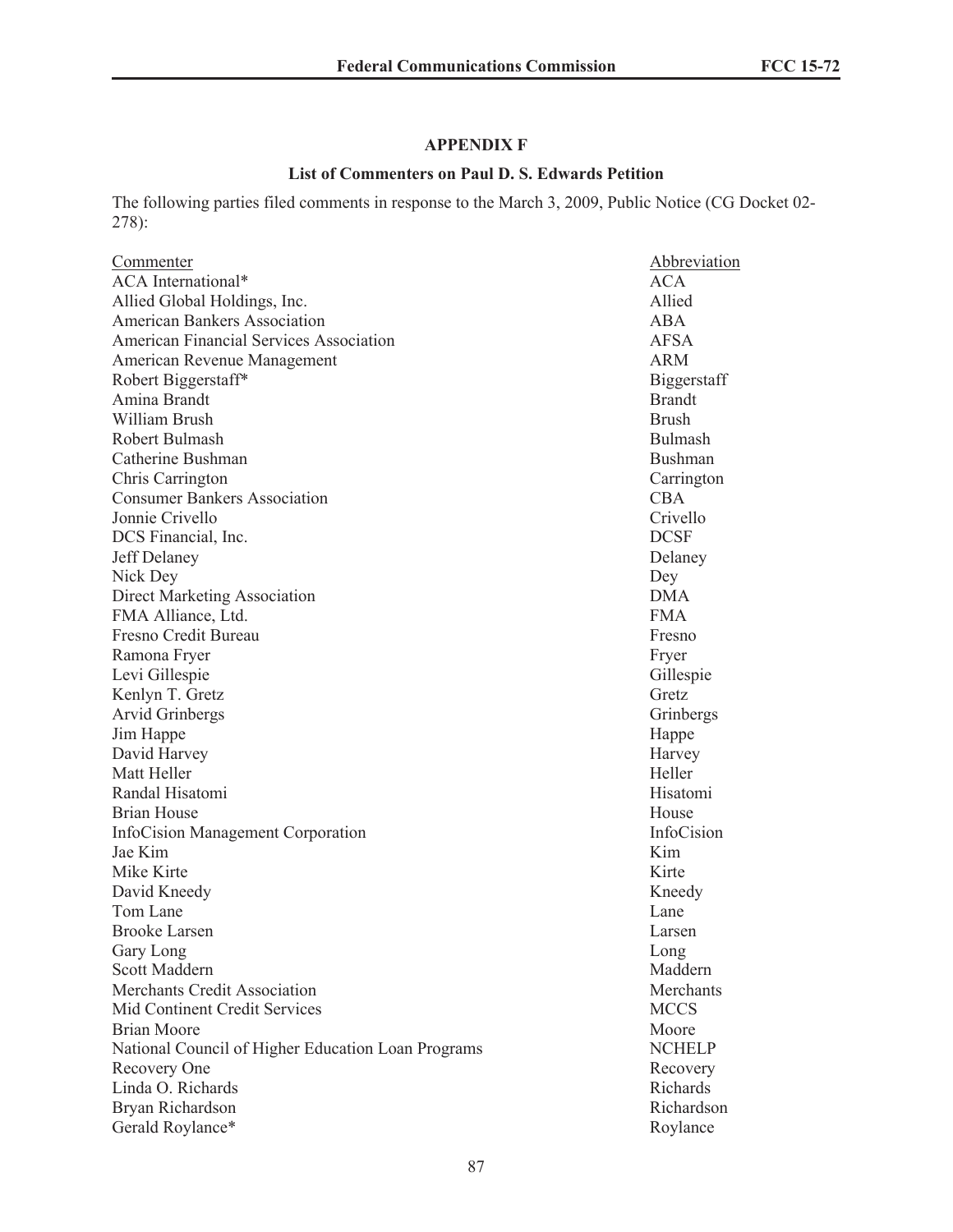Carol Schemo Schemo Schemo Schemo Schemo Schemo Schemo Schemo Schemo Schemo Schemo Schemo Schemo Schemo Schemo Don Schlosser Schlosser Kendall Smith Smith Jamie Snyder Snyder SoundBite Communications SoundBite Jake Sparling Sparling Sparling **Sprint Nextel Corporation Sprint Nextel** Jimmy A. Sutton Sutton Sutton Sutton Sutton Sutton Sutton Sutton Sutton Sutton Sutton Sutton Sutton Sutton Sutton Sutton Sutton Sutton Sutton Sutton Sutton Sutton Sutton Sutton Sutton Sutton Sutton Sutton Sutton Sutton Sut The Alarm Industry Communications Committee The CBE Group, Inc.\* CBE United Services Automobile Association USAA United States Telecom Association USTelecom Dan Voss Voss Jendi Watson Watson Bruce Werner Werner West Asset Management, Inc. West Lori Wiggen Wiggen Michael C. Worsham Worsham Worsham

One hundred seventy individuals also filed comments regarding this petition.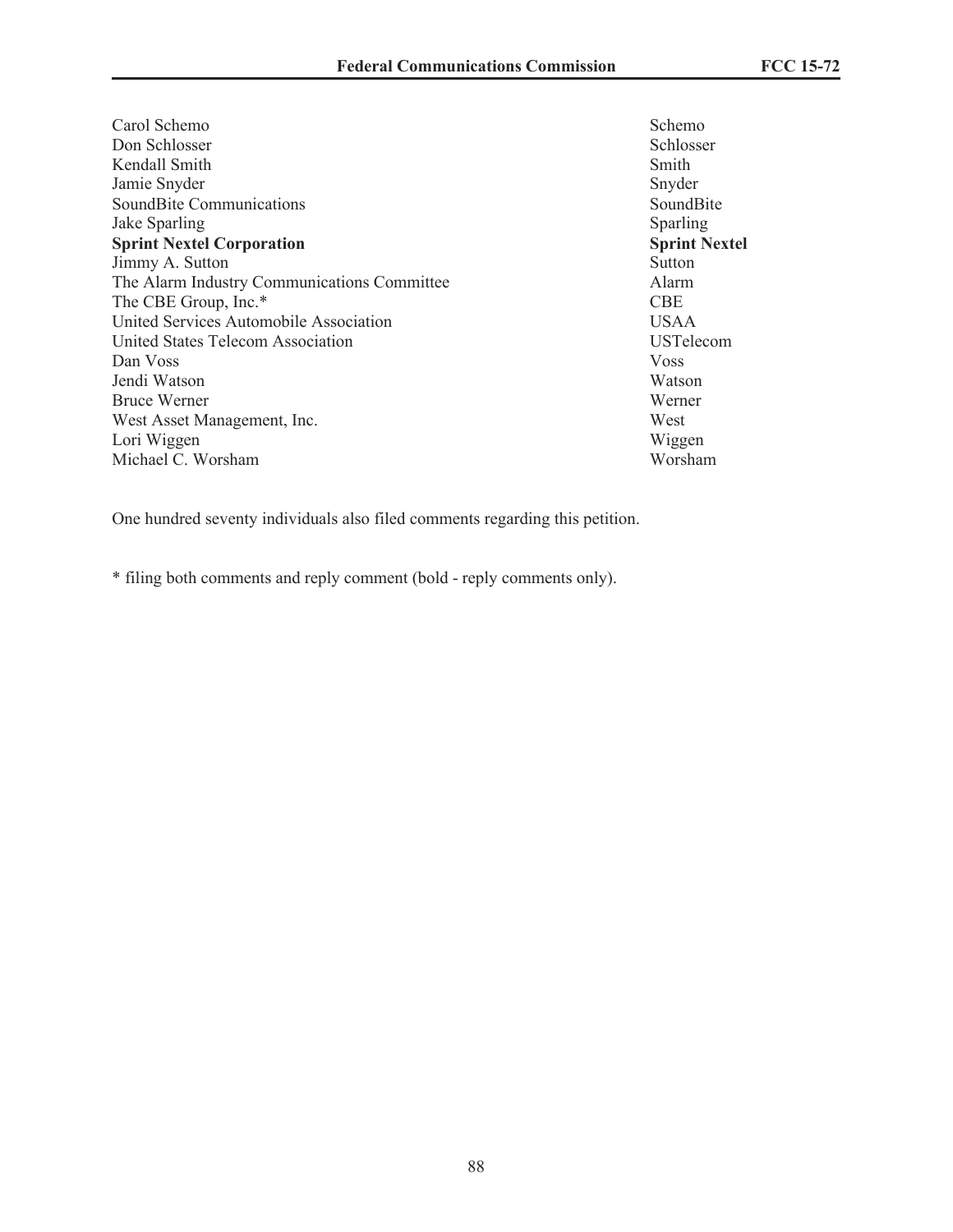## **APPENDIX G**

### **List of Commenters on Milton H. Fried, Jr., and Richard Evans Petition**

The following parties filed comments in response to the July 9, 2014, Public Notice (CG Docket 02-278):

Commenter<br>
Computer & Communications Industry Association<br>
CCIA<br>
CCIA Computer  $&$  Communications Industry Association Crunch of San Diego, LLC Crunch ExactTarget, Inc. ExactTarget Noble Systems Corp. Noble Path, Inc. Path Gerald Roylance Roylance Joe Shields\* Shields

In addition, several individual consumers filed brief comments supporting the petition.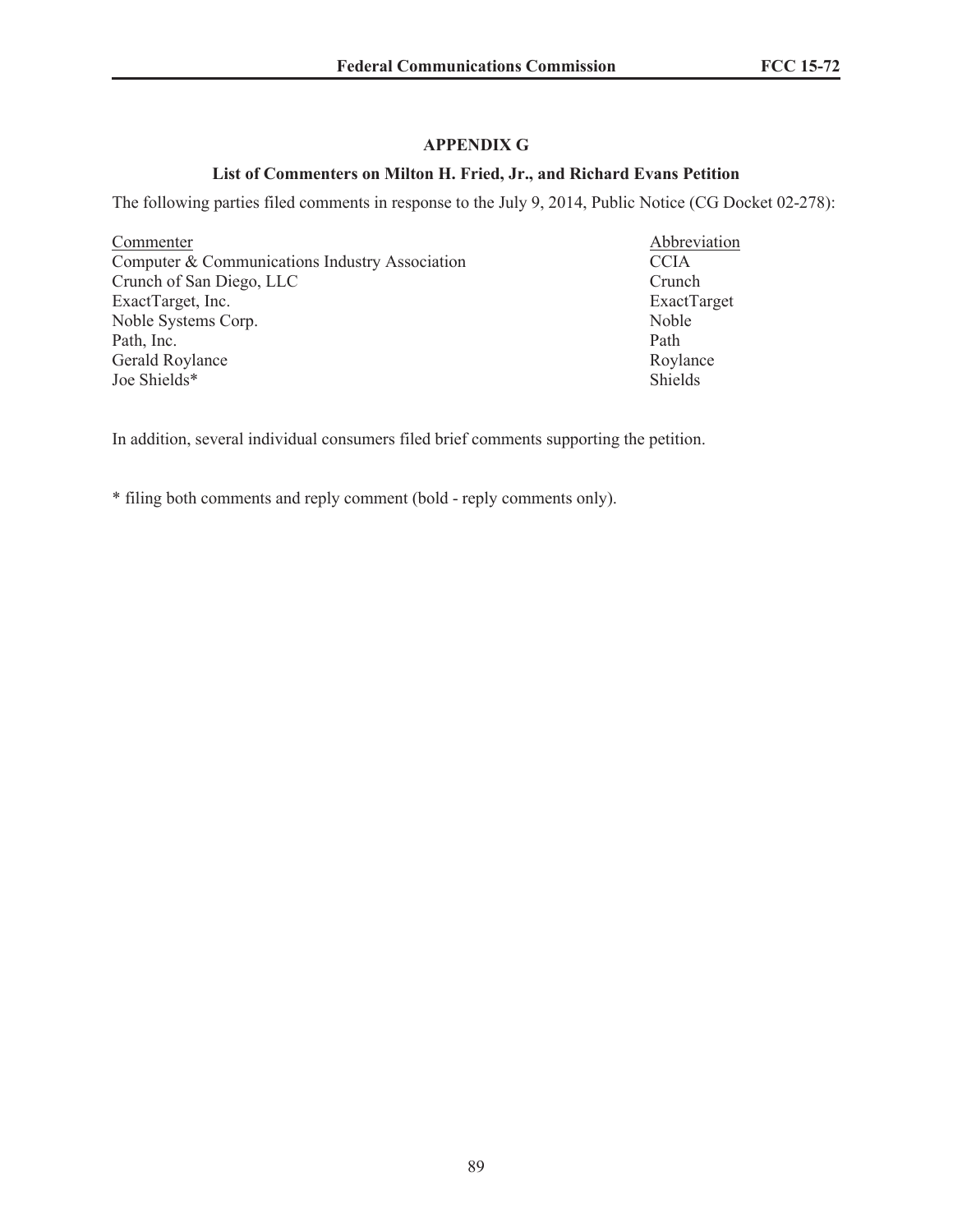## **APPENDIX H**

## **List of Commenters on Glide Talk, Ltd., Petition**

The following parties filed comments in response to the December 2, 2013, Public Notice (CG Docket 02-278):

| Commenter                                      | Abbrevia     |
|------------------------------------------------|--------------|
| <b>American Financial Services Association</b> | <b>AFSA</b>  |
| Anthony Coffman                                | Coffman      |
| <b>Communication Innovators</b>                | СI           |
| Dialing Services, LLC*                         | Dialing S    |
| Glide Talk, Ltd.                               | <b>Glide</b> |
| GroupMe, Inc.                                  | GroupM       |
| <b>Noble Systems Corporation</b>               | Noble        |
| Path, Inc.                                     | Path         |
| Joe Shields*                                   | Shields      |
| Twilio, Inc.                                   | Twilio       |

Abbreviation Dialing Services GroupMe<br>Noble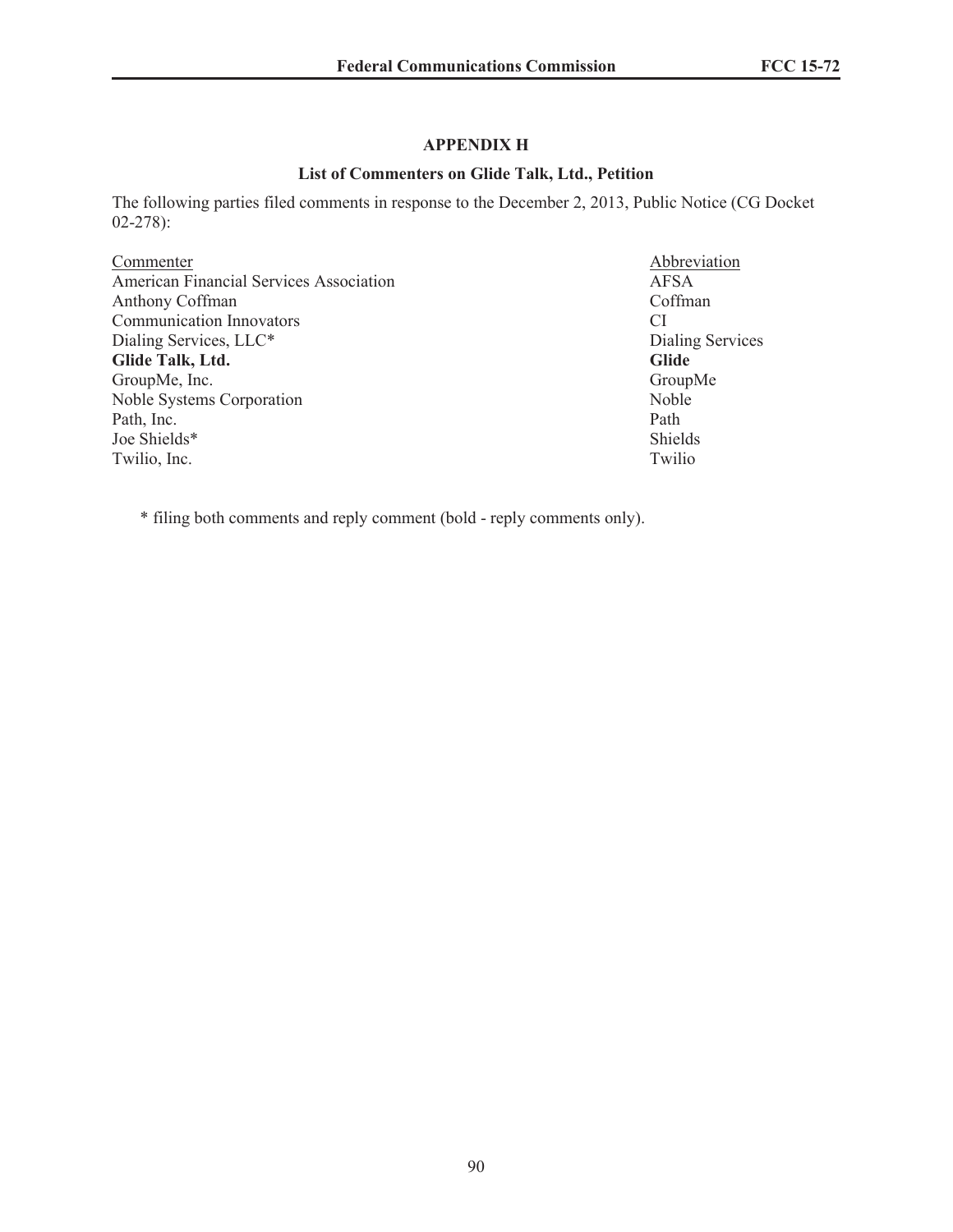## **APPENDIX I**

### **List of Commenters on Global Tel\*Link Corporation Petition**

The following parties filed comments in response to the June 15, 2010, Public Notice (CG Docket 02- 278):

Commenter Abbreviation Robert Biggerstaff Biggerstaff Robert H. Braver Cargo Airline Association Cargo Global Tel\*Link Corporation GTL Thomas Pechnik Pechnik Gerald Roylance\* Roylance Securus Technologies, Inc.<br>
United Parcel Service<br>
UPS United Parcel Service<br>
Michael C. Worsham<br>
Worsham<br>
Worsham<br>
Worsham Michael C. Worsham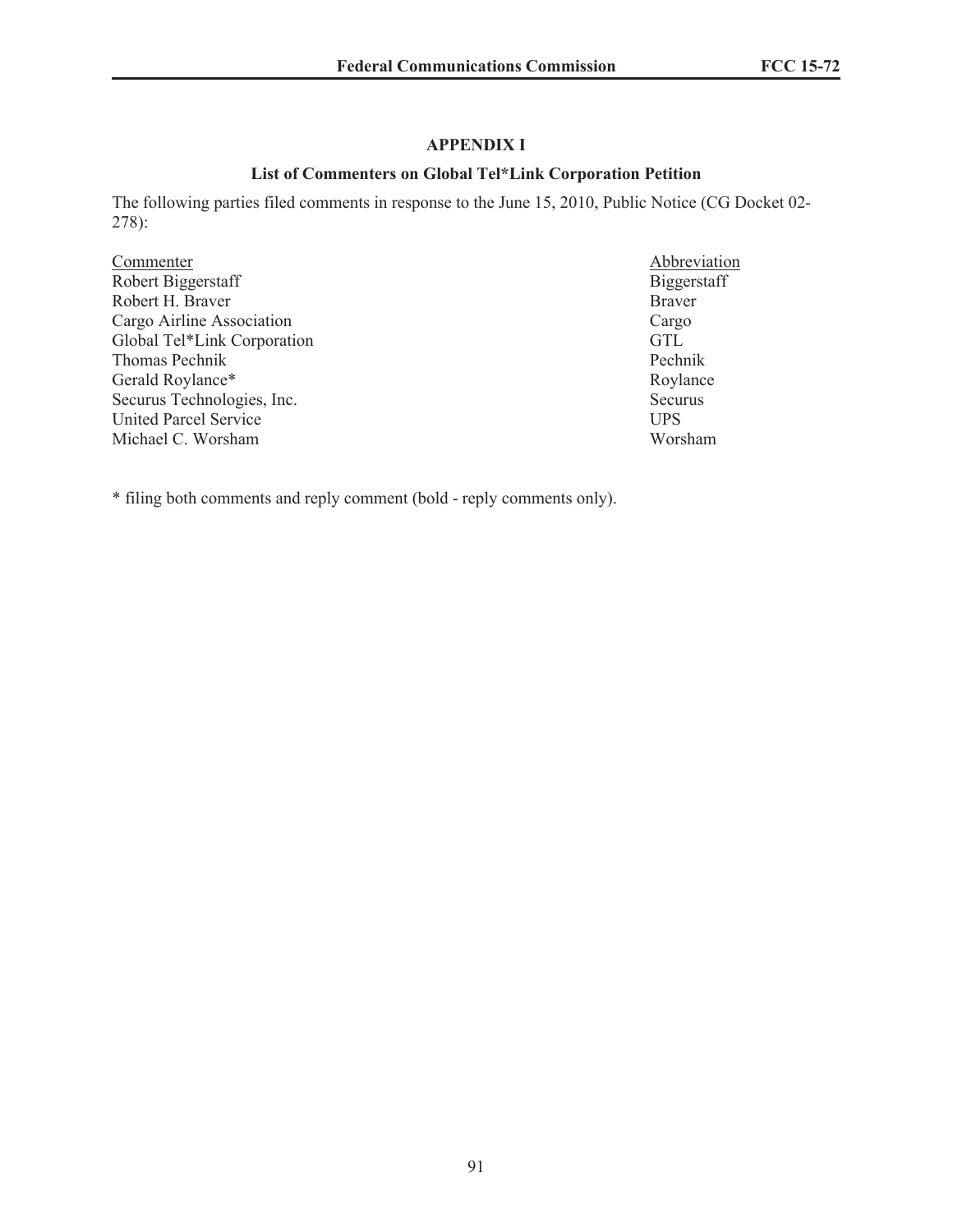## **APPENDIX J**

## **List of Commenters on National Association of Attorneys General Letter**

The following parties filed comments in response to the November 24, 2014, Public Notice (CG Docket 02-278, WC Docket No. 07-135):

| Commenter                            | Abbreviation             |
|--------------------------------------|--------------------------|
| AT&T                                 | AT&T                     |
| Robert Biggerstaff                   | Biggerstaff              |
| Call Control                         | Call Control             |
| Consumers Union                      | Consumers Union          |
| <b>CTIA-The Wireless Association</b> | <b>CTIA</b>              |
| <b>Federal Trade Commission</b>      | FTC Staff                |
| Global Tel*Link                      | <b>GTL</b>               |
| <b>InCharge Systems, Inc.</b>        | <b>InCharge</b>          |
| Vincent Lucas                        | Lucas                    |
| Marketing Research Association       | <b>MRA</b>               |
| Numbercorp                           | Numbercorp               |
| NTCA-The Rural Broadband Association | <b>NTCA</b>              |
| Pindrop Security                     | Pindrop                  |
| Telephone Science Corporation        | <b>TSC</b>               |
| <b>TracFone Wireless, Inc.</b>       | <b>TracFone</b>          |
| Trading Advantage, LLC               | <b>Trading Advantage</b> |
| United States Telecom Association*   | <b>USTelecom</b>         |
| Verizon                              | Verizon                  |
| ZipDX                                | ZipDX                    |
|                                      |                          |

In addition, 388 individual consumers filed brief comments regarding the letter.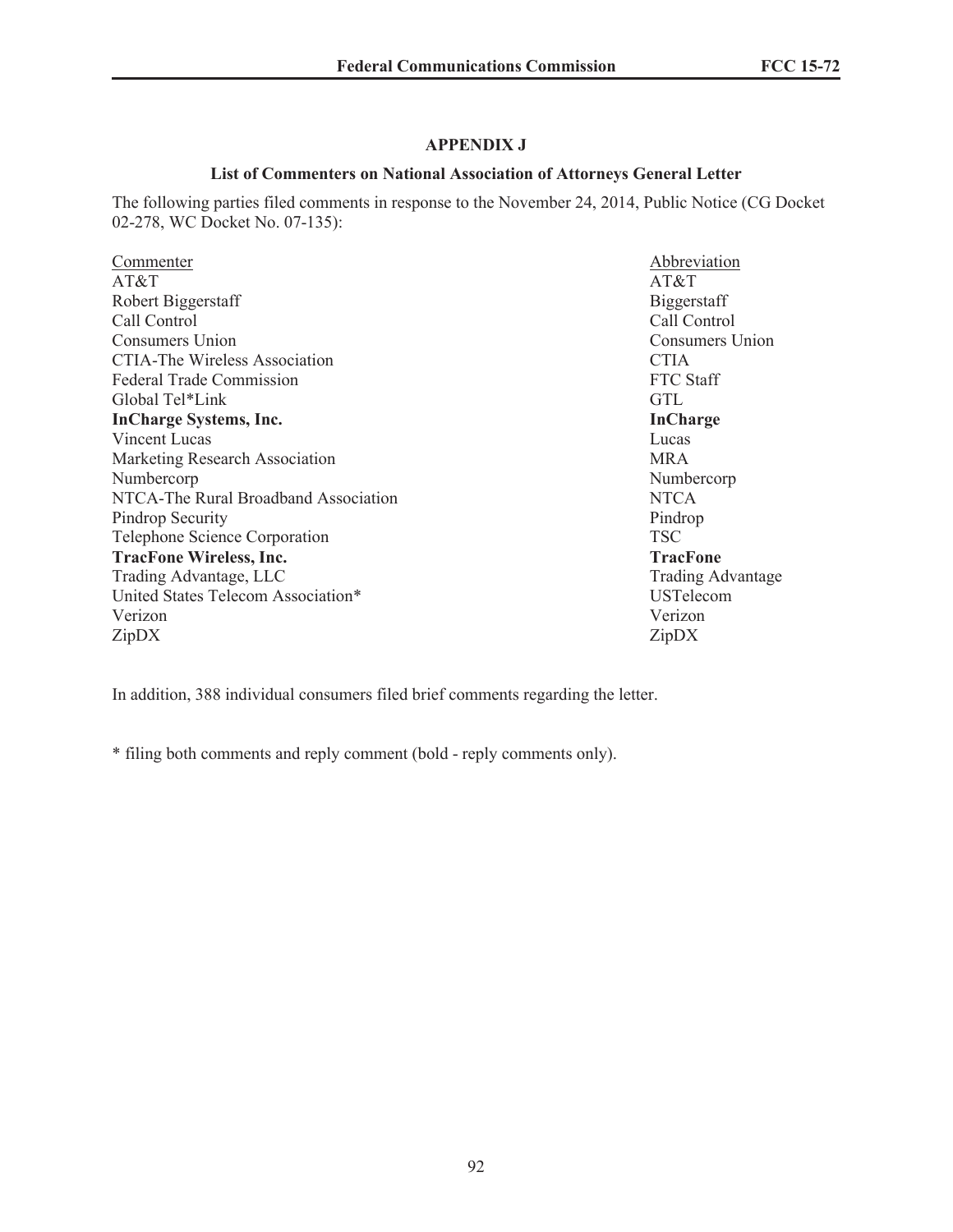## **APPENDIX K**

#### **List of Commenters on Professional Association for Customer Engagement Petition**

The following parties filed comments in response to the November 19, 2013, Public Notice (CG Docket 02-278):

| Abbreviation   |
|----------------|
| <b>ACA</b>     |
| <b>AFSA</b>    |
| AIA            |
| Aspect         |
| <b>Better</b>  |
| Biggerstaff    |
| CI.            |
| Connor         |
| Covington      |
| DialAmerica    |
| <b>DIRECTV</b> |
| Fowler         |
| <b>Glide</b>   |
| Global         |
| Heritage       |
| InfoCision     |
| iPacesetters   |
| <b>NCLC</b>    |
| <b>NCHER</b>   |
| <b>Nicor</b>   |
| Noble          |
| <b>PACE</b>    |
| Results        |
| Roylance       |
| Twilio         |
| Chamber        |
| Worsham        |
| YouMail        |
|                |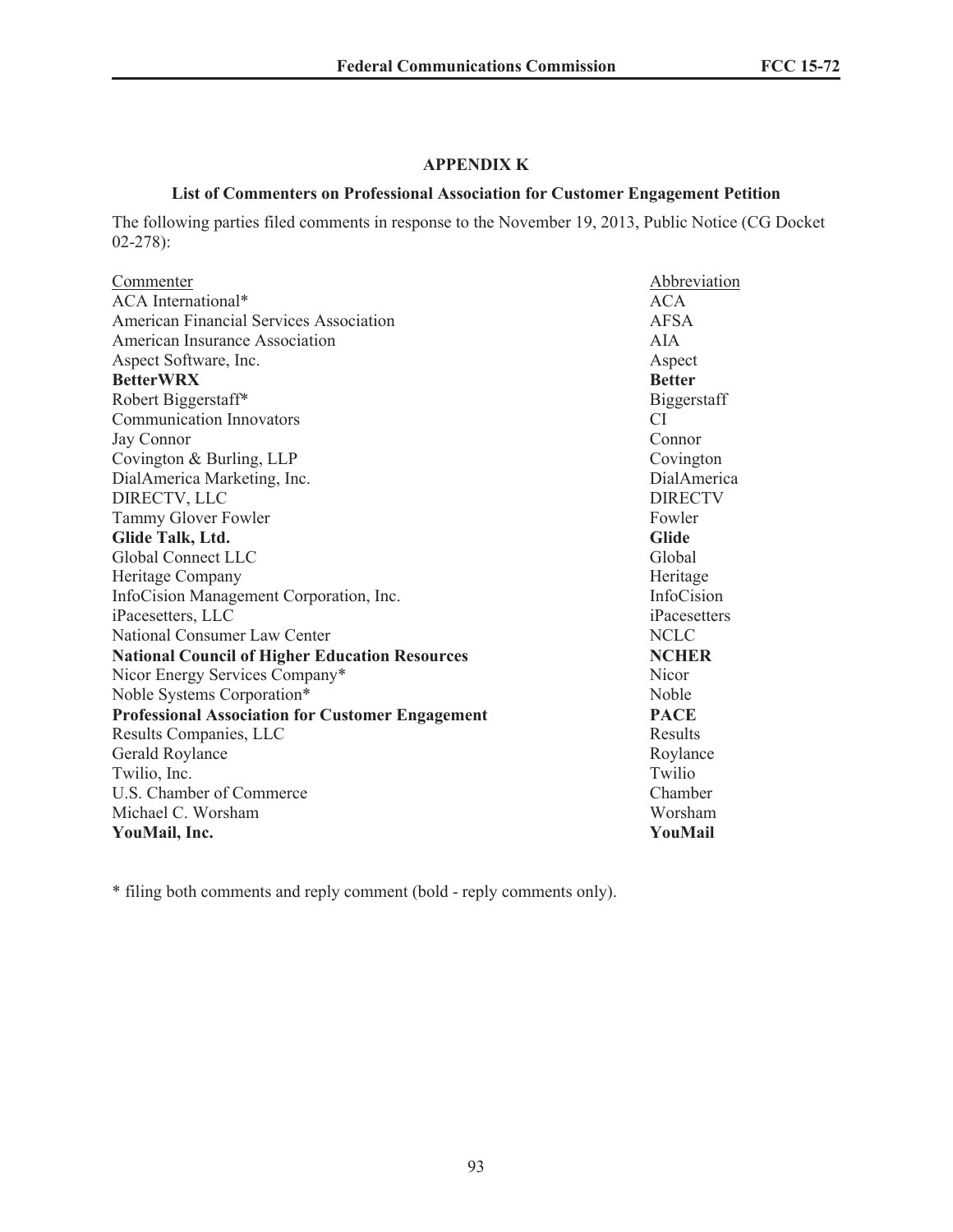# **APPENDIX L**

## **List of Commenters on Retail Industry Leaders Association Petition**

The following parties filed comments in response to the January 22, 2014, Public Notice (CG Docket 02- 278):

| Commenter                                   | Abbreviation       |
|---------------------------------------------|--------------------|
| <b>Stewart Abramson</b>                     | Abramson           |
| <b>American Bankers Association</b>         | <b>ABA</b>         |
| American Financial Services Association     | <b>AFSA</b>        |
| Robert Biggerstaff                          | <b>Biggerstaff</b> |
| Brandtone, Inc.                             | <b>Brandtone</b>   |
| <b>CTIA-The Wireless Association</b>        | <b>CTIA</b>        |
| Brian Moore                                 | Moore              |
| National Association of Broadcasters*       | <b>NAB</b>         |
| National Association of Chain Drug Stores   | <b>NACDS</b>       |
| National Federation of Independent Business | <b>NFIB</b>        |
| Retail Industry Leaders Association*        | <b>RILA</b>        |
| Gerald Roylance                             | Roylance           |
| Joe Shields                                 | <b>Shields</b>     |
| Vibes Media, LLC                            | Vibes              |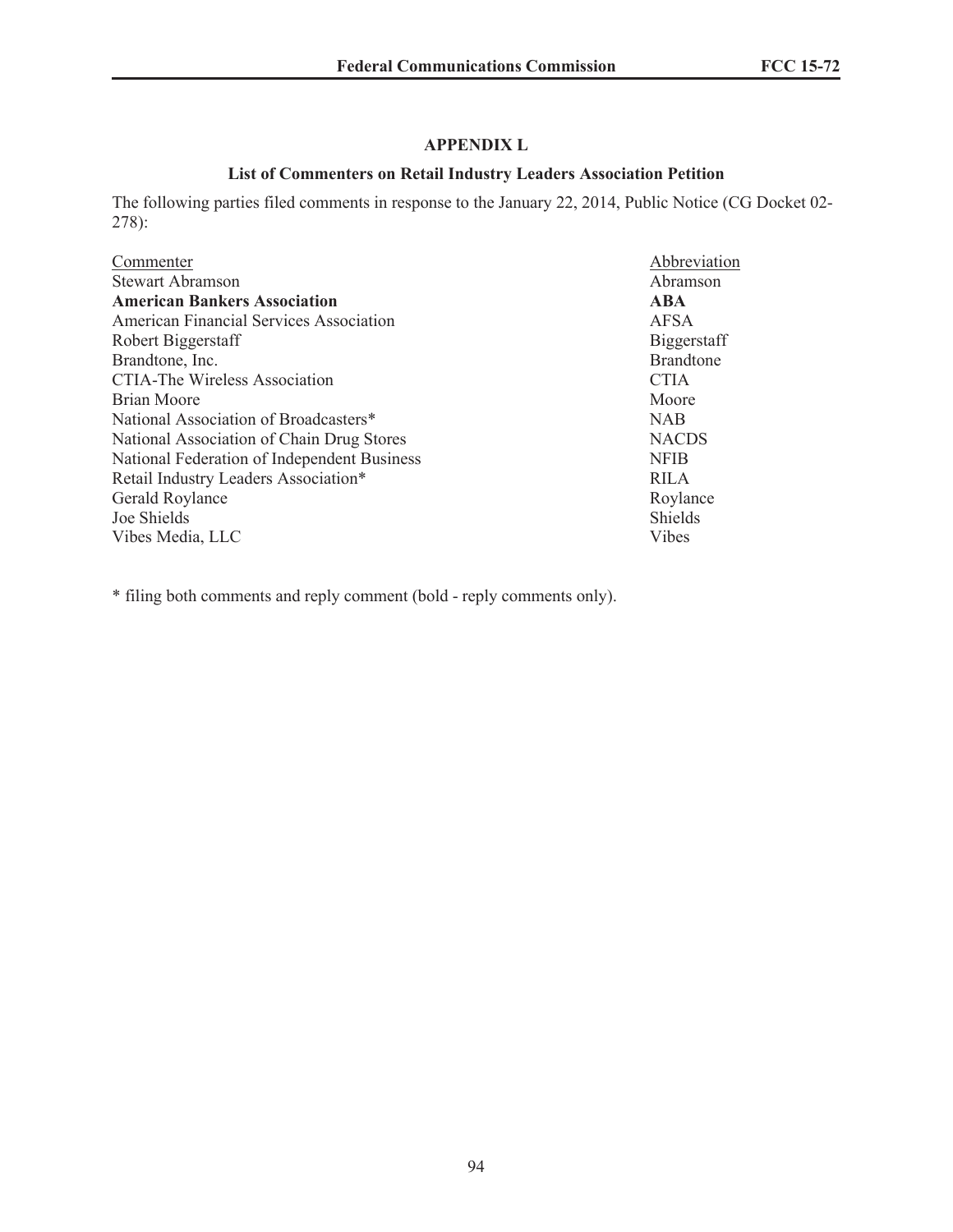## **APPENDIX M**

### **List of Commenters on Revolution Messaging Petition**

The following parties filed comments in response to the October 23, 2012, Public Notice (CG Docket 02- 278):

| Commenter                                     | Abbreviation       |
|-----------------------------------------------|--------------------|
| <b>Stewart Abramson</b>                       | Abramson           |
| <b>AFL-CIO</b>                                | <b>AFL</b>         |
| Americans in Contact PAC                      | American PAC       |
| <b>Robert Biggerstaff</b>                     | <b>Biggerstaff</b> |
| ccAdvertising*                                | ccAdvertising      |
| Center for Democracy & Technology             | <b>CDT</b>         |
| <b>CTIA-The Wireless Association</b>          | <b>CTIA</b>        |
| <b>International Brotherhood of Teamsters</b> | <b>IBT</b>         |
| PocketSpammers.com                            | Pocket Spammers    |
| <b>Revolution Messaging</b>                   | <b>RM</b>          |
| <b>Rock the Vote</b>                          | <b>RTV</b>         |
| Gerald Roylance*                              | Roylance           |
| Joe Shields*                                  | Shields            |
| Voter Participation Center                    | <b>VPC</b>         |

In addition, several individual consumers filed brief comments supporting the petition.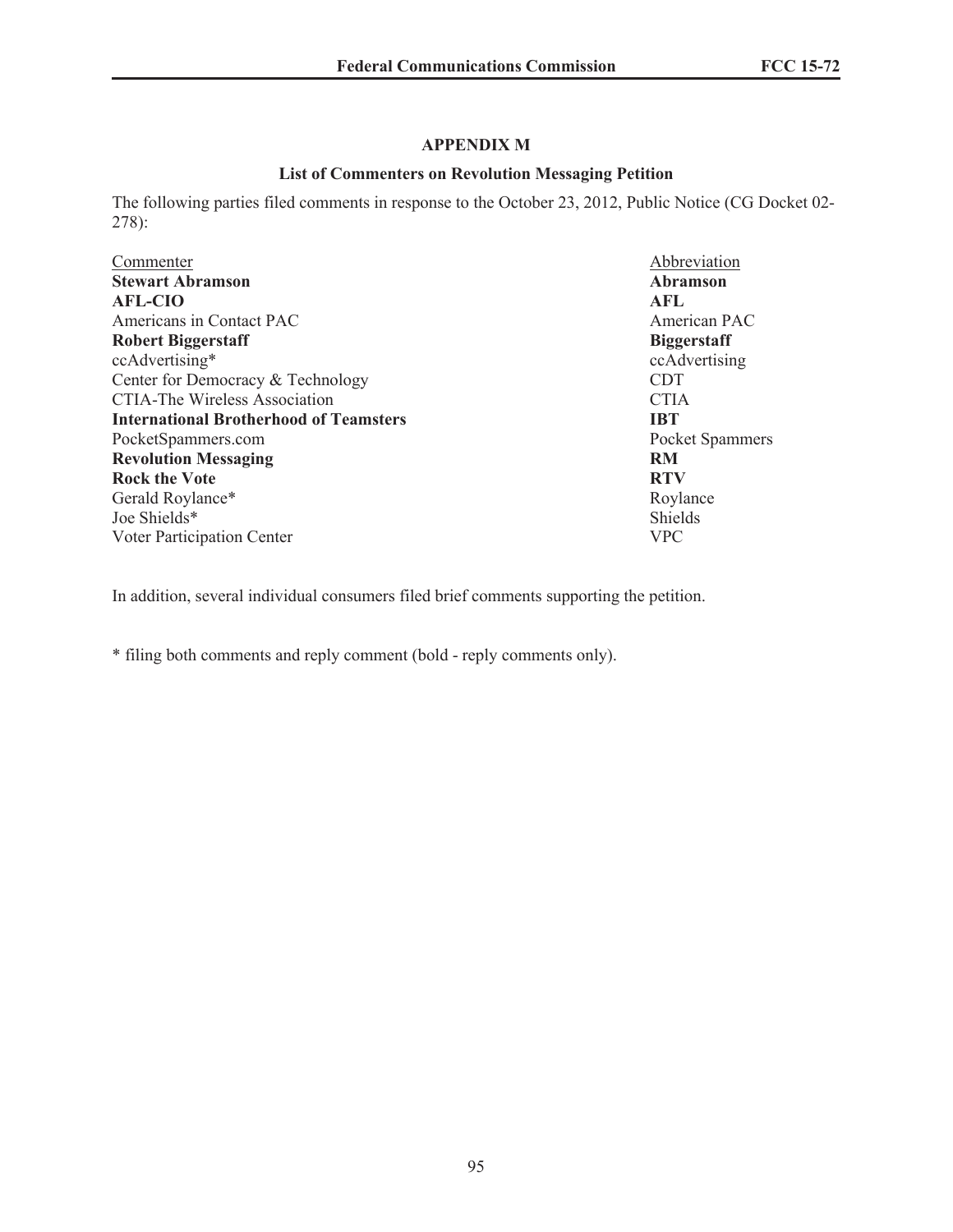# **APPENDIX N**

## **List of Commenters on Rubio's Restaurant, Inc., Petition**

The following parties filed comments in response to the August 25, 2014, Public Notice (CG Docket 02- 278):

| Commenter                                               | Abbreviation  |
|---------------------------------------------------------|---------------|
| <b>ACA</b> International                                | <b>ACA</b>    |
| <b>National Consumer Law Center</b>                     | <b>NCLC</b>   |
| National Council of Nonprofits                          | Nonprofits    |
| Gerald Roylance                                         | Roylance      |
| Joe Shields*                                            | Shields       |
| Twitter, Inc.                                           | Twitter       |
| <b>United Healthcare Services, Inc.</b>                 | <b>United</b> |
| U.S. Chamber of Commerce and U.S. Chamber Institute for | Chamber       |
| Legal Reform                                            |               |
| Wells Fargo                                             | Wells Fargo   |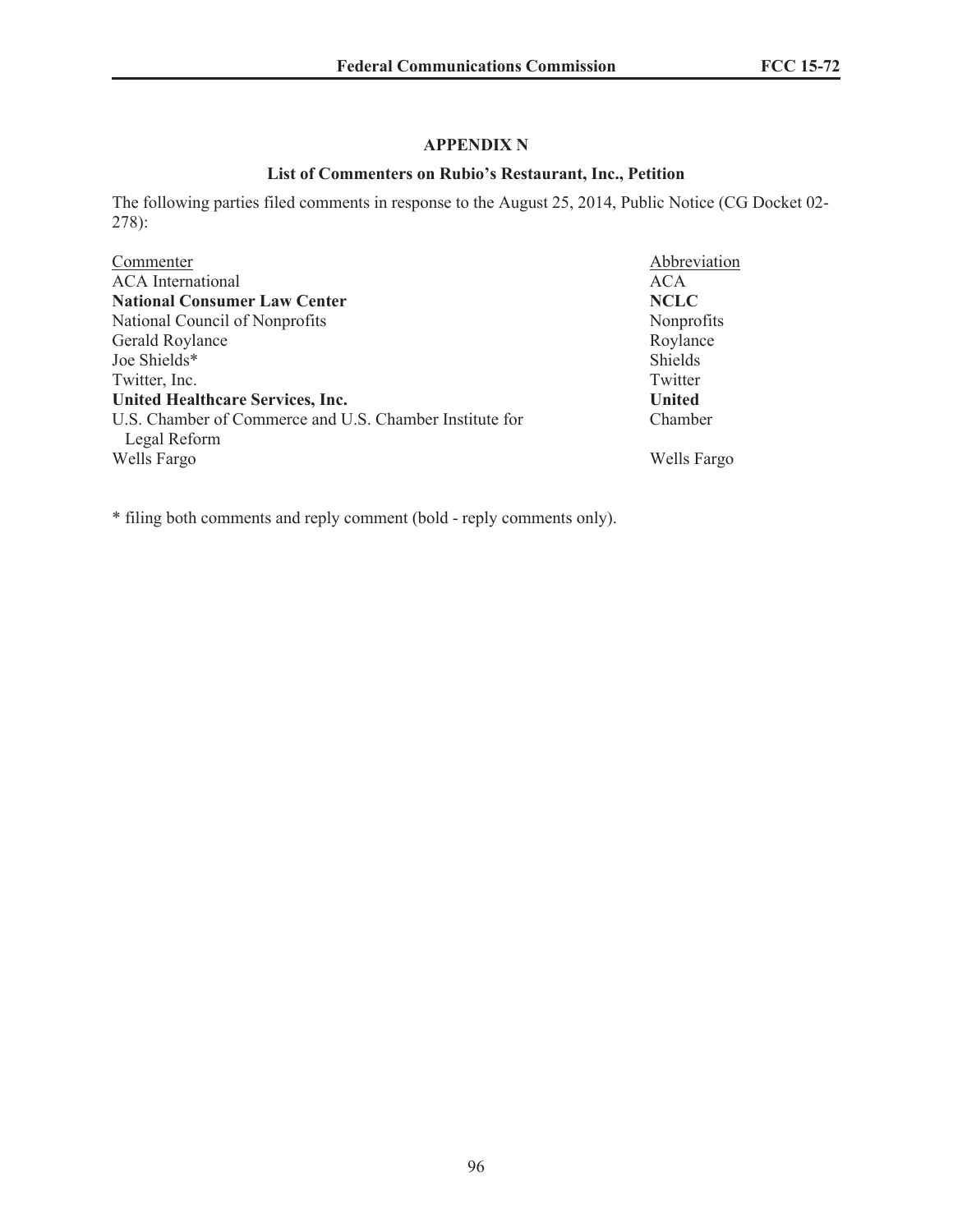## **APPENDIX O**

## **List of Commenters on Santander Consumer USA, Inc., Petition**

The following parties filed comments in response to the August 1, 2014, Public Notice (CG Docket 02- 278):

| Commenter                                      | Abbrev      |
|------------------------------------------------|-------------|
| American Financial Services Association        | AFSA        |
| Computer & Communications Industry Association | <b>CCIA</b> |
| Mortgage Bankers Association                   | <b>MBA</b>  |
| Gerald Roylance                                | Roylan      |
| Santander Consumer USA, Inc.                   | Santano     |
| Joe Shields                                    | Shields     |

Abbreviation Roylance Santander<br>Shields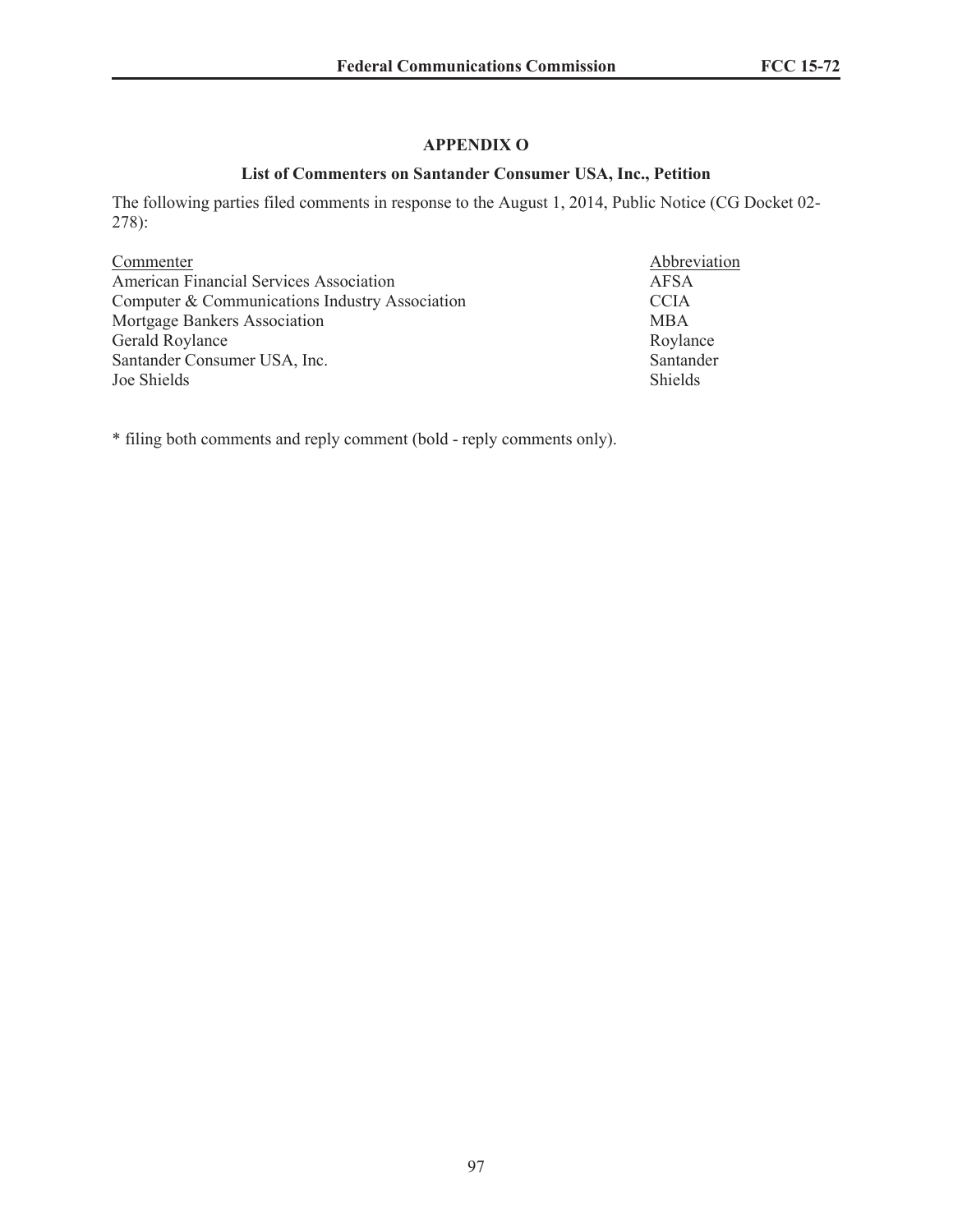# **APPENDIX P**

## **List of Commenters on Stage Stores, Inc., Petition**

The following parties filed comments in response to the July 9, 2014, Public Notice (CG Docket 02-278):

| Commenter                                       | Abbreviation  |
|-------------------------------------------------|---------------|
| American Financial Services Association         | <b>AFSA</b>   |
| Computer & Communications Industry Association* | <b>CCIA</b>   |
| Genesys Communications Laboratories, Inc.       | Genesys       |
| National Consumer Law Center                    | <b>NCLC</b>   |
| Noble Systems Corporation                       | Noble         |
| Gerald Roylance                                 | Roylance      |
| Joe Shields*                                    | Shields       |
| <b>Stage Stores, Inc.</b>                       | <b>Stage</b>  |
| Twitter, Inc.                                   | Twitter       |
| <b>United Healthcare Services, Inc.</b>         | <b>United</b> |
| Wells Fargo                                     | Wells Fargo   |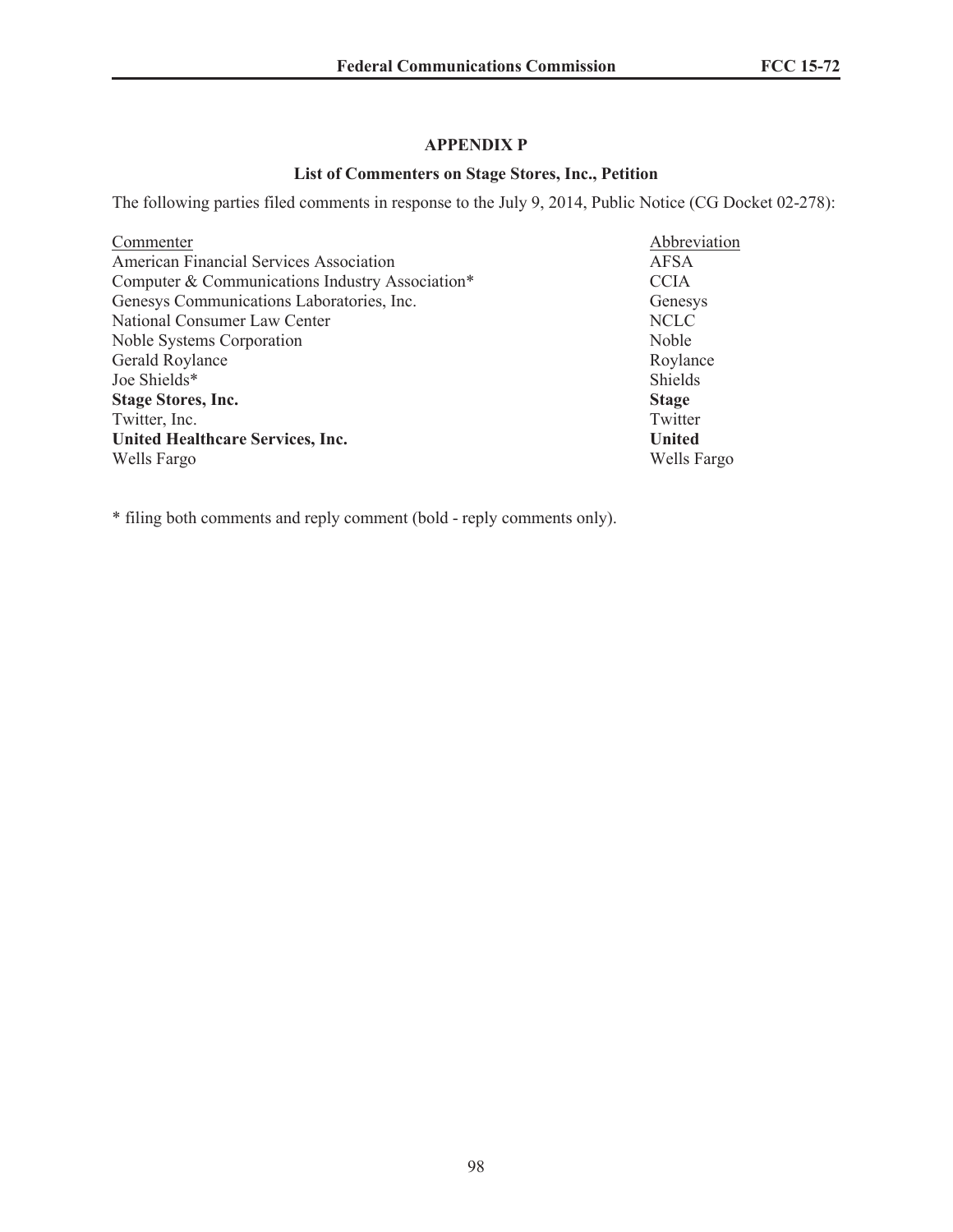# **APPENDIX Q**

## **List of Commenters on TextMe, Inc., Petition**

The following parties filed comments in response to the April 7, 2014, Public Notice (CG Docket 02- 278):

| Commenter                                                 | Abbreviation       |
|-----------------------------------------------------------|--------------------|
| <b>Robert Biggerstaff</b>                                 | <b>Biggerstaff</b> |
| <b>Communication Innovators</b>                           | CI                 |
| <b>Computer &amp; Communications Industry Association</b> | <b>CCIA</b>        |
| Noble Systems Corporation                                 | Noble              |
| Gerald Roylance*                                          | Roylance           |
| Joe Shields                                               | <b>Shields</b>     |
| Al Smith                                                  | Smith              |
| TextMe, Inc.                                              | <b>TextMe</b>      |
| The Internet Association                                  | Internet           |
| <b>Wireless Research Services</b>                         | Wireless           |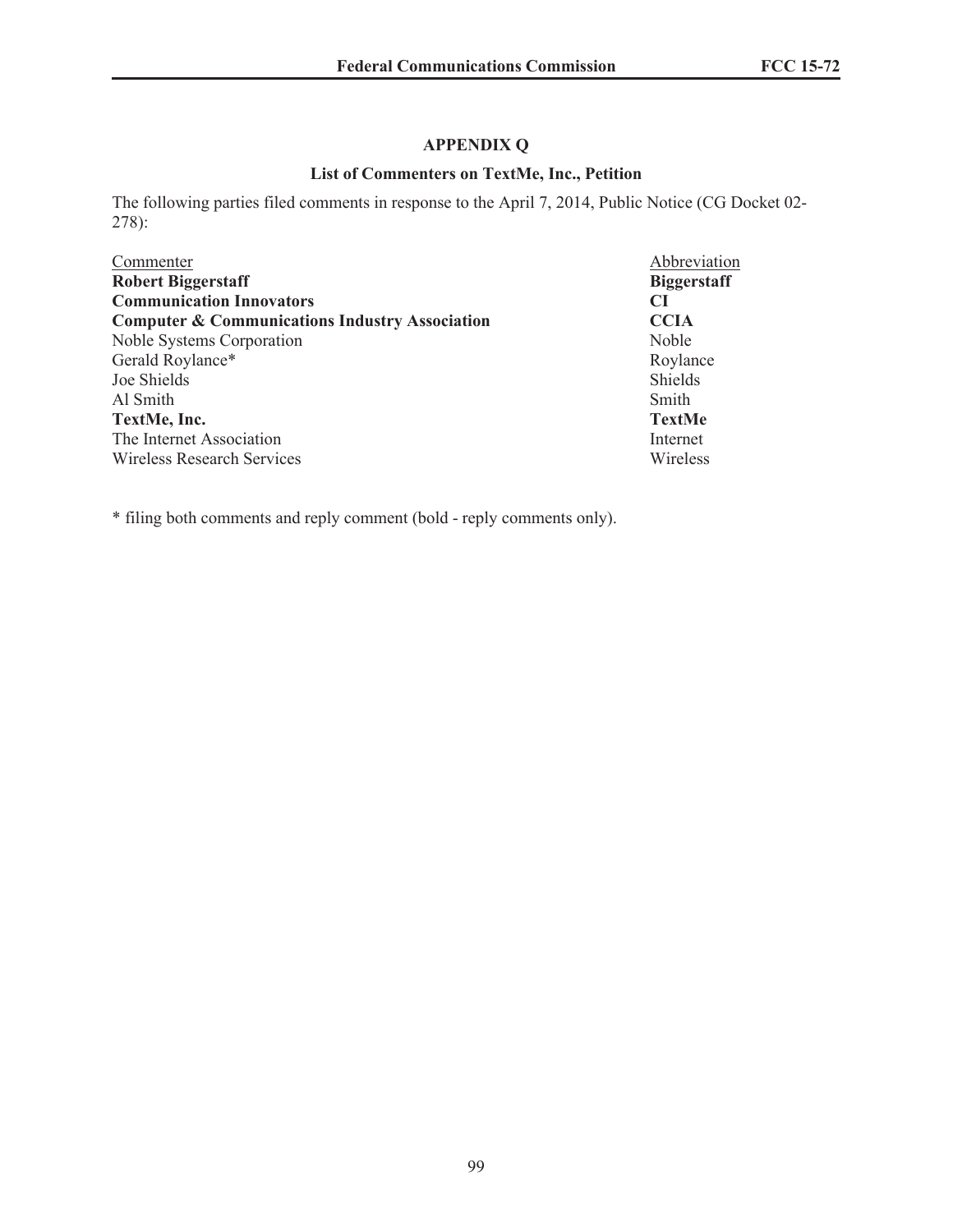# **APPENDIX R**

## **List of Commenters on United Healthcare Services, Inc., Petition**

The following parties filed comments in response to the February 6, 2014, Public Notice (CG Docket 02- 278):

| Commenter                                                      | Abbreviation   |
|----------------------------------------------------------------|----------------|
| <b>American Bankers Association</b>                            | ABA            |
| <b>American Financial Services Association</b>                 | <b>AFSA</b>    |
| America's Health Insurance Plans                               | <b>AHIP</b>    |
| Divesh Angula                                                  | Angula         |
| <b>Bruce Baird</b>                                             | Baird          |
| <b>Bron Barry</b>                                              | Barry          |
| Alixson Bell                                                   | <b>Bell</b>    |
| Jim Besso                                                      | <b>Besso</b>   |
| Robert Biggerstaff                                             | Biggerstaff    |
| William Brush                                                  | <b>Brush</b>   |
| Christopher Carrington                                         | Carrington     |
| <b>Ceannate Corp, Coalition of Higher Education Assistance</b> | Ceannate       |
| <b>Organizations, National Association of College and</b>      |                |
| <b>University Business Officers, and National Council of</b>   |                |
| <b>Higher Education Resources</b>                              |                |
| U.S. Chamber of Commerce*                                      | Chamber        |
| Coalition of Higher Education Assistance Organizations         | <b>COHEAO</b>  |
| <b>Comcast Corporation</b>                                     | Comcast        |
| C.O.P.S. Monitoring                                            | <b>COPS</b>    |
| <b>CTIA-The Wireless Association</b>                           | <b>CTIA</b>    |
| DIRECTV, LLC                                                   | <b>DIRECTV</b> |
| Dominion Enterprises of Virginia                               | Dominion       |
| Manuela P. Gann                                                | Gann           |
| Denise Gillis                                                  | Gillis         |
| Michael Jacobs                                                 | Jacobs         |
| Catherine Jacola                                               | Jacola         |
| Vincent Lucas                                                  | Lucas          |
| Nora Martinez                                                  | Martinez       |
| Diana Mey*                                                     | Mey            |
| <b>Brian Moore</b>                                             | Moore          |
| <b>National Association of Industrial Bankers</b>              | <b>NAIB</b>    |
| National Consumer Law Center                                   | <b>NCLC</b>    |
| Noble Systems Corporation                                      | Noble          |
| Jeremy Parker                                                  | Parker         |
| Claude Remboski                                                | C. Remboski    |
| Pamela Remboski                                                | P. Remboski    |
| Bryan Richardson                                               | Richardson     |
| Lynn Ridenour                                                  | Ridenour       |
| Gerald Roylance*                                               | Roylance       |
| Deb Schlier                                                    | Schlier        |
| Joe Shields*                                                   | Shields        |
| Leslie F. Smith                                                | Smith          |
| Rebecca Standish                                               | Standish       |
| William Studley                                                | Studley        |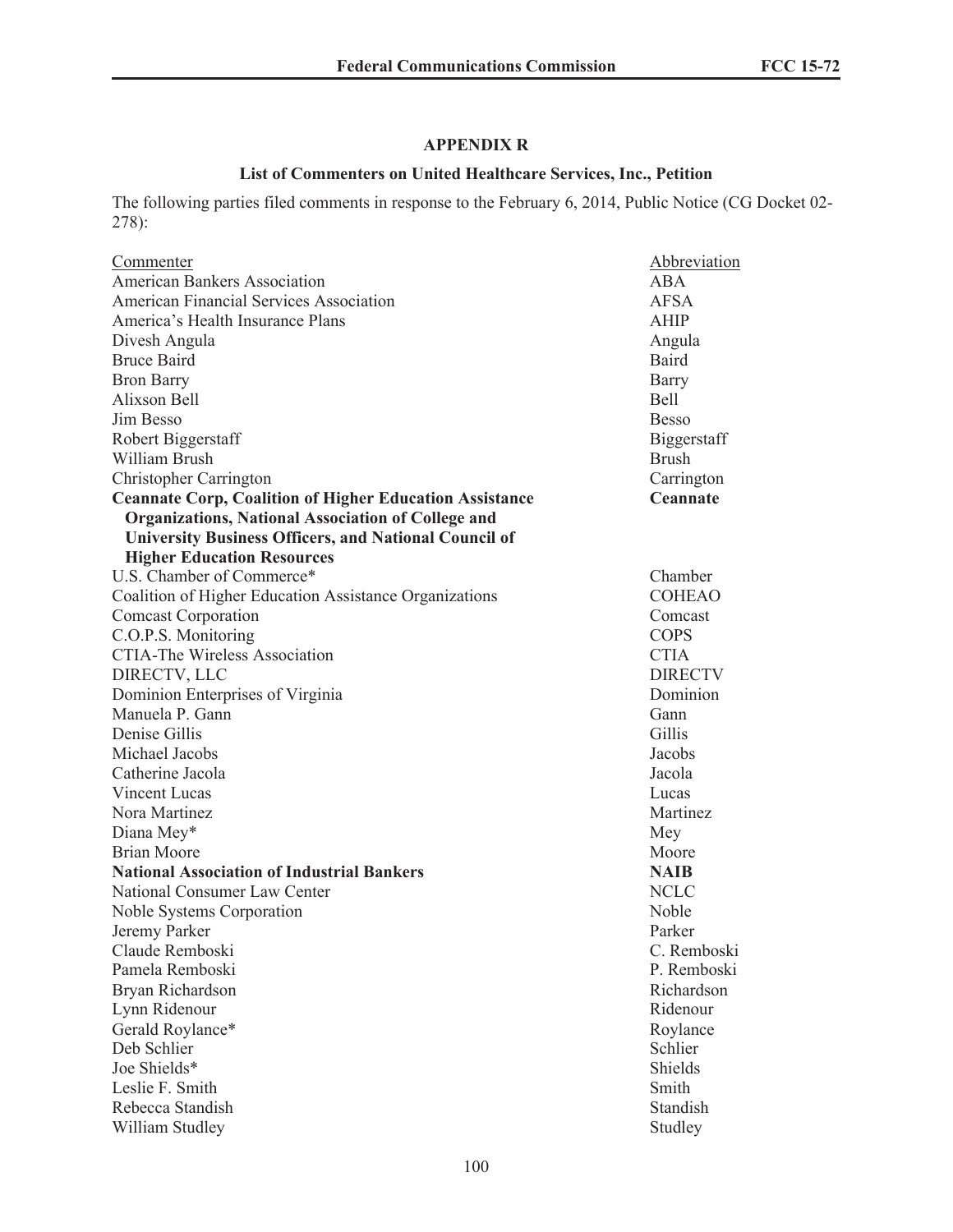| <b>Student Loan Servicing Alliance</b>  | SLSA   |
|-----------------------------------------|--------|
| <b>Jimmy Sutton</b>                     | Sutton |
| Time Warner Cable, Inc.                 | TWC.   |
| <b>United Healthcare Services, Inc.</b> | United |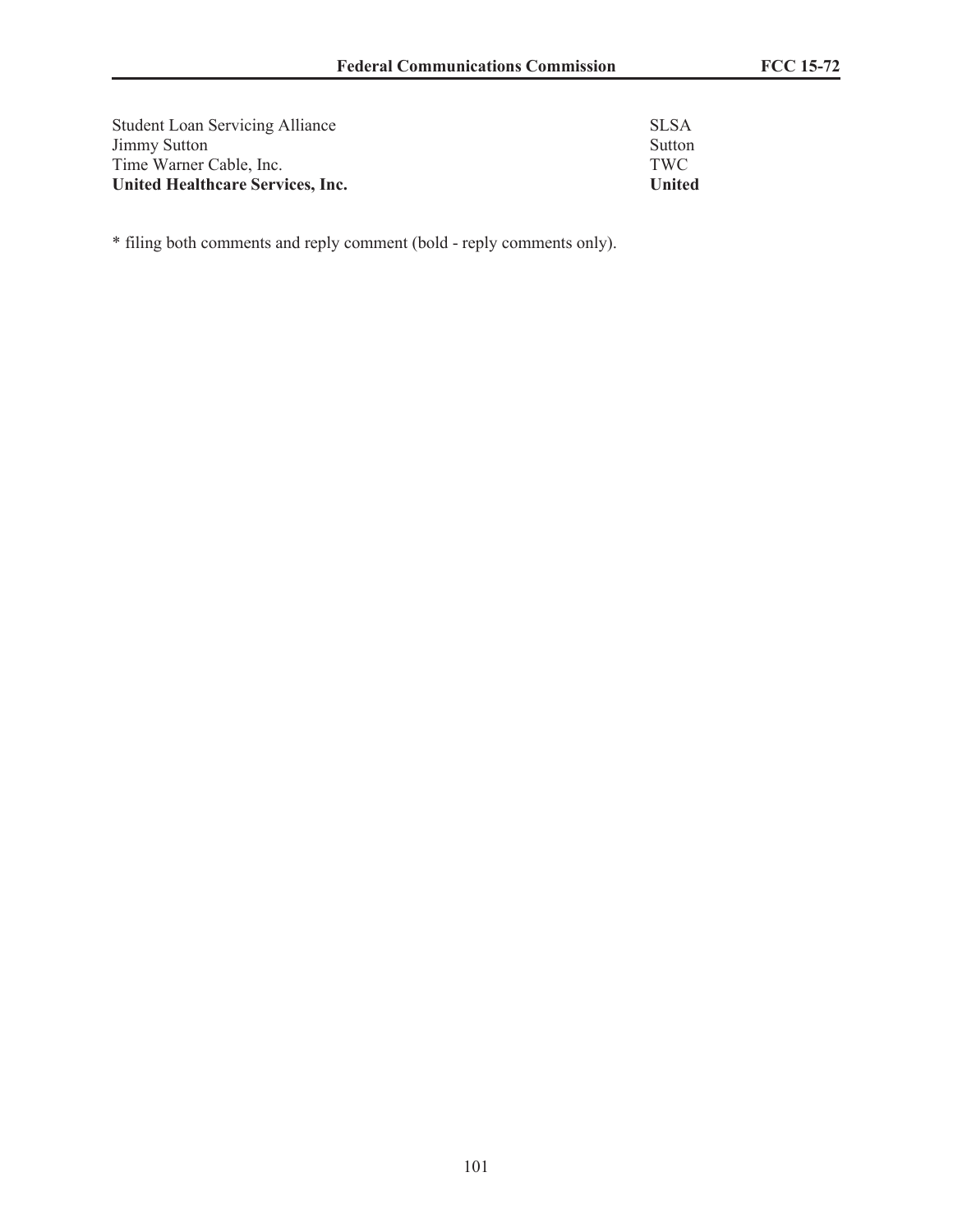# **APPENDIX S**

## **List of Commenters on YouMail, Inc., Petition**

The following parties filed comments in response to the June 25, 2013, Public Notice (CG Docket 02- 278):

| Abbreviation |
|--------------|
| <b>AFSA</b>  |
| Biggerstaff  |
| CallFire     |
| Charvat      |
| CI           |
| <b>CTIA</b>  |
| <b>Glide</b> |
| Gold         |
| GroupMe      |
| <b>Nicor</b> |
| Roylance     |
| Shields      |
| YouMail      |
|              |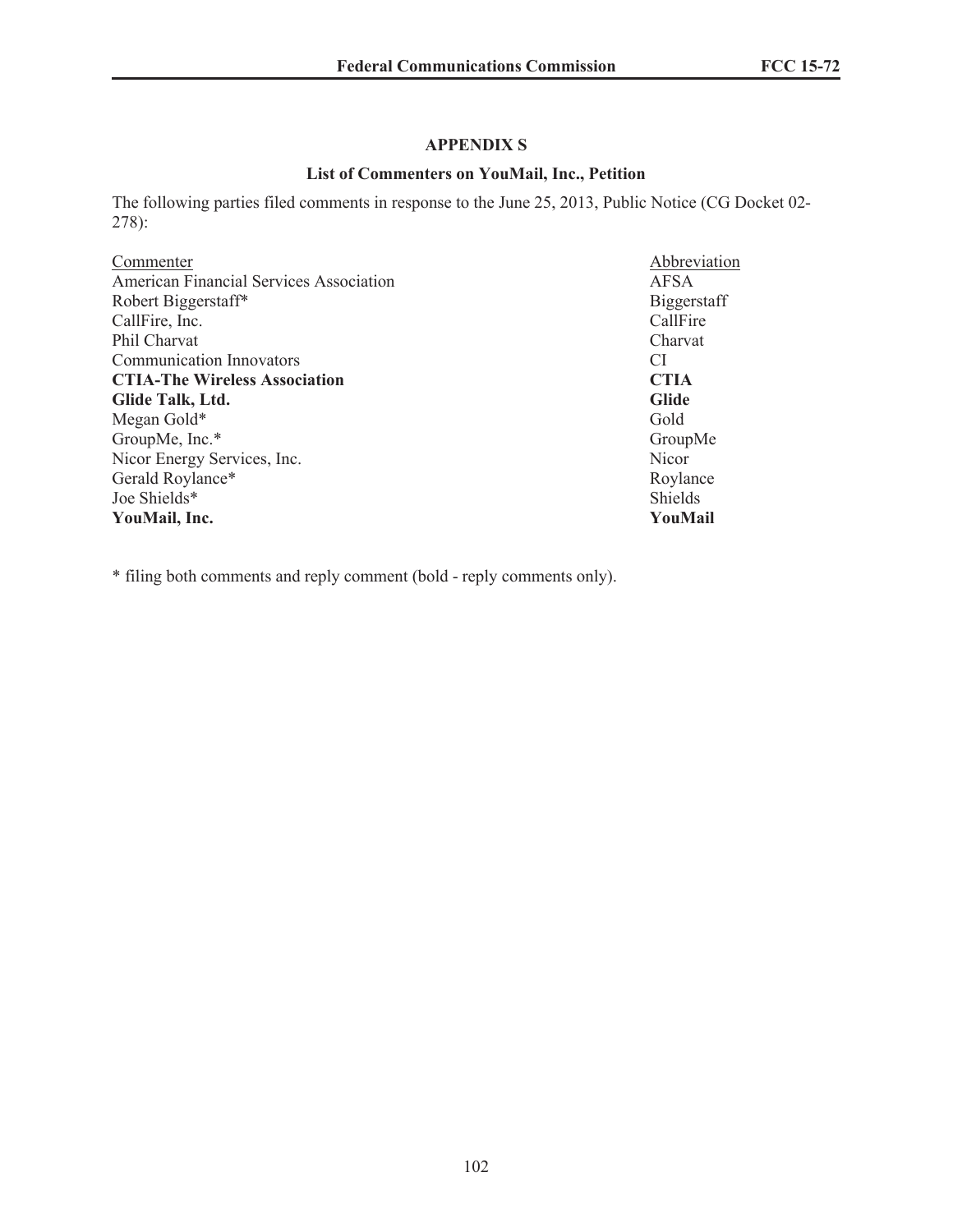# **APPENDIX T**

### **List of Commenters on 3G Collect Petition**

The following parties filed comments in response to the October 23, 2012, Public Notice (CG Docket 02- 278):

| Commenter                      | Abbreviation       |
|--------------------------------|--------------------|
| <b>Stewart Abramson</b>        | Abramson           |
| AT&T Corp.                     | <b>ATT</b>         |
| <b>AT&amp;T Services, Inc.</b> | AT&T               |
| Robert Biggerstaff*            | <b>Biggerstaff</b> |
| Robert H. Braver               | <b>Braver</b>      |
| Philip J. Charvat              | <b>Charvat</b>     |
| Global Tel*Link Corporation    | <b>GTL</b>         |
| Pay Tel Communications         | PayTel             |
| Gerald Roylance*               | Roylance           |
| Securus Technologies, Inc.     | Securus            |
| Joe Shields*                   | <b>Shields</b>     |
| 3G Collect, Inc.               | 3G Collect         |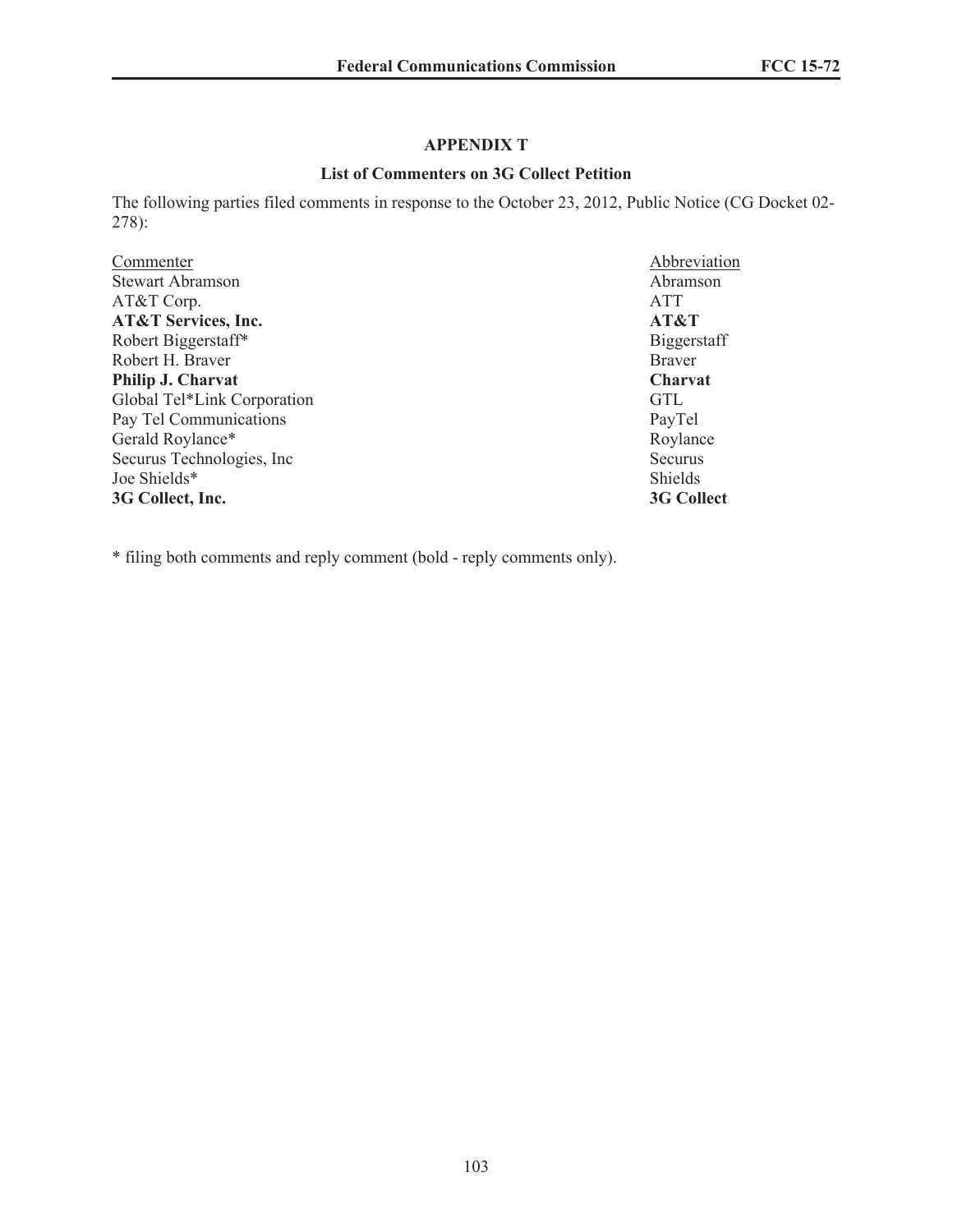# **APPENDIX U**

### **List of Commenters on ACA International Petition**

The following parties filed comments in response to the February 21, 2014, Public Notice (Report No. 2999):

| Commenter                                                    | Abbreviation        |
|--------------------------------------------------------------|---------------------|
| A Better 401k Plan, Inc.                                     | 401k                |
| <b>ACA</b> International                                     | <b>ACA</b>          |
| Affiliated Group, Inc.                                       | Affiliated          |
| American Association of Healthcare Administrative Management | <b>AAHAM</b>        |
| <b>American Bankers Association</b>                          | <b>ABA</b>          |
| American Financial Services Association                      | <b>AFSA</b>         |
| Robert Biggerstaff                                           | Biggerstaff         |
| <b>Boom 702</b>                                              | Boom                |
| Ceannate Corp, Coalition of Higher Education Assistance      | Ceannate            |
| Organizations, National Association of College and           |                     |
| University Business Officers, and National Council of        |                     |
| <b>Higher Education Resources</b>                            |                     |
| Clark County Collection Service, LLC                         | <b>Clark County</b> |
| Coalition of Higher Education Assistance Organizations       | <b>COHEAO</b>       |
| <b>Comcast Corporation</b>                                   | Comcast             |
| <b>Communication Innovators</b>                              | CI.                 |
| County of San Diego's Office of Revenue and Recovery         | San Diego           |
| Credit Bureau Data, Inc.                                     | <b>CDB</b>          |
| Global Connect                                               | Global              |
| <b>Gulf Coast Collect Bureau</b>                             | <b>Gulf Coast</b>   |
| Hilton Worldwide                                             | Hilton              |
| <b>Brian Melendez</b>                                        | Melendez            |
| <b>Tony Muscato</b>                                          | Muscato             |
| National Association of Industrial Bankers                   | <b>NAIB</b>         |
| National Association of Retail Collection Attorneys          | <b>NARCA</b>        |
| Portfolio Recovery Associates, LLC                           | <b>PRA</b>          |
| Professional Association for Customer Engagement             | <b>PACE</b>         |
| Christopher S. Publow                                        | Publow              |
| Christopher Rickman                                          | Rickman             |
| Gerald Roylance                                              | Roylance            |
| Santander Consumer USA, Inc.                                 | Santander           |
| Joe Shields                                                  | <b>Shields</b>      |
| <b>Student Loan Servicing Alliance</b>                       | <b>SLSA</b>         |
| Time Warner Cable, Inc.                                      | TWC                 |
| United Healthcare Services, Inc.                             | United              |
| U.S. Chamber of Commerce                                     | Chamber             |
| Wells Fargo                                                  | Wells Fargo         |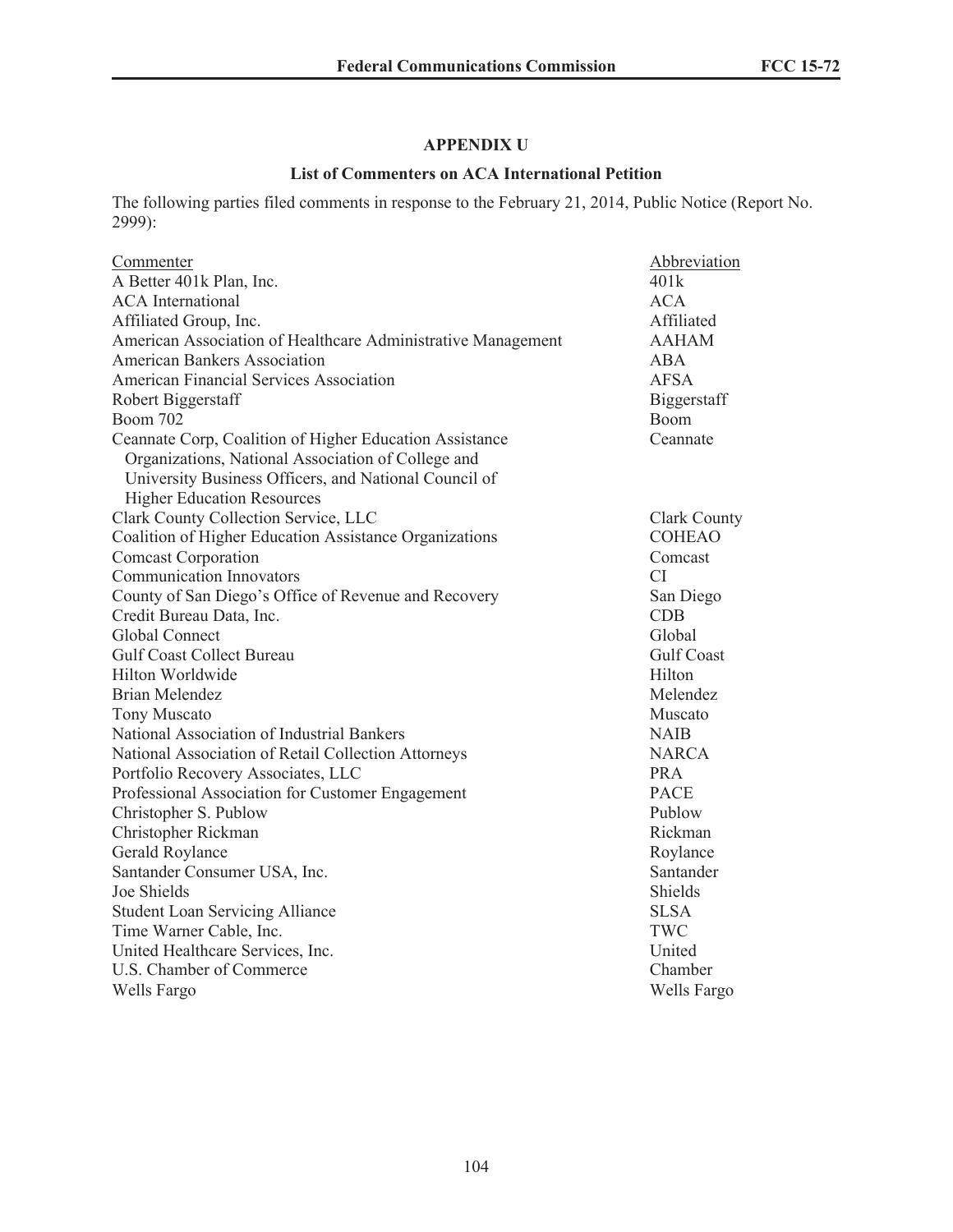### **APPENDIX V**

#### **List of Commenters on Communication Innovators Petition**

The following parties filed comments in response to the October 16, 2012, Public Notice (CG Docket 02- 278):

| Commenter<br><b>Stewart Abramson</b>                          | Abbreviation                      |
|---------------------------------------------------------------|-----------------------------------|
| <b>American Bankers Association and</b>                       | <b>Abramson</b><br><b>ABA/CBA</b> |
| <b>Consumer Bankers Association</b>                           |                                   |
| <b>American Financial Services Association</b>                | <b>AFSA</b>                       |
| <b>Robert Biggerstaff</b>                                     | <b>Biggerstaff</b>                |
| <b>Robert Bulmash</b>                                         | <b>Bulmash</b>                    |
| CenturyLink                                                   | CenturyLink                       |
| Philip J. Charvat                                             | Charvat                           |
| <b>Communication Innovators</b>                               | CI                                |
| <b>Direct Marketing Association</b>                           | <b>DMA</b>                        |
| DIRECTV, LLC                                                  | <b>DIRECTV</b>                    |
| <b>Edison Electric Institute/American Gas Association</b>     | <b>EEI/AGA</b>                    |
| <b>David Elchert</b>                                          | <b>Elchert</b>                    |
| <b>Mark Fitzhenry</b>                                         | <b>Fitzhenry</b>                  |
| Global Connect LLC                                            | Global Connect                    |
| Global Tel*Link Corporation                                   | <b>GTL</b>                        |
| <b>Dave Jensen</b>                                            | Jensen                            |
| <b>Phil Kempthorne</b>                                        | Kempthorne                        |
| <b>Albert H. Kirby</b>                                        | <b>Kirby</b>                      |
| <b>Sherry Lary</b>                                            | Lary                              |
| Marketing Research Association                                | <b>MRA</b>                        |
| <b>Andy Mckevitz</b>                                          | <b>Mckevitz</b>                   |
| <b>National Association of Attorneys General</b>              | <b>NAAG</b>                       |
| National Association of College University Business Officers/ | <b>NACUBO</b>                     |
| Coalition of Higher Education Assistance Organizations        |                                   |
| <b>National Council of Higher Education Resources</b>         | <b>NCHER</b>                      |
| <b>Nicor Energy Services Company</b>                          | <b>Nicor</b>                      |
| Noble Systems Corporation                                     | Noble                             |
| <b>Portfolio Recovery Associates, LLC</b>                     | <b>PRA</b>                        |
| Gerald Roylance*                                              | Roylance                          |
| Rosanna Santiago                                              | <b>Santiago</b>                   |
| <b>Service Employees International Union</b>                  | <b>SEIU</b>                       |
| Joe Shields*                                                  | <b>Shields</b>                    |
| <b>Jimmy Sutton</b>                                           | <b>Sutton</b>                     |
| U.S. Chamber of Commerce                                      | Chamber                           |
| Varolii Corporation                                           | Varolii                           |
| <b>Michael Worsham</b>                                        | Worsham                           |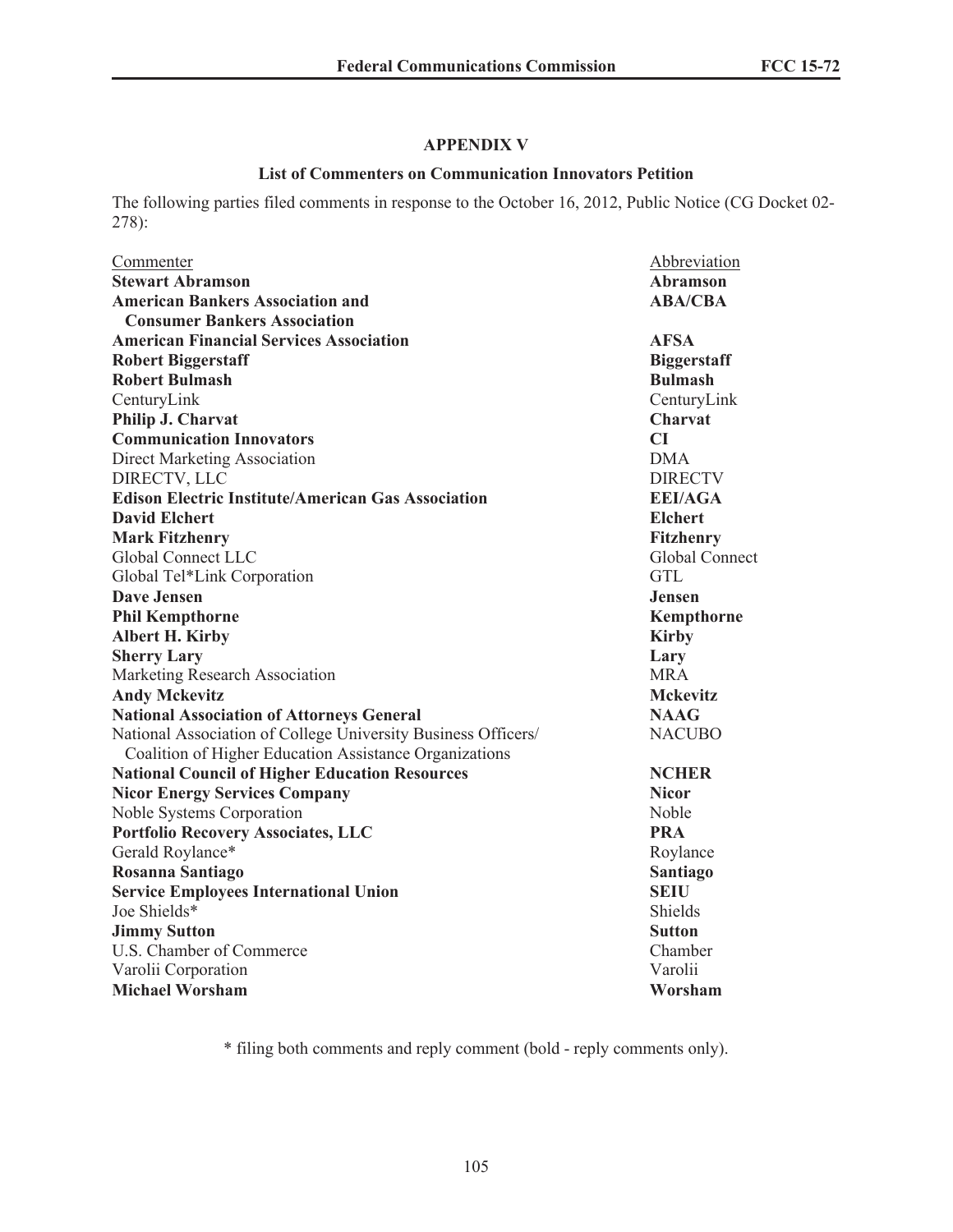#### **STATEMENT OF**

#### **CHAIRMAN TOM WHEELER**

### *Re: In the Matter of Rules and Regulations Implementing the Telephone Consumer Protection Act of 1991***, CG Docket No. 02-278, WC Docket No. 07-135**

The American public has asked us  $-$  repeatedly  $-$  to do something about unwanted robocalls. Today we help Americans hang up on nuisance calls.

We use our telephones – increasingly, our indispensable smart phones – to talk to family and friends, to take care of business, to make plans, to share good news, and sometimes, when things don't go well, to make a complaint. Over the past several years, hundreds of thousands of consumers have made their voices heard by complaining to the Commission about unwanted telephone calls – calls they didn't ask for, that they don't want, and that they can't stop. Today, we help them gain some of their privacy back.

Complaints under the Telephone Consumer Protection Act (TCPA), the law that makes unwanted robocalls and texts illegal, are together the largest complaint category we have at the Commission. Last year alone, we received more than 215,000 such complaints. The data reveal the scale of the robocall problem. The individual stories behind them reveal the costs.

Consider Brian, who writes: "Robocalls are a daily occurrence on both my landline, and increasingly, on my mobile number. These interruptions impact my productivity. Each call takes me off task and further time is lost trying to pick up where I left off when the interruption occurred. . . . We The Consumers pay for these telephony services; these are our phones and we deserve to be allowed to control who calls us."

Or how about Peggy, who writes: "I live in a large home and have many medical issues . . . . [T]hese robocalls . . . cause me to stress out because I can't get to the phone . . . . Simply put, it's stalking. . . . It's more than just annoying, it's unethical. . . . They are invading my privacy, period."

And it's not just calls, it's text messages too. One consumer told us they received 4,700 unwanted texts over a 6-month period.

Our vehicle for helping consumers today is resolving an unprecedented number of requests for clarification. We rule on 21 separate matters that collectively empower consumers to take back control of their phones. These rulings have a simple concept: you are the decision maker, not the callers.

For the first time, we clarify that there is no legal reason carriers shouldn't offer their customers popular robocall-blocking solutions, so that consumers can use market-based approaches to stop unwanted calls. We also clarify that callers cannot skirt their obligation to get a consumer's consent based on changes to their calling equipment or merely by calling from a list of numbers. We make it clear that it should be easy for consumers to say "no more" even when they've given their consent in the past.

And if you have the bad luck of inheriting a wireless number from someone who wanted all types of robocalls, we have your back. We make it clear first that callers have a number of tools to detect that the number has changed hands and that they should not robocall you, and we provide the caller one single chance to get it wrong before they must get it right. This is critical because we have heard from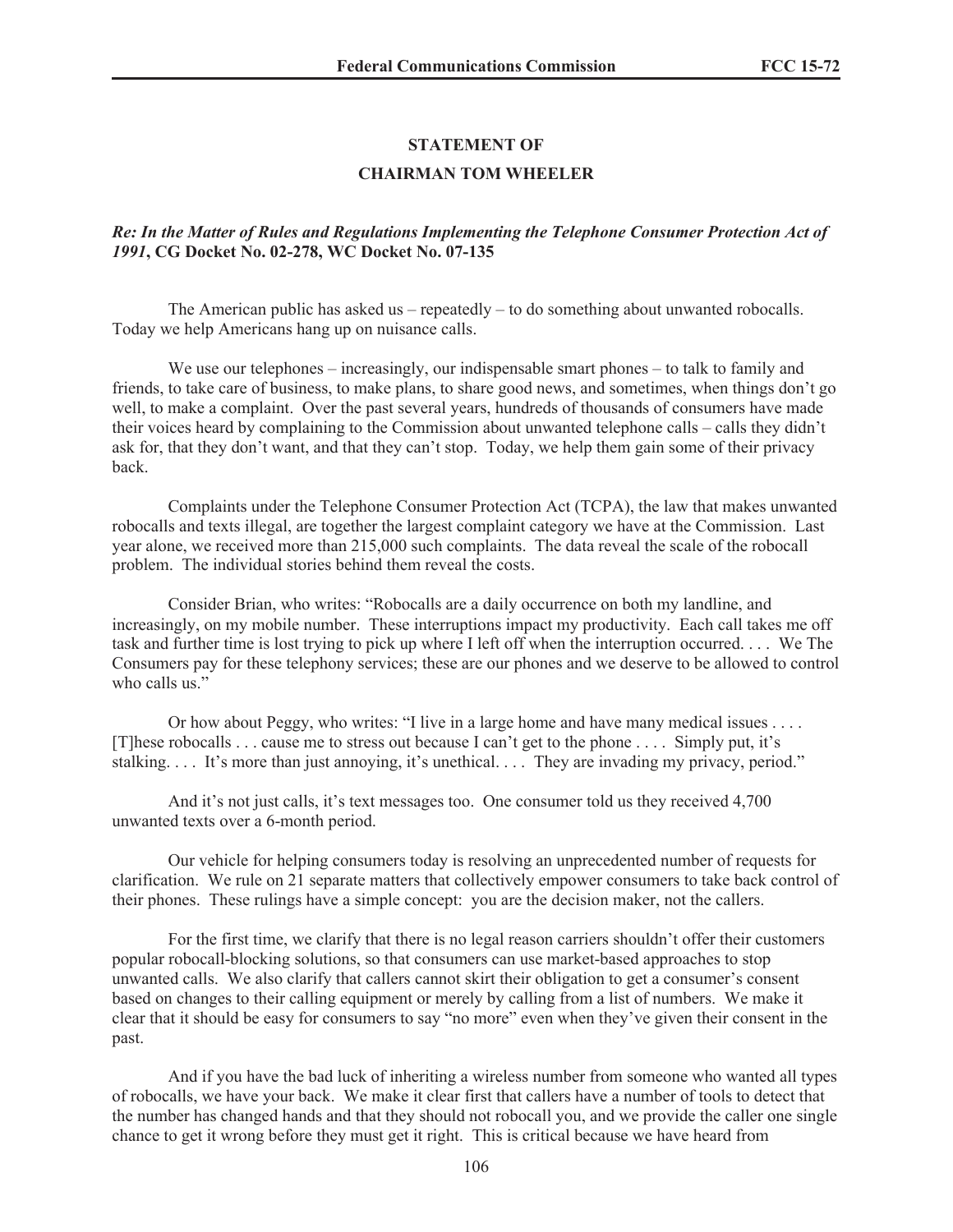consumers that getting stuck with a reassigned number can lead to horrible consequences. One consumer received 27,809 unsolicited text messages over 17 months to one reassigned number, despite their requests to stop the texts.

Some argue that we have not updated the TCPA to reflect modern calling and consumer expectations in an increasingly mobile-phone world, and this hurts businesses and other callers. Quite the contrary: we provide the clarifications that responsible businesses need to responsibly use robocalling equipment. Indeed, we interpret the TCPA in a commonsense way that benefits both callers and consumers. Exhibit A is that we clear the way for time-sensitive calls about consumer healthcare and bank accounts, so that consumers can get the information as quickly as possible. With important conditions on the number of calls and opt-out ability, we prove that both consumers and businesses can win under the TCPA.

We all love our phones, and we now carry them wherever we go. Today, we give consumers their peace back. It's simple: consumers should be able to make the decision about whether they receive automated calls. If they want them, they can consent. And if they don't consent, they should be left alone.

Thank you to my colleagues for their excellent input on this item, and for sending a clear message that this Commission will continue to act on behalf of consumers.

And thank you to our Consumer and Governmental Affairs Bureau for their hard work on behalf of consumers – and for the diligent efforts of the Commission staff who assisted CGB with this item.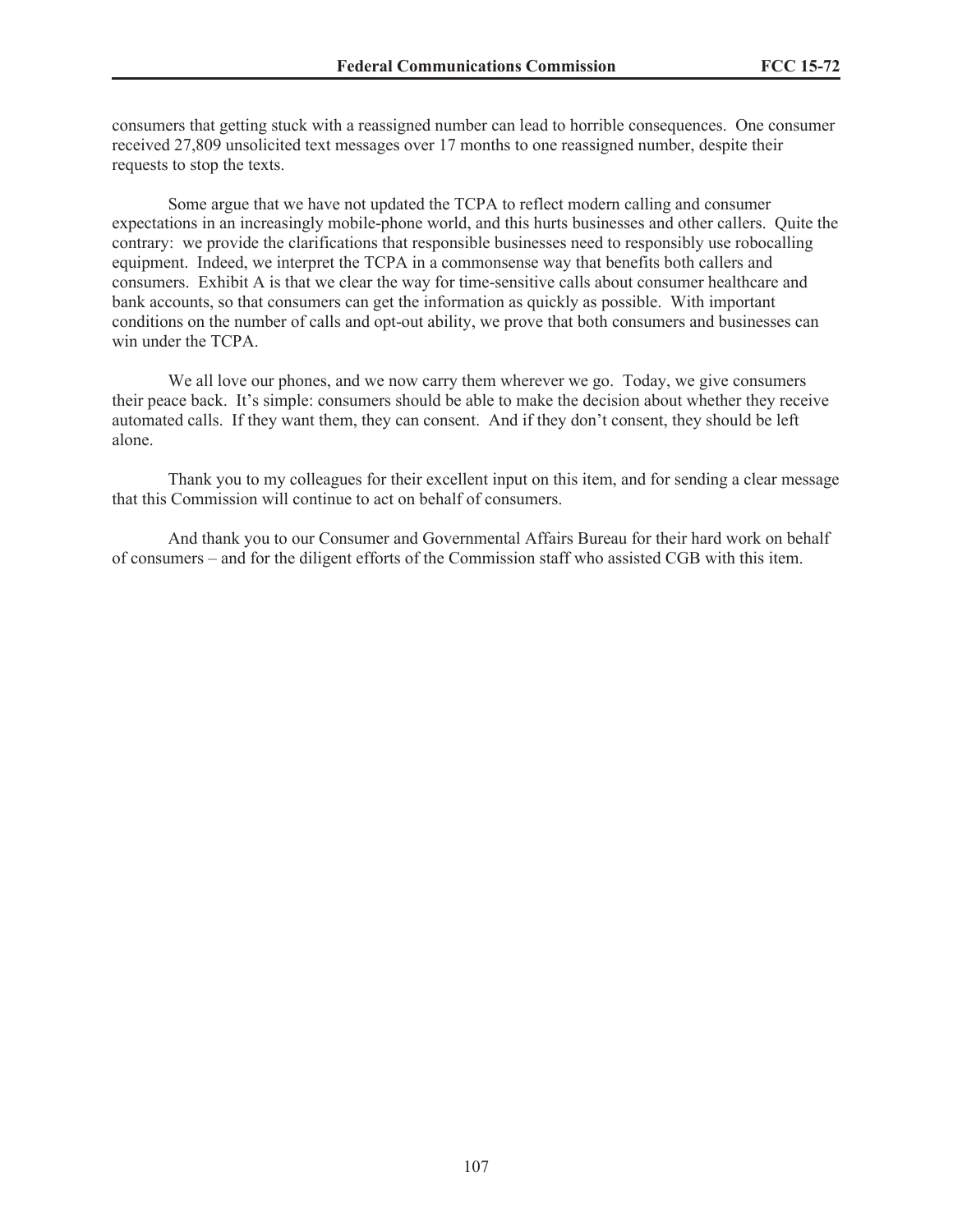#### **STATEMENT OF**

#### **COMMISSIONER MIGNON CLYBURN**

### *Re: In the Matter of Rules and Regulations Implementing the Telephone Consumer Protection Act of 1991***, CG Docket No. 02-278, WC Docket No. 07-135**

Today, the Commission responds to 21 petitions by a number of companies and trade associations for relief and clarification on compliance with the Telephone Consumer Protection Act. "Robocalls," or pre-recorded messages delivered by a computerized autodialer, which are covered by the TCPA, are the subject of the highest number of complaints received at the Commission. Our record clearly demonstrates that just as companies are aggressively using these autodialers to reach consumers in a lawful manner, consumer advocates (including Members of the Legislative Branch) are – with equal vigor – expressing concern about the persistence of high volumes of unwanted communications.

I am pleased that this Declaratory Ruling makes clear that we will maintain the consumer protections the Act intended. I understand that many companies feel that this ruling does not go far enough in delineating exactly how far and, within what guidelines a business may communicate with consumers using autodialer technology. I believe, however, that by reaffirming our broad interpretation of the definition of "autodialer," and by affirming our commitment to Congressional intent, we will further incentivize businesses to take the necessary steps to obtain prior consent when it comes to these communications.

The Commission is striking a difficult, but necessary balance with this item. Over the course of this proceeding, my office has received significant feedback from companies that are trying to reach consumers who gave prior consent to be contacted, but then that consent is effectively revoked when that person's number is reassigned. I am sympathetic to the challenges these companies face since the absence of a comprehensive database of reassigned phone numbers may be an issue. I also appreciate how the Commission has attempted to provide some buffer for companies acting in good faith, by allowing them one call, post reassignment, in order to affirm any number reassignment. But I would like to see more.

I am not going so far as to mandate that any provider participate in maintenance of a database of reassigned numbers, however, I would encourage voluntary participation by all providers in some type of comprehensive database for reassigned numbers. Another option suggested in the record, that might have merit, would be that carriers establish a minimum time period before reassigning numbers.

Another issue raised is the limited "free to end user" call exemptions we provide here, today, in the cases of exigent notifications regarding financial services and healthcare matters. These exemptions ensure that consumers do not suffer dramatic harm to their personal or financial health and security because of lack of access to timely alerts. Even so, I agree with commenters who are concerned, that even these alerts could annoy consumers who have not provided prior consent. So, I believe the required immediate opt out mechanisms and the limited number of calls permitted balance the need for urgent information with the risk of intrusion.

Finally, I believe that the decision to provide the clarity requested by thirty-nine state attorneys general is a win. The Commission finds no legal barrier to carriers wishing to offer their customers access to consumer call-blocking tools in this ruling. And providing consumers with tools that empower them to take control over the communications they receive is consistent with the intent of TCPA and is exactly the type of offering that we want to encourage carriers to provide.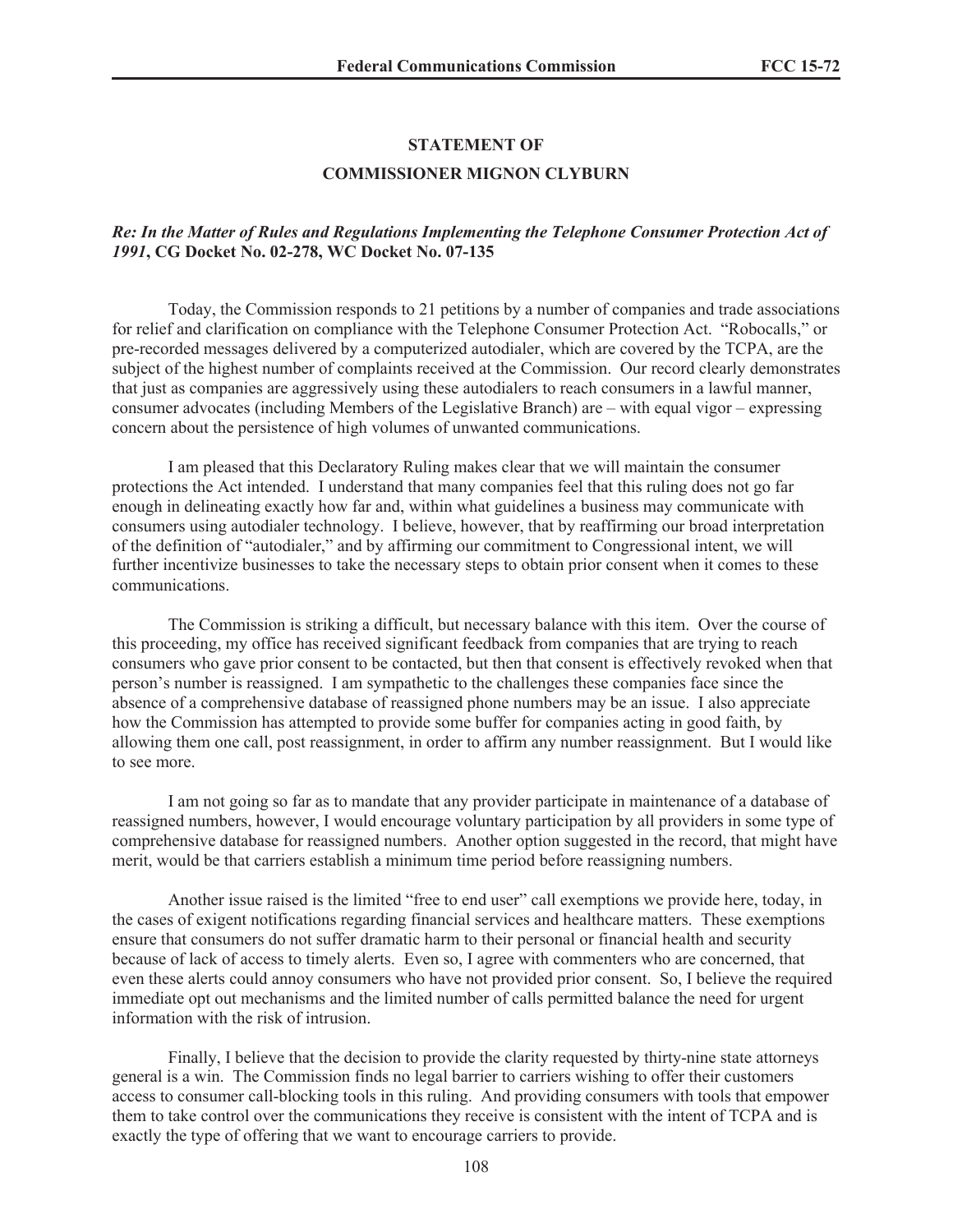For those concerned that today's decision to reaffirm the broad application of TCPA, may result in consumers losing access to valued communications, I simply say, we will remain vigilant. Consumers have not hesitated to express their concerns about receiving unwanted calls through our complaint process, and I have no doubt that they will do the same if access is unintentionally lost.

I would like to thank the staff of the Consumer and Government Affairs Bureau for their hard work on this item, in particular, former Bureau Chief, Kris Monteith. Your passion and commitment are evident in this particular item. I also wish to officially welcome new Bureau Chief, Alison Kutler, to our team.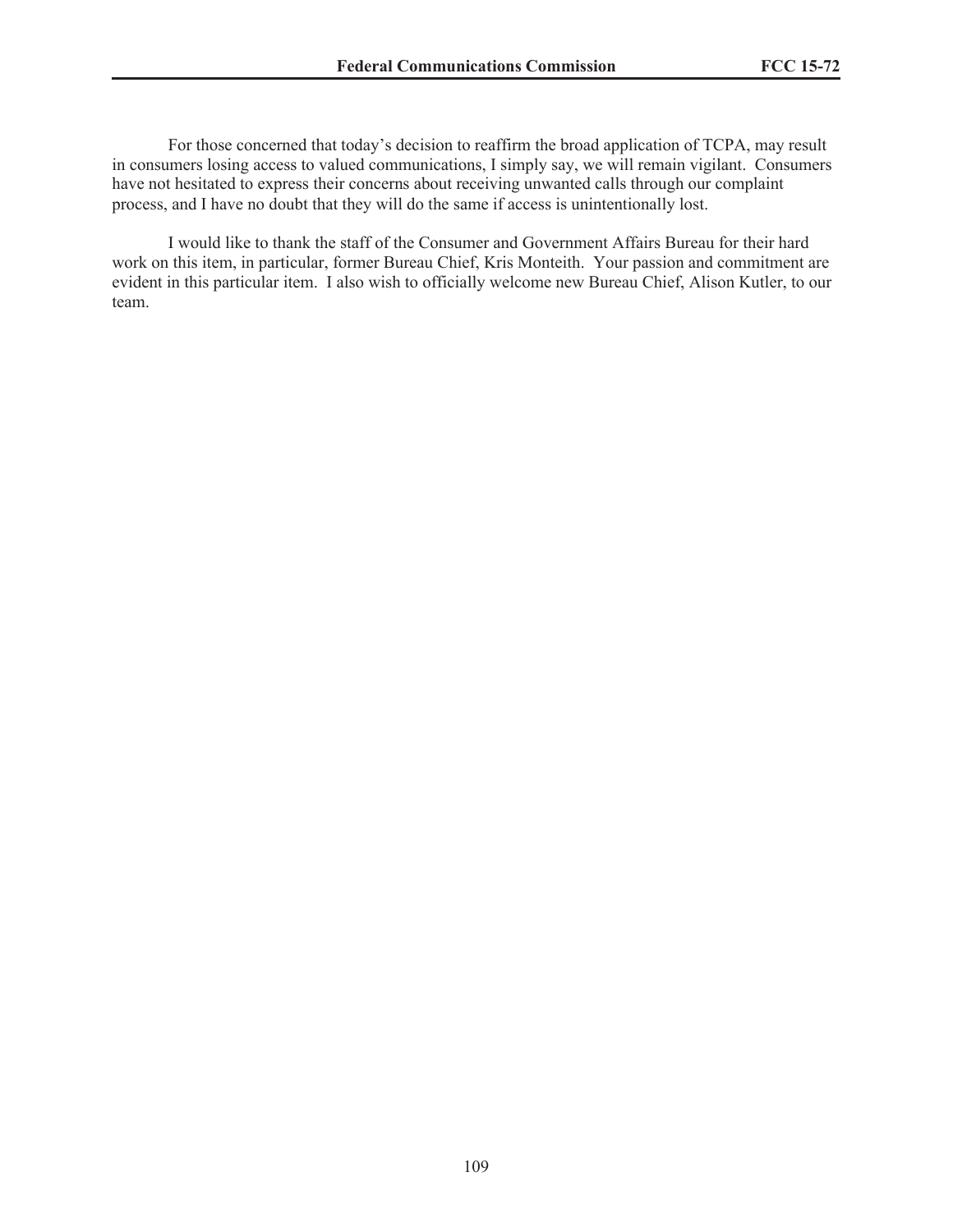#### **STATEMENT OF**

# **COMMISSIONER JESSICA ROSENWORCEL**

#### **APPROVING IN PART, DISSENTING IN PART**

#### *Re: In the Matter of Rules and Regulations Implementing the Telephone Consumer Protection Act of 1991***, CG Docket No. 02-278, WC Docket No. 07-135**

Picture this. A family sits down to the dinner table. It's more than an occasion to eat. It's a chance to tell tales of the day and reconnect in a busy world where the demands on our time can feel unrelenting. I know this scene well. Because in my household, with two parents, two jobs, two kids, and too little time in the day, the dinner hour is sacred. But all too often the bliss of this ritual is interrupted by Rachel from cardmember services, by an announcement that we've been pre-approved for a cruise or credit card, or by any number of other robocalls presenting us with information we did not ask for, do not want, and do not need.

I detest robocalls. I'm not alone. Year-in and year-out, Telephone Consumer Protection Act complaints are the largest single category of complaints that consumers lodge with us here at the Commission. We receive thousands of complaints a month about robocalls. Our friends across town at the Federal Trade Commission receive tens of thousands more—at one point receiving nearly 200,000 in a single month.

Ugh. It's time—long past time—to do something about this. This is exactly why Congress passed the Telephone Consumer Protection Act which paved the way for the Do-Not-Call Act and registry. Like any law, these are not fool-proof. But if we update our policies we can not only give them modern meaning but we can find new ways to honor our cherished right to be left alone.

In some ways, we achieve this lofty goal today, but in others we fall short.

First, the good stuff. We bring clarity to the law and empower consumers with tools to avoid unwanted and harassing calls. Specifically, we make clear that nothing in the law prevents phone companies from deploying the latest technologies to block unwanted robocalls. We also make clear that consumers have the right to revoke any prior consent to receive robocalls. So when a consumer no longer wants to receive a company's robocalls they have the unequivocal right to say stop. These efforts will help consumers manage robocalls, reduce unwanted intrusions, and bring a little more peace to the dinner hour.

Next, the imperfect. Consumers have made clear—abundantly clear—they want fewer robocalls. So I do not understand why for some sectors of the economy this Commission gives the green light for more robocalls when consumers want a red one.

The Telephone Consumer Protection Act is straightforward: it requires a company to get a consumer's prior express consent before making robocalls to their number. But today we do away with this requirement for big banks, healthcare providers, and pharmaceutical companies. They get a loophole. The Order couches this exemption in high-minded rhetoric about informing consumers about upcoming healthcare appointments and threats to their credit. But despite this rhetoric, the result is obvious consumers can expect to receive more robocalls from healthcare providers and banking institutions.

Moreover, this puts the Commission in the ridiculous business of policing speech made in these calls and itemizing the number of calls permitted by these entities. The same result could be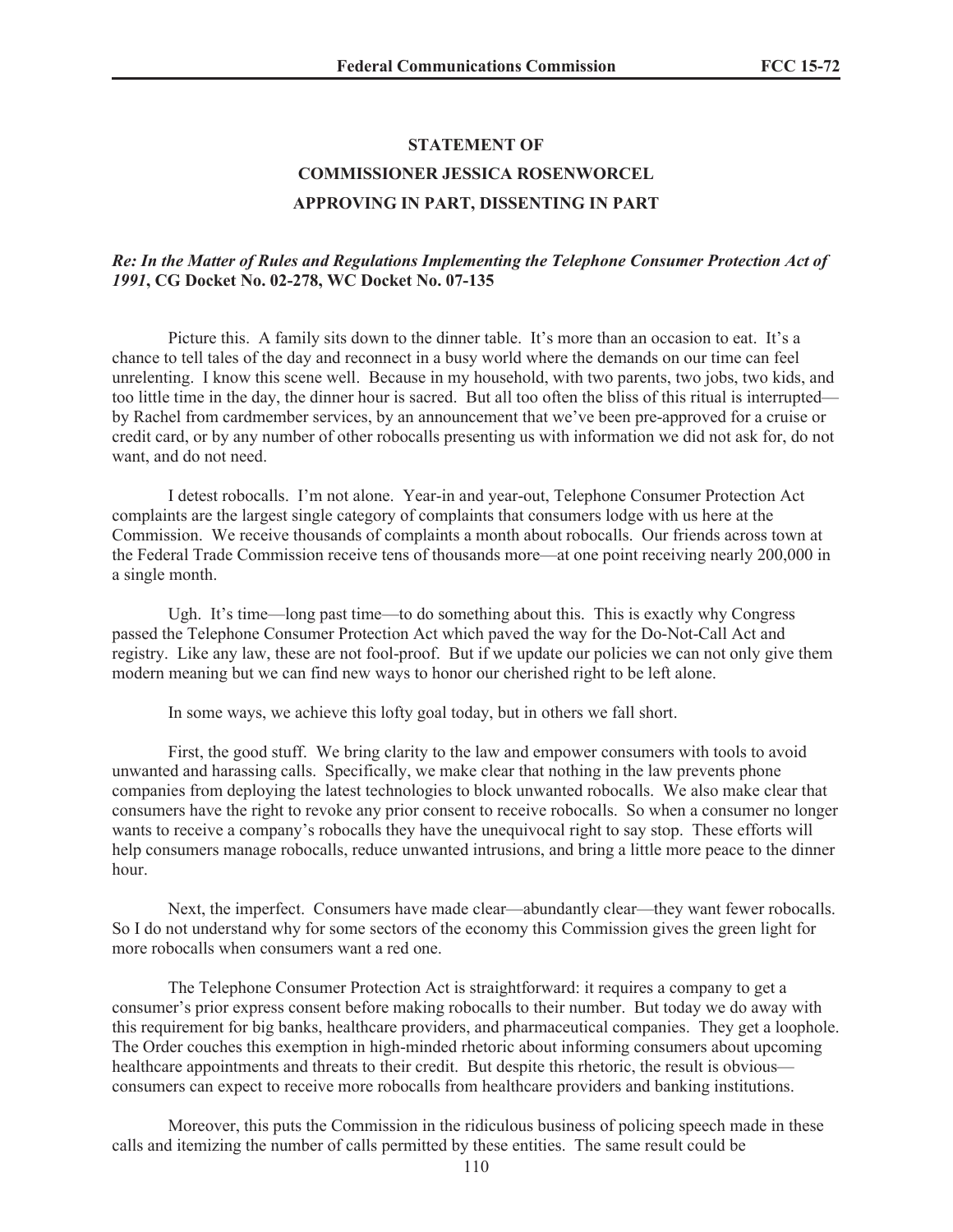accomplished through private contract. Every one of us knows that. Every one of us signs countless forms to see a doctor or set up a bank account or arrange a loan. Giving our consent on these forms is not only sensible—it would get this agency out of the business of enumerating what calls can be made and what can be said on those calls. Because I think we need fewer robocalls and not more, on this aspect of today's decision I dissent.

Finally, I want to note that we have more work to do. Just last week, the Senate Special Committee on Aging held a hearing about robocalls and scams in which bad actors prey on consumers by faking or "spoofing" caller ID information. Call spoofing can be a pernicious tactic, confusing consumers who believe they are getting calls from a legitimate government agency or company when in fact it is a scammer on the other end of the line. We need to crack down on this predatory behavior—and if we lack the tools to do so, we need to revise our policies or seek help from Congress to better protect consumers.

In addition, we need to give serious consideration to how our robocall policies impact schools. To prevent truancy and create early warning for possible child abduction, many school districts call parents to alert them when students are not in class. But their efforts are getting caught in a web of lawsuits and the Commission needs to take a hard look at how to fix this.

I know this has been a rollicking effort and a contentious proceeding. But in many ways, today's efforts will bring a little more relief from commercial solicitation, a little more quiet in our homes, and a little more peace to the dinner hour—to the extent it does, today's decision has my support.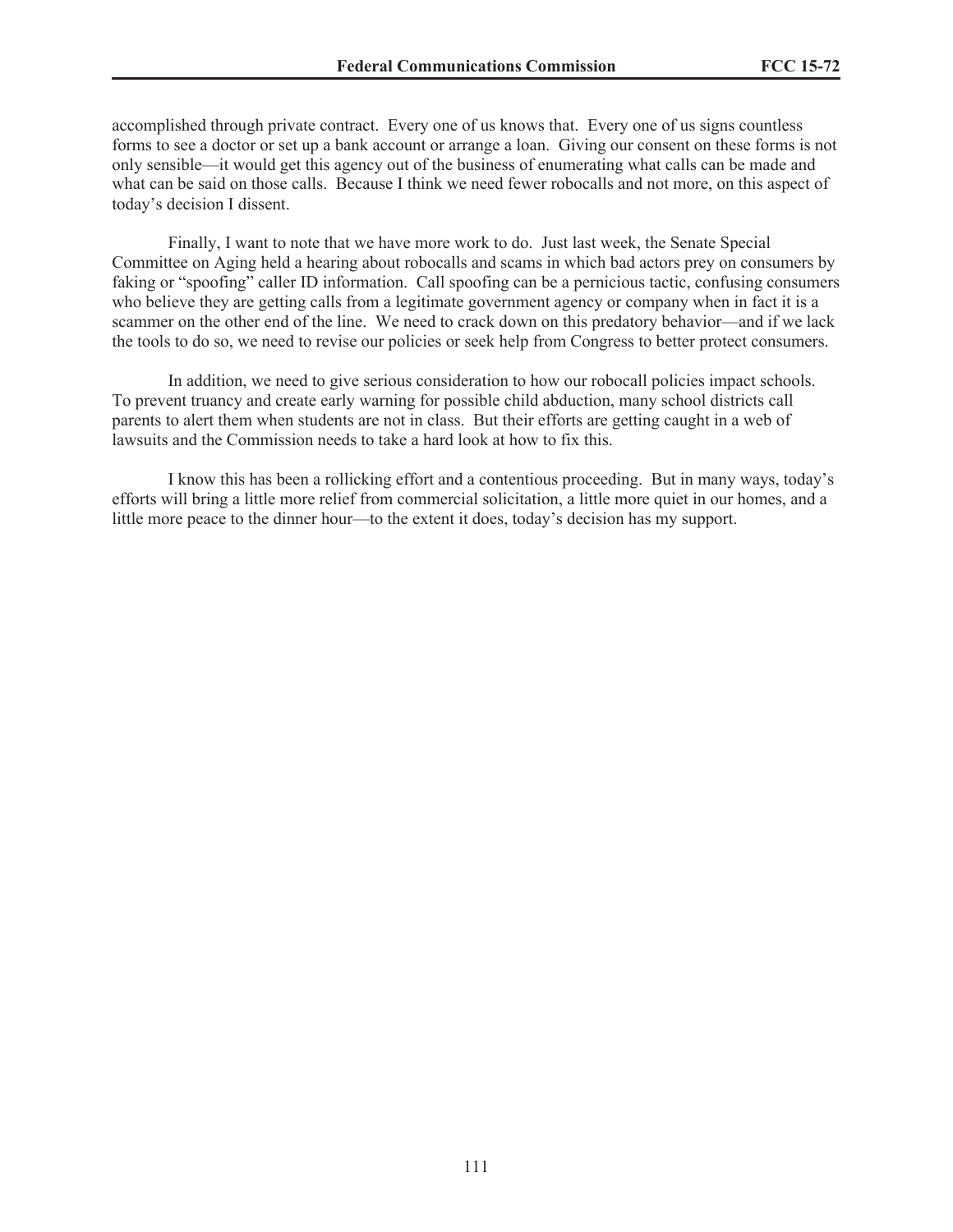#### **DISSENTING STATEMENT OF COMMISSIONER AJIT PAI**

# *Re: In the Matter of Rules and Regulations Implementing the Telephone Consumer Protection Act of 1991***, CG Docket No. 02-278, WC Docket No. 07-135**

Congress passed the Telephone Consumer Protection Act (TCPA) to crack down on intrusive telemarketers and over-the-phone scam artists. It prohibits telemarketing in violation of our Do-Not-Call rules and prohibits any person from making calls using the tools that telemarketers had at their disposal in 1991. And the TCPA includes a three-prong enforcement mechanism for remedying violations: States, the FCC, and individual consumers can all take illegal telemarketers to court with statutory penalties starting at \$500 per violation.<sup>553</sup>

Yet problems persist. Last year, the FCC received 96,288 complaints for violations of federal Do-Not-Call rules, more than any other category of complaints.<sup>554</sup> On June 10, the Senate Special Committee on Aging held a hearing on ending the epidemic of illegal telemarketing calls.<sup>555</sup> At that hearing, the Attorney General of Missouri testified that the *number one* complaint of his constituents is illegal telemarketing. His office alone received more than  $52,000$  telemarketing complaints in  $2014$ .<sup>556</sup> And the Federal Trade Commission has reported that "increasingly, fraudsters, who often hide in other countries in an attempt to escape detection and punishment, make robocalls that harass and defraud consumers." The FTC noted that a single scam artist made over 8 million deceptive robocalls to Americans.<sup>557</sup>

The bottom line is this: Far too many Americans are receiving far too many fraudulent telemarketing calls. I know because my family and I get them on our cellphones during the day and on our home phones at night. It's a problem that's only getting worse.

And none of this should be news to the FCC. As I remarked in this very room back in January: "Unwanted telemarketing calls in violation of the National Do-Not-Call Registry are on the rise. In fact, such complaints made up almost 40 percent of consumer complaints in our latest report—and the number of complaints jumped dramatically last year from 19,303 in the first quarter to 34,425 in the third. Let's fix this problem."<sup>558</sup> What has the Commission done since then to enforce the rules? It has issued a single citation to a single potential violator of federal Do-Not-Call rules.<sup>559</sup> That's not going to solve the problem.

The courts haven't been better. The TCPA's private right of action and \$500 statutory penalty could incentivize plaintiffs to go after the illegal telemarketers, the over-the-phone scam artists, and the

<sup>558</sup> Statement of Commissioner Ajit Pai on FCC Consumer Help Center: A New Consumer Gateway (Jan. 29, 2015), *available at* http://go.usa.gov/3VF9k.

<sup>559</sup> *FreeEats.com Inc.*, File No. EB-TCD-13-00007717, Citation and Order, 30 FCC Rcd 2659 (Enf. Bur. 2015).

 $553$  47 U.S.C.  $\frac{88}{227(b)(3)}$ ,  $227(c)(5)$ ,  $227(g)$ ,  $503(b)$ .

<sup>554</sup> *See* FCC, Quarterly Reports – Consumer Inquiries and Complaints, http://go.usa.gov/3VFkB (summing complaints for 2014 from the "Top Complaint Subjects" tables).

<sup>555</sup> Hearing before U.S. Senate Special Committee on Aging, "Ringing Off the Hook: Examining the Proliferation of Unwanted Calls" (June 10, 2015), *available at* http://go.usa.gov/3wVHY.

<sup>556</sup> Overview of Statement of Attorney General Chris Koster, Special Committee on Aging Panel Discussion, at 1 (June 10, 2015), *available at* http://go.usa.gov/3VFkQ.

<sup>557</sup> Federal Trade Commission, Prepared Statement on Combatting Illegal Robocalls: Initiatives to End the Epidemic, United States Senate Special Committee on Aging, at 4 (June 10, 2015), *available at* http://go.usa.gov/3VFkw.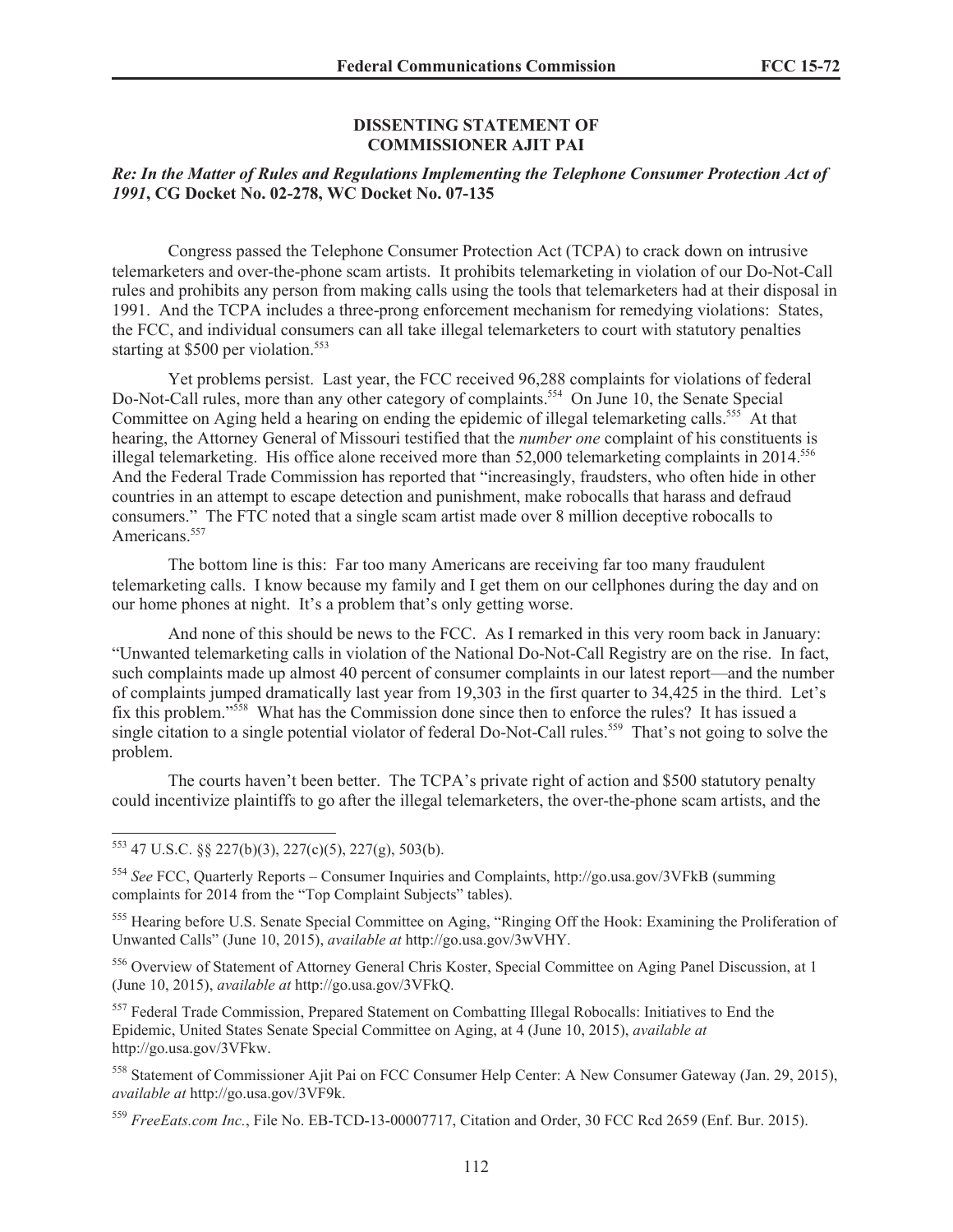foreign fraudsters. But trial lawyers have found legitimate, domestic businesses a much more profitable target. As Adonis Hoffman, former Chief of Staff to Commissioner Clyburn, recently wrote in *The Wall Street Journal*, a trial lawyer can collect about \$2.4 million per suit by targeting American companies.<sup>560</sup> So it's no surprise the TCPA has become the poster child for lawsuit abuse, with the number of TCPA cases filed each year skyrocketing from 14 in 2008 to 1,908 in the first nine months of 2014.

Here's one example. The Los Angeles Lakers offered its fans a fun opportunity: Send a textmessage to the team, and you might get to place a personalized message on the Jumbotron at the Staples Center. The Lakers acknowledged receipt of each text with a reply making clear that not every message would appear on the Jumbotron. The trial bar's response? A class-action lawsuit claiming that every automated text response was a violation of the TCPA.

Or here's another. TaxiMagic, a precursor to Uber, sent confirmatory text messages to customers who called for a cab. Each message indicated the cab's number and when the cab was dispatched to the customer's location. Did customers appreciate this service? Surely. But one plaintiffs' attorney saw instead an opportunity to profit, and a class-action lawsuit swiftly followed.

Some lawyers go to ridiculous lengths to generate new TCPA business. They have asked family members, friends, and significant others to download calling, voicemail, and texting apps in order to sue the companies behind each app. Others have bought cheap, prepaid wireless phones so they can sue any business that calls them by accident. One man in California even hired staff to log every wrong-number call he received, issue demand letters to purported violators, and negotiate settlements. Only after he was the lead plaintiff in over 600 lawsuits did the courts finally agree that he was a "vexatious litigant."

The common thread here is that in practice the TCPA has strayed far from its original purpose. And the FCC has the power to fix that. We could be taking aggressive enforcement action against those who violate the federal Do-Not-Call rules. We could be establishing a safe harbor so that carriers could block spoofed calls from overseas without fear of liability. And we could be shutting down the abusive lawsuits by closing the legal loopholes that trial lawyers have exploited to target legitimate communications between businesses and consumers.

Instead, the *Order* takes the opposite tack. Rather than focus on the illegal telemarketing calls that consumers really care about, the *Order* twists the law's words even further to target useful communications between legitimate businesses and their customers.<sup>561</sup> This *Order* will make abuse of the TCPA much, much easier. And the primary beneficiaries will be trial lawyers, not the American public.

I respectfully dissent.

<sup>560</sup> Adonis Hoffman, "Sorry, Wrong Number, Now Pay Up," *The Wall Street Journal* (June 16, 2015), *available at* http://on.wsj.com/1GuwfMJ; *see also* John Eggerton, "FCC's Hoffman Looks Back, Moves Forward," *Broadcasting & Cable* (Mar. 23, 2015), *available at* http://bit.ly/1GEQYNR (quoting Hoffman as saying "This consumer protection, anti-telemarketing statute has been leveraged by aggressive plaintiffs' lawyers to line their pockets lavishly with millions, while consumers usually get peanuts. . . . I think the TCPA should be known by its real acronym—'Total Cash for Plaintiffs' Attorneys.' This is just one example where the public interest is not being advanced responsibly.").

<sup>561</sup> The *Order* notes that the "TCPA makes it unlawful for any business—'legitimate' or not—to make robocalls that do not comply with the provisions of the statute." *Order* at note 6. Of course it does; rare is the statute that limits its scope to only illegitimate businesses. The point is that *Order* redirects the TCPA's aim away from undesirable practices commonly used by telemarketers (the elimination of which benefits consumers) and toward desirable communications between businesses and consumers (litigation against which benefits trial lawyers). As the very name makes clear, the TCPA is a consumer protection statute, not a trial-lawyer protection statute.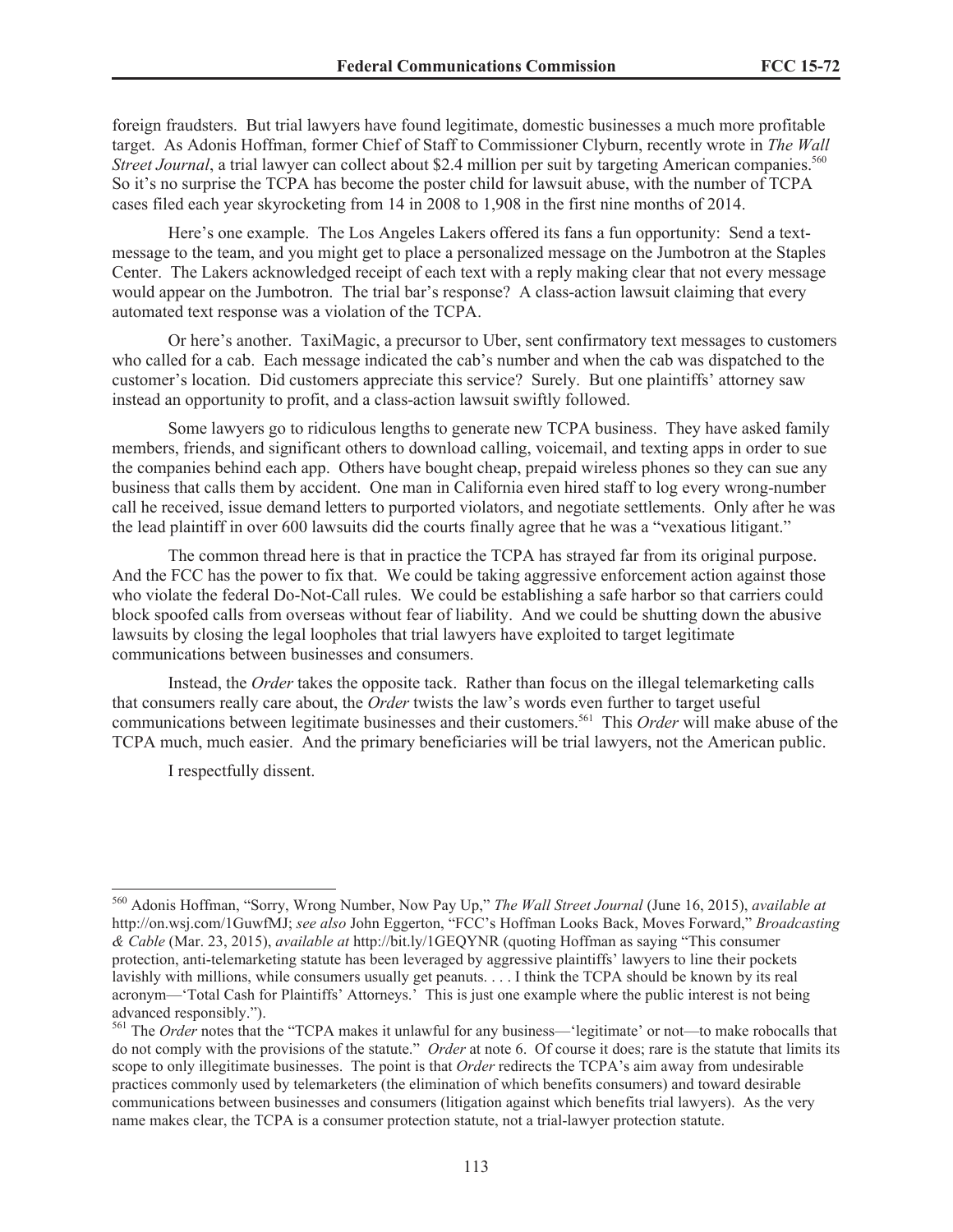I.

The *Order* dramatically expands the TCPA's reach. The TCPA prohibits a person from making "any call" to a mobile phone "using any automatic telephone dialing system,"<sup>562</sup> except in certain defined circumstances. The statute defines an "automatic telephone dialing system" as "equipment which has the capacity—(A) to store or produce telephone numbers to be called, using a random or sequential number generator; and (B) to dial such numbers."<sup>563</sup> As three separate petitions explain, trial lawyers have sought to apply this prohibition to equipment that *cannot* store or produce telephone numbers to be called using a random or sequential number generator and that *cannot* dial such numbers.<sup>564</sup>

That position is flatly inconsistent with the TCPA. The statute lays out two things that an automatic telephone dialing system must be able to do or, to use the statutory term, must have the "capacity" to do.<sup>565</sup> If a piece of equipment *cannot* do those two things—if it *cannot* store or produce telephone numbers to be called using a random or sequential number generator and if it *cannot* dial such numbers—then how can it possibly meet the statutory definition? It cannot. To use an analogy, does a one-gallon bucket have the capacity to hold two gallons of water? Of course not.

That's long been the FCC's approach. When the Commission first interpreted the statute in 1992, it concluded that the prohibitions on using automatic telephone dialing systems "clearly do not apply to functions like 'speed dialing,' 'call forwarding,' or public telephone delayed message services[], because the numbers called *are not generated in a random or sequential fashion*."<sup>566</sup> Indeed, in that same order, the Commission made clear that calls not "dialed using a random or sequential number generator" "are not autodialer calls."<sup>567</sup>

Confirming this interpretation (what some proponents call the "present capacity" or "present ability" approach<sup>568</sup>) is the statutory definition's use of the present tense and indicative mood. An

<sup>563</sup> 47 U.S.C. § 227(a)(1). A random number generates numbers randomly: 555-3455, 867-5309, etc. A sequential number generator generates numbers in sequence: 555-3455, 555-3456, etc.

<sup>564</sup> TextMe, Inc. Petition for Expedited Declaratory Ruling and Clarification, CG Docket No. 02-278 (Mar. 18, 2014); Glide Talk, Ltd. Petition for Expedited Declaratory Ruling, CG Docket No. 02-278 (Oct. 28, 2013); Professional Association for Customer Engagement Petition for Expedited Declaratory Ruling and/or Expedited Rulemaking, CG Docket No. 02-278 (Oct. 18, 2013).

<sup>565</sup> See Webster's New International Dictionary at 396 (2<sup>nd</sup> ed. 1958) (defining "capacity" in relevant part to mean "power of receiving, containing, or absorbing," "extent of room or space," "ability," "capability," or "maximum output").

<sup>566</sup> *Rules and Regulations Implementing the Telephone Consumer Protection Act of 1991*, CC Docket No. 92-90, Report and Order, 7 FCC Rcd 8752, 8776, para. 47 (1992) (emphasis added).

<sup>567</sup> *Id.* at 8773, para. 39.

<sup>568</sup> *See, e.g.*, Chamber Comments on PACE Petition at 5; CI Comments on Glide Petition at 3–4; Covington Comments on PACE Petition at 4–5; DIRECTV Comments on PACE Petition at 2–3; Fowler Comments on PACE Petition at 1; Glide Reply Comments on PACE Petition at 6; Global Comments on PACE Petition at 2; Internet Association Comments on TextMe Petition at 2–3; NCHER Reply Comments on PACE Petition at 2; Nicor Comments on PACE Petition at 7; Noble Systems Comments on Glide Petition at 4; Path Comments on Glide Petition at 22; Twilio Comments on Glide Petition at 13; YouMail Reply Comments on PACE Petition at 4; Letter from Monica S. Desai, Counsel to Wells Fargo, to Marlene H. Dortch, Secretary, FCC, CG Docket No. 02-278, at 1–2 (June 11, 2015); Letter from Steven A. Augustino, Counsel to Five9, Inc., to Marlene H. Dortch, Secretary, FCC, CG Docket No. 02-278, at 1–2 (June 11, 2015); Letter from Monica S. Desai, Counsel to ACA International, to Marlene H. Dortch, Secretary, FCC, CG Docket No. 02-278, at 2–6 (June 11, 2015); Letter from Stephanie L. Podey, Vice President and Associate General Counsel, to Marlene H. Dortch, Secretary, FCC, CG Docket No. 02- 278, at 2–3 (June 10, 2015); Letter from Jennifer D. Hindin, Counsel to Sirius XM Radio, Inc., to Marlene H. Dortch, Secretary, FCC, CG Docket No. 02-278, at 2 (June 8, 2015).

 $562$  47 U.S.C. § 227(b)(1)(A)(iii).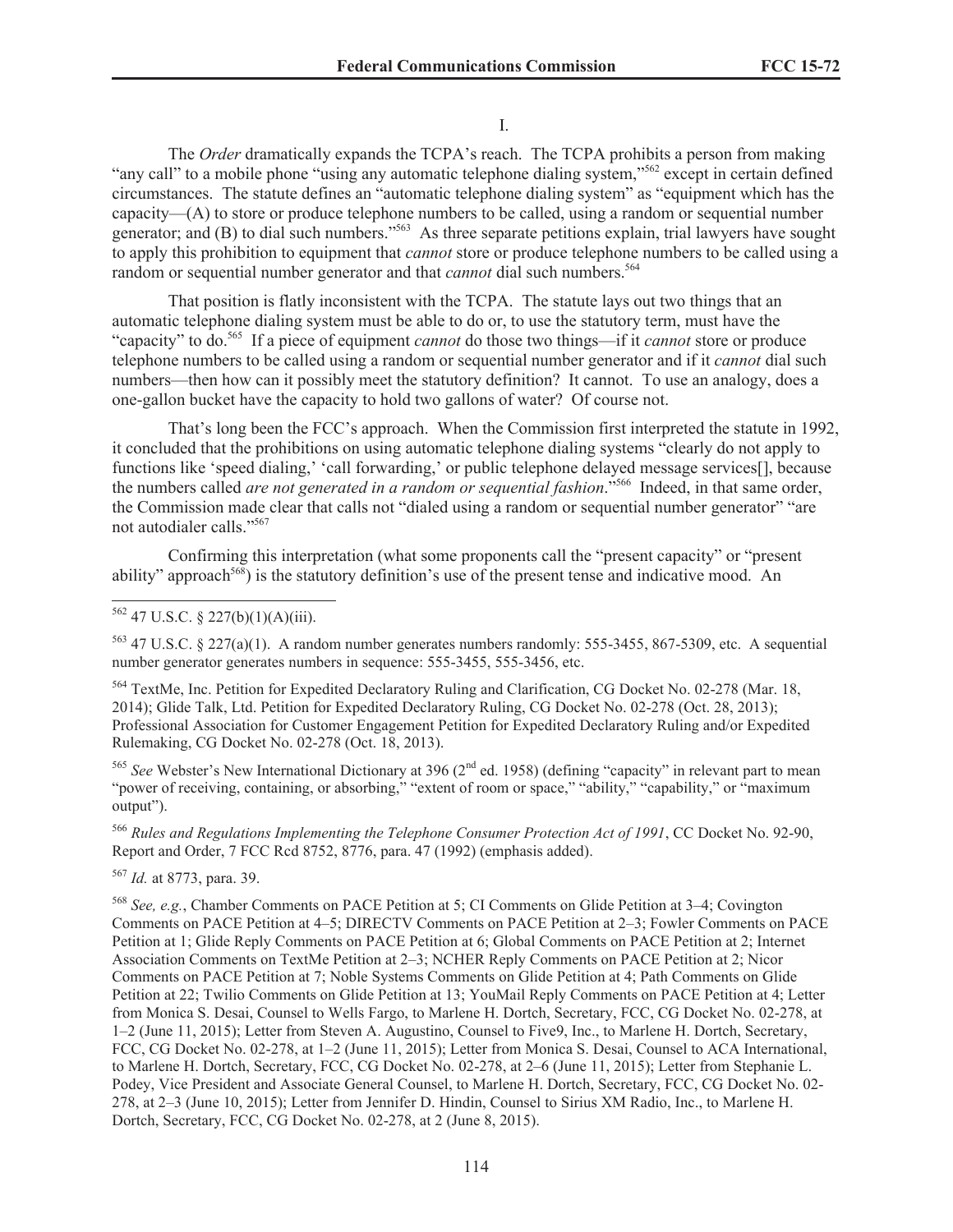automatic telephone dialing system is "equipment which has the capacity" to dial random or sequential numbers,<sup>569</sup> meaning that system actually can dial such numbers at the time the call is made. Had Congress wanted to define automatic telephone dialing system more broadly it could have done so by adding tenses and moods, defining it as "equipment which has, has had, or could have the capacity."<sup>570</sup> But it didn't. We must respect the precise contours of the statute that Congress enacted.<sup>571</sup>

The *Order* reaches the contrary conclusion and holds that the term "automatic telephone dialing system" includes equipment that *cannot* presently store or produce telephone numbers to be called using a random or sequential number generator and that *cannot* presently dial such numbers. The apparent test is whether there is "more than a theoretical potential that the equipment could be modified to satisfy the 'autodialer' definition."<sup>572</sup> To put it kindly, the *Order'*s interpretation is a bit of a mess.

*For one*, it dramatically departs from the ordinary use of the term "capacity." Although the *Order* points to dictionaries to suggest that the word "capacity" means "the potential or suitability for holding, storing, or accommodating,"<sup>573</sup> those definitions in fact undermine the *Order*'s conclusion. No one would say that a one-gallon bucket has the "potential or suitability for holding, storing, or accommodating" two gallons of water just because it could be modified to hold two gallons. Nor would anyone argue that Lambeau Field in Green Bay, Wisconsin, which can seat 80,000 people, has the capacity (i.e., the "potential or suitability") to seat all 104,000 Green Bay residents just because it could be modified to have that much seating.<sup>574</sup> The question of a thing's capacity is whether it can do something presently, not whether it could be modified to do something later on.

*For another*, the *Order*'s expansive reading of the term "capacity" transforms the TCPA from a statutory rifle-shot targeting specific companies that market their services through automated random or sequential dialing into an unpredictable shotgun blast covering virtually all communications devices. Think about it. It's trivial to download an app, update software, or write a few lines of code that would modify a phone to dial random or sequential numbers. So under the *Order*'s reading of the TCPA, each and every smartphone, tablet, VoIP phone, calling app, texting app—pretty much any calling device or software-enabled feature that's not a "rotary-dial phone"<sup>575</sup>—is an automatic telephone dialing system.<sup>576</sup>

<sup>571</sup> *See Ragsdale v. Wolverine World Wide, Inc.*, 535 U.S. 81, 93–94 (2002) (explaining that "like any key term in an important piece of legislation, the [statutory provision in question] was the result of compromise between groups with marked but divergent interests in the contested provision" and that "[c]ourts and agencies must respect and give effect to these sorts of compromises"); *see also* John F. Manning, *Second-Generation Textualism*, 98 Cal. L. Rev. 1287, 1309–17 (2010) (arguing that respecting legislative compromise means that courts "must respect the level of generality at which the legislature expresses its policies").

<sup>572</sup> *Order* at para. 18.

<sup>573</sup> *See Order* at para. 19.

<sup>574</sup> The *Order* responds that the analogy is "inapt" because "modern dialing equipment can often be modified remotely without the effort and cost of adding physical space to an existing structure." *Order* at para. 16. This misses the point. If asked the seating capacity of Lambeau Field, no one would first study whether one could seat more than 80,000 "without the effort and cost of adding physical space" (perhaps by adding benches). Instead, they'd respond with how many the stadium could seat as is, without *any* modification.

<sup>575</sup> *Order* at para. 18.

<sup>576</sup> Indeed, the *Order* both acknowledges that smartphones are swept in under its reading, *Order* at para. 21, and explicitly sweeps in all Internet-to-phone text messages via email or via a web portal, *Order* at para. 111.

 $569$  47 U.S.C. § 227(a)(1).

<sup>570</sup> *See, e.g.*, *United States v. Wilson*, 503 U.S. 329, 333 (1992) ("Congress' use of a verb tense is significant in construing statutes."); *Gwaltney of Smithfield, Ltd. v. Chesapeake Bay Foundation, Inc.*, 484 U.S. 49, 57 (1987) ("Congress could have phrased its requirement in language that looked to the past . . . , but it did not choose this readily available option.").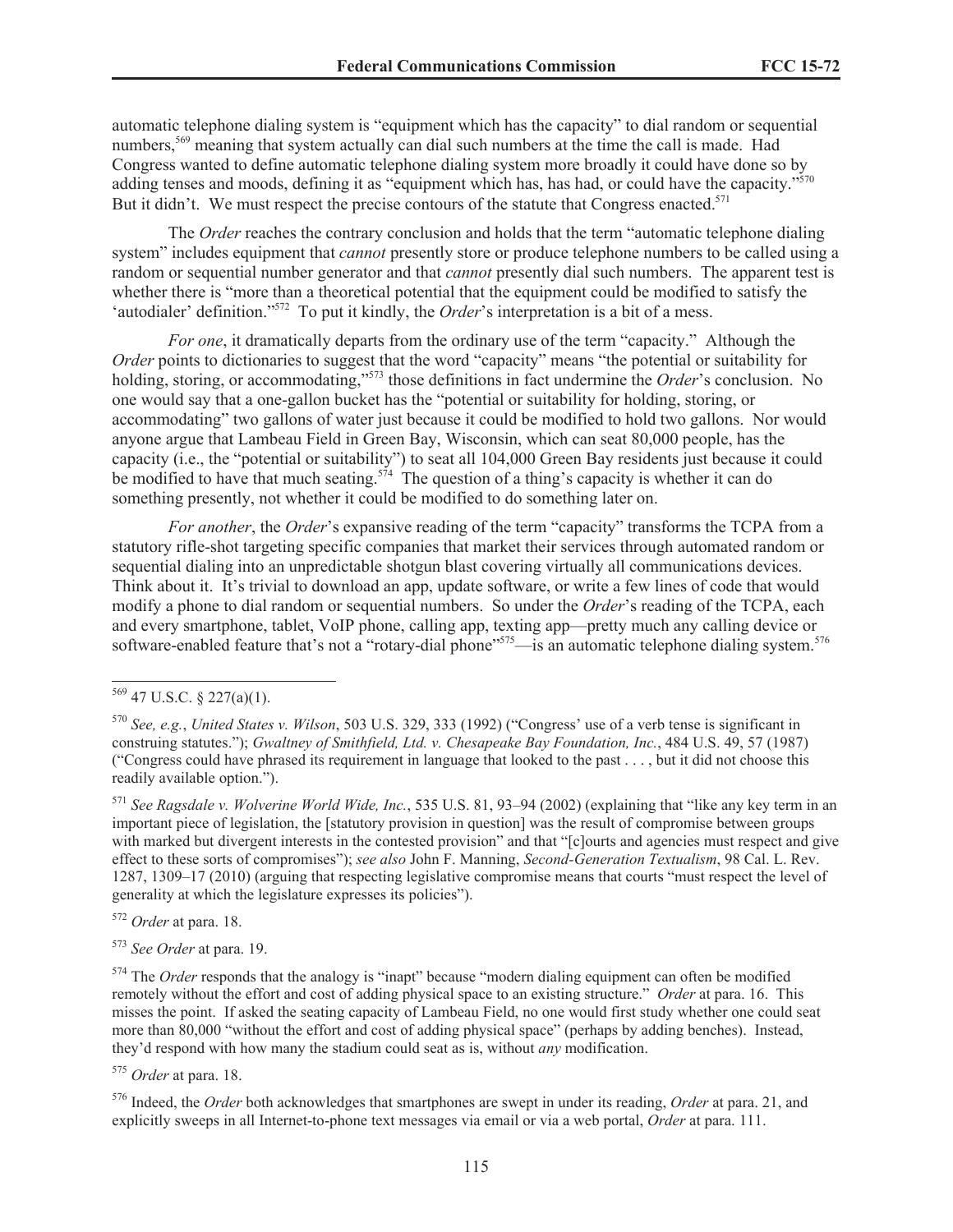Such a reading of the statute subjects not just businesses and telemarketers but almost all our citizens to liability for everyday communications. One need not bother with the legislative history to realize that lawmakers did not intend to interfere with "expected or desired communications between businesses and their customers."<sup>577</sup> And one need not be versed in the canon of constitutional avoidance<sup>578</sup> to know that courts and administrative agencies normally eschew statutory interpretations that chill the speech of every American that owns a phone.<sup>579</sup> Yet the *Order*'s interpretation does precisely that.

Let me give just one example. Jim meets Jane at a party. The next day, he wants to follow up on their conversation and ask her out for lunch. He gets her cellphone number from a mutual friend and texts her from his smartphone. Pursuant to the *Order*, Jim has violated the TCPA, and Jane could sue him for \$500 in statutory damages.

In response, the *Order* tells smartphone owners not to worry: "We have no evidence that friends, relatives, and companies with which consumers do business find those calls unwanted and take legal action against the calling consumer."<sup>580</sup> That's little solace. There is no evidence of smartphone classaction suits yet because no one has thought the TCPA prohibited the ordinary use of smartphones—at least not before now. Now that they do, the lawsuits are sure to follow.<sup>581</sup>

The *Order* then protests that interpreting the statute to mean what it says—that automatic telephone dialing equipment must be able to dial random or sequential numbers—"could render the TCPA's protections largely meaningless by ensuring that little or no modern dialing equipment would fit the statutory definition of an autodialer."<sup>582</sup> But what the Commission deems defeat is in fact a victory for consumers. Congress expressly targeted equipment that enables telemarketers to dial random or sequential numbers in the TCPA. If callers have abandoned that equipment, then the TCPA has accomplished the precise goal Congress set out for it. And if the FCC wishes to take action against newer technologies beyond the TCPA's bailiwick, it must get express authorization from Congress—not make up the law as it goes along.

<sup>579</sup> *See* U.S. Const. amend. I ("Congress shall make no law . . . abridging the freedom of speech . . . ."). Notably, the constitutional question is not whether this interpretation of the TCPA would meet the less strict standard governing "commercial speech," *see Central Hudson Gas & Electric Corp. v. Public Service Commission of New York*, 447 U.S. 557, 562–63 (1980), because the TCPA restricts the making of "*any* call"—not just commercial calls—using an automatic telephone dialing system, 47 U.S.C. § 227(b)(1)(A) (emphasis added). Instead, the question is whether this interpretation is "narrowly tailored to serve the government's legitimate, content-neutral interests." *Ward v. Rock Against Racism*, 491 U.S. 781, 798 (1989). How could anyone answer that question in the affirmative given that the majority of Americans carry a smartphone (what the *Order* now labels an automatic telephone dialing system) in their pockets?

<sup>580</sup> *Order* at para. 21.

<sup>582</sup> *Order* at para. 20.

<sup>&</sup>lt;sup>577</sup> Report of the Energy and Commerce Committee of the U.S. House of Representatives, H.R. Rep. 102-317, at 17 (1991) (*House Report*).

<sup>578</sup> *See Clark v. Martinez*, 543 U.S. 371, 381 (2005) (describing the canon as "a tool for choosing between competing plausible interpretations of a statutory text, resting on the reasonable presumption that Congress did not intend the alternative which raises serious constitutional doubts").

<sup>&</sup>lt;sup>581</sup> This is underscored by the *Order* itself, which opens by emphasizing its position that the TCPA applies not "just" [to] bad actors attempting to perpetrate frauds, but also [to] 'legitimate businesses' employing calling practices that consumers find objectionable," and that the FCC "[has] not viewed 'legitimate' businesses as somehow exempt from the statute, nor do we do so today." *Order* at note 6. Having opened the door wide, the agency cannot then stipulate restraint among those who would have a financial incentive to walk through it.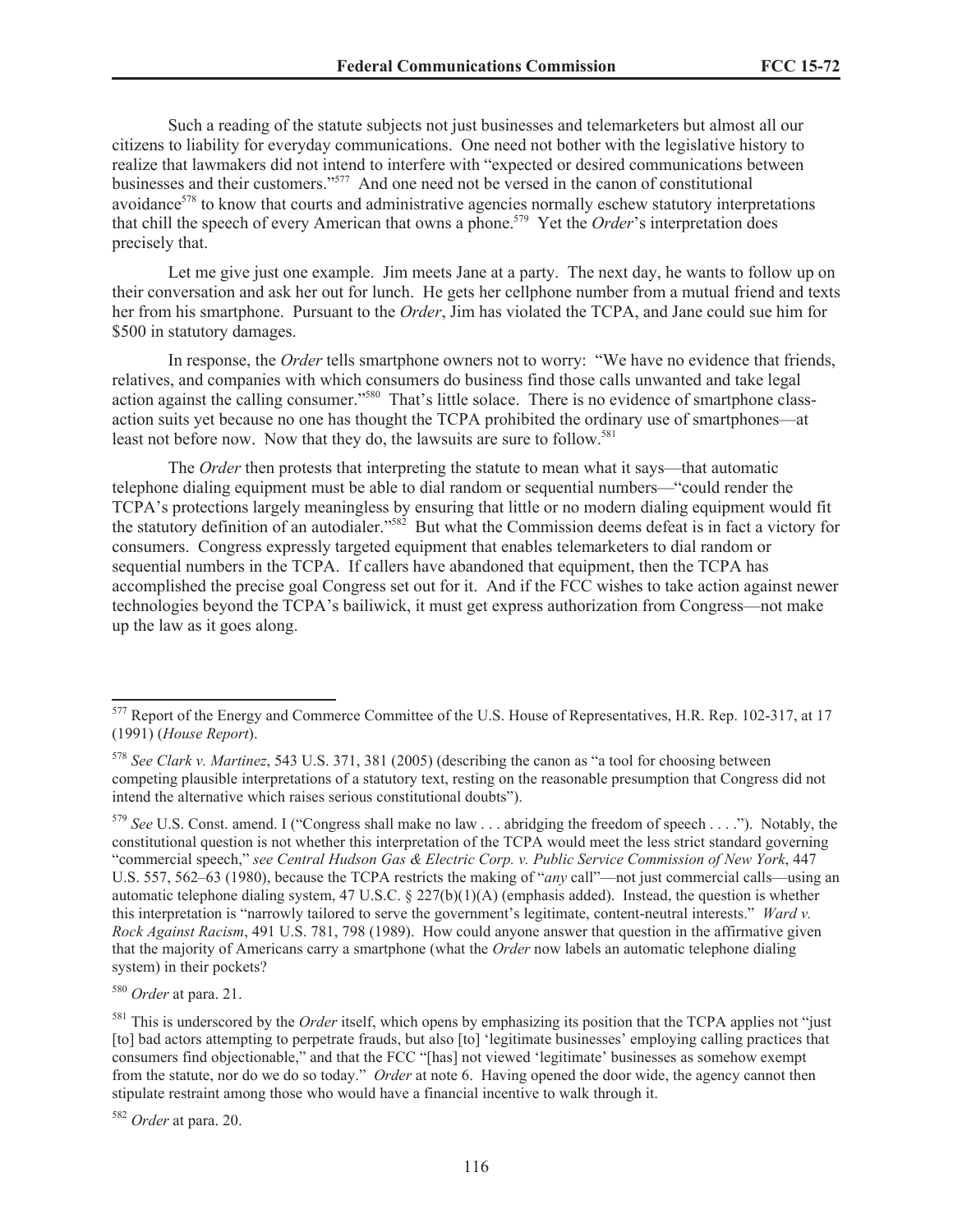Next, the *Order* seeks refuge in Commission precedent, claiming that it has "already twice addressed the issue."<sup>583</sup> Not quite. Those two rulings both involved "predictive dialers," which the FCC described as having "the capacity to store or produce numbers and dial those numbers at random, in sequential order, or from a database of numbers."<sup>584</sup> In 2003, the FCC explained that pairing automatic telephone dialing equipment "with predictive dialing software and a database of numbers" (and calling the combination a predictive dialer) would not exclude that equipment from the statutory prohibition.<sup>585</sup> And in 2008, the FCC found that using such equipment was still prohibited even "when it dials numbers from customer telephone lists" and not "randomly or sequentially."<sup>586</sup> The key issue in each decision was that the equipment *had the capacity* to dial random or sequential numbers at the time of the call, even if that capacity was not in fact used. Or, as the Commission phrased it later, it doesn't matter "whether or not the numbers called actually are randomly or sequentially generated or come from a calling list"<sup>587</sup>; if the equipment has the requisite capacity, it's an automatic telephone dialing system. That's exactly what the statute requires, and it's a far cry from the issue we confront here.

In short, we should read the TCPA to mean what it says: Equipment that cannot store, produce, or dial a random or sequential telephone number does not qualify as an automatic telephone dialing system because it does not have the capacity to store, produce, or dial a random or sequential telephone number. The *Order*'s contrary reading is sure to spark endless litigation, to the detriment of consumers and the legitimate businesses that want to communicate with them.

II.

The *Order* opens the floodgates to more TCPA litigation against good-faith actors for another reason as well. There is no TCPA liability if a caller obtains the "prior express consent of the called party."<sup>588</sup> Accordingly, many businesses only call consumers who have given their prior express consent. But consumers often give up their phone numbers and those numbers are then reassigned to other people. And when that happens, consumers don't preemptively contact every business to which they have given their number to inform them of the change. So even the most well-intentioned and well-informed business will sometimes call a number that's been reassigned to a new person. After all, over 37 million telephone numbers are reassigned each year.<sup>589</sup> And no authoritative database—certainly not one maintained or overseen by the FCC, which has plenary authority over phone numbers—exists to "track all disconnected or reassigned telephone numbers" or "link[] all consumer names with their telephone numbers."<sup>590</sup> As four separate petitions explain, trial lawyers have sought to apply a strict liability

<sup>587</sup> *Implementation of the Middle Class Tax Relief and Job Creation Act of 2012; Establishment of a Public Safety Answering Point Do-Not-Call Registry*, CG Docket No. 12-129, Report and Order, 27 FCC Rcd 13615, 13629, para. 29 (2012).

<sup>588</sup> 47 U.S.C. § 227(b)(1)(A); *see also* 47 U.S.C. § 227(b)(1)(B) (only prohibiting calls made "without the prior express consent of the called party").

<sup>589</sup> Alyssa Abkowitz, "Wrong Number? Blame Companies' Recycling," *The Wall Street Journal* (Dec. 1, 2011), *available at* http://on.wsj.com/1Txmowl.

<sup>590</sup> Letter from Richard L. Fruchterman, Associate General Counsel to Neustar, to Marlene H. Dortch, Secretary, FCC, CG Docket No. 02-278, at 1 (Feb. 5, 2015).

<sup>583</sup> *Order* at para. 15.

<sup>584</sup> *Rules and Regulations Implementing the Telephone Consumer Protection Act of 1991*, CG Docket No. 02-278, Report and Order, 18 FCC Rcd 14014, 14091, para. 131 (2003) (*2003 TCPA Order*).

<sup>585</sup> *See id.* at 14092, para. 133.

<sup>586</sup> *Rules and Regulations Implementing the Telephone Consumer Protection Act of 1991; Request of ACA International for Clarification and Declaratory Ruling*, CG Docket No. 02-278, Declaratory Ruling, 23 FCC Rcd 559, 566, para. 12 (2008) (*2008 TCPA Order*).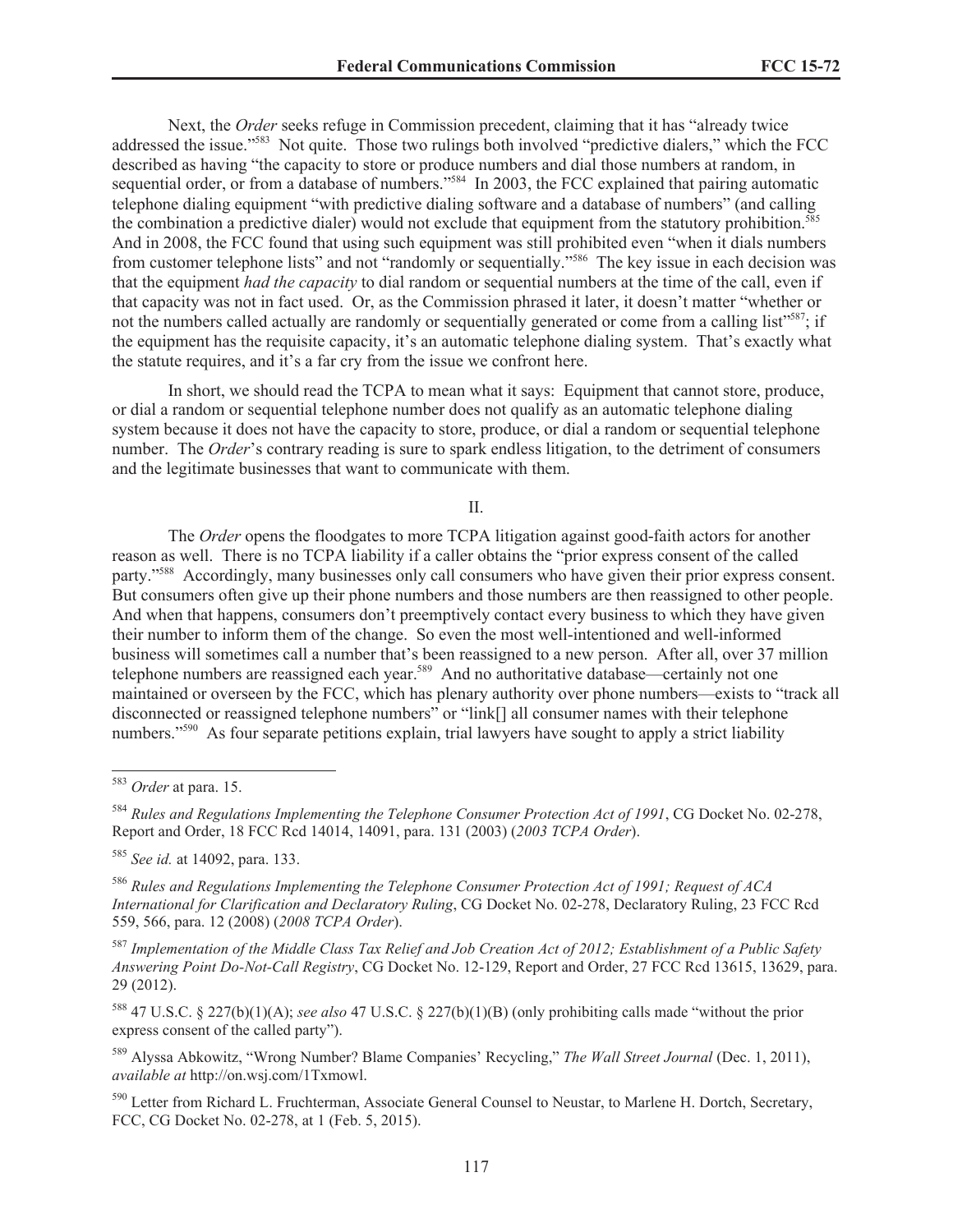standard on good-faith actors—so even if a company has no reason to know that it's calling a wrong number, it'll be liable.<sup>591</sup>

Imposing strict liability is not usually how the law works. Indeed, the Commission has previously rejected an interpretation of the TCPA that would have imposed strict liability on callers after a consumer ports his number from a landline to a wireless phone.<sup>592</sup> Instead, the FCC endorsed the view that "[i]t is a flawed and unreasonable construction of any statute to read it in a manner that demands the impossible."<sup>593</sup> That logic should apply here.

Perhaps more to the point, the statute takes into account a caller's knowledge. Recall that the statute exempts calls "made with the prior express consent of the called party." Interpreting the term "called party" to mean the expected recipient—that is, the party expected to answer the call—is by far the best reading of the statute.<sup>594</sup>

Start with an example of ordinary usage. Your uncle writes down his telephone number for you and asks you to give him a call (what the TCPA terms "prior express consent"). If you dial that number, whom would you say you are calling? Your uncle, of course.

No one would say that the answer depends on who actually answers the phone. If your uncle's friend picks up, you'd say you were calling your uncle. So too if the phone is picked up by the passenger in your uncle's vehicle or your uncle's houseguest. Nor would your answer change if your uncle wrote down the wrong number, or he lost his phone and someone else answered it. Who is the called party in each and every one of these situations? It's obviously the person you expected to call (your uncle), not the person who actually answers the phone.

And no one would say that the answer depends on who actually pays for the service. If your uncle and aunt share a landline, you'd still say you were calling your uncle even if your aunt's name was on the bill. And if your uncle and aunt are on a wireless family plan, it's still his number you're dialing even if she's picking up the tab. In other words, it doesn't matter who the actual subscriber is; what matters when placing a call is whom you expect to answer.

Given ordinary usage, it should be no surprise that the FCC has implicitly endorsed this approach before. As the Commission wrote in 2008, "calls to wireless numbers provided by the called party . . . are made with the 'prior express consent' of the called party."<sup>595</sup> In other words, the called party is the person who consented to a call and the person who would ordinarily be expected to answer.

(continued....)

<sup>591</sup> Consumer Bankers Association Petition for Declaratory Ruling, CG Docket No. 02-278 (Sept. 19, 2013); Rubio's Restaurant, Inc. Petition for Expedited Declaratory Ruling, CG Docket No. 02-278 (Aug. 15, 2014); Stage Stores, Inc. Petition for Expedited Declaratory Ruling, CG Docket No. 02-278 (June 4, 2014); United Healthcare Services, Inc. Petition for Expedited Declaratory Ruling, CG Docket No. 02-278 (Jan. 16, 2014).

<sup>592</sup> *Rules and Regulations Implementing the Telephone Consumer Protection Act of 1991*, CG Docket No. 02-278, Order, 19 FCC Rcd 19215, 19219, para. 9 (2004).

<sup>593</sup> *McNeil v. Time Ins. Co.*, 205 F.3d 179, 187 (5th Cir. 2000).

<sup>594</sup> Most commenters term this the "intended recipient" approach. *See, e.g.*, CBA Petition at 3; AFSA Comments on CBA Petition at 2; Nonprofits Comments on Rubio's Petition at 4, 6; Twitter Comments on Stage Petition at 9–11; Letter from Monica S. Desai, Counsel to Wells Fargo, to Marlene H. Dortch, Secretary, FCC, CG Docket No. 02- 278, at 1 (June 11, 2015); Letter from Monica S. Desai, Counsel to ACA International, to Marlene H. Dortch, Secretary, FCC, CG Docket No. 02-278, at 6–7 (June 11, 2015); Letter from Tracy P. Marshall, Counsel to NRECA, to Marlene H. Dortch, Secretary, FCC, CG Docket No. 02-278, at 2 (June 10, 2015); Letter from Monica S. Desai, Counsel to Abercrombie & Fitch Co. and Hollister Co., to Marlene H. Dortch, Secretary, FCC, CG Docket No. 02- 278, at 1–4 (May 13, 2015).

<sup>595</sup> *2008 TCPA Order*, 23 FCC Rcd at 564, para. 9. The *Order* tries to play gotcha by claiming that the next sentence of that same ruling "directly supports our finding here." *Order* at note 264. Not quite. That sentence states that "the provision of a cell phone number to a creditor, *e.g.*, as part of a credit application, reasonably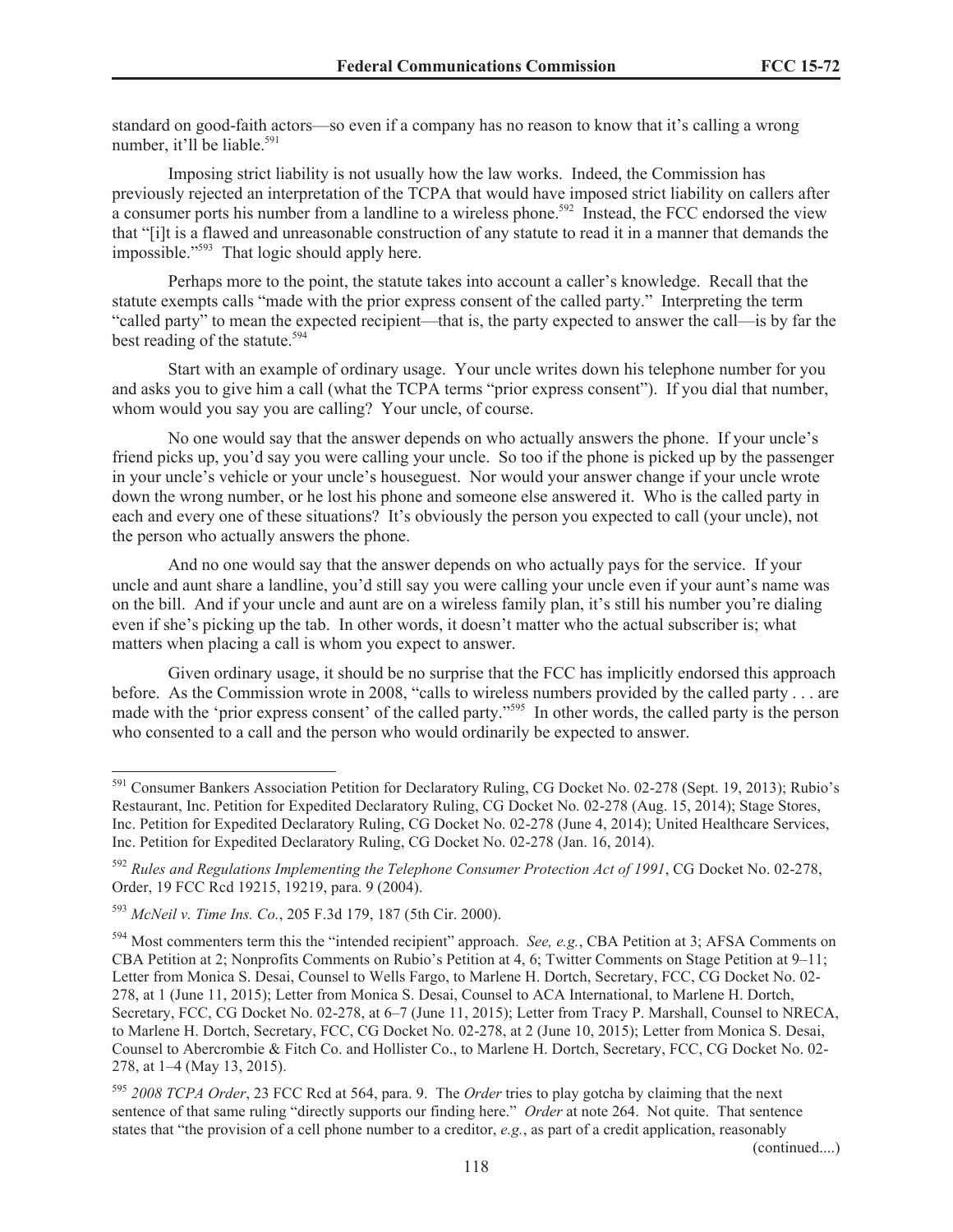The expected-recipient approach respects Congress's intent that the TCPA "balanc[e] the privacy rights of the individual and the commercial speech rights of the telemarketer."<sup>596</sup> On the one hand, the expected-recipient approach gives individuals the right to stop unwanted, wrong-number phone calls in the first instance. Once an individual informs a caller that he has the wrong number, the caller can no longer expect to reach the party that consented and no longer claim to have to consent to continue calling. And so the expected-recipient approach rightfully sanctions the bad actors—often debt collectors<sup>597</sup>—that repeatedly call after an individual has told them they've got the wrong number.

On the other hand, the expected-recipient approach gives legitimate businesses a clear and administrable means of complying with the law and engaging in "normal, expected or desired communications [with] their customers."<sup>598</sup> A good actor can refuse to call anyone without first securing an individual's consent, and a good actor can stop calling as soon as it learns that a number is wrong. Although taking these steps may not always be easy, they are an administrable means of complying with the statute and a way for any legitimate business to conduct its communications lawfully.

The expected-recipient approach also aligns the incentives of all parties to welcome legitimate calls and punish bad behavior. Businesses will have every incentive to secure prior express consent before making a call,<sup>599</sup> to ensure that a number is properly dialed,<sup>600</sup> and to stop calling as soon as they learn that a number is wrong because those actions shield businesses from strict liability. And the approach gives individuals the incentive to tell callers that they've got the wrong number, leading to fewer intrusive calls.

Confirming the expected-recipient interpretation is the canon of avoidance, which counsels that if one interpretation of a statute "would raise a multitude of constitutional problems, the other should prevail."<sup>601</sup> Here, the expected-recipient interpretation fosters useful and desirable communications (...continued from previous page)

evidences prior express consent by the cell phone subscriber regarding the debt." *2008 TCPA Order*, 23 FCC Rcd at 564, para. 9. Like the previous sentence in that order, its clear import is that a creditor may rely on a debtor's provision of a number to call that number (at least so long as the creditor can reasonably expect to reach the debtor at that number). But the *Order*'s alternative reading would eviscerate that reliance since the creditor would become liable if the debtor wrote down the wrong number or if the debtor was not the subscriber but instead the customary user. Such a result would be doubly strange since the *Order* itself claims that the TCPA "anticipates" a reliance interest on the part of callers, *Order* at note 313, and the *Order* itself rejects the notion that only the subscriber can consent to receiving calls, *Order* at para. 75.

# <sup>596</sup> *House Report* at 10.

<sup>597</sup> *See, e.g.*, Letter from Margot Saunders, Counsel to National Consumer Law Center, to Marlene Dortch, Secretary, FCC, CG Docket No. 02-278, at 9 (June 6, 2014) ("The Consumer Financial Protection Bureau's Annual Report for 2013 shows that 33% of debt collection complaints involved continued attempts to collect debts not owed, which include complaints that the debt does not belong to the person called."); NCLC *et al.* Comments on CBA Petition at 4; NCLC *et al.* Reply Comments on CBA Petition at 2.

#### <sup>598</sup> *House Report* at 17.

<sup>599</sup> Indeed, the incentive to secure prior express consent is greater than under a strict liability approach. Under the expected-recipient approach, consent is more valuable because it is a shield from liability for every call made in good faith. In contrast, strict liability reduces consent's value to one free call. Given the substantial cost of securing consent, more businesses are likely to spend the resources in an expected-recipient regime than under strict liability.

 $600$  Notably, the caller would be not be liable for calls where the consenting party wrote down a wrong number (since the caller would still expect to reach the consenting party by dialing the number given) but would be liable for its own mistakes (since the caller could not expect to reach the consenting party by dialing a number different than that given).

<sup>601</sup> *Clark v. Martinez*, 543 U.S. 371, 380–81 (2005); *see id.* at 380 ("It is not at all unusual to give a statute's ambiguous language a limiting construction called for by one of the statute's applications, even though other of the statute's applications, standing alone, would not support the same limitation. The lowest common denominator, as it were, must govern.").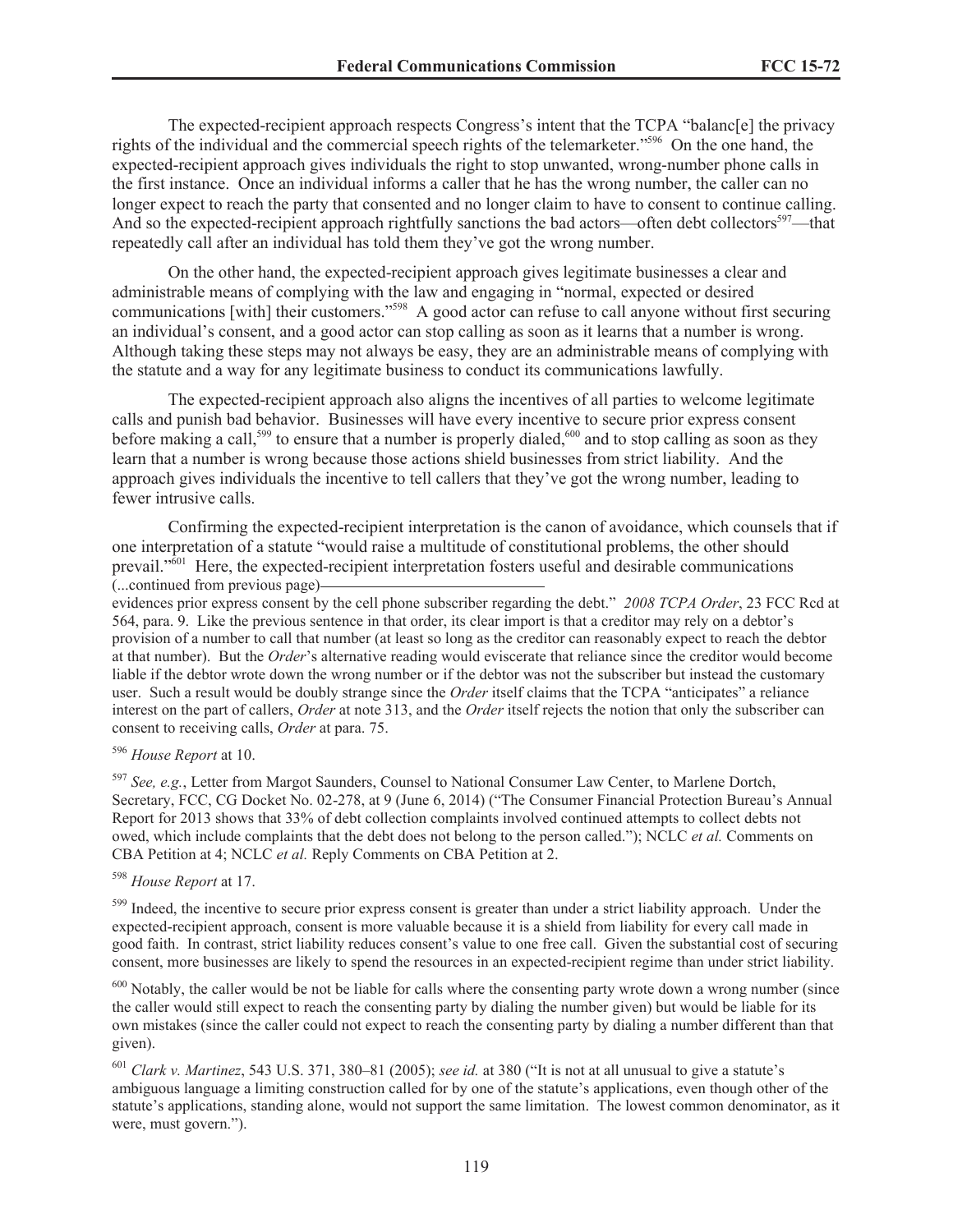between businesses and their customers—communications that consumers have expressly consented to receiving. In contrast, the *Order*'s strict liability interpretation chills such communications by threatening a company with crippling liability even if it reasonably expects to reach a consenting consumer when making a call. It is difficult to see how chilling desired communications in this manner is "narrowly tailored to serve the government's legitimate, content-neutral interests."<sup>602</sup>

In contrast, the *Order* rejects the expected-recipient approach and endorses a mishmash interpretation. According to the *Order*, callers are subject to strict liability after a single attempted call to number that's been reassigned to a new subscriber. Its interpretation is a veritable quagmire of selfcontradiction and misplaced incentives.

*For one*, the *Order*'s chief legal theory does not hold water. The *Order* insists that the "called party" for purposes of consent must be the subscriber because the TCPA elsewhere prohibits certain calls to "any service for which the called party is charged for the call" and restricts exemptions to calls "that are not charged to the called party."<sup>603</sup> But Congress did not use the phrase "called party" consistently throughout the TCPA. For example, the TCPA requires the FCC to prescribe technical standards for "systems that are used to transmit any artificial or prerecorded voice message via telephone" and requires those systems to release a line "within 5 seconds of the time notification is transmitted to the system that *the called party has hung up*."<sup>604</sup> The Commission has never interpreted this requirement to only apply when the actual subscriber hangs up the phone, which would leave a rather large loophole in the TCPA's enforcement regime. And the *Order* does not appear to embrace this absurd theory either. Instead, the law remains what it always has, that the called party for purposes of this provision is whoever picks up the phone.

What is more, the *Order* does not even subscribe to its own legal theory on the question at hand. Not one paragraph after positing the theory, the *Order* reinterprets the term "called party" to include a number's customary user even if that customary user is not charged for the call because a caller "cannot reasonably be expected to divine that the consenting person is not the subscriber."<sup>605</sup> But the *Order* can't have it both ways: Either the legal theory is right and a customary user is not the called party, or the legal theory is wrong.

*For another*, the *Order*'s strict liability approach leads to perverse incentives. Most significantly, it creates a trap for law-abiding companies by giving litigious individuals a reason *not* to inform callers about a wrong number. This will certainly help trial lawyers update their business model for the digital age.

This isn't mere hypothesis; it is fact. Take the case of Rubio's, a West Coast restaurateur. Rubio's sends its quality-assurance team text messages about food safety issues, such as possible foodborne illnesses, to better ensure the health and safety of Rubio's customers. When one Rubio's employee lost his phone, his wireless carrier reassigned his number to someone else. Unaware of the reassignment, Rubio's kept sending texts to what it thought was an employee's phone number. The new subscriber never asked Rubio's to stop texting him—at least not until he sued Rubio's in court for nearly half a million dollars.

<sup>602</sup> *Ward v. Rock Against Racism*, 491 U.S. 781, 798 (1989). As noted earlier, the constitutional question is not whether this interpretation of the TCPA would meet the less strict standard governing "commercial speech," see *Central Hudson Gas & Electric Corp. v. Public Service Commission of New York*, 447 U.S. 557, 562–63 (1980), because the TCPA restricts the making of "*any* call"—not just commercial calls—using an automatic telephone dialing system or a prerecorded or artificial voice, 47 U.S.C. §§ 227(b)(1)(A), 227(b)(1)(B) (emphasis added).

<sup>603</sup> *See Order* at para. 74; 47 U.S.C. §§ 227(b)(1)(A)(iii), 227(b)(2)(C).

 $604$  47 U.S.C. § 227(d)(3)(B) (emphasis added).

<sup>605</sup> *Order* at para. 75.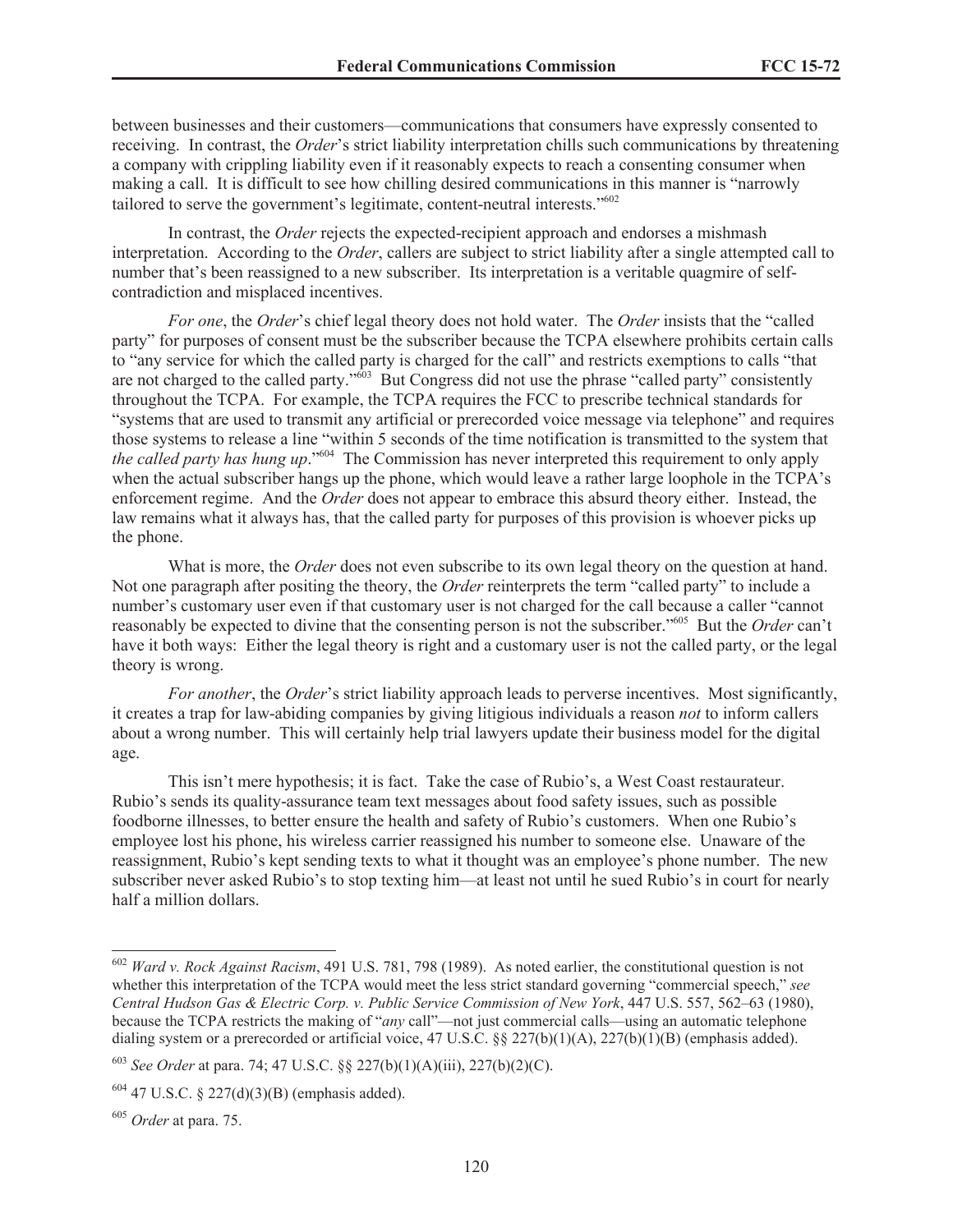The *Order*'s defenses are underwhelming. The *Order* points out that callers have the option of "manually dialing"<sup>606</sup> but forgets that dialing a number by hand still violates the TCPA if the equipment is an automatic telephone dialing system (which almost all equipment is under the *Order*).<sup>607</sup> The *Order* claims a one-call exemption for reassigned numbers would not "demand the impossible"<sup>608</sup> but then imposes liability on callers even if the new subscriber does not tell them that the number has been reassigned. The *Order* rejects a knowledge standard as "unworkable" because "once there is actual knowledge, callers may not honor do-not-call requests"<sup>609</sup> but ignores the fact that good actors cannot implement a one-call standard while bad actors won't honor that standard anyway. And the *Order* offers a laundry list of ways that a caller might determine that a number has been reassigned<sup>610</sup> but declines to adopt a safe harbor for good actors that carry out these practices and instead subjects them to wrongnumber litigation.

Perhaps most shocking is the *Order*'s claim that the answer to wrong-number calls is for companies to turn the liability back on their own customers. "Nothing in the TCPA or our rules prevents parties from creating . . . an obligation for the person giving consent to notify the caller when the number has been relinquished," the *Order* states before noting that "the caller may wish to seek legal remedies for violation of the agreement."<sup>611</sup> In other words, companies can sue their customers. To be sure, this will create yet more work for the primary beneficiaries of the *Order*: attorneys. But nothing in the TCPA or our rules suggests that Congress intended the TCPA as a weapon to be used against consumers that forget to inform a business when they switch numbers.

In short, we should not inject a strict liability standard into the TCPA. Instead, we should interpret the words of the statute in the way most would and make clear that "prior express consent of the called party" means the prior express consent of the party the caller expects to reach. The *Order*'s contrary reading is sure to encourage yet more litigation, to the detriment of consumers and the legitimate businesses that want to communicate with them.

III.

The *Order* will also make it harder to enforce our prohibitions on illegal telemarketing. The TCPA's chief sponsor in the Senate, Fritz Hollings, once called indiscriminate telemarketing calls "the scourge of modern civilization."<sup>612</sup> So it is unsurprising that the TCPA places additional restrictions, such

<sup>606</sup> *Order* at para. 84.

<sup>607</sup> *See Order* at note 70 (agreeing that any call made from an automatic telephone dialing system triggers liability, even if the "functionalities" making that equipment an automatic telephone dialing system are not actually used to make a particular call).

<sup>608</sup> *Order* at note 312. The authority the *Order* relies on for its one-call exemption is less than clear. At one point, it says it is interpreting the phrase "prior express consent." *Order* at note 300. Elsewhere, the *Order* says that the TCPA "anticipates" a caller's "reliance" on prior express consent, which it then interprets to mean one call's worth of reliance for reassigned numbers (and zero call's worth of reliance for wrong numbers). *Order* at note 312. Still elsewhere, the *Order* is more forthright that it is just "balancing the caller's interest in having an opportunity to learn of reassignment against the privacy interests of consumers to whom the number is reassigned," *Order* at para. 85, which is to admit that the *Order* is rewriting the TCPA, not interpreting it.

<sup>609</sup> *Order* at para. 88.

<sup>610</sup> *Order* at para. 86.

<sup>611</sup> *Order* at para. 86 & note 302.

<sup>612</sup> 137 Cong. Rec. S9874 (daily ed. July 11, 1991) (statement of Sen. Hollings).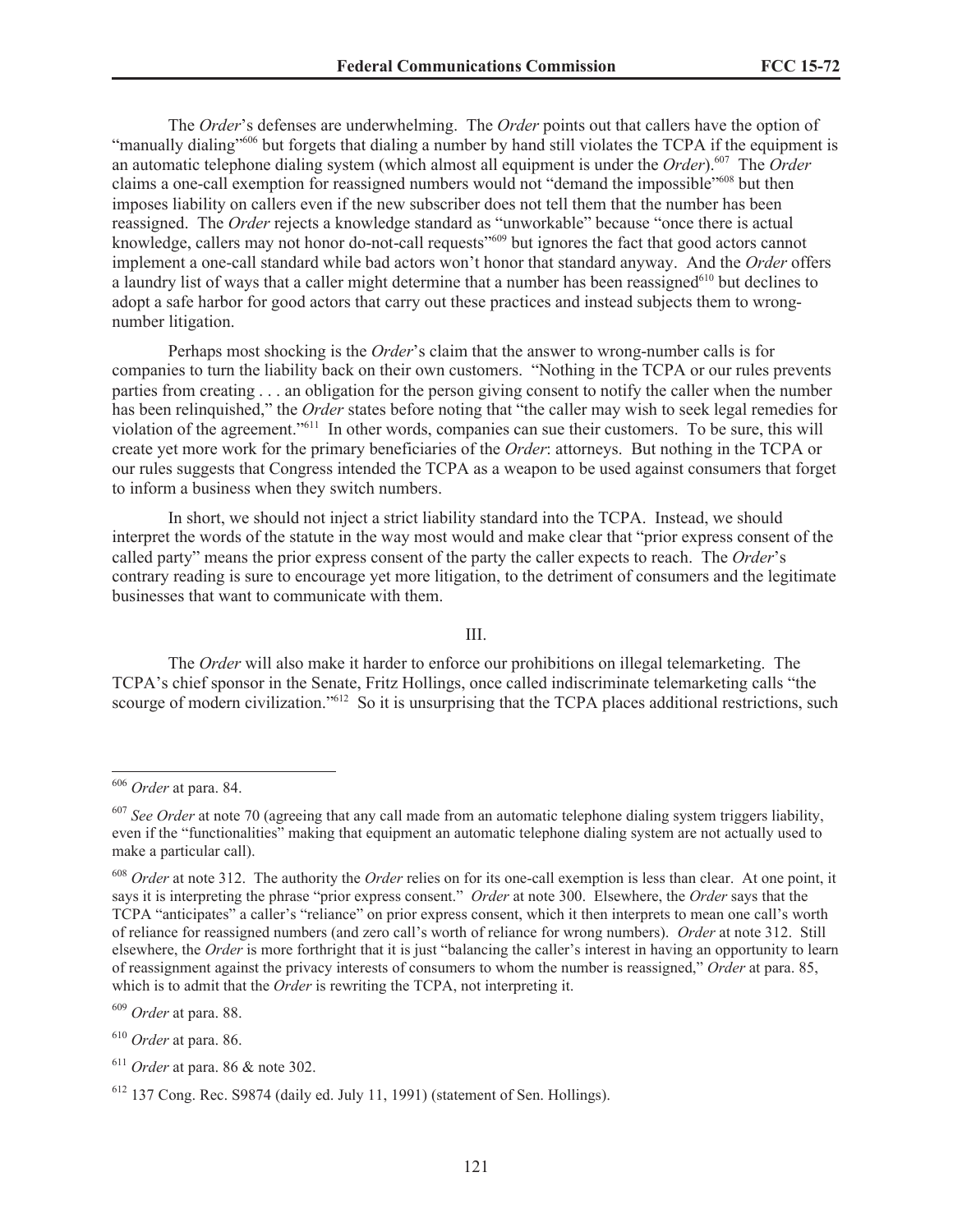as compliance with federal Do-Not-Call rules,<sup>613</sup> on telemarketing calls whether they are "telephone" solicitations" or "unsolicited advertisements."<sup>614</sup>

The *Order* undermines these protections with a special carve-out for the prison payphone industry. This dispensation lets that industry repeatedly make prerecorded voice calls to consumers in order to "set up a billing relationship" to pay for future services.<sup>615</sup> You might have no interest in receiving phone calls from those behind bars, but prison payphone providers will be able to robocall you anyway. This exemption opens the door to more actual robocalls—the same types of robotic calls that made "Rachel from Cardholder Services" infamous.

Indeed, the rationale provided by the Commission to justify this decision provides a roadmap for those seeking a lawful way to avoid our telemarketing rules. That's because we cannot exempt calls that "include or introduce an advertisement or constitute telemarketing."<sup>616</sup> So the *Order* must (and does) find that robocalling to "set up a billing relationship" is not advertising the "commercial availability . . . of . . . services" even though no one would agree to set up billing relationship to pay for a service that isn't commercially available.<sup>617</sup> And so the *Order* must (and does) find that robocalling to "set up a billing relationship" is not "encouraging the purchase . . . of . . . services" even though the entire point of the call is to get the consumer to agree to pay for services not yet performed.<sup>618</sup> What telemarketer will continue to hock goods the old-fashioned way when it can escape the TCPA's particular constraints on telemarketing by claiming to just set up billing relationships for services not yet performed? In other words, the one type of call consumers hate most—telemarketing calls—just got easier.<sup>619</sup>

I do not support creating such a loophole. In my view, apart from truly exigent circumstances, the FCC should not condone new robocalls to American consumers, period.

\* \* \*

There is, of course, much more to the *Order*. Many of the decisions just reiterate well-known, settled law that I support. Yes, the TCPA applies to text messages as the Commission decided back in 2003.<sup>620</sup> Yes, consumers have the right to revoke prior express consent as we confirmed in 2012.<sup>621</sup> And

<sup>620</sup> *See Order* at para. 107; *2003 TCPA Order*, 18 FCC Rcd at 14115, para. 165.

<sup>621</sup> *See Order* at paras. 56–57; *Rules and Regulations Implementing the Telephone Consumer Protection Act of 1991; SoundBite Communications, Inc. Petition for Expedited Declaratory Ruling*, CG Docket No. 02-278, Declaratory Ruling, 27 FCC Rcd 15391, 15397, para. 11 (2012).

<sup>613</sup> *See* 47 U.S.C. § 227(c).

<sup>614</sup> *See* 47 U.S.C. §§ 227(a)(4)–(5).

<sup>615</sup> *Order* at para. 42.

<sup>616</sup> *See* 47 C.F.R. § 64.1200(a)(3)(iii); *see also* 47 U.S.C. § 227(b)(2)(B)(ii) (prohibiting the FCC from exempting commercial calls that "include the transmission of any unsolicited advertisement").

<sup>617</sup> *Order* at para. 42; 47 C.F.R. § 64.1200(f)(1).

<sup>618</sup> *Order* at para. 42; 47 C.F.R. § 64.1200(f)(12).

<sup>&</sup>lt;sup>619</sup> In responding that it has crafted a "narrow exemption" reflecting "unique factual and legal circumstances" in a "unique context," *Order* at para. 42 & note 178, the *Order* misses the point. Of course non-prison payphone telemarketers won't qualify for this particular exemption. But telemarketers can now avoid federal Do-Not-Call regulations because the *Order* narrows the definitions of telemarketing and advertising to exclude calls to "set up a billing relationship." That's not even a loophole—that's an invitation for more robocalls.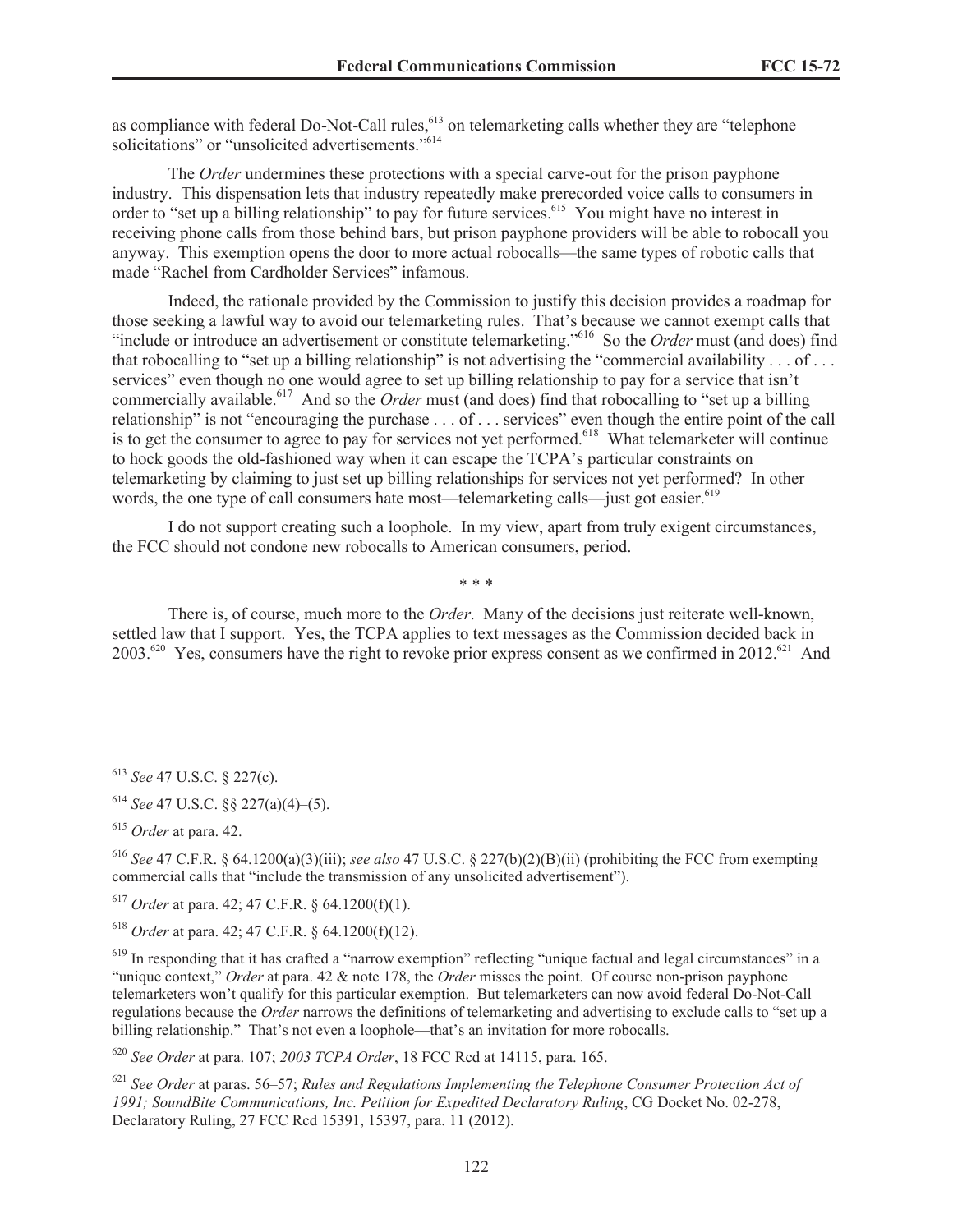yes, a consumer may opt-in to a carrier's call-blocking services—which has been the law of the land since at least  $2007.^{622}$  None of these are surprising outcomes, but none advance the ball.

As for the decisions that strike new ground, a few are good law—for instance, app providers won't face TCPA liability because they don't initiate calls placed by their users.<sup>623</sup> But most just shift the burden of compliance away from telemarketers and onto legitimate businesses, sometimes in absurd ways.

For instance, how could any retail business possibly comply with the provision that consumers can revoke consent orally "at an in-store bill payment location"?<sup>624</sup> Would they have to record and review every single conversation between customers and employees? Would a harried cashier at McDonald's have to be trained in the nuances of customer consent for TCPA purposes? What exactly would constitute revocation in such circumstances? Could a customer simply walk up to a McDonald's counter, provide his contact information and a summary "I'm *not* lovin' it," and put the onus on the company? The prospects make one grimace.

In all, the *Order* is likely to leave the American consumer, not to mention American enterprise, worse off. That's not something anyone should support. I certainly don't and accordingly dissent.

<sup>622</sup> *See Order* at paras. 154, 160; *Just and Reasonable Rate for Local Exchange Carriers; Call Blocking by Carriers*, WC Docket No. 07-135, Declaratory Ruling and Order, 22 FCC Rcd 11629, 11631–32, para. 6 & n.21 (Wireline Comp. Bur. 2007).

<sup>623</sup> *See Order* at paras. 32, 36.

<sup>624</sup> *Order* at para. 64.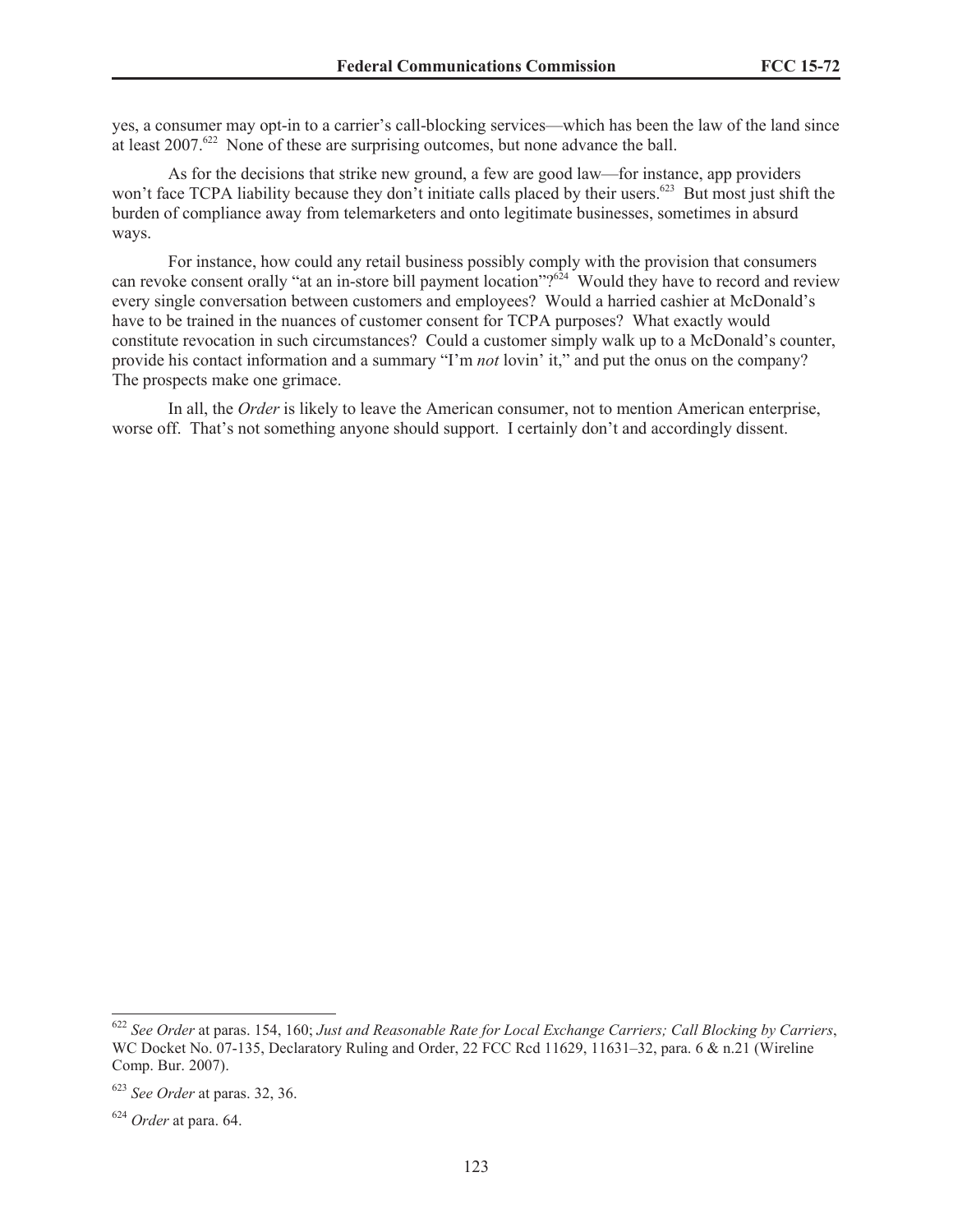# **STATEMENT OF**

# **COMMISSIONER MICHAEL O'RIELLY DISSENTING IN PART AND APPROVING IN PART**

# *Re: In the Matter of Rules and Regulations Implementing the Telephone Consumer Protection Act of 1991***, CG Docket No. 02-278, WC Docket No. 07-135**

Today's order has been hailed as "protecting" Americans from harassing robocalls and texts. That is a farce. Instead, the order penalizes businesses and institutions acting in good faith to reach their customers using modern technologies. I'm sure it will be said that we are approving half of the petitions before us. But, that is a completely misleading point, because many of the petitions were filed due to the belief that the Commission would not do anything to properly address the two big issues: reassigned numbers and autodialers.

I have made clear, on multiple occasions, that I do not condone abusive calling practices. In fact, I had been working for over a year in the hopes of advancing an item that would protect consumers from unwanted communications while enabling legitimate businesses to reach individuals that wish to be contacted. That is the balance that Congress struck when it enacted the Telephone Consumer Protection Act (TCPA) in 1991.

Unfortunately, that balance has been turned on its head by prior FCC decisions that expanded the scope of the TCPA, and through litigation across the country that, in many cases, has further increased liability for good actors. Indeed, it has been reported that over 2,000 TCPA class action lawsuits were filed in 2014 alone.<sup>1</sup> Far from protecting consumers, however, "[t]his current state of affairs, where companies must choose between potentially crushing damages under the TCPA or cease providing valuable communications specifically requested by consumers, contravenes Congress's intent for the statute not to interfere with normal, expected, and desired communications *that consumers have expressly consented to receive*."<sup>2</sup> These include:<sup>3</sup>

- Alerts from a school that a child did not arrive at school, or that the building is on lockdown
- Product recall and safety notifications
- · Notifications regarding storm alerts, utility outages, and service restoration

<sup>&</sup>lt;sup>1</sup> Comments of Twitter, Inc. in Support of Blackboard, Inc.'s Petition for Expedited Declaratory Ruling, CG Docket No. 02-278, at 4 (filed Apr. 22, 2015) (Twitter Apr. 22, 2015 Comments). *See also, e.g.,* Letter from Monica S. Desai, Counsel to Wells Fargo, to Marlene H. Dortch, FCC, CG Docket No. 02-278, at Exh. 5-6 (filed Jan. 26, 2015) (Wells Fargo Jan. 26, 2015 *Ex Parte* Letter) (providing statistics on the breadth of TCPA litigation).

<sup>&</sup>lt;sup>2</sup> Letter from Monica S. Desai, Counsel to Abercrombie & Fitch Co. and Hollister Co., to Marlene H. Dortch, FCC, CG Docket No. 02-278, at 4 (filed May 13, 2015) (Abercrombie May 13, 2015 Comments) (emphasis added). *See also* Twitter Apr. 22, 2015 Comments at 12 ("In enacting the TCPA, Congress could not have intended for legitimate businesses…to choose between risking massive liability or denying consumers the chance to receive useful text messages that they expressly requested.").

<sup>&</sup>lt;sup>3</sup> See, e.g., Letter from Mark W. Brennan, Counsel to United Healthcare Services, Inc., to Marlene H. Dortch, FCC, CG Docket No. 02-278, at 2-3 (filed July 28, 2014) (United July 28, 2014 *Ex Parte* Letter); Letter from Monica S. Desai, Counsel to Genesys Telecommunications Laboratories, Inc., to Marlene H. Dortch, FCC, CG Docket No. 02- 278, at 2 (filed June 11, 2015) (Genesys June 11, 2015 *Ex Parte* Letter); Wells Fargo Jan. 26, 2015 *Ex Parte* Letter at Exh. 4; *Gragg v. Orange Cab Co., Inc.*, 995 F. Supp. 2d 1189 (W.D. Wash. 2014).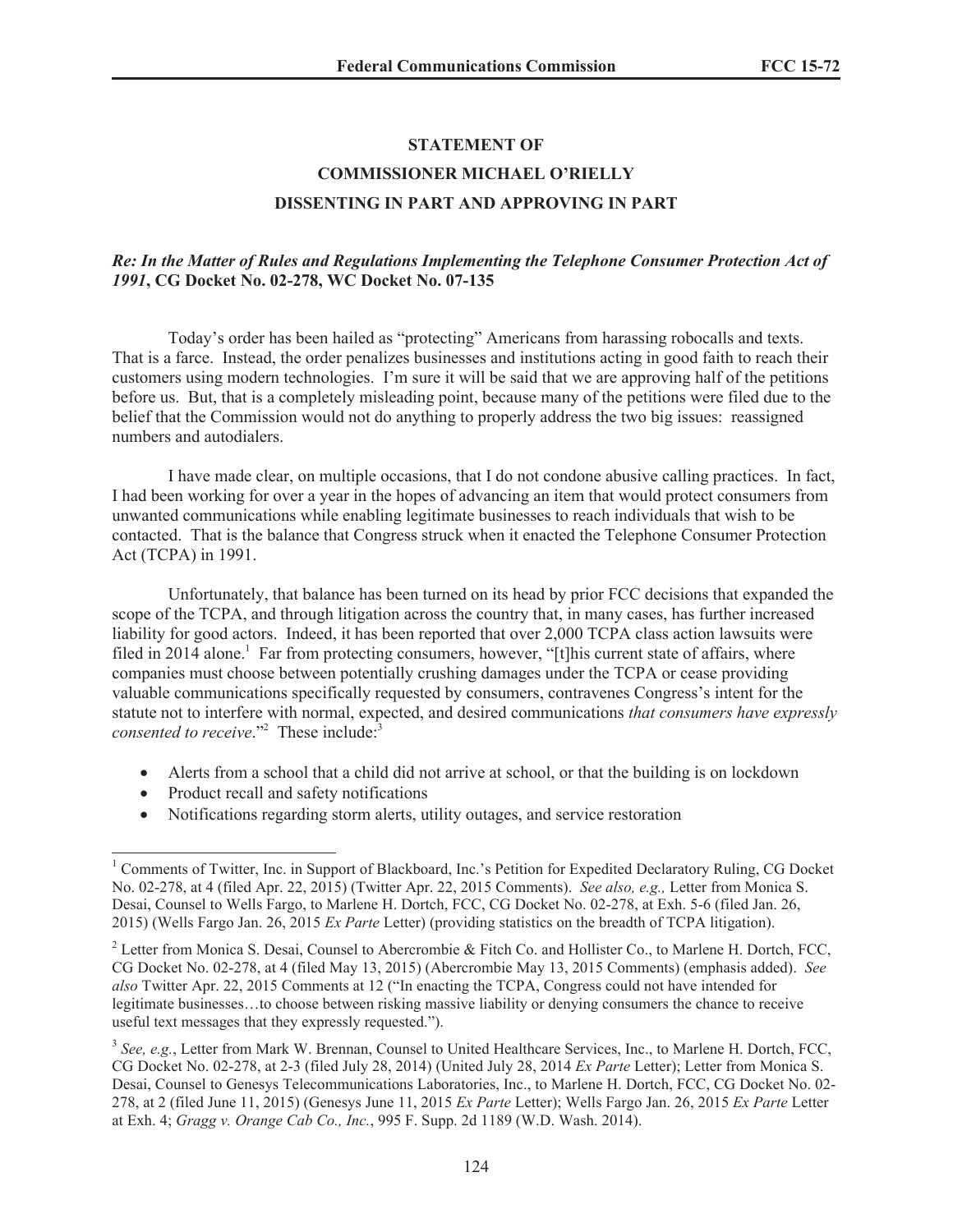- Immunization reminders for underserved, low-income populations
- Announcements from employment agencies about job openings
- · Tweets (and other social media updates) and Instant Message notifications received by text
- · Updates from airlines to let their customers know their flight has been delayed
- Financial alerts, including balance and overdraft information
- · Text messages from taxi and ridesharing services to alert customers when their driver has arrived.

Moreover, this is despite evidence in the record of the benefits of informational calls and texts. For example:

- Health care: "'[S]ignificantly more' patients who received automated telephone messages regarding hypertension treatment achieved blood pressure control than patients who received ordinary care only."<sup>4</sup>
- Financial Services: "Borrowers that we [loan servicers] are able to auto dial have delinquency rates less than half of those that we cannot auto dial (13% versus 29%). … Borrowers that we [loan servicers] were able to auto dial in Q4 2014 had default rates 7 times lower than those we could not auto dial (0.6% versus 4.6% of dollar balance). … On an annual basis, TCPA contributes up to \$2,261,900,761 in extra defaults."<sup>5</sup>
- Disaster-Related Communications: When a typhoon hit the Philippines in November 2013, multiple wireless carriers offered free international calling and texting to and from the Philippines in order to allow customers to call their loved ones and to facilitate the coordination of the massive international relief effort.<sup>6</sup> Without the use of automated text message technology, it would have been infeasible for these carriers to communicate this offer to their customers.<sup>7</sup>

Indeed, other federal agencies, including the Department of Health and Human Services, have been promoting text messaging as a way to benefit Americans.<sup>8</sup> Some agencies even require companies to make a certain number of calls to consumers.<sup>9</sup> Additionally, companies can be obligated under state law to contact their customers $10$ 

<sup>6</sup> Comments of CTIA – The Wireless Association, CG Docket No. 02-278, at 2 (filed Mar. 10, 2014).

7 *Id.*

8 *See, e.g.,* Anthem Apr. 6, 2015 *Ex Parte* Letter at 4 (citing U.S. Department of Health and Human Services, Health Resources and Services Administration, *Using Health Text Messages to Improve Consumer Health. Knowledge, Behaviors, and Outcomes: An Environmental Scan*, at 27 (May 2014) (Noting that HHS had reviewed more than 100 studies on the use of text messaging and concluded: "The trends towards widespread ownership of cell phones and widespread text message use across virtually all segments of the U.S. population will continue to support the spread of health text messaging programs. This [review of studies] provides encouraging evidence related to the use of health text messaging to improve health promotion, disease prevention, and disease management.")).

<sup>9</sup> Comments of Student Loan Servicing Alliance, CG Docket No. 02-278, at 5 (filed Mar. 16, 2015) ("Federal student loan servicers are required to make repeated attempts to contact delinquent borrowers to see if there are ways that the servicer can assist the borrower in avoiding delinquency and default – Is the borrower entitled to a deferment? Is there a new repayment plan that would help the borrower meet his/her obligation to repay? Would a temporary forbearance help the borrower through a difficult period?") (citing 34 C.F.R. § 682.411, which requires lenders in the federal student loan programs to make a certain number of phone calls to delinquent borrowers at various phases of delinquency); Wells Fargo Jan. 26, 2015 *Ex Parte* Letter at Exh. 3. *See also* Comments of

(continued....)

<sup>&</sup>lt;sup>4</sup> Letter from Elizabeth P. Hall, Vice President, Office of Government Affairs, Anthem, Inc., to Marlene H. Dortch, FCC, CG Docket No. 02-278, at 5 (filed Apr. 6, 2015) (Anthem Apr. 6, 2015 *Ex Parte* Letter) (citing Teresa N. Harrison, *A Randomized Controlled Trial of an Automated Intervention to Improve Blood Pressure Control*, 15(9) J. Clinical Hypertension 650 (Sept. 2013)).

<sup>&</sup>lt;sup>5</sup> Letter from Al Mottur, Counsel to Nelnet, to Marlene H. Dortch, FCC, CG Docket No. 02-278, at 2 (filed Mar. 12, 2015).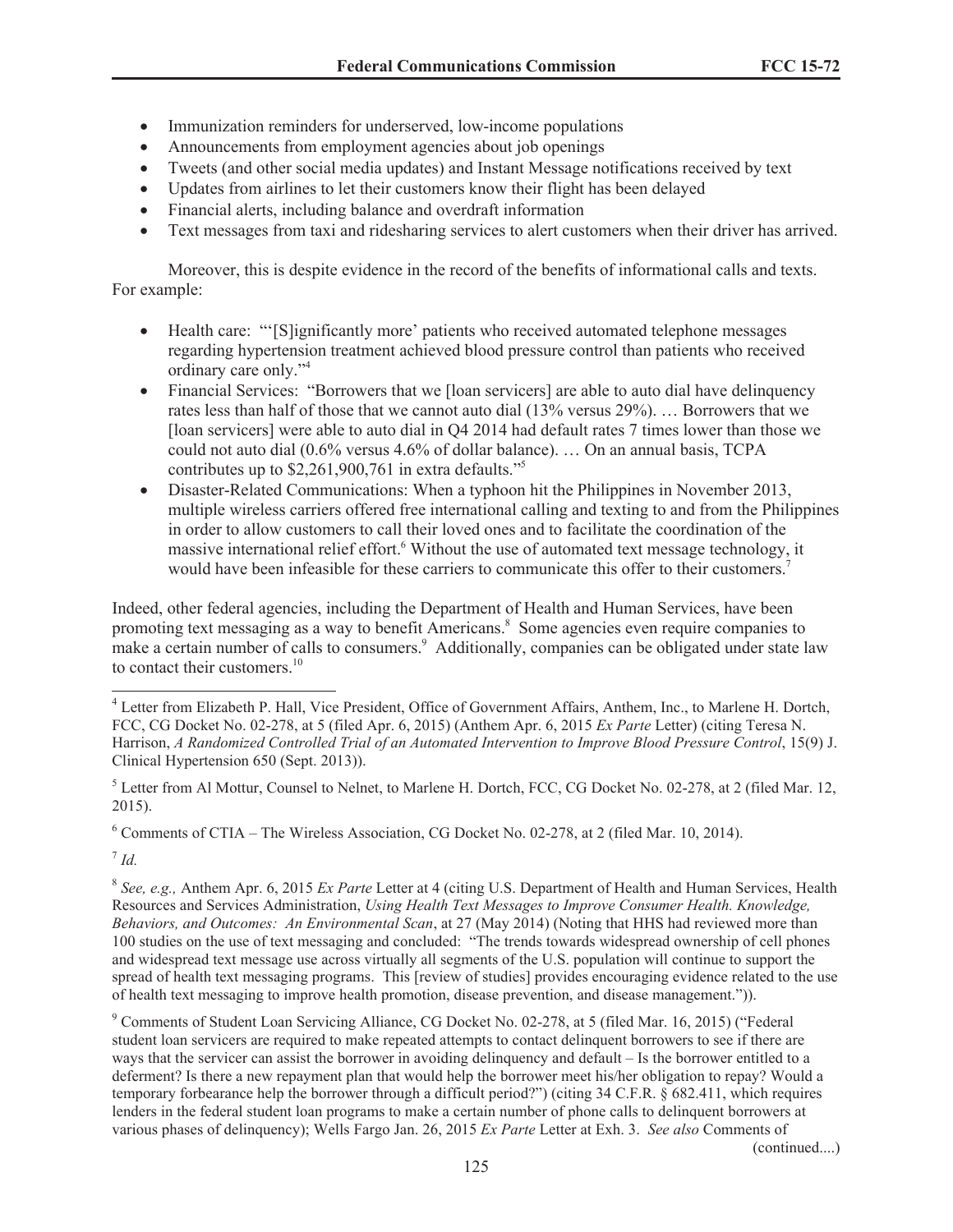The record also shows that these types of services are popular with consumers, as long as they provide *timely and relevant* information:

- · Health Care: "One survey of users of a 'safety net' hospital's emergency room showed that patients preferred text messaging over other forms of communication, and only 15 percent did not want appointment reminders and notifications of expiring insurance."<sup>11</sup> "This consumer receptiveness is confirmed by Anthem's own experiences. Anthem collects 'opt-out' requests by members who do not desire to receive health-care messages. Anthem is receiving an opt-out rate for non-telemarketing calls of approximately .35 percent."<sup>12</sup>
- Energy: "Southern Company surveys indicate that customers would like outage and restoration notifications, and prefer communications via text message or telephone call, with email being the least requested method of contact."<sup>13</sup> "In fact, some utilities report that they more frequently receive complaints from customers when they have not been proactively notified of service interruptions than about having received a notification."<sup>14</sup>
- Education: "[A]t the beginning of each academic year, [Fairfax County Public Schools (FCPS)] requires potential message recipients to provide their telephone numbers and email addresses for contact purposes, as well as additional emergency contacts. … In many cases, the preferred method of contact is via the recipient's wireless telephone number, either as a telephone call or a text message (or both). This reflects the increasing number of students, parents, and others who rely on wireless devices to obtain information."<sup>15</sup> "The number of individuals requesting to have phone contacts removed from the FCPS database has been very small. Since July 1, 2014, FCPS sent 53,342 automated messages with 2,711,387 phone calls placed, drawn from a phone contact population of 449,909. Of that population, FCPS processed 634 requests to remove phone contacts from receiving future messages  $(0.14\%$  of the total phone contact population).<sup>"16</sup>

<sup>10</sup> Reply Comments of Edison Electric Institute & American Gas Association in Support of Petition for Expedited Declaratory Ruling, CG Docket No. 02-278, at 7 (filed Apr. 10, 2015) (Edison Electric Apr. 10, 2015 Reply Comments) ("The comments demonstrate that many state regulators either mandate or strongly encourage customer notifications regarding storm alerts, outage notifications, and service restoration.").

<sup>11</sup> Anthem Apr. 6, 2015 *Ex Parte* Letter at 6 (citing Leah Zallman, et al., *Access to and Preferences for Text Messaging for medical and Insurance Reminders in a Safety Net Population*, Cambridge Health Alliance, Department of Medicine et al., *available at* http://chiamass.gov/assets/docs/r/pubs/14/text-sgim-final.pdf (last visited April 1, 2015)).

<sup>12</sup> *Id.* at 7.

 $^{14}$  *Id.* at 4.

<sup>(...</sup>continued from previous page)

Citizens Bank, N.A., CG Docket No. 02-278, at 11 (filed Mar. 12, 2015) (noting that President Obama's FY 2016 Budget Proposal proposed to clarify that the use of ATDS and prerecorded voice messages is allowed when contacting wireless phones in the collection of debt owed to or granted by the United States – to ensure that debt owed is collected as quickly and efficiently as possible) (citations omitted).

<sup>&</sup>lt;sup>13</sup> Edison Electric Apr. 10, 2015 Reply Comments at 3 (citing Comments of Southern Company on the Edison Electric Institute and American Gas Association Petition for Declaratory Ruling at 4, CG Docket No. 02-278 (filed Mar. 26, 2015)).

<sup>&</sup>lt;sup>15</sup> Fairfax County Comments on Blackboard, Inc. Petition for Expedited Declaratory Ruling, CG Docket No. 02-278, at 5 (filed Apr. 15, 2015) (FCPS Apr. 15, 2015 Comments).

<sup>&</sup>lt;sup>16</sup> Declaration of Maribeth Luftglass, Assistant Superintendent and Chief Information Officer, Fairfax County Public Schools, in Support of Reply Comments of Blackboard Inc., CG Docket No. 02-278, at 2 (dated May 7, 2015) (FCPS Declaration) (attached to Reply Comments of Blackboard Inc., CG Docket No. 02-278 (filed May 7, 2015)).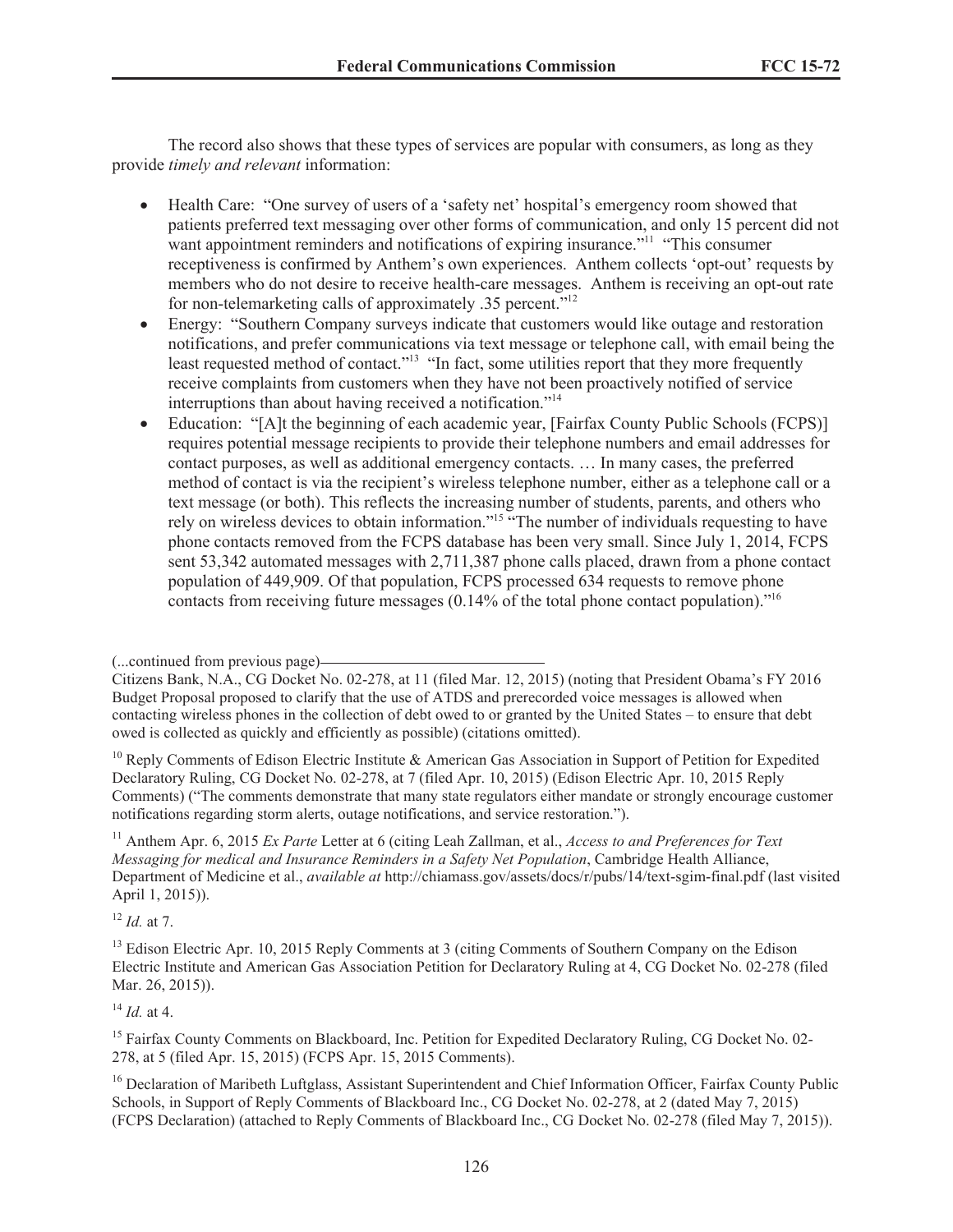The Commission's unfathomable action today further expands the scope of the TCPA and sweeps in a variety of communications either by denying relief outright or by penalizing companies that dial a number that, unbeknownst to them, has been reassigned to someone else. Indeed, the order paints companies from virtually every sector of the economy as bad actors, even when they are acting in good faith to reach their customers. Incredibly, it even concludes that consumers experience a real and cognizable harm—an intrusion of privacy—by receiving as few as two stray calls or texts.

In a quest to protect consumers against abusive debt collection calls—that are already barred by other federal laws<sup>17</sup>—the order will force companies acting in good faith to discontinue valuable services altogether.<sup>18</sup> In fact, this is happening already.<sup>19</sup> We cannot hold millions of legitimate businesses hostage to a few bad actors that will disregard the law, no matter which agency or statute is involved.

To be sure, the FCC narrowly selects certain calls and texts *it* thinks consumers should receive and allows them under very limited circumstances. I approve of any relief contained in the item to the extent it is granted, but caution that it may not be as helpful as some would claim. I'm not even sure it is workable. Otherwise, the decisions today will make it much harder for consumers to receive information that they want and need, and will discourage companies from pursuing services that consumers might find beneficial. Therefore, I strongly dissent from the remainder of the order.

# Scope of the TCPA

Starting with a threshold issue, I disagree with the premise that the TCPA applies to text messages. The TCPA was enacted in 1991 – before the first text message was ever sent. The Commission should have had gone back to Congress for clear guidance on the issue rather than shoehorn a broken regime on a completely different technology.

# Definition of Autodialers

The order also impermissibly expands the statutory definition of an "automatic telephone dialing system" (also known as an autodialer or ATDS) far beyond what the TCPA contemplated. There are several problems with the new definition, which stem from FCC's refusal to acknowledge a simple fact: to meet the definition of an autodialer, all of the statutory elements must be present.<sup>20</sup>

<sup>18</sup> *See, e.g.*, Twitter Apr. 22, 2015 Comments at 12 ("In truth, the only way that Twitter can realistically avoid making "calls" to recycled cell phone numbers is simply to stop sending texts altogether. That outcome is bad for both Twitter and its users. Twitter can only imagine the backlash if it announced it was terminating the delivery of Tweets by text to users who asked to receive them that way.").

<sup>19</sup> *See, e.g.*, Abercrombie May 13, 2015 Comments at 3-4 ("Indeed, Abercrombie has eliminated the distribution of text messages to particular customers based solely on their carriers."); Letter from Harold Kim, U.S. Chamber Institute for Legal Reform and William Kovacs, U.S. Chamber of Commerce to Marlene H. Dortch, FCC, CG Docket No. 02-278 at 4 (filed Apr. 23, 2015). ("Concern over TCPA liability already has led some businesses to cease communicating important and time-sensitive information via voice and text to consumers.").

<sup>20</sup> *See, e.g.*, Letter from Monica Desai, Counsel to ACA International, to Marlene H. Dortch, FCC, CG Docket No. 02-278, at 3-4 (filed Jan. 20, 2015) (noting that "in order for any equipment to be an ATDS under the TCPA, it must meet the statutory definition given by Congress" and that the FCC cannot "nullify or alter the statutory definition"). Indeed, 35 trade associations and business groups, representing hundreds of thousands of U.S. companies and organizations from across the U.S. economy, noted that Congress cannot have intended these expansive readings of the TCPA, and that applying the statute in the manner that Congress intended, as expressed through the specific language Congress enacted, would "neither 'gut' the TCPA nor 'open the floodgates' to abusive calls." Letter from 35 Associations to Chairman Wheeler, FCC, CG Docket No. 02-278, at 2-3 (filed Feb. 2, 2105).

<sup>&</sup>lt;sup>17</sup> *See, e.g.*, Wells Fargo Jan. 26, 2015 *Ex Parte* Letter at Exh. 3 (listing a variety of statutes that govern collection practices).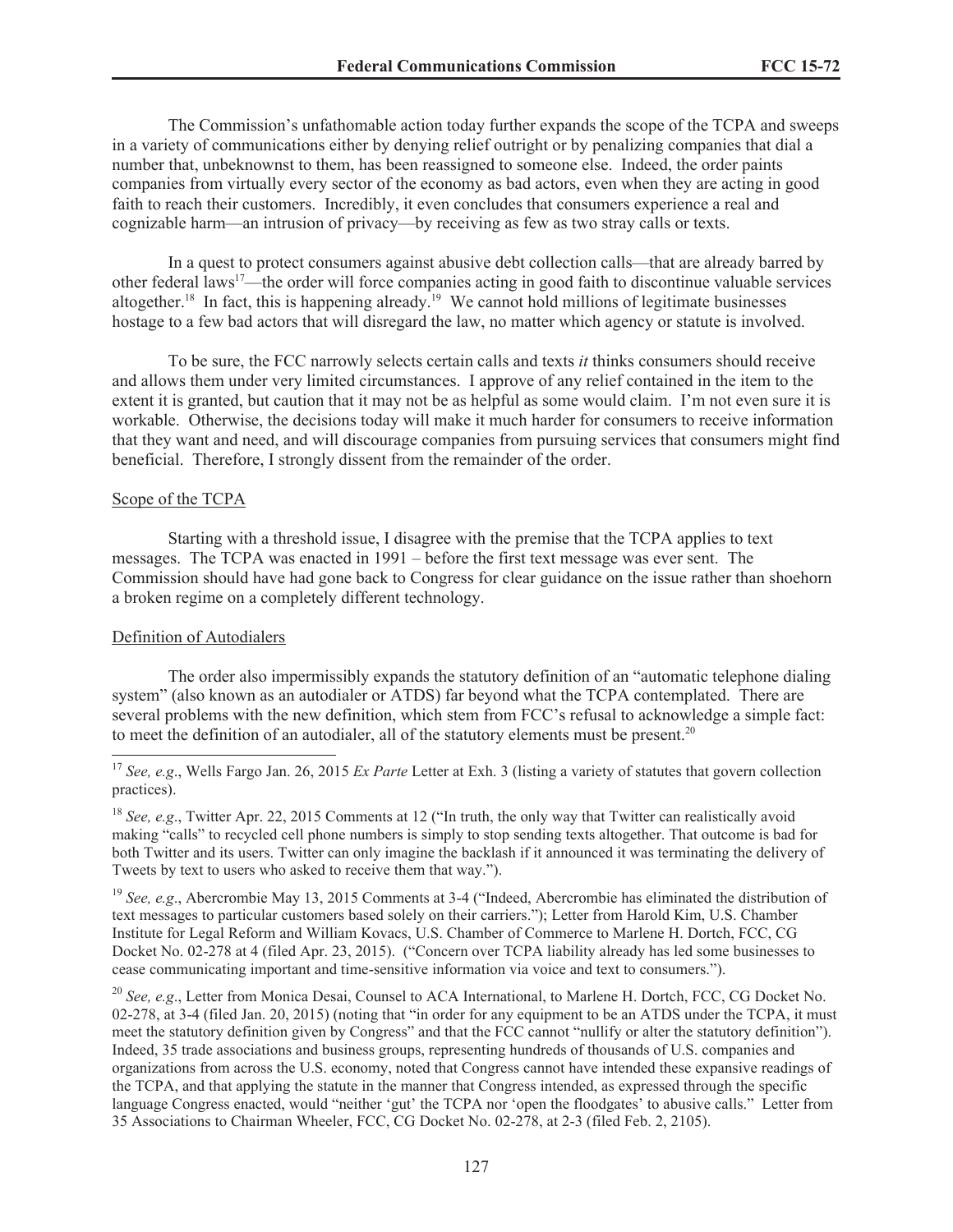First, the TCPA defines an autodialer as equipment that "has the capacity" to perform specific functions. Therefore, it seems obvious that the equipment must have the capacity to function as an autodialer *when the call is made* not at some undefined future point in time.<sup>21</sup> Moreover, the TCPA bars companies from using autodialers to "make any call" subject to certain exceptions. This indicates that the equipment must, in fact, be used *as an autodialer* to make the calls.<sup>22</sup>

Not so according to the order. Equipment that could conceivably function as an autodialer *in the future* counts as an autodialer *today*. Indeed, the new definition is so expansive that the FCC has to use a rotary phone as an example of a technology that would not be covered because the modifications needed to make it an autodialer would be too extensive. That is like the FAA regulating vehicles because with enough modifications cars and trucks could fly, and then using a skateboard as an example of a vehicle that does not meet the definition.

Multiple courts have rejected this overly expansive interpretation; for example:

The Court declines to expand the definition of an ATDS to cover equipment that merely has the potential to store or produce telephone numbers using a random or sequential number generator or to dial telephone numbers from a list without human intervention. Equipment that requires alteration to perform those functions may in the future be capable, but it does not currently have that capacity…. The mere fact that defendants' modem could, if paired with different software, develop the requisite capability is not enough under the TCPA …*.*To hold otherwise would subject almost all sophisticated computers and cell phones to TCPA liability, a result Congress surely did not intend.<sup>23</sup>

What is the FCC's response? That smartphones don't appear to be autodialers at this time, but the FCC will continue to monitor complaints and litigation "regarding atypical uses of smartphones".<sup>24</sup> That should not provide any comfort to anyone.<sup>25</sup>

 $22$  Thus, if the equipment was not used as an autodialer—for example, because the equipment lacked the present capacity or because calls were made with the aid of human intervention—then it would not meet the statutory test. *See* Letter from Steven A. Augustino, Counsel to Five9, to Marlene H. Dortch, FCC, CG Docket No. 02-278 (filed June 11, 2015) (Five9 June 11, 2015 *Ex Parte* Letter).

<sup>23</sup> *Gragg v. Orange Cab Co., Inc.*, 995 F. Supp. 2d 1189, 1196 (W.D. Wash. 2014). *See also Marks v. Crunch San Diego, LLC*, 55 F.Supp.3d 1288, 1291-1292 (S.D. Cal. Oct. 23, 2014); *Glauser v. GroupMe, Inc.*, 2015 WL 475111 \*3-4 (N.D. Cal. Feb. 4, 2015);

<sup>24</sup> *Supra* para. 21.

(continued....)

<sup>21</sup> *See, e.g.,* Wells Fargo June 5, 2015 *Ex Parte* Letter at 10 (clarifying that "capacity" must mean current ability – not hypothetical future ability – is consistent with the plain language of the statute (which is written in the present tense: "has" the capacity, not "could have" the capacity)). "Otherwise, the TCPA may become vulnerable to the argument that it is constitutionally overbroad." *Id*. (citing *Aja de Los Santos v. Millward Brown, Inc.,* United States' Memorandum in Support of the Constitutionality of the Telephone Consumer Protection Act, 2014 U.S. Dist. Ct. Pleadings LEXIS 3897 (S.D. Fl. Jan. 31, 2014); *Aja de los Santos v. Millward Brown, Inc.*, Order Denying Defendant's Motion to Dismiss Plaintiff's Second Amended Complaint, 2014 U.S. Dist. LEXIS 88711 (S.D. Fl. June 29, 2014)).

 $^{25}$  It is also troubling that the order could sweep in other sophisticated non-ATDS equipment with beneficial features including: helping companies honor consumer preferences for receiving calls, including times of day, specific dates, and which number(s); improving the ability of callers to honor "do not call" requests; and helping govern the frequency of call attempts. *See, e.g.,* Letter from Monica S. Desai, Counsel to Wells Fargo, to Marlene H. Dortch, FCC, CG Docket No. 02-278, at 10 (filed June 5, 2015); Comments of American Financial Services Association, CG Docket No. 02-278, at 4 (filed Dec. 2, 2013) (using a predictive dialer substantially reduces the likelihood of human error); Comments of Dial America Marketing, Inc., CG Docket No. 02-278, at 4-5 (filed Dec. 13, 2013)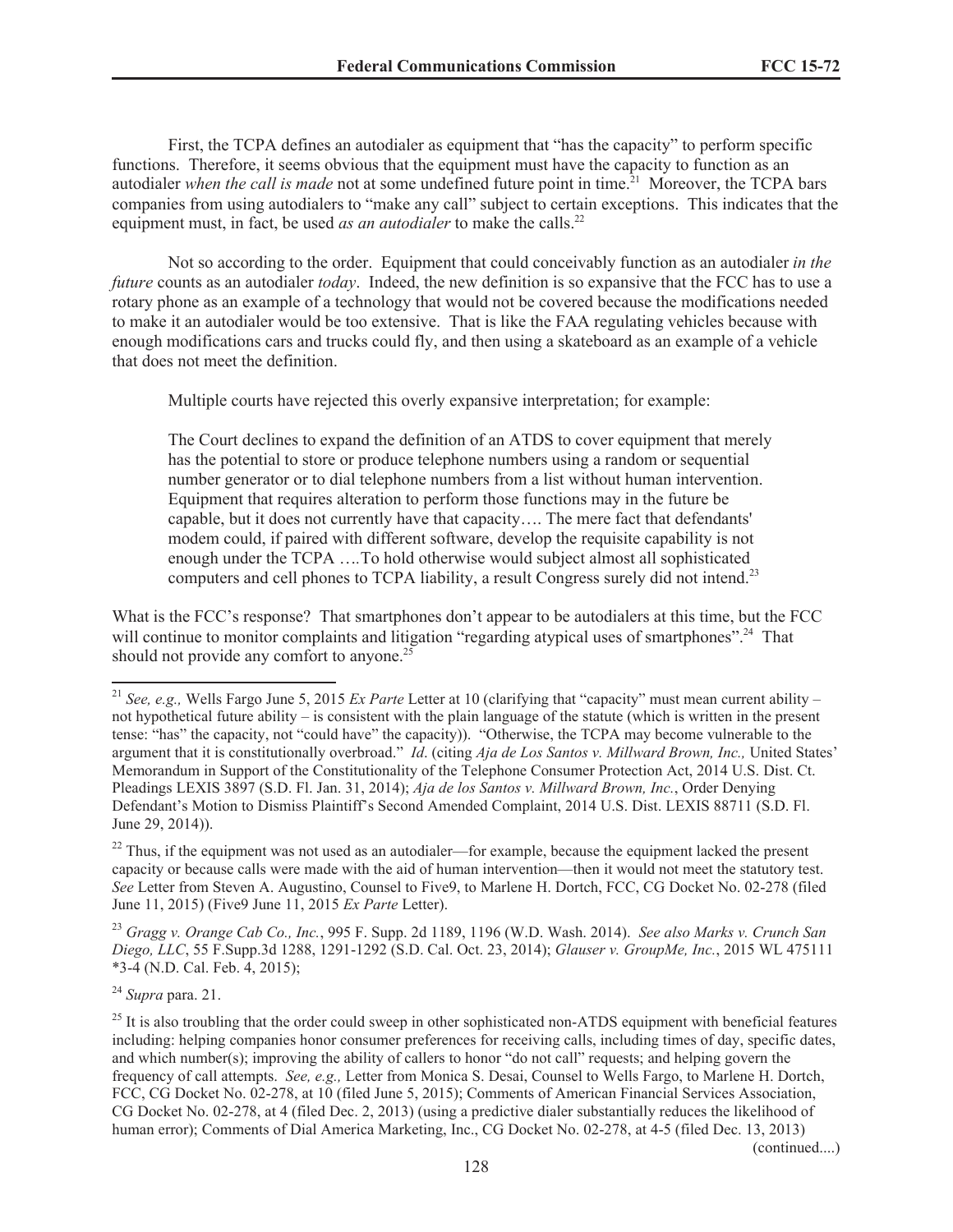The real concern seems to be that, if capacity means "present capacity" or "current capacity", companies would game the system. Specifically, they might claim that they aren't using the equipment as an autodialer, but are secretly flipping a switch to convert it into one for purposes of making the calls. I don't think we should start with a presumption that companies are intentionally breaking the law. But it seems that this could be handled as an evidentiary matter. If a company can provide evidence that the equipment was not functioning as an autodialer at the time a call was made, then that should end the matter. For example, a company could show that the equipment was not configured as an autodialer, that any autodialer components were independent or physically separate, that use as an autodialer would require a separate log in, or that the equipment was not otherwise used in an autodialer mode.<sup>26</sup>

Second, the order misreads the statute by including equipment that merely has the capacity to dial from a list of numbers. That's not what the TCPA says. It makes clear that the telephone numbers must be stored or produced "using a random or sequential number generator". Therefore, calling off a contact list or from a database of customers, for example, does not fit the definition. As one court put it:

"Random or sequential number generator" cannot reasonably refer broadly to any list of numbers dialed in random or sequential order, as this would effectively nullify the entire clause. If the statute meant to only require that an ATDS include any list or database of numbers, it would simply define an ATDS as a system with "the capacity to store or produce numbers to be called"; "random or sequential number generator" would be rendered superfluous. This phrase's inclusion requires it to have some limiting effect. When a court construes a statute it should, if possible, do so as to prevent any clause, sentence, or word, from being superfluous or insignificant. It therefore naturally follows that "random or sequential number generator" refers to the genesis of the list of numbers, not to an interpretation that renders "number generator" synonymous with "order to be called."27

Moreover, the fact that the FCC previously stated that dialing from a list is sufficient is unavailing because "[t]he [FCC] does not have the statutory authority to change the TCPA's definition of an ATDS<sup>"28</sup>

Third, the Commission previously clarified that to be considered "automatic", an autodialer must function "without human intervention".<sup>29</sup> Therefore, it should be clear that non-de minimis human

<sup>(...</sup>continued from previous page)

<sup>(</sup>computer call management equipment enables companies to ensure that numbers are dialed in an appropriate time period, to regulate the number of times the phone will ring before disconnection and to enable the tracking of call details useful in future disputes). *See also* Five9 June 11, 2015 *Ex Parte* Letter ("Interpreting an ATDS to encompass systems with the future capacity, after modification, to store or produce random or sequential numbers not only would contradict the plain language of the statute, it would deprive consumers of the benefits of call management technology.").

<sup>26</sup> *See, e.g., Modica v. Green Tree Servicing, LLC,* 2015 WL 1943222 \*3 (N.D. Ill Apr. 29, 2015).

<sup>27</sup> *Marks*, 55 F.Supp.3d at 1292. *See also Griffith v. Consumer Portfolio Serv., Inc.,* 838 F.Supp.2d 723, 725 (N.D. Ill. 2011) ("'Random number generation' means random sequences of 10 digits, and 'sequential number generation' means (for example) (111) 111-1111, (111) 111-1112, and so on."); *Dominguez v. Yahoo!, Inc.*, 8 F. Supp. 3d 637, 643 (E.D. Pa. 2014) ("[Plaintiff's] definition of the term 'sequence' or 'sequential' fails to raise a material dispute of fact, since it focuses on the manner in which text messages are sent, not the way in which the numbers are generated.").

<sup>28</sup> *Marks*, 55 F.Supp.3d at 1292.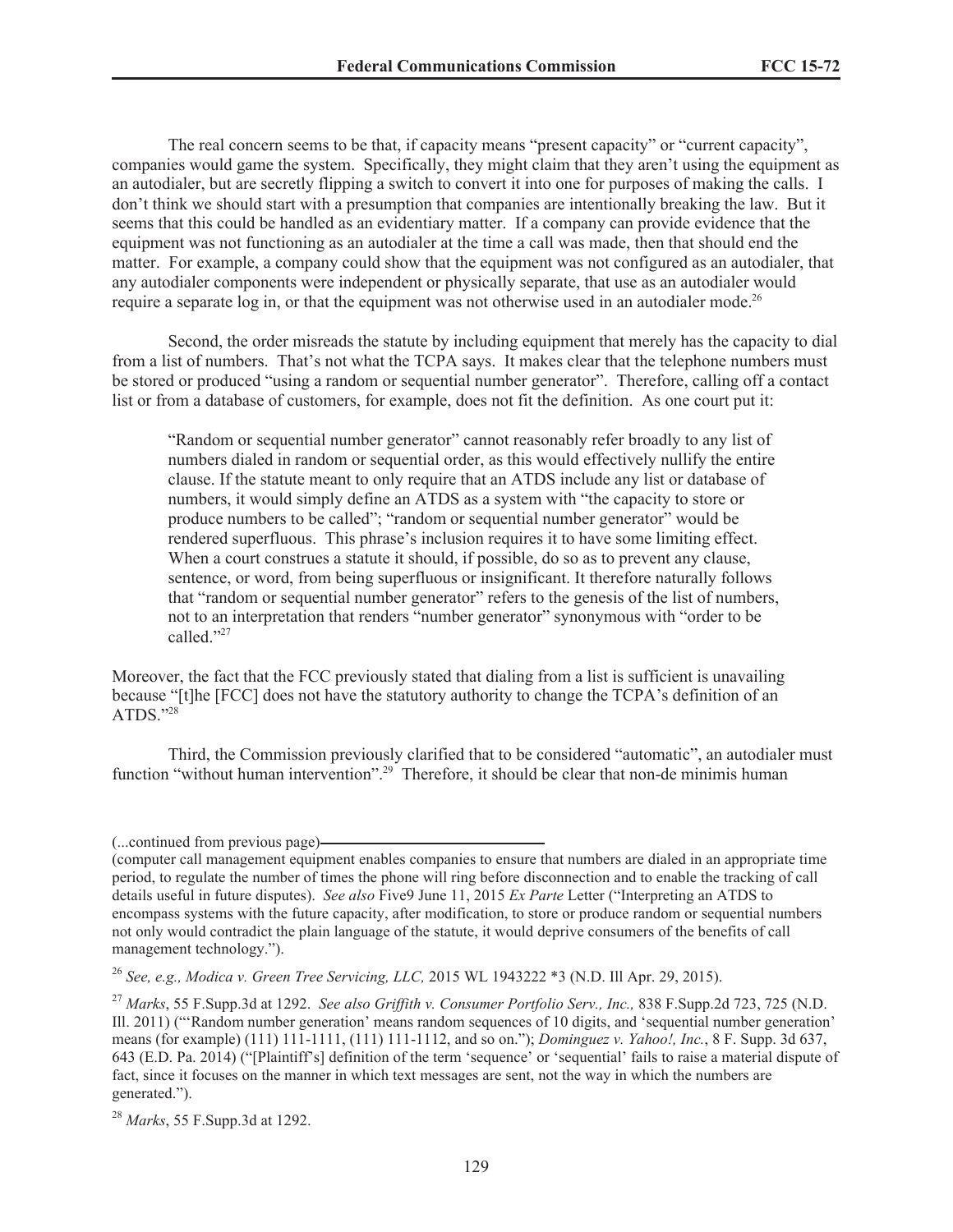intervention would disqualify it from being an autodialer.<sup>30</sup> This is important because there is litigation around the country regarding the level of human intervention. Yet the order refuses to provide any additional clarity, claiming that this must be done through a case-by-case determination. In fact, the order increases confusion by implying that calls that are manually dialed from equipment that could be used as an autodialer would still count as autodialed calls because the equipment has the potential to be an autodialer—even though the calls would not have been made absent that human intervention (i.e., the manual dialing) $^{31}$ 

Fourth, the distinction drawn between different types of apps is without merit. While it is true that different apps may require different levels of engagement by the user before sending messages to the user's contacts, no messages would be sent at all but for the user signing up for the service. It is important that the user be aware that all contacts will receive a message. But assuming that is true, it is the user that should be deemed to initiate the call, not the app, as these type of messages would not be made but for the human intervention of the user. If certain recipients do not want to receive messages, it is not unreasonable to expect them to take that up with the user, not the app provider.

#### Reassigned Numbers

Every day, an estimated 100,000 cell phone numbers are reassigned to new users.<sup>32</sup> As a result, numerous companies, acting in good faith to contact consumers that have consented to receive calls or texts, are exposed to liability when it turns out that numbers have been reassigned without their knowledge.

Today's order offers companies fake relief instead of a solution: one free pass. That is, if a company makes a single call or text to a number that has been reassigned, the company will not be liable for that single contact. But that construct assumes that the recipient picks up the phone or responds to the text. In many cases, that won't happen, subjecting the company to liability for any subsequent calls or texts. All we've done is moved the point of liability for reassigned number situations from call one to call two. And if a call is made to a wrong number (i.e., misdialed) there's no free pass at all.

Companies have pointed out that a one free pass rule can make things worse for them and for their customers.<sup>33</sup> If that one call goes to voicemail and the message doesn't state who is at the number, or if a call is answered but dropped before the recipient's identity is revealed, they have no choice but to

<sup>30</sup> *Gragg*, 995 F. Supp. 2d at 1194 (concluding that, if "human intervention is essential" to a system, then that system is not an autodialer). "Commenters have noted that preview dialers, 'click to call' systems and other technologies requiring a user to select the number to be dialed." Five9 June 11, 2015 *Ex Parte* Letter (citing Comments of Sirius XM Radio Inc., CG Docket No. 02-278, at 15 (filed May 18, 2015) (preview dialing is the functional equivalent of manual dialing); Comments of the U.S. Chamber of Commerce, CG Docket No. 02-278, at 4 (filed Dec. 19, 2013) ("human intervention is the key factor;" manually entering all digits and "oneclick" dialing are equivalent processes)).

<sup>31</sup> The order states that nothing in the TCPA prevents callers from manually dialing; for example, to discover reassigned numbers. However, the order also implies that calls that are manually dialed from equipment that could be used as an autodialer would still count as autodialed calls. Therefore, manual dialing may not actually be a viable option for those seeking to avoid liability.

<sup>32</sup> Twitter Apr. 22, 2015 Comments at 3; Stage Stores, Inc. Petition for Expedited Declaratory Ruling and Clarifications, CG Docket No. 02-278, at 3 (filed June 3, 2014).

<sup>33</sup> *See, e.g.,* Wells Fargo June 5 *Ex Parte* Letter at 3-6.

<sup>(...</sup>continued from previous page)

<sup>&</sup>lt;sup>29</sup> See, e.g., Rules and Regulations Implementing the Telephone Consumer Protection Act, CG Docket No. 02-278, Report and Order, 18 FCC Rcd 14014, para 132 (2003) (clarifying that the "basic function" of an ATDS is to dial numbers "without human intervention").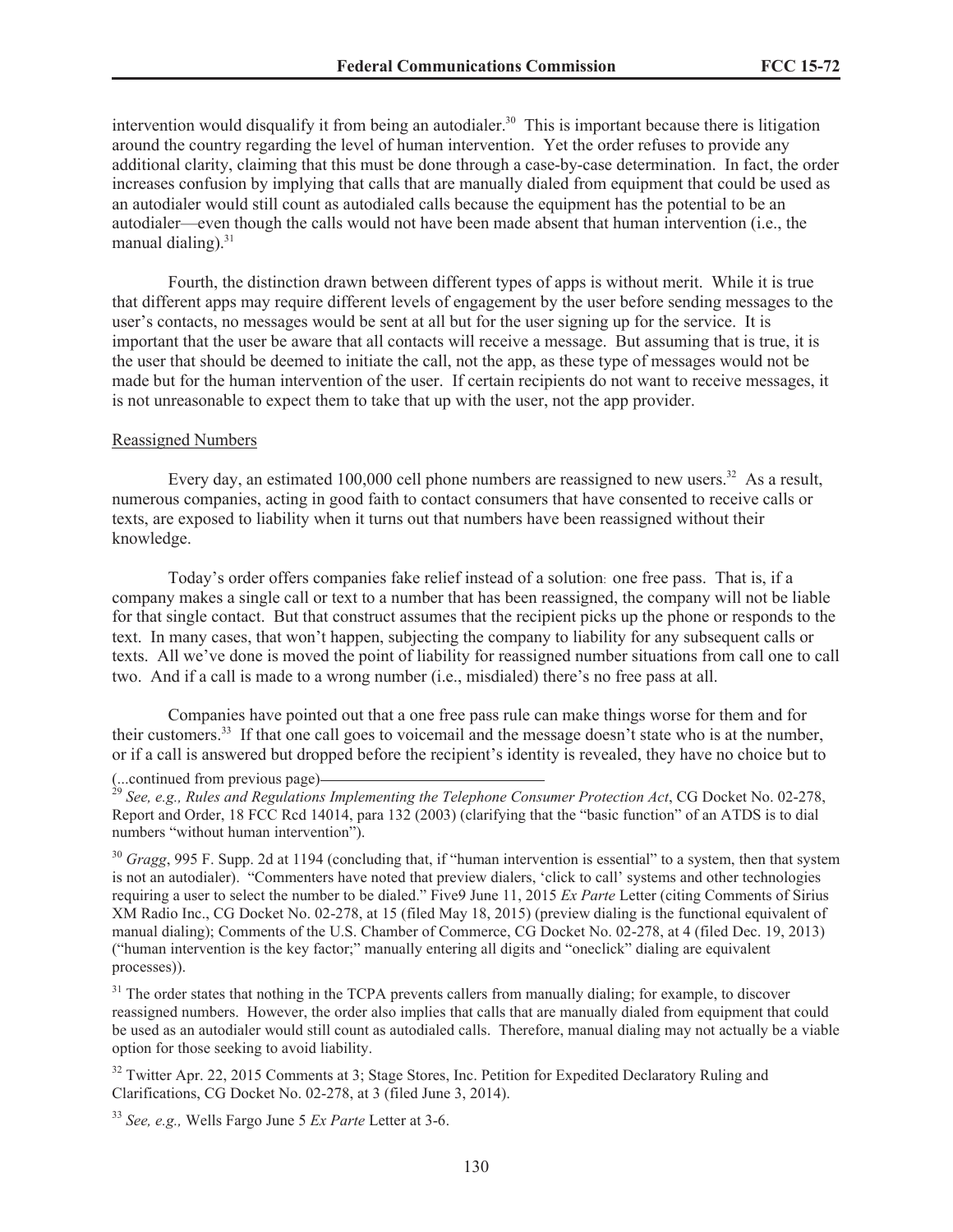refrain from contacting that number in the future.<sup>34</sup> In fact, these rules even apply to calls that are not connected. That is inconsistent with the statute.<sup>35</sup> But, moreover, what is the harm in seeing a missed call on your smartphone screen?

Indeed, we may have provided a new way for consumers acting in bad faith to entrap legitimate companies. A person could take a call, never let on that it's the wrong person, and receive subsequent calls solely to trip the liability trap. After all, the order is very clear that there is absolutely no duty imposed on consumers to let companies know they have reached the wrong person. In fact, the order expressly rejects a bad faith defense against call and text message recipients that intentionally deceive the caller or sender in order to induce more liability. Therefore, it won't be long before the apps or websites that help consumers manufacture TCPA lawsuits include this as the latest example.<sup>36</sup>

The record shows that one free pass is particularly problematic for informational texts, such as reminders, where no response is expected or routinely provided.<sup>37</sup> In those cases, companies will use up the free pass and still have zero indication as to whether they reached the right number. Some may have no choice but to discontinue the texts. That risks angering consumers that had specifically requested texts, for example, to remind them to pay a monthly bill, but then miss a payment because they didn't get a reminder.

Moreover, the idea that, after one call, a caller would have "constructive knowledge" that a number has been reassigned—even if there was no response—is absolutely ludicrous. The FCC expects callers to divine from mere silence the current status of a telephone number. In doing so, it reads the statute to "demand[] the impossible."<sup>38</sup> Think about this in the context of Twitter, which consumers can set to text if anything happens involving them. Before Twitter can even realize the number has been reassigned, they are already liable for hundreds or perhaps thousands of "violations". The only solution is to stop the practice in its entirety.

<sup>34</sup> *See, e.g.,* Genesys June 11, 2015 *Ex Parte* Letter at 1-2 ("The 'one call attempt' standard will force companies to take customers off of calling lists, or off of texting lists, for not responding to a text or not answering a phone call. This will result in the unintended consequence of companies having to stop numerous consumer beneficial, normal and expected communications, or risk being faced with potentially catastrophic TCPA liability.").

<sup>35</sup> *See, e.g.,* Wells Fargo June 5 *Ex Parte* Letter at 2 ("Congress used two different phrases in two distinct sections of the TCPA to create two distinct triggers for liability. Under the statute, it is unlawful to 'make' a call – not merely to 'attempt' a call – to a cell phone using an automatic telephone dialing system (ATDS) without prior express consent… By contrast, Congress determined that call 'initiation' triggers liability in the context of pre-recorded voice messages to landlines even if the call is not placed through an ATDS.") (citing *Save Our Valley v. Sound Transit*, 335 F. 3d 932, 960 (9th Cir. 2003) ("We generally assume that when Congress uses different words in a statute, it intends them to have different meanings.")).

<sup>&</sup>lt;sup>36</sup> For example, one Android App called "Block Calls Get Cash" – marketed by a self-described consumer protection law firm – purports to help those who download it determine whether they have a claim under the TCPA. The app's website states that "with no out-of-pocket cost for the app or legal fees, its users will 'laugh all the way to the bank.'" Reply Comments of the U.S. Chamber of Commerce, CG Docket 02-278, at 4 (filed Dec. 1, 2014) (citing *Lawsuit Abuse? There's an App for That*, U.S. Chamber Institute for Legal Reform (Oct. 29, 2014), http://www.instituteforlegalreform.com/resource/lawsuit-abuse-theres-an-app-for-that/).

<sup>37</sup> *See, e.g.,* Genesys June 11, 2015 *Ex Parte* Letter at 2 ("It does not benefit consumers to force callers to freeze such communications simply because a consumer did not pick up a call or respond to a text. Indeed, there is no expectation by consumers that they should have to respond to texts providing information such as power outage notifications or product recalls.").

<sup>38</sup> *Rules and Regulations Implementing the TCPA*, CG Docket No. 02-278, Order, 19 FCC Rcd 19215, 19219 (2004) (quoting *McNeil v. Time Ins. Co.*, 205 F.3d 179, 187 (5th Cir. 2000)).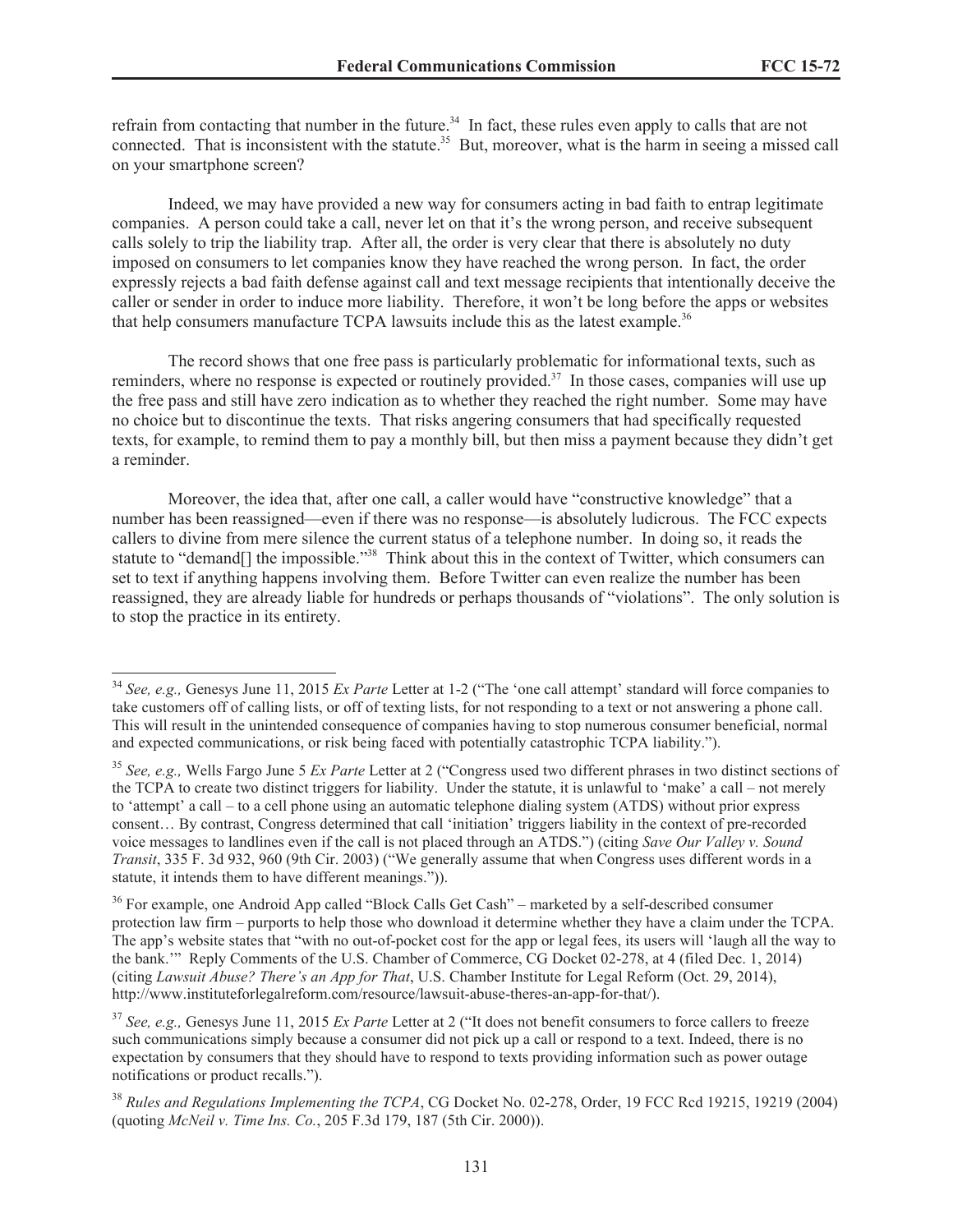The FCC points to a list of suggestions in the record to help callers determine whether a number has been reassigned, such as checking a numbering database. But then the item does not provide any relief or a safe harbor for employing these suggestions.

Many of these suggestions are good practices that a number of parties routinely employ to minimize the risk of litigation over reassigned numbers.<sup>39</sup> But they are not foolproof, either individually or collectively, so without a safe harbor there is still substantial litigation risk.<sup>40</sup> For example, the database contains at best 80 percent of wireless numbers and is not updated in real time.<sup>41</sup>

Many commenters noted the impracticability of determining whether a number has been reassigned before calling or texting. For example:

Fairfax County Public Schools: "The messages FCPS sends are critical to and expected to be received by FCPS's school community, especially in a threat or emergency situation."<sup>42</sup> "It would be impossible for FCPS to confirm whether a wireless telephone number is being used by the same recipient that gave FCPS consent before sending each automated message. The biggest advantage in using automated messages - reaching a large number of people as quickly as

 $42$  FCPS Apr. 15, 2015 Comments at 1-2.

<sup>39</sup> *See, e.g*., Wells Fargo Jan. 26, 2015 *Ex Parte* Letter at Exh. 8. *See also* Petition for Declaratory Ruling of Consumer Bankers Associations, CG Docket No. 02-278 (filed Sept. 19, 2014) (CBA Petition) ("[C]ompanies often employ expensive and ultimately inadequate measures to try to ascertain mobile telephone number reassignments.") (citing Letter from Monica S. Desai, Counsel to Wells Fargo to Marlene H. Dortch, CG Docket No. 02-278, at 4 (filed May 15, 2014) (Wells Fargo May 15, 2014 *Ex Parte* Letter); United July 28, 2014 *Ex Parte* Letter at 5; U.S. Chamber of Commerce Institute for Legal Reform, The Juggernaut of TCPA Litigation (October 2013)).

<sup>40</sup> *See, e.g.,* Wells Fargo Jan. 26, 2015 *Ex Parte* Letter at 5-6; CBA Petition at 9 ("[E]ven the most stringent compliance program cannot guarantee that the intended recipient will always be the person who answers the call.") (citing Petition for Expedited Declaratory Ruling of United Healthcare Services, Inc., CG Docket No. 02-278 (filed Jan. 16, 2014); Comments of the American Bankers Association, CG Docket No. 02-278 (filed Mar. 10, 2014); Comments of ACA International, CG Docket No. 02-278 (filed Mar. 10, 2014); Comments of the American Financial Services Association, CG Docket No. 02-278 (filed Mar. 10, 2014); Comments of America's Health Insurance Plans, CG Docket No. 02-278 (filed Mar. 10, 2014); Comments of the Coalition of Higher Education Assistance Organizations, CG Docket No. 02-278 (filed Mar. 10, 2014); Comments of Comcast Corporation, CG Docket No. 02-278 (filed Mar. 10, 2014); Comments of CTIA, CG Docket No. 02-278 (filed Mar. 10, 2014); Comments of DIRECTV, CG Docket No. 02-278 (filed Mar. 10, 2014); Comments of Dominion Enterprises of Virginia, CG Docket No. 02-278 (filed Mar. 10, 2014); Comments of Noble Systems Corporation, CG Docket No. 02-278 (filed Mar. 7, 2014); Comments of the Student Loan Servicing Alliance, CG Docket No. 02-278 (filed Mar. 10, 2014); Comments of Time Warner Cable Inc. , CG Docket No. 02-278 (filed Mar. 10, 2014); Comments of the U.S. Chamber of Commerce, CG Docket No. 02-278 (filed Mar. 10, 2014); Reply Comments of United Healthcare Services, Inc., CG Docket No. 02-278 (filed Mar. 23, 2014); Wells Fargo May 15, 2014 *Ex Parte* Letter; Letter from Monica S. Desai to Marlene H. Dortch, CG Docket No. 02-278 (filed July 21, 2014); United July 28, 2014 *Ex Parte* Letter).

<sup>41</sup> *Supra* note 301. *See also* United July 28, 2014 *Ex Parte* Letter at 5 (These databases: provide only a confidence score; often associate incorrect names or nicknames with numbers; do not associate any name with 27% of wireless numbers; and present additional challenges when a family plan lists a single individual as the "subscriber". Moreover, subscriptions to these services are likely cost-prohibitive for small business, non-profit organizations, and other small entities); CBA Petition at 9 ("Even companies who can afford costly third party systems that purport to provide accurate data concerning reassigned numbers still cannot escape liability because the database is often incomplete and does not account for family plan holders.") (citing Wells Fargo May 15, 2014 *Ex Parte* Letter at 4; United July 28, 2014 *Ex Parte* Letter at 5; U.S. Chamber of Commerce Institute for Legal Reform, The Juggernaut of TCPA Litigation (October 2013)).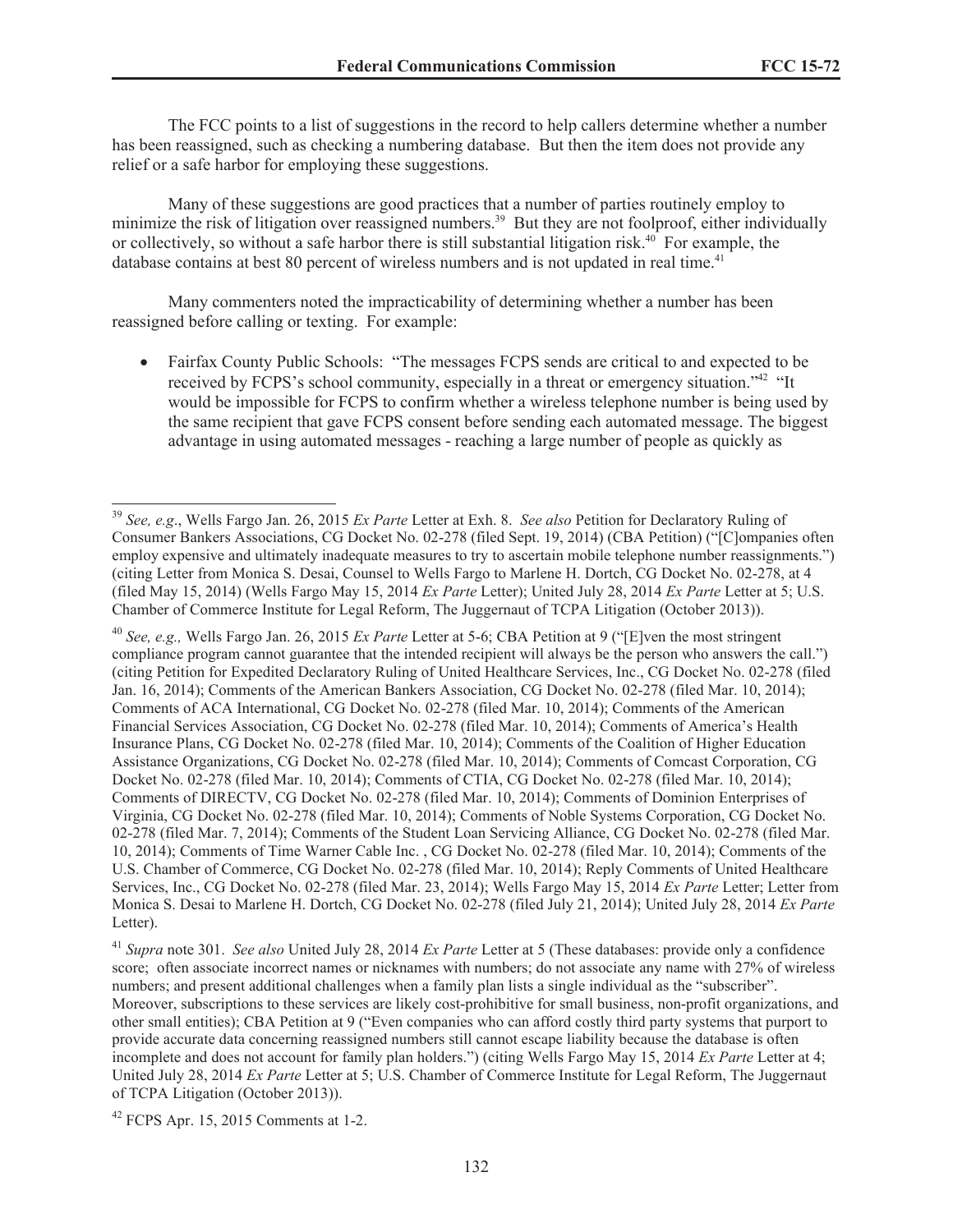possible - would be lost if FCPS were required to make such a verification every time it sends an education-related message to a wireless telephone number."<sup>43</sup>

Abercrombie: "Because there is no comprehensive database of reassigned numbers, the only way to avoid TCPA liability altogether for calls or texts related to reassigned numbers is to cease communicating. . . . Indeed, Abercrombie has [already] eliminated the distribution of text messages to particular customers based on their carriers."<sup>44</sup>

Alternatively, the FCC notes that companies can manually dial numbers. This is not a realistic solution for most, if not all, of today's businesses and institutions. For example:

- · Twitter: "To implement this approach, a Twitter employee would need to *manually* call or text each user and verify his or her identity before *each* Tweet was automatically sent. Such a verification process would be prohibitively expensive for Twitter, and annoying and an invasion of privacy for Twitter users. Given that Twitter users can follow an unlimited number of other Twitter users and receive all of their Tweets—often dozens or more on a daily basis—Twitter could not possible implement this suggestion."<sup>45</sup>
- · National Council of Higher Education Resources: "On average, one of the four major federal loan servicers was able to contact only 1,130 borrowers by dialing manually – but reached 13,675 delinquent borrowers per week using automated dialing technology.<sup> $46$ </sup> For these companies, being forced to manually dial each call will "increase costs, place unnecessary restraints on finite resources, and, most importantly, [it would reduce] the number of consumers that can be reached and informed in a timely manner about ways to avoid default or options to resolve their default."<sup>47</sup>
- · Marketing Research Association: "The increased time involved in cell phone research can be even more of a problem than cost. Time-sensitive studies, including most political and public opinion polling, are constantly imperiled. In situations where timely data is as critical as accurate data, information is not readily deliverable to companies, governments, and other entities that need to make swift decisions."<sup>48</sup>

There is simply no realistic way for a company to comprehensively determine whether a number has been reassigned. $49$ 

Moreover, some of the alternatives that the FCC suggests go so far as to be *anti-consumer*. For example, the FCC notes that companies could periodically email or mail requests that consumers update their contact information. But consumers also complain about getting unwanted email and mail. This just shifts the potential annoyance from one mode of communication to another and is also not foolproof because numbers could be reassigned in the interim. Furthermore, if companies actually emailed their customers enough to avoid TCPA liability (at least every day), these emails would get ignored or the

<sup>&</sup>lt;sup>43</sup> *Id.* at n. 13. The FCPS also expressed concern that "FCPS operations are government-funded. Any expense to defend against TCPA claims would expend funds that are designated to and essential for the education of America's school children." FCPS Declaration at 3.

<sup>44</sup> Abercrombie May 13, 2015 Comments at 3-4.

<sup>45</sup> Twitter Apr. 22, 2015 Comments at 10-11.

<sup>46</sup> Comments of National Council of Higher Education Resources, CG Docket No. 02-278, at 3 (filed June 5, 2015).

<sup>47</sup> *Id.* at 5-6.

<sup>48</sup> Comments of Marketing Research Association, CG Docket No. 02-278, at 6 (filed Dec. 23, 2014).

<sup>49</sup> *See* Wells Fargo Jan. 26, 2015 *Ex Parte* Letter at Exh. 2 (noting that it is a "myth" that "[a] compliance-minded business can avoid liability for calls to recycled cell phones by using databases, or through manual calling.")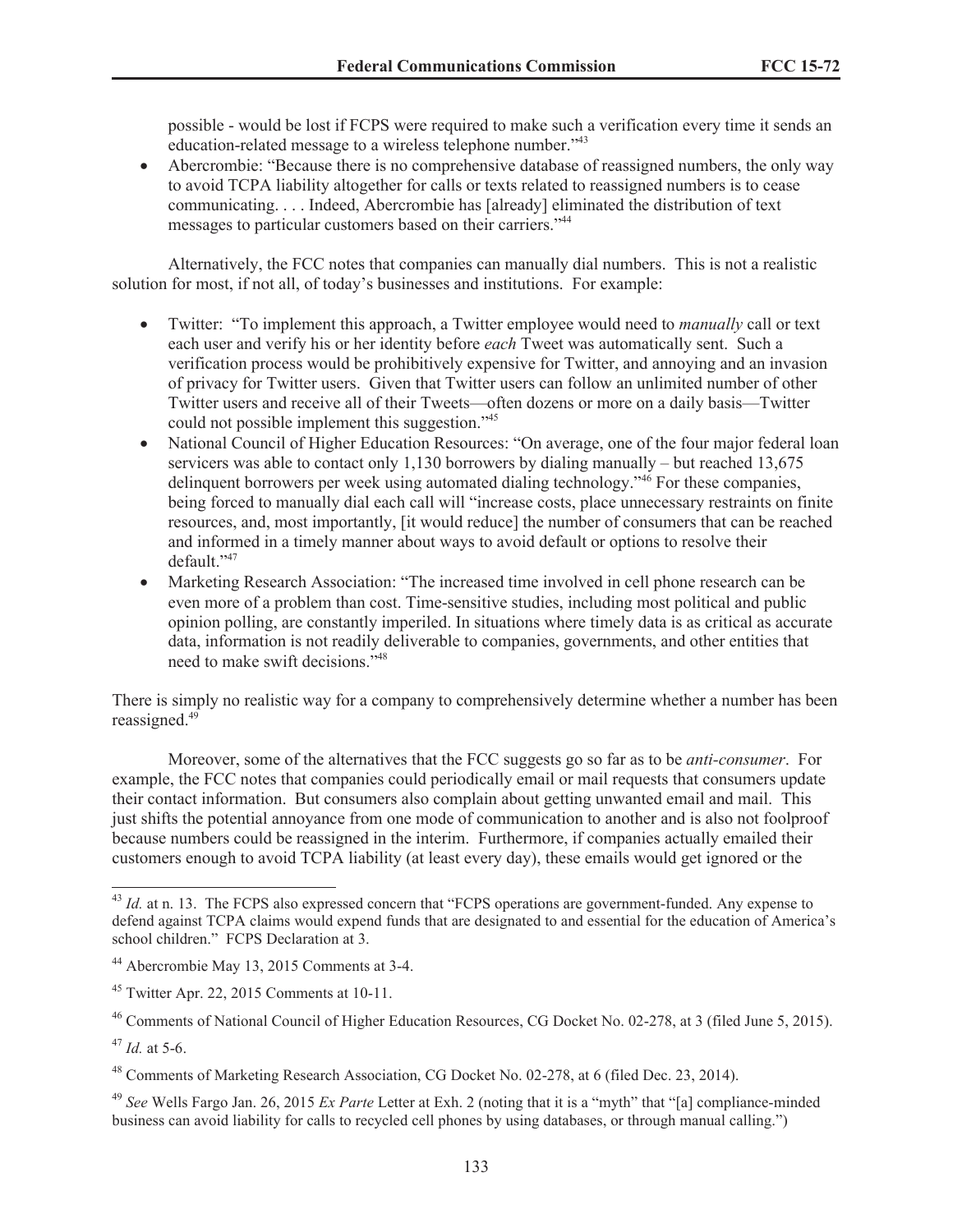recipient would unsubscribe. These alternatives may be a convenient dodge for the FCC, but they are not practical or desirable for businesses or consumers.<sup>50</sup>

Additionally, the FCC notes that companies could require consumers that give consent to notify those companies when they relinquish their numbers. If they do not, the FCC observes that "the caller may wish to seek legal remedies for violation of the agreement."<sup>51</sup> In other words, the FCC thinks it's reasonable *to have companies sue their own customers*.

Sadly, there were reasonable options that the Commission rejected. In particular, a number of petitioners and commenters asked the FCC to interpret "called party" to mean the "intended recipient".<sup>52</sup> This commonsense approach would have allowed a company to reasonably rely on consent obtained for a particular number. Otherwise, "[i]f consent is lost through events about which the caller is totally unaware and has no control, every call carries a \$500 price tag and the consent exception becomes illusory, contrary to the intent of Congress."<sup>53</sup>

The real concern with this obvious solution seems to be that companies would continue to make calls even after they have been informed that they've reached the wrong person. Here again, I don't think we should start from the presumption that the vast majority of businesses are bad actors. In fact, parties made clear in the record that there could be liability for subsequent calls made to a wrong number after actual knowledge was obtained and a reasonable time to remove the number had passed.<sup>54</sup> It makes no sense that legitimate businesses would knowingly waste time calling people that aren't their customers, at least with respect to informational calls or texts.

Moreover, the idea that a recipient should have no responsibility whatsoever to notify a company that they reached the wrong person or even to be truthful and act in good faith is preposterous. I was shocked to read one cautionary tale:

By the time Rubio's was aware of the problem [that a number provided by an employee had been reassigned], hundreds of Remote Messaging alerts were received by the wireless subscriber with the reassigned number. Further, the subscriber with the reassigned number advised Rubio's that he has solved the problem by blocking the number assigned to the Remote Messaging system—

<sup>51</sup> *Supra* note 302.

<sup>&</sup>lt;sup>50</sup> In addition, to the extent the Commission suggests shifting communications to landline calls or mail, the Department of Education has pointed at that these methods of communication are particularly ineffective when trying to communicate with 18-24 year olds, as 32% of 18-24 year olds do not have a landline and students are very mobile while in college and can change addresses multiple times. Letter from Vanessa A. Burton, Office of General Counsel, U.S. Department of Education, to Marlene H. Dortch, FCC, CG Docket No. 02-278, at 3 (filed May 21, 2010).

<sup>52</sup> *See, e.g.,* Wells Fargo June 5, 2015 *Ex Parte* Letter at 7 (supporting such an interpretation and citing other commenters that agree).

<sup>&</sup>lt;sup>53</sup> Twitter Apr. 22, 2015 Comments at 14 (citing H.R. Rep. No. 102-317 at 17 (1991) (explaining that the exception was designed to allow companies to send "expected or desired" messages, such as those that "advise a customer (at the telephone number provided by the customer) that an ordered product had arrived, a service was scheduled or preformed, or a bill had not been paid").

<sup>54</sup> *See, e.g.,* CBA Petition at 14 ("When the caller learns that a number no longer belongs to the intended recipient, further calls to the number will justifiably be subject to enforcement and private actions under the TCPA. As such, the consumer of right of action will appropriately remain intact."); Wells Fargo June 5, 2015 *Ex Parte* Letter at 7; Letter from Harold Kim, Executive Vice President, U.S. Chamber Institute for Legal Reform, to Marlene H. Dortch, FCC, CG Docket No. 02-278, at 3-4 (filed June 11, 2015).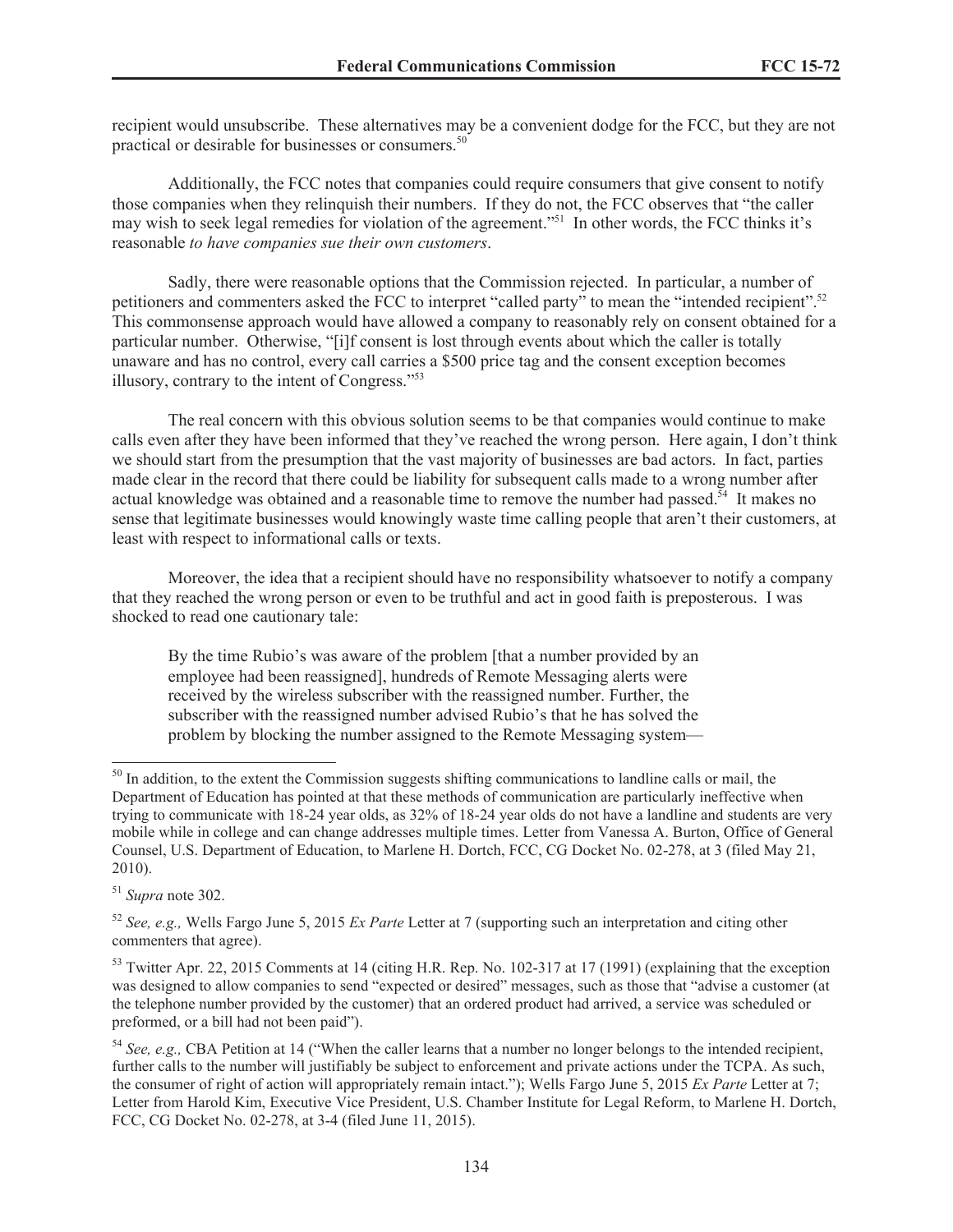and, therefore, no corrective action was needed. All the while, the subscriber with the reassigned number waited until he received approximately 876 alerts before filing suit against Rubio's, thereby increasing his statutory damages against Rubio's. $55$ 

It is not unreasonable to expect a recipient to contact the company to inform them of the error. This could be done through the simple opt-out mechanism that the FCC points to as an example of a best practice for limiting calls to reassigned numbers—except that it should serve as a safe harbor for companies that use it. Then, once a consumer had availed itself of this option, the company would be on notice and could be liable for any subsequent communications. I fail to see how encouraging lawsuits against consumers is a better outcome than expecting consumers that receive some unintended calls or texts to take some small step to correct an inadvertent error.

#### Revocation of Consent for Non-telemarketing Calls

The order also decides that the TCPA includes a right to revoke consent to receive nontelemarketing calls. But this right appears nowhere in the statute. Instead, the order turns to common law tort principles to read into the statute a right to revoke consent. Talk about bureaucratic activism.

As a longtime Congressional staffer, I was stunned by this analysis. Usually, we start with the premise that a statute says what it means and means what it says.<sup>56</sup> If Congress did not address an issue, then the FCC should not presume to act in its stead. That is especially true when the structure of a statute and related provisions indicate that the silence was intentional. Congress amended the TCPA in 2005 to provide a right to revoke consent to receive unsolicited fax advertisements.<sup>57</sup> Therefore, the absence of a revocation provision for non-telemarketing calls should signal to the FCC that Congress intended no such right.

I certainly do not understand why the FCC would resort to common law principles before turning to Congress for guidance or to request a statutory fix. Clearly, this is an area where Congress has been active—not just on TCPA generally, but also on the very issue of revocation of consent. And I am particularly wary of placing a thumb on the scale here because it is evident from the legislative history that, in creating an exception for calls made with "prior express consent", Congress struck a careful balance between the privacy interests of consumers and the interests of legitimate businesses in communicating with their customers.<sup>58</sup>

Nevertheless, I would be remiss if I did not express concern about the way in which the Commission proceeds. Specifically, the order allows consumers to choose any reasonable means to revoke consent, which can include oral revocation, rather than permitting businesses to designate a reasonable method, such as an interactive opt-out mechanism. While verbal revocation isn't unreasonable *per se*, there have been instances where a consumer claims, often during the course of litigation, that consent was orally revoked. If the claim is not truthful, the company will have no record that consent was

<sup>&</sup>lt;sup>55</sup> Rubio's Restaurant, Inc. Petition for Expedited Declaratory Ruling, CG Docket No. 02-278, at 3 (filed Aug. 11, 2015) (Rubio's Restaurant Aug. 11, 2015 Petition). Yet, the order rejects Rubio's request for an affirmative, badfaith defense.

<sup>56</sup> *Hartford Underwriters Ins. Co. v. Union Planters Bank, N.A.*, 530 U.S. 1, 6 (2000) (quoting *Connecticut Nat. Bank v. Germain*, 503 U.S. 249, 254 (1992) ("In answering this question, we begin with the understanding that Congress "says in a statute what it means and means in a statute what it says there.").

 $^{57}$  Junk Fax Prevention Act of 2005, Pub. L. 109-21, 119 Stat. 359 (codified at 47 U.S.C. § 227(b)(1)(C)).

<sup>&</sup>lt;sup>58</sup> Santander Consumer USA, Inc. Petition for Expedited Declaratory Ruling, CG Docket No. 02-278, at 2-4 (filed July 10, 2014) (Santander July 10, 2015 Petition); H.R. Rep. No. 102-317 at 10, 17.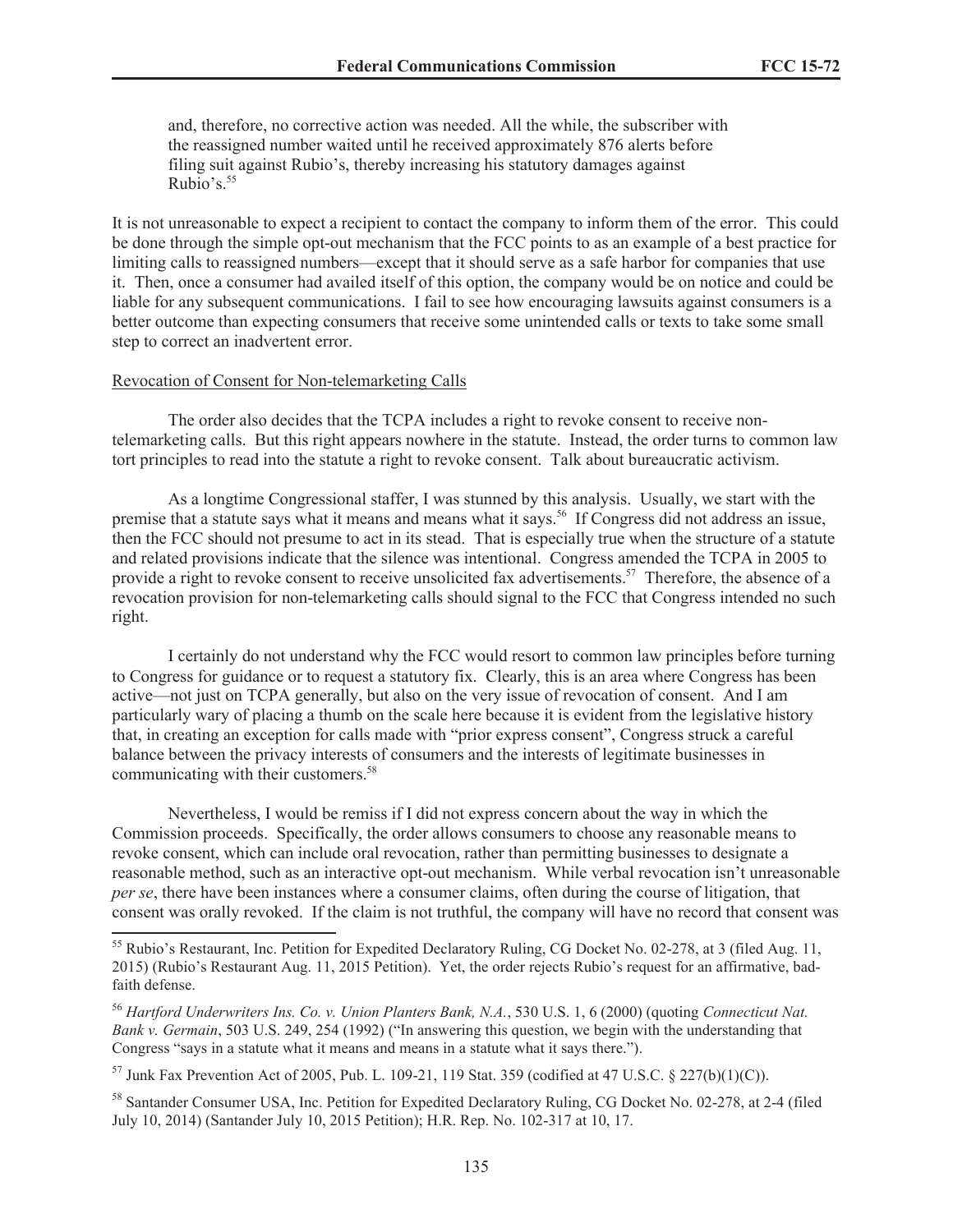revoked. Indeed, asking it to prove that consent was not withdrawn puts the company in the untenable position of having to prove a negative. In addition, some commenters raised concerns about the prospect of consumers using non-standard responses to opt-out of texts (such as "decline" or "no thanks") that won't be recognized by their systems, which are programmed to recognize certain words that are standard in the industry (such as "STOP").<sup>59</sup>

Notably, other pro-consumer statutes contain provisions that require any revocation of consent be made in writing or through other methods designated by the business.<sup>60</sup> Instead, the order uses those provisions as evidence that, when Congress intends to specify the means of opt-ing out, it does so. This is maddening. As discussed above, the TCPA doesn't contain a revocation provision, *so of course it did not specify how to exercise a non-existent right*. Rather, the point that some commenters have made is that if the FCC decides to read revocation into the TCPA at all, then it should at least read in a written revocation requirement or allow businesses to designate a reasonable method for revocation, consistent with other statutes that expressly address this issue.<sup>61</sup>

Or, one need look no further than the TCPA itself, where Congress provided that recipients must submit a request to opt-out of future unsolicited fax advertisements. Specifically, the statute and implementing rules provide that a request is effective only if it: (a) identifies the telephone number or numbers of the telephone facsimile machine or machines to which the request relates; (b) is made to the telephone number, facsimile number, Web site address or e-mail address identified in the sender's facsimile advertisement; and (c) the person making the request has not, subsequent to such request, provided express invitation or permission to the sender, in writing or otherwise, to send such advertisements to such person at such telephone facsimile machine.<sup>62</sup>

<sup>60</sup> *See, e.g.,* Letter from Burton D. Brillhart, Counsel to Santander Consumer USA, to Marlene H. Dortch, FCC, CG Docket No. 02-278, at 3 (filed Feb. 13, 2015) (noting that the Real Estate Settlement Procedures Act requires inquiries to be made in writing, which the Consumer Financial Protection Bureau concluded "strikes the appropriate balance between ensuring responsiveness' to consumer requests and complaints and mitigating the burden on servicers of following and demonstrating compliance with specific procedures with respect to oral notices of error."); Letter from Burton D. Brillhart, Counsel to Santander Consumer USA, to Marlene H. Dortch, FCC, CG Docket No. 02-278, at 3 (filed Aug. 11, 2014) (pointing to statutes that provide for revocation through a designated method, often in writing, including the Servicemembers Civil Relief Act (SCRA), the Fair Credit Reporting Act (FCRA), the Health Insurance Portability and Accountability Act (HIPAA), Fair Debt Collection Practices Act (FDCPA)).

<sup>61</sup> Commenters also noted the practical problems with allowing consumers to use any reasonable method. *See, e.g,* Letter from Harold Kim, U.S. Chamber Institute for Legal Reform and William Kovacs, U.S. Chamber of Commerce to Marlene H. Dortch, FCC, CG Docket No. 02-278 at 5 (filed June 11, 2015) ("Many American companies are large entities with hundreds or thousands of employees and multiple offices, with multiple phone numbers. Is someone permitted to call any company phone number, or send a letter to any company address, or send an email to any company email address, or talk to some affiliated entity, and revoke his or her prior consent? In the middle of a technical support call, can the consumer throw in 'I revoke my consent for pre-recorded messages' in the middle of a help call, when the technical help line would have no idea what to do with such a statement? It would be impossible for a company to monitor all possible means of communications for such revocations, particularly oral ones, and so the Commission should rethink adopting a position that consumers can revoke prior consent by any means they wish.").

 $62$  47 U.S.C. § 227(b)(2)(E); 47 C.F.R. § 64.1200(a)(4)(y).

<sup>59</sup> *See* Letter from Jennifer Bagg, Counsel to Vibes Media LLC, to Marlene H. Dortch, FCC, CG Docket No. 02-278 (filed June 11, 2015) ("The systems used for mobile marketing must be pre-programmed to recognize certain words as an opt-out request. In reflection of this technological requirement, the industry standards contain a specific list of keywords that mobile marketers must recognize as a subscriber opt-out request. Specifically, mobile marketing systems must recognize the keywords STOP, CANCEL, UNSUBSCRIBE, QUIT, END, and STOPALL as a request by subscribers to opt-out of a mobile campaign. This is a widely recognized and published set of opt-out keywords that are used across the industry in calls to actions and terms and conditions.") (citations omitted).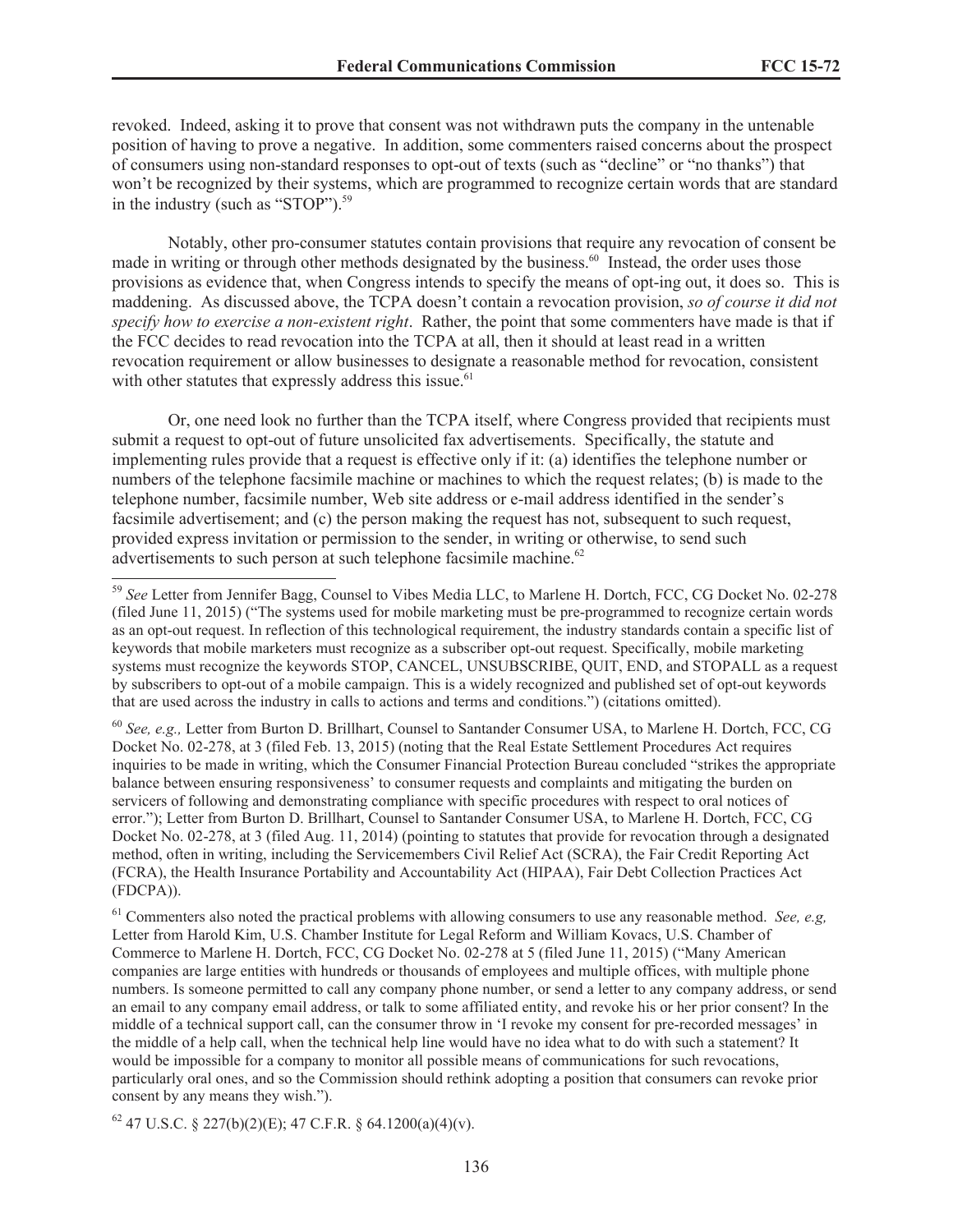If Congress and the Commission did not find such a procedure to be too burdensome for fax recipients, I fail to see how it or something similar would be too burdensome for call or text recipients. For example, one petitioner noted that this could be done (1) in writing at the mailing address designated by the caller; (2) by email to the email address designated by the caller; (3) by text message sent to the telephone number designated by the caller; (4) by facsimile to the telephone number designated by the caller and/or (5) as prescribed by the Commission hereafter as needed to address emerging technology.<sup>63</sup> Or, the FCC could provide a safe harbor for companies that use the interactive opt-out mechanism that it champions as a way to discover reassigned numbers.

#### Limited Relief for Certain Petitioners

The order does grant slight relief in a few limited circumstances and very narrowly; including to enable consumers to receive fraud alerts, data breach information, money transfer information, medical appointment and refill reminders, hospital registration and discharge information, and home healthcare instructions. I support the relief to the extent it is provided but would have gone further.

By exempting certain uses, the FCC implicitly concedes that dialing and messaging technologies can be used to create important and popular services. However, this order fails to exempt many other beneficial uses, thereby dampening incentives to create other innovative and useful messaging services.

Moreover, the order does not address a number of situations raised in the record; for example, immunization reminders, utility outage notifications, emergency alerts from schools, and countless other categories. Some of these uses could be addressed in a future item, and could eventually be deemed permissible. However, that does not provide much needed certainty or reduce litigation exposure in the meantime.

Instead, this fact-specific approach means that companies that have not yet filed petitions but need certainty will have to undertake the expense to file and pursue a petition.<sup>64</sup> I imagine it will be too risky for others to guess whether their circumstances are close enough, particularly given that the order engages in very granular—and, in my view arbitrary—line drawing. In many cases, they may simply discontinue beneficial services altogether.

Furthermore, even the relief granted is limited and potentially unworkable. For example, the order limits exempted calls made by financial institutions to three per event over a three day period. But I can envision a scenario where, a week later, the institution determines that the event was broader in scope than initially anticipated and the institution needs to provide updated information to its customers; for example, about additional information that was compromised. In fact, this just happened with the breach of federal government personnel information.

In addition, the relief appears to assume that the right people are contacted. If numbers are entered into a system incorrectly, for example, then we are back at square one and institutions could be liable. So a financial institution that sends three texts in a day, as permitted in the order, could still be sued for the texts. Multiply that by the number of people that may be affected by a data breach and the risk may be unacceptably high. Therefore, I question whether institutions will even avail themselves of the supposed exception.

 $63$  Santander July 10, 2015 Petition at 9-10.

 $64$  Indeed, the fact that similar services were addressed and exempted in the record increases uncertainty for those services that were raised but weren't granted an exemption and likely will increase these entities' litigation exposure if they even choose to continue these services at all.